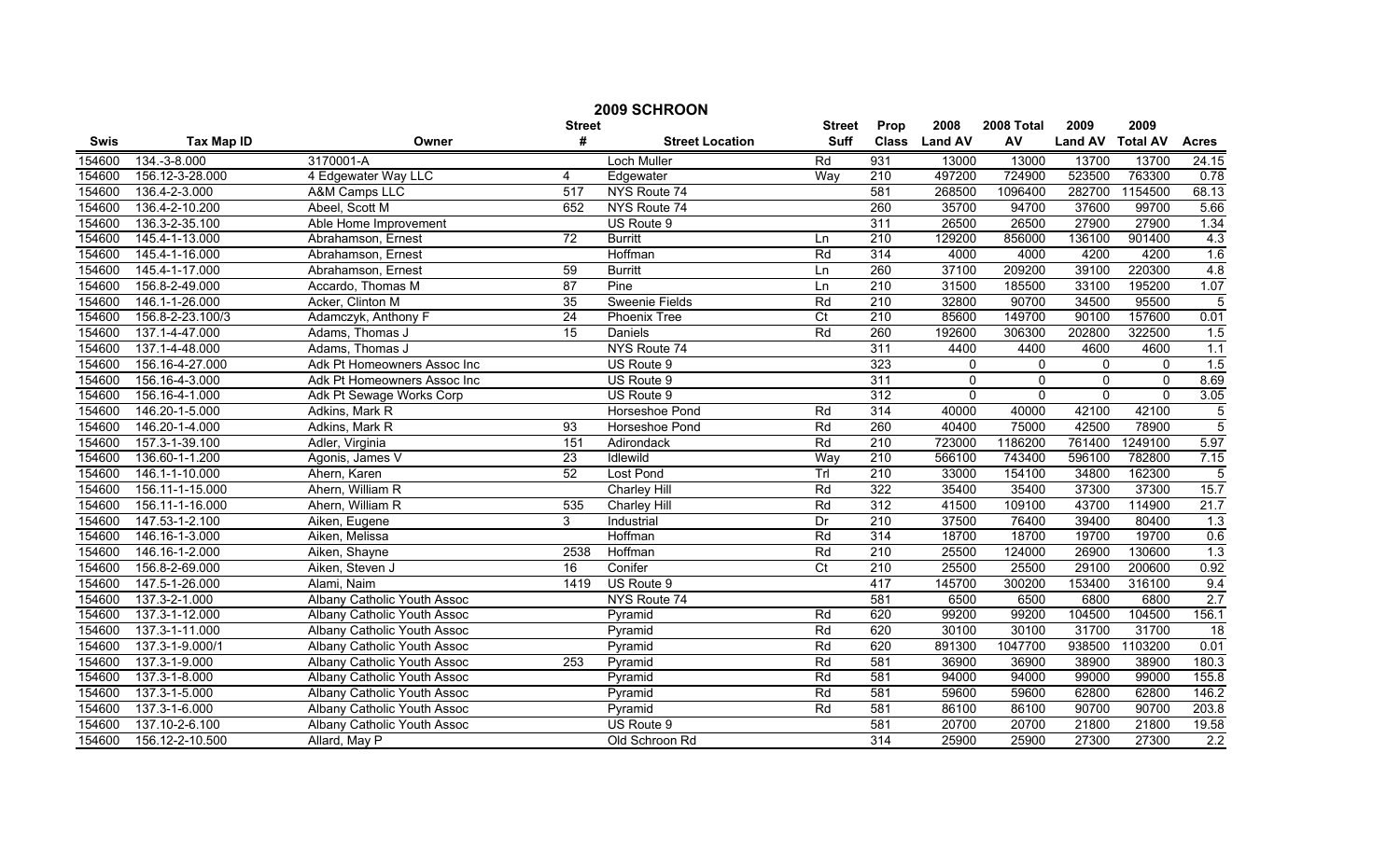| 2009 SCHROON |                   |                              |                  |                        |                          |                  |                |            |                |                 |                |
|--------------|-------------------|------------------------------|------------------|------------------------|--------------------------|------------------|----------------|------------|----------------|-----------------|----------------|
|              |                   |                              | <b>Street</b>    |                        | <b>Street</b>            | Prop             | 2008           | 2008 Total | 2009           | 2009            |                |
| Swis         | <b>Tax Map ID</b> | Owner                        | #                | <b>Street Location</b> | <b>Suff</b>              | <b>Class</b>     | <b>Land AV</b> | AV         | <b>Land AV</b> | <b>Total AV</b> | <b>Acres</b>   |
| 154600       | 147.2-1-49.000    | Allen, Henry F               | $\overline{276}$ | <b>Alder Meadow</b>    | Rd                       | $\overline{210}$ | 19600          | 94400      | 20700          | 99400           | 0.5            |
| 154600       | 146.20-9-13.000   | Allinger, Stephen K          | $\overline{23}$  | Landings               | $\overline{C}$           | $\overline{210}$ | 111100         | 289500     | 111100         | 289500          | 0.02           |
| 154600       | 145.2-1-32.100    | Allison, James L             | 65               | Youngs                 | Rd                       | 240              | 55400          | 334200     | 58300          | 398200          | 24.73          |
| 154600       | 147.54-1-11.000   | Altmann, Lorraine F          | 23               | Fowler                 | Ave                      | 280              | 33600          | 184500     | 35400          | 194300          | 0.48           |
| 154600       | 146.2-1-31.110    | Altone, Edmund R             | 2276             | Hoffman                | Rd                       | 240              | 58300          | 128500     | 61400          | 135300          | 22.4           |
| 154600       | 146.2-1-24.051    | Altone, Edmund R             |                  | Hoffman                | Rd                       | 322              | 17700          | 17700      | 18600          | 18600           | 13.56          |
| 154600       | 147.17-2-46.000   | Ames, Michael M              | 20               | Kanasta                | Cv                       | 260              | 93100          | 179100     | 98000          | 188600          | 0.5            |
| 154600       | 147.45-1-24.000   | Anderson, Dwayne A           | 13               | Hillside               | Ave                      | 312              | 25400          | 45500      | 26700          | 47900           | 3.27           |
| 154600       | 147.45-1-22.210   | Anderson, Dwayne A           | $\overline{22}$  | Hillside               | Ave                      | 210              | 35600          | 239300     | 37500          | 252000          | 0.84           |
| 154600       | 157.3-1-30.000    | Anderson, John C             | $\overline{221}$ | Adirondack             | Rd                       | 260              | 344800         | 387300     | 363000         | 407800          | 2.7            |
| 154600       | 157.13-1-56.000   | Andrews, Arthur A            |                  | Adirondack             | Rd                       | 314              | 71400          | 71400      | 75200          | 75200           | 0.8            |
| 154600       | 157.13-1-1.000/12 | Andrews, Arthur A            |                  | <b>Sand Point</b>      | Way                      | 330              | 15100          | 15100      | 15900          | 15900           | 0.01           |
| 154600       | 145.2-1-42.000    | Anrig, Bruce M               | 249              | <b>Loch Muller</b>     | Rd                       | 280              | 37300          | 157400     | 39200          | 165700          | 4.9            |
| 154600       | 136.3-1-29.200    | Anslow, Donald G Jr          | 1483             | US Route 9             |                          | $\overline{210}$ | 20400          | 85300      | 21500          | 89800           | 0.5            |
| 154600       | 136.3-1-29.100    | Anslow, Lyanne               | 1485             | US Route 9             |                          | $\overline{210}$ | 24000          | 109200     | 25200          | 114900          | 0.7            |
| 154600       | 146.20-2-32.000   | Anthony, John P              | 5                | First                  | Trl                      | 270              | 16400          | 51700      | 17200          | 54400           | 0.34           |
| 154600       | 126.-3-12.115     | Arianas, Louis               |                  | Johnson Pond           | Rd                       | 322              | 40600          | 40600      | 42800          | 42800           | 31.08          |
| 154600       | 146.20-3-10.000   | Arlen Walter W Jr            | 12               | Longview               | Dr                       | 210              | 70000          | 197000     | 73700          | 207400          | 0.3            |
| 154600       | 146.20-10-23.000  | Armbrecht, Douglas H         | 1425             | <b>Charley Hill</b>    | Rd                       | 280              | 34400          | 315400     | 36200          | 332000          | 1.64           |
| 154600       | 147.45-2-10.000   | Armstrong Ellora             | 4                | Chain                  | St                       | 270              | 21600          | 43600      | 22700          | 45900           | 0.3            |
| 154600       | 136.1-3-6.000     | Armstrong, Jeffrey M         | 2115             | US Route 9             |                          | $\overline{210}$ | 34500          | 137900     | 36300          | 145200          | 2.7            |
| 154600       | 147.46-3-18.000   | Armstrong, John              | 1174             | US Route 9             |                          | 210              | 25600          | 160000     | 27000          | 168500          | 0.25           |
| 154600       | 136.14-1-39.000   | Armstrong, Lester F          | 53               | Stowell                | Rd                       | 210              | 21400          | 105900     | 22500          | 111500          | 1.1            |
| 154600       | 147.45-2-14.000   | Armstrong, Phillip W         | 9                | Oliver                 | $\overline{\mathsf{St}}$ | 210              | 29500          | 176400     | 31000          | 185700          | 0.3            |
| 154600       | 137.30-2-7.000    | ATI Real Estate Svcs LLC     | 236              | Fraternaland           | Rd                       | 260              | 83000          | 132200     | 87400          | 139200          | 0.1            |
| 154600       | 137.30-2-57.000/1 | ATI Real Estate Svcs LLC     |                  | Glen Reay              | Way                      | 330              | 7100           | 7400       | 7500           | 7800            | 0.01           |
| 154600       | 157.13-1-40.000   | Auer, Douglas A              | 10 <sup>1</sup>  | <b>Birch</b>           | Way                      | $\overline{210}$ | 93500          | 261000     | 98400          | 274800          | 0.5            |
| 154600       | 157.13-1-1.000/34 | Auer, Douglas A              |                  | <b>Sand Point</b>      | Way                      | 330              | 7600           | 7600       | 8000           | 8000            | 0.01           |
| 154600       | 157.13-1-1.000/35 | Auer, Douglas A              |                  | <b>Sand Point</b>      | Way                      | 330              | 7600           | 7600       | 8000           | 8000            | 0.01           |
| 154600       | 157.13-1-41.000   | Auer, Douglas A              |                  | Adirondack             | Rd                       | 314              | 25400          | 25400      | 26700          | 26700           | 0.5            |
| 154600       | 157.13-1-60.200   | Austin, Keith                | 7                | <b>Sand Point</b>      | Way                      | 260              | 358300         | 416700     | 377300         | 438800          | 0.68           |
| 154600       | 145.2-2-2.000     | Austin, Robert               | 246              | <b>Loch Muller</b>     | Rd                       | 210              | 30200          | 106900     | 31800          | 112600          | $\overline{2}$ |
| 154600       | 156.19-2-12.000   | Aversano, Daniel J           | 90               | Pottersville           | Rd                       | 312              | 12200          | 14400      | 12900          | 15200           | 0.2            |
| 154600       | 147.54-1-46.000   | <b>Avignone Family Trust</b> | $\overline{7}$   | Windsor                | $\overline{\mathsf{St}}$ | 280              | 25100          | 361900     | 26400          | 381100          | 0.44           |
| 154600       | 147.54-1-29.002   | Avignone, Michele R          | 37               | Fairfield              | Ave                      | $\overline{210}$ | 9500           | 80700      | 10000          | 85000           | 0.09           |
| 154600       | 136.4-2-11.100    | Awad, Guergues               | $\overline{32}$  | Astor                  | Dr                       | 210              | 267000         | 752700     | 281200         | 750000          | 1.15           |
| 154600       | 137.1-4-31.000    | Babcock, Frances A           | 1301             | NYS Route 74           |                          | 240              | 45500          | 95800      | 47900          | 100900          | 20             |
| 154600       | 136.4-2-19.112    | Bachrach, Nancy              | 81               | Nawita                 | Rd                       | 280              | 652500         | 1133300    | 687100         | 1193400         | 29.34          |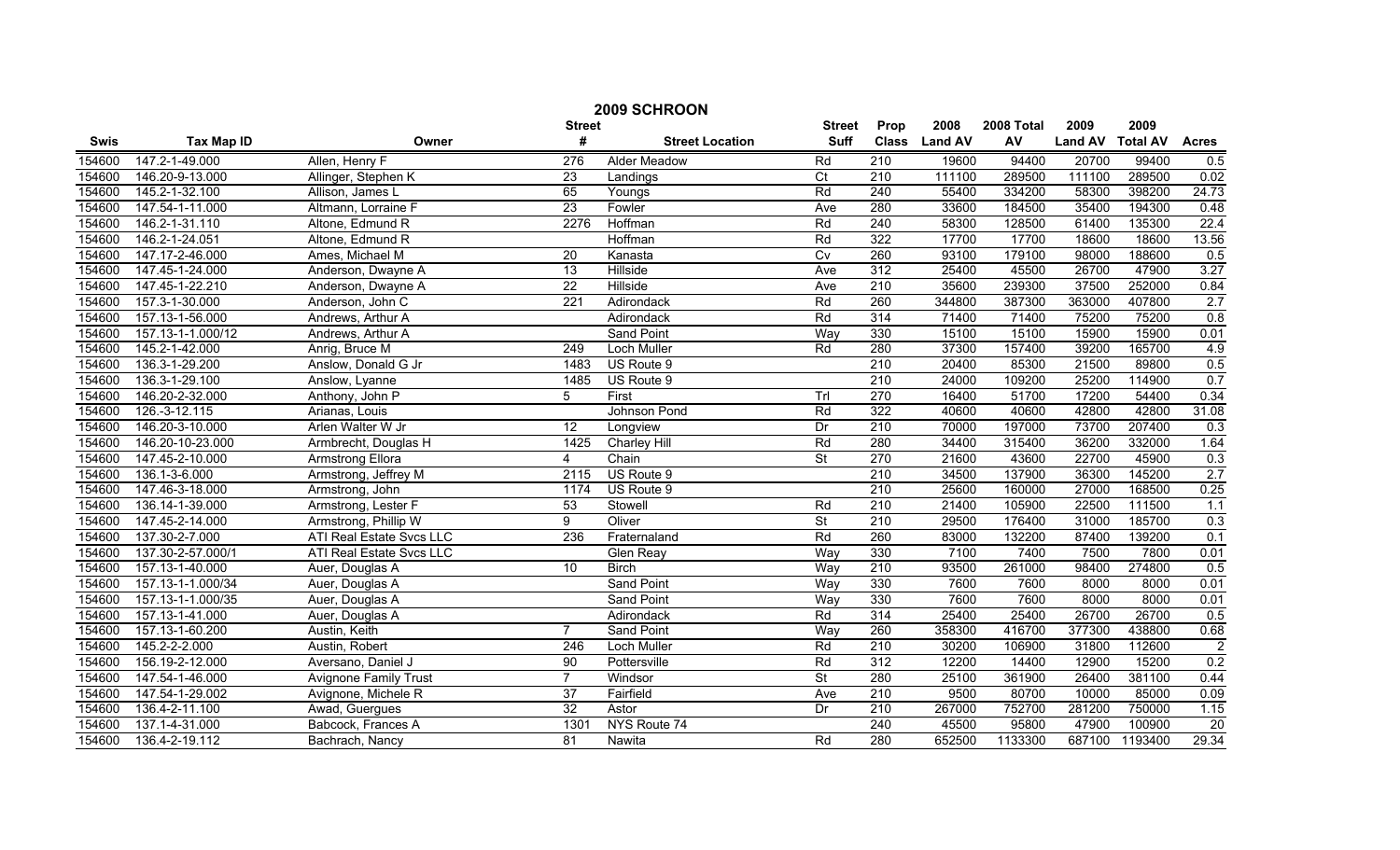| 2009 SCHROON |                   |                          |                 |                        |               |                  |               |            |                |                 |                |
|--------------|-------------------|--------------------------|-----------------|------------------------|---------------|------------------|---------------|------------|----------------|-----------------|----------------|
|              |                   |                          | <b>Street</b>   |                        | <b>Street</b> | Prop             | 2008          | 2008 Total | 2009           | 2009            |                |
| Swis         | <b>Tax Map ID</b> | Owner                    | #               | <b>Street Location</b> | <b>Suff</b>   |                  | Class Land AV | AV         | <b>Land AV</b> | <b>Total AV</b> | <b>Acres</b>   |
| 154600       | 157.1-1-3.000     | Backman, Eric J          | 856             | Adirondack             | Rd            | 260              | 34300         | 159000     | 36100          | 167400          | 3.7            |
| 154600       | 147.46-3-23.000   | Bader Group LP           |                 | Olden                  | Dr            | 311              | 8500          | 8500       | 9000           | 9000            | 0.1            |
| 154600       | 147.46-3-22.200   | <b>Bader Group LP</b>    |                 | Olden                  | Dr            | 311              | 137300        | 137300     | 144600         | 144600          | 2.76           |
| 154600       | 147.46-3-22.100   | Bader, Seth D            | $\overline{23}$ | Olden                  | Dr            | 210              | 155100        | 382000     | 163300         | 402200          | 2.5            |
| 154600       | 147.13-3-3.200    | Badruddin, Mohammed      | 2706            | Hoffman                | Rd            | 220              | 24700         | 82700      | 26000          | 87000           | 0.64           |
| 154600       | 147.13-3-3.100    | Badruddin, Mohammed      | 2698            | Hoffman                | Rd            | 220              | 21100         | 78900      | 22200          | 83000           | 0.46           |
| 154600       | 145.2-1-24.000    | Bailey, Robert S         | 362             | <b>Loch Muller</b>     | Rd            | 312              | 11800         | 19600      | 12400          | 20600           | 0.46           |
| 154600       | 147.9-2-13.000    | Baillargeon, Jarvis      | 60              | <b>Wolters</b>         | Way           | 210              | 199300        | 274400     | 209800         | 288900          | 0.5            |
| 154600       | 156.16-3-26.400   | Baisch, Robert E         | $\overline{28}$ | Elirose                | Way           | 311              | 451900        | 451900     | 475900         | 475900          | 0.6            |
| 154600       | 157.13-1-60.100   | Baker, Carol A           | 3               | Sand Point             | Way           | 260              | 330800        | 365400     | 348400         | 384800          | 0.33           |
| 154600       | 146.3-1-81.000    | Baker, Roy C             | 37              | <b>Beech Hill</b>      | Rd            | 260              | 34900         | 74800      | 36800          | 78800           | 5.34           |
| 154600       | 147.45-1-22.100   | Baker, Shawn             | 32              | Hillside               | Ave           | 220              | 43700         | 181500     | 46000          | 191100          | 0.8            |
| 154600       | 147.3-2-29.000    | Bakker, Henry F          |                 | Nesa                   | Rd            | 260              | 182600        | 226800     | 192300         | 238800          | 3.9            |
| 154600       | 147.54-2-26.200   | <b>Baldwin Adk LP</b>    | 14              | Leland                 | Ave           | 411              | 95800         | 741600     | 100900         | 640000          | 1.21           |
| 154600       | 146.20-9-31.000   | Baldwin, Christopher S   |                 | Landings               | Ct            | $\overline{210}$ | 111100        | 289500     | 111100         | 289500          | 0.02           |
| 154600       | 136.1-3-13.000    | Ballard, Dixon P         |                 | US Route 9             |               | 322              | 58100         | 58100      | 61200          | 61200           | 100            |
| 154600       | 125.3-3-31.000    | Ballard, Dixon P         |                 | US Route 9             |               | 312              | 115500        | 131600     | 121600         | 138600          | 160            |
| 154600       | 156.16-4-5.000    | Balsam, Jodi             | 78              | Pointe                 | Dr            | 210              | 507400        | 1262100    | 496500         | 1291200         | 0.56           |
| 154600       | 146.2-1-25.000    | Bamford, William Jr      | 2330            | Hoffman                | Rd            | 240              | 37400         | 107100     | 39400          | 112800          | 11.4           |
| 154600       | 147.53-2-20.200   | <b>Bankosky Fredrick</b> | 1077            | US Route 9             |               | 482              | 9100          | 165900     | 9600           | 174700          | 0.05           |
| 154600       | 136.65-1-4.112    | Bannon, Arthur T         | 3               | Robinson               | Dr            | 210              | 59200         | 135100     | 62400          | 142300          | 0.68           |
| 154600       | 156.12-2-15.000   | Barnard, Timothy L       |                 | Old Schroon            | Rd            | 311              | 8200          | 8200       | 8600           | 8600            | 0.1            |
| 154600       | 156.12-2-13.000   | Barnard, Timothy L       |                 | Old Schroon            | Rd            | 210              | 53600         | 81600      | 56400          | 162108          | 9.8            |
| 154600       | 157.1-1-1.000     | Barner, Brian D          | 873             | Adirondack             | Rd            | 260              | 240200        | 265800     | 252900         | 279900          | $\overline{2}$ |
| 154600       | 147.5-1-16.000    | Barnes, Rhonda J         | 1359            | US Route 9             |               | $\overline{210}$ | 32800         | 103800     | 34500          | 109200          | 1.2            |
| 154600       | 146.20-2-8.100    | Barney, Paul A           |                 | Charley Hill           | Rd            | 314              | 27800         | 27800      | 29300          | 29300           | 0.7            |
| 154600       | 125.3-3-10.000    | Barnhart, Cyril R        | 2383            | US Route 9             |               | $\overline{210}$ | 24900         | 87600      | 27400          | 96300           | 1.7            |
| 154600       | 147.17-2-51.000   | Baron Ronald A           | $\overline{14}$ | <b>Grove Point</b>     | Rd            | 260              | 31400         | 73200      | 33100          | 77100           | 0.16           |
| 154600       | 125.3-3-38.000    | Barre, Joseph            | 2155            | US Route 9             |               | 210              | 40800         | 149600     | 42900          | 157500          | 6.4            |
| 154600       | 156.-1-14.000     | Barrell, Brigitte A      | 773             | Charley Hill           | Rd            | 260              | 40300         | 133500     | 42500          | 140600          | 5.9            |
| 154600       | 156.12-3-8.000    | Barrie, Keith            | 6               | Clearwater             | Way           | 220              | 338900        | 449900     | 356800         | 473700          | 0.4            |
| 154600       | 147.13-3-10.000   | Barror, Christopher R    | $\overline{7}$  | Elwood                 | Ave           | 210              | 17400         | 65800      | 18400          | 69300           | 0.3            |
| 154600       | 147.46-3-15.000   | Barror, Christopher R    | 12              | Whitney                | Ave           | 210              | 42000         | 220500     | 44200          | 232200          | 0.47           |
| 154600       | 147.2-1-45.300    | Barrows, Kevin L         | 1431            | Adirondack             | Rd            | 260              | 21400         | 68600      | 22500          | 72200           | 3.4            |
| 154600       | 147.2-1-45.200    | Barrows, Kevin L         | 1431            | Adirondack             | Rd            | 260              | 24300         | 79900      | 25600          | 84100           | 6.2            |
| 154600       | 137.1-4-22.100    | Barry, Mark G            | 117             | <b>Fleming Pond</b>    | Rd            | 322              | 84700         | 84700      | 89200          | 89200           | 80.71          |
| 154600       | 137.1-2-3.100     | Barry, Mark G            |                 | <b>Fleming Pond</b>    | Rd            | 240              | 73400         | 410100     | 77300          | 431800          | 43.6           |
| 154600       | 147.53-1-37.000   | Barry, Walter J          | 1117            | US Route 9             |               | $\overline{210}$ | 22100         | 138100     | 23300          | 145400          | 0.2            |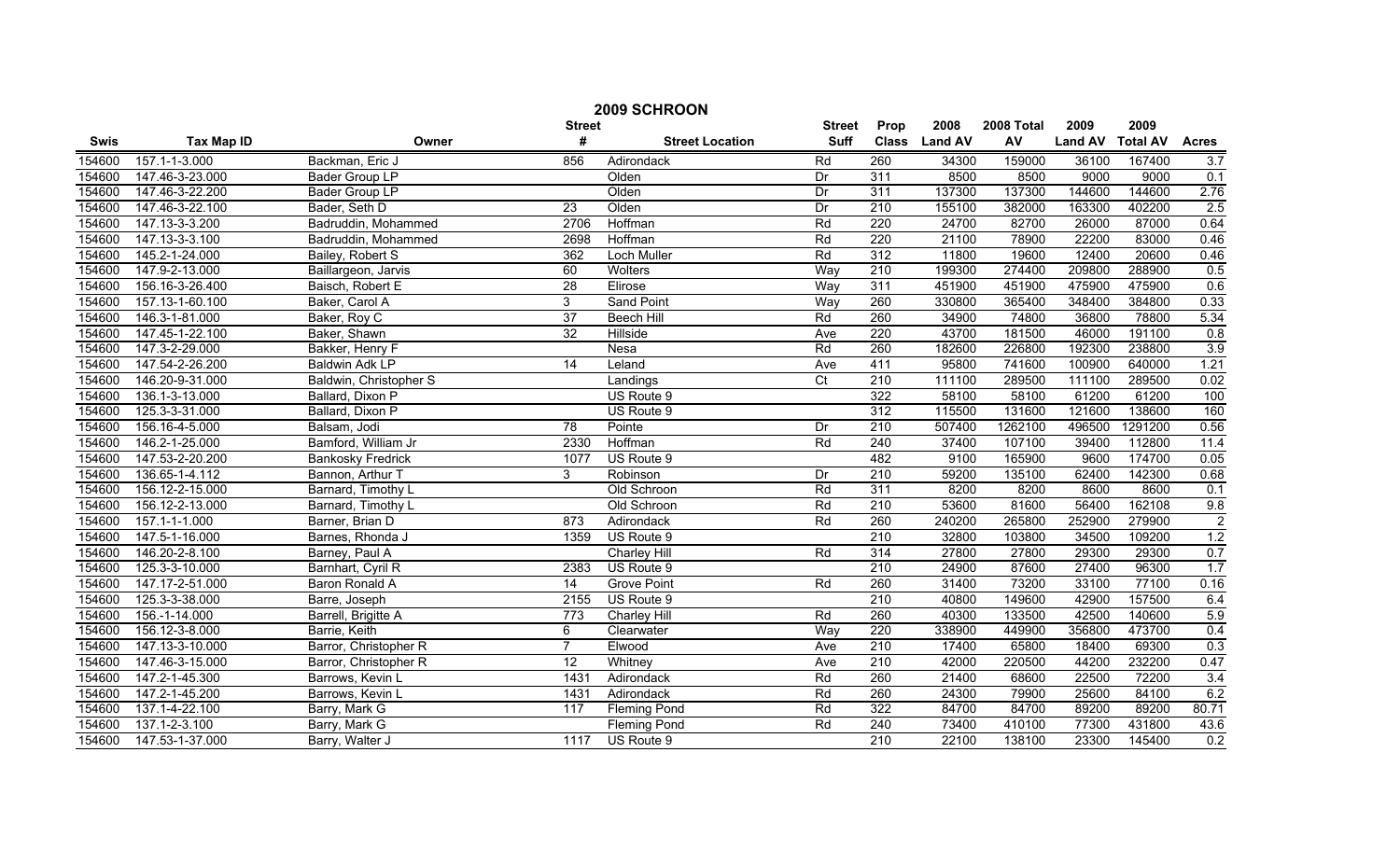|        | 2009 SCHROON      |                                     |                 |                        |                  |                  |                |            |                |                 |                |  |
|--------|-------------------|-------------------------------------|-----------------|------------------------|------------------|------------------|----------------|------------|----------------|-----------------|----------------|--|
|        |                   |                                     | <b>Street</b>   |                        | <b>Street</b>    | Prop             | 2008           | 2008 Total | 2009           | 2009            |                |  |
| Swis   | <b>Tax Map ID</b> | Owner                               | #               | <b>Street Location</b> | <b>Suff</b>      | <b>Class</b>     | <b>Land AV</b> | AV         | <b>Land AV</b> | <b>Total AV</b> | <b>Acres</b>   |  |
| 154600 | 157.5-2-1.000     | <b>Barth Richard</b>                | 46              | Skylark                | Ln               | 210              | 398300         | 544800     | 419400         | 573700          | 0.5            |  |
| 154600 | 137.1-4-26.500    | Barth, Richard A                    | 28              | Dreams                 | Way              | $\overline{210}$ | 295400         | 592000     | 311100         | 623400          | 2.11           |  |
| 154600 | 147.9-1-4.210     | Bartolomeo, Anthony M               | 1295            | US Route 9             |                  | 210              | 23400          | 238500     | 24600          | 251000          | 0.46           |  |
| 154600 | 147.17-2-14.000   | Bastian, Robert H                   |                 | Pharaoh                | Dr               | 311              | 96200          | 96200      | 101300         | 101300          | 0.7            |  |
| 154600 | 136.4-2-4.312     | <b>Bauer Kathleen</b>               | 4               | <b>Whits End</b>       | Way              | 260              | 92100          | 215300     | 97000          | 226700          | 3.09           |  |
| 154600 | 147.53-1-39.001   | Bauer, Kimberly C                   | 67              | Cedar Hill             | Dr               | 210              | 35000          | 170800     | 36900          | 179900          | 0.5            |  |
| 154600 | 136.3-1-27.000    | Baumgarten Jack A                   |                 | US Route 9             |                  | 311              | 3000           | 3000       | 3200           | 3200            | 0.9            |  |
| 154600 | 136.3-1-26.200    | Baumgarten Jack A                   | 1525            | US Route 9             |                  | 418              | 71200          | 323700     | 75000          | 340900          | $\overline{1}$ |  |
| 154600 | 136.4-2-4.211     | Baumgarten, Jack A                  | 48              | <b>Whits End</b>       | Way              | 260              | 364800         | 500700     | 384100         | 527200          | 1.34           |  |
| 154600 | 146.20-10-5.000   | <b>BBA</b> Inc                      |                 | <b>Berry Hill</b>      | Way              | 311              | 10000          | 10000      | 10500          | 10500           | 0.2            |  |
| 154600 | 146.20-10-4.000   | <b>BBA</b> Inc                      |                 | <b>Berry Hill</b>      | Way              | 311              | 100            | 100        | 100            | 100             | 0.22           |  |
| 154600 | 146.20-10-7.000   | <b>BBA</b> Inc                      | $\overline{12}$ | <b>Berry Hill</b>      | Way              | 210              | 94500          | 200400     | 99400          | 210900          | 0.1            |  |
| 154600 | 157.1-1-13.100    | Beal, Nancy F                       | 787             | Adirondack             | Rd               | 280              | 459900         | 766900     | 484200         | 807500          | 1.99           |  |
| 154600 | 157.5-3-10.000    | Beale, Frank R                      | $\overline{22}$ | Wax                    | Way              | 260              | 298000         | 340000     | 313800         | 358000          | 1.6            |  |
| 154600 | 147.5-1-31.100    | Bean, Harold                        | 1432            | US Route 9             |                  | 240              | 54300          | 291700     | 57100          | 307000          | 13.24          |  |
| 154600 | 136.14-1-37.000   | Bearce, Denise W                    |                 | Stowell                | Rd               | 312              | 21600          | 37900      | 22700          | 39900           | 1.4            |  |
| 154600 | 157.1-1-12.100    | Beardsell, Frank P                  | 789             | Adirondack             | Rd               | 210              | 384300         | 717600     | 404600         | 755600          | 2.12           |  |
| 154600 | 156.16-3-5.000    | Bearor, Clifford E                  | 30              | Dyckman                | Rd               | 210              | 37900          | 182900     | 39900          | 192500          | 3.1            |  |
| 154600 | 136.1-3-7.000     | Bearor, Robert P                    | 2124            | US Route 9             |                  | 210              | 33200          | 217900     | 34900          | 229400          | 2.5            |  |
| 154600 | 156.12-3-17.000   | Beaudoin, Edward H                  | $\overline{24}$ | Alburnorm              | Way              | 260              | 436100         | 541100     | 459200         | 569800          | 0.5            |  |
| 154600 | 136.11-1-7.200    | Beauregard, Daniel F                | 247             | Shore                  | Rd               | 260              | 339000         | 461100     | 356900         | 485500          | 2.63           |  |
| 154600 | 147.9-1-9.000     | <b>Beck Family Irrev Trust</b>      | 1265            | US Route 9             |                  | 280              | 37400          | 156800     | 39300          | 165000          | 1.55           |  |
| 154600 | 137.1-4-46.500    | Beck, David P                       | $\overline{70}$ | <b>Daniels</b>         | Rd               | 210              | 332600         | 712100     | 350200         | 749800          | 1.2            |  |
| 154600 | 147.53-1-40.001   | Beck, John E                        | $\overline{71}$ | Cedar Hill             | Dr               | $\overline{210}$ | 33200          | 178300     | 34900          | 187700          | 0.46           |  |
| 154600 | 156.11-1-7.017    | Beck, John E                        | 543             | Charley Hill           | Rd               | 322              | 37200          | 37200      | 39200          | 39200           | 18.5           |  |
| 154600 | 155.2-2-4.000     | Beck, William                       | 1079            | <b>Trout Brook</b>     | Rd               | 260              | 25900          | 76400      | 27200          | 80400           | 2.7            |  |
| 154600 | 147.46-1-3.000    | <b>Becker Family Premises Trust</b> | 1201            | US Route 9             |                  | 210              | 31500          | 153000     | 33200          | 161100          | 0.4            |  |
| 154600 | 157.5-2-3.000     | Becraft, Thomas R                   | $\overline{38}$ | Skylark                | $\overline{\ln}$ | 210              | 423000         | 545500     | 445400         | 843400          | 0.5            |  |
| 154600 | 136.4-2-9.400     | Beebie, Stephen F                   | 598             | NYS Route 74           |                  | 260              | 27900          | 98900      | 29300          | 104100          | $\mathbf{1}$   |  |
| 154600 | 145.4-1-10.000    | <b>Beehive Management Corp</b>      | $\overline{23}$ | <b>Burritt</b>         | Ln               | 312              | 209900         | 210700     | 221100         | 221900          | 17.4           |  |
| 154600 | 145.4-1-22.000    | <b>Beehive Management Corp</b>      | 1167            | Hoffman                | Rd               | 260              | 25300          | 79800      | 26600          | 84000           | 1.1            |  |
| 154600 | 147.13-1-1.000    | Beers, Chester O                    |                 | <b>Brookfield</b>      | Ave              | 311              | 37000          | 37000      | 38900          | 38900           | 4.1            |  |
| 154600 | 147.53-1-48.000   | Beers, Chester O                    | $\overline{34}$ | <b>Brookfield</b>      | Ave              | 210              | 21600          | 128500     | 22700          | 135300          | 0.22           |  |
| 154600 | 156.16-3-55.112   | Beers, Linda                        |                 | US Route 9             |                  | 311              | 1700           | 1700       | 1800           | 1800            | 0.5            |  |
| 154600 | 156.16-3-34.200   | Beers, Lois M                       | 60              | Hayes                  | Rd               | 210              | 58300          | 220800     | 61400          | 232500          | 1.13           |  |
| 154600 | 136.3-2-27.000    | Begin, Paul                         |                 | Severance              | Rd               | 322              | 28800          | 28800      | 30300          | 30300           | 23.58          |  |
| 154600 | 136.18-1-36.000   | Begin, Paul J                       |                 | Severance              | Rd               | 314              | 3600           | 3600       | 3800           | 3800            | 0.1            |  |
| 154600 | 136.3-2-28.200    | Begin, Paul J                       |                 | <b>Alder Meadow</b>    | Rd               | 322              | 110300         | 110300     | 116100         | 116100          | 86.3           |  |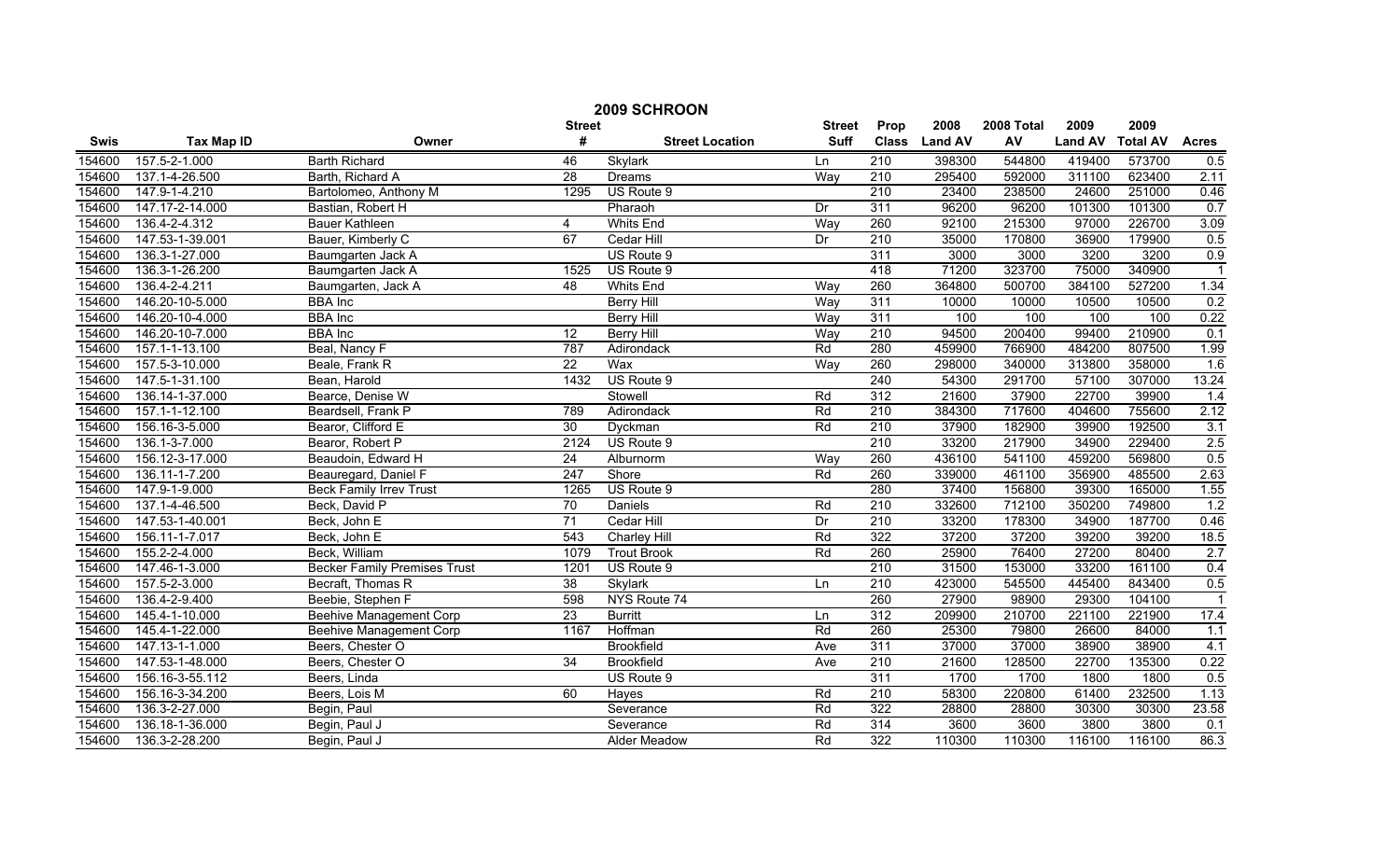|        | 2009 SCHROON      |                         |                 |                        |                 |                  |               |            |                |                 |                  |
|--------|-------------------|-------------------------|-----------------|------------------------|-----------------|------------------|---------------|------------|----------------|-----------------|------------------|
|        |                   |                         | <b>Street</b>   |                        | <b>Street</b>   | Prop             | 2008          | 2008 Total | 2009           | 2009            |                  |
| Swis   | <b>Tax Map ID</b> | Owner                   | #               | <b>Street Location</b> | Suff            |                  | Class Land AV | AV         | <b>Land AV</b> | <b>Total AV</b> | <b>Acres</b>     |
| 154600 | 136.14-1-11.100   | Begin, Paul J           | 225             | NYS Route 74           |                 | 210              | 29300         | 247400     | 30800          | 260500          | 1.5              |
| 154600 | 136.10-1-5.000    | Begni, Steven A         | 32              | French                 | Rd              | 260              | 38200         | 98500      | 40200          | 103700          | $\overline{1.3}$ |
| 154600 | 146.20-1-25.000   | Bell, James W           | 69              | Sumac                  | Rd              | 260              | 35300         | 182700     | 37200          | 192300          | 2.27             |
| 154600 | 156.12-3-20.000   | Beller, Lorin           | $\overline{12}$ | Alburnorm              | Way             | 210              | 676200        | 775300     | 712000         | 816400          | $\overline{1}$   |
| 154600 | 156.16-3-44.000   | Belles, Arthur J        | 57              | Bay                    | Rd              | 210              | 364400        | 835600     | 383700         | 879900          | 0.5              |
| 154600 | 147.5-1-45.000    | Bellevue Mtn Prop Inc   | 1328            | US Route 9             |                 | 417              | 89400         | 250000     | 94100          | 263200          | 2.3              |
| 154600 | 146.20-3-7.000    | Belluscio, Nancy L      | 875             | US Route 9             |                 | 210              | 75300         | 256200     | 79300          | 269700          | 2.21             |
| 154600 | 137.29-1-18.200   | Belott, James           | 326             | Fraternaland           | Rd              | 260              | 64700         | 159900     | 68200          | 168400          | 0.5              |
| 154600 | 147.46-3-2.000    | Belrose, Delores E      | 3               | Whitney                | Ave             | 210              | 29800         | 147100     | 31400          | 154900          | 0.4              |
| 154600 | 146.4-1-50.300    | Belrose, Delores E      |                 | Hoffman                | Rd              | 314              | 37400         | 37400      | 39400          | 39400           | 8                |
| 154600 | 136.14-1-8.002    | Belrose, Jennifer M     | 105             | River                  | Rd              | $\overline{210}$ | 25600         | 126200     | 27000          | 132900          | 1.21             |
| 154600 | 147.45-1-12.200   | Belschwinder, Michael J |                 | Jordan                 | St              | 312              | 18900         | 20200      | 19900          | 21300           | 0.52             |
| 154600 | 147.45-1-12.100   | Belschwinder, Michael J | 11              | Chain                  | <b>St</b>       | $\overline{210}$ | 37100         | 117200     | 39100          | 123400          | 0.4              |
| 154600 | 136.14-3-11.000   | Bemis, Earl             | 33              | Knox                   | Rd              | 260              | 181000        | 231100     | 190500         | 243300          | 0.4              |
| 154600 | 145.2-1-39.300    | Bender, Joel            |                 | <b>Loch Muller</b>     | Rd              | 314              | 37400         | 37400      | 39400          | 39400           | 7.4              |
| 154600 | 145.2-1-39.200    | Bender, Joel            |                 | Loch Muller            | Rd              | 314              | 36800         | 36800      | 38800          | 38800           | 7.35             |
| 154600 | 157.5-3-16.018    | Benjamin, Robert        | $\overline{2}$  | Wax                    | Way             | 260              | 355500        | 414600     | 374400         | 436600          | 1.2              |
| 154600 | 157.3-1-11.000    | Bennett, Robert Q       | 353             | Adirondack             | Rd              | 210              | 647400        | 936400     | 681700         | 986000          | 5.1              |
| 154600 | 157.3-1-10.000    | Bennett, Robert Q       |                 | Adirondack             | Rd              | 311              | 296600        | 296600     | 312300         | 312300          | 1.8              |
| 154600 | 147.17-2-27.000   | Bennett, Roland         |                 | <b>Grove Point</b>     | Rd              | 311              | 18600         | 18600      | 19600          | 19600           | 0.1              |
| 154600 | 147.17-2-26.000   | Bennett, Roland         | 6               | Quinn                  | Way             | 210              | 54300         | 116900     | 57200          | 123100          | 0.2              |
| 154600 | 136.65-1-11.111   | Benninghoff, David      | 19              | Robinson               | Dr              | 260              | 83000         | 237400     | 87400          | 250000          | 0.46             |
| 154600 | 157.5-2-15.000    | Bennison, Patricia R    | $\overline{54}$ | Davis                  | Rd              | 260              | 271500        | 319400     | 285900         | 336300          | 1.6              |
| 154600 | 136.4-2-11.300    | Bensen, Carl A          | 16              | Astor                  | Dr              | 260              | 438200        | 556200     | 461400         | 585700          | 1.21             |
| 154600 | 136.4-2-11.200    | Bensen, David B         | 16              | Astor                  | Dr              | 312              | 278400        | 281500     | 293100         | 296400          | 1.15             |
| 154600 | 146.20-10-20.000  | Bensen, Douglas P       | 1453            | Charley Hill           | Rd              | 210              | 23700         | 84000      | 24900          | 88400           | 1.07             |
| 154600 | 136.11-1-22.000   | Bensen, Edna G          | 366             | Shore                  | Rd              | 260              | 536500        | 587300     | 564900         | 618400          | 7.2              |
| 154600 | 137.1-4-66.000    | Benz, Richard G         |                 | NYS Route 74           |                 | 312              | 5600          | 31400      | 5900           | 33100           | 0.31             |
| 154600 | 137.1-4-53.000    | Benz, Richard G         | 23              | Adams                  | Ln              | 210              | 377600        | 511700     | 397600         | 538800          | 2.14             |
| 154600 | 137.1-4-73.200    | Benz, Richard G         |                 | NYS Route 74           |                 | 314              | 5100          | 5100       | 5400           | 5400            | 0.52             |
| 154600 | 137.1-4-73.100    | Benz, Richard G         |                 | NYS Route 74           |                 | 312              | 3600          | 4000       | 3800           | 4200            | 0.32             |
| 154600 | 146.20-9-30.000   | Bequette, B Wayne       |                 | Landings               | $\overline{C}t$ | 210              | 111100        | 289500     | 111100         | 289500          | 0.02             |
| 154600 | 146.20-5-2.000    | Berdar, Charles         | 10              | Pine                   | Ln              | 260              | 32400         | 62500      | 34100          | 65800           | 1.2              |
| 154600 | 146.2-1-27.000    | Berger, Alexander       | 2313            | Hoffman                | Rd              | 260              | 111100        | 226500     | 117000         | 238500          | 100              |
| 154600 | 157.13-1-1.000/2  | Bergin, Gerald P        |                 | Sand Point             | Way             | 330              | 7600          | 7600       | 8000           | 8000            | 0.01             |
| 154600 | 157.13-1-1.000/11 | Bergin, Gerald P        |                 | Sand Point             | Way             | 330              | 7600          | 7600       | 8000           | 8000            | 0.01             |
| 154600 | 157.13-1-55.000   | Bergin, Gerald P        | 403             | Adirondack             | Rd              | 260              | 93500         | 249200     | 98400          | 262400          |                  |
| 154600 | 157.13-1-47.000   | Bergin, Gerald P        |                 | Adirondack             | Rd              | 314              | 19700         | 19700      | 20700          | 20700           | $\overline{0.6}$ |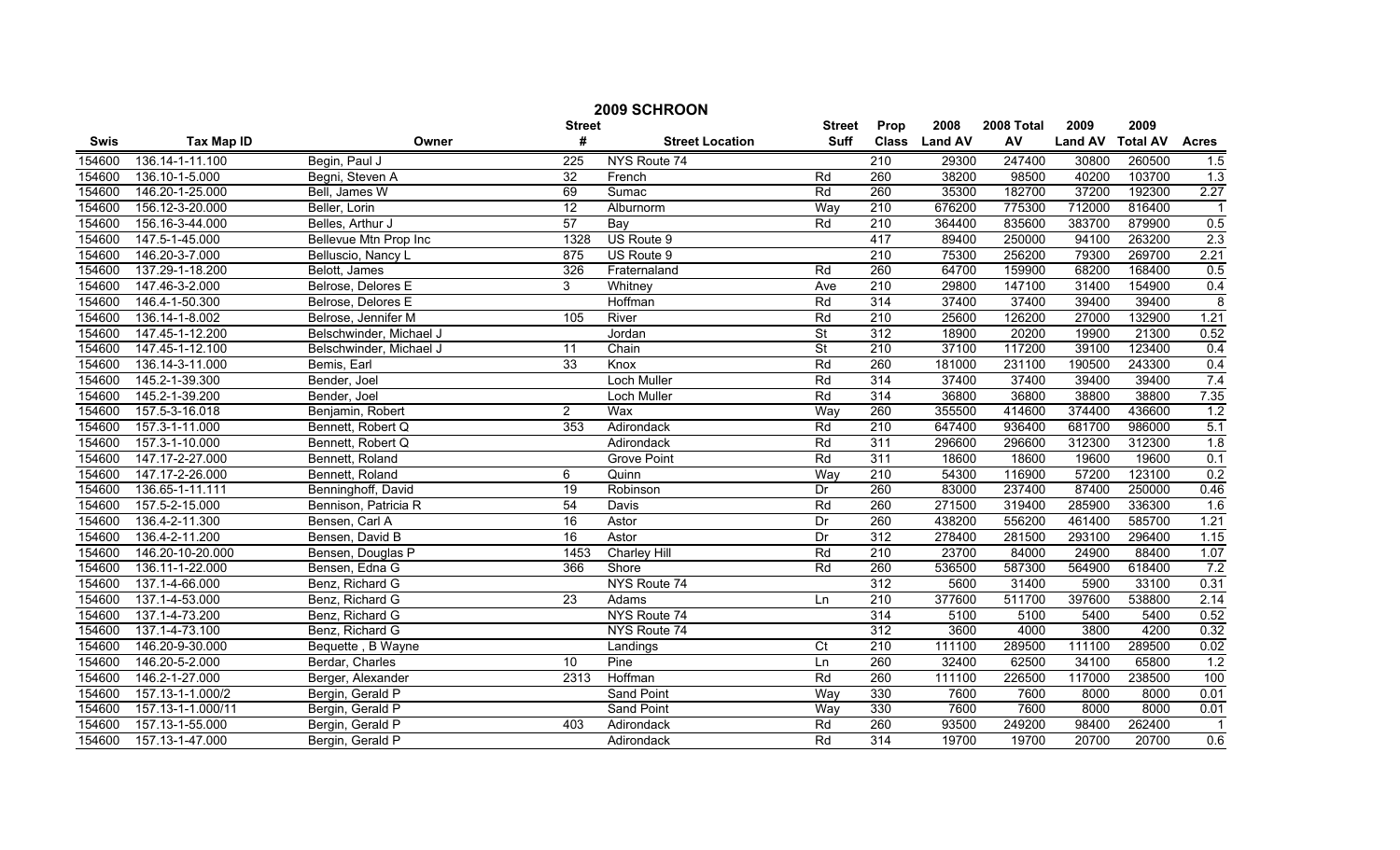| 2009 SCHROON |                   |                               |                  |                        |                  |                  |                |              |                |                 |                 |
|--------------|-------------------|-------------------------------|------------------|------------------------|------------------|------------------|----------------|--------------|----------------|-----------------|-----------------|
|              |                   |                               | <b>Street</b>    |                        | <b>Street</b>    | Prop             | 2008           | 2008 Total   | 2009           | 2009            |                 |
| Swis         | <b>Tax Map ID</b> | Owner                         | #                | <b>Street Location</b> | <b>Suff</b>      | <b>Class</b>     | <b>Land AV</b> | AV           | <b>Land AV</b> | <b>Total AV</b> | <b>Acres</b>    |
| 154600       | 147.61-1-6.000    | Berka, Jerry G                | $\overline{7}$   | Labier                 | Way              | 260              | 150200         | 283500       | 158100         | 298500          | 0.04            |
| 154600       | 147.61-1-4.000    | Berka, Jerry G                |                  | US Route 9             |                  | 311              | $\mathbf{0}$   | $\mathbf{0}$ | $\mathbf{0}$   | $\mathbf{0}$    | 0.28            |
| 154600       | 145.2-1-28.000    | Berlin, Joseph P              | $\overline{34}$  | Evergreen              | Way              | 260              | 30200          | 149800       | 31800          | 157700          | 0.9             |
| 154600       | 147.2-1-19.000    | Berman, Michael J             | $\overline{112}$ | <b>Crane Pond</b>      | Rd               | 260              | 28900          | 87300        | 30400          | 91900           | 2.6             |
| 154600       | 157.1-2-6.001     | Bernhard, David               | 485              | Adirondack             | Rd               | 260              | 226300         | 281500       | 238300         | 296400          | 0.38            |
| 154600       | 157.1-2-7.001     | Bernhard, David               |                  | Adirondack             | Rd               | 311              | 1800           | 1800         | 1900           | 1900            | 0.67            |
| 154600       | 136.4-2-17.000    | Bernhard, Winfred EA          | 701              | NYS Route 74           |                  | 240              | 559700         | 681400       | 589300         | 717500          | 68.67           |
| 154600       | 157.1-2-23.002    | Bernstein, Lauren             | 11               | Bernstein              | Way              | 280              | 438200         | 745100       | 461400         | 784600          | 4.7             |
| 154600       | 146.20-9-6.000    | Berry, Alan R                 | 3                | Landings               | Ct               | 210              | 155600         | 342900       | 163900         | 361100          | 0.02            |
| 154600       | 146.3-1-54.000    | Bessette, Bonnie D            |                  | Hoffman                | Rd               | 322              | 23200          | 23200        | 24400          | 24400           | 10              |
| 154600       | 156.19-2-9.000    | Bessette, Marion J            | $\overline{38}$  | Old Schroon            | Rd               | $\overline{210}$ | 26700          | 71200        | 28100          | 74900           | 0.9             |
| 154600       | 125.3-3-18.000    | Bessey, Donald J Jr           | 2432             | US Route 9             |                  | 210              | 21400          | 86600        | 22500          | 91200           | 1.1             |
| 154600       | 125.3-3-17.000    | Bessey, Donald J Jr           | 2424             | US Route 9             |                  | 210              | 18100          | 121400       | 19000          | 127800          | 1.1             |
| 154600       | 125.3-3-9.200     | Bessey, Donald J Jr           |                  | US Route 9             |                  | 311              | 21400          | 21400        | 22500          | 22500           | 1.6             |
| 154600       | 146.1-1-1.120     | Biagi, Eric                   | 101              | Youngs                 | Rd               | 322              | 224900         | 224900       | 236800         | 236800          | 149.49          |
| 154600       | 146.4-1-22.000    | Bianchi, Kenneth              | 132              | Horseshoe Pond         | Rd               | 260              | 34300          | 88300        | 36100          | 93000           | $\overline{10}$ |
| 154600       | 147.17-2-13.000   | Biggs, David T                | 17               | Pharaoh                | Dr               | 210              | 236600         | 402200       | 249100         | 423500          | 0.5             |
| 154600       | 145.4-1-12.000    | <b>Bigsby Birches Inc</b>     | 83               | <b>Burritt</b>         | Ln               | 280              | 172400         | 554100       | 181600         | 583500          | $\overline{4}$  |
| 154600       | 137.10-2-5.000    | <b>Billings Donald</b>        | 1250             | NYS Route 74           |                  | 210              | 30300          | 102600       | 31900          | 108000          | 0.93            |
| 154600       | 147.5-1-11.200    | Binninger, Charles            | 1343             | US Route 9             |                  | 210              | 27000          | 131900       | 28400          | 138800          | 0.99            |
| 154600       | 136.11-1-23.000   | Binninger, Steven P           | 349              | Shore                  | Rd               | 210              | 245000         | 435800       | 258000         | 458900          | 0.4             |
| 154600       | 136.65-1-13.000   | Binninger, Steven P           | 11               | Robinson               | Dr               | 312              | 73700          | 167200       | 77600          | 176100          | 0.6             |
| 154600       | 136.4-2-2.400     | <b>Birch Hill Partnership</b> | 470              | NYS Route 74           |                  | 250              | 326200         | 866300       | 343500         | 912200          | 34.3            |
| 154600       | 136.4-2-2.002     | <b>Birch Hill Partnership</b> |                  | NYS Route 74           |                  | 311              | 230800         | 230800       | 243000         | 243000          | 23.1            |
| 154600       | 146.20-7-4.000    | Birchwale, Arnold             | 761              | US Route 9             |                  | 260              | 27600          | 95400        | 29000          | 100400          | 1.5             |
| 154600       | 146.20-7-2.000    | Birchwale, Arnold             |                  | Pine                   | Ln               | 311              | 8700           | 8700         | 9200           | 9200            | 5.3             |
| 154600       | 146.20-5-13.100   | Birchwale, Arnold             |                  | Pine                   | Ln               | 311              | 29700          | 29700        | 31300          | 31300           | 1.98            |
| 154600       | 156.8-2-63.000    | Birchwale, Arnold             |                  | <b>Dicks</b>           | $\overline{\ln}$ | 314              | 13000          | 13000        | 13700          | 13700           | 7.83            |
| 154600       | 137.10-1-8.000    | Bird, Betty                   |                  | Letsonville            | Rd               | 311              | 10600          | 10600        | 11200          | 11200           | 0.2             |
| 154600       | 137.10-1-10.000   | Bird, Betty                   | 19               | Letsonville            | Rd               | 210              | 41300          | 197000       | 43400          | 207400          | 3.1             |
| 154600       | 137.1-4-67.000    | Birdsall, William K           | 119              | Fraternaland           | Rd               | 260              | 76400          | 125700       | 80500          | 132400          | 5.99            |
| 154600       | 156.16-3-64.000   | Bishop, Joseph                |                  | US Route 9             |                  | 311              | 26300          | 26300        | 27700          | 27700           | 1.25            |
| 154600       | 156.16-3-40.200   | Bishop, Joseph I              | 19               | Rowe                   | Way              | 260              | 461700         | 817800       | 486100         | 861100          | 0.5             |
| 154600       | 156.16-3-59.003   | Bishop, Joseph P              |                  | US Route 9             |                  | 210              | 517500         | 858100       | 544900         | 903600          | 2.5             |
| 154600       | 156.16-3-42.000   | Bishop, Phillip L             | 51               | Bay                    | Rd               | 260              | 320500         | 364200       | 337500         | 383500          | 0.6             |
| 154600       | 147.9-2-11.000    | Blackman, Charles S           | 64               | Wolters                | Way              | 260              | 201500         | 298300       | 212200         | 314100          | 0.6             |
| 154600       | 137.1-4-9.000     | Blaich, Frederick R           |                  | Fraternaland           | Rd               | 314              | 2300           | 2300         | 2400           | 2400            | 0.5             |
| 154600       | 147.61-1-1.217    | Blakelock, Thomas R           | 934              | US Route 9             |                  | 210              | 99600          | 232000       | 104900         | 244300          | 0.1             |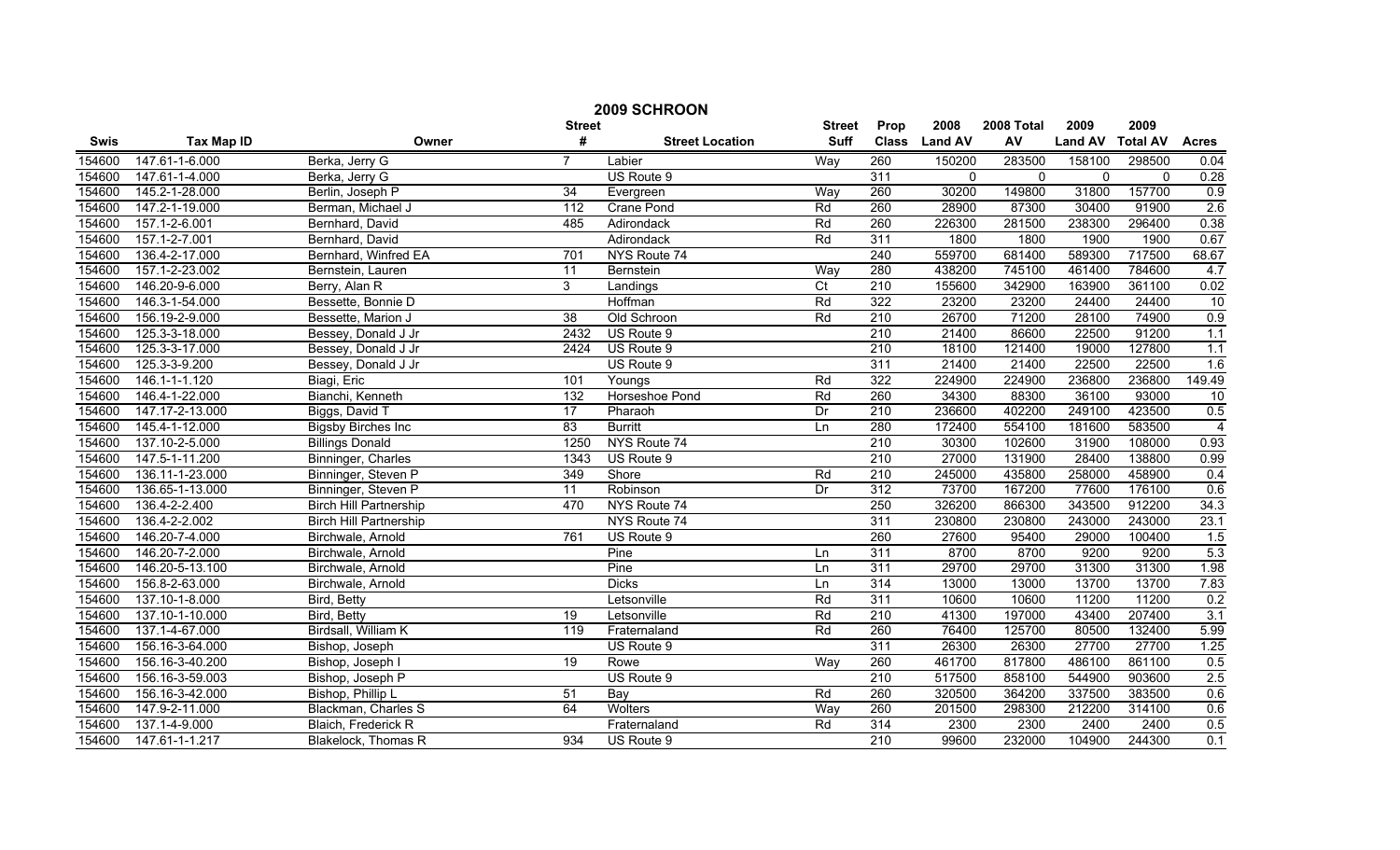| 2009 SCHROON  |                   |                                    |                 |                        |                          |                  |               |            |                |                 |              |
|---------------|-------------------|------------------------------------|-----------------|------------------------|--------------------------|------------------|---------------|------------|----------------|-----------------|--------------|
| <b>Street</b> |                   |                                    |                 |                        | <b>Street</b>            | Prop             | 2008          | 2008 Total | 2009           | 2009            |              |
| Swis          | <b>Tax Map ID</b> | Owner                              | #               | <b>Street Location</b> | <b>Suff</b>              |                  | Class Land AV | AV         | <b>Land AV</b> | <b>Total AV</b> | <b>Acres</b> |
| 154600        | 156.16-3-3.000    | Blatt, Philip                      | $\overline{29}$ | Dyckman                | Rd                       | 210              | 34200         | 150700     | 36000          | 158600          | 1.3          |
| 154600        | 146.16-1-5.000    | <b>BLC LLC</b>                     | 2562            | Hoffman                | Rd                       | 260              | 12400         | 57600      | 13100          | 60700           | 0.3          |
| 154600        | 136.10-1-1.027    | Blodgett, Albert J                 | 62              | French                 | Rd                       | 260              | 25800         | 131700     | 27200          | 138700          | 0.48         |
| 154600        | 136.1-3-27.001    | Blodgett, Albert J Sr              | 68              | French                 | Rd                       | 312              | 29900         | 35500      | 31500          | 37400           | 0.61         |
| 154600        | 156.19-1-1.000    | Bloom, Harold L                    |                 | Vanderwalker           | Rd                       | 322              | 14600         | 14600      | 15400          | 15400           | 25           |
| 154600        | 156.-1-38.000     | Bloom, Harold L                    |                 | <b>Charley Hill</b>    | Rd                       | 322              | 112400        | 112400     | 118400         | 118400          | 193.5        |
| 154600        | 156.-1-37.000     | Bloom, Harold L                    |                 | <b>Charley Hill</b>    | Rd                       | 322              | 26900         | 26900      | 28300          | 28300           | 46.4         |
| 154600        | 156.11-1-4.000    | Bloom, Harold L                    | 463             | Charley Hill           | Rd                       | 240              | 60500         | 236800     | 63800          | 249400          | 31.15        |
| 154600        | 156.-1-39.000     | Bloom, Harold L                    |                 | <b>Charley Hill</b>    | Rd                       | 322              | 120100        | 120100     | 126500         | 126500          | 250          |
| 154600        | 136.4-2-11.400    | Bloomingdale, James P              | 4               | Astor                  | Dr                       | 210              | 87700         | 184300     | 92400          | 194100          | 2.76         |
| 154600        | 165.-1-7.000      | <b>Blue Road Capital LLC</b>       |                 | Vanderwalker           | Rd                       | 910              | 35300         | 35300      | 37200          | 37200           | 75.4         |
| 154600        | 156.12-2-10.200   | Boardway, Bella P                  |                 | Old Schroon            | Rd                       | 260              | 29100         | 40400      | 30600          | 42500           | 2.68         |
| 154600        | 156.16-3-41.000   | <b>Bodenstab Family Prop Trust</b> | 10 <sup>°</sup> | Rowe                   | Way                      | 260              | 362300        | 420100     | 381500         | 442400          | 0.5          |
| 154600        | 147.53-1-18.120   | Boehler, Richard M                 | 1131            | US Route 9             |                          | 418              | 52700         | 236900     | 55500          | 249500          | 0.6          |
| 154600        | 146.20-1-1.000    | Boisjoli, Lori A                   |                 | Horseshoe Pond         | Rd                       | 314              | 40000         | 40000      | 42100          | 42100           | 5            |
| 154600        | 157.3-1-28.000    | Boland, Lawrence                   | 237             | Adirondack             | Rd                       | 260              | 399400        | 468100     | 420600         | 492900          | 4.4          |
| 154600        | 157.13-1-37.000   | Bolas, Joyce E                     | 30              | <b>Birch</b>           | Way                      | 260              | 93500         | 265400     | 98500          | 279500          | 0.5          |
| 154600        | 157.13-1-1.000/31 | Bolas, Joyce E                     |                 | <b>Sand Point</b>      | Way                      | 330              | 7600          | 7600       | 8000           | 8000            | 0.01         |
| 154600        | 136.14-2-29.240   | Bolton, David J                    | 12              | Gooseberry             | Dr                       | 210              | 24900         | 169400     | 26200          | 178400          | 0.6          |
| 154600        | 145.2-1-50.000    | Bomba-Reed, Karen                  |                 | <b>Loch Muller</b>     | Rd                       | 910              | 88300         | 88300      | 93000          | 93000           | 103.4        |
| 154600        | 145.2-1-46.100    | Bomba-Reed, Karen                  | 161             | Loch Muller            | Rd                       | 260              | 225300        | 323800     | 237300         | 341000          | 216.05       |
| 154600        | 156.8-2-81.000    | Bonnewell, Michael S               | 64              | Hemlock                | Dr                       | 210              | 31400         | 189900     | 33100          | 199900          |              |
| 154600        | 145.2-2-7.000     | Bornt, Donald L                    | 173             | Potash Hill            | Rd                       | 312              | 26400         | 30500      | 27800          | 32100           | 1.8          |
| 154600        | 136.3-2-33.200    | Borowski Jorg                      | 11              | Alder Meadow           | Rd                       | 210              | 30200         | 205700     | 31800          | 216500          | 0.83         |
| 154600        | 136.65-1-4.200    | Borquist, Robert F                 | 9               | Pelsinn                | $\overline{C}$           | 260              | 275700        | 394600     | 290300         | 415500          | 0.46         |
| 154600        | 136.3-1-1.039     | Bosch, Dana A                      |                 | US Route 9             |                          | 311              | 21300         | 21300      | 22400          | 22400           | 1.08         |
| 154600        | 145.2-2-33.200    | Bott, Susan                        | 218             | Loch Muller            | Rd                       | 260              | 48100         | 68600      | 50600          | 72200           | 17.1         |
| 154600        | 147.45-2-7.000    | Botterbusch, Timothy C             | 10              | Jordan                 | $\overline{\mathsf{St}}$ | 210              | 29900         | 134900     | 31400          | 142000          | 0.3          |
| 154600        | 136.14-2-29.230   | Bouchard, Brian                    | 20              | Gooseberry             | Dr                       | 210              | 24900         | 198100     | 26200          | 208600          | 0.6          |
| 154600        | 136.14-2-29.220   | Bouchard, Brian D                  |                 | River                  | Rd                       | 314              | 23200         | 23200      | 24400          | 24400           | 0.54         |
| 154600        | 146.3-1-80.000    | Bouchard, Christine                | 83              | <b>Beech Hill</b>      | Rd                       | 260              | 43900         | 118500     | 46200          | 124800          | 5.3          |
| 154600        | 146.3-1-75.100    | Bouchard, Michael J                | 104             | <b>Beech Hill</b>      | Rd                       | 210              | 35300         | 125900     | 37200          | 132600          | 5.01         |
| 154600        | 157.3-1-39.200    | Boustead, Cheryl L                 | 149             | Adirondack             | Rd                       | 210              | 638200        | 872900     | 672100         | 919200          | 6.19         |
| 154600        | 136.4-1-2.230     | Bowen, James L III                 | 25              | Ledge                  | Rd                       | 210              | 364800        | 759200     | 384100         | 831500          | 1.15         |
| 154600        | 156.8-2-54.000    | Bowen, Stephen H                   | 106             | Pine                   | Ln                       | $\overline{210}$ | 34300         | 155400     | 36100          | 163600          | 1.89         |
| 154600        | 147.13-3-12.000   | Bowers, Brigitte                   | 975             | US Route 9             |                          | 210              | 10300         | 109500     | 10800          | 115200          | 0.1          |
| 154600        | 145.2-1-46.200    | Bowers, F David                    | 235             | Loch Muller            | Rd                       | 240              | 61000         | 239700     | 64200          | 252400          | 25.5         |
| 154600        | 145.2-1-15.000    | Bowers, Stephen                    | 386             | <b>Loch Muller</b>     | Rd                       | 210              | 20600         | 106400     | 21700          | 112000          | 1.5          |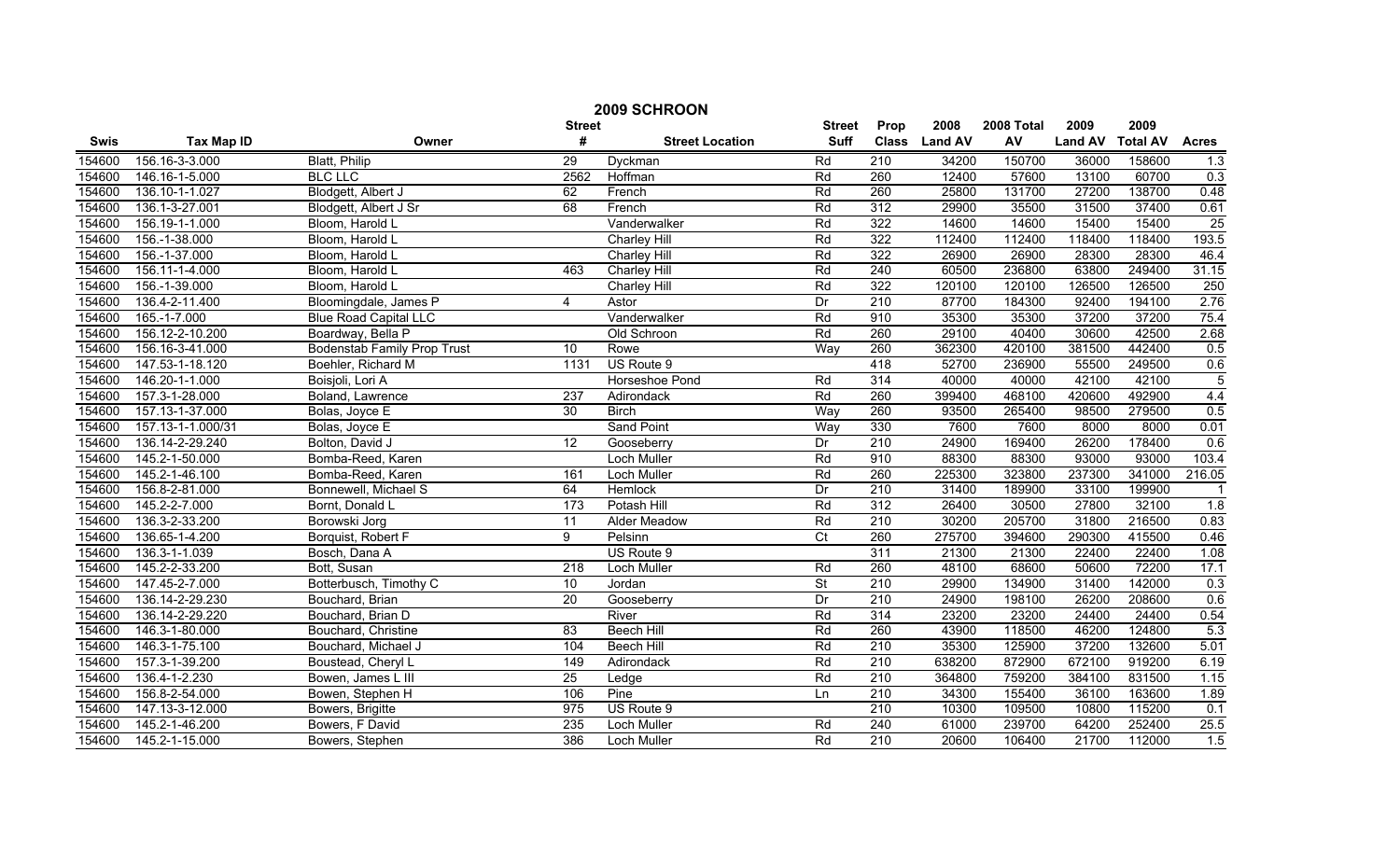|             | 2009 SCHROON      |                       |                  |                        |               |                  |                |            |                |                 |                |  |
|-------------|-------------------|-----------------------|------------------|------------------------|---------------|------------------|----------------|------------|----------------|-----------------|----------------|--|
|             |                   |                       | <b>Street</b>    |                        | <b>Street</b> | Prop             | 2008           | 2008 Total | 2009           | 2009            |                |  |
| <b>Swis</b> | <b>Tax Map ID</b> | Owner                 | #                | <b>Street Location</b> | <b>Suff</b>   | <b>Class</b>     | <b>Land AV</b> | AV         | <b>Land AV</b> | <b>Total AV</b> | <b>Acres</b>   |  |
| 154600      | 145.2-1-16.000    | Bowers, Stephen F     |                  | Loch Muller            | Rd            | 314              | 15000          | 15000      | 15800          | 15800           | 0.5            |  |
| 154600      | 165.2-2-5.200     | Bowman, William J     | 5                | US Route 9             |               | $\overline{210}$ | 35600          | 213700     | 37500          | 225000          | 3.64           |  |
| 154600      | 147.3-2-16.000    | Boyd, Ernest W        | 191              | Nesa                   | Rd            | 260              | 539800         | 590300     | 568400         | 621600          | 5.47           |  |
| 154600      | 147.3-2-17.000    | Boyd, Ernest W        | 197              | <b>Nesa</b>            | Rd            | 260              | 618300         | 655500     | 651000         | 690200          | 7.7            |  |
| 154600      | 147.53-1-4.000    | Boyea, John           | 60               | Cedar Hill             | Dr            | 210              | 33400          | 156500     | 35200          | 164800          | 0.5            |  |
| 154600      | 146.3-1-67.200    | Boykin, Charles       |                  | <b>Trout Brook</b>     | Rd            | 311              | 2600           | 2600       | 2700           | 2700            | $\overline{1}$ |  |
| 154600      | 145.4-1-55.000    | Boykin, Charles       | 1104             | <b>Trout Brook</b>     | Rd            | 260              | 39000          | 103200     | 41100          | 108700          |                |  |
| 154600      | 156.8-2-97.200    | Boylan, Joseph        |                  | Kates                  | Way           | 311              | 116700         | 116700     | 122900         | 122900          | 0.48           |  |
| 154600      | 156.16-3-49.000   | Bradley, Donielle M   |                  | US Route 9             |               | 311              | 22400          | 22400      | 23600          | 23600           | 0.7            |  |
| 154600      | 156.12-4-3.112    | Bradley, Michael P    |                  | Osprey                 | Way           | 314              | 1400           | 1400       | 1500           | 1500            | 0.43           |  |
| 154600      | 156.12-4-3.121    | Bradley, Michael P    |                  | Osprey                 | Way           | 314              | 700            | 700        | 700            | 700             | 0.2            |  |
| 154600      | 156.12-1-3.121    | Bradley, Michael P    |                  | <b>Thurman Pond</b>    | Rd            | 311              | 30100          | 30100      | 31700          | 31700           | 0.8            |  |
| 154600      | 156.12-1-3.112    | Bradley, Michael P    | 317              | Beaver Dam             | Rd            | 260              | 146800         | 202900     | 154600         | 213600          | $1.54$         |  |
| 154600      | 147.2-1-33.000    | Branion, William H Jr | 1506             | Adirondack             | Rd            | 260              | 26500          | 86300      | 27900          | 90900           | 1.2            |  |
| 154600      | 147.2-1-34.000    | Branion, William H Jr |                  | Adirondack             | Rd            | 314              | 4200           | 4200       | 4400           | 4400            | 1.4            |  |
| 154600      | 136.1-3-29.000    | Brants, Lucienne G    |                  | US Route 9             |               | 311              | 28200          | 28200      | 29700          | 29700           | 1.3            |  |
| 154600      | 137.29-1-9.000    | Braunstein, Mickey    | 360              | Fraternaland           | Rd            | 260              | 91400          | 215900     | 96200          | 227300          | 0.5            |  |
| 154600      | 137.29-1-8.000    | Braunstein, Mickey    |                  | Fraternaland           | Rd            | 314              | 68100          | 68100      | 71700          | 71700           | 6.2            |  |
| 154600      | 137.29-1-20.000   | Braunstein, Mickey    |                  | Fraternaland           | Rd            | 312              | 137000         | 137800     | 144300         | 145100          | 0.1            |  |
| 154600      | 137.1-1-5.000     | Braunstein, Mickey    |                  | Paradox                | Rd            | 322              | 11200          | 11200      | 11800          | 11800           | 3.6            |  |
| 154600      | 137.29-1-7.100    | Braunstein, Mickey    |                  | Fraternaland           | Rd            | 314              | 6700           | 6700       | 7100           | 7100            | 0.63           |  |
| 154600      | 156.12-2-10.100   | Bravata, Barbara P    | 267              | Old Schroon            | Rd            | 314              | 26800          | 26800      | 28200          | 28200           | 3.77           |  |
| 154600      | 125.3-3-6.000     | Breach, Susan         | 2427             | US Route 9             |               | 210              | 25000          | 109800     | 26300          | 115600          | 1.3            |  |
| 154600      | 156.8-2-77.000    | Breece, Fumiko        |                  | Hemlock                | Dr            | 311              | 27600          | 27600      | 29000          | 29000           | 1.31           |  |
| 154600      | 156.8-2-76.000    | Breece, Fumiko        | 57               | Hemlock                | Dr            | $\overline{210}$ | 32200          | 221900     | 33800          | 233500          | 1.34           |  |
| 154600      | 156.8-2-75.000    | Breece, Fumiko        |                  | Pine                   | Ln            | 311              | 25600          | 25600      | 26900          | 26900           | 0.94           |  |
| 154600      | 145.2-1-40.000    | Breece, Fumiko        |                  | Loch Muller            | Rd            | 322              | 46800          | 46800      | 49300          | 49300           | 21.6           |  |
| 154600      | 136.14-3-15.000   | Brennan, Robert D     | $\overline{32}$  | Knox                   | Rd            | 260              | 81200          | 164900     | 85500          | 173600          | 0.5            |  |
| 154600      | 147.13-3-16.300   | Brennan, Shaun T      | 949              | US Route 9             |               | 210              | 14200          | 234000     | 15000          | 246300          | 0.19           |  |
| 154600      | 147.13-3-16.400   | Brennan, Shaun T      | 951              | US Route 9             |               | 210              | 19600          | 239400     | 20700          | 252000          | 0.31           |  |
| 154600      | 147.13-3-16.100   | Brennan, Shaun T      | 945              | US Route 9             |               | $\overline{210}$ | 18000          | 152000     | 19000          | 160000          | 0.24           |  |
| 154600      | 147.13-3-16.200   | Brennan, Shaun T      | 947              | US Route 9             |               | 210              | 14200          | 148300     | 15000          | 156100          | 0.19           |  |
| 154600      | 147.13-3-16.600   | Brennan, Shaun T      | 957              | US Route 9             |               | 210              | 18000          | 237700     | 19000          | 250200          | 0.24           |  |
| 154600      | 147.17-2-11.000   | Brentwood-Schroon Inc | $\overline{26}$  | Bohrmann               | Dr            | 260              | 93500          | 149000     | 98500          | 156900          | 0.3            |  |
| 154600      | 147.5-1-32.000    | Briggs, Cheryl B      | 1418             | US Route 9             |               | 260              | 33600          | 50200      | 35300          | 52800           | 1.9            |  |
| 154600      | 157.3-1-13.002    | Bright, Eric          | 349              | Adirondack             | Rd            | 260              | 536900         | 679600     | 486300         | 615600          | 4.9            |  |
| 154600      | 136.11-1-17.041   | <b>Brink Trust</b>    | $\overline{248}$ | Shore                  | Rd            | 260              | 281400         | 399300     | 296400         | 420500          | 0.3            |  |
| 154600      | 136.3-1-21.000    | Britt, Alvin B        | 1645             | US Route 9             |               | $\overline{210}$ | 32600          | 118700     | 34300          | 124900          | 1.4            |  |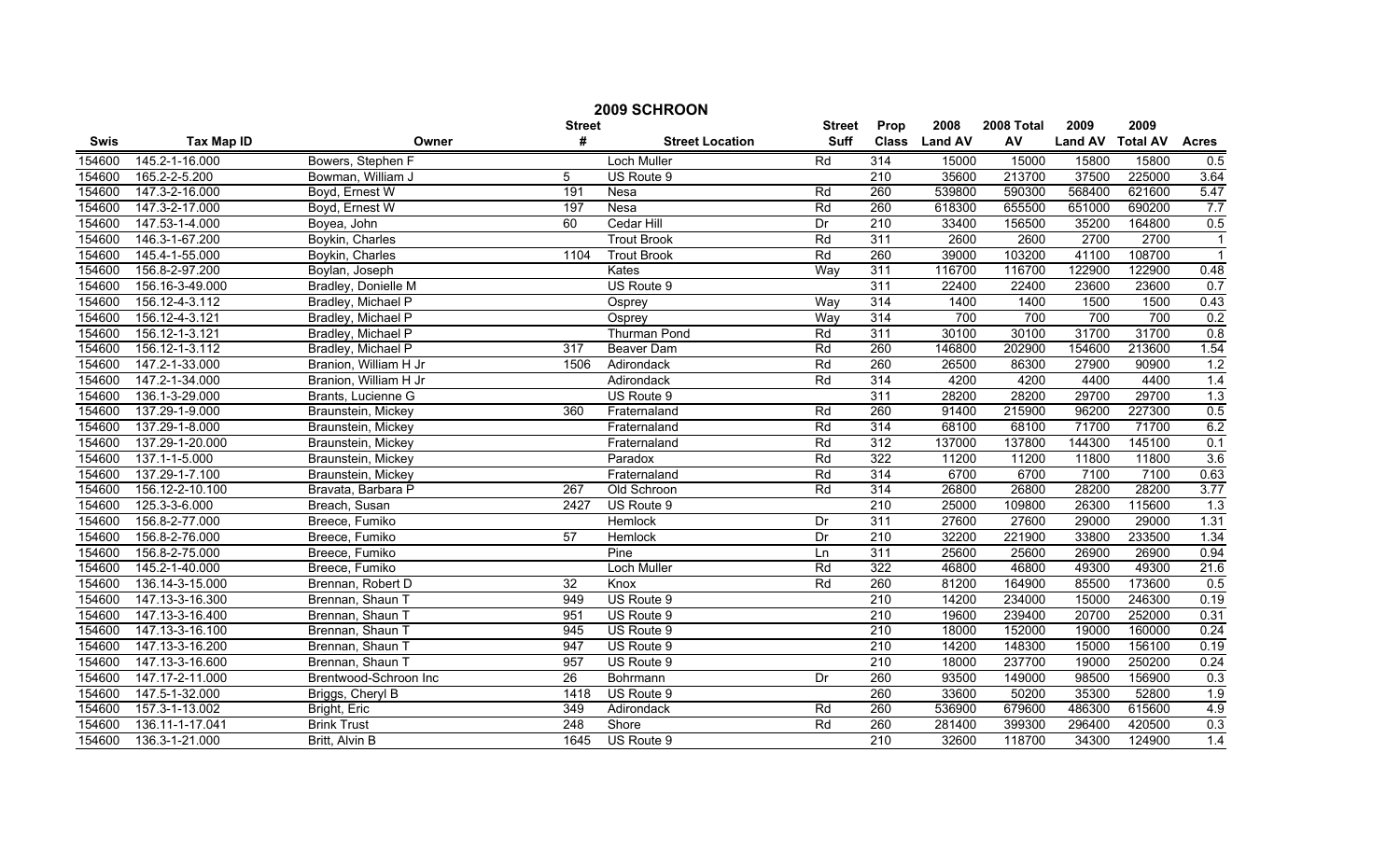|             | 2009 SCHROON      |                     |                 |                        |                |                  |                |            |                |                 |                |
|-------------|-------------------|---------------------|-----------------|------------------------|----------------|------------------|----------------|------------|----------------|-----------------|----------------|
|             |                   |                     | <b>Street</b>   |                        | <b>Street</b>  | Prop             | 2008           | 2008 Total | 2009           | 2009            |                |
| <b>Swis</b> | <b>Tax Map ID</b> | Owner               | #               | <b>Street Location</b> | <b>Suff</b>    | <b>Class</b>     | <b>Land AV</b> | AV         | <b>Land AV</b> | <b>Total AV</b> | <b>Acres</b>   |
| 154600      | 157.13-1-58.000   | Britton, Earl J     | $\overline{36}$ | Oak                    | Way            | 260              | 482100         | 576500     | 507700         | 607100          | 0.9            |
| 154600      | 147.5-1-20.100    | Brock, John T       |                 | US Route 9             |                | 311              | 29500          | 29500      | 31000          | 31000           | 2.7            |
| 154600      | 156.8-2-33.111    | Brojan, Mary        |                 | Lakeview               | Way            | 314              | 31900          | 31900      | 33600          | 33600           | 1.96           |
| 154600      | 146.20-10-26.100  | Brooks, Richard L   | $\overline{22}$ | Moose                  | $\overline{C}$ | 210              | 31400          | 228200     | 33100          | 240200          | 1.03           |
| 154600      | 155.2-2-5.112     | Brown Brian         | 1040            | <b>Trout Brook</b>     | Rd             | 260              | 28400          | 44700      | 29900          | 47100           | 8.62           |
| 154600      | 155.2-2-5.113     | <b>Brown Brian</b>  |                 | Hoffman                | Rd             | 322              | 21000          | 21000      | 22100          | 22100           | 16.1           |
| 154600      | 136.14-1-38.000   | Brown, Denise       |                 | Stowell                | Rd             | 314              | 300            | 300        | 300            | 300             | 0.3            |
| 154600      | 136.14-1-34.000   | Brown, Denise       |                 | NYS Route 74           |                | 314              | 8700           | 8700       | 9200           | 9200            | 2.8            |
| 154600      | 136.14-1-36.000   | Brown, Denise       | 65              | Stowell                | Rd             | 240              | 83400          | 212500     | 87900          | 223800          | 39.6           |
| 154600      | 125.3-3-25.000    | Brown, William H    |                 | US Route 9             |                | 314              | 19800          | 19800      | 20800          | 20800           |                |
| 154600      | 137.30-1-35.000   | Brown, William L    | 253             | Fraternaland           | Rd             | 260              | 310300         | 361500     | 326800         | 380700          | 0.73           |
| 154600      | 145.2-2-32.000    | Browne, Robert C    |                 | Hoffman                | Rd             | 314              | 19500          | 19500      | 20500          | 20500           | 0.59           |
| 154600      | 137.1-4-74.120    | Bruce, David        |                 | NYS Route 74           |                | 314              | 5900           | 5900       | 6200           | 6200            | 0.6            |
| 154600      | 137.1-4-74.110    | Bruce, David        |                 | NYS Route 74           |                | 314              | 4200           | 4200       | 4400           | 4400            | 0.41           |
| 154600      | 137.1-4-52.000    | Bruce, David A      | 5               | Adams                  | Ln             | 260              | 257000         | 404700     | 270600         | 426100          | 1.4            |
| 154600      | 157.5-3-4.000     | Bruce, Kevin J      | 724             | Adirondack             | Rd             | 260              | 28100          | 28100      | 29600          | 29600           | 2.3            |
| 154600      | 147.5-1-14.000    | Bruce, Laurie       | 1353            | US Route 9             |                | 210              | 30500          | 141900     | 32100          | 149300          | $\overline{1}$ |
| 154600      | 136.10-1-2.000    | Bruce, Willard A    | 50              | French                 | Rd             | 260              | 35000          | 222900     | 36800          | 234700          | $\overline{1}$ |
| 154600      | 146.20-2-19.000   | Brundige, William   | 1390            | <b>Charley Hill</b>    | Rd             | 270              | 21700          | 43300      | 22900          | 45600           | 0.64           |
| 154600      | 145.4-1-29.023    | Brunell, Burton     | 3               | Bigsby                 | Rd             | 260              | 29000          | 33900      | 30500          | 35700           | 5.1            |
| 154600      | 146.20-2-10.000   | Bruno, Donald       | 1371            | Charley Hill           | Rd             | 210              | 21900          | 84900      | 23100          | 89400           | 0.68           |
| 154600      | 147.5-1-27.000    | Bruno, Herbert      | 1464            | US Route 9             |                | 210              | 23600          | 55400      | 24800          | 58300           | 0.8            |
| 154600      | 136.10-4-5.001    | Bruno, Herbert C    |                 | River                  | Rd             | 311              | 4800           | 4800       | 5100           | 5100            | 2.1            |
| 154600      | 156.12-2-14.000   | Bruno, Nelson Jr    |                 | Old Schroon            | Rd             | 311              | 19000          | 19000      | 20000          | 20000           | 0.4            |
| 154600      | 156.16-3-17.000   | Bruno, Nelson Jr    | 310             | Old Schroon            | Rd             | 210              | 21300          | 94000      | 22400          | 98900           | 0.45           |
| 154600      | 146.20-2-9.000    | Bruno, Peter        | 1367            | Charley Hill           | Rd             | 260              | 23500          | 70100      | 24800          | 73800           | 0.6            |
| 154600      | 147.46-3-7.000    | Bryan, Marcia S     | $\overline{31}$ | Whitney                | Ave            | 210              | 33600          | 144500     | 35400          | 152200          | 0.4            |
| 154600      | 155.2-2-5.120     | Bryant, Daniel J    | 1024            | <b>Trout Brook</b>     | Rd             | 260              | 47100          | 79800      | 49600          | 84000           | 27.3           |
| 154600      | 157.5-3-12.000    | Bryant, Willard     | 23              | <b>Star Glint</b>      | Way            | 210              | 341300         | 444400     | 359400         | 468000          | 1.2            |
| 154600      | 157.5-3-2.000     | Bryant, Willard     |                 | Adirondack             | Rd             | 311              | 19500          | 19500      | 20500          | 20500           | 0.6            |
| 154600      | 155.2-2-7.000     | Bryant, William C   | 1007            | <b>Trout Brook</b>     | Rd             | 260              | 36100          | 53400      | 38000          | 56200           | 20             |
| 154600      | $156.-1-1.100$    | Bryant, William C   |                 | Thilo                  | Rd             | 322              | 72000          | 72000      | 75800          | 75800           | 124.2          |
| 154600      | 136.14-2-1.000    | Bryerton, Kevin J   | 270             | River                  | Rd             | 260              | 33300          | 67400      | 35100          | 71000           | 0.61           |
| 154600      | 137.1-4-68.000    | Buck, William J     | 105             | Fraternaland           | Rd             | $\overline{312}$ | 79200          | 100300     | 83400          | 105600          | 6.73           |
| 154600      | 137.29-1-25.110   | Buckley, Michele A  | 17              | Hinterland             | Rd             | 311              | 263100         | 263100     | 277000         | 277000          | 1.15           |
| 154600      | 147.54-1-49.000   | <b>Buell Robert</b> | 11              | Fairfield              | Ave            | 210              | 18500          | 105800     | 19500          | 111400          | 0.2            |
| 154600      | 156.8-2-64.000    | Buell, Beth A       | 21              | <b>Dicks</b>           | Ln             | $\overline{210}$ | 31300          | 271100     | 32900          | 285300          | 1.27           |
| 154600      | 146.20-10-19.000  | Buell, Richard E    | 1465            | Charley Hill           | Rd             | $\overline{210}$ | 21300          | 106100     | 22400          | 111700          | 0.47           |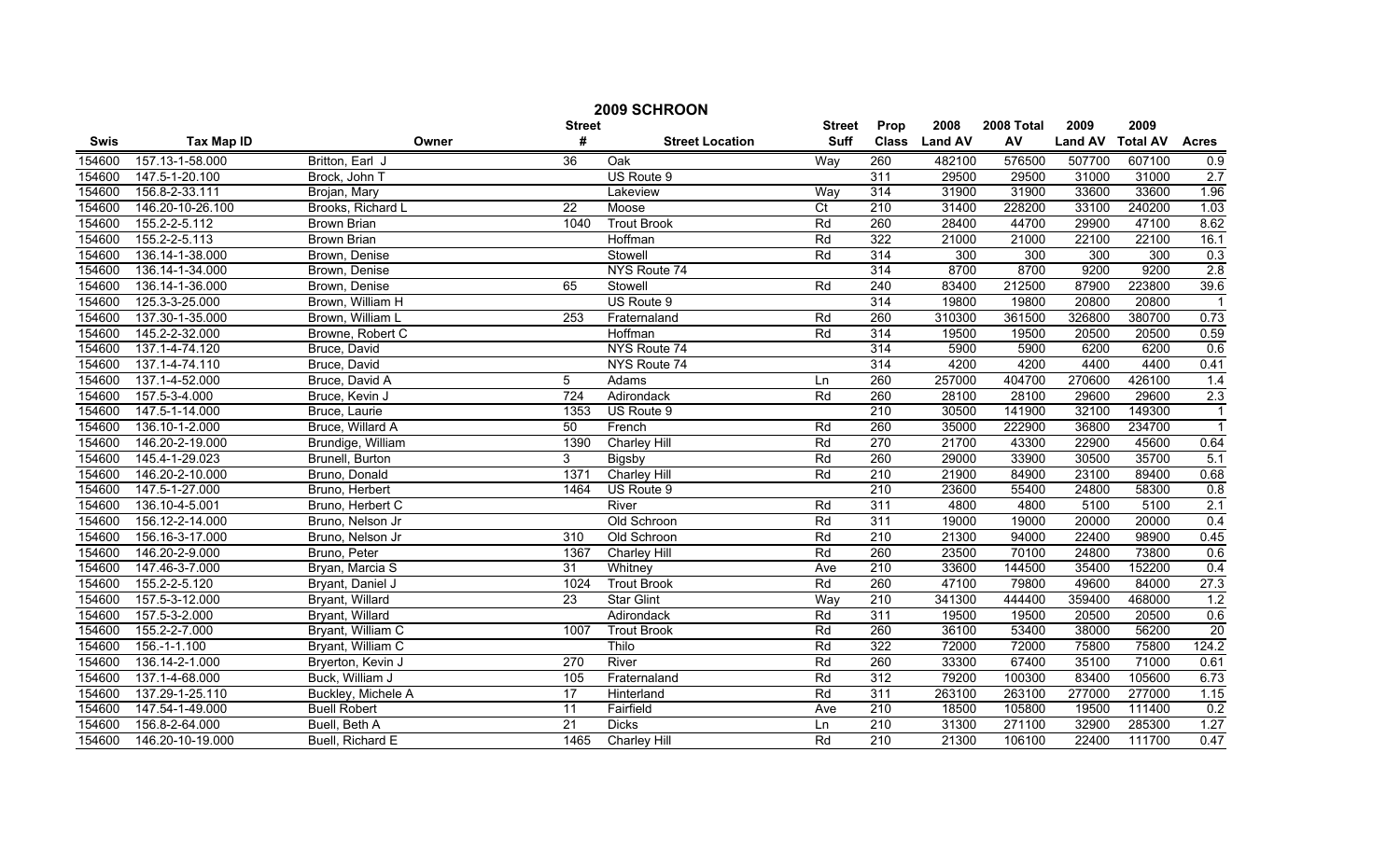| 2009 SCHROON |                   |                                |                 |                        |                         |                  |                |            |                |                 |                  |
|--------------|-------------------|--------------------------------|-----------------|------------------------|-------------------------|------------------|----------------|------------|----------------|-----------------|------------------|
|              |                   |                                | <b>Street</b>   |                        | <b>Street</b>           | Prop             | 2008           | 2008 Total | 2009           | 2009            |                  |
| Swis         | <b>Tax Map ID</b> | Owner                          | #               | <b>Street Location</b> | <b>Suff</b>             | <b>Class</b>     | <b>Land AV</b> | AV         | <b>Land AV</b> | <b>Total AV</b> | <b>Acres</b>     |
| 154600       | 136.4-2-6.500     | Buist, Frances A               | 38              | Summer Haven           | Way                     | 260              | 248600         | 313000     | 261800         | 329600          | 1.15             |
| 154600       | 147.3-2-33.000    | Bullis, Susan W                |                 | Nesa                   | Rd                      | 260              | 269000         | 420400     | 283300         | 442700          | 25.3             |
| 154600       | 145.2-2-43.000    | Bullis, Susan W                |                 | Loch Muller            | Rd                      | 311              | 3000           | 3000       | 3200           | 3200            | 1.2              |
| 154600       | 147.54-1-25.000   | Bullis, Susan W                | 66              | Leland                 | Ave                     | 418              | 392500         | 658500     | 413300         | 693400          | $\overline{3}$   |
| 154600       | 147.54-2-22.000   | Bullis, Susan W                | 54              | Leland                 | Ave                     | 418              | 336700         | 449600     | 354500         | 473400          | 1.3              |
| 154600       | 125.3-3-1.100     | <b>Bullock, Arthur F</b>       | 2331            | US Route 9             |                         | 210              | 31500          | 192000     | 33200          | 202200          | 8.74             |
| 154600       | 136.10-1-12.013   | Bunten, Michael J              | 17              | French                 | Rd                      | 260              | 27500          | 113200     | 29000          | 119200          | 0.87             |
| 154600       | 147.46-3-30.200   | Burbidge, Robert S             | 8               | Olden                  | Dr                      | 210              | 14700          | 163000     | 15400          | 171600          | 0.15             |
| 154600       | 146.20-1-3.000    | Burch, Ronald E                | 93              | Horseshoe Pond         | Rd                      | 260              | 37300          | 90600      | 39300          | 95400           | $\overline{5}$   |
| 154600       | 157.13-1-59.000   | Burgdorf, Paul J Sr            | 30              | Oak                    | Way                     | 260              | 496800         | 580200     | 523200         | 611000          | 0.94             |
| 154600       | 147.54-1-18.000   | Burke, Robert J Jr             | 45              | Fowler                 | Ave                     | $\overline{210}$ | 22900          | 99500      | 24100          | 104800          | 0.3              |
| 154600       | 147.45-1-19.110   | Burke, Rutheda W               | 1183            | US Route 9             |                         | 210              | 52700          | 222600     | 55500          | 234400          | 1.32             |
| 154600       | 136.3-2-31.000    | Burns, Melanie R               | 18              | <b>Bridge</b>          | Rd                      | 260              | 33500          | 90200      | 35200          | 94900           | 0.6              |
| 154600       | 145.4-1-4.071     | <b>Burritt Family Cemetery</b> |                 | Hoffman                | Rd                      | 695              | 700            | 700        | 700            | 700             | 0.02             |
| 154600       | 145.4-1-5.001     | Burritt, Nancy L               | 81              | <b>Burritt</b>         | Ln                      | $\overline{210}$ | 134400         | 300900     | 141500         | 316800          | 3.5              |
| 154600       | 156.8-2-23.100/4  | Burt, Jeffrey W                | 26              | <b>Phoenix Tree</b>    | $\overline{\text{C}t}$  | 210              | 85600          | 194800     | 90100          | 205100          | 0.01             |
| 154600       | 156.8-2-23.100/11 | Burt, Lois A                   | 8               | <b>Phoenix Tree</b>    | $\overline{C}t$         | 210              | 52300          | 101100     | 55100          | 106500          | 0.01             |
| 154600       | 147.17-2-20.000   | <b>Burzee Cedar Grove Assn</b> | 3               | Easy                   | <b>St</b>               | 417              | 1065800        | 1746800    | 1122300        | 1839400         | 4.34             |
| 154600       | 147.9-1-7.000     | Bush, Michael S                | 1277            | US Route 9             |                         | 210              | 38500          | 131500     | 40500          | 138400          | 2.1              |
| 154600       | 147.3-2-5.000     | Butler, James H                | 43              | Nesa                   | Rd                      | 210              | 319000         | 552500     | 335900         | 581800          | 2.9              |
| 154600       | 147.54-2-2.000    | <b>Buttino Nicholas B</b>      | 1106            | US Route 9             |                         | 422              | 23600          | 135600     | 24900          | 142800          | 0.2              |
| 154600       | 157.13-1-32.000   | Byrne, Dorothy E               |                 | Oak                    | Way                     | 260              | 93500          | 282600     | 98500          | 297600          | 0.32             |
| 154600       | 157.13-1-1.000/27 | Byrne, Dorothy E               |                 | <b>Sand Point</b>      | Way                     | 330              | 7600           | 7600       | 8000           | 8000            | 0.01             |
| 154600       | 157.13-1-61.000   | Byrnes, Donna A                | $\overline{15}$ | <b>Sand Point</b>      | Way                     | 260              | 616600         | 748900     | 649300         | 788600          | 1.6              |
| 154600       | 147.45-1-31.200   | <b>Cablevision Industries</b>  | 42              | Industrial             | Dr                      | 834              | 39600          | 107000     | 41700          | 112700          | $\overline{1}$   |
| 154600       | 156.16-3-32.000   | Cafaro, Patrick                | 56              | Hayes                  | Rd                      | 260              | 145800         | 260100     | 153500         | 273900          | 0.5              |
| 154600       | 136.14-3-17.000   | Caffery, David                 | $\overline{26}$ | Knox                   | Rd                      | 260              | 81900          | 159700     | 86300          | 168200          | 0.5              |
| 154600       | 146.3-1-33.000    | Cahenzli, Christopher T        | 1940            | Hoffman                | Rd                      | 240              | 67600          | 179100     | 71200          | 188600          | 20               |
| 154600       | 157.38-1-10.000   | Cahill, Paul                   | 20              | Cabin Colony           | $\overline{\text{C}}$ t | 260              | 91800          | 133100     | 96700          | 140200          | 0.15             |
| 154600       | 157.38-1-13.000/2 | Cahill, Paul                   |                 | Adirondack             | Rd                      | 330              | 25500          | 25500      | 26900          | 26900           | 0.01             |
| 154600       | 136.10-1-10.100   | Calandra, Keith                |                 | French                 | Rd                      | 311              | 32100          | 32100      | 33800          | 33800           | 0.7              |
| 154600       | 136.10-1-9.000    | Calandra, Keith                | 14              | French                 | Rd                      | 260              | 31300          | 130300     | 33000          | 137200          | 0.7              |
| 154600       | 146.3-2-2.000     | Calandra, Keith Jr             | 61              | Daveed                 | Rd                      | 311              | 45300          | 45300      | 47700          | 47700           | 8.78             |
| 154600       | 146.20-9-16.000   | Calderone, Frank               | 15              | Landings               | $\overline{\text{C}t}$  | 210              | 111100         | 289500     | 111100         | 289500          | 0.02             |
| 154600       | 137.30-2-41.000   | Caldwell, Frances H            |                 | Fraternaland           | Rd                      | 311              | 7800           | 7800       | 8200           | 8200            | 0.1              |
| 154600       | 137.30-2-11.300   | Caldwell, Frances H            |                 | Fraternaland           | Rd                      | 311              | 7700           | 7700       | 8100           | 8100            | 0.11             |
| 154600       | 137.30-2-11.400   | Caldwell, Frances H            |                 | Fraternaland           | Rd                      | 311              | 4100           | 4100       | 4300           | 4300            | 0.06             |
| 154600       | 137.30-2-17.000   | Caldwell, Frances H            |                 | Fraternaland           | Rd                      | 311              | 4100           | 4100       | 4300           | 4300            | $\overline{0.1}$ |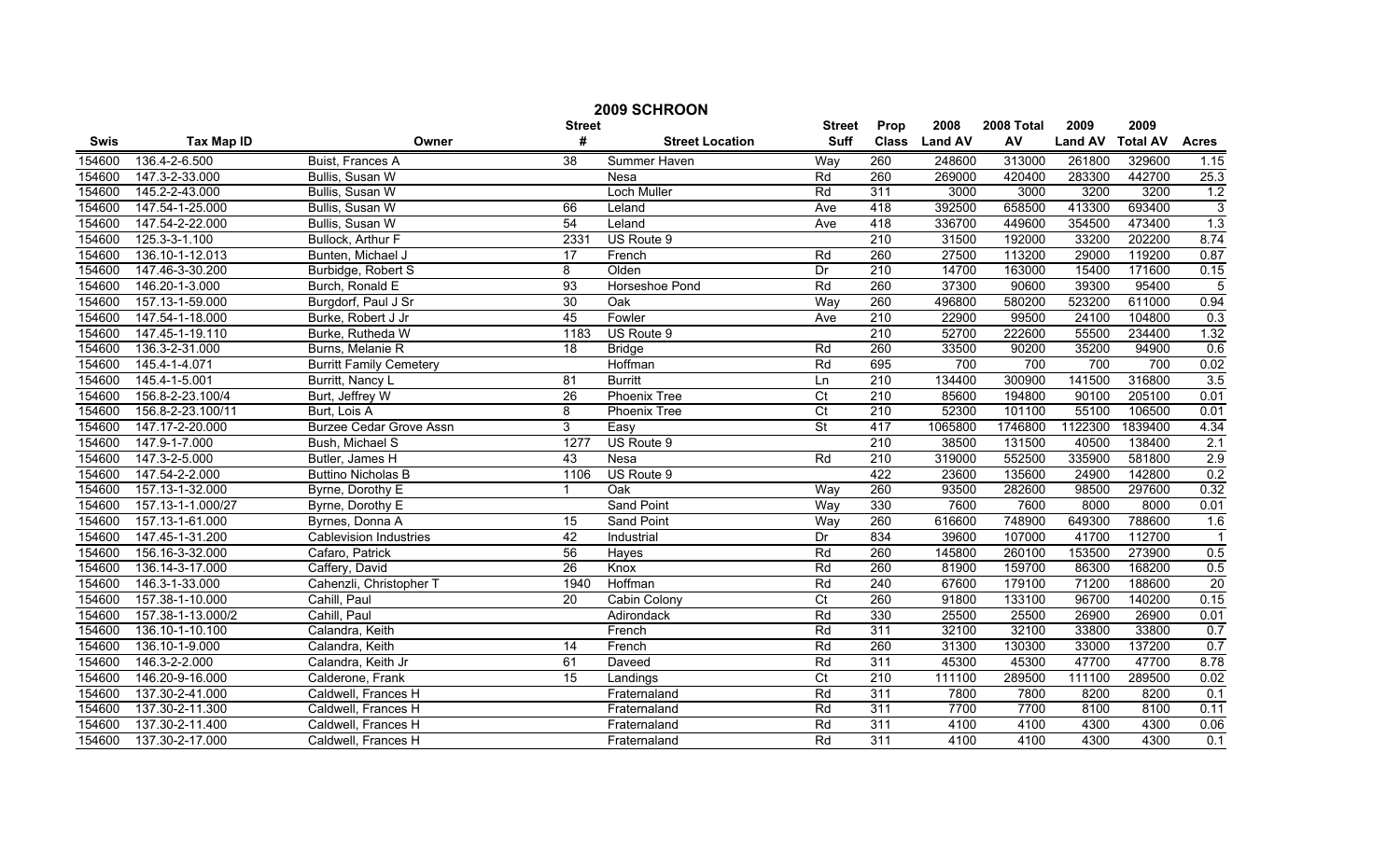| 2009 SCHROON |                                                                              |                       |                 |                        |                          |                  |                |        |                |                 |              |
|--------------|------------------------------------------------------------------------------|-----------------------|-----------------|------------------------|--------------------------|------------------|----------------|--------|----------------|-----------------|--------------|
|              | 2008<br>2009<br>Prop<br>2008 Total<br>2009<br><b>Street</b><br><b>Street</b> |                       |                 |                        |                          |                  |                |        |                |                 |              |
| <b>Swis</b>  | <b>Tax Map ID</b>                                                            | Owner                 | #               | <b>Street Location</b> | <b>Suff</b>              | <b>Class</b>     | <b>Land AV</b> | AV     | <b>Land AV</b> | <b>Total AV</b> | <b>Acres</b> |
| 154600       | 137.30-2-19.000                                                              | Caldwell, Frances H   |                 | Fraternaland           | Rd                       | 311              | 4100           | 4100   | 4300           | 4300            | 0.1          |
| 154600       | 137.30-2-29.000                                                              | Caldwell, Frances H   |                 | Fraternaland           | Rd                       | 311              | 32100          | 32100  | 33800          | 33800           | 0.5          |
| 154600       | 137.30-2-58.000                                                              | Caldwell, Frances H   |                 | Paradox                | Rd                       | 311              | 248600         | 248600 | 261800         | 261800          | 0.87         |
| 154600       | 137.30-2-30.000                                                              | Caldwell, Frances H   |                 | Fraternaland           | Rd                       | 260              | 62000          | 153200 | 65300          | 161300          | 0.2          |
| 154600       | 137.30-2-31.000                                                              | Caldwell, Frances H   |                 | Fraternaland           | Rd                       | 311              | 7800           | 7800   | 8200           | 8200            | 0.1          |
| 154600       | 137.30-2-34.000                                                              | Caldwell, Frances H   |                 | Fraternaland           | Rd                       | 311              | 25300          | 25300  | 26600          | 26600           | 0.3          |
| 154600       | 137.30-2-35.200                                                              | Caldwell, Frances H   |                 | Fraternaland           | Rd                       | 311              | 2800           | 2800   | 2900           | 2900            | 0.34         |
| 154600       | 137.30-2-36.000                                                              | Caldwell, Frances H   | 3               | H Street               |                          | 260              | 92100          | 185100 | 92100          | 133900          | 0.2          |
| 154600       | 137.30-2-38.000                                                              | Caldwell, Frances H   | 15              | H Street               |                          | 417              | 5800           | 77600  | 6100           | 81700           | 0.4          |
| 154600       | 137.30-2-39.000                                                              | Caldwell, Frances H   |                 | Fraternaland           | Rd                       | 417              | 7500           | 93000  | 7900           | 97900           | 0.5          |
| 154600       | 137.30-2-32.000                                                              | Caldwell, Frances H   | 8               | H Street               |                          | 210              | 100400         | 369100 | 105800         | 388700          | 0.4          |
| 154600       | 137.30-2-40.000                                                              | Caldwell, Frances H   |                 | Fraternaland           | Rd                       | 311              | 21600          | 21600  | 22700          | 22700           | 0.2          |
| 154600       | 137.30-2-28.000                                                              | Caldwell, Frances H   |                 | Fraternaland           | Rd                       | 311              | 15500          | 15500  | 16300          | 16300           | 0.2          |
| 154600       | 137.30-2-37.000                                                              | Caldwell, Frances H   |                 | Fraternaland           | Rd                       | 311              | 4100           | 4100   | 4300           | 4300            | 0.1          |
| 154600       | 136.4-2-4.100                                                                | Caldwell, Gregory J   | 43              | Whits End              | Way                      | 260              | 383400         | 589400 | 403700         | 620600          | 1.56         |
| 154600       | 137.30-2-35.100                                                              | Caldwell, Hugh G      |                 | Fraternaland           | Rd                       | 311              | 300            | 300    | 300            | 300             | 0.05         |
| 154600       | 137.30-2-24.060                                                              | Caldwell, Hugh G      | 25              | Е                      | $\overline{\mathsf{St}}$ | 210              | 560300         | 756200 | 590000         | 796300          |              |
| 154600       | 137.30-2-2.000                                                               | Caldwell, Hugh G      |                 | Fraternaland           | Rd                       | 311              | 8300           | 8300   | 8700           | 8700            | 0.1          |
| 154600       | 137.30-2-3.200                                                               | Caldwell, Hugh G      |                 | Fraternaland           | Rd                       | 311              | 40500          | 40500  | 42600          | 42600           | 0.77         |
| 154600       | 137.30-2-10.000                                                              | Caldwell, Hugh G      |                 | Fraternaland           | Rd                       | 311              | 8100           | 8100   | 8500           | 8500            | 0.1          |
| 154600       | 137.30-2-12.000                                                              | Caldwell, Hugh G      |                 | Fraternaland           | Rd                       | 312              | 23000          | 23000  | 24200          | 39700           | 0.2          |
| 154600       | 137.30-2-11.200                                                              | Caldwell, Hugh G      |                 | Fraternaland           | Rd                       | 311              | 4500           | 4500   | 4700           | 4700            | 0.06         |
| 154600       | 137.30-2-11.100                                                              | Caldwell, Hugh G      |                 | Fraternaland           | Rd                       | 311              | 17500          | 17500  | 18400          | 18400           | 0.17         |
| 154600       | 156.8-2-60.000                                                               | Calhoun, William M    | 108             | Pine                   | Ln                       | 210              | 36000          | 257100 | 37900          | 270600          | 2.18         |
| 154600       | 147.45-2-1.000                                                               | Callahan, Thomas P    | 12              | Oliver                 | St                       | 270              | 16200          | 52500  | 17100          | 55300           | 0.2          |
| 154600       | 147.13-4-5.210                                                               | Calmbacher, William A | 974             | US Route 9             |                          | 210              | 28400          | 197500 | 29900          | 207900          | 0.34         |
| 154600       | 156.16-1-6.100                                                               | Camhi, Warren         | 185             | Old Schroon            | Rd                       | 260              | 29800          | 101100 | 31400          | 106400          |              |
| 154600       | 146.2-1-17.122                                                               | Cammarano, Michael    | 2528            | Hoffman                | Rd                       | $\overline{210}$ | 42600          | 101900 | 44900          | 107300          | 6.2          |
| 154600       | 157.5-2-19.000                                                               | Camp Cormaac Inc      | 46              | Davis                  | Rd                       | 260              | 369000         | 408100 | 388500         | 429700          | 1.62         |
| 154600       | 136.1-3-33.000                                                               | Campbell, Allan       | 1949            | US Route 9             |                          | 330              | 19400          | 19400  | 20400          | 20400           | 18.33        |
| 154600       | 136.1-3-30.200                                                               | Campbell, Allan       | 2002            | US Rte 9               |                          | 240              | 41900          | 386500 | 44100          | 407000          | 16.51        |
| 154600       | 157.3-1-40.000                                                               | Campbell, Janet       | 119             | Adirondack             | Rd                       | 260              | 721700         | 785600 | 759900         | 827200          | 5.5          |
| 154600       | 156.-1-15.000                                                                | Campbell, M Douglas   | $\overline{22}$ | Campbell               | Ln                       | 240              | 66500          | 188800 | 70000          | 198800          | 37.5         |
| 154600       | 146.4-1-43.000                                                               | Campbell, M Douglas   |                 | Charley Hill           | Rd                       | 322              | 25400          | 25400  | 26700          | 26700           | 17.5         |
| 154600       | 136.4-2-6.400                                                                | Canfield, John        | 48              | Summer Haven           | Way                      | 260              | 285600         | 408100 | 300700         | 429700          | 1.15         |
| 154600       | 147.13-4-5.220                                                               | Cannistraci, Angelo   | 972             | US Route 9             |                          | 210              | 467500         | 759600 | 492300         | 799900          | 0.75         |
| 154600       | 156.8-2-62.000                                                               | Cantanucci, Milissa   | $\overline{30}$ | <b>Dicks</b>           | Ln                       | $\overline{210}$ | 43900          | 241100 | 46200          | 253800          | 4.63         |
| 154600       | 134.19-1-5.000                                                               | Cappetta, Susan T     | 475             | Loch Muller            | Rd                       | 260              | 32000          | 115400 | 33700          | 121500          | 2.8          |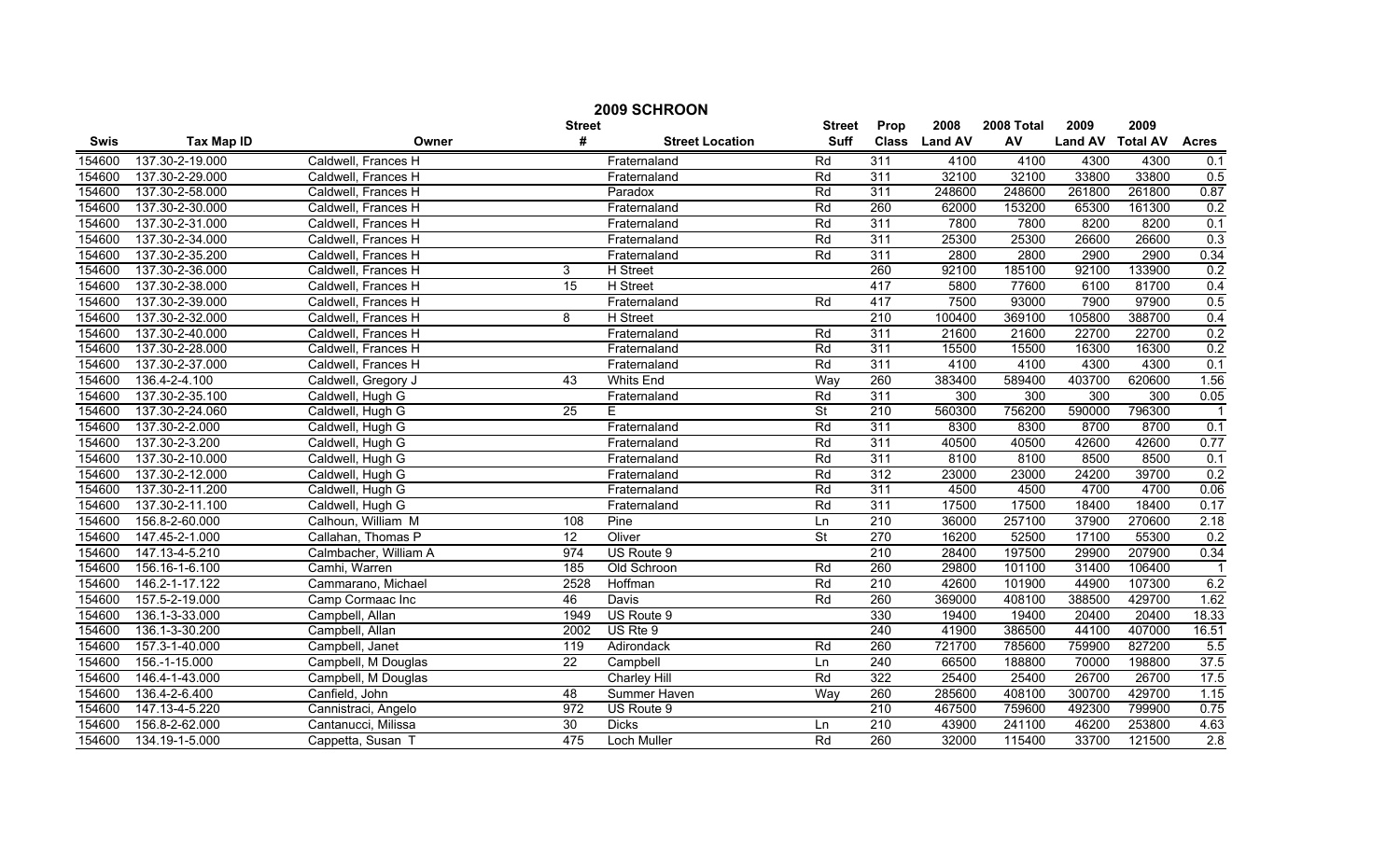| 2009 SCHROON |                    |                               |                  |                        |               |                  |                |            |                |                 |                |
|--------------|--------------------|-------------------------------|------------------|------------------------|---------------|------------------|----------------|------------|----------------|-----------------|----------------|
|              |                    |                               | <b>Street</b>    |                        | <b>Street</b> | Prop             | 2008           | 2008 Total | 2009           | 2009            |                |
| Swis         | <b>Tax Map ID</b>  | Owner                         | #                | <b>Street Location</b> | Suff          | <b>Class</b>     | <b>Land AV</b> | AV         | <b>Land AV</b> | <b>Total AV</b> | <b>Acres</b>   |
| 154600       | 146.12-1-2.000     | Caputo, Carmela               | 2442             | Hoffman                | Rd            | $\overline{210}$ | 16200          | 87600      | 17000          | 87200           | 0.4            |
| 154600       | 147.3-2-7.000      | Carafello, Gregory J          | 67               | Nesa                   | Rd            | $\overline{210}$ | 690700         | 1171200    | 727300         | 1233300         | 4.9            |
| 154600       | 136.14-3-9.000     | <b>Carattini Living Trust</b> | 23               | Knox                   | Rd            | 260              | 144700         | 268500     | 152300         | 282700          | 0.5            |
| 154600       | 147.13-4-1.120     | Carino, Marijeanne            | 942              | US Route 9             |               | 260              | 180000         | 191000     | 189500         | 201100          | 0.1            |
| 154600       | 147.3-2-8.100      | Carione, Frank                | 73               | Nesa                   | Rd            | 260              | 544800         | 760600     | 489700         | 650000          | 3.89           |
| 154600       | 147.61-1-1.250     | Carione, Frank Jr             | 11               | Tamarac                | Vlg           | 260              | 99600          | 179000     | 104900         | 188500          | 0.04           |
| 154600       | 147.13-4-11.000    | Carioto, Anthony S            | 1010             | US Route 9             |               | 210              | 358700         | 494800     | 394600         | 544300          | 0.4            |
| 154600       | 157.3-1-37.000     | Carlozzi, Marianne            | 167              | Adirondack             | Rd            | 210              | 737400         | 1176100    | 776400         | 1238400         | 4.84           |
| 154600       | 136.4-2-7.100      | Carlozzi, Marshall            | $\overline{542}$ | NYS Route 74           |               | 260              | 203300         | 323400     | 214000         | 340500          | 10.96          |
| 154600       | 137.10-2-4.000     | Carlozzi, Marshall L          |                  | NYS Route 74           |               | 311              | 26500          | 26500      | 27900          | 27900           | 1.51           |
| 154600       | 137.30-2-48.000    | Carlozzi, Salvatore           | $\overline{19}$  | Glen Reay              | Way           | 260              | 119800         | 171900     | 126100         | 181000          | 0.2            |
| 154600       | 137.30-2-57.000/15 | Carlozzi, Salvatore           |                  | <b>Glen Reay</b>       | Way           | 330              | 7100           | 7400       | 7500           | 7800            | 0.01           |
| 154600       | 156.20-1-10.120    | Carlson, Carl                 | 146              | US Route 9             |               | $\overline{210}$ | 44400          | 269300     | 46800          | 283600          | 5.1            |
| 154600       | 156.16-4-15.000    | Carpenter, Richard            | 48               | Pointe                 | Dr            | 311              | 369000         | 579700     | 388500         | 870500          | 0.47           |
| 154600       | 146.3-1-29.000     | Carrano, Paulette G           | 256              | <b>Sweenie Fields</b>  | Rd            | $\overline{210}$ | 39200          | 145700     | 41300          | 179900          | 4.4            |
| 154600       | 157.3-1-43.000     | Carroll, Michael W            | $\overline{35}$  | Adirondack             | Rd            | 210              | 760600         | 1163700    | 800900         | 1293400         | 4.9            |
| 154600       | 147.46-3-4.000     | Cartledge, Christopher B      | 15               | Whitney                | Ave           | 210              | 29300          | 147300     | 30800          | 155100          | 0.3            |
| 154600       | 156.8-2-90.000     | Carty, George T               | 9                | <b>Hemlock</b>         | Dr            | 210              | 31300          | 211400     | 32900          | 222500          | 1.48           |
| 154600       | 156.8-2-92.000     | Carty, George T               |                  | <b>Hemlock</b>         | Dr            | 311              | 27700          | 27700      | 29200          | 29200           | 1.38           |
| 154600       | 136.10-2-5.000     | Caruso Jr, Thomas             | 82               | Miller                 | Rd            | 270              | 38000          | 63000      | 40000          | 137000          | 2.1            |
| 154600       | 136.14-3-5.000     | Casale. Theodora F            | 263              | NYS Route 74           |               | 210              | 81100          | 156500     | 85400          | 164800          | 1.8            |
| 154600       | 125.3-3-7.000      | Casali, Cheri                 | 2423             | US Route 9             |               | 210              | 27300          | 105500     | 28800          | 111100          | $\overline{c}$ |
| 154600       | 125.3-3-16.000     | Casali, Cheri                 |                  | US Route 9             |               | 314              | 20000          | 20000      | 21100          | 21100           | $\overline{1}$ |
| 154600       | 125.3-3-8.000      | Casali, Cheri                 | 2417             | US Route 9             |               | 312              | 2700           | 7500       | 2800           | 7900            | 1.4            |
| 154600       | 156.8-2-20.000     | Casey, James                  | 648              | US Route 9             |               | 260              | 44700          | 134900     | 47000          | 142000          | 0.3            |
| 154600       | 156.8-2-19.000     | Casey, William                | 648              | US Route 9             |               | 260              | 44700          | 215900     | 47000          | 227300          | 0.3            |
| 154600       | 156.8-2-18.000     | Casey, William G              |                  | US Route 9             |               | 311              | 256600         | 256600     | 270200         | 270200          | 0.3            |
| 154600       | 136.3-1-26.100     | Casolo, Mark                  | 1531             | US Route 9             |               | 421              | 55400          | 287600     | 58300          | 302800          | 1.65           |
| 154600       | 157.13-1-45.100    | Casolo, Mark C                |                  | Adirondack             | Rd            | 210              | 55500          | 88100      | 58500          | 92800           | $\overline{1}$ |
| 154600       | 157.13-1-1.000/39  | Casolo, Mark C                |                  | US Route 9             |               | 330              | 7600           | 7600       | 8000           | 8000            | 0.01           |
| 154600       | 147.54-1-37.000    | Cass, Steven I                | 25               | Fairfield              | Ave           | 210              | 27100          | 81000      | 28500          | 85300           | 0.34           |
| 154600       | 157.3-1-46.200     | Castelli, Roy A               | 16               | Marcell                | Way           | 210              | 406100         | 600500     | 427600         | 632300          | 2.65           |
| 154600       | 145.2-3-3.000      | Catalano, Richard             | 383              | Loch Muller            | Rd            | 312              | 26500          | 26600      | 27900          | 28000           | $\overline{2}$ |
| 154600       | 145.2-3-2.000      | Catalano, Richard             |                  | <b>Loch Muller</b>     | Rd            | 314              | 22400          | 22400      | 23600          | 23600           | $\overline{2}$ |
| 154600       | 147.13-3-2.000     | <b>Catholic Cemetery</b>      | 2686             | Hoffman                | Rd            | 695              | 6400           | 6400       | 6700           | 6700            | 0.8            |
| 154600       | 156.16-3-26.300    | Cavanagh Raymond M            | 24               | Elirose                | Way           | 260              | 478800         | 608000     | 504200         | 673300          | 0.74           |
| 154600       | 156.16-3-23.000    | Cavanagh, Raymond M           |                  | Hayes                  | Rd            | 311              | 23500          | 23500      | 24700          | 24700           | 0.8            |
| 154600       | 145.4-1-39.000     | Cavlin, Patrick               |                  | Hoffman                | Rd            | 314              | 10800          | 10800      | 11400          | 11400           | 4.3            |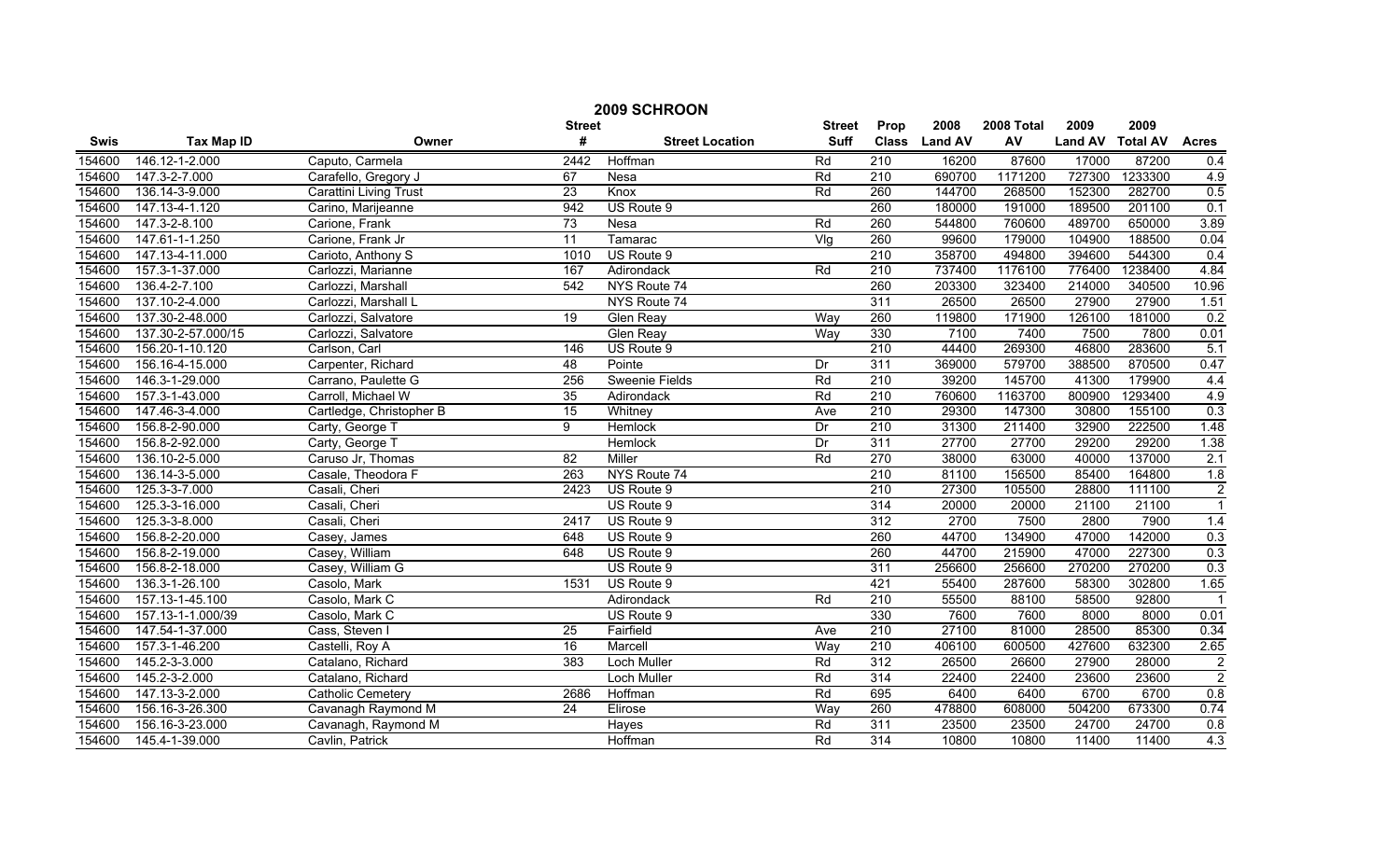|        | 2009 SCHROON       |                       |                 |                        |                          |                  |               |            |                |                 |                 |  |
|--------|--------------------|-----------------------|-----------------|------------------------|--------------------------|------------------|---------------|------------|----------------|-----------------|-----------------|--|
|        |                    |                       | <b>Street</b>   |                        | <b>Street</b>            | Prop             | 2008          | 2008 Total | 2009           | 2009            |                 |  |
| Swis   | <b>Tax Map ID</b>  | Owner                 | #               | <b>Street Location</b> | <b>Suff</b>              |                  | Class Land AV | AV         | <b>Land AV</b> | <b>Total AV</b> | <b>Acres</b>    |  |
| 154600 | 145.4-1-38.000     | Cavlin, Patrick       | 1104            | Hoffman                | Rd                       | $\overline{210}$ | 28500         | 152400     | 30000          | 160500          | 1.5             |  |
| 154600 | 147.45-1-37.000    | Caza, Bruce E         | $\overline{26}$ | Center                 | $\overline{\mathsf{St}}$ | $\overline{210}$ | 45900         | 225900     | 48400          | 237900          | 0.71            |  |
| 154600 | 146.1-1-47.000     | Cesta, Frederick P    | $\overline{22}$ | Deer Camp              | Rd                       | $\overline{210}$ | 36900         | 210500     | 38900          | 221700          | $\overline{5}$  |  |
| 154600 | 146.3-1-55.200     | Chabot, Dennis        | 88              | Townsend               | Rd                       | 240              | 48100         | 189600     | 50600          | 199600          | 36.58           |  |
| 154600 | 156.20-1-11.000    | Chadbourne, James S   | 83              | Mountainside           | Ln                       | 210              | 665300        | 1057800    | 645000         | 1058300         | 1.33            |  |
| 154600 | 147.13-3-13.000    | Chafee, Sharon A      | 967             | US Route 9             |                          | 210              | 31600         | 140200     | 33300          | 147600          | 1.09            |  |
| 154600 | 147.54-1-24.000    | Chamlar Lodge         | 74              | Leland                 | Ave                      | 417              | 366200        | 761700     | 385600         | 802100          | 2.2             |  |
| 154600 | 147.9-2-17.000     | Chandler, Dianne      | 3               | Pickhardt              | Ln                       | 210              | 28400         | 180500     | 29900          | 190000          | 0.82            |  |
| 154600 | 156.8-2-23.100/15  | Chase, Elizabeth R    | $\overline{12}$ | Phoenix Tree           | $\overline{C}$           | $\overline{210}$ | 52300         | 120800     | 55100          | 127200          | 0.01            |  |
| 154600 | 157.38-1-7.000     | Chase, Graham         | 26              | Cabin Colony           | Ct                       | 260              | 99500         | 146200     | 104700         | 153900          | 0.29            |  |
| 154600 | 157.38-1-13.000/10 | Chase, Graham         |                 | Adirondack             | Rd                       | 330              | 25500         | 25500      | 26900          | 26900           | 0.01            |  |
| 154600 | 156.12-3-12.000    | Chekijian, Shahen     | 562             | US Route 9             |                          | 260              | 304700        | 451700     | 320800         | 475600          | 0.4             |  |
| 154600 | 147.53-2-11.300    | Chelucci, John        | 1093            | US Route 9             |                          | 464              | 9600          | 33200      | 10100          | 35000           | 0.05            |  |
| 154600 | 157.3-1-34.200     | Cheng, Kok Ming       | 192             | Adirondack             | Rd                       | $\overline{210}$ | 130400        | 288400     | 137300         | 303700          | 2.37            |  |
| 154600 | 147.5-1-29.000     | Cheviron, James M     | 12              | <b>Bridge</b>          | Rd                       | 210              | 54000         | 160300     | 56800          | 168700          | 2.5             |  |
| 154600 | 147.17-2-50.000    | Chippendale, Gregory  | $\overline{12}$ | <b>Grove Point</b>     | Rd                       | 220              | 66700         | 195000     | 70200          | 205300          | 0.2             |  |
| 154600 | 156.8-2-23.100/10  | Chiusano, Michael J   | 6               | Phoenix Tree           | C <sub>t</sub>           | 210              | 52300         | 129400     | 55100          | 136300          | 0.01            |  |
| 154600 | 156.20-1-10.500    | Christenson, David    | $\overline{57}$ | Mountainside           | Ln                       | 210              | 390600        | 711300     | 411300         | 749000          | 3.36            |  |
| 154600 | 156.19-2-2.015     | Christian, Dennis C   |                 | Vanderwalker           | Rd                       | 314              | 24500         | 24500      | 25800          | 25800           | 2.2             |  |
| 154600 | 136.14-1-29.000    | Christian, Dennis C   | 195             | NYS Route 74           |                          | 210              | 25800         | 121900     | 27200          | 128400          | 0.6             |  |
| 154600 | 156.12-2-6.000     | Christian, Patricia E |                 | US Route 9             |                          | 314              | 8900          | 8900       | 9400           | 9400            | 0.7             |  |
| 154600 | 156.12-3-30.000    | Christian, Patricia E |                 | US Route 9             |                          | 312              | 39000         | 44400      | 41100          | 46800           | 0.06            |  |
| 154600 | 156.12-3-33.000    | Christian, Patricia E |                 | US Route 9             |                          | 311              | 38900         | 38900      | 41000          | 41000           | 0.06            |  |
| 154600 | 156.19-1-5.000     | Christian, Patricia E |                 | Vanderwalker           | Rd                       | 322              | 26600         | 26600      | 28000          | 28000           | 25.2            |  |
| 154600 | 156.19-1-3.000     | Christian, Sandra L   |                 | Vanderwalker           | Rd                       | 322              | 31800         | 31800      | 33500          | 33500           | $\overline{11}$ |  |
| 154600 | 156.19-1-6.000     | Christian, William    |                 | Vanderwalker           | Rd                       | 322              | 11800         | 11800      | 12400          | 12400           | 25              |  |
| 154600 | 156.19-1-7.000     | Christian, William    |                 | Vanderwalker           | Rd                       | 322              | 6500          | 6500       | 6800           | 6800            | $\overline{14}$ |  |
| 154600 | 156.12-2-7.000     | Christian, William    |                 | US Route 9             |                          | 311              | 33300         | 33300      | 35000          | 35000           | $\overline{1}$  |  |
| 154600 | 156.11-1-9.100     | Christian, William F  | 27              | Donaldson              | Rd                       | 322              | 45000         | 45000      | 47400          | 47400           | 20.2            |  |
| 154600 | 136.3-1-10.042     | Christian, William F  | 1499            | US Route 9             |                          | $\overline{210}$ | 32400         | 79500      | 34100          | 111300          | 3.3             |  |
| 154600 | 156.11-1-9.200     | Christian, William F  | 5               | Donaldson              | Rd                       | 240              | 50600         | 288500     | 53300          | 303800          | 15              |  |
| 154600 | 156.2-1-1.000      | Christian, William F  | 888             | <b>Charley Hill</b>    | Rd                       | 210              | 37400         | 179600     | 39400          | 189100          | 5.8             |  |
| 154600 | 156.12-4-7.000     | Christian, William F  |                 | Charley Hill           | Rd                       | 314              | 18800         | 18800      | 19800          | 19800           | 5.77            |  |
| 154600 | 156.12-3-32.000    | Christian, William F  |                 | US Route 9             |                          | $\overline{312}$ | 42200         | 52300      | 44500          | 55100           | 0.06            |  |
| 154600 | 156.12-2-4.100     | Christian, William F  | 581             | US Route 9             |                          | 421              | 73900         | 212000     | 77800          | 223200          | 1.5             |  |
| 154600 | 156.15-2-4.000     | Christian, William F  | 194             | Charley Hill           | Rd                       | 210              | 31000         | 79900      | 32600          | 84100           | 1.1             |  |
| 154600 | 156.12-2-8.000     | Christian, William F  | 459             | US Route 9             |                          | 260              | 38500         | 84000      | 40500          | 88400           | 3.3             |  |
| 154600 | 156.19-1-4.000     | Christian, William F  | 107             | Vanderwalker           | Rd                       | 260              | 37800         | 81000      | 39800          | 85300           | 12.8            |  |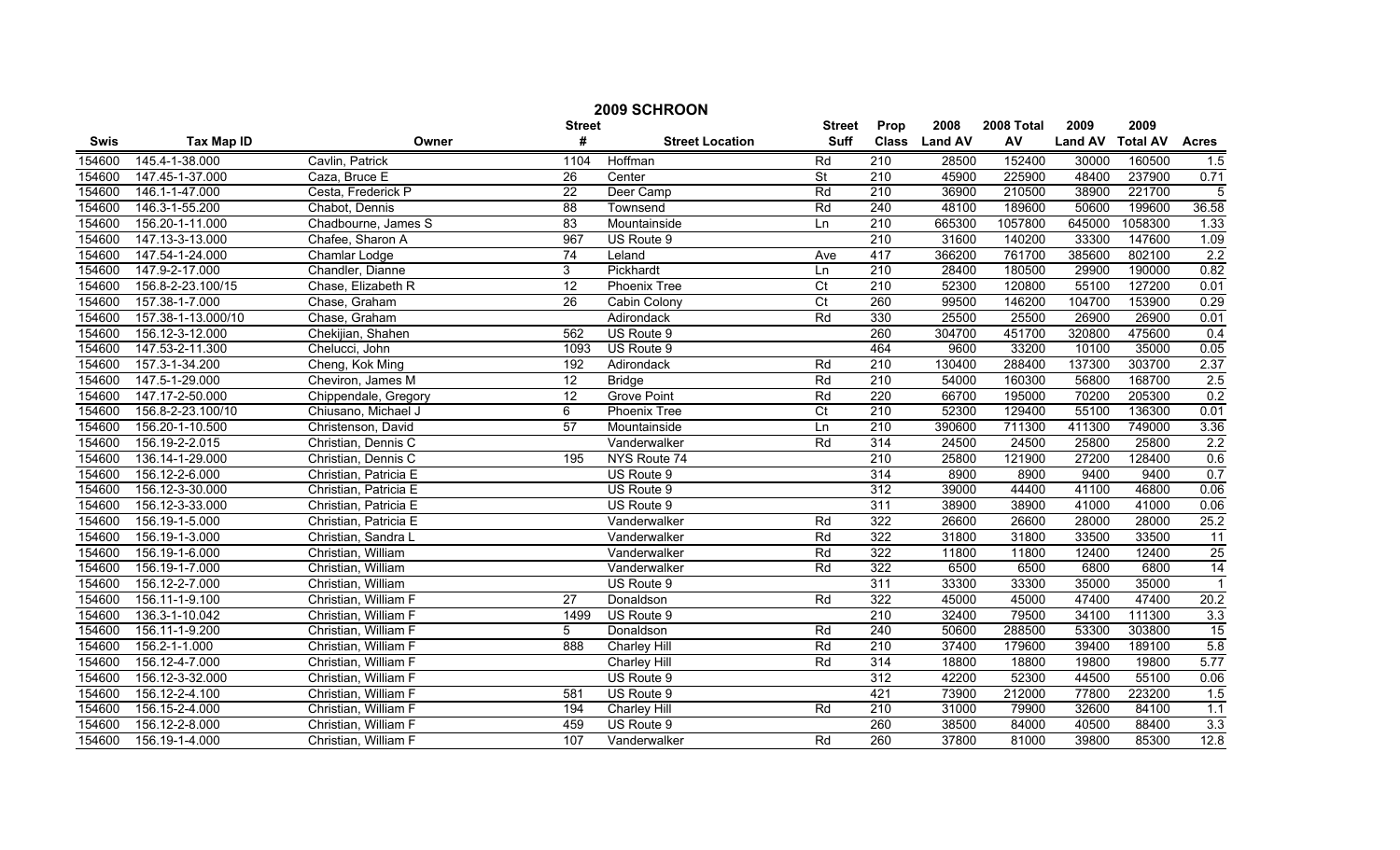|        | 2009 SCHROON       |                             |                 |                        |                |                  |               |            |                |                 |                  |
|--------|--------------------|-----------------------------|-----------------|------------------------|----------------|------------------|---------------|------------|----------------|-----------------|------------------|
|        |                    |                             | <b>Street</b>   |                        | <b>Street</b>  | Prop             | 2008          | 2008 Total | 2009           | 2009            |                  |
| Swis   | <b>Tax Map ID</b>  | Owner                       | #               | <b>Street Location</b> | <b>Suff</b>    |                  | Class Land AV | AV         | <b>Land AV</b> | <b>Total AV</b> | <b>Acres</b>     |
| 154600 | 136.65-1-9.000     | <b>Christo Family Trust</b> | 338             | NYS Route 74           |                | $\overline{210}$ | 33800         | 118500     | 35600          | 124800          | 1.01             |
| 154600 | 136.65-1-8.000     | Christo, Marion             | 332             | NYS Route 74           |                | $\overline{210}$ | 33000         | 159000     | 34700          | 167400          |                  |
| 154600 | 156.16-3-46.000    | Church, Nathan L            | 63              | Bay                    | Rd             | 260              | 392400        | 530300     | 413200         | 558400          | 0.43             |
| 154600 | 157.13-1-48.000    | Ciatto, John                | 405             | Adirondack             | Rd             | 260              | 85600         | 170000     | 90100          | 179000          | 0.6              |
| 154600 | 157.13-1-1.000/3   | Ciatto, John                |                 | Sand Point             | Way            | 330              | 7600          | 7600       | 8000           | 8000            | 0.01             |
| 154600 | 157.5-1-5.000      | Ciraco, William             | 37              | Skylark                | Ln             | 210              | 108900        | 321500     | 114600         | 338500          | 0.5              |
| 154600 | 146.20-6-3.100     | Ciulla, Madeline S          | 809             | US Route 9             |                | 210              | 15100         | 152000     | 15900          | 160000          | 0.2              |
| 154600 | 146.20-6-3.200     | Ciulla, Madeline S          |                 | US Route 9             |                | 311              | 900           | 900        | 900            | 900             | 0.28             |
| 154600 | 145.2-2-34.110     | Civalier, Iris              | 1481            | Hoffman                | Rd             | $\overline{240}$ | 35000         | 111600     | 36800          | 117500          | 10.24            |
| 154600 | 145.2-2-34.130     | Civalier, Joseph JL         |                 | Loch Muller            | Rd             | 322              | 29400         | 29400      | 31000          | 31000           | 16.22            |
| 154600 | 156.20-1-10.111    | Clark Vaughn                |                 | US Route 9             |                | 311              | 44000         | 44000      | 46300          | 46300           | 9.65             |
| 154600 | 146.4-1-21.000     | Clark, Darrell              | 110             | Horseshoe Pond         | Rd             | 210              | 38500         | 206600     | 40500          | 217500          | $\overline{5}$   |
| 154600 | 146.4-1-4.000      | Clark, David N              |                 | Horseshoe Pond         | Rd             | 322              | 28600         | 28600      | 30100          | 30100           | 49.07            |
| 154600 | 147.53-2-3.000     | Clark, David N              | 39              | <b>Brookfield</b>      | Ave            | 210              | 49000         | 216800     | 51600          | 228300          | 0.8              |
| 154600 | 147.53-2-2.000     | Clark, David N              | 41              | <b>Brookfield</b>      | Ave            | $\overline{210}$ | 6600          | 41000      | 7000           | 43200           | 0.1              |
| 154600 | 156.20-1-10.113    | Clark, Leo R                | $\overline{11}$ | Platt                  | Dr             | 210              | 354300        | 581000     | 373100         | 611800          | 5.32             |
| 154600 | 156.20-1-14.100    | Clark, Leo R                |                 | Mountainside           | Ln             | 311              | 900           | 900        | 900            | 900             | -1               |
| 154600 | 156.20-1-7.000     | Clark, Loris A              | 154             | US Route 9             |                | 432              | 79200         | 121400     | 83400          | 127800          | $\overline{1}$   |
| 154600 | 147.46-3-5.000     | Clark, Shane T              | 21              | Whitney                | Ave            | 210              | 31800         | 131700     | 33500          | 138700          | 0.4              |
| 154600 | 156.20-1-15.001    | Clark, Vaughn               |                 | US Route 9             |                | 312              | 22100         | 34800      | 23200          | 36600           | 0.82             |
| 154600 | 156.20-1-9.000     | Clark, Vaughn               |                 | US Route 9             |                | 311              | 21300         | 21300      | 22400          | 22400           | 0.6              |
| 154600 | 156.20-1-8.000     | Clark, Vaughn               |                 | US Route 9             |                | 311              | 21300         | 21300      | 22400          | 22400           | 0.6              |
| 154600 | 146.16-2-11.000    | Clark, Viola L              | 2616            | Hoffman                | Rd             | $\overline{210}$ | 20700         | 53800      | 21800          | 56700           | 1.2              |
| 154600 | 137.1-1-4.000      | Clarke, Diane K             |                 | Paradox                | Rd             | 322              | 17900         | 17900      | 18800          | 18800           | 5.7              |
| 154600 | 137.29-1-6.000     | Clarke, Diane K             |                 | Fraternaland           | Rd             | 311              | 63900         | 63900      | 67300          | 67300           | 0.4              |
| 154600 | 137.29-1-5.000     | Clarke, Diane K             |                 | Fraternaland           | Rd             | 311              | 63900         | 63900      | 67300          | 67300           | $\overline{0.3}$ |
| 154600 | 137.29-1-3.100     | Clarke, Diane K             | 362             | Fraternaland           | Rd             | 314              | 73100         | 73100      | 77000          | 77000           | 2.55             |
| 154600 | 137.30-2-57.000/22 | Clarke, Janet               |                 | <b>Glen Reay</b>       | Way            | 330              | 7100          | 7400       | 7500           | 7800            | 0.01             |
| 154600 | 137.30-2-56.000    | Clarke, Janet H             | 26              | <b>Glen Reay</b>       | Way            | 260              | 110600        | 194500     | 116500         | 204800          | 0.1              |
| 154600 | 137.30-2-57.000/9  | Clarke, Peter R             |                 | <b>Glen Reay</b>       | Way            | 330              | 7100          | 7400       | 7500           | 7800            | 0.01             |
| 154600 | 137.30-2-33.000    | Clarke, Peter R             | 227             | Fraternaland           | Rd             | 260              | 83000         | 125000     | 87400          | 131600          | 0.1              |
| 154600 | 156.8-2-23.100/7   | Clarke, Thomas B            | 32              | Phoenix Tree           | $\overline{C}$ | 210              | 85600         | 159600     | 90200          | 168100          | 0.01             |
| 154600 | 136.11-1-40.000    | Claus, Robert W             |                 | Shore                  | Rd             | 322              | 900           | 900        | 900            | 900             | 0.31             |
| 154600 | 136.11-1-4.001     | Claus, Robert W             | 242             | Shore                  | Rd             | 210              | 278700        | 546600     | 293500         | 575600          | 0.6              |
| 154600 | 136.11-1-6.000     | Claus, Robert W             |                 | Shore                  | Rd             | 311              | 100           | 100        | 100            | 100             | 0.6              |
| 154600 | 136.4-2-9.300      | Clements, Claire J          | 588             | NYS Route 74           |                | 260              | 25400         | 107500     | 26700          | 113200          | 0.85             |
| 154600 | 157.13-1-1.000/25  | Close, Jay C                |                 | Sand Point             | Way            | 330              | 7600          | 7600       | 8000           | 8000            | 0.01             |
| 154600 | 157.13-1-25.000    | Close, Jay C                | 9               | Garrison               | Way            | 260              | 85600         | 158700     | 90100          | 167100          | $\overline{0.4}$ |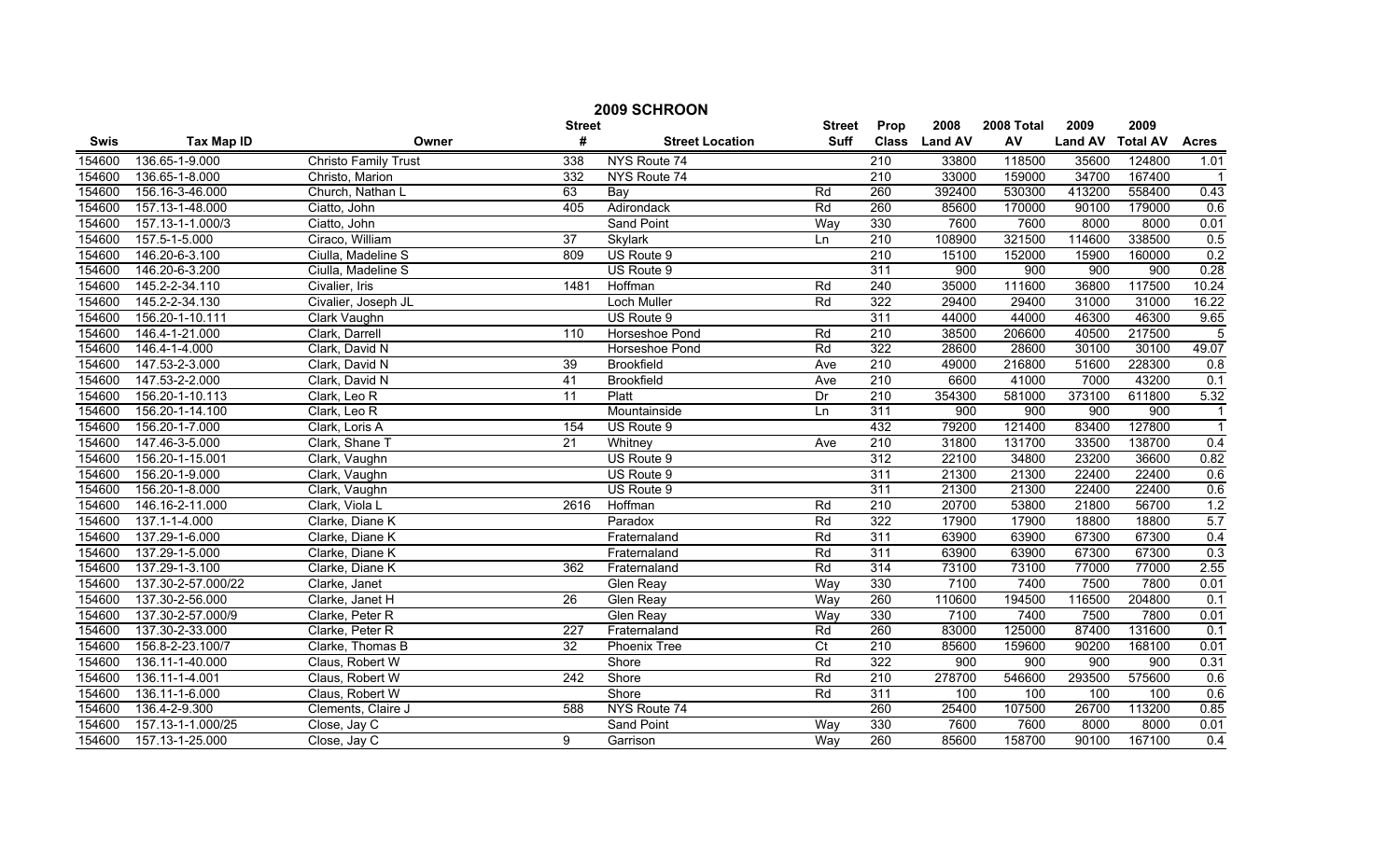|        | 2009 SCHROON           |                                |                  |                        |                 |                  |               |            |                |                 |                  |  |
|--------|------------------------|--------------------------------|------------------|------------------------|-----------------|------------------|---------------|------------|----------------|-----------------|------------------|--|
|        |                        |                                | <b>Street</b>    |                        | <b>Street</b>   | Prop             | 2008          | 2008 Total | 2009           | 2009            |                  |  |
| Swis   | <b>Tax Map ID</b>      | Owner                          | #                | <b>Street Location</b> | <b>Suff</b>     |                  | Class Land AV | AV         | <b>Land AV</b> | <b>Total AV</b> | <b>Acres</b>     |  |
| 154600 | 157.1-1-8.100          | Close, Jay C                   |                  | Adirondack             | Rd              | 311              | 357100        | 357100     | 376000         | 376000          | 2.28             |  |
| 154600 | 146.20-10-6.000        | Cocca, Michael A               |                  | <b>Berry Hill</b>      | Way             | 311              | 10000         | 10000      | 10500          | 10500           | 0.1              |  |
| 154600 | 146.20-10-8.000        | Cocca, Michael A               | 14               | <b>Berry Hill</b>      | Way             | 210              | 67700         | 130500     | 71300          | 137400          | 0.2              |  |
| 154600 | 157.13-1-1.000/33      | Coccodrilli, William           |                  | <b>Sand Point</b>      | Way             | 330              | 7600          | 7600       | 8000           | 8000            | 0.01             |  |
| 154600 | 157.13-1-39.000        | Coccodrilli, William           | $\overline{14}$  | <b>Birch</b>           | Way             | 210              | 93500         | 207100     | 98500          | 218100          | 0.5              |  |
| 154600 | 146.20-10-25.000       | Coffin, Bonnie M               | 24               | Moose                  | $\overline{C}$  | 210              | 32400         | 212600     | 34100          | 223800          | $\overline{1}$   |  |
| 154600 | 157.5-2-4.000          | Cohen, Doris D                 | 32               | <b>Skylark</b>         | Ln              | 210              | 404900        | 623700     | 426400         | 656800          | 0.5              |  |
| 154600 | 136.4-2-1.000          | Cole, Russell S                | 412              | NYS Route 74           |                 | 311              | 394800        | 394800     | 415700         | 415700          | 29.11            |  |
| 154600 | 136.14-1-13.110        | Cole, Thomas J                 | 6                | Laymond                | Ct              | 260              | 88600         | 220900     | 93300          | 232600          | 0.74             |  |
| 154600 | 157.13-1-31.000        | Colegrove, Robert C            |                  | Adirondack             | Rd              | 314              | 18600         | 18600      | 19600          | 19600           | 0.5              |  |
| 154600 | 157.13-1-17.000        | Colegrove, Robert G            | $\overline{24}$  | <b>Three Bears</b>     | Dr              | $\overline{210}$ | 592800        | 1080000    | 624200         | 1137200         | 0.87             |  |
| 154600 | 147.53-1-3.000         | Colleary, Michael J            | 64               | Cedar Hill             | Dr              | 210              | 55300         | 198800     | 58200          | 209300          |                  |  |
| 154600 | 156.8-2-23.100/2       | Collins, Michael P             | $\overline{22}$  | Phoenix Tree           | $\overline{C}$  | 210              | 85600         | 158900     | 90100          | 167300          | 0.01             |  |
| 154600 | 156.8-2-23.100/14      | Collins, Michael P II          | 14               | Phoenix Tree           | $\overline{C}t$ | 210              | 54500         | 225900     | 57400          | 237900          | 0.01             |  |
| 154600 | 136.14-2-4.000         | Collis, John H Jr              | $\overline{242}$ | River                  | Rd              | $\overline{210}$ | 33400         | 120600     | 35200          | 127000          | 2.9              |  |
| 154600 | 157.1-2-27.000         | Colwell, Douglas C             | 18               | <b>Blue Waters</b>     | Way             | 260              | 226300        | 299100     | 238300         | 315000          | 1.05             |  |
| 154600 | 157.1-2-28.000         | Colwell, Jason D               | 20               | <b>Blue Waters</b>     | Way             | 260              | 226300        | 288100     | 238300         | 303400          |                  |  |
| 154600 | 147.46-2-6.000         | Commaille, Robert              | 1159             | US Route 9             |                 | 431              | 15900         | 47500      | 16700          | 50000           | 0.2              |  |
| 154600 | 145.2-2-19.000         | Condon, Donna J                |                  | Youngs                 | Rd              | 311              | 1400          | 1400       | 1500           | 1500            | 0.57             |  |
| 154600 | 145.2-2-18.000         | Condon, Donna J                | 63               | Potash Hill            | Rd              | 270              | 19100         | 29300      | 20200          | 30900           | 2.9              |  |
| 154600 | 147.54-2-38.000        | Congregational Church Parsonag | 1086             | US Route 9             |                 | 620              | 54500         | 326600     | 57400          | 343900          | 0.3              |  |
| 154600 | 156.19-2-1.120         | Connell, James F               | 51               | Old Schroon            | Rd              | 210              | 33300         | 148900     | 35000          | 156700          | 1.59             |  |
| 154600 | 136.11-1-26.200        | Connor, Edward R               |                  | Shore                  | Rd              | $\overline{210}$ | 245000        | 741700     | 258000         | 729500          | 0.3              |  |
| 154600 | 136.11-1-18.004        | Connor, Edward R               | 333              | Shore                  | Rd              | 322              | 16000         | 16000      | 16800          | 16800           | 13.8             |  |
| 154600 | 147.17-2-63.400        | Conolly, Paul E                | $\overline{74}$  | Skylark                | Ln              | $\overline{210}$ | 411800        | 612000     | 433600         | 644400          | $\overline{0.9}$ |  |
| 154600 | 146.20-1-27.000        | Conover, Edward J              | 79               | Sumac                  | Rd              | $\overline{210}$ | 35000         | 188100     | 36900          | 198000          | 2.71             |  |
| 154600 | 136.10-2-4.000         | Conrick, Gary                  | 94               | Miller                 | Rd              | 260              | 36800         | 92700      | 38700          | 97600           | 1.6              |  |
| 154600 | 646.-9999-618.750/1881 | Continental Telephone Co       |                  | <b>Outside Plant</b>   |                 | 831              | $\mathbf{0}$  | 2400       | $\mathbf{0}$   | 1923            | $\overline{0}$   |  |
| 154600 | 136.4-2-12.000         | Cooke, Maxwell D               | 692              | NYS Route 74           |                 | 240              | 59700         | 285100     | 62900          | 300200          | 28.08            |  |
| 154600 | 136.3-1-7.000          | Cooke, Ralph J                 | 123              | Tip Top                | Rd              | 210              | 29700         | 166600     | 31200          | 175300          | 1.6              |  |
| 154600 | 156.8-2-91.000         | Cooper, Paul R                 | 8                | Hemlock                | Dr              | 210              | 30500         | 178800     | 32100          | 188200          | 1.23             |  |
| 154600 | 136.14-1-42.000        | Coppola, George L              | 58               | <b>Shingle Shanty</b>  | Way             | 260              | 24300         | 68000      | 25600          | 71600           | 0.5              |  |
| 154600 | 156.8-2-9.200          | Coppola, Virginia D            | 51               | Davis                  | Rd              | 210              | 26300         | 263200     | 27700          | 277000          | 0.66             |  |
| 154600 | 136.10-2-6.000         | Corcione, Salvatore            | 76               | Miller                 | Rd              | 260              | 44300         | 53300      | 46600          | 56100           | 5.1              |  |
| 154600 | 156.-3-11.000          | Cordis, Eric                   | 612              | Charley Hill           | Rd              | 210              | 45900         | 186800     | 48300          | 196700          | 8.51             |  |
| 154600 | 165.2-2-2.000          | Corliss, John                  |                  | Vanderwalker           | Rd              | 314              | 17500         | 17500      | 18400          | 18400           | 2.7              |  |
| 154600 | 146.20-3-17.003        | Corvino, John F                | $\overline{23}$  | Longview               | Dr              | 210              | 124500        | 286500     | 131100         | 301700          | 1.35             |  |
| 154600 | 155.2-2-5.114          | Costello, Paul                 | 1049             | <b>Trout Brook</b>     | Rd              | 260              | 45900         | 154200     | 48400          | 162400          | 9.6              |  |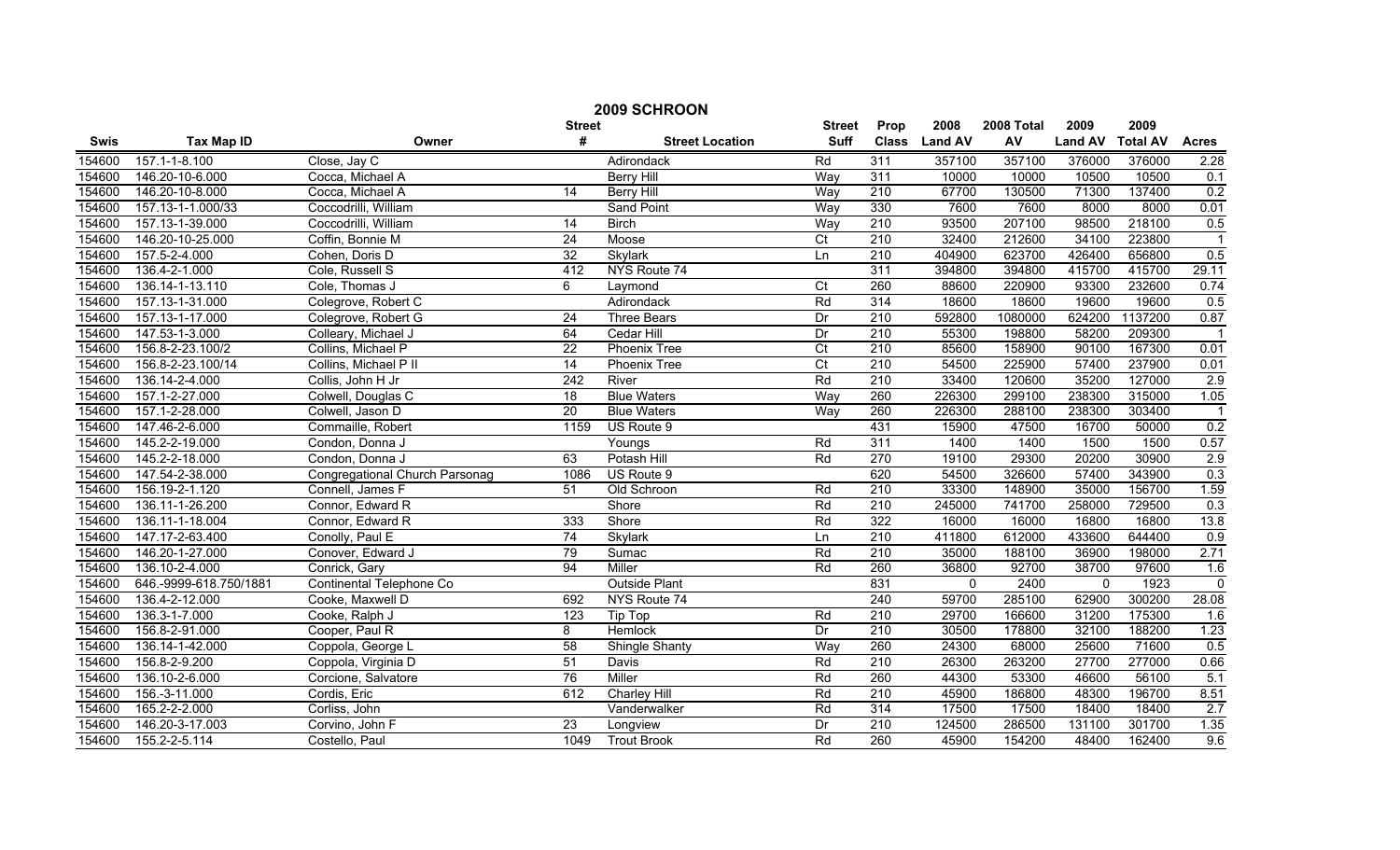|             | 2009 SCHROON       |                         |                 |                        |                          |                  |                |            |                |                 |                         |  |
|-------------|--------------------|-------------------------|-----------------|------------------------|--------------------------|------------------|----------------|------------|----------------|-----------------|-------------------------|--|
|             |                    |                         | <b>Street</b>   |                        | <b>Street</b>            | Prop             | 2008           | 2008 Total | 2009           | 2009            |                         |  |
| <b>Swis</b> | <b>Tax Map ID</b>  | Owner                   | #               | <b>Street Location</b> | <b>Suff</b>              | <b>Class</b>     | <b>Land AV</b> | AV         | <b>Land AV</b> | <b>Total AV</b> | <b>Acres</b>            |  |
| 154600      | 157.1-2-16.000     | Costlow, Deborah L      | 599             | Adirondack             | Rd                       | 260              | 439000         | 498000     | 462300         | 524400          | 4.1                     |  |
| 154600      | 147.13-4-3.210     | Cotton, Fred A          | 960             | US Route 9             |                          | $\overline{210}$ | 286900         | 485900     | 302200         | 511700          | 0.64                    |  |
| 154600      | 137.10-1-13.200    | Courneen, Sandra C      | 3               | Letsonville            | Rd                       | $\overline{210}$ | 32800          | 132300     | 34500          | 139300          | 1.77                    |  |
| 154600      | 137.10-1-13.100    | Courneen, Sandra C      |                 | NYS Route 74           |                          | 311              | 21900          | 21900      | 23100          | 23100           | 3.6                     |  |
| 154600      | 145.2-1-37.200     | Covell, Richard A       | 35              | Youngs                 | Rd                       | 314              | 38500          | 38500      | 40500          | 40500           | 8.5                     |  |
| 154600      | 145.2-1-37.100     | Covell, Richard A       |                 | Youngs                 | Rd                       | 240              | 75500          | 365700     | 79500          | 385100          | 31.2                    |  |
| 154600      | 145.2-1-34.000     | Covell, Richard A       |                 | Youngs                 | Rd                       | 312              | 100400         | 102000     | 105700         | 107400          | 54.18                   |  |
| 154600      | 146.1-1-37.000     | Covell, Richard L       | 50              | Covell                 | Rd                       | 260              | 28500          | 60800      | 30000          | 64000           | 6.9                     |  |
| 154600      | 146.1-1-38.200     | Covell, William D       | $\overline{35}$ | Covell                 | Rd                       | 260              | 30200          | 50600      | 31800          | 53300           | 8.7                     |  |
| 154600      | 156.-1-48.000      | Cowan, George R         | 252             | Hollow                 | Rd                       | 240              | 124300         | 298900     | 130800         | 314700          | 125                     |  |
| 154600      | 146.4-1-24.000     | Cox, Geraldine J        |                 | Horseshoe Pond         | Rd                       | 314              | 12400          | 12400      | 13100          | 13100           | $\overline{5}$          |  |
| 154600      | 136.11-1-19.001    | Coxe, Adele K           | 192             | Shore                  | Rd                       | 260              | 323400         | 412700     | 340600         | 434600          | 2.3                     |  |
| 154600      | 146.20-1-7.000     | Coyne, Marilyn C        |                 | Horseshoe Pond         | Rd                       | 314              | 40000          | 40000      | 42100          | 42100           | $\overline{5}$          |  |
| 154600      | 157.1-1-4.000      | Craig, Jeffrey          | 857             | Adirondack             | Rd                       | 260              | 249200         | 315900     | 262400         | 332600          | 0.8                     |  |
| 154600      | 147.2-1-36.200     | Cramer, William L       | $\overline{38}$ | <b>Crane Pond</b>      | Rd                       | 260              | 37300          | 271700     | 39300          | 286100          | 11.15                   |  |
| 154600      | 145.2-1-59.000     | Crear, Erika F          |                 | <b>Loch Muller</b>     | Rd                       | 311              | 100            | 100        | 100            | 100             | 0.12                    |  |
| 154600      | 147.54-1-26.000    | Crisafulli, Daniel      | 44              | Fowler                 | Ave                      | 483              | 29800          | 214700     | 31400          | 226000          | 1.1                     |  |
| 154600      | 147.17-2-60.000    | Crisafulli, Donna       | 86              | Skylark                | Ln                       | 210              | 440300         | 658600     | 463600         | 639500          | 0.8                     |  |
| 154600      | 136.14-2-38.001    | Crooks, Sandra G        | 220             | River                  | Rd                       | 210              | 24500          | 151900     | 25800          | 160000          | 0.6                     |  |
| 154600      | 137.30-2-57.000/13 | Crounse, Mark W         |                 | <b>Glen Reay</b>       | Way                      | 330              | 7100           | 7400       | 7500           | 7800            | 0.01                    |  |
| 154600      | 137.30-2-46.000    | Crounse, Mark W         | 20              | View                   | Rd                       | 260              | 92100          | 160700     | 97000          | 169200          | 0.2                     |  |
| 154600      | 136.4-2-4.313      | Crowther, David         | 11              | Whits End              | Way                      | 210              | 131300         | 201700     | 138300         | 212400          | 3.35                    |  |
| 154600      | 137.10-1-12.000    | Cuggino, Carol          | $\overline{7}$  | Letsonville            | Rd                       | 260              | 38000          | 234900     | 40000          | 247300          | 1.9                     |  |
| 154600      | 136.1-3-38.000     | Cugini, John J          | $\overline{17}$ | <b>Falls View</b>      | Rd                       | 260              | 37100          | 178300     | 39000          | 187700          | 2.4                     |  |
| 154600      | 156.-1-32.000      | Culver, Harriet L       | 591             | Charley Hill           | Rd                       | 260              | 47000          | 84500      | 49500          | 89000           | 10                      |  |
| 154600      | 157.1-2-33.000     | Cumming, Barbara        | 499             | Adirondack             | Rd                       | 260              | 316600         | 357700     | 333400         | 376700          | 2.1                     |  |
| 154600      | 147.54-2-34.000    | Cummings, Christopher F | 10              | Taylor                 | <b>St</b>                | $\overline{210}$ | 89600          | 185000     | 94300          | 194800          | 0.1                     |  |
| 154600      | 157.3-1-25.000     | Cunningham, Michael J   | 251             | Adirondack             | Rd                       | 260              | 322100         | 378100     | 339100         | 398100          | $\overline{2}$          |  |
| 154600      | 147.2-1-41.000     | Curcio, William         | 1455            | Adirondack             | Rd                       | 260              | 39100          | 112100     | 41100          | 118000          | $\overline{\mathbf{8}}$ |  |
| 154600      | 147.5-1-47.249     | Curtis, Jay S           | 1314            | US Route 9             |                          | 444              | 132800         | 560700     | 139800         | 590400          | 7.79                    |  |
| 154600      | 147.54-2-11.000    | Cutler, Alan R          | 5               | <b>Broad</b>           | $\overline{\mathsf{St}}$ | 210              | 13200          | 101700     | 13900          | 107100          | 0.13                    |  |
| 154600      | 157.1-3-1.000      | Cutrone, Martin B       | 703             | Adirondack             | Rd                       | 260              | 497500         | 794300     | 523900         | 836400          | 2.4                     |  |
| 154600      | 156.8-2-94.000     | Cutting, Jeffrey S      | $\overline{4}$  | <b>Hemlock</b>         | Dr                       | 210              | 30500          | 256600     | 32100          | 270100          | 1.2                     |  |
| 154600      | 136.4-2-4.212      | Daigle, Gilton L        | 47              | <b>Whits End</b>       | Way                      | 260              | 398000         | 516700     | 403700         | 524100          | 1.15                    |  |
| 154600      | 146.1-1-50.000     | Dalene, Hugo S          | 107             | Youngs                 | Rd                       | 240              | 88600          | 224700     | 93300          | 236600          | 40.4                    |  |
| 154600      | 146.3-2-7.000      | Daley, Daniel R         |                 | Daveed                 | Rd                       | 322              | 53200          | 53200      | 56000          | 56000           | 16.9                    |  |
| 154600      | 146.2-1-32.000     | Daley, Teresa           | 2224            | Hoffman                | Rd                       | 240              | 51200          | 233800     | 53900          | 246200          | $\overline{14}$         |  |
| 154600      | 145.2-3-4.000      | Dallek, Irving          | 375             | Loch Muller            | Rd                       | 260              | 20100          | 68000      | 21200          | 71600           | 0.96                    |  |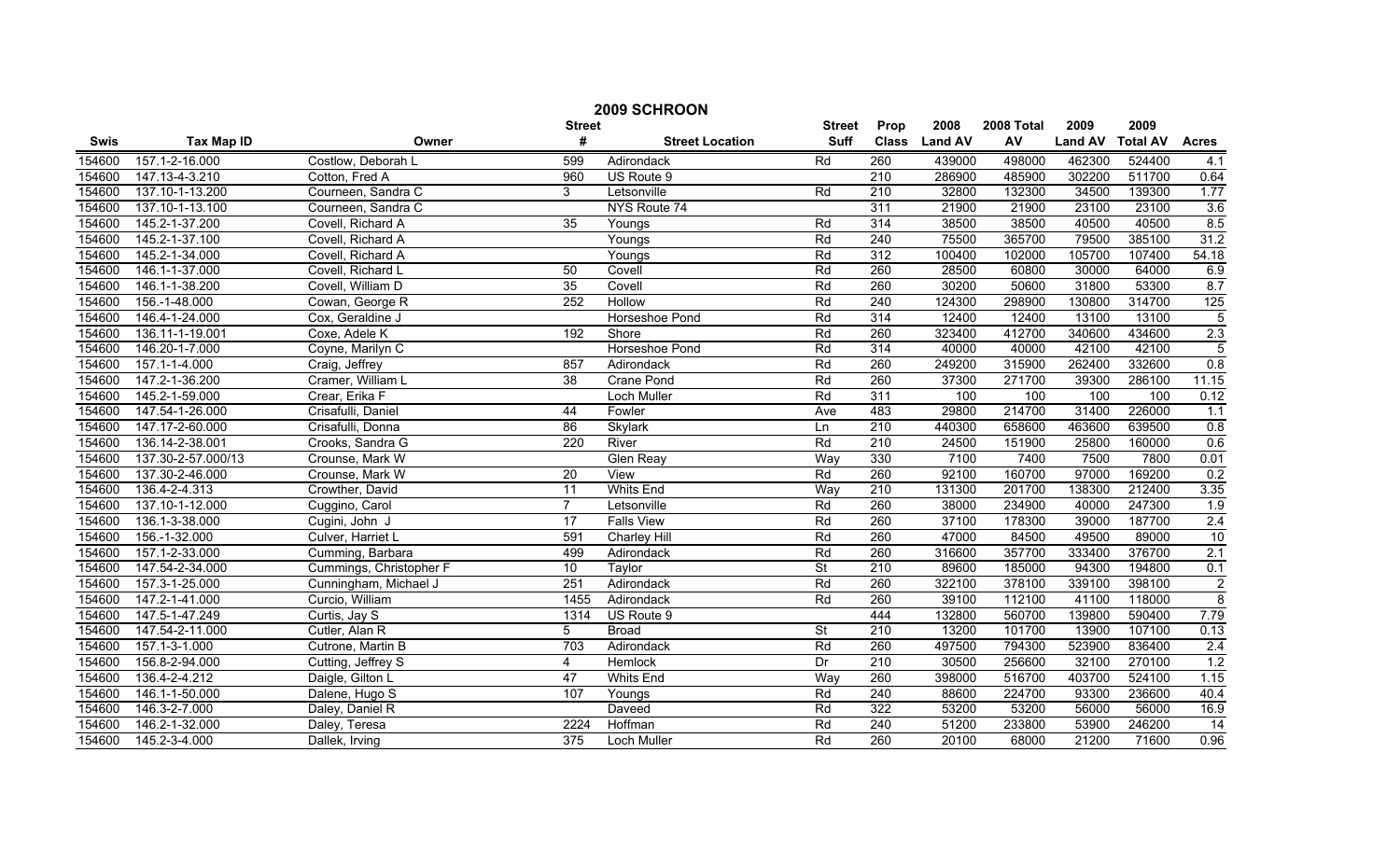| 2009 SCHROON |                    |                   |                 |                        |                 |                  |                |            |                |                 |                |
|--------------|--------------------|-------------------|-----------------|------------------------|-----------------|------------------|----------------|------------|----------------|-----------------|----------------|
|              |                    |                   | Street          |                        | <b>Street</b>   | Prop             | 2008           | 2008 Total | 2009           | 2009            |                |
| <b>Swis</b>  | <b>Tax Map ID</b>  | Owner             | #               | <b>Street Location</b> | <b>Suff</b>     | <b>Class</b>     | <b>Land AV</b> | AV         | <b>Land AV</b> | <b>Total AV</b> | <b>Acres</b>   |
| 154600       | 146.20-1-11.000    | Dambergs, Erik E  |                 | Horseshoe Pond         | Rd              | 312              | 43100          | 48500      | 45300          | 51000           | 10             |
| 154600       | 156.16-4-26.000    | Damico, Dennis J  | 59              | Pointe                 | Dr              | 311              | 204600         | 370600     | 215400         | 694218          | 0.5            |
| 154600       | 147.2-1-26.000     | Damon, Kurt F     |                 | Adirondack             | Rd              | 322              | 32200          | 32200      | 33900          | 33900           | 61             |
| 154600       | 147.2-1-29.000     | Damon, Kurt F     |                 | Adirondack             | Rd              | 314              | 300            | 300        | 300            | 300             | 0.2            |
| 154600       | 147.2-1-28.000     | Damon, Kurt F     |                 | Adirondack             | Rd              | 322              | 7700           | 7700       | 8100           | 8100            | 5.5            |
| 154600       | 147.2-1-27.000     | Damon, Kurt F     | 1462            | Adirondack             | Rd              | 240              | 81400          | 231600     | 85700          | 243900          | 82.2           |
| 154600       | 137.30-1-22.000    | Danbury, Chris    |                 | Fraternaland           | Rd              | 311              | 1100           | 1100       | 1200           | 1200            | 0.1            |
| 154600       | 137.30-2-5.000     | Danbury, Chris    | 247             | Fraternaland           | Rd              | 312              | 13300          | 38200      | 14000          | 40200           | 0.15           |
| 154600       | 137.30-1-23.000    | Danbury, Chris    |                 | Fraternaland           | Rd              | 311              | 500            | 500        | 500            | 500             | 0.1            |
| 154600       | 137.30-1-3.200     | Danbury, Chris S  | 320             | Fraternaland           | Rd              | 210              | 36400          | 205400     | 38300          | 216300          | 0.1            |
| 154600       | 137.30-1-13.000    | Danbury, Chris S  | 286             | Fraternaland           | Rd              | 260              | 83000          | 125500     | 87400          | 132200          | 0.1            |
| 154600       | 137.30-2-1.000     | Danbury, Chris S  |                 | Fraternaland           | Rd              | 311              | 20500          | 20500      | 21600          | 21600           | 0.1            |
| 154600       | 137.30-1-3.100     | Danbury, Chris S  |                 | Fraternaland           | Rd              | 311              | 104200         | 104200     | 109700         | 109700          | 0.1            |
| 154600       | 137.30-2-3.100     | Danbury, Chris S  |                 | Fraternaland           | Rd              | 311              | 6000           | 6000       | 6300           | 6300            | 0.08           |
| 154600       | 137.30-2-27.002    | Danbury, Chris S  |                 | Fraternaland           | Rd              | 311              | 50400          | 50400      | 53100          | 53100           | 0.23           |
| 154600       | 137.29-1-29.000    | Danbury, George L | 447             | Fraternaland           | Rd              | 260              | 222200         | 433800     | 234000         | 456800          | 0.3            |
| 154600       | 157.1-1-10.000     | Danecker, Johann  | 803             | Adirondack             | Rd              | 260              | 522500         | 604000     | 550200         | 636000          | 4.28           |
| 154600       | 137.3-1-2.000      | Daniels, Mary     |                 | US Route 9             |                 | 322              | 65200          | 65200      | 68700          | 68700           | 35.7           |
| 154600       | 137.1-4-26.400     | Daniels, Mary     |                 | NYS Route 74           |                 | 311              | 232800         | 232800     | 245100         | 245100          | 2.72           |
| 154600       | 137.1-4-26.100     | Daniels, Mary     | $\overline{27}$ | <b>Daniels</b>         | Rd              | 260              | 554500         | 801400     | 583900         | 843900          | 9.56           |
| 154600       | 137.1-4-26.200     | Daniels, Mary     |                 | NYS Route 74           |                 | 311              | 43600          | 43600      | 45900          | 45900           | 4.36           |
| 154600       | 137.1-4-26.300     | Daniels, Mary     |                 | NYS Route 74           |                 | 312              | 288300         | 369100     | 303600         | 388700          | 1.73           |
| 154600       | 137.30-2-57.000/20 | Darin, Anthony P  |                 | <b>Glen Reay</b>       | Way             | 330              | 7100           | 7400       | 7500           | 7800            | 0.01           |
| 154600       | 137.30-2-54.000    | Darin, Anthony P  | 17              | View                   | Rd              | 260              | 92100          | 140100     | 97000          | 147500          | 0.2            |
| 154600       | 146.20-1-29.000    | Darling, Joan     |                 | <b>Charley Hill</b>    | Rd              | 314              | 30600          | 30600      | 32200          | 32200           | 2.28           |
| 154600       | 146.20-10-30.110   | Darling, Joan A   | $\overline{22}$ | <b>Berry Hill</b>      | Way             | 210              | 30300          | 219700     | 31900          | 231200          | 1.18           |
| 154600       | 145.4-1-34.000     | Dash, Carl        | 1150            | Hoffman                | Rd              | 260              | 30300          | 84300      | 31900          | 88800           | 3.4            |
| 154600       | 137.30-2-52.000    | Daughney, Mary K  | 26              | View                   | Rd              | 260              | 101400         | 184400     | 106800         | 194200          | 0.3            |
| 154600       | 137.30-2-57.000/18 | Daughney, Mary K  |                 | <b>Glen Reay</b>       | Way             | 330              | 7100           | 7400       | 7500           | 7800            | 0.01           |
| 154600       | 146.4-1-48.000     | David, Maria E    |                 | Charley Hill           | Rd              | 314              | 29700          | 29700      | 31300          | 31300           | 5              |
| 154600       | 147.9-2-10.000     | Davis, Donald     | 68              | Wolters                | Way             | 210              | 218900         | 296600     | 230500         | 312300          | $\overline{1}$ |
| 154600       | 137.1-4-58.000     | Davis, Douglas    | 10              | Moes                   | $\overline{C}t$ | 210              | 324300         | 609400     | 341500         | 641700          | 0.61           |
| 154600       | 157.13-1-26.001    | Davis, Gerard B   | $\overline{31}$ | Oak                    | Way             | 260              | 101100         | 222200     | 106500         | 234000          | 0.75           |
| 154600       | 157.13-1-1.000/14  | Davis, Gerard B   |                 | <b>Sand Point</b>      | Way             | 330              | 7600           | 7600       | 8000           | 8000            | 0.01           |
| 154600       | 157.1-3-3.000      | Davis, Patricia W |                 | Adirondack             | Rd              | 311              | 412800         | 412800     | 434700         | 434700          | $-5$           |
| 154600       | 157.1-3-4.000      | Davis, Patricia W |                 | Adirondack             | Rd              | 311              | 395300         | 395300     | 416300         | 416300          | 4.6            |
| 154600       | 157.1-3-5.000      | Davis, Patricia W | 659             | Adirondack             | Rd              | 280              | 553200         | 719000     | 582500         | 757100          | 4.9            |
| 154600       | 146.20-5-6.000     | Davoll, Roy       | $\overline{25}$ | Pine                   | Ln              | $\overline{210}$ | 35300          | 290700     | 37200          | 306000          | 2.1            |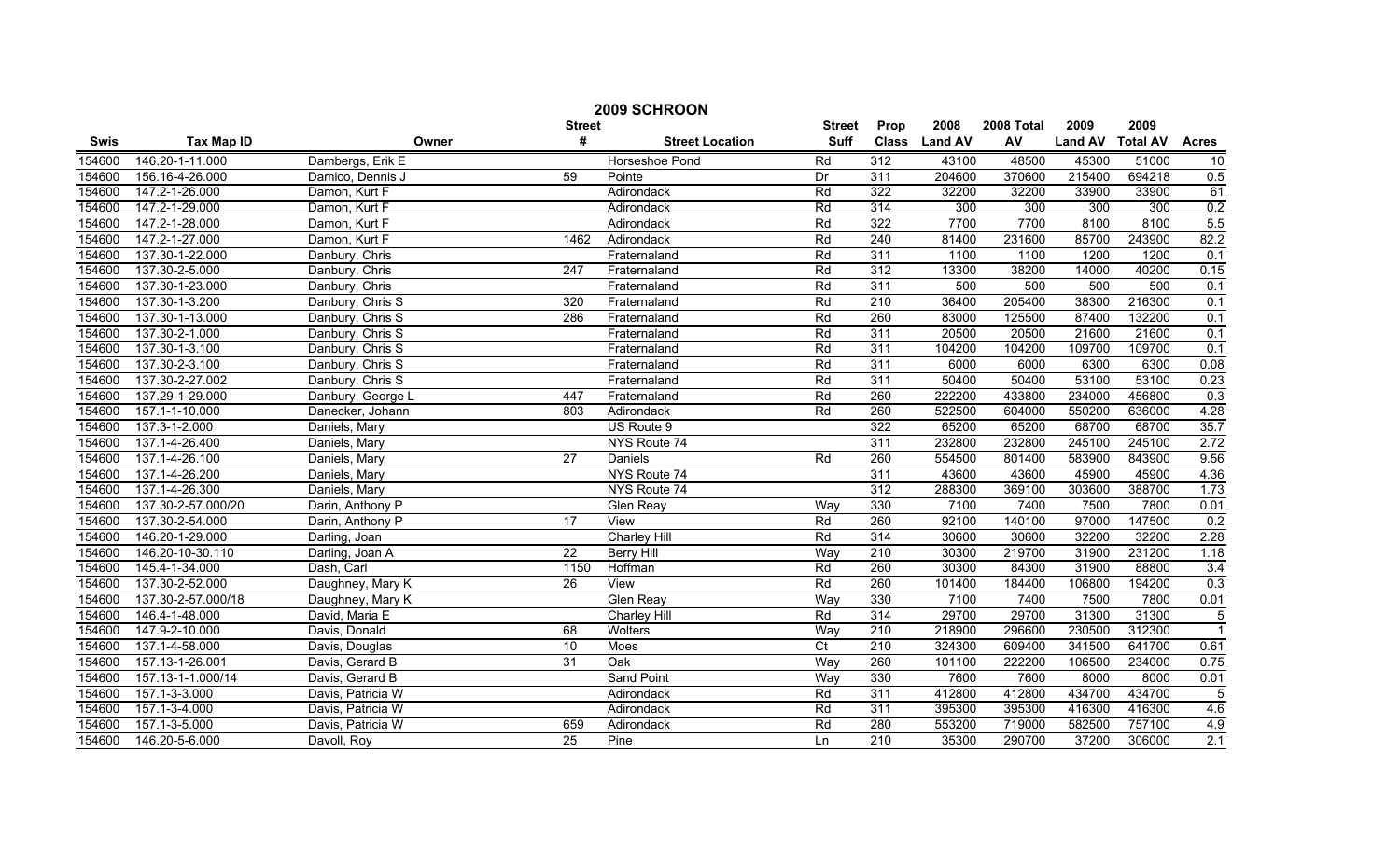|        | 2009 SCHROON      |                         |                 |                        |                   |                  |               |            |                |                 |                  |  |
|--------|-------------------|-------------------------|-----------------|------------------------|-------------------|------------------|---------------|------------|----------------|-----------------|------------------|--|
|        |                   |                         | <b>Street</b>   |                        | <b>Street</b>     | Prop             | 2008          | 2008 Total | 2009           | 2009            |                  |  |
| Swis   | <b>Tax Map ID</b> | Owner                   | #               | <b>Street Location</b> | <b>Suff</b>       |                  | Class Land AV | AV         | <b>Land AV</b> | <b>Total AV</b> | <b>Acres</b>     |  |
| 154600 | 134.19-1-1.000    | Day, Hartley D          | 523             | Loch Muller            | Rd                | 260              | 23200         | 30100      | 24400          | 31700           | $\overline{1}$   |  |
| 154600 | 147.13-2-8.200    | Deason Jeremy           | $\overline{21}$ | Cemetery               | Rd                | $\overline{210}$ | 32200         | 141100     | 33900          | 148500          | 1.57             |  |
| 154600 | 146.3-1-42.000    | Debski, Thomas R        | 453             | Horseshoe Pond         | Rd                | 312              | 78800         | 81500      | 83000          | 85800           | 43.73            |  |
| 154600 | 156.11-1-13.000   | Decesare-Gereau, Mary L | 447             | <b>Charley Hill</b>    | Rd                | 240              | 40700         | 258600     | 42900          | 272300          | 11.8             |  |
| 154600 | 147.13-3-15.001   | Decesare, Alan J        |                 | US Route 9             |                   | 312              | 29800         | 58200      | 31400          | 61300           | 3                |  |
| 154600 | 147.61-1-3.000    | Decesare, Carl          | 938             | US Route 9             |                   | 421              | 49400         | 260600     | 52000          | 274400          | 0.23             |  |
| 154600 | 147.61-1-5.000    | Decesare, Carl          | 5               | Labier                 | Way               | 260              | 149200        | 198600     | 157100         | 209100          | 0.04             |  |
| 154600 | 136.4-1-8.000     | Dechiaro, Daniel        | 35              | Reid                   | Way               | 210              | 257000        | 468300     | 270600         | 493100          | 0.6              |  |
| 154600 | 125.3-3-26.000    | Decker Roberta          |                 | US Route 9             |                   | 314              | 20400         | 20400      | 21500          | 21500           | 1.21             |  |
| 154600 | 125.3-3-27.000    | Decker Roberta          |                 | US Route 9             |                   | 314              | 2600          | 2600       | 2700           | 2700            |                  |  |
| 154600 | 147.1-1-18.120    | Decker, Carmine         | 114             | <b>Burgey</b>          | Rd                | $\overline{210}$ | 36100         | 147100     | 38000          | 154800          | 3.03             |  |
| 154600 | 125.3-3-22.000    | Decker, Henry E         | 31              | Sugarbush              | $\overline{W}$ ay | $\overline{210}$ | 22400         | 52700      | 23600          | 55500           | 4.1              |  |
| 154600 | 155.2-2-6.000     | DeCostello, Frank       | 1029            | <b>Trout Brook</b>     | Rd                | 210              | 37500         | 181900     | 39400          | 191500          | 7.5              |  |
| 154600 | 146.1-1-62.000    | DeCristofaro, Stephen   | 152             | Sweenie Fields         | Rd                | 210              | 42600         | 214900     | 44900          | 226300          | 7.08             |  |
| 154600 | 146.1-1-60.000    | DeFlora, Nicholas J     |                 | Hoffman                | Rd                | 314              | 30300         | 30300      | 31900          | 31900           | 5.2              |  |
| 154600 | 146.1-1-54.200    | DeFlora, Nicholas J     | 192             | Sweenie Fields         | Rd                | $\overline{210}$ | 41400         | 348100     | 43500          | 366500          | 5.2              |  |
| 154600 | 146.1-1-54.100    | DeFlora, Nicholas J     |                 | Hoffman                | Rd                | 311              | 31700         | 31700      | 33400          | 33400           | 5.2              |  |
| 154600 | 157.13-1-1.000/19 | Degeovine, Christopher  |                 | <b>Sand Point</b>      | Way               | 330              | 7600          | 7600       | 8000           | 8000            | 0.01             |  |
| 154600 | 156.16-4-20.000   | DeLaRosa, Stephen C     |                 | US Route 9             |                   | 311              | 159600        | 159600     | 168100         | 168100          | 0.49             |  |
| 154600 | 145.2-2-16.000    | DeLeo, Peter            |                 | Youngs                 | Rd                | 312              | 35200         | 39200      | 37100          | 41300           | 5.4              |  |
| 154600 | 147.54-1-7.000    | Deliberato, Nicholas S  | 5               | Fowler                 | Ave               | 210              | 26700         | 148900     | 28100          | 156800          | 0.3              |  |
| 154600 | 145.2-1-10.000    | DeLucia James           | $\overline{7}$  | Henry                  | Rd                | 260              | 17900         | 55000      | 18800          | 57900           | 0.49             |  |
| 154600 | 157.1-2-5.001     | DeMaio, Donald A        | 483             | Adirondack             | Rd                | 260              | 183900        | 317500     | 202200         | 349300          | 1.1              |  |
| 154600 | 147.1-1-27.000    | DeMaria, Joseph A Jr    | $\overline{32}$ | Marina                 | Rd                | 311              | 172300        | 172300     | 181400         | 181400          | 4.2              |  |
| 154600 | 147.1-1-26.000    | DeMaria, Joseph A Jr    | $\overline{32}$ | Marina                 | Rd                | 260              | 200100        | 283400     | 210700         | 298400          | $\overline{4}$   |  |
| 154600 | 147.45-1-26.002   | DeMarsh, Garry          | 31              | Hillside               | Ave               | 312              | 25100         | 38000      | 26400          | 40000           | 0.8              |  |
| 154600 | 147.45-1-29.000   | DeMarsh, Garry          | 10              | Evans                  | Ln                | 210              | 46700         | 206500     | 49100          | 217400          | 0.8              |  |
| 154600 | 156.12-2-18.000   | DeMatteo, Todd C        | 261             | Old Schroon            | Rd                | 210              | 17500         | 69600      | 18500          | 73300           | 0.2              |  |
| 154600 | 147.61-1-1.216    | Demers, Donald P        | 9               | Tamarac                | $\overline{V}$ lg | 260              | 90000         | 294600     | 94800          | 310200          | 0.05             |  |
| 154600 | 125.3-3-2.200     | Deming, John A          |                 | US Route 9             |                   | 314              | 900           | 900        | 900            | 900             | 1.75             |  |
| 154600 | 125.3-2-4.006     | Deming, John A          |                 | US Route 9             |                   | 322              | 28700         | 28700      | 30200          | 30200           | 49.4             |  |
| 154600 | 146.3-1-10.000    | DeNicola, Joseph        | 1710            | Hoffman                | Rd                | 240              | 74400         | 381800     | 78300          | 402000          | $\overline{18}$  |  |
| 154600 | 156.19-2-1.220    | Denison, Mary S         | 123             | <b>Charley Hill</b>    | Rd                | 260              | 43300         | 148500     | 45600          | 156300          | 1.84             |  |
| 154600 | 156.19-2-1.112    | Denison, Mary S         |                 | Vanderwalker           | Rd                | $\overline{314}$ | 8100          | 8100       | 8500           | 8500            | 4.08             |  |
| 154600 | 136.14-2-13.000   | Denton, Scott G         | $\overline{30}$ | Decarlo                | Way               | 210              | 24500         | 74200      | 25800          | 78100           | 0.8              |  |
| 154600 | 137.29-1-35.100   | Dergosits, Emery J      | $\overline{7}$  | Hinterland             | Rd                | 260              |               |            | 303000         | 386500          | $\overline{0.4}$ |  |
| 154600 | 137.29-1-35.200   | Dergosits, Emery J      |                 | Hinterland             | Rd                | 311              |               |            | 168000         | 168000          | 0.98             |  |
| 154600 | 137.29-1-23.002   | Dergosits, William J    |                 | Paradox                | Rd                | 311              | 240100        | 240100     | 252800         | 252800          | 2.9              |  |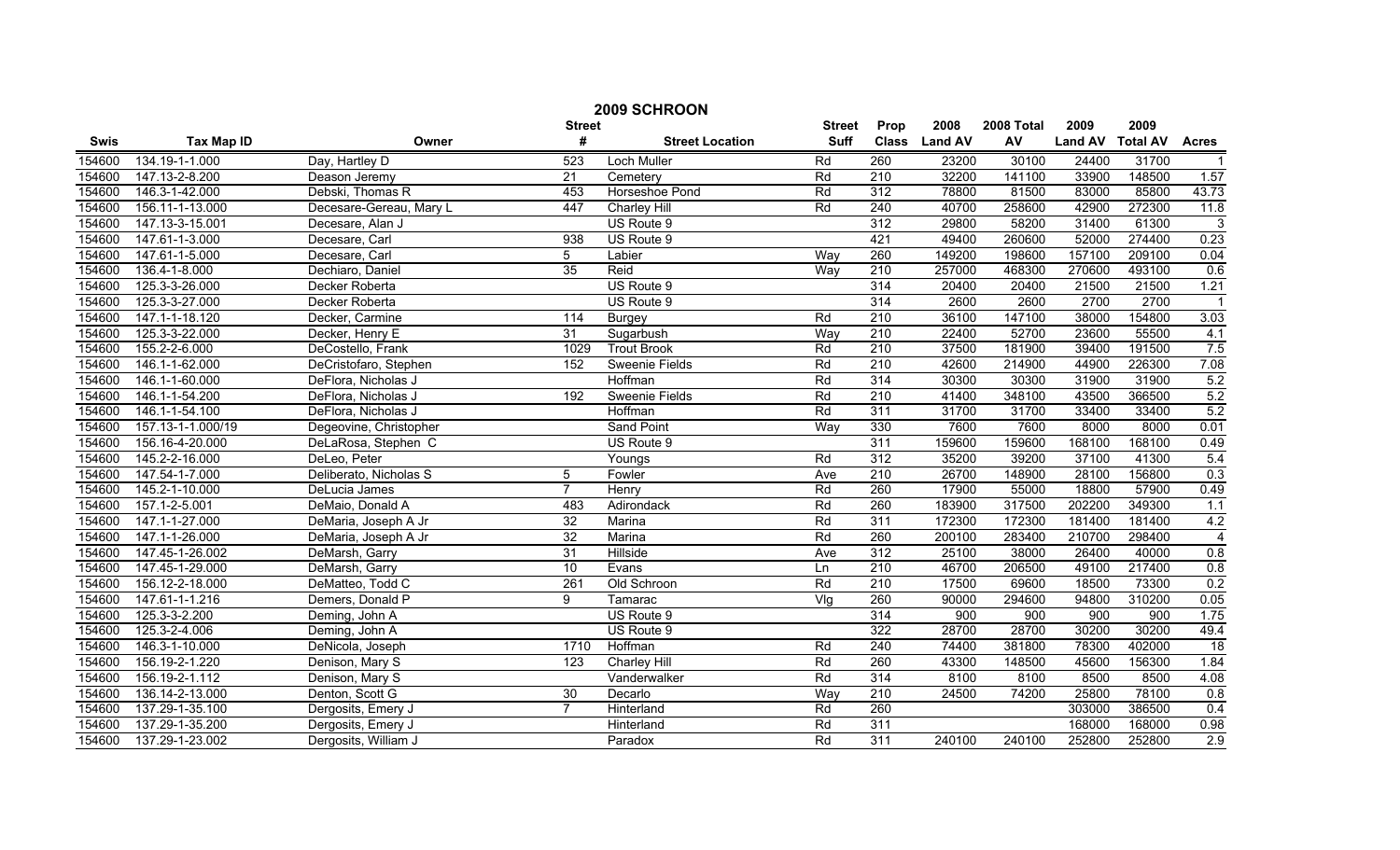|        | 2009 SCHROON      |                             |                  |                        |                          |                  |                |            |                |                 |                |  |
|--------|-------------------|-----------------------------|------------------|------------------------|--------------------------|------------------|----------------|------------|----------------|-----------------|----------------|--|
|        |                   |                             | <b>Street</b>    |                        | <b>Street</b>            | Prop             | 2008           | 2008 Total | 2009           | 2009            |                |  |
| Swis   | <b>Tax Map ID</b> | Owner                       | #                | <b>Street Location</b> | <b>Suff</b>              | <b>Class</b>     | <b>Land AV</b> | AV         | <b>Land AV</b> | <b>Total AV</b> | <b>Acres</b>   |  |
| 154600 | 147.17-2-1.000    | Derossi, George             | 13               | Husted                 | Way                      | 210              | 342300         | 477800     | 360400         | 503100          | 0.5            |  |
| 154600 | 126.-3-12.200     | Desrosier, Omer Jr          | 1211             | Johnson Pond           | Rd                       | 240              | 62600          | 143100     | 65900          | 150700          | 50             |  |
| 154600 | 147.13-3-8.000    | Deutsche Bank Natl Trust Co | 16               | Elwood                 | Ave                      | 210              | 17500          | 108000     | 18400          | 113700          | 0.2            |  |
| 154600 | 147.13-3-7.000    | Deutsche Bank Natl Trust Co |                  | US Route 9             |                          | 311              | 5900           | 5900       | 6200           | 6200            | 0.1            |  |
| 154600 | 156.-1-19.000     | Dewey, Wayne E              | 768              | <b>Charley Hill</b>    | Rd                       | 311              | 25400          | 25400      | 26700          | 26700           | 3.2            |  |
| 154600 | 147.5-1-9.200     | DeZalia Dorothy A           | 1325             | US Route 9             |                          | 210              | 25200          | 144000     | 26600          | 151600          | 0.69           |  |
| 154600 | 147.45-2-3.000    | DeZalia, Brent              | $\overline{2}$   | Oliver                 | $\overline{\mathsf{St}}$ | 210              | 22600          | 137300     | 23800          | 144600          | 0.2            |  |
| 154600 | 125.-2-7.000      | DeZalia, Craig R            | 726              | Johnson Pond           | Rd                       | 260              | 154100         | 201600     | 162300         | 212300          | 144.4          |  |
| 154600 | 136.3-2-44.000    | DeZalia, Craig R            | 1558             | US Route 9             |                          | $\overline{210}$ | 30900          | 167900     | 32500          | 176700          | 1.3            |  |
| 154600 | 136.4-2-8.200     | DeZalia, Donald W Sr        | 568              | NYS Route 74           |                          | 432              | 28200          | 88100      | 29700          | 92800           | 2.9            |  |
| 154600 | 136.4-2-8.100     | DeZalia, Donald W Sr        | 574              | NYS Route 74           |                          | $\overline{210}$ | 32400          | 104500     | 34100          | 110000          | 6.67           |  |
| 154600 | 125.-2-6.000      | DeZalia, James D            | $\overline{702}$ | Johnson Pond           | Rd                       | 260              | 38600          | 62100      | 40700          | 65400           | 18.3           |  |
| 154600 | 147.13-3-18.100   | DG Schroon Lake LLC         | 925              | US Route 9             |                          | 454              | 34800          | 442800     | 36700          | 466300          | 1.82           |  |
| 154600 | 147.5-1-35.000    | Diamond, Irwin B            | 1402             | US Route 9             |                          | 662              | 71200          | 158000     | 75000          | 166400          | 0.9            |  |
| 154600 | 157.1-2-9.001     | Diaz, Robert F              | 497              | Adirondack             | Rd                       | $\overline{210}$ | 490900         | 919300     | 516900         | 968000          | 3.7            |  |
| 154600 | 147.61-1-1.230    | Dibble, Kevin M             | 930              | US Route 9             |                          | $\overline{210}$ | 99600          | 192300     | 104900         | 202500          | 0.04           |  |
| 154600 | 147.46-3-3.000    | Diblasi, Joseph A           | 11               | Whitney                | Ave                      | $\overline{210}$ | 27300          | 156100     | 28800          | 164400          | 0.3            |  |
| 154600 | 147.13-2-10.000   | Dick, Karin                 | 2707             | Hoffman                | Rd                       | 210              | 27900          | 290000     | 29300          | 299000          | 0.9            |  |
| 154600 | 146.20-9-28.000   | Diduk, Robert               |                  | Landings               | $\overline{C}t$          | 210              | 111100         | 289500     | 111100         | 289500          | 0.02           |  |
| 154600 | 157.3-1-46.100    | Dieringer, Donald C         | 19               | Marcell                | Way                      | 260              | 491100         | 854100     | 517200         | 899400          | 2.65           |  |
| 154600 | 146.3-2-5.000     | DiGravio, Joseph R          |                  | Daveed                 | Rd                       | 322              | 55400          | 55400      | 58300          | 58300           | 20.9           |  |
| 154600 | 156.8-2-26.000    | Dillon, John T              | 23               | Mayersohn              | Way                      | 260              | 429500         | 560900     | 452200         | 590600          | 0.5            |  |
| 154600 | 156.16-4-8.000    | Dillon, Nancy D             |                  | US Route 9             |                          | 311              | 438300         | 438300     | 461300         | 461300          | 0.52           |  |
| 154600 | 146.20-3-13.000   | Dillon, Thomas J            | $\overline{7}$   | Longview               | Dr                       | 210              | 70000          | 193000     | 73700          | 203200          | 0.2            |  |
| 154600 | 147.3-2-12.000    | DiMartino, Gale L           | 113              | Nesa                   | Rd                       | 280              | 519000         | 689900     | 546500         | 734500          | 4.1            |  |
| 154600 | 147.9-1-12.000    | Dimick, Henry               | 1276             | US Route 9             |                          | $\overline{210}$ | 41200          | 187100     | 43300          | 196900          | 3.6            |  |
| 154600 | 145.2-1-2.000     | Dimick, Henry A             |                  | Loch Muller            | Rd                       | 910              | 111100         | 111100     | 117000         | 117000          | 107            |  |
| 154600 | 134.19-1-6.000    | Dimick, Henry A             | 469              | <b>Loch Muller</b>     | Rd                       | 260              | 21600          | 80200      | 22800          | 84500           | 1.4            |  |
| 154600 | 145.2-1-13.000    | Dimick, Nancy L             | 449              | <b>Loch Muller</b>     | Rd                       | 270              | 19800          | 24900      | 20800          | 26200           | 1.3            |  |
| 154600 | 156.12-3-29.112   | Dinapoli, Michael           | 468              | US Route 9             |                          | 260              | 197600         | 362800     | 208000         | 382000          | 0.32           |  |
| 154600 | 146.20-1-6.000    | Dine, Nancy                 |                  | Horseshoe Pond         | Rd                       | 314              | 40000          | 40000      | 42100          | 42100           | $\overline{5}$ |  |
| 154600 | 136.10-1-3.000    | Dingle, Mary L              | 44               | French                 | Rd                       | 260              | 31400          | 95100      | 33000          | 100100          | 1.1            |  |
| 154600 | 146.2-1-40.000    | Dinino, Anthony G           | 2156             | Hoffman                | Rd                       | 260              | 243400         | 310500     | 267700         | 341500          | 3.7            |  |
| 154600 | 136.11-1-32.000   | <b>DJBR LLC</b>             | 307              | Shore                  | Rd                       | 210              | 362800         | 493400     | 382100         | 631600          | 0.79           |  |
| 154600 | 147.13-3-14.000   | Dobbel, Kenneth R           | 963              | US Route 9             |                          | $\overline{210}$ | 26300          | 145100     | 27700          | 152700          | 0.6            |  |
| 154600 | 136.14-1-18.120   | Dobbs, Frederick            | 25               | Sawmill                | Rd                       | 210              | 22900          | 248100     | 24100          | 261200          | 0.6            |  |
| 154600 | 136.4-1-15.001    | Dobbs, Jeffrey B            | 103              | Skyhigh                | Rd                       | 210              | 312200         | 536300     | 328700         | 564700          | 2.4            |  |
| 154600 | 136.4-1-1.002     | Dobbs, Jeffrey B            | 32               | Shore                  | Rd                       | 260              | 631900         | 721200     | 665400         | 759400          | 68.33          |  |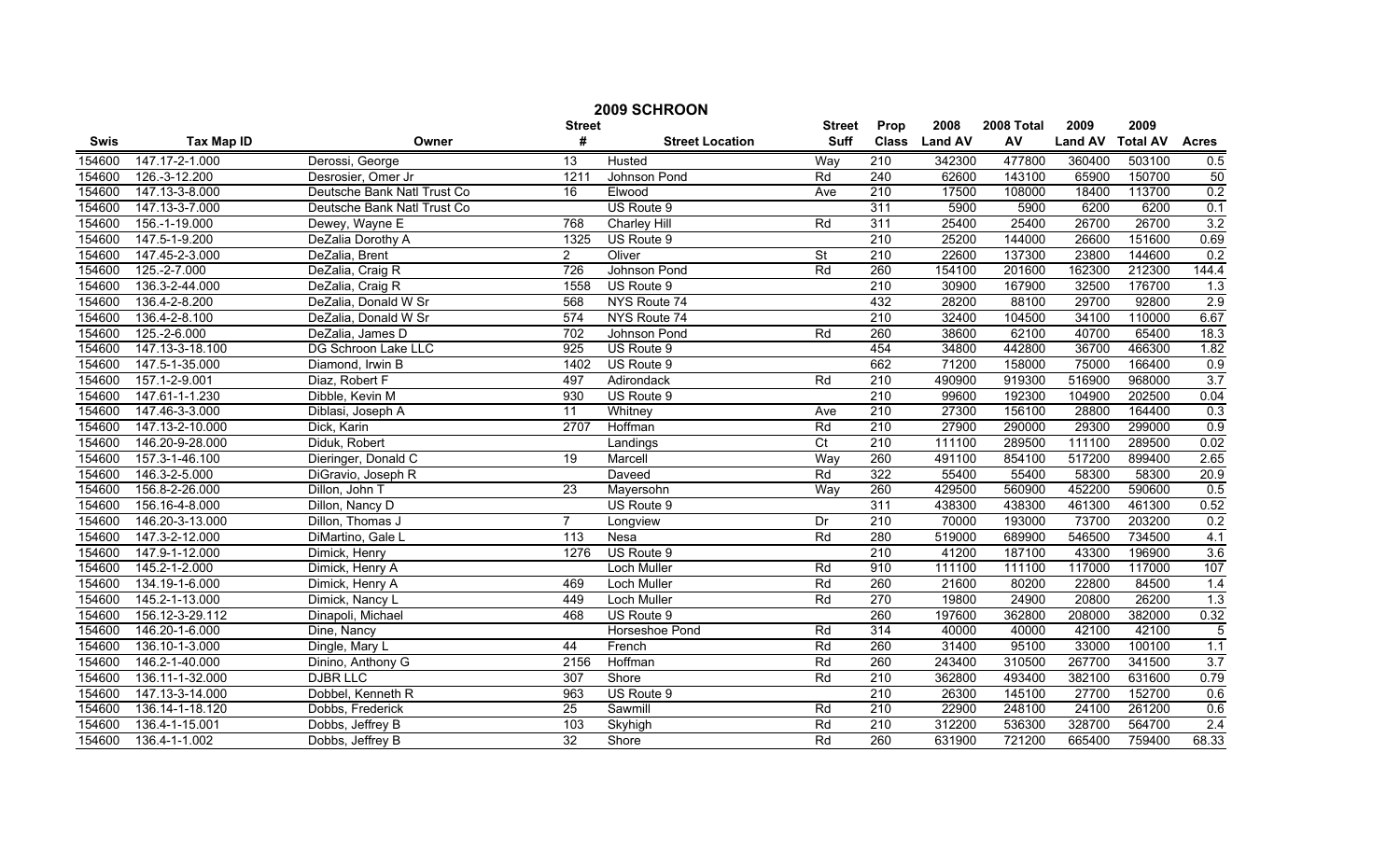|             | 2009 SCHROON      |                      |                 |                        |                          |                  |                |            |                |                 |              |
|-------------|-------------------|----------------------|-----------------|------------------------|--------------------------|------------------|----------------|------------|----------------|-----------------|--------------|
|             |                   |                      | <b>Street</b>   |                        | <b>Street</b>            | Prop             | 2008           | 2008 Total | 2009           | 2009            |              |
| <b>Swis</b> | <b>Tax Map ID</b> | Owner                | #               | <b>Street Location</b> | <b>Suff</b>              | <b>Class</b>     | <b>Land AV</b> | AV         | <b>Land AV</b> | <b>Total AV</b> | <b>Acres</b> |
| 154600      | 136.11-1-31.146   | Dobbs, Jeffrey B     |                 | Shore                  | Rd                       | 322              | 35500          | 35500      | 37400          | 37400           | 11.59        |
| 154600      | 147.13-2-3.000    | Dobek Mark A         | 1051            | US Route 9             |                          | 411              | 39600          | 143500     | 41700          | 151100          | 0.5          |
| 154600      | 145.4-1-2.000     | Dobert, Daryl P      |                 | <b>Bigsby</b>          | Rd                       | 311              | 77400          | 77400      | 81500          | 81500           | 1.15         |
| 154600      | 145.4-1-24.000    | Dobert, Daryl P      |                 | Hoffman                | Rd                       | 314              | 40600          | 40600      | 42800          | 42800           | 8.62         |
| 154600      | 145.4-1-28.000    | Dobert, Daryl P      |                 | Hoffman                | Rd                       | 314              | 9700           | 9700       | 10200          | 10200           | 3.8          |
| 154600      | 145.4-1-31.000    | Dobert, Daryl P      | 1226            | Hoffman                | Rd                       | 260              | 51400          | 103100     | 54200          | 108600          | 28.9         |
| 154600      | 145.4-1-30.000    | Dobert, Elton F      |                 | Hoffman                | Rd                       | 314              | 7900           | 7900       | 8300           | 8300            | 3.2          |
| 154600      | 147.54-1-48.000   | Dodge, Jill C        | 13              | Fairfield              | Ave                      | 210              | 17200          | 81200      | 18100          | 85500           | 0.2          |
| 154600      | 156.8-2-11.000    | Doherty, Mary K      |                 | US Route 9             |                          | 311              | 28100          | 28100      | 29600          | 29600           | 3.1          |
| 154600      | 157.5-2-20.000    | Doherty, Mary K      | 30              | Davis                  | Rd                       | 280              | 663700         | 890500     | 698900         | 937700          | 5.5          |
| 154600      | 146.20-3-12.000   | Doig, William A      | 3               | Longview               | Dr                       | $\overline{210}$ | 70000          | 131700     | 73700          | 169300          | 0.2          |
| 154600      | 146.20-3-11.000   | Dollar, Jeanne C     | 869             | US Route 9             |                          | 210              | 85600          | 176700     | 90200          | 186100          | 0.2          |
| 154600      | 156.16-3-34.100   | Domnitz, Steven W    | 61              | Hayes                  | Rd                       | 311              | 413300         | 413300     | 435200         | 435200          | 0.7          |
| 154600      | 147.53-1-21.000   | Donaldson, Deborah S | $\overline{19}$ | Cedar Hill             | Dr                       | 210              | 25400          | 123000     | 26700          | 134400          | 0.24         |
| 154600      | 147.53-1-35.000   | Donaldson, Joyce     | 5               | Schoolhouse            | Way                      | 210              | 8400           | 59200      | 8800           | 62300           | 0.1          |
| 154600      | 147.9-1-15.000    | Donaldson, Joyce     | 1292            | US Route 9             |                          | $\overline{210}$ | 31700          | 115400     | 33400          | 121500          | 1.5          |
| 154600      | 147.45-1-13.000   | Donaldson, Joyce     | $\overline{7}$  | Chain                  | $\overline{\mathsf{St}}$ | 210              | 25100          | 78100      | 26400          | 82200           | 0.4          |
| 154600      | 147.45-2-8.000    | Donaldson, Joyce M   | $\overline{22}$ | Jordan                 | <b>St</b>                | 210              | 24400          | 80500      | 25700          | 84800           | 0.3          |
| 154600      | 155.2-2-5.115     | Donaldson, Laura L   | 1094            | <b>Trout Brook</b>     | Rd                       | 240              | 41900          | 285800     | 44100          | 300900          | 13.8         |
| 154600      | 146.20-2-11.000   | Donaldson, Lynn      | 1379            | <b>Charley Hill</b>    | Rd                       | 210              | 22400          | 109500     | 23500          | 115200          | 0.62         |
| 154600      | 156.12-3-7.002    | Donley, Edward L     | 10 <sup>°</sup> | Clearwater             | Way                      | 260              | 403800         | 570800     | 425200         | 601100          | 0.49         |
| 154600      | 146.3-1-28.000    | Donlon, Edward J     | 1865            | Hoffman                | Rd                       | 210              | 38300          | 147700     | 40300          | 155500          | 5            |
| 154600      | 156.16-3-21.100   | Doody, Pamela M      |                 | US Route 9             |                          | 311              | 33700          | 33700      | 35500          | 35500           | 3.19         |
| 154600      | 136.14-1-2.000    | Dornan, Leonard P    |                 | River                  | Rd                       | 314              | 2800           | 2800       | 2900           | 2900            | 0.9          |
| 154600      | 136.14-1-3.000    | Dornan, Leonard P    | 261             | River                  | Rd                       | 260              | 29800          | 103600     | 31400          | 109100          | 0.8          |
| 154600      | 136.3-2-26.300    | Dornan, Michael L    | 322             | NYS Route 74           |                          | $\overline{210}$ | 26800          | 202900     | 28300          | 213600          | 0.71         |
| 154600      | 147.54-2-13.000   | Dowling, Nancy       | 9               | <b>Broad</b>           | $\overline{\mathsf{St}}$ | $\overline{210}$ | 20100          | 130800     | 21100          | 137700          | 0.2          |
| 154600      | 145.2-1-58.000    | Downey, James J      |                 | Loch Muller            | Rd                       | 322              | 58700          | 58700      | 61800          | 61800           | 16.5         |
| 154600      | 136.18-1-3.200    | Downs, David G       | 8               | Tyrrell                | Rd                       | 210              | 28900          | 113400     | 30500          | 119400          | 1.7          |
| 154600      | 146.1-1-63.000    | Drake & Friedman     |                 | Hoffman                | Rd                       | 314              | 34100          | 34100      | 35900          | 35900           | 7.44         |
| 154600      | 134.19-1-4.000    | Draper, Mary G       | 3               | Anderson               | Dr                       | 210              | 21000          | 94300      | 22100          | 99300           | 0.6          |
| 154600      | 136.60-1-6.000    | Dropkin, Marie M     | 43              | Idlewild               | Way                      | 260              | 360900         | 423200     | 380000         | 445600          | 0.8          |
| 154600      | 146.20-10-11.000  | Drozdyk, Anita       | 11              | <b>Berry Hill</b>      | Way                      | 210              | 67700          | 142000     | 71300          | 149500          | 0.3          |
| 154600      | 146.20-10-27.000  | Drozdyk, Steven D    | $\overline{18}$ | Moose                  | $\overline{C}$           | 210              | 35700          | 192400     | 37600          | 223600          | 2.36         |
| 154600      | 137.1-4-20.000    | Dubin, Donald T      |                 | Letsonville            | Rd                       | 314              | 22300          | 22300      | 23500          | 23500           | 7.1          |
| 154600      | 146.16-2-14.000   | Dubois, Neil E       | 2608            | Hoffman                | Rd                       | 210              | 22600          | 68600      | 23800          | 72200           | 1.56         |
| 154600      | 136.14-1-14.120   | Dubrule, Gregory S   | 14              | Laymond                | $\overline{C}t$          | 260              | 59000          | 104700     | 62100          | 110200          | 0.46         |
| 154600      | 137.10-2-7.000    | Dudko, William T     | 1190            | NYS Route 74           |                          | 240              | 47800          | 111900     | 50300          | 117800          | 15.5         |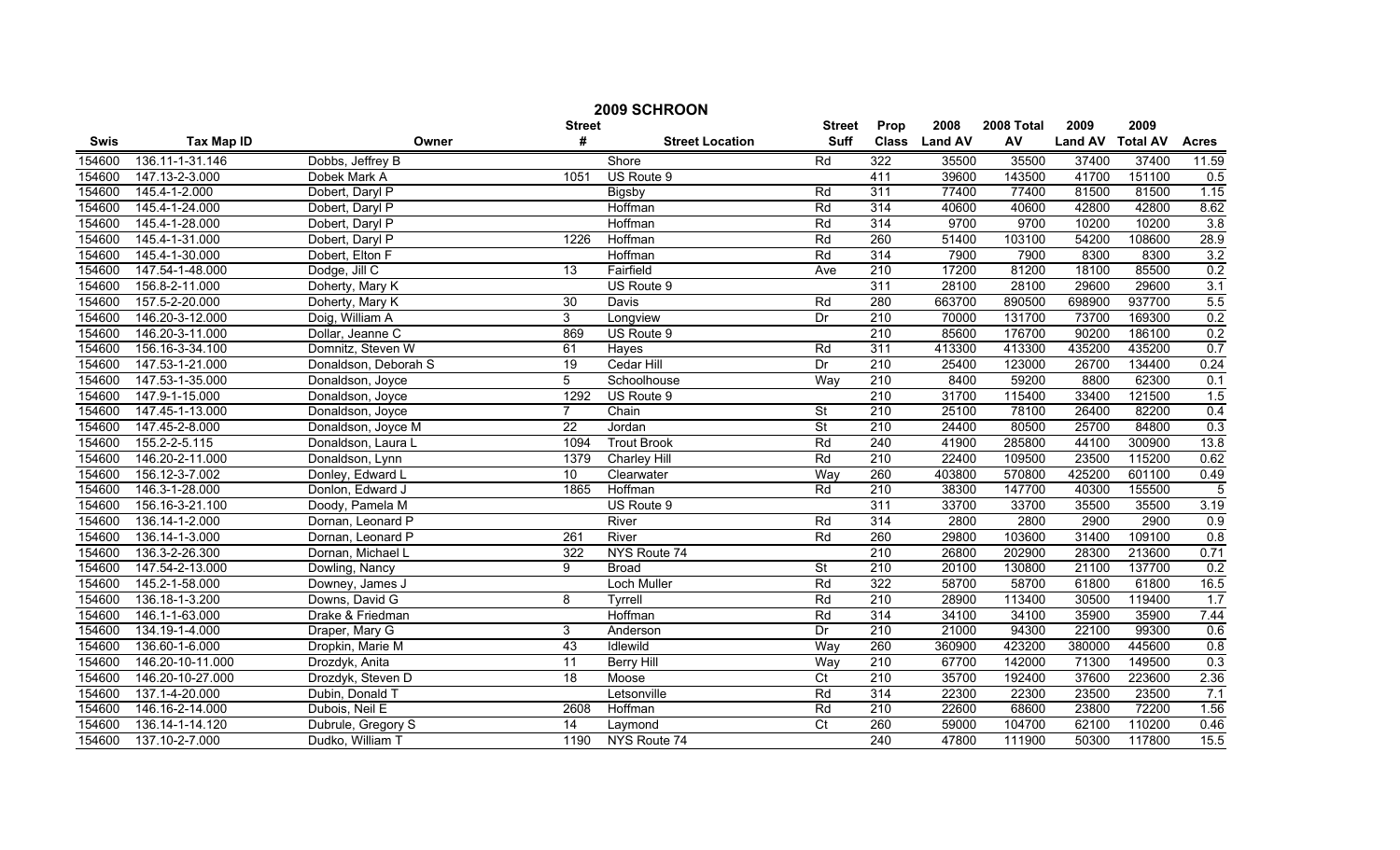|        | 2009 SCHROON        |                        |                 |                        |                          |                  |                |            |                |                 |                  |
|--------|---------------------|------------------------|-----------------|------------------------|--------------------------|------------------|----------------|------------|----------------|-----------------|------------------|
|        |                     |                        | <b>Street</b>   |                        | <b>Street</b>            | Prop             | 2008           | 2008 Total | 2009           | 2009            |                  |
| Swis   | <b>Tax Map ID</b>   | Owner                  | #               | <b>Street Location</b> | <b>Suff</b>              | <b>Class</b>     | <b>Land AV</b> | AV         | <b>Land AV</b> | <b>Total AV</b> | <b>Acres</b>     |
| 154600 | 157.13-1-15.100     | Dugan, Robert J        | $\overline{38}$ | <b>Three Bears</b>     | Dr                       | 260              | 384300         | 554000     | 404700         | 738200          | 0.71             |
| 154600 | 147.1-1-33.200      | Dumoulin, Richard J    | 40              | Continental            | Dr                       | 322              | 16500          | 16500      | 17400          | 17400           | 12.7             |
| 154600 | 147.5-1-49.200      | Dumoulin, Richard J    |                 | US Route 9             |                          | $\overline{210}$ | 31000          | 165500     | 32600          | 174200          | 0.9              |
| 154600 | 147.5-1-49.100      | Dumoulin, Richard J    | 1362            | US Route 9             |                          | 415              | 69600          | 181200     | 73300          | 190800          | 1.8              |
| 154600 | 156.8-2-45.000      | Dumoulin, Richard J Jr | 64              | Pine                   | Ln                       | 210              | 33100          | 266600     | 34800          | 280600          | 2.1              |
| 154600 | 136.14-1-45.001     | Dunham, Henry R Sr     | $\overline{18}$ | Miller                 | Rd                       | 270              | 22700          | 50000      | 23900          | 52600           | 0.5              |
| 154600 | 136.2-1-10.100      | Dunning, Leigh         |                 | Paradox                | Rd                       | 322              | 22900          | 22900      | 24100          | 24100           | 39.7             |
| 154600 | 136.2-1-10.200      | Dunning, Leigh         |                 | Paradox                | Rd                       | 322              | 7900           | 7900       | 8300           | 8300            | 13.6             |
| 154600 | 136.2-1-13.000      | Dunning, Leigh         |                 | Paradox                | Rd                       | 314              | 3000           | 3000       | 3200           | 3200            | 5.1              |
| 154600 | 145.2-2-34.140      | Durkee, Anne I         |                 | Loch Muller            | Rd                       | 314              | 3600           | 3600       | 3800           | 3800            | 7.64             |
| 154600 | 145.2-2-34.120      | Durkee, Peter R        | 1487            | Hoffman                | Rd                       | $\overline{210}$ | 35500          | 249700     | 37300          | 262900          | 8.16             |
| 154600 | 147.54-1-39.000     | Dwyer, John A          | 4               | Windsor                | St                       | 210              | 25000          | 91400      | 26300          | 96200           | 0.3              |
| 154600 | 146.3-1-17.000      | Dwyer, Joseph          | 1780            | Hoffman                | Rd                       | 210              | 46400          | 153200     | 48800          | 161300          | $\overline{5}$   |
| 154600 | 146.3-1-14.000      | Dwyer, Joseph M        |                 | Hoffman                | Rd                       | 314              | 29700          | 29700      | 31300          | 31300           | $\overline{5}$   |
| 154600 | 146.3-1-15.000      | Dwyer, Joseph M        | 1762            | Hoffman                | Rd                       | 210              | 37300          | 141300     | 39300          | 148800          | 4.9              |
| 154600 | 147.9-2-24.000      | Dyson, John S          | $\overline{12}$ | Linda                  | $\overline{C}$           | $\overline{210}$ | 22500          | 133800     | 23700          | 140800          | 0.3              |
| 154600 | 147.5-1-51.000      | Eastman, Matthew M     | $\overline{27}$ | Continental            | Dr                       | 210              | 24300          | 154800     | 25500          | 162900          | 0.5              |
| 154600 | 147.17-2-63.200     | Eaton, Susan P         | 57              | Skylark                | Ln                       | 210              | 108900         | 243800     | 114700         | 256700          | 0.5              |
| 154600 | 157.5-3-11.000      | Eckhardt, Henry        | 21              | <b>Star Glint</b>      | Way                      | 260              | 364200         | 443500     | 383500         | 467000          | 1.4              |
| 154600 | 136.14-2-27.000     | Edele, William S       | 16              | <b>Riley</b>           | Dr                       | 220              | 26400          | 214100     | 27800          | 225400          | 0.7              |
| 154600 | 147.54-2-14.000     | Edele, William S       | 11              | <b>Broad</b>           | $\overline{\mathsf{St}}$ | 433              | 56800          | 172100     | 59800          | 181200          | 0.4              |
| 154600 | 156.16-4-4.000      | Edelman George         |                 | US Route 9             |                          | 312              | 9700           | 19200      | 10200          | 20200           | 0.42             |
| 154600 | 156.16-4-24.000     | Edelman George         |                 | US Route 9             |                          | 311              | 149000         | 149000     | 156900         | 156900          | 0.35             |
| 154600 | 156.16-3-61.001     | Edelman George         |                 | US Route 9             |                          | 311              | 4800           | 4800       | 5100           | 5100            | 1.24             |
| 154600 | 156.16-3-60.001     | Edelman George         | 320             | Old Schroon            | Rd                       | 311              | 36300          | 36300      | 38200          | 38200           | 3.57             |
| 154600 | 156.16-3-18.300     | Edelman George         | 324             | Old Schroon            | Rd                       | 311              | 33300          | 33300      | 35000          | 35000           | $\overline{1}$   |
| 154600 | 156.16-4-23.000     | Edelman George         |                 | US Route 9             |                          | 311              | 159600         | 159600     | 168100         | 168100          | 0.57             |
| 154600 | 156.12-3-23.000     | Edelman, Beatrice      | 428             | US Route 9             |                          | 210              | 474600         | 697700     | 499800         | 734700          | 1.05             |
| 154600 | 156.12-2-12.000     | Edelman, George        | 331             | Old Schroon            | Rd                       | 260              | 13500          | 38300      | 14200          | 14200           | 0.2              |
| 154600 | 145.4-1-37.000      | Edinger, Donald C      | 1116            | Hoffman                | Rd                       | 240              | 49700          | 210300     | 52300          | 221400          | 14               |
| 154600 | 145.4-1-41.000      | Edinger, Donald C      |                 | Hoffman                | Rd                       | 314              | 13300          | 13300      | 14000          | 14000           | 5.2              |
| 154600 | 157.1-1-15.000      | Edmonds, Harold D      | 769             | Adirondack             | Rd                       | 260              | 531100         | 597600     | 559300         | 629300          | 3.9              |
| 154600 | 146.20-5-7.000      | Egan, Gary             |                 | Pine                   | Ln                       | 311              | 27200          | 27200      | 28600          | 28600           | 1.2              |
| 154600 | 147.5-1-43.000      | Egan, Gary T           | 1346            | US Route 9             |                          | $\overline{210}$ | 30500          | 137000     | 32100          | 144200          | 1.2              |
| 154600 | 156.8-2-10.200      | Egan, George IV        |                 | US Route 9             |                          | 311              | 26900          | 26900      | 28300          | 28300           | 1.11             |
| 154600 | 156.8-2-7.000       | Egan, George J III     |                 | US Route 9             |                          | 311              | 1700           | 1700       | 1800           | 1800            | 0.49             |
| 154600 | 157.5-2-16.000      | Egan, George J III     |                 | Davis                  | Rd                       | 311              | 42000          | 42000      | 44200          | 44200           | $\overline{0.4}$ |
| 154600 | $156.8 - 2 - 9.100$ | Egan, George J III     | 719             | US Route 9             |                          | $\overline{210}$ | 32100          | 263800     | 33700          | 277600          | $\overline{1.1}$ |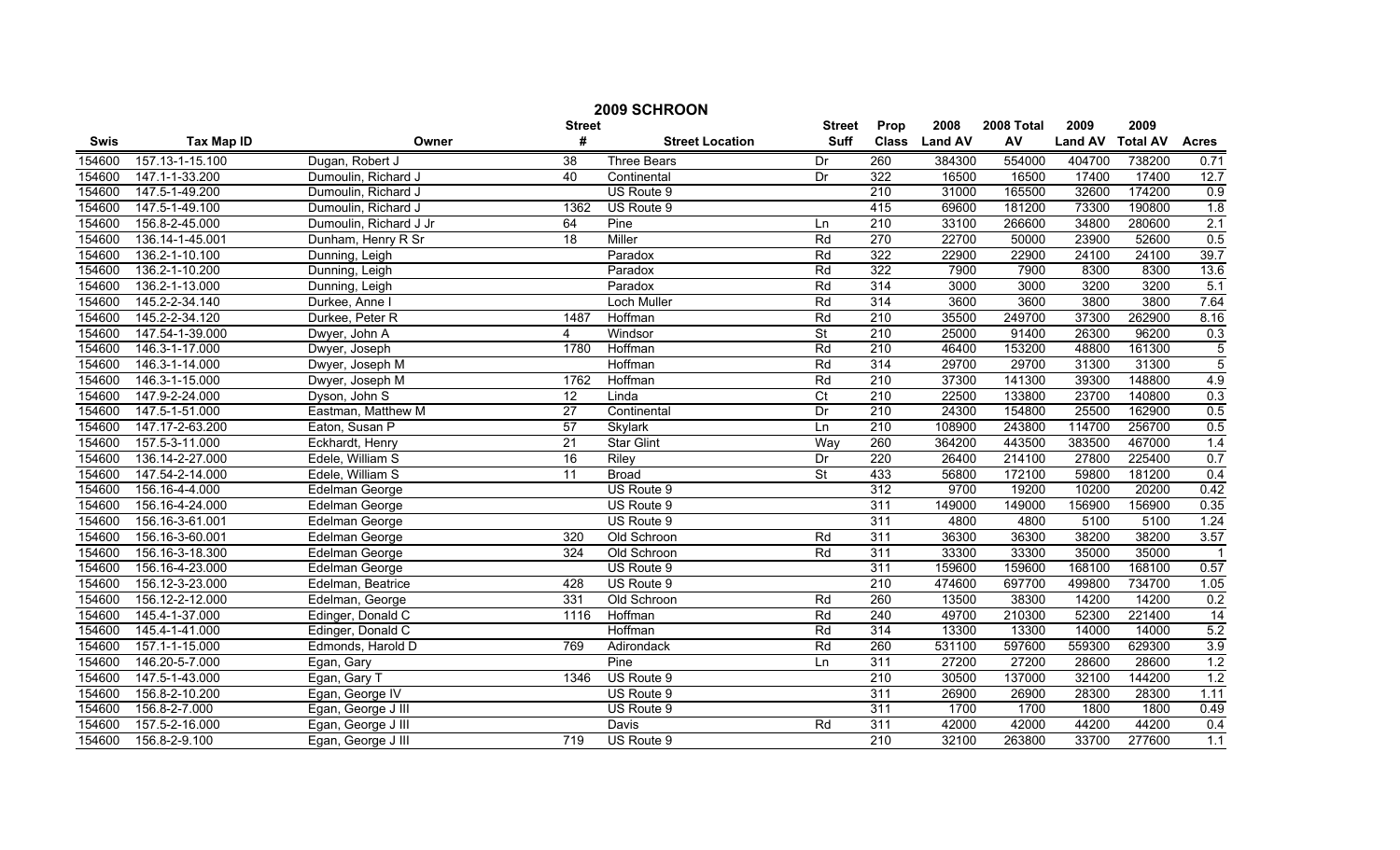|        | 2009 SCHROON      |                                    |                 |                        |                 |      |               |            |                  |        |                |
|--------|-------------------|------------------------------------|-----------------|------------------------|-----------------|------|---------------|------------|------------------|--------|----------------|
|        |                   |                                    | <b>Street</b>   |                        | <b>Street</b>   | Prop | 2008          | 2008 Total | 2009             | 2009   |                |
| Swis   | <b>Tax Map ID</b> | Owner                              | #               | <b>Street Location</b> | <b>Suff</b>     |      | Class Land AV | AV         | Land AV Total AV |        | <b>Acres</b>   |
| 154600 | 147.54-1-53.000   | Egan, Roxane                       | 10              | Fowler                 | Ave             | 210  | 11800         | 75800      | 12400            | 79800  | 0.1            |
| 154600 | 157.13-1-1.000/23 | Egan, Timothy W                    |                 | <b>Sand Point</b>      | Way             | 330  | 7600          | 7600       | 8000             | 8000   | 0.01           |
| 154600 | 157.13-1-23.000   | Egan, Timothy W                    | 453             | Adirondack             | Rd              | 260  | 85600         | 167600     | 90200            | 176500 | 0.5            |
| 154600 | 136.3-2-25.000    | Eggers, Sara H                     | 300             | NYS Route 74           |                 | 210  | 30900         | 77100      | 32500            | 81100  | 1.34           |
| 154600 | 136.3-2-26.120    | Eggers, Sara H                     | 310             | NYS Route 74           |                 | 210  | 34900         | 139000     | 36700            | 146300 | 1.97           |
| 154600 | 137.1-4-36.000    | Egglefield, Daniel L               | 48              | Fraternaland           | Rd              | 210  | 29700         | 104900     | 31300            | 110500 | 2.2            |
| 154600 | 157.13-1-13.000   | Eggleston Robert V                 | 46              | <b>Three Bears</b>     | Dr              | 260  | 541500        | 702000     | 570200           | 739200 | 1.2            |
| 154600 | 147.61-1-1.100    | Ehmann, Edward W                   | 926             | US Route 9             |                 | 210  | 95000         | 204200     | 100000           | 215000 | 0.18           |
| 154600 | 146.1-1-28.000    | Eidens, Clyde                      |                 | Hoffman                | Rd              | 314  | 26900         | 26900      | 28300            | 28300  | $\overline{5}$ |
| 154600 | 146.1-1-29.000    | Eidens, Clyde                      |                 | Hoffman                | Rd              | 314  | 26900         | 26900      | 28300            | 28300  | $\overline{5}$ |
| 154600 | 145.4-1-67.000    | Eldredge, Michelle J               | 1001            | Hoffman                | Rd              | 260  | 130400        | 207200     | 137300           | 218200 | 1.5            |
| 154600 | 145.2-1-49.000    | Eldredge, Niles                    | 35              | Loch Muller            | Rd              | 210  | 26900         | 90800      | 28300            | 95600  | 1.6            |
| 154600 | 157.3-1-4.000     | Ellison, Paul J Jr                 | 57              | Sugar Hill             | Way             | 260  | 304300        | 398700     | 320400           | 419800 | 2.4            |
| 154600 | 136.60-1-39.000   | <b>Emily Trust</b>                 |                 | NYS Route 74           |                 | 314  | 63900         | 63900      | 67300            | 67300  | 0.57           |
| 154600 | 156.16-1-8.000    | Emory Whitney VFW Post 362         |                 | Old Schroon            | Rd              | 311  | 12000         | 12000      | 12600            | 12600  | 0.5            |
| 154600 | 147.53-2-20.028   | Emporium of Schroon Lake Inc       | 1061            | US Route 9             |                 | 482  | 7900          | 33800      | 8300             | 35600  | 0.08           |
| 154600 | 147.53-2-8.001    | Emporium of Schroon Lake Inc       | 1063            | US Route 9             |                 | 482  | 10500         | 37200      | 11100            | 39200  | 0.06           |
| 154600 | 137.29-1-16.000   | Endres, Ronald G                   |                 | Fraternaland           | Rd              | 311  | 400           | 400        | 400              | 400    | 0.1            |
| 154600 | 137.29-1-19.000   | Endres, Ronald G                   |                 | Fraternaland           | Rd              | 311  | 168200        | 168200     | 177100           | 177100 | 0.1            |
| 154600 | 137.29-1-17.000   | Endres, Ronald G                   | 7               | Lawn                   | $\overline{C}$  | 260  | 21300         | 75800      | 22400            | 79800  | 0.1            |
| 154600 | 147.9-2-18.000    | Engel, Hale T                      |                 | Pickhardt              | Ln              | 311  | 25400         | 25400      | 26700            | 26700  | 0.3            |
| 154600 | 145.2-1-48.000    | Engel, Noel S                      | 57              | Loch Muller            | Rd              | 210  | 31500         | 110700     | 33200            | 116600 | 1.7            |
| 154600 | 137.30-2-57.000/2 | <b>Entrust NE FBO Thomas</b>       |                 | <b>Glen Reay</b>       | Way             | 330  | 7100          | 7400       | 7500             | 7800   | 0.01           |
| 154600 | 137.30-2-8.000    | Entrust NE FBO Thomas              | 238             | Fraternaland           | Rd              | 260  | 83000         | 136300     | 87400            | 143500 | 0.1            |
| 154600 | 156.11-1-14.000   | Erikson, Thomas T                  | 491             | Charley Hill           | Rd              | 240  | 50800         | 301000     | 53500            | 317000 | 20             |
| 154600 | 147.46-3-27.000   | Erlich, Frederick W                | 9               | Olden                  | Dr              | 210  | 21500         | 68700      | 22600            | 72300  | 0.25           |
| 154600 | 157.38-1-3.000    | Erny, Charles J                    | 30              | Cabin Colony           | $\overline{C}t$ | 260  | 240300        | 292200     | 253000           | 307700 | 0.18           |
| 154600 | 157.38-1-13.000/6 | Erny, Charles J                    |                 | Adirondack             | Rd              | 330  | 2400          | 2400       | 2500             | 2500   | 0.01           |
| 154600 | 147.46-3-12.000   | <b>Essex Co ARC Facilities Inc</b> | 26              | Whitney                | Ave             | 210  | 32000         | 242700     | 33700            | 255600 | 0.4            |
| 154600 | 147.53-1-18.110   | Essex Co ARC Facilities Inc        |                 | US Route 9             |                 | 311  | 30100         | 30100      | 31700            | 31700  | 0.8            |
| 154600 | 136.14-2-26.100   | <b>Essex Co ARC Facilities Inc</b> | 8               | <b>Riley</b>           | Dr              | 210  | 27900         | 147700     | 29400            | 155500 | 0.78           |
| 154600 | 146.20-5-13.200   | Essex Co ARC Facilities Inc        | 43              | Pine                   | Ln              | 210  | 34900         | 210400     | 36700            | 221400 | 1.65           |
| 154600 | 146.1-1-27.000    | <b>Essex County</b>                |                 | Hoffman                | Rd              | 314  | 26900         | 26900      | 28300            | 28300  | $-5$           |
| 154600 | 136.3-1-4.170     | <b>Essex County ARC Facilities</b> |                 | <b>Tip Top</b>         | Rd              | 311  | 28600         | 28600      | 30100            | 30100  | 1.58           |
| 154600 | 136.3-1-8.000     | <b>Essex County ARC Facilities</b> | 129             | Tip Top                | Rd              | 210  | 33700         | 208500     | 35400            | 219400 | 1.1            |
| 154600 | 147.45-1-30.000   | <b>Essex County Facilities Inc</b> | 14              | Evans                  | Ln              | 210  | 26900         | 122900     | 28300            | 129400 | 0.57           |
| 154600 | 147.45-1-19.200   | <b>Essex County Facilities Inc</b> | $\overline{12}$ | Cross                  | St              | 614  | 20000         | 338100     | 21000            | 356000 | 1.36           |
| 154600 | 147.45-3-1.110    | <b>Essex County IDA</b>            | 28              | Industrial             | Dr              | 662  | 68600         | 723900     | 72300            | 762300 | 3.83           |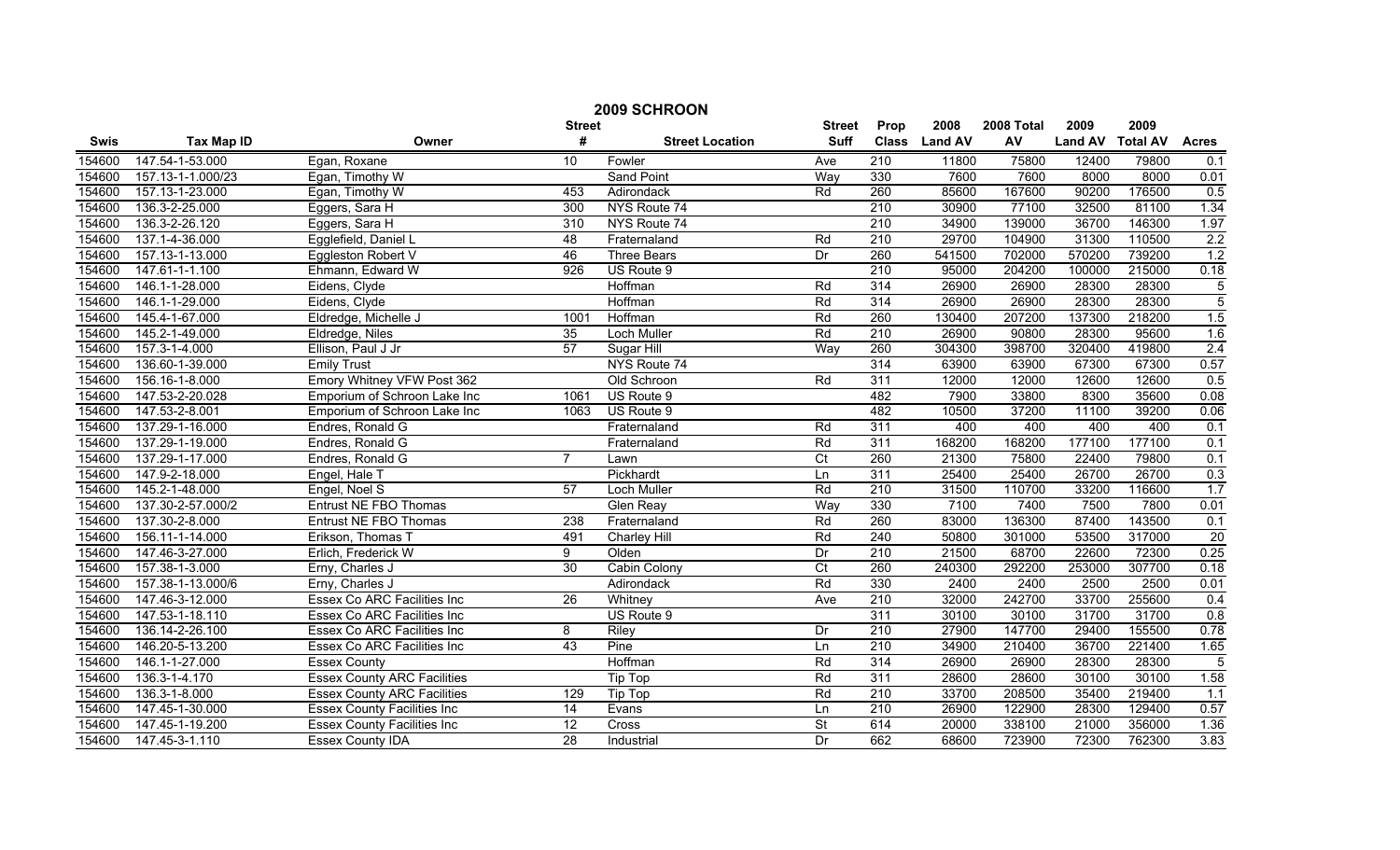|        | 2009 SCHROON      |                                    |                 |                        |                          |                  |                |            |                |                 |                |
|--------|-------------------|------------------------------------|-----------------|------------------------|--------------------------|------------------|----------------|------------|----------------|-----------------|----------------|
|        |                   |                                    | <b>Street</b>   |                        | <b>Street</b>            | Prop             | 2008           | 2008 Total | 2009           | 2009            |                |
| Swis   | <b>Tax Map ID</b> | Owner                              | #               | <b>Street Location</b> | <b>Suff</b>              | <b>Class</b>     | <b>Land AV</b> | AV         | <b>Land AV</b> | <b>Total AV</b> | <b>Acres</b>   |
| 154600 | 147.53-2-9.006    | <b>Essex County IDA</b>            | 1103            | US Route 9             |                          | 454              | 101500         | 1173100    | 106900         | 1235300         | 4.04           |
| 154600 | 146.20-1-23.000   | Ethier, Christopher M              |                 | Charley Hill           | Rd                       | 314              | 28100          | 28100      | 29600          | 29600           | 1.53           |
| 154600 | 147.3-2-22.000    | Evans, Richard W                   | 241             | Nesa                   | Rd                       | 260              | 532200         | 579100     | 560400         | 609800          | 5.5            |
| 154600 | 145.2-1-39.100    | <b>Executive Prop Group NY LLC</b> |                 | Loch Muller            | Rd                       | 322              | 105100         | 105100     | 110700         | 110700          | 64.3           |
| 154600 | 157.38-1-13.000/1 | Facchin, Lewis V                   |                 | Adirondack             | Rd                       | 330              | 25500          | 25500      | 26900          | 26900           | 0.01           |
| 154600 | 157.38-1-9.000    | Facchin, Lewis V                   | $\overline{22}$ | Cabin Colony           | $\overline{C}$           | 260              | 91800          | 136500     | 96600          | 143700          | 0.18           |
| 154600 | 147.5-1-52.000    | Fagan, Gerard F                    | $\overline{22}$ | Continental            | Dr                       | 210              | 26700          | 231800     | 28100          | 244000          | 0.7            |
| 154600 | 147.46-3-17.200   | Fagan, James E Jr                  | 6               | Whitney                | Ave                      | 210              | 50200          | 210200     | 52800          | 221300          | 1.14           |
| 154600 | 157.13-1-16.000   | Faggioni, Ronald                   | $\overline{28}$ | <b>Three Bears</b>     | Dr                       | 260              | 450800         | 466600     | 474700         | 491300          | 0.98           |
| 154600 | 157.1-2-1.001     | Fairbanks, Alan R                  | 479             | Adirondack             | Rd                       | 260              | 316600         | 369100     | 333400         | 388700          | 2.15           |
| 154600 | 156.-1-51.000     | Fairchild, Kenneth H               |                 | Hollow                 | Rd                       | 322              | 25500          | 25500      | 26900          | 26900           | 11.8           |
| 154600 | 136.60-1-9.000    | Falcone, Robert A                  | 10              | Idlewild               | Way                      | 260              | 119800         | 221000     | 126100         | 232700          | 0.5            |
| 154600 | 137.1-4-50.000    | Fallon, Thomas P                   |                 | NYS Route 74           |                          | 311              | 277700         | 277700     | 292400         | 292400          | 1.2            |
| 154600 | 137.1-4-54.000    | Fallon, Thomas P                   | 19              | Adams                  | Ln                       | 311              | 280100         | 280200     | 295000         | 295100          | 1.89           |
| 154600 | 137.1-4-72.000    | Fallon, Thomas P                   |                 | NYS Route 74           |                          | 314              | 1800           | 1800       | 1900           | 1900            | 0.19           |
| 154600 | 147.61-1-1.214    | Fallon, Thomas P Jr                | 13              | Tamarac                | Vig                      | $\overline{210}$ | 99600          | 278600     | 104900         | 293400          | 0.07           |
| 154600 | 156.16-3-2.000    | Farbstein, Milton J                | 9               | Dyckman                | Rd                       | 210              | 21100          | 96100      | 22200          | 101100          | 0.68           |
| 154600 | 147.5-1-23.000    | Fariss, Catherine M                | 4               | Lincoln                | Ln                       | 210              | 34200          | 116600     | 36000          | 122700          | 1.3            |
| 154600 | 147.17-2-34.000   | Farlin, Marion                     | 2               | Cornell                | $\overline{\mathsf{St}}$ | 260              | 538000         | 615900     | 566500         | 648500          | 0.9            |
| 154600 | 147.45-1-33.000   | Farrara, Erasmus LLC               | 4               | Center                 | $\overline{\mathsf{St}}$ | 311              | 18700          | 28700      | 19700          | 30200           | 0.27           |
| 154600 | 147.5-1-54.100    | Farrell, Thomas                    |                 | Continental            | Dr                       | 311              | 29500          | 29500      | 31000          | 31000           | 1.02           |
| 154600 | 156.19-2-13.400   | Farrell, Thomas R                  | $\overline{37}$ | Pottersville           | Rd                       | 311              | 54600          | 54600      | 57500          | 57500           | $\overline{5}$ |
| 154600 | 146.2-1-45.120    | Fauske, Henry                      | 2089            | Hoffman                | Rd                       | 314              | 26400          | 26400      | 27800          | 27800           | 3.58           |
| 154600 | 146.2-1-45.300    | Fauske, Henry                      |                 | Hoffman                | Rd                       | 210              | 33200          | 186500     | 35000          | 196400          | 2.76           |
| 154600 | 147.45-1-8.000    | Fawthorp, Douglas E                | 56              | Jordan                 | $\overline{\mathsf{St}}$ | 270              | 22500          | 32900      | 23600          | 34600           | 0.4            |
| 154600 | 136.14-3-12.000   | Fay, Douglas                       | 39              | Knox                   | Rd                       | $\overline{210}$ | 203700         | 356100     | 214500         | 375000          | 0.36           |
| 154600 | 156.12-3-16.000   | Fedorchak, James M                 | $\overline{28}$ | Alburnorm              | Way                      | 260              | 378500         | 459900     | 398600         | 484300          | 0.4            |
| 154600 | 147.17-2-53.000   | Feldman, Diane M                   |                 | <b>Grove Point</b>     | Rd                       | 311              | 63500          | 63500      | 66900          | 66900           | 0.3            |
| 154600 | 147.17-2-54.000   | Feldman, Diane M                   | 834             | US Route 9             |                          | 210              | 85600          | 203900     | 90100          | 214700          | 0.5            |
| 154600 | 156.16-1-1.000    | Felso, Joseph Jr                   |                 | Donaldson              | Rd                       | 314              | 12000          | 12000      | 12600          | 12600           | 0.3            |
| 154600 | 156.15-1-2.000    | Felso, Joseph Jr                   |                 | Donaldson              | Rd                       | 311              | 14900          | 15400      | 15700          | 16200           | 0.5            |
| 154600 | 146.20-5-12.000   | Feltz, David F                     | 31              | Pine                   | Ln                       | 210              | 38000          | 241600     | 40000          | 254300          | 2.8            |
| 154600 | 146.20-2-16.220   | Fern, Michael                      |                 | <b>Charley Hill</b>    | Rd                       | 314              | 9900           | 9900       | 10400          | 10400           | 2.93           |
| 154600 | 146.20-2-18.000   | Fern. Michael                      | 1338            | <b>Charley Hill</b>    | Rd                       | 210              | 30900          | 201000     | 32600          | 211600          | 1.2            |
| 154600 | 145.2-1-43.000    | Fernette, Willard J                | 245             | Loch Muller            | Rd                       | 270              | 15800          | 24500      | 16600          | 25800           | 0.4            |
| 154600 | 147.13-3-4.100    | Ferri, Anthony J Jr                | 4               | Elwood                 | Ave                      | 311              | 21800          | 21800      | 22900          | 22900           | 0.31           |
| 154600 | 146.20-9-17.000   | Ferri, Anthony J Jr                | $\overline{15}$ | Landings               | $\overline{C}$           | 210              | 111100         | 289500     | 111100         | 289500          | 0.02           |
| 154600 | 157.5-3-3.000     | Ferrieri, Keith A                  | 734             | Adirondack             | Rd                       | 260              | 27600          | 69400      | 29000          | 73000           | 0.4            |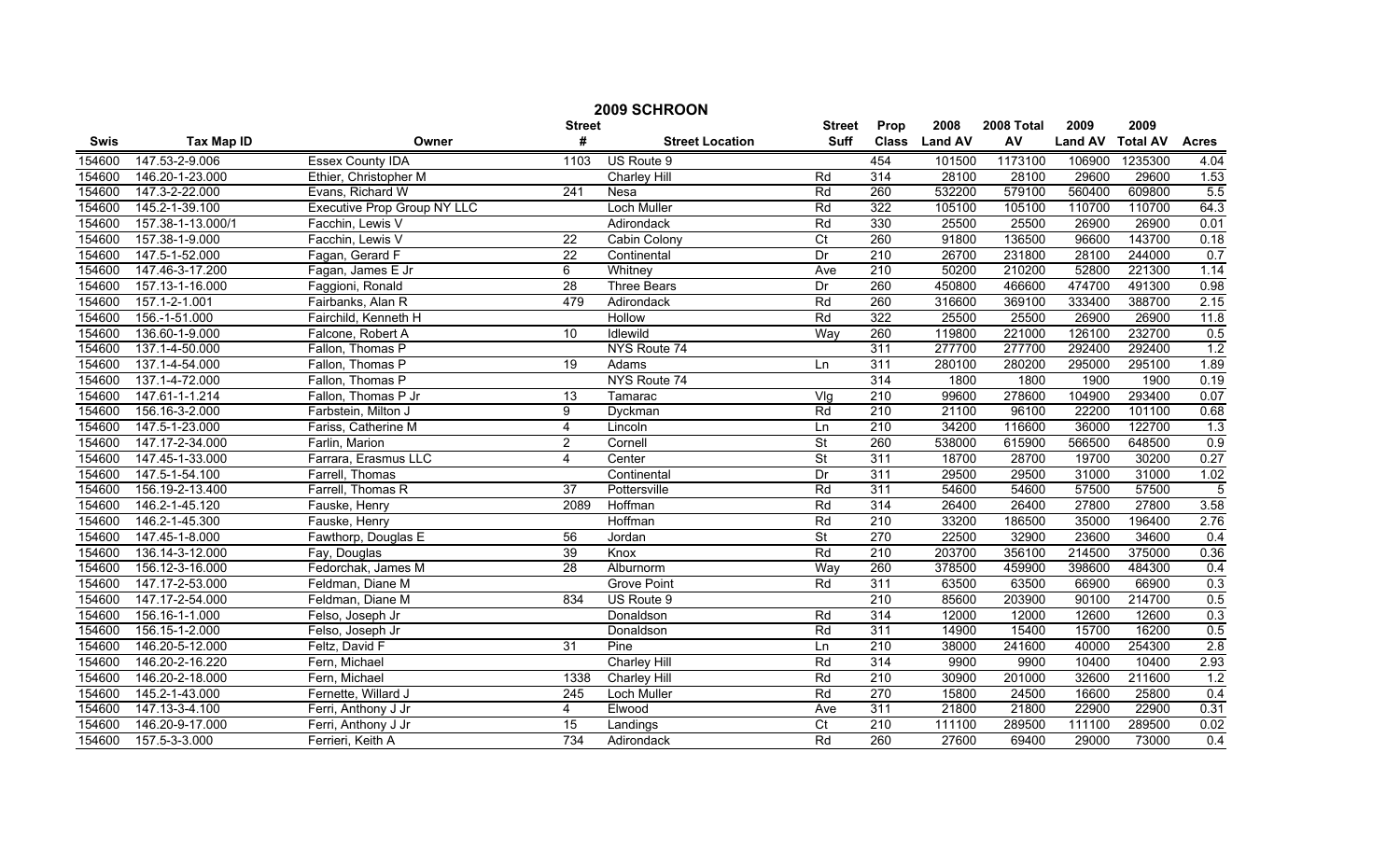|        | 2009 SCHROON      |                        |                  |                        |                 |                  |               |            |                |                 |                 |  |
|--------|-------------------|------------------------|------------------|------------------------|-----------------|------------------|---------------|------------|----------------|-----------------|-----------------|--|
|        |                   |                        | <b>Street</b>    |                        | <b>Street</b>   | Prop             | 2008          | 2008 Total | 2009           | 2009            |                 |  |
| Swis   | <b>Tax Map ID</b> | Owner                  | #                | <b>Street Location</b> | <b>Suff</b>     |                  | Class Land AV | AV         | <b>Land AV</b> | <b>Total AV</b> | <b>Acres</b>    |  |
| 154600 | 136.60-1-14.000   | Feustel, Alyce R       | 14               | Clautice               | Way             | 260              | 73700         | 174200     | 77600          | 183400          | 1.6             |  |
| 154600 | 147.2-1-9.120     | Field, Gregory R       | 329              | Alder Meadow           | Rd              | 260              | 17900         | 60800      | 18800          | 64000           | 0.48            |  |
| 154600 | 147.2-1-9.112     | Field, Gregory R       |                  | Alder Meadow           | Rd              | 322              | 67800         | 67800      | 71400          | 71400           | $\overline{78}$ |  |
| 154600 | 137.30-2-18.000   | Fiero, Richard         |                  | Fraternaland           | Rd              | 311              | 8500          | 8500       | 9000           | 9000            | 0.1             |  |
| 154600 | 137.30-2-57.000/4 | Fiero, Richard         |                  | <b>Glen Reay</b>       | Way             | 330              | 7100          | 7400       | 7500           | 7800            | 0.01            |  |
| 154600 | 137.30-2-20.000   | Fiero, Richard         |                  | Fraternaland           | Rd              | 311              | 8500          | 8500       | 9000           | 9000            | 0.1             |  |
| 154600 | 137.30-2-26.000   | Fiero, Richard         | 231              | Fraternaland           | Rd              | 220              | 73000         | 291400     | 76800          | 306800          | 0.2             |  |
| 154600 | 147.13-4-1.111    | Figueroa Barbara E     | 944              | US Route 9             |                 | 210              | 182600        | 256600     | 192300         | 270200          | 0.41            |  |
| 154600 | 145.2-3-9.000     | Figueroa, Edward       | 399              | Loch Muller            | Rd              | $\overline{210}$ | 25500         | 271200     | 26900          | 285600          |                 |  |
| 154600 | 145.2-3-10.000    | Figueroa, Edward       |                  | Loch Muller            | Rd              | 322              | 34700         | 34700      | 36500          | 36500           | 26.6            |  |
| 154600 | 147.53-2-12.000   | Figueroa, Edward       | 1091             | US Route 9             |                 | 482              | 12300         | 134200     | 12900          | 141300          | 0.1             |  |
| 154600 | 156.16-3-55.200   | Filler, Timothy A      | 188              | Old Schroon            | Rd              | $\overline{210}$ | 33900         | 211400     | 35700          | 222500          | 1.28            |  |
| 154600 | 136.11-1-3.100    | Findon, Geoffrey B     |                  | Shore                  | Rd              | 322              | 47400         | 47400      | 49900          | 49900           | 22.79           |  |
| 154600 | 146.20-5-15.000   | Fineman, Stephen       | 17               | Pine                   | Ln              | $\overline{210}$ | 33700         | 131800     | 35400          | 138700          | 1.71            |  |
| 154600 | 136.11-1-11.000   | Fink, Gregory L        |                  | Shore                  | Rd              | 322              | 14100         | 14100      | 14800          | 14800           | 5               |  |
| 154600 | 136.11-1-35.000   | Fink, Gregory L        | 283              | Shore                  | Rd              | 260              | 328900        | 406200     | 346300         | 427700          | 0.9             |  |
| 154600 | 136.11-1-34.000   | Fink, Jonathan P       |                  | Shore                  | Rd              | 311              | 228400        | 228400     | 240500         | 240500          | 0.6             |  |
| 154600 | 136.11-1-12.000   | Fink, Jonathan P       |                  | Shore                  | Rd              | 322              | 7600          | 7600       | 8000           | 8000            | 2.7             |  |
| 154600 | 136.11-1-14.000   | Fink, Jonathan P       |                  | Shore                  | Rd              | 322              | 6300          | 6300       | 6600           | 6600            | 2.2             |  |
| 154600 | 146.2-1-45.113    | Finlayson, Charles     | 2117             | Hoffman                | Rd              | 260              | 30700         | 103500     | 30700          | 103500          | 3.11            |  |
| 154600 | 146.20-3-42.100   | Finn, John P Jr        | 3                | Pharaoh                | Dr              | 210              | 85600         | 215400     | 90100          | 226800          | 0.33            |  |
| 154600 | 156.16-4-19.000   | Fiore, John J          |                  | US Route 9             |                 | 311              | 159600        | 159600     | 168100         | 168100          | 0.43            |  |
| 154600 | 146.20-9-14.000   | Fischer, Warren H      | $\overline{15}$  | Landings               | $\overline{C}t$ | 210              | 111100        | 289500     | 111100         | 289500          | 0.02            |  |
| 154600 | 145.2-2-41.000    | Fish, Donald           | 162              | Loch Muller            | Rd              | $\overline{210}$ | 39500         | 187800     | 41600          | 197800          | 4.8             |  |
| 154600 | 145.2-2-39.000    | Fish, Donald           | 172              | Loch Muller            | Rd              | 210              | 22600         | 94700      | 23800          | 99700           | 1.1             |  |
| 154600 | 146.4-1-25.000    | Fish, Donald W         | 151              | Horseshoe Pond         | Rd              | $\overline{312}$ | 54900         | 61100      | 57800          | 64300           | $\overline{20}$ |  |
| 154600 | 156.15-2-2.000    | Fish, Virginia         | $\overline{216}$ | <b>Charley Hill</b>    | Rd              | 210              | 33600         | 190500     | 35400          | 200600          | 2.1             |  |
| 154600 | 147.9-1-11.000    | Fisher, Thomas B       | 1257             | US Route 9             |                 | 260              | 14700         | 44900      | 15500          | 47300           | 0.2             |  |
| 154600 | 146.2-1-35.200    | Fitzgerald, Carole     | 32               | Wildwood               | Wav             | 260              | 154400        | 243500     | 169800         | 267800          | 1.15            |  |
| 154600 | 147.17-2-39.000   | Fitzgerald, Colleen M  | 39               | Kanasta                | $\overline{C}$  | 210              | 303300        | 414300     | 319400         | 436300          | 0.23            |  |
| 154600 | 147.17-2-44.000   | Fitzgerald, Colleen M  | 42               | Kanasta                | $\overline{C}$  | 311              | 100700        | 371700     | 106000         | 391400          | 0.25            |  |
| 154600 | 147.2-1-2.000     | Fitzgerald, James      | 300              | <b>Alder Meadow</b>    | Rd              | 260              | 16800         | 36900      | 17700          | 38900           | 0.26            |  |
| 154600 | 147.54-1-44.000   | Fitzgerald, Scott R    | 14               | Fowler                 | Ave             | 210              | 16800         | 100300     | 17700          | 105600          | 0.22            |  |
| 154600 | 156.11-1-11.000   | Fitzpatrick, Michael   | 336              | <b>Charley Hill</b>    | Rd              | 260              | 18100         | 35400      | 19100          | 37300           | 0.7             |  |
| 154600 | 156.8-2-27.000    | Fitzpatrick, Michael J | 24               | Mayersohn              | Way             | 260              | 116700        | 229300     | 122900         | 241500          | 0.5             |  |
| 154600 | 145.2-2-20.000    | Flateau, Christian     | 61               | Potash Hill            | Rd              | 210              | 25400         | 83800      | 26700          | 88200           | 1.7             |  |
| 154600 | 157.5-1-2.000     | Flauto, Frank          | $\overline{7}$   | Underhill              | Ln              | $\overline{210}$ | 108900        | 273800     | 114700         | 288300          | 0.8             |  |
| 154600 | 146.20-3-2.000    | Fleming, Frederick     | 5                | Francis                | Rd              | 260              | 24500         | 91500      | 25800          | 96300           | 0.4             |  |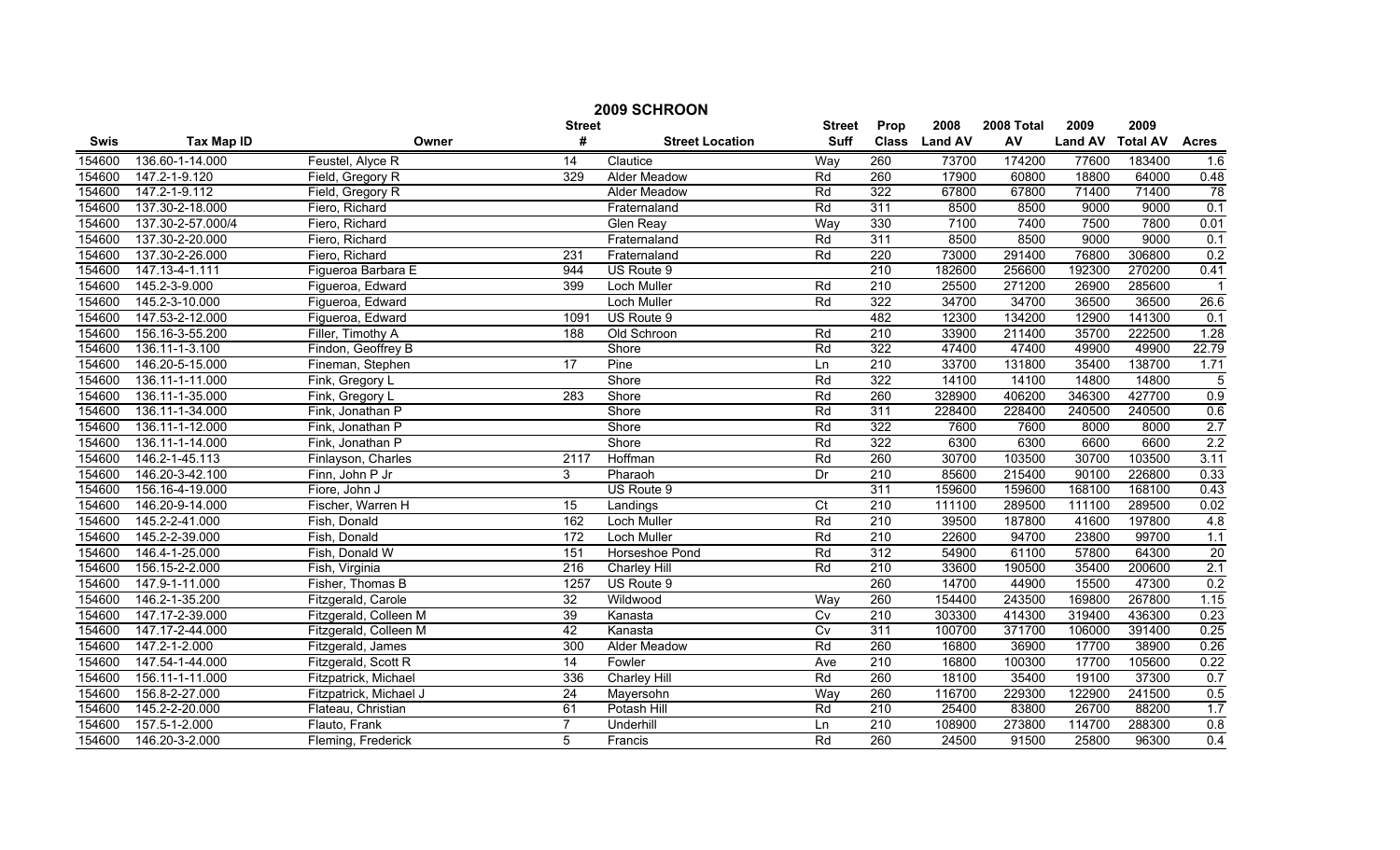|        | 2009 SCHROON      |                      |                  |                        |                          |                  |                |            |                |                 |                |  |
|--------|-------------------|----------------------|------------------|------------------------|--------------------------|------------------|----------------|------------|----------------|-----------------|----------------|--|
|        |                   |                      | <b>Street</b>    |                        | <b>Street</b>            | Prop             | 2008           | 2008 Total | 2009           | 2009            |                |  |
| Swis   | <b>Tax Map ID</b> | Owner                | #                | <b>Street Location</b> | <b>Suff</b>              | <b>Class</b>     | <b>Land AV</b> | AV         | <b>Land AV</b> | <b>Total AV</b> | <b>Acres</b>   |  |
| 154600 | 136.4-2-19.111    | Flores, Susan        | 137              | Nawita                 | Rd                       | $\overline{210}$ | 414000         | 842100     | 435900         | 886700          | 9.64           |  |
| 154600 | 147.1-1-12.000    | Flynn, John          | $\overline{202}$ | Alder Meadow           | Rd                       | 270              | 21100          | 52000      | 22200          | 54700           | 0.9            |  |
| 154600 | 136.11-1-29.000   | Flynn, John G        | 323              | Shore                  | Rd                       | 260              | 135800         | 419000     | 143000         | 441200          | 0.2            |  |
| 154600 | 136.11-1-27.000   | Flynn, John G        | 324              | Shore                  | Rd                       | 260              | 144500         | 218200     | 152100         | 229600          | 0.09           |  |
| 154600 | 136.11-1-30.000   | Flynn, John G        | 316              | Shore                  | Rd                       | 210              | 375800         | 480200     | 395800         | 505700          | 0.58           |  |
| 154600 | 156.-1-44.000     | Fogarty, Sean L      | 367              | Hollow                 | Rd                       | 260              | 34600          | 100400     | 36400          | 105700          | 9.9            |  |
| 154600 | 157.5-2-24.025    | Foley, William       | $\overline{23}$  | Coles                  | Way                      | 210              | 412000         | 574600     | 433900         | 623000          | 0.56           |  |
| 154600 | 156.8-2-65.000    | Foote, Jacqueline A  | 25               | <b>Dicks</b>           | Ln                       | $\overline{210}$ | 30100          | 251500     | 31700          | 264700          | 1.09           |  |
| 154600 | 147.53-1-17.000   | Forbes, Thomas A     | 1141             | US Route 9             |                          | $\overline{210}$ | 18300          | 116700     | 19300          | 122900          | 0.2            |  |
| 154600 | 125.3-3-19.000    | Forman, John         | 2438             | US Route 9             |                          | 312              | 2400           | 26900      | 2500           | 28300           |                |  |
| 154600 | 145.2-1-45.200    | Forman, John T       | 360              | Loch Muller            | Rd                       | 312              | 15300          | 17300      | 16100          | 18200           | 0.46           |  |
| 154600 | 136.60-1-38.000   | Forsberg Phoebe      |                  | NYS Route 74           |                          | 314              | 63900          | 63900      | 67300          | 67300           | 0.58           |  |
| 154600 | 136.60-1-29.000   | Forsberg, Elizabeth  |                  | NYS Route 74           |                          | 314              | 54800          | 54800      | 57700          | 57700           | 0.57           |  |
| 154600 | 136.60-1-26.000   | Forsberg, Leslie     |                  | NYS Route 74           |                          | 314              | 54800          | 54800      | 57700          | 57700           | 0.92           |  |
| 154600 | 136.60-1-36.000   | Forsberg, Leslie     |                  | NYS Route 74           |                          | 314              | 73100          | 73100      | 77000          | 77000           | 0.52           |  |
| 154600 | 136.60-1-17.000   | Forsberg, Leslie     |                  | NYS Route 74           |                          | 314              | 63900          | 63900      | 67300          | 67300           | 1.16           |  |
| 154600 | 136.60-1-28.000   | Forsberg, Peter      |                  | NYS Route 74           |                          | 312              | 54800          | 54800      | 57700          | 57700           | 0.6            |  |
| 154600 | 136.60-1-27.000   | Forsberg, Philip     |                  | NYS Route 74           |                          | 314              | 54800          | 54800      | 57700          | 57700           | 0.76           |  |
| 154600 | 136.60-1-33.000   | Forsberg, Phoebe     |                  | NYS Route 74           |                          | 314              | 30800          | 30800      | 32400          | 32400           | 0.5            |  |
| 154600 | 136.60-1-16.000   | Forsberg, Phoebe     | 812              | NYS Route 74           |                          | 260              | 73700          | 152900     | 77600          | 161000          | 0.87           |  |
| 154600 | 136.60-1-35.000   | Forsberg, Thomas     |                  | NYS Route 74           |                          | 312              | 82200          | 85900      | 86600          | 90500           | 1.12           |  |
| 154600 | 136.60-1-37.000   | Forsberg, Timothy    |                  | NYS Route 74           |                          | 314              | 63900          | 63900      | 67300          | 67300           | 0.53           |  |
| 154600 | 137.1-4-45.000    | Forsland, Harold     | $\overline{17}$  | Daniels                | Rd                       | 210              | 516900         | 728900     | 544300         | 767500          | 4.09           |  |
| 154600 | 156.16-4-2.000    | Forte, John          | 8                | Pointe                 | Dr                       | 210              | 179700         | 463400     | 189300         | 488000          | 0.59           |  |
| 154600 | 156.-1-57.000     | Fortier, Viktoria    |                  | Hollow                 | Rd                       | 314              | 10000          | 10000      | 10500          | 10500           | $\overline{5}$ |  |
| 154600 | 156.-1-47.000     | Fortier, Viktoria K  | 291              | Hollow                 | Rd                       | 260              | 25300          | 61300      | 26600          | 64500           | 3.82           |  |
| 154600 | 136.3-2-4.100     | Fosella, Allan M     | 35               | Stowell                | Rd                       | $\overline{210}$ | 36900          | 315900     | 38900          | 332500          | 3.02           |  |
| 154600 | 145.2-1-3.000     | Foster, Doris        | 10               | Henry                  | Rd                       | 260              | 37700          | 73300      | 39700          | 77200           | $\overline{8}$ |  |
| 154600 | 145.2-1-33.000    | Foster, Eugene V     | 76               | Youngs                 | Rd                       | 210              | 42400          | 191100     | 44600          | 201200          | 7.1            |  |
| 154600 | 146.20-2-28.000   | Foster, James E      | 5                | <b>Forest Trails</b>   |                          | 271              | 26100          | 117600     | 27500          | 123800          | 0.81           |  |
| 154600 | 147.3-2-6.000     | Four Kids Realty LLC |                  | Nesa                   | Rd                       | 311              | 317300         | 317300     | 334100         | 334100          | 4.24           |  |
| 154600 | 156.8-2-70.000    | France, Thomas       | 12               | Conifer                | $\overline{C}$           | 210              | 30700          | 224000     | 32400          | 235800          | 1.26           |  |
| 154600 | 147.13-4-3.110    | Frangk, Stanley A    | 956              | US Route 9             |                          | 210              | 426500         | 584900     | 449100         | 615900          | 0.83           |  |
| 154600 | 136.14-2-14.000   | Frank, Conrad K      |                  | Shore                  | Rd                       | 314              | 17900          | 17900      | 18800          | 18800           | 0.5            |  |
| 154600 | 136.14-2-15.000   | Frank, Conrad K      | 14               | Decarlo                | Way                      | 260              | 27500          | 188100     | 29000          | 198100          | 0.63           |  |
| 154600 | 147.45-1-40.000   | Fraser, Karen J      | 36               | Center                 | $\overline{\mathsf{St}}$ | 210              | 49100          | 211600     | 51700          | 222800          | 0.85           |  |
| 154600 | 157.1-2-26.000    | Frederick, Ronald S  | 16               | <b>Blue Waters</b>     | Way                      | 260              | 226300         | 286500     | 238300         | 301700          |                |  |
| 154600 | 156.12-2-10.400   | Frederick, Sally P   |                  | Old Schroon Rd         |                          | 314              | 25100          | 25100      | 26400          | 26400           | 1.9            |  |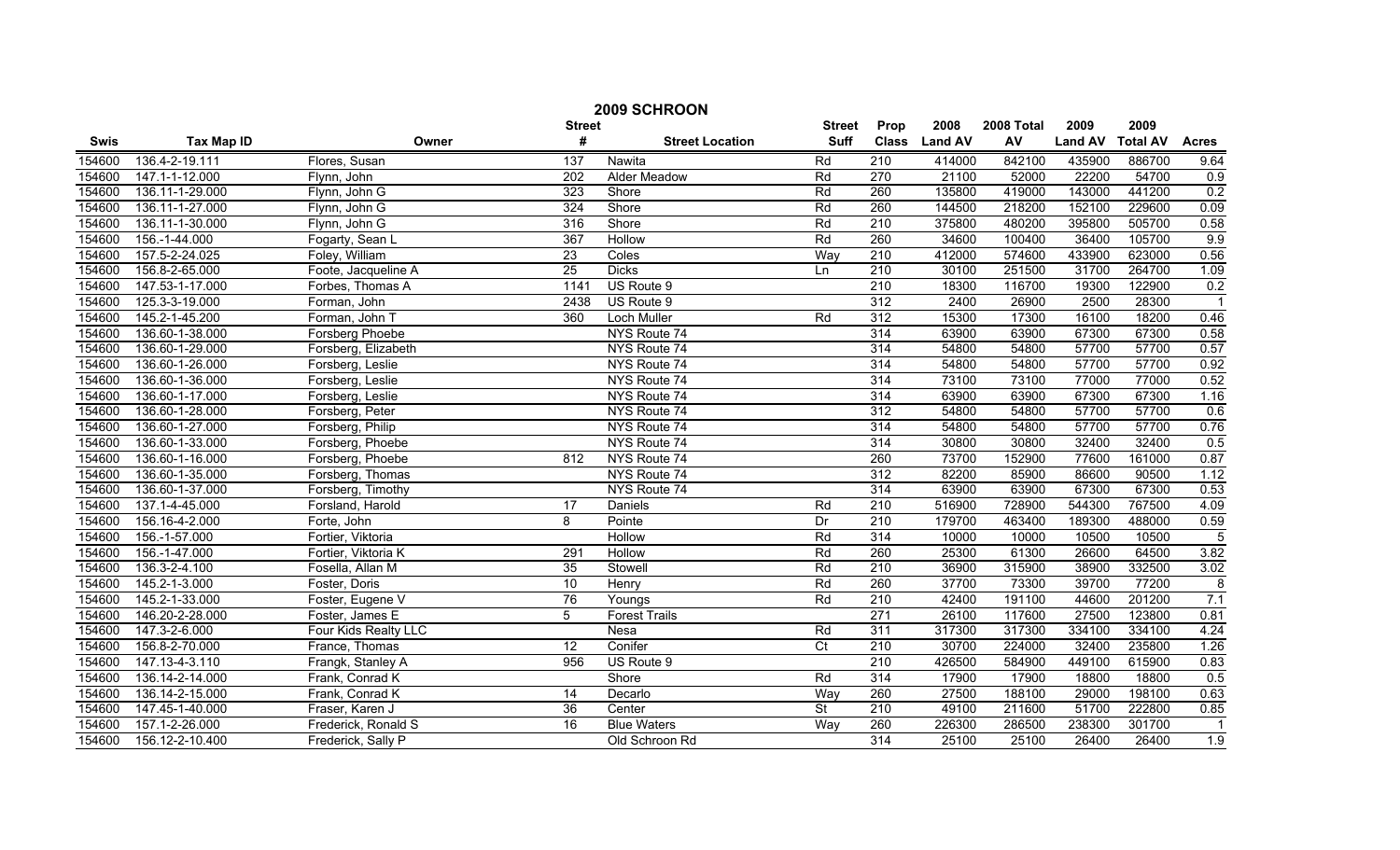| 2009 SCHROON |                   |                              |               |                        |               |                  |                |            |                |                 |                 |
|--------------|-------------------|------------------------------|---------------|------------------------|---------------|------------------|----------------|------------|----------------|-----------------|-----------------|
|              |                   |                              | <b>Street</b> |                        | <b>Street</b> | Prop             | 2008           | 2008 Total | 2009           | 2009            |                 |
| <b>Swis</b>  | <b>Tax Map ID</b> | Owner                        | #             | <b>Street Location</b> | <b>Suff</b>   | <b>Class</b>     | <b>Land AV</b> | AV         | <b>Land AV</b> | <b>Total AV</b> | <b>Acres</b>    |
| 154600       | 156.16-3-57.100   | Fredericks, Walter           |               | US Route 9             |               | $\overline{210}$ | 313800         | 538400     | 330400         | 566900          | 3.52            |
| 154600       | 156.16-3-47.000   | Fredericks, Walter O         | 65            | Bay                    | Rd            | $\overline{210}$ | 327800         | 644400     | 345200         | 678600          | 0.4             |
| 154600       | 146.3-1-7.200     | Fredriksen, Howard           | 1668          | Hoffman                | Rd            | $\overline{210}$ | 41300          | 227500     | 43500          | 239600          | 6.9             |
| 154600       | 156.8-2-55.000    | Freedman, Jay A              | 10            | <b>Dicks</b>           | Ln            | 210              | 32700          | 200900     | 34400          | 211400          | 1.13            |
| 154600       | 145.2-2-38.000    | Freehill, Lillian            | 134           | <b>Loch Muller</b>     | Rd            | 210              | 29200          | 94200      | 30800          | 99200           | 1.1             |
| 154600       | 136.10-1-8.000    | Freer, Dr Helene             | 18            | French                 | Rd            | 260              | 31900          | 130400     | 33600          | 137300          | 0.72            |
| 154600       | 146.2-1-45.111    | Freidman, Roger M            |               | Hoffman                | Rd            | 322              | 61500          | 61500      | 64800          | 64800           | 47.16           |
| 154600       | 145.4-1-15.000    | Freund, Arthur               | 67            | <b>Burritt</b>         | Ln            | 210              | 29300          | 131700     | 30900          | 138700          | 1.5             |
| 154600       | 146.1-1-41.000    | Frey, Bryan                  | 1575          | Hoffman                | Rd            | 210              | 34400          | 131800     | 36200          | 138800          | 1.95            |
| 154600       | 146.3-1-45.000    | Frey, David E                | 847           | Charley Hill           | Rd            | 210              | 46000          | 177200     | 48400          | 186600          | 6.55            |
| 154600       | 156.12-4-6.000    | Frey, Paul A                 |               | Charley Hill           | Rd            | 314              | 2700           | 2700       | 2800           | 2800            | 0.73            |
| 154600       | 156.12-2-9.001    | Frey, Paul A                 | 253           | Old Schroon            | Rd            | $\overline{210}$ | 33400          | 234900     | 35100          | 247200          | 1.7             |
| 154600       | 147.46-1-4.000    | <b>Friedman Family Trust</b> | 1197          | US Route 9             |               | $\overline{210}$ | 29700          | 138700     | 31300          | 146100          | 0.3             |
| 154600       | 136.3-1-24.000    | Friedman Roger & Joel Ltd    |               | US Route 9             |               | 311              | 26500          | 26500      | 27900          | 27900           | $\overline{1}$  |
| 154600       | 136.3-1-25.000    | Friedman Roger & Joel Ltd    |               | US Route 9             |               | 311              | 37700          | 37700      | 39700          | 39700           | 2.4             |
| 154600       | 156.8-2-95.000    | Friedman Roger Joel Ltd      |               | Hemlock                | Dr            | 322              | 48800          | 48800      | 51400          | 51400           | 12.33           |
| 154600       | 147.54-2-19.000   | Friedman, Janet R            | 25            | Leland                 | Ave           | 210              | 104400         | 202400     | 109900         | 213100          | 0.35            |
| 154600       | 146.20-2-16.100   | Friedman, Janet R            |               | <b>Charley Hill</b>    | Rd            | 322              | 80200          | 80200      | 84400          | 84400           | 60              |
| 154600       | 146.20-2-16.211   | Friedman, Janet R            |               | <b>Charley Hill</b>    | Rd            | 314              | 6700           | 6700       | 7100           | 7100            | $\overline{5}$  |
| 154600       | 156.19-2-11.000   | Friedman, Joel J             |               | Pottersville           | Rd            | 314              | 25500          | 25500      | 26800          | 26800           | 3.1             |
| 154600       | 157.13-1-20.000   | Friedman, Joel J             | 16            | <b>Three Bears</b>     | Dr            | $\overline{210}$ | 538200         | 683400     | 566700         | 719600          | 0.7             |
| 154600       | 157.13-1-28.000   | Friedman, Joel J             |               | Adirondack             | Rd            | $\overline{314}$ | 24900          | 24900      | 26200          | 26200           | 1.2             |
| 154600       | 147.53-2-14.000   | Friedman, Joel J             | 1087          | US Route 9             |               | 482              | 40400          | 200700     | 42500          | 211300          | 0.4             |
| 154600       | 147.53-2-10.220   | Friedman, Moey L             | 1097          | US Route 9             |               | 485              | 7500           | 22700      | 7900           | 23900           | 0.04            |
| 154600       | 147.53-2-10.210   | Friedman, Moey L             | 1097          | US Route 9             |               | 485              | 11300          | 67300      | 11900          | 70900           | 0.06            |
| 154600       | 146.2-1-16.110    | Friedman, Roger M            |               | Hoffman                | Rd            | 910              | 30100          | 30100      | 31700          | 31700           | 22.81           |
| 154600       | 146.2-1-17.111    | Friedman, Roger M            |               | Hoffman                | Rd            | 322              | 183400         | 183400     | 193100         | 193100          | 175.44          |
| 154600       | 146.20-2-4.000    | Friedman, Roger M            |               | <b>Charley Hill</b>    | Rd            | 322              | 7600           | 7600       | 8000           | 8000            | 12.8            |
| 154600       | 146.2-1-53.000    | Friedman, Roger M            |               | Hoffman                | Rd            | 322              | 7900           | 7900       | 8300           | 8300            | 13.4            |
| 154600       | 146.2-1-11.000    | Friedman, Roger M            |               | Hoffman                | Rd            | 910              | 12400          | 12400      | 13100          | 13100           | $\overline{21}$ |
| 154600       | 146.2-1-54.000    | Friedman, Roger M            |               | Hoffman                | Rd            | 322              | 44900          | 44900      | 47300          | 47300           | 77.09           |
| 154600       | 146.4-1-9.000     | Friedman, Roger M            |               | Hoffman                | Rd            | 322              | 39100          | 39100      | 41200          | 41200           | 29.8            |
| 154600       | 146.4-1-10.000    | Friedman, Roger M            |               | Horseshoe Pond         | Rd            | 322              | 65200          | 65200      | 68700          | 68700           | 50              |
| 154600       | 146.4-1-11.000    | Friedman, Roger M            |               | Hoffman                | Rd            | 322              | 50000          | 50000      | 52600          | 52600           | 54.7            |
| 154600       | 147.5-1-5.000     | Friedman, Roger M            |               | Glen Reay              | Way           | 910              | 4200           | 4200       | 4400           | 4400            | $\overline{7}$  |
| 154600       | 146.2-1-55.001    | Friedman, Roger M            |               | Hoffman                | Rd            | 322              | 87000          | 87000      | 91600          | 91600           | 120             |
| 154600       | 146.2-1-20.000    | Friedman, Roger M            |               | Hoffman                | Rd            | 322              | 800            | 800        | 800            | 800             | 2.69            |
| 154600       | 146.20-2-3.000    | Friedman, Roger M            |               | Charley Hill           | Rd            | 322              | 100            | 100        | 100            | 100             | 0.5             |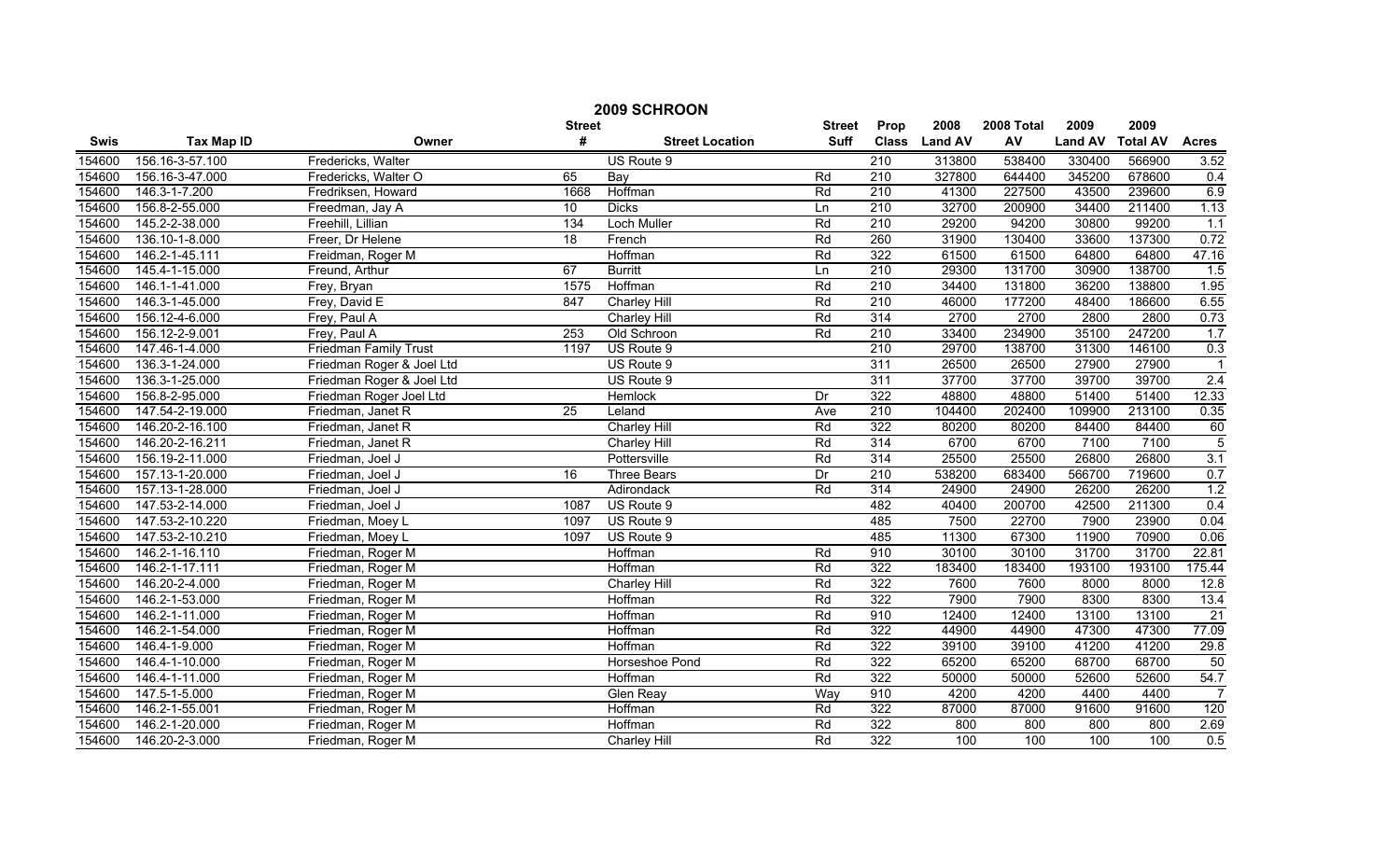| 2009 SCHROON |                   |                            |                 |                        |                |                  |                |            |                |                 |                |  |
|--------------|-------------------|----------------------------|-----------------|------------------------|----------------|------------------|----------------|------------|----------------|-----------------|----------------|--|
|              |                   |                            | <b>Street</b>   |                        | <b>Street</b>  | Prop             | 2008           | 2008 Total | 2009           | 2009            |                |  |
| <b>Swis</b>  | <b>Tax Map ID</b> | Owner                      | #               | <b>Street Location</b> | <b>Suff</b>    | <b>Class</b>     | <b>Land AV</b> | AV         | <b>Land AV</b> | <b>Total AV</b> | <b>Acres</b>   |  |
| 154600       | 146.16-2-1.000    | Friedman, Roger M          |                 | Hoffman                | Rd             | 322              | 4200           | 4200       | 4400           | 4400            | $\overline{7}$ |  |
| 154600       | 156.2-1-8.000     | Friedman, Roger M          |                 | <b>Charley Hill</b>    | Rd             | 314              | 7100           | 7100       | 7500           | 7500            | 5.7            |  |
| 154600       | 146.4-1-17.000    | Friedman, Roger M          |                 | Hoffman                | Rd             | 322              | 16100          | 16100      | 17000          | 17000           | 27.7           |  |
| 154600       | 146.20-2-2.000    | Friedman, Roger M          |                 | <b>Charley Hill</b>    | Rd             | 322              | 9100           | 9100       | 9600           | 9600            | 16.1           |  |
| 154600       | 146.20-2-1.000    | Friedman, Roger M          |                 | <b>Charley Hill</b>    | Rd             | 322              | 7900           | 7900       | 8300           | 8300            | 13.5           |  |
| 154600       | 146.4-1-18.000    | Friedman, Roger M          |                 | Horseshoe Pond         | Rd             | 314              | 5100           | 5100       | 5400           | 5400            | 9.2            |  |
| 154600       | 156.2-1-9.000     | Friedman, Roger M          |                 | Charley Hill           | Rd             | 314              | 8900           | 8900       | 9400           | 9400            | 7.1            |  |
| 154600       | 146.20-1-19.000   | Friedman, Roger M          |                 | <b>Charley Hill</b>    | Rd             | 322              | 4200           | 4200       | 4400           | 4400            | 7.6            |  |
| 154600       | 156.8-1-3.000     | Friedman, Roger M          |                 | Osprey                 | Way            | 322              | 11700          | 11700      | 12300          | 12300           | 20             |  |
| 154600       | 156.2-1-7.000     | Friedman, Roger M          |                 | <b>Charley Hill</b>    | Rd             | 311              | 1700           | 1700       | 1800           | 1800            | 1.3            |  |
| 154600       | 146.16-2-7.100    | Friedman, Roger M          |                 | Hoffman                | Rd             | 322              | 23900          | 23900      | 25200          | 25200           | 41.5           |  |
| 154600       | 136.1-1-7.000     | Friedman, Roger M          |                 | US Route 9             |                | 322              | 56300          | 56300      | 59300          | 59300           | 28.7           |  |
| 154600       | 146.1-1-7.100     | Friedman, Roger M          |                 | Hoffman                | Rd             | 322              | 41100          | 41100      | 43300          | 43300           | 17.12          |  |
| 154600       | 146.16-1-1.000    | Friedman, Roger M          |                 | Hoffman                | Rd             | 322              | 100            | 100        | 100            | 100             | 0.4            |  |
| 154600       | 147.53-1-41.000   | Friedman, Roger M          |                 | <b>Brookfield</b>      | Ave            | 311              | 19400          | 19400      | 20400          | 20400           | 0.27           |  |
| 154600       | 146.2-1-13.000    | Friedman, Roger M          |                 | Hoffman                | Rd             | 322              | 66900          | 66900      | 70400          | 70400           | 90             |  |
| 154600       | 156.2-1-11.000    | Friedman, Roger M          |                 | <b>Charley Hill</b>    | Rd             | 322              | 94300          | 94300      | 99300          | 99300           | 120            |  |
| 154600       | 146.2-1-12.000    | Friedman, Roger M          |                 | Hoffman                | Rd             | 322              | 9700           | 9700       | 10200          | 10200           | 16.44          |  |
| 154600       | 147.5-1-4.000     | Friedman, Roger M          |                 | US Route 9             |                | 322              | 10000          | 10000      | 10500          | 10500           | 17.1           |  |
| 154600       | 147.9-1-1.000     | Friedman, Roger M          |                 | US Route 9             |                | 322              | 35100          | 35100      | 36900          | 36900           | 60.3           |  |
| 154600       | 147.54-2-20.000   | Friedman, Roger M          | $\overline{27}$ | Leland                 | Ave            | 210              | 104400         | 217000     | 109900         | 228500          | 0.3            |  |
| 154600       | 126.-3-19.200     | Friedman, Sally            | 468             | Letsonville            | Rd             | 210              | 55200          | 130600     | 58100          | 137500          | 10             |  |
| 154600       | 136.14-2-19.000   | Fries, George              | 17              | Shore                  | Rd             | 260              | 16100          | 54400      | 17000          | 57300           | 0.3            |  |
| 154600       | 136.14-2-20.000   | Fries, George              | 273             | NYS Route 74           |                | 260              | 18600          | 62200      | 19600          | 65500           | 0.3            |  |
| 154600       | 137.1-4-64.000    | Froehlich, George E        | 51              | Adams                  | Ln             | 260              | 243000         | 299700     | 255900         | 315600          | 1.58           |  |
| 154600       | 146.3-1-4.000     | Frost, David               | 1637            | Hoffman                | Rd             | $\overline{210}$ | 35000          | 94900      | 36800          | 99900           | 5.3            |  |
| 154600       | 146.20-3-39.000   | Fruci, William             | $\overline{2}$  | Bohrmann               | Dr             | 260              | 77800          | 126800     | 81900          | 133500          | 0.57           |  |
| 154600       | 147.54-1-41.000   | Fuerst, Robert             | 3               | Windsor                | St             | 210              | 7200           | 67600      | 7600           | 71200           | 0.1            |  |
| 154600       | 156.12-2-10.300   | Fukes, Ellen P             |                 | Old Schroon Rd         |                | 314              | 23100          | 23100      | 24300          | 24300           | 2.29           |  |
| 154600       | 137.10-2-8.000    | Fuller, Pauline M          | 1184            | NYS Route 74           |                | 210              | 29000          | 117400     | 30500          | 123600          | 1.12           |  |
| 154600       | 136.14-1-14.300   | <b>Gagnon Family Trust</b> | 245             | NYS Route 74           |                | 260              | 59000          | 107500     | 62100          | 113200          | 0.45           |  |
| 154600       | 136.3-2-26.132    | Gaige, Dennis              |                 | NYS Route 74           |                | 311              | 18600          | 18600      | 19600          | 19600           | 0.85           |  |
| 154600       | 147.5-1-13.000    | Gaillardet, Steven L       | 1349            | US Route 9             |                | 210              | 28000          | 123300     | 29500          | 129800          | 0.85           |  |
| 154600       | 146.20-9-11.000   | Galanin, John N            | $\overline{23}$ | Landings               | $\overline{C}$ | $\overline{210}$ | 111100         | 289500     | 111100         | 289500          | 0.02           |  |
| 154600       | 137.30-1-19.000   | Galati, Vincent            |                 | Fraternaland           | Rd             | 311              | 500            | 500        | 500            | 500             | 0.05           |  |
| 154600       | 137.30-1-8.002    | Galati, Vincent            | 308             | Fraternaland           | Rd             | 260              | 266900         | 351100     | 281000         | 369700          | 0.3            |  |
| 154600       | 137.30-1-18.000   | Galati, Vincent            |                 | Fraternaland           | Rd             | 311              | 800            | 800        | 800            | 800             | 0.1            |  |
| 154600       | 136.14-1-44.003   | Galea, Joseph              | 1700            | US Route 9             |                | 415              | 26800          | 168700     | 28200          | 177600          | 4.5            |  |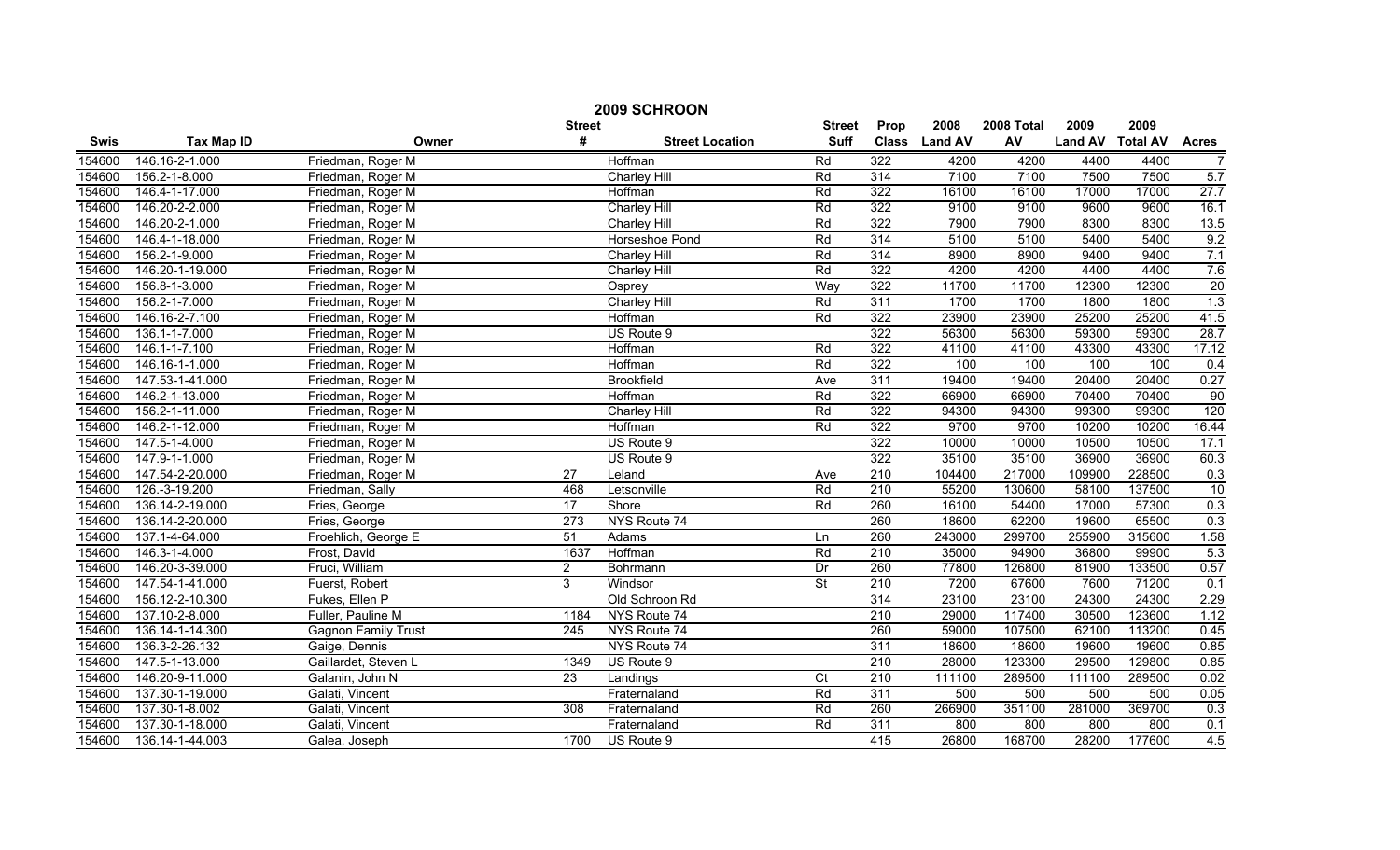| 2009 SCHROON |                   |                                  |                  |                        |                          |                  |                |            |                |                 |              |
|--------------|-------------------|----------------------------------|------------------|------------------------|--------------------------|------------------|----------------|------------|----------------|-----------------|--------------|
|              |                   |                                  | <b>Street</b>    |                        | <b>Street</b>            | Prop             | 2008           | 2008 Total | 2009           | 2009            |              |
| Swis         | <b>Tax Map ID</b> | Owner                            | #                | <b>Street Location</b> | <b>Suff</b>              | <b>Class</b>     | <b>Land AV</b> | AV         | <b>Land AV</b> | <b>Total AV</b> | <b>Acres</b> |
| 154600       | 137.1-2-2.006     | Gall, Kirk D                     |                  | <b>Fleming Pond</b>    | Rd                       | 270              | 86200          | 93300      | 90700          | 98200           | 1.2          |
| 154600       | 147.3-2-35.000    | Gallager Douglas G               |                  | Nesa                   | Rd                       | 311              | 222800         | 222800     | 234600         | 234600          | 4.6          |
| 154600       | 147.3-2-34.000    | Gallager Douglas G               |                  | <b>Nesa</b>            | Rd                       | 311              | 218000         | 218000     | 229600         | 229600          | 6.6          |
| 154600       | 145.2-2-33.100    | Gallagher, John R                | 200              | <b>Loch Muller</b>     | Rd                       | 240              | 50200          | 268600     | 52800          | 282800          | 17.1         |
| 154600       | 146.2-1-45.114    | Gallerie, Robert J               | 2115             | Hoffman                | Rd                       | 210              | 40700          | 168600     | 42800          | 177500          | 3.68         |
| 154600       | 146.2-1-37.000    | Gallman, Norman F III            | 2192             | Hoffman                | Rd                       | 210              | 144000         | 235400     | 158400         | 259000          | 0.9          |
| 154600       | 146.2-1-36.000    | Gallman, Norman F III            |                  | Hoffman                | Rd                       | 311              | 148500         | 148500     | 163300         | 163300          | 2.15         |
| 154600       | 147.54-2-8.000    | Gallo, Louis                     |                  | Leland                 | Ave                      | 330              | 22900          | 22900      | 24100          | 24100           | 0.26         |
| 154600       | 137.29-1-26.001   | Gange, Camille D                 |                  | Fraternaland           | Rd                       | 311              | 40000          | 40000      | 42100          | 42100           | 0.08         |
| 154600       | 137.29-1-21.000   | Gange, Camille D                 | 357              | Fraternaland           | Rd                       | 260              | 395200         | 494000     | 416200         | 520200          | 0.3          |
| 154600       | 137.30-2-13.000   | Gange, Camille D                 |                  | Fraternaland           | Rd                       | 311              | 5600           | 5600       | 5900           | 5900            | 0.1          |
| 154600       | 137.29-1-7.200    | Gange, Camille D                 |                  | Fraternaland           | Rd                       | 314              | 800            | 800        | 800            | 800             | 0.07         |
| 154600       | 147.2-1-3.000     | Gangell, Sally J                 | 319              | Alder Meadow           | Rd                       | 260              | 25800          | 64600      | 27100          | 68000           | 2.29         |
| 154600       | 146.20-2-25.001   | Gargano, Gennaro F               |                  | First                  | Trl                      | 312              | 21300          | 25300      | 22400          | 26600           | 0.36         |
| 154600       | 156.8-2-3.100     | Garland, Eric J                  | $\overline{745}$ | US Route 9             |                          | $\overline{210}$ | 33700          | 202800     | 35400          | 213400          | 1.3          |
| 154600       | 145.4-1-68.000    | Garramone, Donna                 | 1115             | Hoffman                | Rd                       | $\overline{210}$ | 20100          | 85300      | 21100          | 89800           | 0.6          |
| 154600       | 156.8-2-22.000    | Gasparri, Robert                 | 640              | US Route 9             |                          | 210              | 421500         | 708100     | 443800         | 745600          |              |
| 154600       | 137.10-1-16.000   | Gates, Mathilde                  | 1191             | NYS Route 74           |                          | 270              | 14500          | 20300      | 15300          | 21400           | 0.7          |
| 154600       | 156.8-2-79.000    | Gath, Peter                      | 78               | <b>Hemlock</b>         | Dr                       | 240              | 47600          | 411400     | 50100          | 433000          | 10.9         |
| 154600       | 147.54-1-5.000    | Gath, Tracy                      | 1132             | US Route 9             |                          | 311              | 22100          | 22100      | 23300          | 23300           | 0.5          |
| 154600       | 147.54-1-43.000   | Gebensleben, Sally R             | 18               | Fowler                 | Ave                      | 210              | 26800          | 114100     | 28200          | 120100          | 0.3          |
| 154600       | 147.9-2-19.000    | Gebo, Albert F                   |                  | Linda                  | C <sub>t</sub>           | 311              | 23700          | 23700      | 24900          | 24900           | 0.3          |
| 154600       | 146.20-3-16.100   | Geil, Terrence G                 |                  | Pharaoh                | Dr                       | 311              | 8000           | 8000       | 8400           | 8400            | 0.1          |
| 154600       | 146.20-3-15.000   | Geil, Terrence G                 | $\overline{15}$  | Longview               | Dr                       | 210              | 77800          | 236300     | 81900          | 248800          | 0.2          |
| 154600       | 156.12-3-18.000   | Genovese, Charles S              | $\overline{20}$  | Alburnorm              | Way                      | 260              | 372900         | 514100     | 392600         | 541300          | 0.4          |
| 154600       | 137.1-4-55.000    | George, Caleb A                  | 31               | Adams                  | Ln                       | $\overline{210}$ | 331600         | 782900     | 349200         | 824400          | 1.2          |
| 154600       | 137.1-4-65.000    | George, Caleb A                  |                  | NYS Route 74           |                          | 311              | 287800         | 287800     | 303100         | 303100          | 1.47         |
| 154600       | 136.14-1-51.000   | Gerard, David                    | 27               | Shingle Shanty         | Way                      | 311              | 23300          | 23300      | 24500          | 24500           | 0.4          |
| 154600       | 147.17-2-5.000    | Gerber, Michelle                 | 14               | Tavern                 | Way                      | 210              | 60400          | 138100     | 63600          | 145400          | 0.1          |
| 154600       | 147.45-1-18.000   | Gero, Richard                    | $\overline{23}$  | Jordan                 | <b>St</b>                | 210              | 30800          | 133200     | 32500          | 140300          | 0.4          |
| 154600       | 147.45-1-35.000   | Gero, Richard J                  | $\overline{12}$  | Center                 | $\overline{\mathsf{St}}$ | 210              | 26100          | 203300     | 27500          | 214100          | 0.36         |
| 154600       | 146.20-9-19.000   | Gershowitz, Robert L             | 15               | Landings               | $\overline{C}$           | 210              | 111100         | 289500     | 111100         | 289500          | 0.02         |
| 154600       | 136.65-1-3.100    | <b>GerStephBrad Family Trust</b> | 331              | NYS Route 74           |                          | 260              | 426400         | 607500     | 449000         | 639700          | 2.23         |
| 154600       | 136.65-1-4.111    | <b>GerStephBrad Family Trust</b> |                  | NYS Route 74           |                          | 314              | 1100           | 1100       | 1200           | 1200            | 0.11         |
| 154600       | 145.-2-12.100     | Gervais, Norman K                |                  | Hoffman                | Rd                       | 322              | 7600           | 7600       | 8000           | 8000            | 5.98         |
| 154600       | 146.3-2-1.000     | Getler, Janine A                 | 42               | Ski Tow                | Rd                       | 210              | 64700          | 327300     | 68100          | 344600          | 9.94         |
| 154600       | 157.5-2-26.000    | Gherlone, Douglas A              | 29               | Coles                  | Way                      | 210              | 339000         | 474800     | 357000         | 500000          | 0.4          |
| 154600       | 156.-1-58.000     | Giedraitis, Joseph               |                  | <b>Charley Hill</b>    | Rd                       | 322              | 149000         | 149000     | 156900         | 156900          | 225.6        |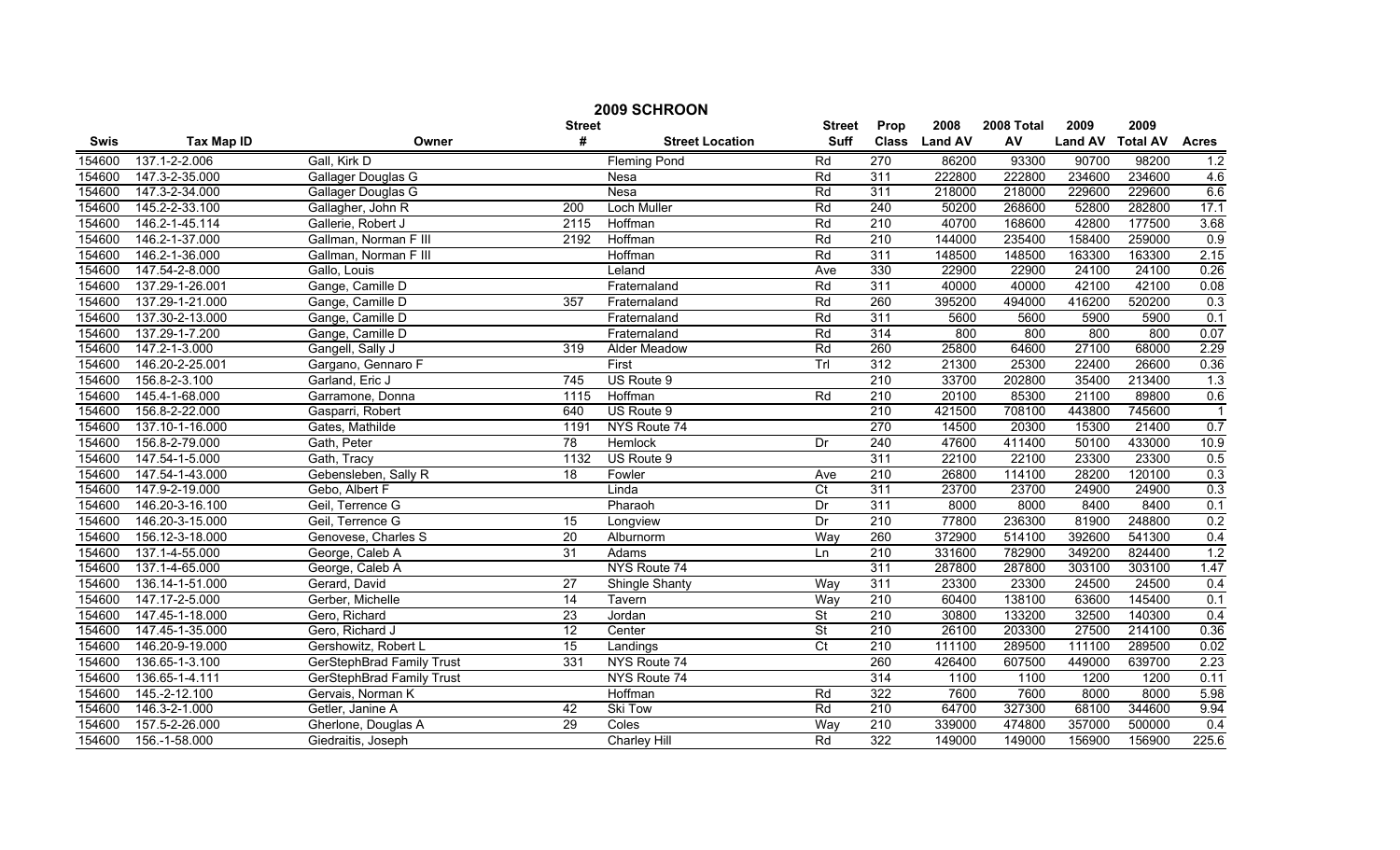|             | 2009 SCHROON       |                               |                  |                        |                          |                  |                |              |                |                 |                  |  |
|-------------|--------------------|-------------------------------|------------------|------------------------|--------------------------|------------------|----------------|--------------|----------------|-----------------|------------------|--|
|             |                    |                               | <b>Street</b>    |                        | <b>Street</b>            | Prop             | 2008           | 2008 Total   | 2009           | 2009            |                  |  |
| <b>Swis</b> | <b>Tax Map ID</b>  | Owner                         | #                | <b>Street Location</b> | <b>Suff</b>              | <b>Class</b>     | <b>Land AV</b> | AV           | <b>Land AV</b> | <b>Total AV</b> | <b>Acres</b>     |  |
| 154600      | 156.-1-42.000      | Giedraitis, Joseph            |                  | Charley Hill           | Rd                       | 322              | 12100          | 12100        | 12700          | 12700           | 25.9             |  |
| 154600      | 156.-1-45.000      | Giedraitis, Joseph L          | 399              | Hollow                 | Rd                       | 260              | 45400          | 120000       | 47800          | 126400          | 25.3             |  |
| 154600      | 136.65-1-16.000    | Gifford, Lynn G               | 6                | Pelsinn                | $\overline{C}t$          | 260              | 251500         | 363400       | 264900         | 382700          | 0.55             |  |
| 154600      | 136.60-1-4.000     | Gildea, Lynn C                | 32               | Idlewild               | Way                      | 260              | 328700         | 389600       | 346100         | 410200          | 0.6              |  |
| 154600      | 136.65-1-4.120     | Gillespie, George             | 8                | Pelsinn                | $\overline{C}$           | 260              | 317000         | 481700       | 333800         | 507200          | 0.49             |  |
| 154600      | 147.46-1-2.000     | Gillingham, Robert Sr         | 1203             | US Route 9             |                          | 210              | 40500          | 92500        | 42600          | 97400           | 0.8              |  |
| 154600      | 147.13-4-21.000    | Gillings, Harold W III        | 15               | Elm Tree               | $\overline{C}$ t         | 210              | 233600         | 507900       | 246000         | 534800          | 0.33             |  |
| 154600      | 147.13-4-20.000    | Gillings, Harold W III        |                  | US Route 9             |                          | 280              | 163400         | 218800       | 172100         | 230400          | 0.22             |  |
| 154600      | 147.17-2-4.000     | Gillman, Alex M               | 16               | Tavern                 | Way                      | 260              | 188000         | 270900       | 198000         | 285300          | 0.2              |  |
| 154600      | 156.12-3-4.001     | Gilson, Kenneth Jr            | 490              | US Route 9             |                          | 260              | 342600         | 428500       | 360700         | 451200          | 1.05             |  |
| 154600      | 147.54-1-54.200    | Giove, Samuel J               | 6                | Fowler                 | Ave                      | 260              | 22100          | 102100       | 23300          | 107500          | 0.2              |  |
| 154600      | 147.3-2-39.000     | Gittelman, Martin             | $\overline{32}$  | Marina                 | Rd                       | 311              | 141300         | 141300       | 148800         | 148800          | 4.4              |  |
| 154600      | 146.4-1-49.000     | Giuffrida, Salvatore          |                  | Charley Hill           | Rd                       | 314              | 31700          | 31700        | 33400          | 33400           | 5                |  |
| 154600      | 146.4-1-28.000     | Giuffrida, Salvatore          |                  | Charley Hill           | Rd                       | 314              | 31700          | 31700        | 33400          | 33400           | $\overline{5}$   |  |
| 154600      | 137.30-2-57.000/10 | Glass, Evan J                 |                  | Glen Reay              | Way                      | 330              | 7100           | 7400         | 7500           | 7800            | 0.01             |  |
| 154600      | 137.30-2-42.000    | Glass, Evan J                 | $\overline{211}$ | Fraternaland           | Rd                       | $\overline{210}$ | 110600         | 246000       | 116400         | 259000          | 0.95             |  |
| 154600      | 146.2-1-26.000     | Glassman, Laurie              | 2323             | Hoffman                | Rd                       | 260              | 26700          | 77300        | 28100          | 81400           | 2.9              |  |
| 154600      | 147.17-2-8.000     | Glassman, Nathan              | $\overline{21}$  | Bohrmann               | Dr                       | 210              | 242800         | 312000       | 255600         | 328500          | 0.15             |  |
| 154600      | 156.8-2-72.000     | Gleason, Lawrence G           |                  | Pine                   | Ln                       | 311              | 25500          | 25500        | 26800          | 26800           | 0.92             |  |
| 154600      | 156.8-2-53.000     | Gleason, Lawrence G           | 118              | Pine                   | Ln                       | 210              | 35900          | 222400       | 37800          | 234100          | 2.41             |  |
| 154600      | 136.65-1-4.113     | Gleave, Frederick W           | 350              | NYS Route 74           |                          | 210              | 101400         | 216200       | 106800         | 227700          | 0.55             |  |
| 154600      | 136.65-1-6.000     | Gleave, Frederick W           | 377              | NYS Route 74           |                          | 311              | 36500          | 36500        | 38400          | 38400           | 0.52             |  |
| 154600      | 147.5-1-22.002     | Glebus, Gary                  | 1399             | US Route 9             |                          | $\overline{210}$ | 31500          | 171200       | 33200          | 180200          | 1.07             |  |
| 154600      | 147.5-1-20.220     | Glebus, Gary P                | 1395             | US Route 9             |                          | 311              | 19600          | 19600        | 20600          | 20600           | 1.36             |  |
| 154600      | 147.5-1-20.210     | Glebus, Gary P                | 1391             | US Route 9             |                          | 483              | 31700          | 135900       | 33400          | 143100          | 0.8              |  |
| 154600      | 137.30-2-57.000    | Glen Reay Beach Assoc Inc     |                  | Glen Reay              | Wav                      | 311              | $\mathbf{0}$   | $\mathbf{0}$ | $\mathbf{0}$   | $\Omega$        | 1.4              |  |
| 154600      | 137.1-4-4.000      | Glen Reay Beach Assoc Inc     |                  | Fraternaland           | Rd                       | 314              | 68100          | 68100        | 71700          | 71700           | 5.81             |  |
| 154600      | 137.1-4-10.000     | Glen Reay Beach Association   |                  | Fraternaland           | Rd                       | 314              | 2300           | 2300         | 2400           | 2400            | 0.7              |  |
| 154600      | 147.54-2-36.000    | Glens Falls Natl Bank&Trst Co |                  | US Route 9             |                          | 461              | 57600          | 340300       | 60600          | 358300          | 0.37             |  |
| 154600      | 147.54-2-33.000    | Glens Falls Natl Bank&Trst Co | 1080             | US Route 9             |                          | 330              | 8900           | 8900         | 9400           | 9400            | 0.13             |  |
| 154600      | 146.20-9-5.000     | Glessing, Lynn C              | 3                | Landings               | $\overline{C}$           | 210              | 155600         | 342900       | 163900         | 361100          | 0.02             |  |
| 154600      | 146.20-5-9.000     | Glinsman, Charles             | 789              | US Route 9             |                          | 210              | 32600          | 180400       | 34300          | 189900          | 1.4              |  |
| 154600      | 147.54-1-42.000    | Gochie, Fred Jr               | 5                | Windsor                | $\overline{\mathsf{St}}$ | 210              | 7700           | 33900        | 8100           | 35700           | 0.1              |  |
| 154600      | 136.14-1-62.000    | Godfrey, Janet                | $\overline{15}$  | Memory                 | Way                      | 260              | 31300          | 97300        | 33000          | 102500          | 0.5              |  |
| 154600      | 147.61-1-1.213     | Godlewski, William J          | 13               | Tamarac                | Vlg                      | $\overline{210}$ | 179300         | 336300       | 188800         | 354100          | 0.07             |  |
| 154600      | 147.9-1-6.000      | Gogola, Edward R Jr           | 1283             | US Route 9             |                          | 210              | 32800          | 145700       | 34500          | 153300          | 0.96             |  |
| 154600      | 146.3-2-4.000      | Goldberg, Daniel K            | 46               | Daveed                 | Rd                       | 210              | 74200          | 341200       | 78100          | 359300          | 7.77             |  |
| 154600      | 136.60-1-5.000     | Goldberg, Ruth L              | 36               | Idlewild               | Way                      | 260              | 331200         | 388700       | 348800         | 409300          | $\overline{0.6}$ |  |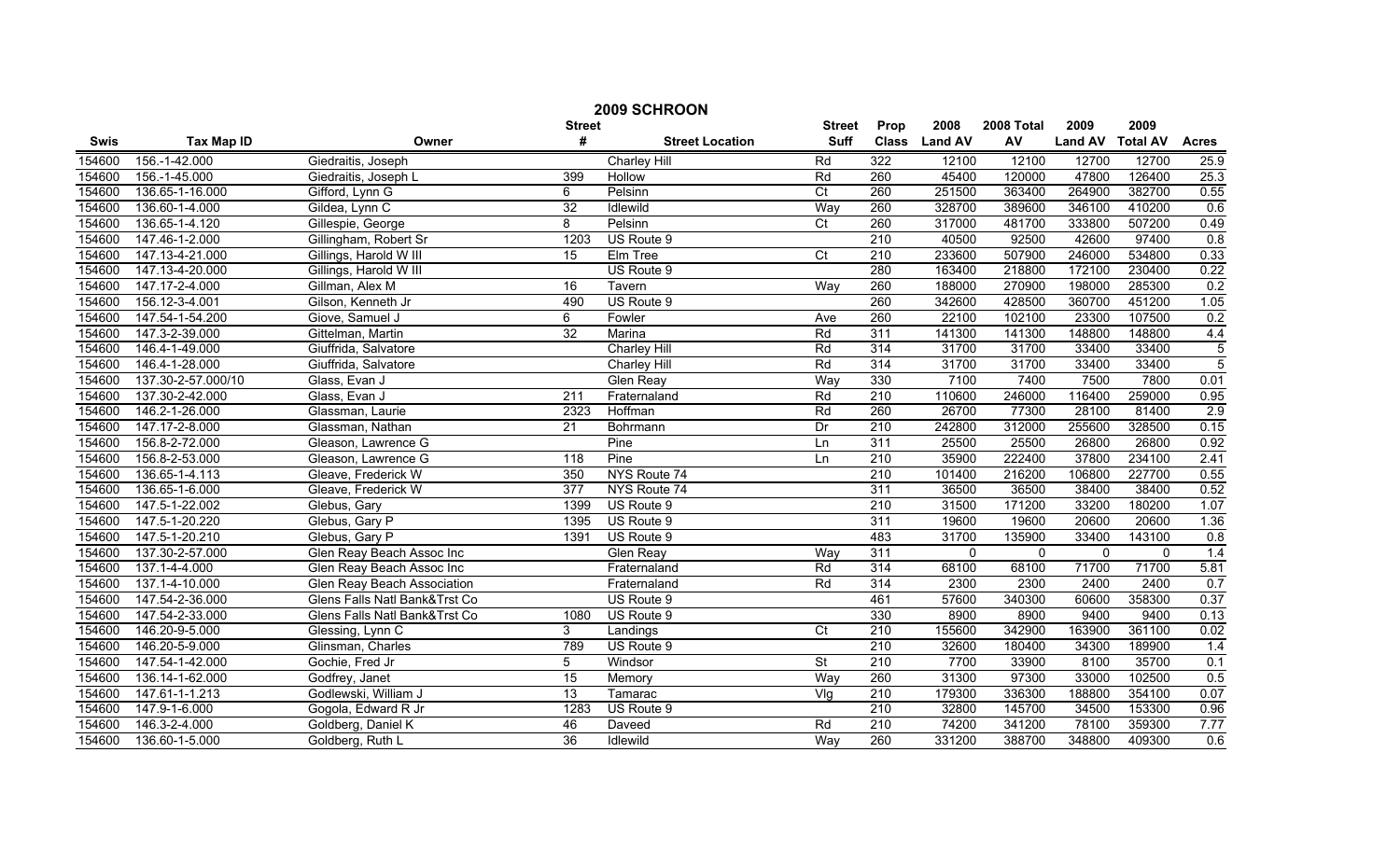|             | 2009 SCHROON       |                     |               |                        |                |                  |               |            |                |                 |                 |  |
|-------------|--------------------|---------------------|---------------|------------------------|----------------|------------------|---------------|------------|----------------|-----------------|-----------------|--|
|             |                    |                     | <b>Street</b> |                        | <b>Street</b>  | Prop             | 2008          | 2008 Total | 2009           | 2009            |                 |  |
| <b>Swis</b> | <b>Tax Map ID</b>  | Owner               | #             | <b>Street Location</b> | <b>Suff</b>    |                  | Class Land AV | AV         | <b>Land AV</b> | <b>Total AV</b> | <b>Acres</b>    |  |
| 154600      | 145.2-2-35.200     | Golden, David E     |               | Hoffman                | Rd             | 311              | 21300         | 21300      | 22400          | 22400           | 8.53            |  |
| 154600      | 145.2-2-35.120     | Golden, David E Jr  |               | Hoffman                | Rd             | 322              | 41900         | 41900      | 44100          | 44100           | 17.78           |  |
| 154600      | 145.2-2-8.112      | Golden, David E Jr  |               | Potash Hill            | Rd             | 314              | 7600          | 7600       | 8000           | 8000            | 2.96            |  |
| 154600      | 145.2-2-8.120      | Golden, David E Jr  |               | Potash Hill            | Rd             | 314              | 15000         | 15000      | 15800          | 15800           | 6.11            |  |
| 154600      | 145.2-2-14.000     | Golden, David E Jr  |               | Potash Hill            | Rd             | 314              | 100           | 100        | 100            | 100             | 0.08            |  |
| 154600      | 145.2-2-15.000     | Golden, David E Jr  | 119           | Potash Hill            | Rd             | 210              | 42400         | 75600      | 44600          | 79600           | $\overline{2}$  |  |
| 154600      | 146.3-1-53.000     | Golden, Eric M      | 73            | Townsend               | Rd             | 240              | 82000         | 205200     | 86400          | 216100          | 49.5            |  |
| 154600      | 136.1-3-1.200      | Golden, James       |               | US Route 9             |                | 311              | 5400          | 5400       | 5700           | 5700            | 2.4             |  |
| 154600      | 125.3-3-39.000     | Golden, James       |               | US Route 9             |                | 311              | 1900          | 1900       | 2000           | 2000            | 0.8             |  |
| 154600      | 125.3-2-7.001      | Golden, James       | 36            | <b>Falls View</b>      | Rd             | 260              | 43700         | 105200     | 46000          | 110800          | 6.6             |  |
| 154600      | 136.1-2-1.002      | Golden, James       |               | US Route 9             |                | 311              | 3300          | 3300       | 3500           | 3500            | 1.3             |  |
| 154600      | 157.-1-30.000      | Goldfarb, Jeffrey   |               | Adirondack             | Rd             | 910              | 86300         | 86300      | 90900          | 90900           | 96.7            |  |
| 154600      | 137.30-2-49.000    | Goldsmith, Gary     | 21            | Glen Reay              | Way            | 260              | 119800        | 193500     | 126200         | 203800          | 0.1             |  |
| 154600      | 137.30-2-57.000/16 | Goldsmith, Gary     |               | Glen Reay              | Way            | 330              | 7100          | 7400       | 7500           | 7800            | 0.01            |  |
| 154600      | 157.1-2-31.100     | Goldsworthy, Paul H | 507           | Adirondack             | Rd             | $\overline{210}$ | 313500        | 497300     | 330200         | 523700          | 0.57            |  |
| 154600      | 156.-3-3.000       | Goltzman, David     |               | Charley Hill           | Rd             | 311              | 42300         | 42300      | 44500          | 44500           | $\overline{10}$ |  |
| 154600      | 156.-1-13.200      | Goltzman, David     | 755           | <b>Charley Hill</b>    | Rd             | 210              | 35500         | 154200     | 37400          | 162400          | 4.1             |  |
| 154600      | 156.16-3-55.300    | Goodrow, Lawrence T | 184           | Old Schroon            | Rd             | 210              | 32400         | 199500     | 34100          | 210000          | 1.28            |  |
| 154600      | 136.4-2-19.140     | Gordon, Alfred      | 69            | Nawita                 | Rd             | 240              | 599100        | 1106400    | 630800         | 1165000         | 21.7            |  |
| 154600      | 137.3-1-3.000      | Gorman, Thomas P    | 1070          | NYS Route 74           |                | 280              | 169900        | 495800     | 178900         | 522100          | 119.5           |  |
| 154600      | 137.1-4-74.200     | Gorman, Thomas P    |               | NYS Route 74           |                | 311              | 26500         | 26500      | 27900          | 27900           | 3.47            |  |
| 154600      | 137.1-4-44.000     | Gorman, Thomas P    |               | Gorman                 | Rd             | 314              | 2500          | 2500       | 2600           | 2600            | 0.98            |  |
| 154600      | 137.1-4-46.200     | Gorman, Thomas P    |               | NYS Route 74           |                | 311              | 328900        | 328900     | 346300         | 346300          | 1.2             |  |
| 154600      | 137.1-4-46.100     | Gorman, Thomas P    |               | NYS Route 74           |                | 311              | 493300        | 493300     | 519400         | 519400          | 1.2             |  |
| 154600      | 137.1-4-3.000      | Gorman, Thomas P    |               | US Route 9             |                | 311              | 46200         | 46200      | 48600          | 48600           | 1.7             |  |
| 154600      | 136.18-1-20.000    | Gould, Earl Jr      | 18            | Shufelt                | Wav            | 311              | 500           | 500        | 500            | 500             | 0.2             |  |
| 154600      | 136.18-1-21.000    | Gould, Earl Jr      |               | Alder Meadow           | Rd             | 210              | 14100         | 112100     | 14900          | 118000          | 0.3             |  |
| 154600      | 136.18-1-27.000    | Gould, Earl R Jr    |               | <b>Alder Meadow</b>    | Rd             | 311              | 500           | 500        | 500            | 500             | 0.1             |  |
| 154600      | 136.18-1-30.200    | Gould, Earl R Jr    | 211           | <b>Alder Meadow</b>    | Rd             | 270              | 26300         | 39900      | 27700          | 42000           | 4.5             |  |
| 154600      | 147.1-1-10.000     | Gould, Earl R Sr    | 190           | Alder Meadow           | Rd             | 210              | 30300         | 67900      | 31900          | 71500           | $\overline{3}$  |  |
| 154600      | 136.18-1-29.000    | Gould, Lance        | 219           | Alder Meadow           | Rd             | $\overline{210}$ | 24000         | 141300     | 25200          | 148700          | 0.74            |  |
| 154600      | 157.13-1-4.000     | Govel, George J Jr  | 27            | Sand Point             | Way            | 260              | 364200        | 464100     | 383500         | 488700          | 0.3             |  |
| 154600      | 156.8-2-67.000     | Graham, Edwin T     | 31            | <b>Dicks</b>           | Ln             | 210              | 40800         | 221700     | 42900          | 233300          | 3.82            |  |
| 154600      | 156.8-2-41.000     | Graner, Stephen P   |               | US Route 9             |                | 311              | 2300          | 2300       | 2400           | 2400            | 0.89            |  |
| 154600      | 156.8-1-5.000      | Graner, Stephen P   | 8             | Osprey                 | Way            | 260              | 148000        | 198600     | 155700         | 209000          | 2.38            |  |
| 154600      | 137.1-4-25.000     | Granger, Mark S     | 35            | Daniels                | Rd             | 210              | 221300        | 449200     | 233000         | 473000          | 1.13            |  |
| 154600      | 136.18-1-22.000    | Grant, Krista L     | 12            | Shufelt                | Way            | 210              | 17200         | 77500      | 18100          | 81600           | 0.4             |  |
| 154600      | 146.20-9-2.000     | Grastorf, Ronald W  | 3             | Landings               | $\overline{C}$ | 210              | 155600        | 342900     | 163900         | 361100          | 0.02            |  |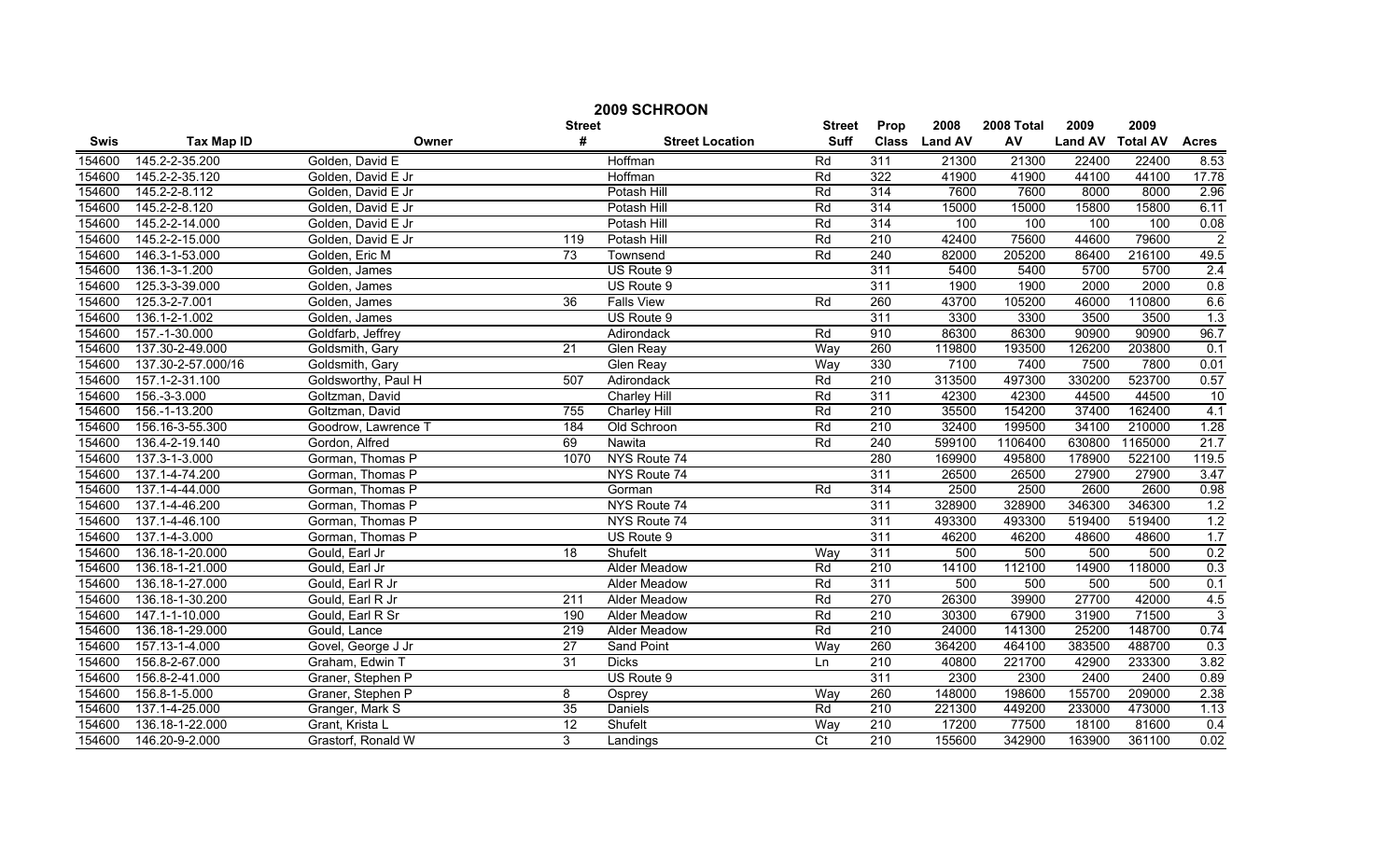|             | 2009 SCHROON      |                      |                  |                        |               |                  |                |            |                |                 |                 |  |
|-------------|-------------------|----------------------|------------------|------------------------|---------------|------------------|----------------|------------|----------------|-----------------|-----------------|--|
|             |                   |                      | <b>Street</b>    |                        | <b>Street</b> | Prop             | 2008           | 2008 Total | 2009           | 2009            |                 |  |
| <b>Swis</b> | <b>Tax Map ID</b> | Owner                | #                | <b>Street Location</b> | <b>Suff</b>   | <b>Class</b>     | <b>Land AV</b> | AV         | <b>Land AV</b> | <b>Total AV</b> | <b>Acres</b>    |  |
| 154600      | 157.3-1-5.000     | Grau, Joan           | 55               | Sugar Hill             | Way           | 260              | 304300         | 374100     | 320400         | 393900          | 2.4             |  |
| 154600      | 147.1-1-15.000    | Graves, Gordon N III | $\overline{226}$ | Alder Meadow           | Rd            | $\overline{210}$ | 18600          | 54800      | 19600          | 57700           | 0.4             |  |
| 154600      | 136.18-1-11.000   | Graves, James W Jr   | 175              | Alder Meadow           | Rd            | 311              | 24800          | 41000      | 26100          | 43200           | 2.4             |  |
| 154600      | 136.18-1-16.000   | Graves, James W Jr   | 17               | Shufelt                | Way           | 270              | 17500          | 39500      | 18400          | 41600           | 0.5             |  |
| 154600      | 136.18-1-30.100   | Graves, James W Jr   |                  | <b>Alder Meadow</b>    | Rd            | 311              | 100            | 100        | 100            | 100             | 0.6             |  |
| 154600      | 136.18-1-10.000   | Graves, James W Jr   |                  | <b>Alder Meadow</b>    | Rd            | 311              | 23500          | 39700      | 24700          | 41800           | $\overline{2}$  |  |
| 154600      | 136.18-1-15.000   | Graves, James W Jr   | 11               | Shufelt                | Way           | 210              | 32200          | 166400     | 33900          | 175100          | 1.83            |  |
| 154600      | 146.2-1-50.000    | Gray Robert J        | 63               | Krissica               | Way           | $\overline{210}$ | 130400         | 247000     | 158100         | 382800          | 3.2             |  |
| 154600      | 147.17-2-63.300   | Graziano, Andrew     | 63               | Skylark                | Ln            | 210              | 108900         | 421300     | 114600         | 443600          | 0.7             |  |
| 154600      | 156.12-3-9.000    | Graziano, Armand     | $\overline{2}$   | Clearwater             | Way           | 210              | 336700         | 584300     | 354600         | 615300          | 0.4             |  |
| 154600      | 147.54-1-33.000   | Graziano, Lawrence   | $\overline{26}$  | Fowler                 | Ave           | $\overline{210}$ | 19600          | 213500     | 20600          | 224800          | 0.2             |  |
| 154600      | 156.16-2-2.000    | Graziano, Lawrence   |                  | Old Schroon            | Rd            | 311              | 20800          | 20800      | 21900          | 21900           | 0.6             |  |
| 154600      | 156.16-3-29.000   | Green, Denis J       | 34               | Hayes                  | Rd            | 210              | 70000          | 205400     | 73700          | 216300          | 1.2             |  |
| 154600      | 157.5-2-13.100    | Green, Donald R      | $\overline{7}$   | Sheridan               | Way           | 260              | 290200         | 336000     | 305600         | 353800          | 0.44            |  |
| 154600      | 147.17-2-52.000   | Green, Kathleen K    | 10               | <b>Grove Point</b>     | Rd            | 260              | 71300          | 100000     | 75100          | 105300          | 0.1             |  |
| 154600      | 146.20-2-30.000   | Gregg, Francis J     | 9                | First                  | Trl           | 270              | 19600          | 84500      | 20600          | 88900           | 0.36            |  |
| 154600      | 137.1-4-37.000    | Gregory, Daniel      |                  | Fraternaland           | Rd            | 314              | 41100          | 41100      | 43300          | 43300           | 6.2             |  |
| 154600      | 137.30-2-4.000    | Gregory, Daniel      |                  | Fraternaland           | Rd            | 311              | 4600           | 4600       | 4800           | 4800            | 0.1             |  |
| 154600      | 137.30-2-57.000/3 | Gregory, Daniel      |                  | <b>Glen Reay</b>       | Way           | 330              | 7100           | 7400       | 7500           | 7800            | 0.01            |  |
| 154600      | 137.30-1-28.000   | Gregory, Daniel      |                  | Fraternaland           | Rd            | 311              | 20600          | 20600      | 21700          | 21700           | 0.1             |  |
| 154600      | 137.30-2-9.000    | Gregory, Daniel      | 239              | Fraternaland           | Rd            | 260              | 83000          | 185700     | 87400          | 195500          | 0.1             |  |
| 154600      | 137.1-4-8.000     | Gregory, Daniel M    | 228              | Fraternaland           | Rd            | 322              | 28800          | 28800      | 30300          | 30300           | $\overline{22}$ |  |
| 154600      | 137.1-1-7.000     | Gregory, Daniel M    |                  | Fraternaland           | Rd            | 322              | 12600          | 12600      | 13300          | 13300           | 27.1            |  |
| 154600      | 137.30-1-24.000   | Gregory, Daniel M    |                  | Fraternaland           | Rd            | 311              | 11200          | 11200      | 11800          | 11800           | 0.1             |  |
| 154600      | 137.30-1-30.001   | Gregory, Daniel M    |                  | Fraternaland           | Rd            | 311              | 146100         | 146100     | 153800         | 153800          | 0.1             |  |
| 154600      | 137.30-1-27.000   | Gregory, Daniel M    |                  | Fraternaland           | Rd            | 311              | 31800          | 31800      | 33500          | 33500           | 0.2             |  |
| 154600      | 137.1-4-5.001     | Gregory, Donald      | 70               | Fraternaland           | Rd            | 260              | 42100          | 118400     | 44400          | 124700          | $\overline{13}$ |  |
| 154600      | 137.1-4-39.001    | Gregory, Donald      |                  | Letsonville            | Rd            | 314              | 3300           | 3300       | 3500           | 3500            | 2.33            |  |
| 154600      | 137.1-4-24.300    | Gregory, Donald      |                  | Letsonville            | Rd            | 322              | 5600           | 5600       | 5900           | 5900            | 9.54            |  |
| 154600      | 137.29-1-11.000   | Gregory, James J     | 350              | Fraternaland           | Rd            | 260              | 248600         | 394500     | 261800         | 415400          | 0.3             |  |
| 154600      | 147.1-1-18.113    | Gregory, Kimberly A  |                  | Severance              | Rd            | 322              | 86700          | 86700      | 91300          | 91300           | 49.5            |  |
| 154600      | 147.1-1-29.000    | Gregory, William     | 32               | Marina                 | Rd            | 311              | 183900         | 183900     | 193600         | 193600          | 4.4             |  |
| 154600      | 156.-3-2.000      | Gregson, Barry       |                  | <b>Charley Hill</b>    | Rd            | 322              | 55500          | 55500      | 58400          | 58400           | 16.1            |  |
| 154600      | 156.-1-13.112     | Gregson, Barry       | 727              | Charley Hill           | Rd            | 240              | 70200          | 187000     | 73900          | 196900          | 31.68           |  |
| 154600      | 156.8-2-5.000     | Gregson, Barry       | 739              | US Route 9             |               | 484              | 80200          | 233300     | 84500          | 245700          | 1.7             |  |
| 154600      | 136.3-2-22.000    | Gregson, Eric        | 295              | NYS Route 74           |               | 260              | 16600          | 71200      | 17400          | 74900           | 0.34            |  |
| 154600      | 156.-3-1.000      | Gregson, Eric        |                  | Charley Hill           | Rd            | 322              | 55500          | 55500      | 58400          | 58400           | 16.6            |  |
| 154600      | 156.-1-12.300     | Gregson, Lance       | 659              | Charley Hill           | Rd            | 210              | 26100          | 82500      | 27500          | 86900           | 4.2             |  |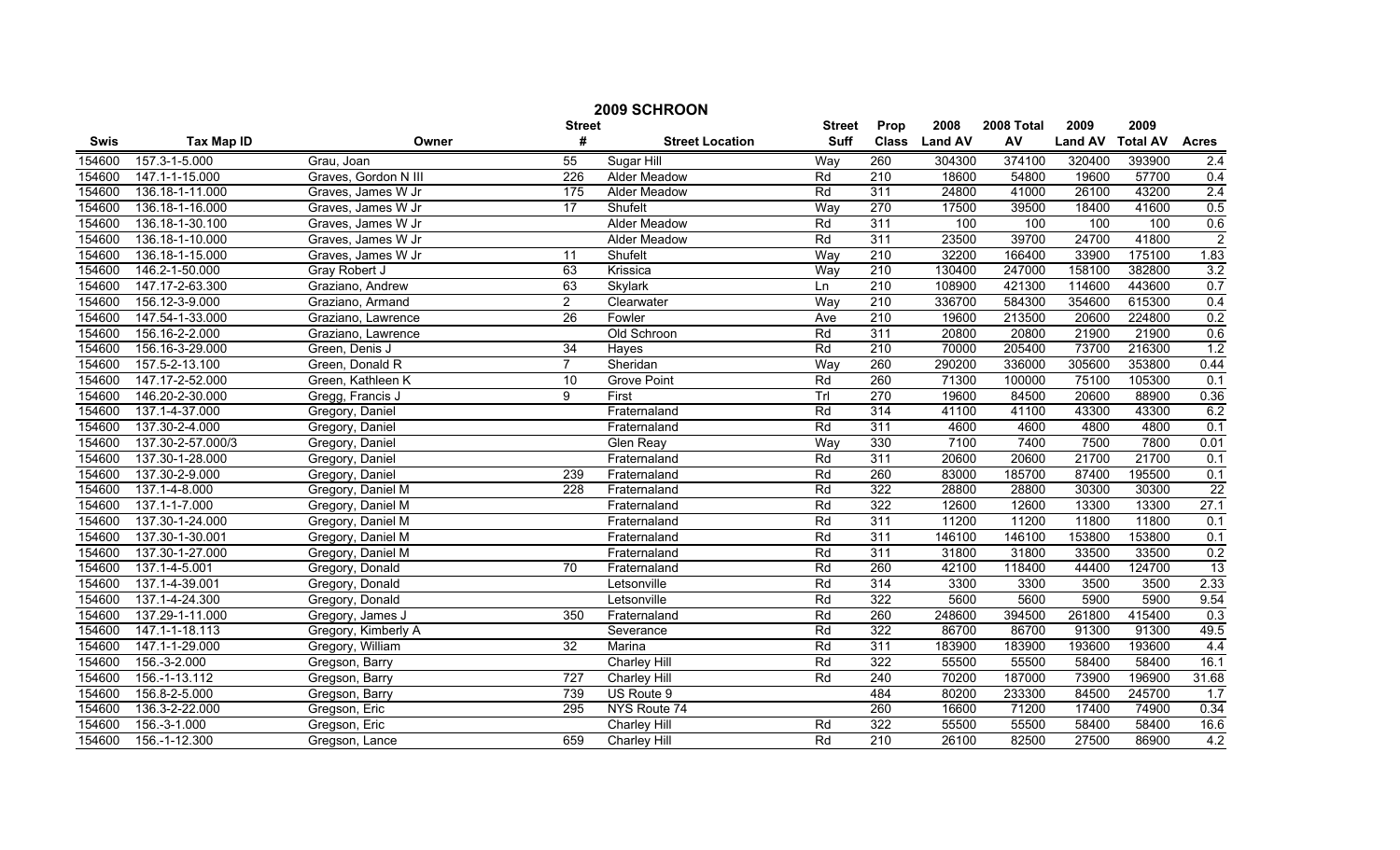|             | 2009 SCHROON      |                      |                 |                        |                          |                  |               |            |                |                 |                  |  |
|-------------|-------------------|----------------------|-----------------|------------------------|--------------------------|------------------|---------------|------------|----------------|-----------------|------------------|--|
|             |                   |                      | <b>Street</b>   |                        | <b>Street</b>            | Prop             | 2008          | 2008 Total | 2009           | 2009            |                  |  |
| <b>Swis</b> | <b>Tax Map ID</b> | Owner                | #               | <b>Street Location</b> | <b>Suff</b>              |                  | Class Land AV | AV         | <b>Land AV</b> | <b>Total AV</b> | <b>Acres</b>     |  |
| 154600      | 156.-1-7.000      | Gregson, Lance       |                 | Thilo                  | Rd                       | 322              | 33600         | 33600      | 35400          | 35400           | 24.5             |  |
| 154600      | 156.16-3-16.000   | Gregson, Matthew R   | 302             | Old Schroon            | Rd                       | $\overline{210}$ | 20500         | 171200     | 21600          | 180200          | 0.37             |  |
| 154600      | 156.-1-13.113     | Gregson, Matthew R   |                 | <b>Charley Hill</b>    | Rd                       | $\overline{314}$ | 13000         | 13000      | 13700          | 13700           | $\overline{10}$  |  |
| 154600      | 146.16-2-10.000   | Greubel, Cathryn C   | 10              | Club House             | Dr                       | 210              | 17600         | 162000     | 18500          | 170600          | 0.4              |  |
| 154600      | 136.4-2-9.500     | Grey, Daniel M       | 604             | NYS Route 74           |                          | 210              | 24200         | 82500      | 25500          | 86900           | 1.3              |  |
| 154600      | 136.4-2-9.120     | Grey, Daniel M Jr    |                 | NYS Route 74           |                          | 322              | 66300         | 66300      | 69800          | 69800           | 50.7             |  |
| 154600      | 147.45-2-11.000   | Griffing, Patricia W | 8               | $\overline{Chain}$     | St                       | 210              | 26700         | 144800     | 28100          | 152500          | 0.3              |  |
| 154600      | 136.65-1-11.200   | Groff, Judith F      | 344             | NYS Route 74           |                          | 260              | 84500         | 171400     | 89000          | 180500          | 0.56             |  |
| 154600      | 147.17-2-32.000   | Guarnera, Robert     | 10              | Cornell                | $\overline{\mathsf{St}}$ | $\overline{210}$ | 399900        | 476900     | 421100         | 502200          | 0.5              |  |
| 154600      | 137.30-1-26.000   | Gueutal, Hal G       |                 | Fraternaland           | Rd                       | 311              | 1800          | 1800       | 1900           | 1900            | 0.1              |  |
| 154600      | 137.30-1-25.000   | Gueutal, Hal G       |                 | Fraternaland           | Rd                       | 311              | 11200         | 11200      | 11800          | 11800           | 0.1              |  |
| 154600      | 137.30-1-20.000   | Gueutal, Hal G       |                 | Fraternaland           | Rd                       | 311              | 65200         | 65200      | 68700          | 68700           | 0.1              |  |
| 154600      | 137.30-1-5.000    | Gueutal, Hal G       | 316             | Fraternaland           | Rd                       | 260              | 131400        | 222700     | 138400         | 234500          | 0.1              |  |
| 154600      | 145.4-1-9.003     | Gundrum, Edward H    | 55              | Bigsby                 | Rd                       | 260              | 118800        | 190400     | 125100         | 200500          | $\overline{5}$   |  |
| 154600      | 146.20-1-13.000   | Gunn, Allan          | 42              | Horseshoe Pond         | Rd                       | 210              | 43500         | 163500     | 45800          | 172100          | $\overline{5}$   |  |
| 154600      | 147.45-2-12.000   | Gushee, Peter        | 33              | Cross                  | St                       | $\overline{210}$ | 37900         | 175900     | 39900          | 185200          | 0.6              |  |
| 154600      | 146.3-1-1.000     | Gutierrez, Joseph E  | 1574            | Hoffman                | Rd                       | 260              | 33800         | 112900     | 35600          | 118900          | 2.56             |  |
| 154600      | 146.3-1-2.120     | Gutierrez, Joseph E  |                 | Hoffman                | Rd                       | 311              | 53600         | 58300      | 56500          | 61400           | 7.47             |  |
| 154600      | 136.14-3-18.000   | Gysel, Walter Jr     | 24              | Knox                   | Rd                       | 210              | 79300         | 153800     | 83600          | 182600          | 0.5              |  |
| 154600      | 157.5-3-14.000    | Gyves, Martin J      | 8               | Wax                    | Way                      | 260              | 240300        | 312300     | 253100         | 328900          | 0.7              |  |
| 154600      | 157.5-3-5.000     | Gyves, Martin J      |                 | Adirondack             | Rd                       | 311              | 12900         | 12900      | 13600          | 13600           | 0.4              |  |
| 154600      | 157.5-3-15.000    | Gyves, Martin J      |                 | Wax                    | Way                      | 311              | 104300        | 104300     | 109800         | 109800          | 0.17             |  |
| 154600      | 146.20-1-20.000   | Hack, Karen J        | 62              | <b>Wood Thrush</b>     | Way                      | 210              | 46600         | 229400     | 49000          | 241400          | $\overline{5}$   |  |
| 154600      | 145.2-1-57.000    | Hagen Peter R        | 352             | Loch Muller            | Rd                       | $\overline{210}$ | 36600         | 169100     | 38600          | 178100          | $\overline{3}$   |  |
| 154600      | 136.4-2-19.200    | Hageny, Pamela       |                 | US Route 9             |                          | 311              | 263100        | 263100     | 277000         | 277000          | 1.86             |  |
| 154600      | 157.5-3-1.000     | Hahl, Richard E      | $\overline{27}$ | <b>Star Glint</b>      | Way                      | 210              | 352000        | 598900     | 370600         | 630600          | 0.9              |  |
| 154600      | 146.3-1-2.200     | Halbohm Walter H Jr  | 1339            | <b>Trout Brook</b>     | Rd                       | 210              | 45500         | 291800     | 47900          | 307300          | $\overline{8}$   |  |
| 154600      | 157.5-2-12.110    | Halbohm, Walter H Jr |                 | US Route 9             |                          | 210              | 91500         | 164400     | 96300          | 173000          | 0.5              |  |
| 154600      | 156.11-1-3.100    | Hale, Donald E       | 18              | <b>Thurman Pond</b>    | Rd                       | 210              | 43500         | 183400     | 45800          | 193100          | 7.6              |  |
| 154600      | 137.10-1-2.000    | Haley, Martin        | 11              | Fraternaland           | Rd                       | $\overline{210}$ | 25700         | 81700      | 27000          | 86000           | $\overline{1}$   |  |
| 154600      | 137.10-1-1.000    | Haley, Martin        |                 | Fraternaland           | Rd                       | 311              | 8500          | 8500       | 9000           | 9000            | 2.2              |  |
| 154600      | 147.13-2-12.000   | Hall-Haff, Eleanor R | 11              | Cemetery               | Rd                       | 210              | 15100         | 110900     | 15900          | 116700          | 0.32             |  |
| 154600      | 137.10-1-14.000   | Hall, Charles        | 1223            | NYS Route 74           |                          | 260              | 26100         | 63400      | 27500          | 66800           | 2.2              |  |
| 154600      | 147.46-2-5.000    | Hall, Charles W      | $\overline{7}$  | Hillside               | Ave                      | $\overline{210}$ | 19100         | 61000      | 20100          | 64200           | 0.15             |  |
| 154600      | 156.-1-12.112     | Hall, Doug           | 707             | Charley Hill           | Rd                       | 312              | 64500         | 160000     | 67900          | 168500          | 15.5             |  |
| 154600      | 137.29-1-33.000   | Hall, Mary J         | 438             | Fraternaland           | Rd                       | 260              | 92100         | 142200     | 96900          | 149700          | $\overline{0.3}$ |  |
| 154600      | 146.20-1-28.000   | Hall, Michael H      | $\overline{35}$ | Sumac                  | Rd                       | 260              | 25400         | 67600      | 26700          | 71100           | 2.52             |  |
| 154600      | 156.8-2-86.000    | Hall, Richard B      | 5               | Conifer                | $\overline{C}t$          | 210              | 31900         | 178400     | 33600          | 187800          | 1.16             |  |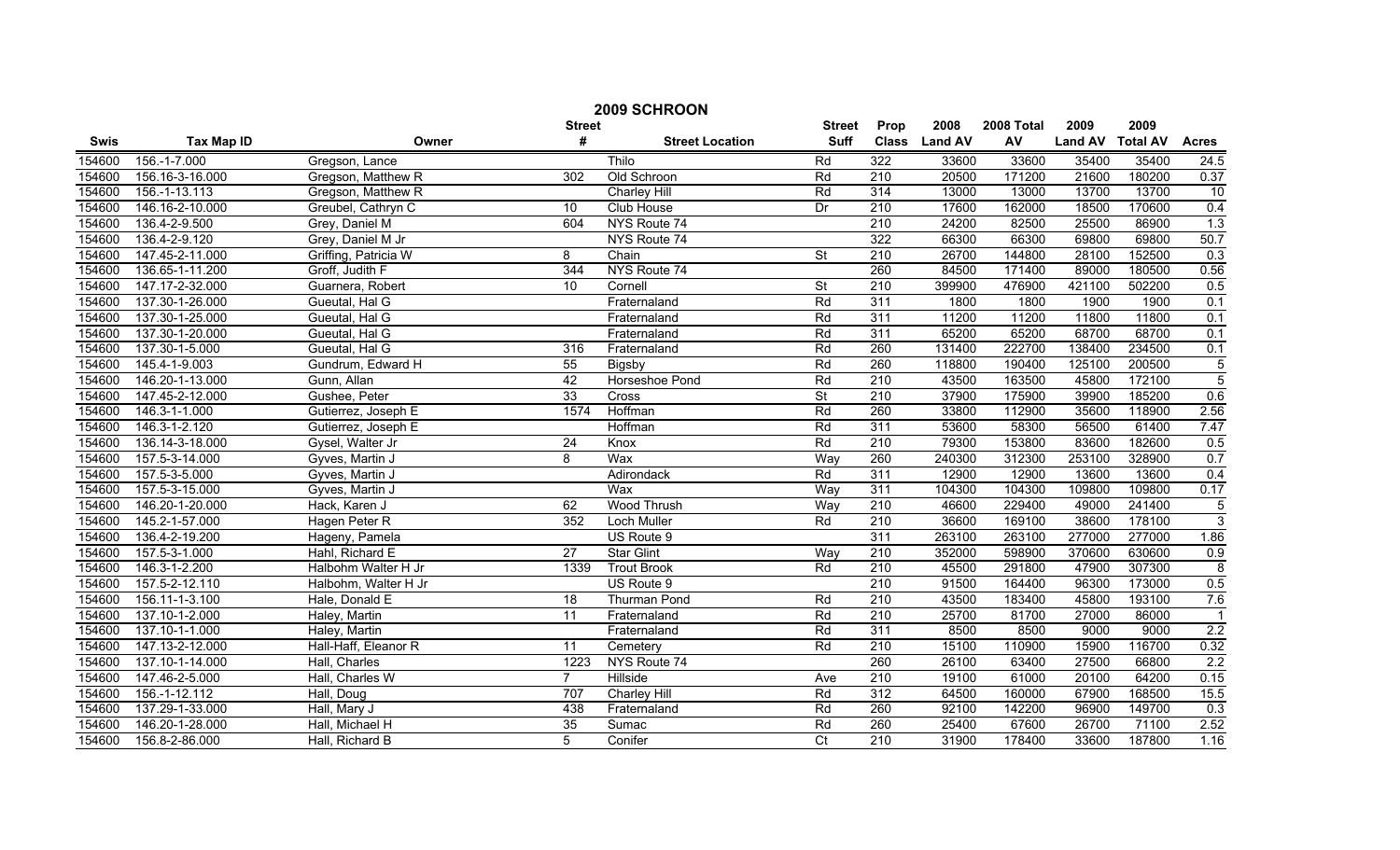|        | 2009 SCHROON      |                          |                 |                        |               |                  |                |            |                |                 |                |  |
|--------|-------------------|--------------------------|-----------------|------------------------|---------------|------------------|----------------|------------|----------------|-----------------|----------------|--|
|        |                   |                          | <b>Street</b>   |                        | <b>Street</b> | Prop             | 2008           | 2008 Total | 2009           | 2009            |                |  |
| Swis   | <b>Tax Map ID</b> | Owner                    | #               | <b>Street Location</b> | <b>Suff</b>   | <b>Class</b>     | <b>Land AV</b> | AV         | <b>Land AV</b> | <b>Total AV</b> | <b>Acres</b>   |  |
| 154600 | 137.1-4-61.000    | Halliday, Sheryl L       | 65              | Adams                  | Ln            | 210              | 325500         | 526100     | 342800         | 554000          | 1.21           |  |
| 154600 | 147.1-1-31.000    | Hallock, Donald P        | 32              | Marina                 | Rd            | 260              | 168800         | 312600     | 177800         | 329200          | 4.7            |  |
| 154600 | 136.4-2-13.000    | Hambrothers Inc          | 691             | NYS Route 74           |               | 260              | 447500         | 605400     | 471200         | 637500          | 1.8            |  |
| 154600 | 136.4-2-16.000    | Hambrothers Inc          |                 | NYS Route 74           |               | 311              | 475800         | 475800     | 501000         | 501000          | 46.79          |  |
| 154600 | 147.53-1-28.057   | Hamilton Scott Assoc Inc |                 | Cedar Hill             | Dr            | 311              | 32100          | 32100      | 33800          | 33800           | 0.5            |  |
| 154600 | 147.53-1-2.200    | Hamilton Scott Assoc Inc |                 | Cedar Hill             | Dr            | 311              | 34400          | 34400      | 36200          | 36200           | 1.04           |  |
| 154600 | 147.54-2-29.000   | Hamilton, James J        | 11              | <b>Dock</b>            | <b>St</b>     | 210              | 104400         | 211900     | 109900         | 223100          | 0.2            |  |
| 154600 | 126.-3-21.000     | Hammond Duane J          | 392             | Letsonville            | Rd            | 210              | 36000          | 172300     | 37900          | 152400          | $\overline{7}$ |  |
| 154600 | 157.3-1-42.120    | Hammond, Sigrid J        | 21              | Redwing                | Way           | 280              | 811500         | 1070000    | 854500         | 1126700         | 10.62          |  |
| 154600 | 147.53-1-26.000   | Hamner, George           | 39              | Cedar Hill             | Dr            | $\overline{210}$ | 22600          | 39000      | 23800          | 91600           | 0.3            |  |
| 154600 | 136.3-2-40.110    | Hanchett Drew E          |                 | US Route 9             |               | 322              | 64200          | 64200      | 67600          | 67600           | 46.27          |  |
| 154600 | 136.3-2-14.000    | Hanchett, Drew           |                 | NYS Route 74           |               | 322              | 27300          | 27300      | 28700          | 28700           | 20.9           |  |
| 154600 | 137.10-1-4.000    | Hanchett, Drew E         |                 | Fraternaland           | Rd            | 311              | 21300          | 21300      | 22400          | 22400           | 0.8            |  |
| 154600 | 136.14-2-23.000   | Hanchett, Drew E         | $\overline{72}$ | River                  | Rd            | 210              | 25200          | 98700      | 26500          | 103900          | 0.83           |  |
| 154600 | 136.3-2-47.110    | Hanchett, Drew E         | 1576            | US Route 9             |               | 322              | 36800          | 36800      | 38700          | 38700           | 31.6           |  |
| 154600 | 137.10-1-6.000    | Hanchett, Mary E         |                 | Fraternaland           | Rd            | 312              | 10100          | 15500      | 10600          | 16300           | 0.2            |  |
| 154600 | 137.10-1-5.000    | Hanchett, Mary E         | 5               | Fraternaland           | Rd            | 210              | 18700          | 106200     | 19700          | 111800          | 0.3            |  |
| 154600 | 137.10-1-7.000    | Hanchett, Mary E         | 47              | Letsonville            | Rd            | 210              | 30900          | 102800     | 32500          | 108200          | 1.4            |  |
| 154600 | 145.2-1-12.000    | Handler, Jonathan A      | 8               | Henry                  | Rd            | 312              | 23700          | 23700      | 25000          | 25000           | 2.35           |  |
| 154600 | 156.16-4-16.000   | Hanifan, John T Jr       | 46              | Pointe                 | Dr            | 210              | 347100         | 1063500    | 365500         | 1119900         | 0.48           |  |
| 154600 | 145.4-1-65.000    | Hannah, Bruce R          |                 | Hoffman                | Rd            | 322              | 83800          | 83800      | 88200          | 88200           | 50             |  |
| 154600 | 145.4-1-66.000    | Hannah, Bruce R          | 1031            | Hoffman                | Rd            | 260              | 152700         | 188800     | 160800         | 198800          | 8.3            |  |
| 154600 | 137.1-2-3.200     | Hannigan, Charles A Jr   |                 | <b>Fleming Pond</b>    | Rd            | 322              | 8900           | 8900       | 9400           | 9400            | 15.53          |  |
| 154600 | 137.1-4-22.200    | Hannigan, Charles A Jr   | $\overline{25}$ | <b>Fleming Pond</b>    | Rd            | 260              | 42700          | 94200      | 45000          | 99200           | 18.31          |  |
| 154600 | 137.30-2-57.000/8 | Hansen, Keith C          |                 | Glen Reay              | Way           | 330              | 7100           | 7400       | 7500           | 7800            | 0.01           |  |
| 154600 | 137.30-2-25.000   | Hansen, Keith C          | 232             | Fraternaland           | Rd            | 260              | 83000          | 132500     | 87400          | 139500          | 0.06           |  |
| 154600 | 156.16-4-14.000   | Harbour, Alice K         |                 | US Route 9             |               | 311              | 367500         | 367500     | 387000         | 387000          | 0.35           |  |
| 154600 | 147.54-2-27.000   | Harder, David P          | $\overline{13}$ | <b>Dock</b>            | St            | 210              | 104400         | 280600     | 110000         | 295500          | 0.4            |  |
| 154600 | 147.54-1-31.000   | Hare, Thomas S           | $\overline{32}$ | Fowler                 | Ave           | 210              | 24900          | 120000     | 26300          | 126400          | 0.2            |  |
| 154600 | 147.9-1-2.100     | Hargreaves, John S Jr    |                 | US Route 9             |               | 322              | 3800           | 3800       | 4000           | 4000            | 6.5            |  |
| 154600 | 136.3-2-38.200    | Harmer, Leon D Jr        | 1502            | US Route 9             |               | 210              | 20200          | 92800      | 21300          | 97700           | 0.28           |  |
| 154600 | 156.8-2-46.000    | Haroff, Edward T         | 100             | Pine                   | Ln            | 210              | 35400          | 213000     | 37300          | 224200          | 1.93           |  |
| 154600 | 157.5-2-11.000    | Haroff, Edward T         | $\overline{2}$  | Spruce                 | Ln            | 210              | 427000         | 672600     | 449600         | 708200          | 0.6            |  |
| 154600 | 147.1-1-34.000    | Harper Robert D Jr       | $\overline{77}$ | <b>Burgey</b>          | Rd            | $\overline{210}$ | 29900          | 164500     | 31400          | 173100          | $\overline{1}$ |  |
| 154600 | 137.1-4-49.000    | Harple, George F         |                 | NYS Route 74           |               | 312              | 263100         | 269300     | 277100         | 283600          | 1.2            |  |
| 154600 | 157.3-1-47.100    | Harrington, James F      | 19              | Essex                  | Dr            | 210              | 422800         | 768700     | 445200         | 809400          | 2.38           |  |
| 154600 | 136.18-1-8.000    | Harris, Arthur M         |                 | Tyrrell                | Rd            | 311              | 31400          | 31400      | 33000          | 33000           | 4              |  |
| 154600 | 156.11-1-6.200    | Harris, Fred R Jr        |                 | Charley Hill           | Rd            | 314              | 24500          | 24500      | 25800          | 25800           | 2.87           |  |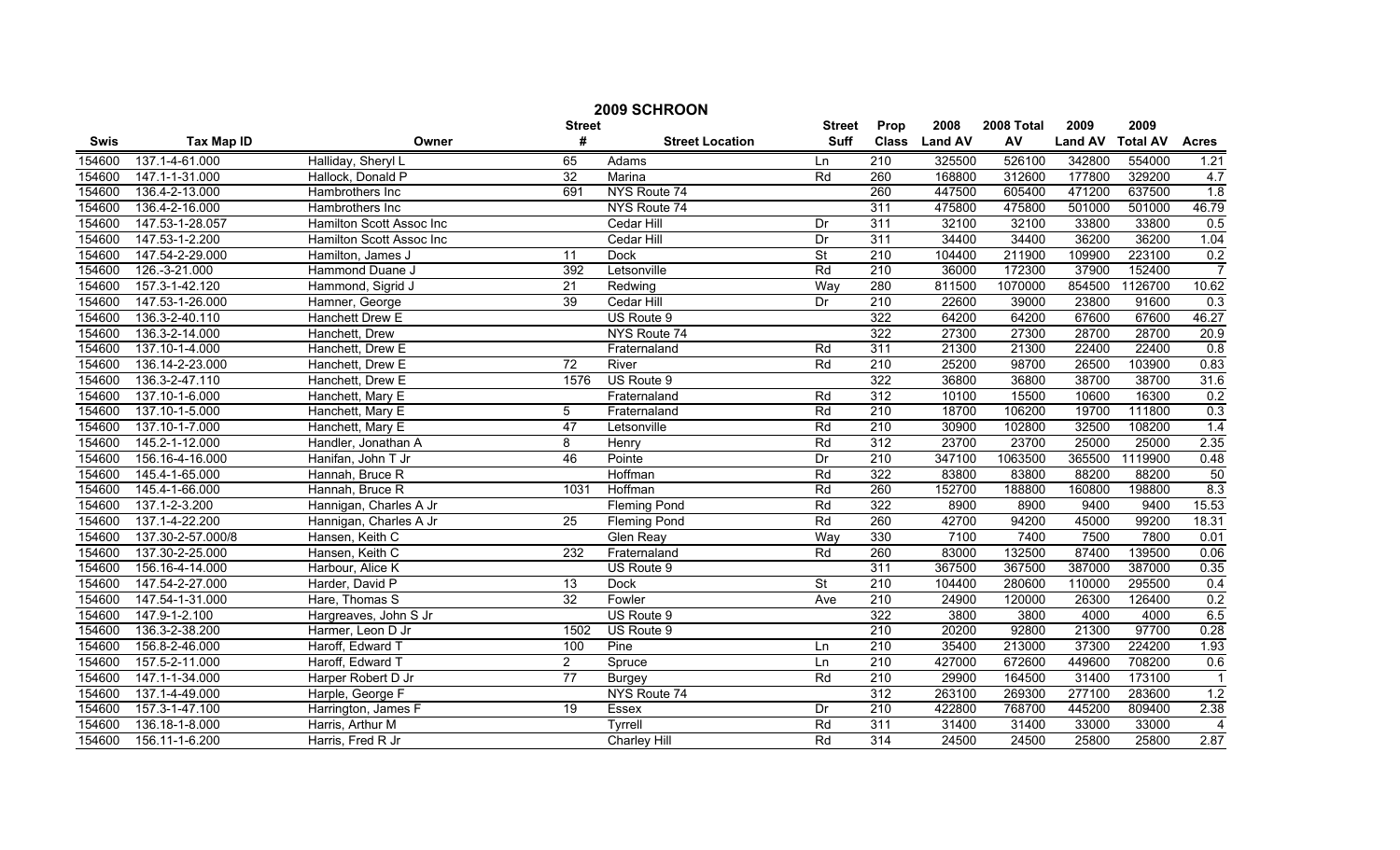|             | 2009 SCHROON      |                         |                  |                        |                  |                  |                |            |                |                 |                |  |
|-------------|-------------------|-------------------------|------------------|------------------------|------------------|------------------|----------------|------------|----------------|-----------------|----------------|--|
|             |                   |                         | <b>Street</b>    |                        | <b>Street</b>    | Prop             | 2008           | 2008 Total | 2009           | 2009            |                |  |
| <b>Swis</b> | <b>Tax Map ID</b> | Owner                   | #                | <b>Street Location</b> | <b>Suff</b>      | <b>Class</b>     | <b>Land AV</b> | AV         | <b>Land AV</b> | <b>Total AV</b> | <b>Acres</b>   |  |
| 154600      | 145.-2-12.200     | Harris, Thomas          |                  | Hoffman                | Rd               | 322              | 4200           | 4200       | 4400           | 4400            | 3.53           |  |
| 154600      | 156.8-2-12.000    | Harste, Nancy E         |                  | US Route 9             |                  | $\overline{312}$ | 20300          | 40600      | 21300          | 42700           |                |  |
| 154600      | 157.5-2-21.000    | Harste, Nancy E         | $\overline{28}$  | <b>Davis</b>           | Rd               | 210              | 462600         | 706400     | 487100         | 743800          | 1.8            |  |
| 154600      | 146.1-1-23.000    | Hart, Kenneth G         | 246              | <b>Sweenie Fields</b>  | Rd               | 210              | 36300          | 135800     | 38200          | 143000          | $\overline{5}$ |  |
| 154600      | 146.1-1-24.000    | Hart, Kenneth G         |                  | Hoffman                | Rd               | 314              | 29700          | 29700      | 31300          | 31300           | $\overline{5}$ |  |
| 154600      | 137.29-1-25.120   | Hartnett, Marcia S      | $\overline{21}$  | Hinterland             | Rd               | 260              | 265200         | 480500     | 279300         | 506000          | 2.53           |  |
| 154600      | 147.5-1-36.000    | Harvey, James W         | 9                | Continental            | Dr               | 210              | 26700          | 173900     | 28100          | 183000          | 0.7            |  |
| 154600      | 147.13-4-14.000   | Harvey, John R          | 5                | Elm Tree               | $\overline{C}t$  | 230              | 89600          | 176100     | 94300          | 185400          | 0.27           |  |
| 154600      | 147.13-4-4.220    | Hasbrouck, Paul         | 16               | Hopkins                | Way              | 260              | 292300         | 381900     | 307800         | 402100          | 0.26           |  |
| 154600      | 147.13-4-4.210    | Hasbrouck, Paul         | 15               | Hopkins                | Way              | $\overline{210}$ | 299600         | 390700     | 315500         | 411400          | 0.33           |  |
| 154600      | 147.13-4-4.120    | Hasbrouck, Paul         | 4                | Hopkins                | Way              | 311              | 77800          | 77800      | 81900          | 81900           | 0.2            |  |
| 154600      | 145.2-3-8.000     | Hauke, Craig A          |                  | Loch Muller            | Rd               | 322              | 75600          | 75600      | 79600          | 79600           | 52             |  |
| 154600      | 137.1-4-46.400    | Hauserman, Robert       | 64               | Daniels                | Rd               | 210              | 324300         | 650900     | 341500         | 685400          | 1.2            |  |
| 154600      | 147.46-3-20.000   | Hautle, Heinz E         | 1162             | US Route 9             |                  | 210              | 20500          | 100900     | 21500          | 106200          | 0.3            |  |
| 154600      | 156.8-2-73.000    | Havel, Nina             | 132              | Pine                   | Ln               | 210              | 28800          | 283900     | 30300          | 298800          | 0.92           |  |
| 154600      | 136.1-3-3.000     | Hay, Daniel             | 2042             | US Route 9             |                  | 210              | 38000          | 134500     | 40000          | 141600          | 2.14           |  |
| 154600      | 136.1-3-10.000    | Hay, Daniel M           | 2050             | US Route 9             |                  | 270              | 60100          | 76400      | 63200          | 80400           | 43.8           |  |
| 154600      | 136.14-1-25.000   | Hayes, Edward A         |                  | US Route 9             |                  | 312              | 21400          | 46900      | 22500          | 49400           | 4.9            |  |
| 154600      | 136.14-1-24.000   | Hayes, Edward A         | $\overline{2}$   | Sawmill                | Rd               | 210              | 20300          | 120300     | 21400          | 126700          | 0.56           |  |
| 154600      | 156.8-2-87.000    | Hayes, Joan E           | 23               | <b>Hemlock</b>         | Dr               | 210              | 32700          | 235600     | 34400          | 248000          | 1.16           |  |
| 154600      | 146.20-3-43.100   | Heap Brian D            | 866              | US Route 9             |                  | 210              | 93500          | 185500     | 98400          | 195300          | 0.27           |  |
| 154600      | 136.14-1-54.000   | Hedden, David B         | 23               | Shingle Shanty         | Way              | 260              | 24700          | 65100      | 26100          | 68600           | 0.6            |  |
| 154600      | 136.14-1-52.000   | Hedden, David B         | 3                | <b>Shingle Shanty</b>  | Way              | 312              | 25600          | 39000      | 27000          | 41100           | 2.5            |  |
| 154600      | 156.8-2-32.200    | Hedden, Kenneth A Sr    | $\overline{603}$ | US Route 9             |                  | 415              | 94300          | 236000     | 99300          | 248500          | 2.9            |  |
| 154600      | 146.20-9-8.000    | Hedman, Jonathan W      | $\overline{23}$  | Landings               | $\overline{C}t$  | 210              | 155600         | 342900     | 163900         | 361100          | 0.02           |  |
| 154600      | 136.65-1-3.300    | Heineman, Stephanie R   |                  | NYS Route 74           |                  | 311              | 335600         | 335600     | 353400         | 353400          | 1.15           |  |
| 154600      | 147.17-2-42.000   | Heinzelman, Geraldine A |                  | Kanasta Cove           | Rd               | 311              | 27300          | 27300      | 28700          | 28700           | 0.4            |  |
| 154600      | 147.17-2-41.000   | Heinzelman, Geraldine A | 47               | Kanasta                | Cv               | $\overline{210}$ | 312800         | 524500     | 329400         | 552300          | 0.28           |  |
| 154600      | 136.65-1-5.000    | Heiss, John J           | 373              | NYS Route 74           |                  | 260              | 85400          | 141400     | 89900          | 148900          | $\overline{1}$ |  |
| 154600      | 147.1-1-11.000    | Hemsing, Thomas         | 196              | Alder Meadow           | $\overline{Rd}$  | 210              | 24200          | 70000      | 25500          | 73700           | 0.8            |  |
| 154600      | 136.3-2-40.200    | Henne, Shawn A          | 1508             | US Route 9             |                  | 260              | 33400          | 153300     | 35100          | 161300          | 2.1            |  |
| 154600      | 146.3-1-77.000    | Henry, David            |                  | <b>Beech Hill</b>      | Rd               | 314              | 30600          | 30600      | 32200          | 32200           | 5.3            |  |
| 154600      | 146.1-1-46.000    | Henry, Iley             |                  | Hoffman                | Rd               | 314              | 29700          | 29700      | 31300          | 31300           | $\overline{5}$ |  |
| 154600      | 146.1-1-49.000    | Henry, Iley             |                  | Hoffman                | Rd               | 314              | 33100          | 33100      | 34900          | 34900           | 6.25           |  |
| 154600      | 146.20-1-24.200   | Heranney, Michelle      |                  | Charley Hill           | Rd               | 314              | 30100          | 30100      | 31700          | 31700           | 2.07           |  |
| 154600      | 156.8-2-29.000    | Heretz, Michael         | 608              | US Route 9             |                  | 210              | 93500          | 209300     | 98500          | 220400          | 0.5            |  |
| 154600      | 146.1-1-14.000    | Herman, William L       | 1921             | Hoffman                | Rd               | 260              | 33500          | 68900      | 35300          | 72600           | $\overline{5}$ |  |
| 154600      | 157.5-1-10.000    | Herold, Kurt            | 3                | Skylark                | $\overline{\ln}$ | 210              | 101100         | 230700     | 106400         | 242900          | 0.6            |  |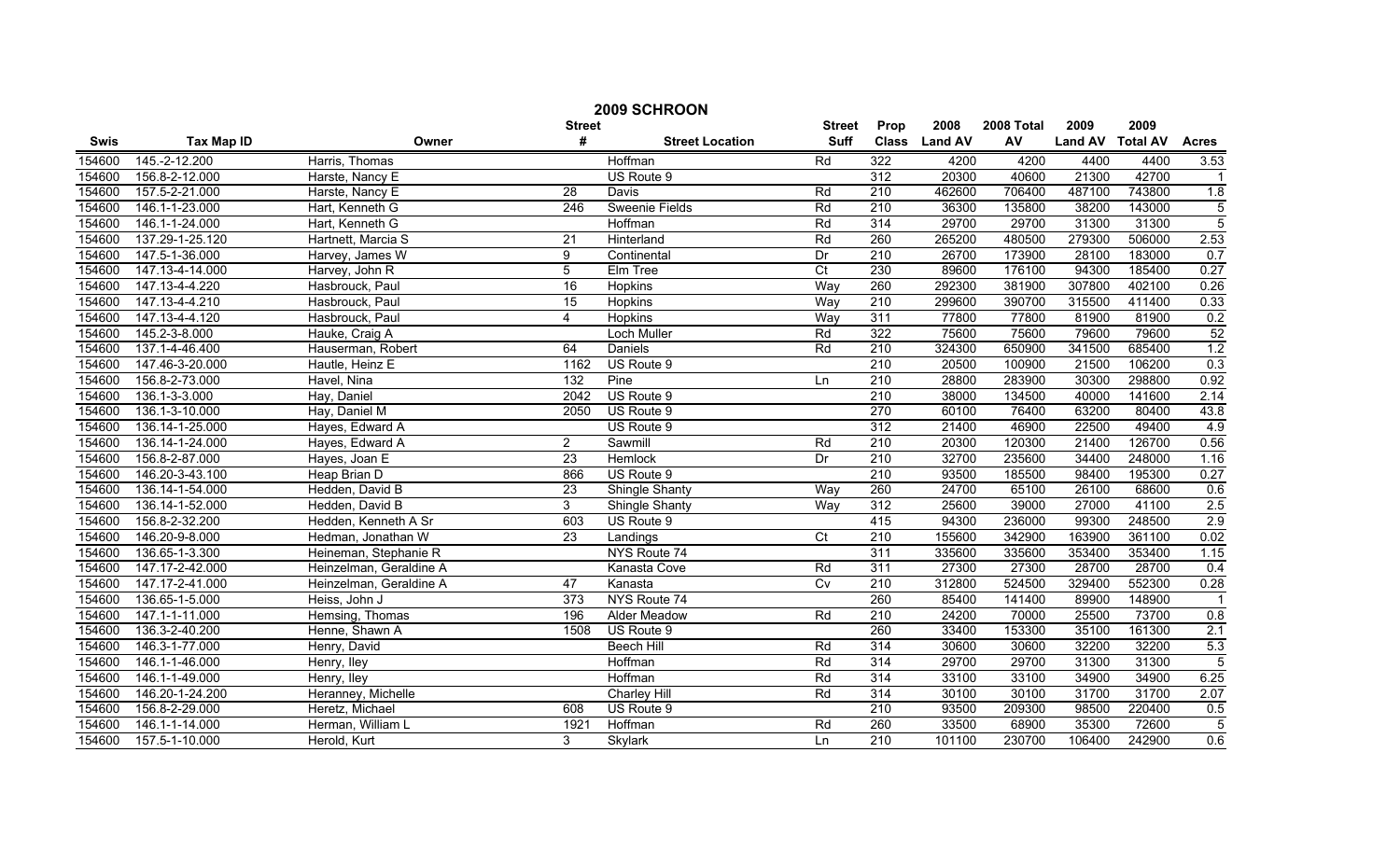|        | 2009 SCHROON      |                           |               |                        |                  |                  |                |            |                |                 |                |  |
|--------|-------------------|---------------------------|---------------|------------------------|------------------|------------------|----------------|------------|----------------|-----------------|----------------|--|
|        |                   |                           | <b>Street</b> |                        | <b>Street</b>    | Prop             | 2008           | 2008 Total | 2009           | 2009            |                |  |
| Swis   | <b>Tax Map ID</b> | Owner                     | #             | <b>Street Location</b> | <b>Suff</b>      | <b>Class</b>     | <b>Land AV</b> | AV         | <b>Land AV</b> | <b>Total AV</b> | <b>Acres</b>   |  |
| 154600 | 157.5-1-9.000     | Herold, Kurt              |               | Skylark                | Ln               | 311              | 79400          | 79400      | 83600          | 83600           | 0.6            |  |
| 154600 | 157.3-1-8.200     | Herr, Douglas V           | 43            | Sugar Hill             | Way              | $\overline{210}$ | 361900         | 593200     | 381000         | 624600          | 3.7            |  |
| 154600 | 157.1-1-21.000    | Herrmann, Richard J Jr    | 741           | Adirondack             | Rd               | 260              | 384200         | 496000     | 404600         | 522300          | $\overline{2}$ |  |
| 154600 | 136.1-3-5.000     | Hess, James M             |               | US Route 9             |                  | 312              | 50000          | 55000      | 52600          | 57900           | 16.2           |  |
| 154600 | 136.1-3-8.000     | Hess, James M             | 2098          | US Route 9             |                  | 240              | 54000          | 150400     | 56900          | 158400          | 16.5           |  |
| 154600 | 136.1-3-4.000     | Hess, Robert L            | 2085          | US Route 9             |                  | 210              | 26000          | 109300     | 27400          | 115100          | 0.5            |  |
| 154600 | 136.1-3-9.000     | Hess, Robert L            |               | US Route 9             |                  | 314              | 40100          | 40100      | 42200          | 42200           | 9.1            |  |
| 154600 | 146.16-2-15.000   | Hevern, Robert            |               | Hoffman                | Rd               | 314              | 8500           | 8500       | 9000           | 9000            | 0.34           |  |
| 154600 | 146.16-1-8.000    | Hevern, Robert            |               | Hoffman                | Rd               | 314              | 19800          | 19800      | 20800          | 20800           | 1.04           |  |
| 154600 | 136.10-4-2.000    | Hevern, Robert            |               | River                  | Rd               | 322              | 36000          | 36000      | 37900          | 37900           | 10.2           |  |
| 154600 | 146.16-2-13.100   | Hevern, Robert            |               | Hoffman                | Rd               | 314              | 1700           | 1700       | 1800           | 1800            | 0.69           |  |
| 154600 | 145.2-1-11.000    | Hevern, Robert J          | 17            | Henry                  | Rd               | 210              | 20500          | 33900      | 21600          | 35700           | 2.64           |  |
| 154600 | 147.54-2-17.000   | Hickey, Brian J           | 20            | Fairfield              | Ave              | $\overline{210}$ | 9000           | 55300      | 9400           | 58200           | 0.1            |  |
| 154600 | 147.61-1-1.212    | Hickey, Kevin J           | 3             | Tamarac                | Vig              | 210              | 114100         | 284500     | 120200         | 299600          | 0.05           |  |
| 154600 | 157.13-1-42.100   | Hicks, Janice             |               | Adirondack             | Rd               | 314              | 25400          | 25400      | 26700          | 26700           | 0.4            |  |
| 154600 | 157.13-1-1.000/36 | Hicks, Janice             |               | <b>Sand Point</b>      | Way              | 330              | 7600           | 7600       | 8000           | 8000            | 0.01           |  |
| 154600 | 157.13-1-42.200   | Hicks, Wayne              | 3             | <b>Birch</b>           | Way              | 260              | 93500          | 172400     | 98400          | 181500          | 0.6            |  |
| 154600 | 157.13-1-1.000/37 | Hicks, Wayne              |               | <b>Sand Point</b>      | Way              | 330              | 7600           | 7600       | 8000           | 8000            | 0.01           |  |
| 154600 | 145.2-2-12.000    | Higgins, Emilie M         | 127           | Potash Hill            | Rd               | 312              | 21300          | 26800      | 22400          | 28200           | 0.75           |  |
| 154600 | 145.2-2-13.000    | Higgins, Emilie M         |               | Potash Hill            | Rd               | 314              | 15400          | 15400      | 16200          | 16200           | 0.6            |  |
| 154600 | 137.29-1-12.000   | Higgins, John G           | 3             | Lawn                   | $\overline{C}t$  | 260              | 128900         | 213200     | 135700         | 224500          | 0.2            |  |
| 154600 | 137.29-1-14.000   | Higgins, John P           |               | Fraternaland           | Rd               | 311              | 148800         | 148800     | 156700         | 156700          | 0.2            |  |
| 154600 | 137.29-1-13.000   | Higgins, John P           | 5             | Lawn                   | $\overline{C}t$  | 260              | 25000          | 107900     | 26300          | 113600          | 0.1            |  |
| 154600 | 136.4-1-9.000     | <b>High Peaks LLC</b>     | 37            | Reid                   | Way              | 311              | 226600         | 226600     | 238600         | 374500          | 0.4            |  |
| 154600 | 156.12-2-3.000    | High Vista at Schroon LLC |               | US Route 9             |                  | 322              | 3300           | 3300       | 3500           | 3500            | 2.6            |  |
| 154600 | 156.8-2-31.000    | High Vista at Schroon LLC |               | US Route 9             |                  | 314              | 28100          | 28100      | 29600          | 29600           | 1.5            |  |
| 154600 | 156.12-2-5.110    | High Vista at Schroon LLC |               | US Route 9             |                  | 322              | 78800          | 78800      | 82900          | 82900           | 60.3           |  |
| 154600 | 156.12-2-21.001   | High Vista at Schroon LLC |               | Old Schroon            | Rd               | 322              | 12400          | 12400      | 13100          | 13100           | 9.5            |  |
| 154600 | 156.12-2-5.120    | High Vista at Schroon LLC |               | US Route 9             |                  | 314              | 38500          | 38500      | 40500          | 40500           | 9.26           |  |
| 154600 | 156.12-2-1.000    | High Vista at Schroon LLC |               | US Route 9             |                  | 322              | 126900         | 126900     | 133600         | 133600          | 97.9           |  |
| 154600 | 156.8-2-32.100    | High Vista at Schroon LLC |               | US Route 9             |                  | 322              | 100100         | 100100     | 105400         | 105400          | 57.2           |  |
| 154600 | 156.8-2-23.100/16 | <b>Hild Theodore</b>      | 12            | <b>Phoenix Tree</b>    | $\overline{C}$ t | 210              | 52300          | 104200     | 55000          | 109700          | 0.01           |  |
| 154600 | 136.3-2-45.000    | Hillman, Charles          | 1564          | US Route 9             |                  | 210              | 32100          | 133800     | 33800          | 140800          | 1.2            |  |
| 154600 | 136.3-2-46.000    | Hillman, Charles          |               | US Route 9             |                  | 311              | 5100           | 5100       | 5400           | 5400            | 1.6            |  |
| 154600 | 136.3-2-39.000    | Hinn, Elizabeth A         |               | Alder Meadow           | Rd               | 314              | 12000          | 12000      | 12600          | 12600           | 4.5            |  |
| 154600 | 147.17-2-59.000   | Hintze, Glenn R           | 88            | <b>Skylark</b>         | Ln               | 260              | 365900         | 469700     | 385300         | 494600          | 0.9            |  |
| 154600 | 145.2-2-31.000    | Hoar, Robert A            | 1515          | Hoffman                | Rd               | 210              | 24500          | 40100      | 25800          | 42200           | 1.37           |  |
| 154600 | 136.60-1-15.000   | Hobbs, Douglas G          | 10            | Clautice               | Way              | 260              | 73700          | 155600     | 77600          | 163800          | 1.12           |  |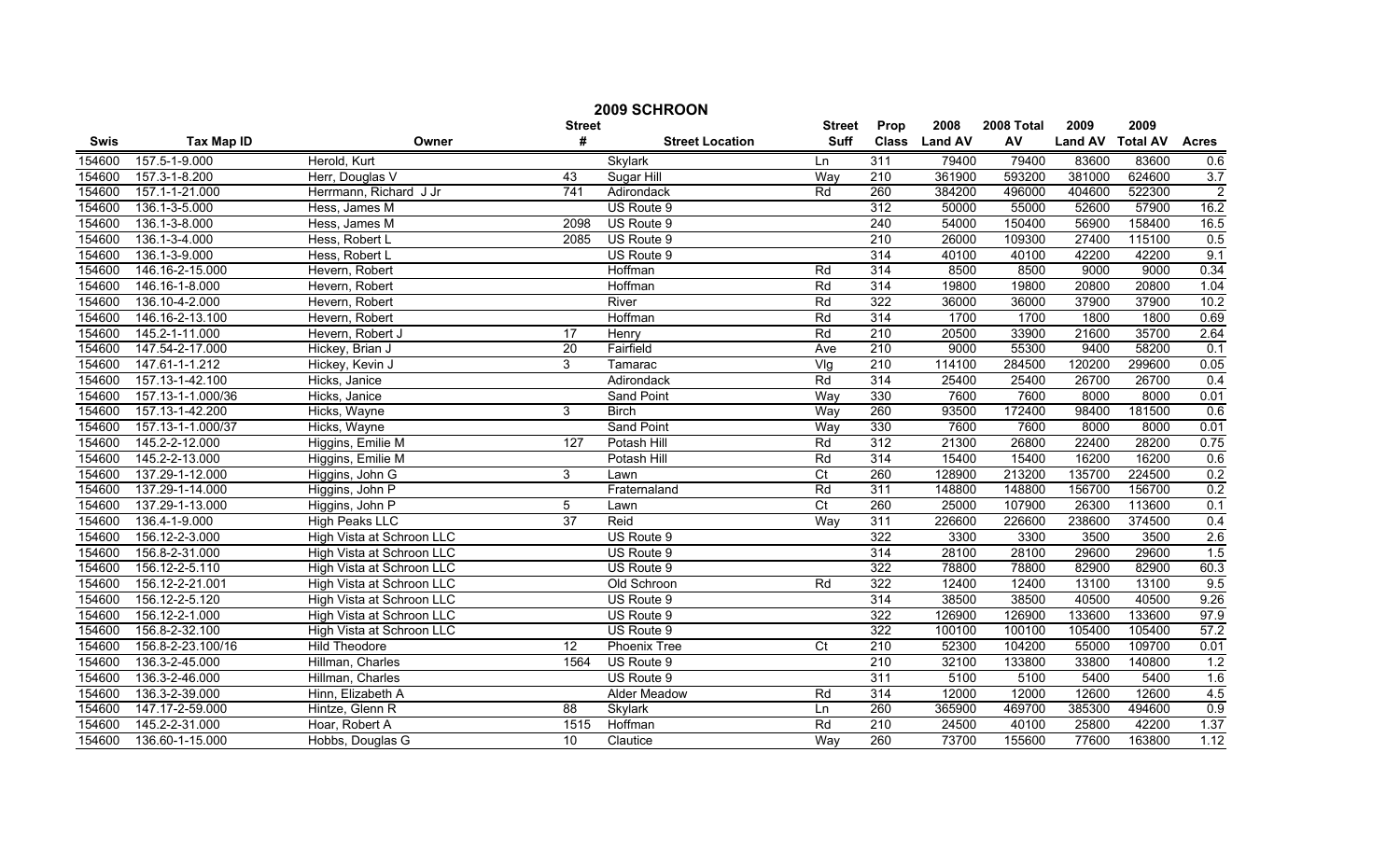| 2009 SCHROON |                   |                          |                 |                        |               |                  |                |            |                |                 |                |
|--------------|-------------------|--------------------------|-----------------|------------------------|---------------|------------------|----------------|------------|----------------|-----------------|----------------|
|              |                   |                          | <b>Street</b>   |                        | <b>Street</b> | Prop             | 2008           | 2008 Total | 2009           | 2009            |                |
| <b>Swis</b>  | <b>Tax Map ID</b> | Owner                    | #               | <b>Street Location</b> | <b>Suff</b>   | <b>Class</b>     | <b>Land AV</b> | AV         | <b>Land AV</b> | <b>Total AV</b> | <b>Acres</b>   |
| 154600       | 146.20-9-32.000   | Hochrein, Raymond H      |                 | Landings               | Ct            | 210              | 111100         | 289500     | 111100         | 289500          | 0.02           |
| 154600       | 156.-1-5.000      | Hoffman Cemetery         |                 | Thilo                  | Rd            | 695              | 4900           | 4900       | 5200           | 5200            | 0.1            |
| 154600       | 145.2-2-27.000    | Hoffman Community Church | 3               | Potash Hill            | Rd            | 620              | 11300          | 64600      | 11900          | 68000           | 0.2            |
| 154600       | 146.3-1-38.000    | Hoffman Pines Hldg Corp  | 2004            | <b>Hoffman</b>         | Rd            | 210              | 41500          | 267600     | 43700          | 281800          | $\overline{5}$ |
| 154600       | 146.3-1-36.210    | Hoffman, Peter           |                 | Horseshoe Pond         | Rd            | 314              | 27700          | 27700      | 29200          | 29200           | 5.24           |
| 154600       | 146.3-1-36.220    | Hoffman, Peter           |                 | Horseshoe Pond         | Rd            | 314              | 27700          | 27700      | 29200          | 29200           | 5.24           |
| 154600       | 146.3-1-59.000    | Hoffman, Peter A         |                 | Horseshoe Pond         | Rd            | 312              | 23300          | 25200      | 24500          | 26500           | 5.1            |
| 154600       | 146.3-1-35.000    | Hoffman, Robin T         | 594             | Horseshoe Pond         | Rd            | 210              | 33600          | 118200     | 35400          | 124500          | $\overline{5}$ |
| 154600       | 156.19-1-8.000    | Hoffman, Robin T         |                 | Vanderwalker           | Rd            | 322              | 7100           | 7100       | 7500           | 7500            | 15.3           |
| 154600       | 146.20-2-17.000   | Hoffman, Terry           | 1346            | Charley Hill           | Rd            | 270              | 28900          | 54000      | 30400          | 56800           | 4.4            |
| 154600       | 146.3-1-27.000    | Hogan, Anthony A         | 1847            | Hoffman                | Rd            | 210              | 33600          | 123600     | 35400          | 130200          | $\overline{5}$ |
| 154600       | 147.54-1-8.000    | Hogan, Patrick G         | 9               | Fowler                 | Ave           | 220              | 31000          | 142500     | 32700          | 150100          | 0.4            |
| 154600       | 136.3-2-6.000     | Hogan, Sean P            | 1662            | US Route 9             |               | 210              | 37300          | 65700      | 39200          | 69100           | 2.7            |
| 154600       | 136.3-1-18.000    | Hogan, Sean P            | 1661            | US Route 9             |               | 210              | 10400          | 96100      | 10900          | 101100          | 0.1            |
| 154600       | 136.14-1-26.200   | Hohn, Raymond            | 211             | NYS Route 74           |               | 210              | 24700          | 65400      | 26000          | 68900           | 1.27           |
| 154600       | 147.2-1-22.000    | Holcomb, Ronald          | $\overline{56}$ | Crane Pond             | Rd            | 260              | 24300          | 47600      | 25600          | 50100           | $\overline{1}$ |
| 154600       | 147.53-1-11.000   | Holland, Nancy S         | 28              | Cedar Hill             | Dr            | 210              | 40700          | 155900     | 42900          | 164200          | 0.65           |
| 154600       | 136.4-2-2.300     | Holzhauer, Dorothea E    | 447             | NYS Route 74           |               | 260              | 318700         | 483000     | 315400         | 488400          | 9.64           |
| 154600       | 147.13-3-4.200    | Homan, Richard           | 977             | US Route 9             |               | 422              | 45900          | 92500      | 48300          | 97400           | 0.31           |
| 154600       | 156.8-2-17.001    | Honsinger, Sandra S      | 15              | Kates                  | Way           | 260              | 396600         | 570800     | 417700         | 601100          | 0.5            |
| 154600       | 146.20-3-5.000    | Hook, Paul E             | 883             | US Route 9             |               | 260              | 23000          | 67500      | 24200          | 71000           | 0.3            |
| 154600       | 147.17-2-58.200   | Hook, Robert J           | 90              | Skylark                | Ln            | $\overline{210}$ | 308200         | 545500     | 324500         | 574400          | 0.7            |
| 154600       | 156.-3-6.000      | Hooper, Sharon           | 682             | <b>Charley Hill</b>    | Rd            | 260              | 53800          | 223500     | 56600          | 235300          | 8.2            |
| 154600       | 156.-3-5.000      | Hooper, Sharon           |                 | <b>Charley Hill</b>    | Rd            | 322              | 15800          | 15800      | 16600          | 16600           | 12.1           |
| 154600       | 136.3-2-11.100    | Hoover, James H          |                 | NYS Route 74           |               | 314              | 2700           | 2700       | 2800           | 2800            | 2.1            |
| 154600       | 136.3-2-16.000    | Hoover, James H          | 148             | NYS Route 74           |               | 582              | 87400          | 215800     | 92000          | 227200          | 45.72          |
| 154600       | 156.8-2-97.100    | Hooyman, John Jr         | 9               | Kates                  | Way           | 260              | 436200         | 571100     | 459400         | 601400          | 1.12           |
| 154600       | 157.1-1-9.200     | Horr, Harold F           | 819             | Adirondack             | Rd            | 260              | 384200         | 509500     | 404600         | 536500          | 3              |
| 154600       | 147.5-1-31.200    | Horton, Jeffrey L        | 1444            | US Route 9             |               | 210              | 27800          | 149000     | 29200          | 156800          | 0.76           |
| 154600       | 157.3-1-34.100    | Hoskinson, Richard J     | 191             | Adirondack             | Rd            | 210              | 402200         | 753500     | 423500         | 793400          | 2.56           |
| 154600       | 157.1-2-29.000    | Hough, Lindsay B         | $\overline{22}$ | <b>Blue Waters</b>     | Way           | 260              | 226300         | 289000     | 238300         | 304300          | 1.1            |
| 154600       | 156.16-3-55.120   | Hough, William E III     | 196             | Old Schroon            | Rd            | 210              | 27000          | 258000     | 28400          | 271500          | 1.28           |
| 154600       | 136.3-2-47.200    | House, James M           | 1587            | US Route 9             |               | 210              | 30700          | 113400     | 32400          | 119400          | 2.3            |
| 154600       | 136.14-2-3.000    | House, James M           | 252             | River                  | Rd            | 260              | 21300          | 128100     | 22400          | 134900          | 0.44           |
| 154600       | 145.4-1-3.004     | Houser, Jeffrey S        | 55              | Bigsby                 | Rd            | 260              | 98900          | 151300     | 104100         | 159300          | 0.45           |
| 154600       | 146.20-2-27.000   | Houston, Thomas K Jr     | $\overline{15}$ | First                  | Trl           | 270              | 17600          | 40600      | 18500          | 42700           | 0.33           |
| 154600       | 146.1-1-39.200    | Howard, Michael E        | 1667            | Hoffman                | Rd            | 210              | 43300          | 98000      | 45600          | 103200          | 8.5            |
| 154600       | 146.3-1-7.120     | Howard, Michael E        |                 | Hoffman                | Rd            | 312              |                |            | 35800          | 35800           | 7.47           |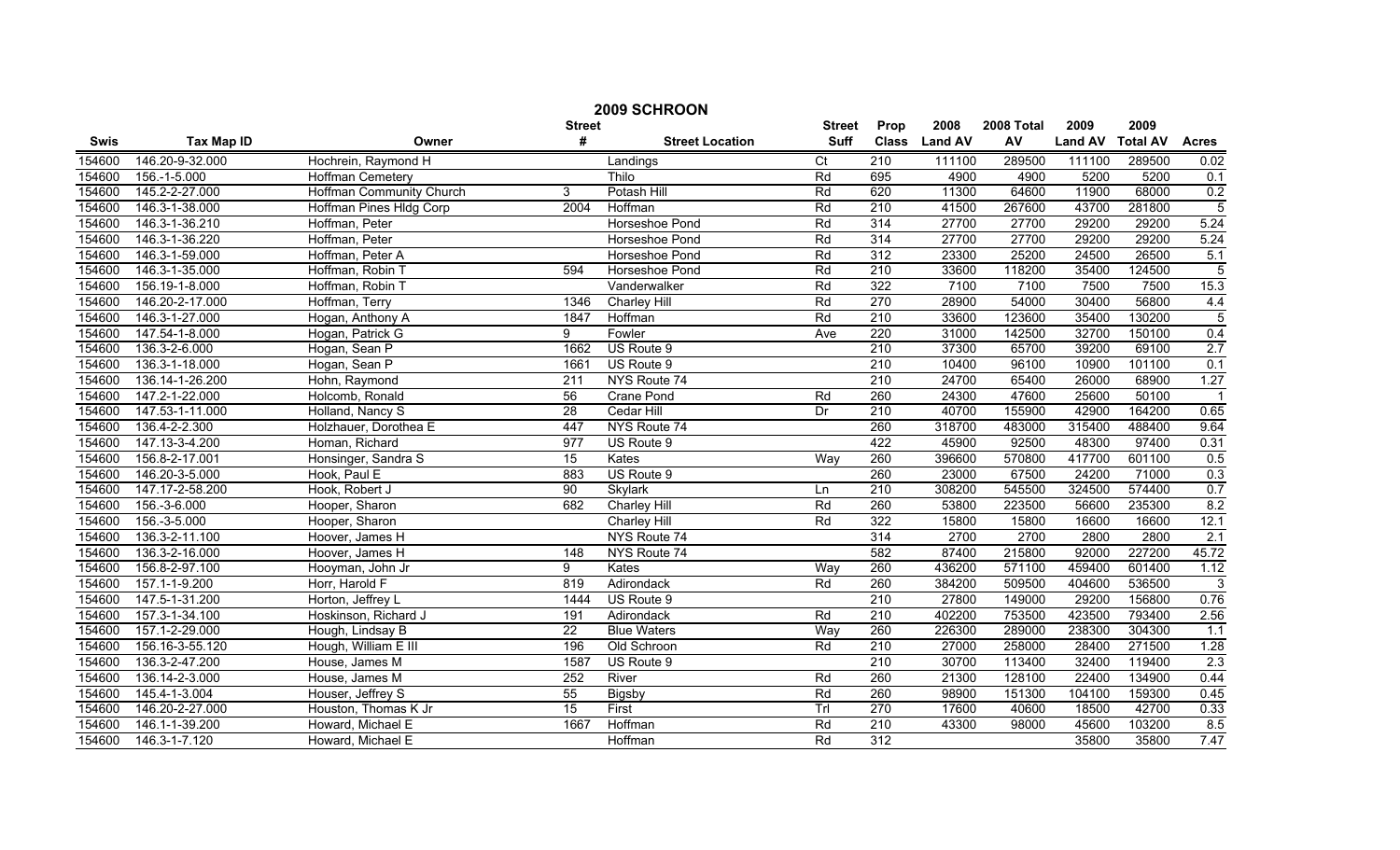| 2009 SCHROON |                   |                            |                  |                        |                          |                  |                |            |                |                 |                |
|--------------|-------------------|----------------------------|------------------|------------------------|--------------------------|------------------|----------------|------------|----------------|-----------------|----------------|
|              |                   |                            | <b>Street</b>    |                        | <b>Street</b>            | Prop             | 2008           | 2008 Total | 2009           | 2009            |                |
| Swis         | <b>Tax Map ID</b> | Owner                      | #                | <b>Street Location</b> | <b>Suff</b>              | <b>Class</b>     | <b>Land AV</b> | AV         | <b>Land AV</b> | <b>Total AV</b> | <b>Acres</b>   |
| 154600       | 146.3-1-7.110     | Howard, Wayne E            | 1702             | Hoffman                | Rd                       | 312              |                |            | 72400          | 73300           | 22.88          |
| 154600       | 147.54-2-28.000   | Howard, Wayne E            | 6                | Taylor                 | St                       | $\overline{210}$ | 89600          | 199500     | 94400          | 210100          | 0.2            |
| 154600       | 147.17-2-63.600   | Howe, Ann L                | 62               | Skylark                | Ln                       | 210              | 373900         | 538900     | 393800         | 567500          | 0.6            |
| 154600       | 145.4-1-47.000    | Howe, Christopher D        | 1458             | Hoffman                | Rd                       | 210              | 39400          | 88800      | 41500          | 93500           | 7.2            |
| 154600       | 145.4-1-49.000    | Howe, Christopher D        |                  | Hoffman                | Rd                       | 312              | 3300           | 4700       | 3400           | 4900            | 1.7            |
| 154600       | 145.4-1-48.000    | Howe, Christopher D        | 1466             | Hoffman                | Rd                       | 210              | 23400          | 176500     | 24700          | 185900          | 1.4            |
| 154600       | 145.4-1-46.000    | Howe, Christopher D        |                  | Hoffman                | Rd                       | 312              | 4400           | 18300      | 4700           | 19300           | 1.8            |
| 154600       | 136.14-2-16.000   | Howe, Daniel               |                  | Shore                  | Rd                       | 314              | 24500          | 24500      | 25800          | 25800           | 0.63           |
| 154600       | 146.2-1-43.000    | Howell, Wayne              | 2116             | Hoffman                | Rd                       | 260              | 126800         | 315200     | 139500         | 346700          | 1.2            |
| 154600       | 136.14-2-29.210   | Hozley, Donna L            | 11               | Gooseberry             | Dr                       | $\overline{210}$ | 24000          | 162500     | 25300          | 171100          | 0.54           |
| 154600       | 147.45-2-13.000   | Hrinda, Scott A            | 3 <sup>1</sup>   | Oliver                 | $\overline{\mathsf{St}}$ | 210              | 25000          | 128800     | 26300          | 135600          | 0.3            |
| 154600       | 147.17-2-7.000    | Hughes, Linda              | 18               | Bohrmann               | Dr                       | 210              | 180500         | 586600     | 190100         | 617700          | 1.2            |
| 154600       | 145.4-1-58.100    | Hughes, Lisle E            | 1107             | <b>Trout Brook</b>     | Rd                       | 260              | 57900          | 130800     | 60900          | 137700          | 6.4            |
| 154600       | 145.4-1-59.000    | Hughes, Lisle E            |                  | <b>Trout Brook</b>     | Rd                       | 910              | 83800          | 83800      | 88200          | 88200           | 62.3           |
| 154600       | 155.2-2-5.111     | Hughes, Lisle E            |                  | Hoffman                | Rd                       | 312              | 39700          | 43700      | 41800          | 46000           | 7.75           |
| 154600       | 155.2-2-5.200     | Hughes, Lisle E            |                  | <b>Trout Brook</b>     | Rd                       | 314              | 800            | 800        | 800            | 800             | 0.3            |
| 154600       | 145.4-1-53.000    | Hughes, Lisle E            | 1146             | <b>Trout Brook</b>     | Rd                       | 311              | 32700          | 39100      | 34500          | 41200           | 3.1            |
| 154600       | 146.20-5-8.000    | Hughes, Paul J             | 1422             | <b>Charley Hill</b>    | Rd                       | 210              | 26800          | 99300      | 28200          | 104500          | 1.8            |
| 154600       | 136.14-1-6.200    | Hulst, Dorothy C           | 167              | NYS Route 74           |                          | 240              | 58100          | 255500     | 61100          | 269000          | 32.85          |
| 154600       | 136.14-1-6.100    | Hulst, Dorothy C           |                  | NYS Route 74           |                          | 322              | 61500          | 61500      | 64800          | 64800           | 29.15          |
| 154600       | 145.2-1-6.000     | Hundley, Henrietta V       |                  | Loch Muller            | Rd                       | 314              | 22400          | 22400      | 23600          | 23600           | $\overline{2}$ |
| 154600       | 156.20-1-2.111    | Hungerford, Richard A      | 60               | Old Schroon            | Rd                       | 210              | 32500          | 150000     | 34200          | 144600          | 2.7            |
| 154600       | 135.-1-33.000     | Hunt Lake Land Holding Co  |                  | US Route 9             |                          | 322              | 53800          | 53800      | 56700          | 56700           | 170.34         |
| 154600       | 136.3-1-22.200    | Hunt Lake Land Holding Co. |                  | <b>Tip Top</b>         | Rd                       | 311              | 100            | 100        | 100            | 100             | 0.41           |
| 154600       | 136.3-1-36.100    | Hunt Lake Land Holding Co. |                  | <b>Tip Top</b>         | Rd                       | 322              | 53400          | 53400      | 56200          | 56200           | 95             |
| 154600       | 136.3-1-22.120    | Hunt Lake Land Holding Co. |                  | Tip Top                | Rd                       | 322              | 4100           | 4100       | 4300           | 4300            | 3.16           |
| 154600       | 136.3-1-36.200    | Hunt Lake Land Holding Co. |                  | <b>Tip Top</b>         | Rd                       | 322              | 3000           | 3000       | 3200           | 3200            | 2.17           |
| 154600       | 136.3-1-5.220     | Hunt Lake Land Holding Co. |                  | <b>Tip Top</b>         | Rd                       | 314              | 7200           | 7200       | 7600           | 7600            | 5.52           |
| 154600       | 136.3-1-37.000    | Hunt Lake Land Holding Co. |                  | <b>Tip Top</b>         | Rd                       | 322              | 44300          | 44300      | 46600          | 46600           | 120            |
| 154600       | 136.3-1-5.100     | Hunt Lake Land Holding Co. |                  | <b>Tip Top</b>         | Rd                       | 322              | 34100          | 34100      | 35900          | 35900           | 36.4           |
| 154600       | 146.3-1-36.120    | Hunt, Gerald               |                  | Horseshoe Pond         | Rd                       | 314              | 27700          | 27700      | 29200          | 29200           | 5.2            |
| 154600       | 147.54-1-10.200   | Huntington, Daniel         | 19               | Fowler                 | Ave                      | 210              | 31300          | 127900     | 33000          | 134700          | 0.36           |
| 154600       | 147.54-1-10.100   | Huntington, Daniel         | $\overline{21}$  | Fowler                 | Ave                      | 417              | 11700          | 39200      | 12300          | 41300           | 0.37           |
| 154600       | 156.-3-13.000     | Hurley, Barbara J          | $\overline{572}$ | <b>Charley Hill</b>    | Rd                       | 240              | 59300          | 184200     | 62500          | 194000          | 15.9           |
| 154600       | 146.1-1-20.120    | Hurley, William J          | 46               | Texas                  | Trl                      | $\overline{240}$ | 55000          | 294900     | 57900          | 310500          | 11.54          |
| 154600       | 146.1-1-52.200    | Huston, John R             | 59               | Deer Camp              | Rd                       | 210              | 32600          | 199700     | 34300          | 210300          | 5              |
| 154600       | 136.10-3-1.203    | Huttlinger, Joseph F       | 349              | River                  | Rd                       | 260              | 76400          | 137400     | 80500          | 159500          | 11.07          |
| 154600       | 136.10-4-1.608    | Huttlinger, Joseph F       |                  | River                  | Rd                       | 311              | 39000          | 39000      | 41100          | 41100           | 5.75           |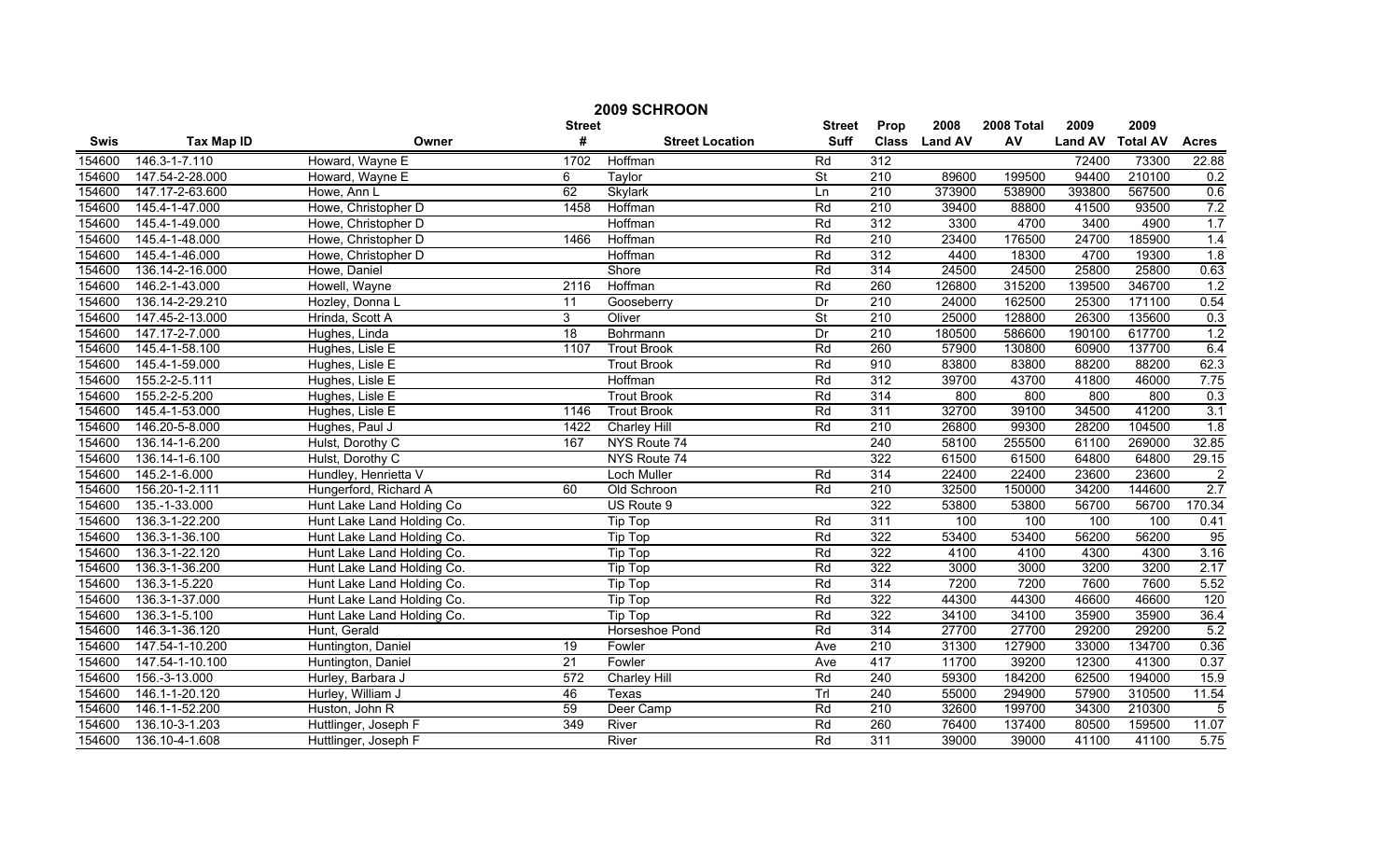|             | 2009 SCHROON      |                              |                  |                        |                          |                  |                |            |                |                 |                |  |
|-------------|-------------------|------------------------------|------------------|------------------------|--------------------------|------------------|----------------|------------|----------------|-----------------|----------------|--|
|             |                   |                              | <b>Street</b>    |                        | <b>Street</b>            | Prop             | 2008           | 2008 Total | 2009           | 2009            |                |  |
| <b>Swis</b> | <b>Tax Map ID</b> | Owner                        | #                | <b>Street Location</b> | <b>Suff</b>              | <b>Class</b>     | <b>Land AV</b> | AV         | <b>Land AV</b> | <b>Total AV</b> | <b>Acres</b>   |  |
| 154600      | 146.3-1-6.000     | latauro, Joseph A Sr         | 1659             | Hoffman                | Rd                       | 260              | 35900          | 93000      | 37800          | 97900           | $\overline{1}$ |  |
| 154600      | 136.60-1-3.000    | Idlewild At Paradox Inc      |                  | Idlewild               | Way                      | 330              | 179100         | 179100     |                | $\mathbf{1}$    | 1.18           |  |
| 154600      | 146.3-1-78.000    | Indelicato, Anthony          | 103              | <b>Beech Hill</b>      | Rd                       | 210              | 37100          | 189600     | 39000          | 199600          | 5.1            |  |
| 154600      | 136.3-1-22.110    | Ingalls, Marion B            | 1625             | US Route 9             |                          | 210              | 33900          | 44400      | 35600          | 46700           | 4.85           |  |
| 154600      | 136.3-1-5.210     | Ingalls, Marion B            |                  | Tip Top                | Rd                       | 311              | 1100           | 1100       | 1200           | 1200            | 0.36           |  |
| 154600      | 147.54-2-18.000   | Insull, Elizabeth A          | 23               | Leland                 | Ave                      | 210              | 85300          | 187900     | 89900          | 227000          | 0.1            |  |
| 154600      | 156.8-2-21.000    | Iorillo, Matthew N           | 646              | US Route 9             |                          | 260              | 306500         | 443800     | 322700         | 467300          |                |  |
| 154600      | 137.30-2-16.000   | lovine, Gregory              | 19               | E.                     | $\overline{\mathsf{St}}$ | 210              | 37200          | 220700     | 39200          | 232400          | 0.7            |  |
| 154600      | 156.8-2-28.000    | Island Tanker Chartering Inc | 614              | US Route 9             |                          | 210              | 153300         | 342800     | 161500         | 361000          | 1.3            |  |
| 154600      | 146.4-1-50.220    | Isopo, Dominic               | 74               | <b>Sams</b>            | Rd                       | 210              | 43100          | 260800     | 45400          | 274600          | 5              |  |
| 154600      | 136.65-1-7.017    | Ives, Richard M              | 360              | NYS Route 74           |                          | 260              | 64600          | 124800     | 68000          | 131400          | 0.45           |  |
| 154600      | 147.5-1-38.000    | Jackson, Daryl K             | $\overline{17}$  | Continental            | Dr                       | 210              | 25000          | 169300     | 26300          | 178200          | 0.6            |  |
| 154600      | 147.46-3-14.000   | Jackson, Gerald R            | $\overline{20}$  | Whitney                | Ave                      | 210              | 39400          | 247900     | 41400          | 261000          | 0.6            |  |
| 154600      | 125.3-3-36.120    | Jacobsen, Randall S          | 2204             | US Route 9             |                          | 240              | 48200          | 226100     | 50800          | 238100          | 17.97          |  |
| 154600      | 125.3-3-37.300    | Jacobsen, Ronald             |                  | US Route 9             |                          | 314              |                |            | 36900          | 36900           | 7.94           |  |
| 154600      | 125.3-3-37.200    | Jacobsen, Ronald             |                  | US Route 9             |                          | 314              |                |            | 40000          | 40000           | 9.34           |  |
| 154600      | 125.3-3-37.100    | Jacobsen, Ronald             |                  | US Route 9             |                          | 240              |                |            | 56100          | 215600          | 13.11          |  |
| 154600      | 136.65-1-12.000   | Jacobson, Loni D             | 15               | Robinson               | Dr                       | 260              | 83000          | 133600     | 87400          | 140700          | 0.62           |  |
| 154600      | 137.1-4-21.000    | James, Bruce A               | 62               | Letsonville            | Rd                       | 260              | 41400          | 151900     | 43600          | 160000          | 2.9            |  |
| 154600      | 137.1-4-33.000    | James, Bruce A               |                  | Letsonville            | Rd                       | 314              | 22300          | 22300      | 23500          | 23500           | 7.1            |  |
| 154600      | 137.1-4-24.200    | James, Bruce A               |                  | Letsonville            | Rd                       | 311              | 10600          | 10600      | 11200          | 11200           | 3.4            |  |
| 154600      | 137.1-4-19.000    | James, Bruce A               |                  | <b>Fleming Pond</b>    | Rd                       | 314              | 2300           | 2300       | 2400           | 2400            | 0.7            |  |
| 154600      | 146.1-1-20.111    | Janney, Robert W             | 144              | Sweenie Fields         | Rd                       | 210              | 43600          | 216400     | 45900          | 227900          | 7.08           |  |
| 154600      | 157.3-1-42.110    | Janovsky, Andrew V           | $\overline{35}$  | Redwing                | Way                      | 260              | 637000         | 782100     | 670800         | 823600          | 6.38           |  |
| 154600      | 147.46-3-21.400   | Jarrell, Paul                | 1168             | US Route 9             |                          | 220              | 20400          | 81400      | 21500          | 85700           | 0.28           |  |
| 154600      | 147.2-1-45.100    | Jarvis, Richard              | 1433             | Adirondack             | Rd                       | 260              | 44100          | 77200      | 46400          | 81300           | 23.48          |  |
| 154600      | 136.4-2-26.200    | Jenks, David                 |                  | NYS Route 74           |                          | 322              | 23200          | 23200      | 24400          | 24400           | 40             |  |
| 154600      | 136.4-2-7.200     | Jenks, David                 |                  | NYS Route 74           |                          | 314              | 48100          | 48100      | 50600          | 50600           | 8.37           |  |
| 154600      | 146.20-2-12.000   | Jenks, Donald                | 1381             | <b>Charley Hill</b>    | Rd                       | 312              | 16400          | 18800      | 17300          | 19800           | 0.3            |  |
| 154600      | 136.4-2-18.000    | Jenks, Douglas               |                  | US Route 9             |                          | 322              | 39100          | 39100      | 41200          | 41200           | 67.2           |  |
| 154600      | 136.3-2-26.002    | Jenks, Douglas               |                  | NYS Route 74           |                          | 322              | 56000          | 56000      | 58900          | 58900           | 57.94          |  |
| 154600      | 136.14-3-13.000   | Jenks, Douglas K             | 44               | Knox                   | Rd                       | 210              | 289100         | 425400     | 304400         | 447900          | 1.1            |  |
| 154600      | 136.65-1-1.000    | Jenks, Douglas K             |                  | NYS Route 74           |                          | 314              | 27700          | 27700      | 29200          | 29200           | 1.94           |  |
| 154600      | 146.20-10-16.000  | Jenks, Jane                  | 835              | US Route 9             |                          | $\overline{210}$ | 32800          | 166000     | 34500          | 174700          | 1.5            |  |
| 154600      | 136.4-2-27.000    | Jenks, Jane                  |                  | NYS Route 74           |                          | 322              | 98000          | 98000      | 103200         | 103200          | 168.4          |  |
| 154600      | 147.2-1-10.000    | Jenks, Jane                  |                  | Crane Pond             | Rd                       | 322              | 40600          | 40600      | 42800          | 42800           | 65.4           |  |
| 154600      | 137.30-1-6.000    | Jenks, Jeffrey               |                  | Fraternaland           | Rd                       | 311              | 100000         | 100000     | 105300         | 105300          | 0.2            |  |
| 154600      | 137.30-1-7.100    | Jenks, Jeffrey               | $\overline{312}$ | Fraternaland           | Rd                       | 210              | 113700         | 231000     | 119700         | 243200          | 0.1            |  |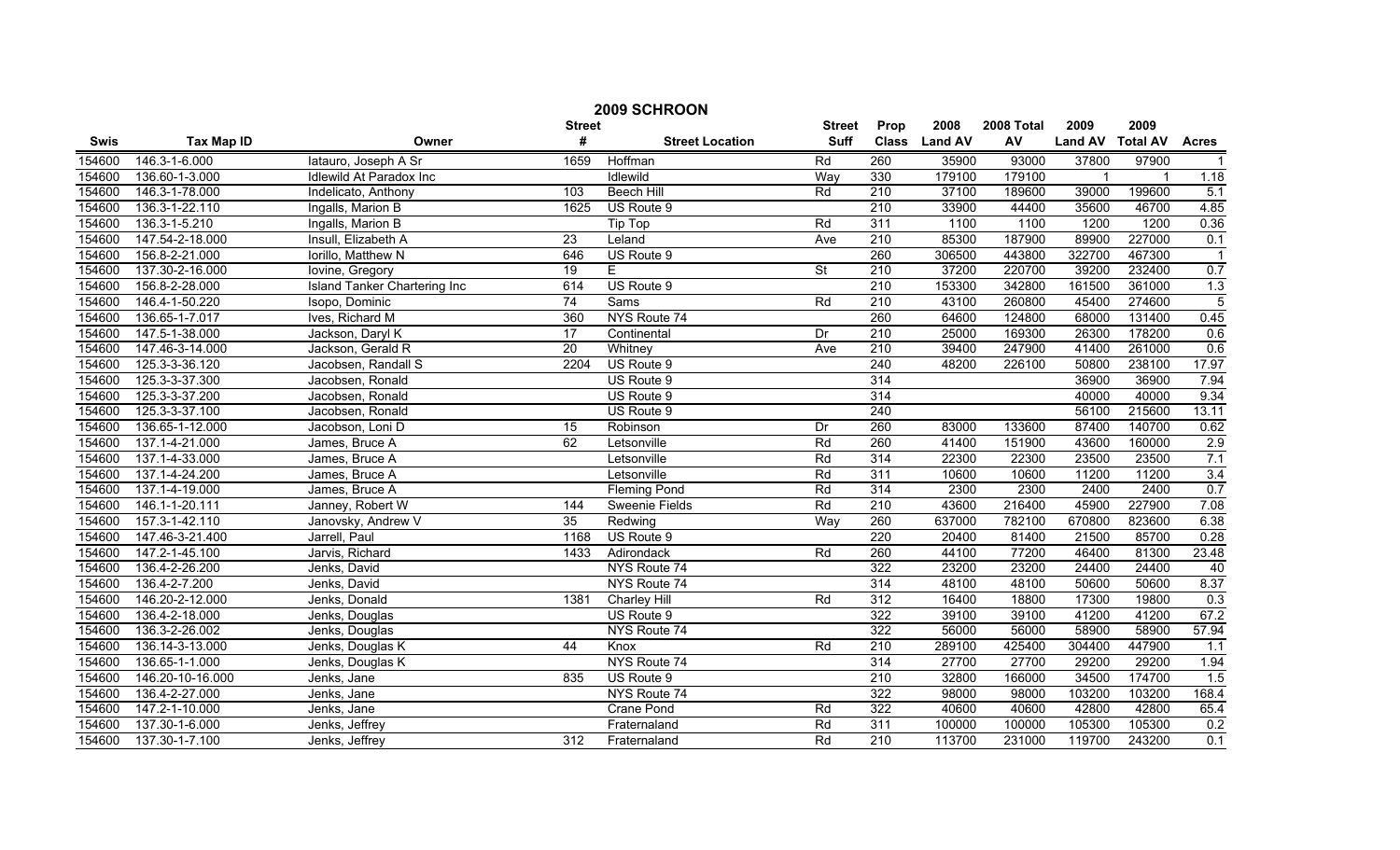| 2009 SCHROON |                    |                       |                  |                        |                          |                  |               |            |                |                 |                |
|--------------|--------------------|-----------------------|------------------|------------------------|--------------------------|------------------|---------------|------------|----------------|-----------------|----------------|
|              |                    |                       | <b>Street</b>    |                        | <b>Street</b>            | Prop             | 2008          | 2008 Total | 2009           | 2009            |                |
| <b>Swis</b>  | <b>Tax Map ID</b>  | Owner                 | #                | <b>Street Location</b> | Suff                     |                  | Class Land AV | AV         | <b>Land AV</b> | <b>Total AV</b> | <b>Acres</b>   |
| 154600       | 136.14-1-32.000    | Jenks, Jeffrey C      | 179              | NYS Route 74           |                          | 210              | 26000         | 128200     | 27400          | 135000          | 0.7            |
| 154600       | 147.53-1-5.000     | Jenks, Joan           | 52               | Cedar Hill             | Dr                       | $\overline{210}$ | 42200         | 172100     | 44400          | 181200          | 0.8            |
| 154600       | 136.3-2-26.131     | Jenks, Luther         |                  | NYS Route 74           |                          | 311              | 144500        | 144500     | 152200         | 152200          | 10.28          |
| 154600       | 147.5-1-44.100     | Jenks, Paula C        | 1336             | US Route 9             |                          | 210              | 20700         | 115900     | 21800          | 122000          | 0.55           |
| 154600       | 146.2-1-29.000     | Jenks, William        | 2281             | Hoffman                | Rd                       | 270              | 14800         | 25100      | 15600          | 26400           | 0.46           |
| 154600       | 147.9-2-20.000     | Jenks, William        | 1219             | US Route 9             |                          | 210              | 19300         | 66900      | 20300          | 70400           | 0.3            |
| 154600       | 157.3-1-38.000     | Jennison, James A     | 155              | Adirondack             | Rd                       | 260              | 664100        | 784100     | 699300         | 855000          | 5.5            |
| 154600       | 136.3-1-4.111      | Jensen, Eleanor G     |                  | Tip Top                | Rd                       | 311              | 1100          | 1100       | 1200           | 1200            | 3.71           |
| 154600       | 136.3-1-6.000      | Jensen, Ralph         |                  | <b>Tip Top</b>         | Rd                       | 311              | 24500         | 24500      | 25800          | 25800           | 2.8            |
| 154600       | 136.3-1-4.112      | Jensen, Ralph E       |                  | Tip Top                | Rd                       | 311              | 24300         | 24300      | 25600          | 25600           | 2.73           |
| 154600       | 136.3-1-4.150      | Jensen, Ralph E       |                  | <b>Tip Top</b>         | Rd                       | 311              | 22300         | 22300      | 23500          | 23500           | 1.93           |
| 154600       | 136.3-1-4.140      | Jensen, Ralph E       |                  | <b>Tip Top</b>         | Rd                       | 311              | 23500         | 23500      | 24700          | 24700           | 2.4            |
| 154600       | 136.3-1-4.130      | Jensen, Ralph E       |                  | Tip Top                | Rd                       | 311              | 22800         | 22800      | 24000          | 24000           | 2.26           |
| 154600       | 136.3-1-4.113      | Jensen, Ralph E       |                  | <b>Tip Top</b>         | Rd                       | 311              | 23200         | 23200      | 24400          | 24400           | 2.3            |
| 154600       | 147.45-1-43.000    | Jester, Thomas J Sr   |                  | Center                 | St                       | 311              | 31400         | 31400      | 33100          | 33100           | 0.54           |
| 154600       | 147.45-1-42.000    | Jester, Timothy P     |                  | Center                 | $\overline{\mathsf{St}}$ | 311              | 32400         | 32400      | 34100          | 34100           | 0.57           |
| 154600       | 147.54-1-35.000    | Jetter, Ruth          |                  | Fairfield              | Ave                      | 311              | 42700         | 42700      | 45000          | 45000           | 0.7            |
| 154600       | 146.3-1-76.000     | Joern, James          | 25               | <b>Beech Hill</b>      | Rd                       | 260              | 38500         | 119500     | 40500          | 125800          | 10.1           |
| 154600       | 156.8-2-68.000     | Johnson, David M      | 92               | Pine                   | Ln                       | 210              | 34400         | 353700     | 36200          | 372300          | 2.53           |
| 154600       | 146.20-7-1.000     | Johnson, Donald F     | 777              | US Route 9             |                          | 210              | 92800         | 279500     | 97700          | 294200          | 1.6            |
| 154600       | 146.1-1-30.000     | Johnson, Donald F     |                  | Hoffman                | Rd                       | 314              | 26900         | 26900      | 28300          | 28300           | 4.9            |
| 154600       | 147.9-1-16.002     | Johnson, Helen V      | 1296             | US Route 9             |                          | 210              | 23400         | 123100     | 24700          | 129600          | 0.48           |
| 154600       | 156.8-2-89.000     | Johnson, Peter M      | $\overline{20}$  | Hemlock                | Dr                       | 210              | 32600         | 255300     | 34300          | 268700          | 1.37           |
| 154600       | 157.13-1-3.000     | Johnson, Philip       | 25               | <b>Sand Point</b>      | Way                      | 260              | 345900        | 435200     | 364300         | 458300          | 0.3            |
| 154600       | 147.46-3-19.000    | Johnson, Randolph J   | 1170             | US Route 9             |                          | 220              | 22100         | 122300     | 23300          | 128800          | 0.2            |
| 154600       | 137.30-2-47.000    | Johnson, Timothy      | $\overline{22}$  | View                   | Rd                       | 260              | 101400        | 221000     | 106800         | 232700          | 0.3            |
| 154600       | 137.30-2-57.000/14 | Johnson, Timothy      |                  | Glen Reay              | Way                      | 330              | 7100          | 7400       | 7500           | 7800            | 0.01           |
| 154600       | 156.12-3-13.000    | Johnson, William H Sr | 556              | US Route 9             |                          | 210              | 338900        | 476300     | 356800         | 501500          | 0.3            |
| 154600       | 136.4-2-9.110      | JoJoel Realty Corp    | 605              | NYS Route 74           |                          | 417              | 674600        | 845600     | 710300         | 890400          | 24.13          |
| 154600       | 156.16-3-14.000    | Jonas, Peter          | 51               | Dyckman                | Rd                       | 210              | 20300         | 111100     | 21300          | 116900          | 0.3            |
| 154600       | 156.12-2-16.000    | Jonas, Peter          | 289              | Old Schroon            | Rd                       | 314              | 31800         | 31800      | 33500          | 33500           | 2.5            |
| 154600       | 136.10-3-5.000     | Jones, Everett W Jr   |                  | River                  | Rd                       | 311              | 21900         | 21900      | 23100          | 23100           | $\overline{1}$ |
| 154600       | 147.13-5-4.000     | Jones, Joseph T Jr    | 1052             | US Route 9             |                          | 411              | 248700        | 466100     | 261900         | 490800          | 0.4            |
| 154600       | 156.16-1-3.000     | Jones, Paul           | $\overline{223}$ | Old Schroon            | Rd                       | $\overline{210}$ | 31500         | 114900     | 33100          | 120900          | $\overline{1}$ |
| 154600       | 156.16-1-2.200     | Jones, Paul J         |                  | Charley Hill           | Rd                       | 312              | 3700          | 3700       | 3900           | 3900            | 1.4            |
| 154600       | 136.18-1-38.000    | Jones, Richard        | 15               | Severance              | Rd                       | 260              | 30000         | 74000      | 31600          | 77900           | 0.5            |
| 154600       | 136.4-2-26.100     | Jones, Richard W      |                  | US Route 9             |                          | 312              | 95400         | 130900     | 100400         | 137800          | 122.89         |
| 154600       | 137.1-4-29.000     | Jordan, Bernard J     | 1316             | NYS Route 74           |                          | $\overline{210}$ | 28600         | 81700      | 30100          | 86000           | $\overline{4}$ |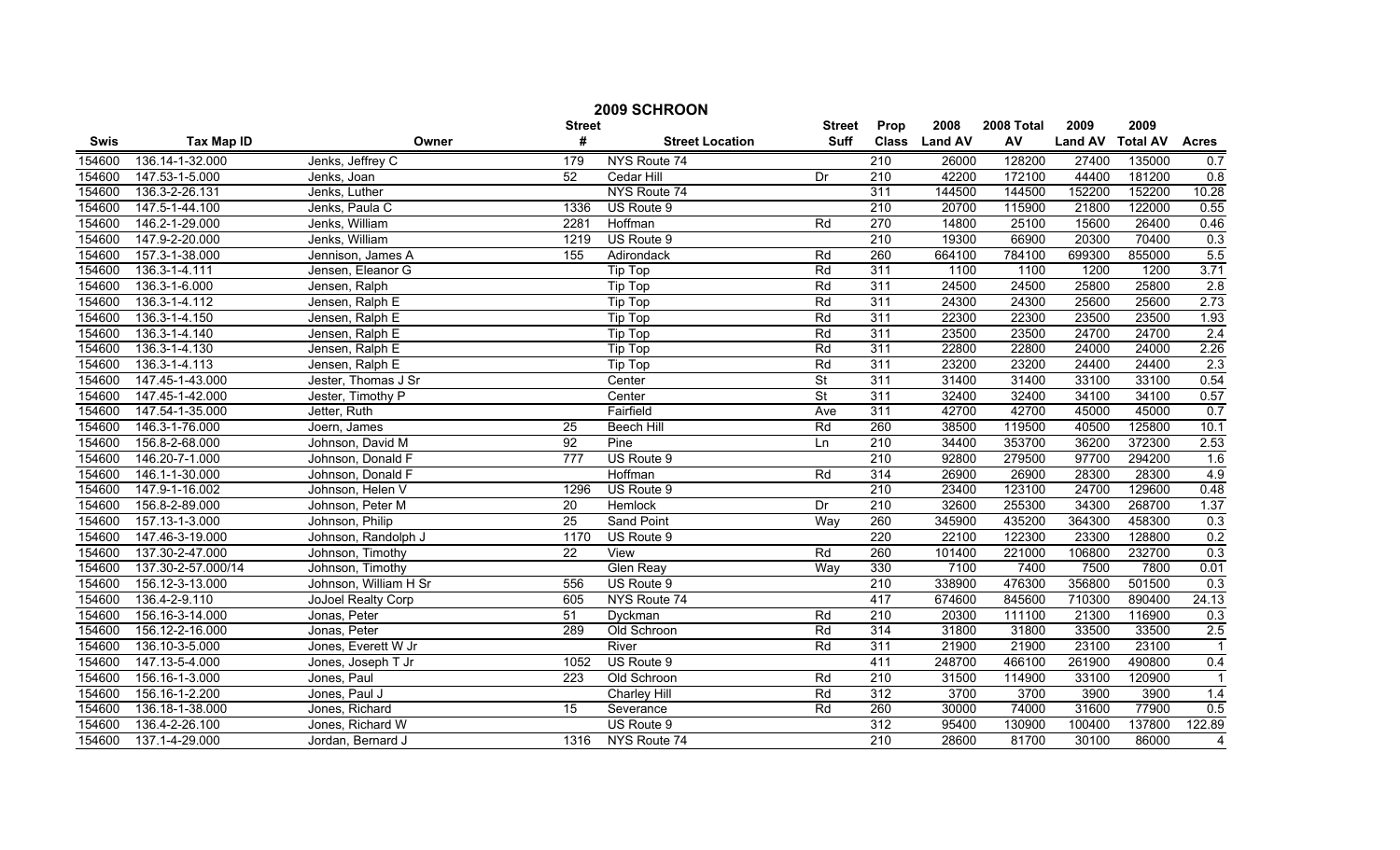|        | 2009 SCHROON       |                      |                 |                               |                          |                  |                |            |                |                 |                |
|--------|--------------------|----------------------|-----------------|-------------------------------|--------------------------|------------------|----------------|------------|----------------|-----------------|----------------|
|        |                    |                      | <b>Street</b>   |                               | <b>Street</b>            | Prop             | 2008           | 2008 Total | 2009           | 2009            |                |
| Swis   | <b>Tax Map ID</b>  | Owner                | #               | <b>Street Location</b>        | <b>Suff</b>              | <b>Class</b>     | <b>Land AV</b> | AV         | <b>Land AV</b> | <b>Total AV</b> | <b>Acres</b>   |
| 154600 | 165.2-2-5.113      | Jordan, Robert J     |                 | US Route 9                    |                          | 311              | 100            | 100        | 100            | 100             | 0.08           |
| 154600 | 147.53-1-7.000     | Joyce, Donald P      | 44              | Cedar Hill                    | Dr                       | $\overline{210}$ | 35000          | 205400     | 36900          | 216300          | 0.6            |
| 154600 | 147.53-1-6.000     | Joyce, Judy A        | 48              | Cedar Hill                    | Dr                       | $\overline{210}$ | 35400          | 185900     | 37300          | 195800          | 0.5            |
| 154600 | 156.-1-13.120      | Jung, Stephen        | 750             | <b>Charley Hill</b>           | Rd                       | 210              | 36200          | 137400     | 38100          | 144700          | $\overline{4}$ |
| 154600 | 146.4-1-31.000     | Juzaitis, Judith     | 989             | Charley Hill                  | Rd                       | 260              | 34700          | 135000     | 36600          | 142200          | 3              |
| 154600 | 156.16-4-17.000    | Kaag, James B        |                 | US Route 9                    |                          | 311              | 346400         | 346400     | 364800         | 364800          | 0.41           |
| 154600 | 146.4-1-29.000     | Kagey, Richard G III | 1021            | <b>Charley Hill</b>           | Rd                       | 260              | 14300          | 46100      | 15000          | 48500           | 0.5            |
| 154600 | 136.60-1-2.000     | Kahn, Jessica M      | 25              | Idlewild                      | Way                      | $\overline{210}$ | 324300         | 434800     | 341400         | 476600          | 0.3            |
| 154600 | 156.8-2-33.120     | Kahn, Lynn S         | $\overline{17}$ | Lakeview                      | Way                      | 311              | 25900          | 25900      | 27300          | 27300           | 1.03           |
| 154600 | 156.8-2-33.112     | Kahn, Lynn S         |                 | Lakeview                      | Way                      | 314              | 31900          | 31900      | 33600          | 33600           | 1.48           |
| 154600 | 156.8-2-33.200     | Kahn, Lynn S         | $\overline{18}$ | Lakeview                      | Way                      | $\overline{210}$ | 32600          | 198100     | 34300          | 208500          | 1.03           |
| 154600 | 136.3-1-4.160      | Kalde, Donald C      |                 | $\overline{\mathsf{Tip}}$ Top | Rd                       | 311              | 22300          | 22300      | 23500          | 23500           | 1.93           |
| 154600 | 136.3-1-4.120      | Kane, Anthony        |                 | Tip Top                       | Rd                       | 311              | 22700          | 22700      | 23900          | 23900           | 2.1            |
| 154600 | 156.8-2-16.003     | Kansas, Peter G      | 6               | Davis                         | Rd                       | 260              | 526100         | 859600     | 554000         | 905200          | 1.7            |
| 154600 | 136.11-1-2.003     | Kapner, John D       | 200             | Shore                         | Rd                       | 260              | 356400         | 461900     | 375300         | 486400          | 16.26          |
| 154600 | 156.-1-4.000       | Kapstein, Jonathan   |                 | Thilo                         | Rd                       | 322              | 29500          | 29500      | 31100          | 31100           | 50.8           |
| 154600 | 156.-1-2.000       | Kapstein, Jonathan   | 248             | Thilo                         | Rd                       | 312              | 35200          | 71900      | 37100          | 75700           | 35.4           |
| 154600 | 156.-1-31.000      | Karaka, Harold       | 3               | <b>Hollow</b>                 | Rd                       | 240              | 71000          | 224300     | 74800          | 236200          | 36.3           |
| 154600 | 156.-1-46.100      | Karaka, Harold       |                 | Hollow                        | Rd                       | 322              | 68700          | 68700      | 72300          | 72300           | 48.9           |
| 154600 | 137.30-1-16.000    | Karr, Alexander J    | 280             | Fraternaland                  | Rd                       | 260              | 73000          | 146400     | 76900          | 154200          | 0.4            |
| 154600 | 137.30-1-38.001    | Karr, Alexander J    |                 | Fraternaland                  | Rd                       | 311              | 131600         | 131600     | 138600         | 138600          | 0.1            |
| 154600 | 146.3-1-55.120     | Kasitch, Brett L     | 87              | Townsend                      | Rd                       | 312              | 32800          | 40800      | 34600          | 43000           | 10             |
| 154600 | 147.54-2-16.000    | Kaskewsky, Walter    | 8               | <b>Broad</b>                  | $\overline{\mathsf{St}}$ | 411              | 8500           | 130100     | 9000           | 137000          | 0.3            |
| 154600 | 147.54-2-15.000    | Kaskewsky, Walter    | 12              | <b>Broad</b>                  | <b>St</b>                | 411              | 9600           | 109400     | 10100          | 115200          | 0.2            |
| 154600 | 147.13-3-1.003     | Kaufman, David       |                 | Hoffman                       | Rd                       | 311              | 39600          | 39600      | 41700          | 41700           | 9.53           |
| 154600 | 145.2-1-38.000     | Kazyaka, Raymond J   | 164             | Potash Hill                   | Rd                       | 240              | 52900          | 184100     | 55700          | 193900          | 18.5           |
| 154600 | 147.45-1-17.000    | Kedmenec, Michael A  | $\overline{29}$ | Jordan                        | <b>St</b>                | $\overline{210}$ | 39100          | 125000     | 41100          | 131600          | 0.57           |
| 154600 | 137.30-2-57.000/17 | Keilen Donald J      |                 | <b>Glen Reay</b>              | Way                      | 330              | 7100           | 7400       | 7500           | 7800            | 0.01           |
| 154600 | 137.30-2-51.000    | Keilen Donald J      |                 | <b>Glen Reay</b>              | Way                      | 311              | 10200          | 10200      | 10700          | 10700           | 0.2            |
| 154600 | 137.30-2-50.000    | Keilen Donald J      | $\overline{25}$ | <b>Glen Reay</b>              | Way                      | 260              | 119800         | 164300     | 126100         | 173000          | 0.1            |
| 154600 | 156.2-1-3.000      | Keilen, Donald       |                 | Charley Hill                  | Rd                       | 314              | 29600          | 29600      | 31200          | 31200           | 4.9            |
| 154600 | 156.2-1-2.000      | Keilen, Donald       |                 | Charley Hill                  | Rd                       | 322              | 26900          | 26900      | 28300          | 28300           | 20.6           |
| 154600 | 136.4-2-5.000      | Keilen, Donald       | 583             | NYS Route 74                  |                          | 260              | 29700          | 88100      | 31300          | 92800           | 2.91           |
| 154600 | 147.13-5-10.000    | Keiter, Mary E       |                 | US Route 9                    |                          | 311              | 95200          | 95200      | 100200         | 100200          | 0.1            |
| 154600 | 147.13-2-6.000     | Keiter, Mary E       | 1015            | US Route 9                    |                          | 210              | 33600          | 127600     | 35400          | 134400          | 0.4            |
| 154600 | 147.1-1-28.000     | Kelleher, Regina     | 32              | Marina                        | Rd                       | 260              | 165800         | 214300     | 174600         | 225700          | 4.7            |
| 154600 | 145.2-3-1.000      | Kelley, Edward P     | 397             | Loch Muller                   | Rd                       | 311              | 29500          | 29500      | 31100          | 31100           | 4.86           |
| 154600 | 145.2-1-44.000     | Kelley, Edward P     |                 | <b>Loch Muller</b>            | Rd                       | 322              | 14100          | 14100      | 14800          | 14800           | 11.85          |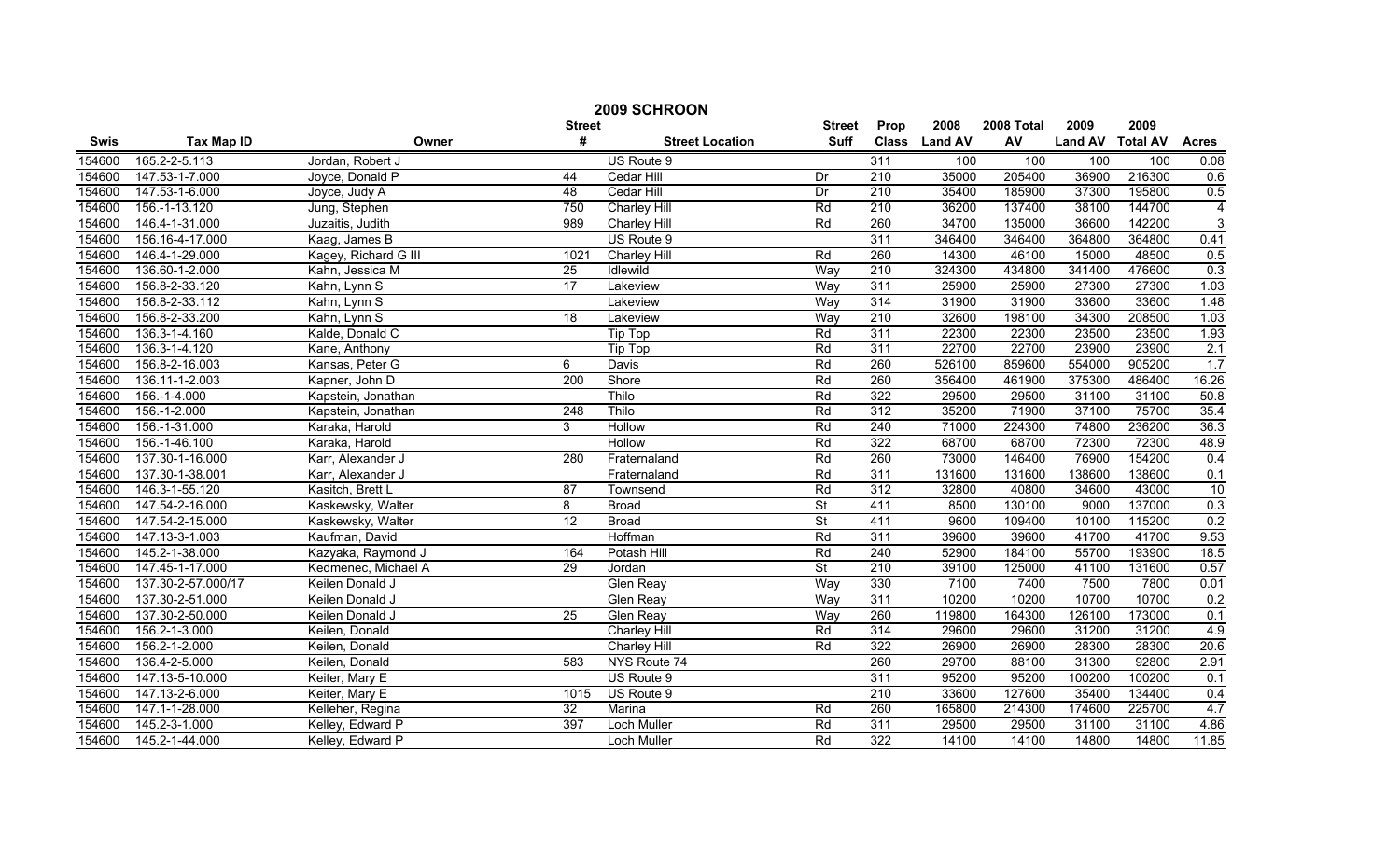|             | 2009 SCHROON      |                       |                 |                        |                          |                  |                |            |                |                 |                |  |
|-------------|-------------------|-----------------------|-----------------|------------------------|--------------------------|------------------|----------------|------------|----------------|-----------------|----------------|--|
|             |                   |                       | <b>Street</b>   |                        | <b>Street</b>            | Prop             | 2008           | 2008 Total | 2009           | 2009            |                |  |
| <b>Swis</b> | <b>Tax Map ID</b> | Owner                 | #               | <b>Street Location</b> | <b>Suff</b>              | <b>Class</b>     | <b>Land AV</b> | AV         | <b>Land AV</b> | <b>Total AV</b> | <b>Acres</b>   |  |
| 154600      | 147.61-1-7.000    | Kelley, Jon A         | 9               | Labier                 | Way                      | 260              | 149200         | 238500     | 157100         | 251100          | 0.04           |  |
| 154600      | 145.2-2-3.000     | Kelley, Shannon M     | 223             | Potash Hill            | Rd                       | 314              | 26800          | 26800      | 28200          | 28200           | 3.77           |  |
| 154600      | 147.17-2-12.000   | Kelly, David G        | 29              | Bohrmann               | Dr                       | 280              | 303300         | 538200     | 319400         | 566700          | 0.2            |  |
| 154600      | 147.53-1-46.000   | Kelly, Joan D         | 28              | <b>Brookfield</b>      | Ave                      | 210              | 11900          | 60200      | 12500          | 63400           | 0.1            |  |
| 154600      | 147.13-4-13.000   | Kelly, John           | 1016            | US Route 9             |                          | 220              | 285300         | 402700     | 300400         | 424000          | 0.3            |  |
| 154600      | 146.1-1-17.120    | Kelly, John F III     | 63              | <b>Lost Pond</b>       | Trl                      | 312              | 42600          | 56300      | 44900          | 59300           | 12.8           |  |
| 154600      | 146.16-2-13.200   | Kelly, John J         |                 | Hoffman                | Rd                       | 314              | 5600           | 5600       | 5900           | 5900            | 2.23           |  |
| 154600      | 147.13-2-5.000    | Kelly, John J         | 1019            | US Route 9             |                          | 471              | 25100          | 245600     | 26400          | 258600          | 0.3            |  |
| 154600      | 146.16-2-9.000    | Kelly, John J         | 16              | Club House             | Dr                       | $\overline{210}$ | 33400          | 93200      | 35100          | 98100           | $\overline{4}$ |  |
| 154600      | 147.53-1-10.000   | Kelly, Kevin          | $\overline{32}$ | Cedar Hill             | Dr                       | $\overline{210}$ | 39100          | 169400     | 41200          | 178400          | 0.6            |  |
| 154600      | 146.16-2-12.000   | Kelly, Susan          |                 | Hoffman                | Rd                       | 314              | 3000           | 3000       | 3200           | 3200            | 1.5            |  |
| 154600      | 157.1-2-18.000    | Kelsey, Harry N       | 589             | Adirondack             | Rd                       | 312              | 471600         | 479300     | 496600         | 504700          | 4.1            |  |
| 154600      | 157.1-2-19.100    | Kelsey, Harry N       |                 | Adirondack             | Rd                       | 311              | 90500          | 90500      | 95300          | 95300           | 3.3            |  |
| 154600      | 157.3-1-2.000     | Kemmerich, Dieter     | 387             | Adirondack             | Rd                       | 210              | 384200         | 491900     | 404600         | 518000          | 2.3            |  |
| 154600      | 146.20-10-28.000  | Kempter, Scott        | $\overline{25}$ | <b>Berry Hill</b>      | Way                      | 311              | 23700          | 23700      | 24900          | 24900           | 0.79           |  |
| 154600      | 146.20-1-32.000   | Kennedy Thomas        | 1302            | <b>Charley Hill</b>    | Rd                       | 314              | 27700          | 27700      | 29200          | 29200           | 1.37           |  |
| 154600      | 146.20-9-20.000   | Kenney, Cheri M       |                 | Glen Reay              | Way                      | 311              | 33100          | 33100      | 34800          | 34800           | 0.1            |  |
| 154600      | 146.20-9-22.000   | Kenney, Cheri M       | 894             | US Route 9             |                          | 230              | 77800          | 345300     | 81900          | 363600          | 0.4            |  |
| 154600      | 147.54-1-22.000   | Keppler, Charles E Jr | 59              | Fowler                 | Ave                      | 210              | 302400         | 437100     | 281500         | 500000          | 6.5            |  |
| 154600      | 146.2-1-52.000    | Kerbstat, William F   | 51              | Krissica               | Way                      | 210              | 149700         | 328000     | 164700         | 360800          | 3.2            |  |
| 154600      | 136.4-1-1.112     | Kern, Glenn C         | 93              | Skyhigh                | Rd                       | 260              | 262000         | 343800     | 275900         | 362000          | 1.64           |  |
| 154600      | 136.4-1-1.120     | Kern, Glenn C         | 85              | Skyhigh                | Rd                       | 260              | 453700         | 516900     | 477800         | 544300          | 5              |  |
| 154600      | 147.17-2-62.001   | Kern, Otto L          | 8               | Underhill              | Ln                       | 210              | 108900         | 234000     | 114700         | 246400          | 0.6            |  |
| 154600      | 136.3-1-2.040     | Ketcham, Richard H    |                 | US Route 9             |                          | 311              | 20500          | 20500      | 21600          | 21600           | 0.5            |  |
| 154600      | 147.45-1-6.000    | Keute, Robert A       | $\overline{53}$ | Jordan                 | $\overline{\mathsf{St}}$ | 220              | 43500          | 159000     | 43500          | 159000          | 0.9            |  |
| 154600      | 147.5-1-28.000    | Kiernan, Robert J     | 1458            | US Route 9             |                          | $\overline{210}$ | 10600          | 41800      | 11200          | 44000           | 0.2            |  |
| 154600      | 156.16-3-33.000   | Kimber-Lee LLC        | 55              | Hayes                  | Rd                       | 210              | 468000         | 1202900    | 492900         | 1598000         | 1.1            |  |
| 154600      | 147.53-2-25.000   | King, Douglas P       | 1067            | US Route 9             |                          | 482              | 15600          | 196100     | 16400          | 206500          | 0.1            |  |
| 154600      | 157.13-1-1.000/9  | Kinson, Philip L      |                 | <b>Sand Point</b>      | Way                      | 330              | 7600           | 7600       | 8000           | 8000            | 0.01           |  |
| 154600      | 157.13-1-53.000   | Kinson, Philip L      | $\overline{15}$ | <b>Birch</b>           | Way                      | 260              | 77800          | 147600     | 81900          | 155400          | 0.5            |  |
| 154600      | 146.20-9-10.000   | Kircher, Timothy      | $\overline{23}$ | Landings               | $\overline{C}$           | 210              | 111100         | 289500     | 111100         | 289500          | 0.02           |  |
| 154600      | 146.1-1-16.000    | Kirchner, Harry B     | 1895            | Hoffman                | Rd                       | 314              | 29700          | 29700      | 31300          | 31300           | $\overline{5}$ |  |
| 154600      | 147.17-2-22.000   | Kirk, Thomas R        |                 | <b>Grove Point</b>     | Rd                       | 311              | 79400          | 79400      | 83600          | 83600           | 0.6            |  |
| 154600      | 147.17-2-21.000   | Kirk, Thomas R        | 5               | <b>Grove Point</b>     | Rd                       | 260              | 116700         | 156900     | 122900         | 165200          | 1.3            |  |
| 154600      | 157.13-1-2.000    | Kiter, Raymond        |                 | Sand Point             | Way                      | 311              | 322800         | 322800     | 339900         | 339900          | 0.3            |  |
| 154600      | 147.54-1-12.000   | Klee, Gary            | 27              | Fowler                 | Ave                      | 210              | 23200          | 107500     | 24400          | 113200          | 0.3            |  |
| 154600      | 137.1-4-43.200    | Klitgaard, William E  | $\overline{25}$ | Gorman                 | Rd                       | 210              | 477000         | 724100     | 524700         | 796500          | 1.86           |  |
| 154600      | 157.13-1-1.000/15 | Knecht, Joan          |                 | <b>Sand Point</b>      | Way                      | 330              | 7600           | 7600       | 8000           | 8000            | 0.01           |  |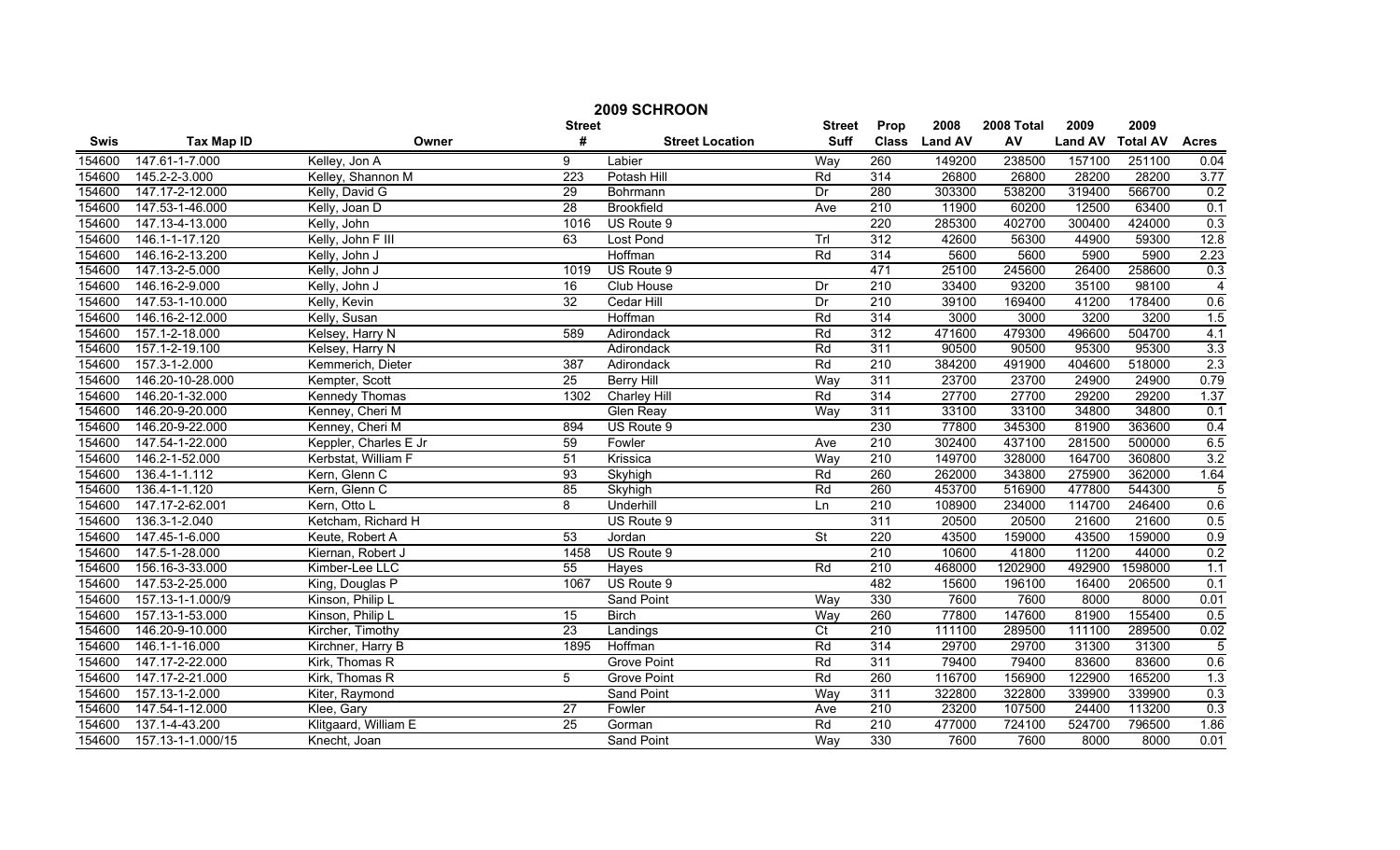|        | 2009 SCHROON      |                           |                  |                        |               |                  |               |            |                |                 |                  |  |
|--------|-------------------|---------------------------|------------------|------------------------|---------------|------------------|---------------|------------|----------------|-----------------|------------------|--|
|        |                   |                           | <b>Street</b>    |                        | <b>Street</b> | Prop             | 2008          | 2008 Total | 2009           | 2009            |                  |  |
| Swis   | <b>Tax Map ID</b> | Owner                     | #                | <b>Street Location</b> | <b>Suff</b>   |                  | Class Land AV | AV         | <b>Land AV</b> | <b>Total AV</b> | <b>Acres</b>     |  |
| 154600 | 157.13-1-35.000   | Knecht, Joan              | 15               | Oak                    | Way           | 210              | 93500         | 247400     | 98400          | 260500          | 0.5              |  |
| 154600 | 157.13-1-1.000/40 | Knecht, Scott             |                  | <b>Sand Point</b>      | Way           | 330              | 7600          | 7600       | 8000           | 8000            | 0.01             |  |
| 154600 | 157.13-1-45.200   | Knecht, Scott             | 422              | Adirondack             | Rd            | $\overline{210}$ | 85600         | 258500     | 90100          | 272200          | 0.7              |  |
| 154600 | 147.17-2-9.000    | Kobbe, Robert F           | $\overline{23}$  | Bohrmann               | Dr            | 210              | 280000        | 474200     | 294800         | 499300          | 0.3              |  |
| 154600 | 125.3-3-11.000    | Koblensky, Stephen S III  | 2377             | US Route 9             |               | 270              | 18500         | 27500      | 19500          | 29000           | $\overline{1}$   |  |
| 154600 | 136.3-2-41.000    | Koller, Larry             |                  | US Route 9             |               | 311              | 17900         | 17900      | 18800          | 18800           | 0.5              |  |
| 154600 | 136.3-2-42.000    | Koller, Larry             |                  | US Route 9             |               | 311              | 22300         | 22300      | 23500          | 23500           | 0.5              |  |
| 154600 | 136.3-2-43.000    | Koller, Larry             |                  | US Route 9             |               | 311              | 25400         | 25400      | 26700          | 26700           | 1.4              |  |
| 154600 | 136.14-2-12.000   | Kolodzinski, Frank        |                  | Shore                  | Rd            | 314              | 26300         | 26300      | 27700          | 27700           | 1.41             |  |
| 154600 | 136.14-2-17.000   | Kolodzinski, Terrell V    | 11               | Decarlo                | Way           | 260              | 23800         | 191500     | 25000          | 201600          |                  |  |
| 154600 | 125.3-3-4.000     | Konop, Thomas             | 2431             | US Route 9             |               | 312              | 93800         | 102800     | 98700          | 108200          | 53.1             |  |
| 154600 | 146.1-1-61.000    | Konowal, William J        | $\overline{27}$  | Deer Camp              | Rd            | $\overline{210}$ | 39600         | 94200      | 41700          | 99200           | 6.18             |  |
| 154600 | 157.3-1-21.000    | Korey, Ilse               | $\overline{277}$ | Adirondack             | Rd            | 260              | 509000        | 544400     | 536000         | 573300          | 2.5              |  |
| 154600 | 157.3-1-20.000    | Korey, Ilse               | $\overline{277}$ | Adirondack             | Rd            | 260              | 341300        | 378100     | 359300         | 398100          | 2.2              |  |
| 154600 | 146.3-1-44.000    | Korn, Martin W            | 68               | Townsend               | Rd            | $\overline{312}$ | 78500         | 78800      | 82700          | 83000           | 45.23            |  |
| 154600 | 146.4-1-46.000    | Korn, Martin W            |                  | Charley Hill           | Rd            | 322              | 52900         | 52900      | 55700          | 55700           | 91               |  |
| 154600 | 156.11-1-8.200    | Korn, Phyllis S           |                  | Charley Hill           | Rd            | 314              | 23900         | 23900      | 25200          | 25200           | 9.68             |  |
| 154600 | 156.12-1-4.200    | Korn, Phyllis S           |                  | <b>Beaver Dam</b>      | Rd            | 311              | 146000        | 146000     | 153700         | 153700          | 1.12             |  |
| 154600 | 147.13-4-10.000   | Korn, Phyllis S           | 1008             | US Route 9             |               | 260              | 505800        | 605000     | 532600         | 637100          | $\overline{1.3}$ |  |
| 154600 | 146.3-1-52.002    | Korn, Phyllis S           | 15               | Townsend               | Rd            | 240              | 180500        | 450000     | 190000         | 473800          | 197.4            |  |
| 154600 | 146.3-1-46.004    | Korn, Phyllis S           |                  | Townsend               | Rd            | 322              | 75400         | 75400      | 79400          | 79400           | 48.7             |  |
| 154600 | 136.1-3-37.000    | Kostecki Anthony F        | 14               | <b>Peaked Hill</b>     | Way           | $\overline{210}$ | 30300         | 146900     | 31900          | 154700          | 2.17             |  |
| 154600 | 137.1-4-28.000    | Koszalka, Joanna          |                  | US Route 9             |               | 314              | 24900         | 24900      | 26200          | 26200           |                  |  |
| 154600 | 137.1-4-27.000    | Koszalka, Joanna          | 1298             | NYS Route 74           |               | 260              | 58400         | 58400      | 61500          | 171500          | 34.54            |  |
| 154600 | 137.1-4-30.024    | Kovarovic Lorraine A      | 1331             | NYS Route 74           |               | 280              | 32000         | 181900     | 33700          | 191500          | 7.7              |  |
| 154600 | 156.8-2-47.000    | Kowalka, James R          | 15               | <b>Dicks</b>           | Ln            | $\overline{210}$ | 31400         | 163600     | 33100          | 172200          | 1.02             |  |
| 154600 | 157.13-1-6.000    | Kowalski, Jane C          | $\overline{22}$  | Sand Point             | Way           | 260              | 101100        | 145000     | 106500         | 152700          | 0.4              |  |
| 154600 | 157.13-1-1.000/16 | Kowalski, Jane C          |                  | Sand Point             | Way           | 330              | 7600          | 7600       | 8000           | 8000            | 0.01             |  |
| 154600 | 147.2-1-48.000    | Kowalski, William F       | 1478             | Adirondack             | Rd            | 260              | 27000         | 56700      | 28400          | 59700           | 3.5              |  |
| 154600 | 147.54-1-54.100   | Krah Raymond W            | 1124             | US Route 9             |               | 210              | 14700         | 115300     | 15500          | 121400          | 0.14             |  |
| 154600 | 136.14-1-7.001    | Krapf, George E Jr        | 20               | Miller                 | Rd            | 260              | 22300         | 85400      | 23500          | 89900           | 0.4              |  |
| 154600 | 157.13-1-8.000    | Kraus, Rudolph            | 8                | Sand Point             | Way           | 260              | 116700        | 205600     | 122900         | 216500          | 0.7              |  |
| 154600 | 157.13-1-1.000/18 | Kraus, Rudolph            |                  | <b>Sand Point</b>      | Way           | 330              | 7600          | 7600       | 8000           | 8000            | 0.01             |  |
| 154600 | 156.12-3-26.000   | Krebs, William            | 12               | Edgewater              | Way           | 230              | 440300        | 724900     | 463600         | 763300          | 0.7              |  |
| 154600 | 145.2-2-1.000     | Krejci, Otaker            | 233              | Potash Hill            | Rd            | 260              | 22600         | 98400      | 23800          | 103600          | 1.6              |  |
| 154600 | 156.12-1-3.122    | <b>Krell Family Trust</b> |                  | Beaver Dam             | Rd            | 311              | 15500         | 15500      | 16300          | 16300           | 0.8              |  |
| 154600 | 156.12-4-3.122    | Krell Family Trust        |                  | Beaver Dam             | Rd            | 314              | 700           | 700        | 700            | 700             | 0.2              |  |
| 154600 | 156.12-4-3.200    | Krell, Kenneth            |                  | Beaver Dam             | Rd            | 314              | 1100          | 1100       | 1200           | 1200            | 0.38             |  |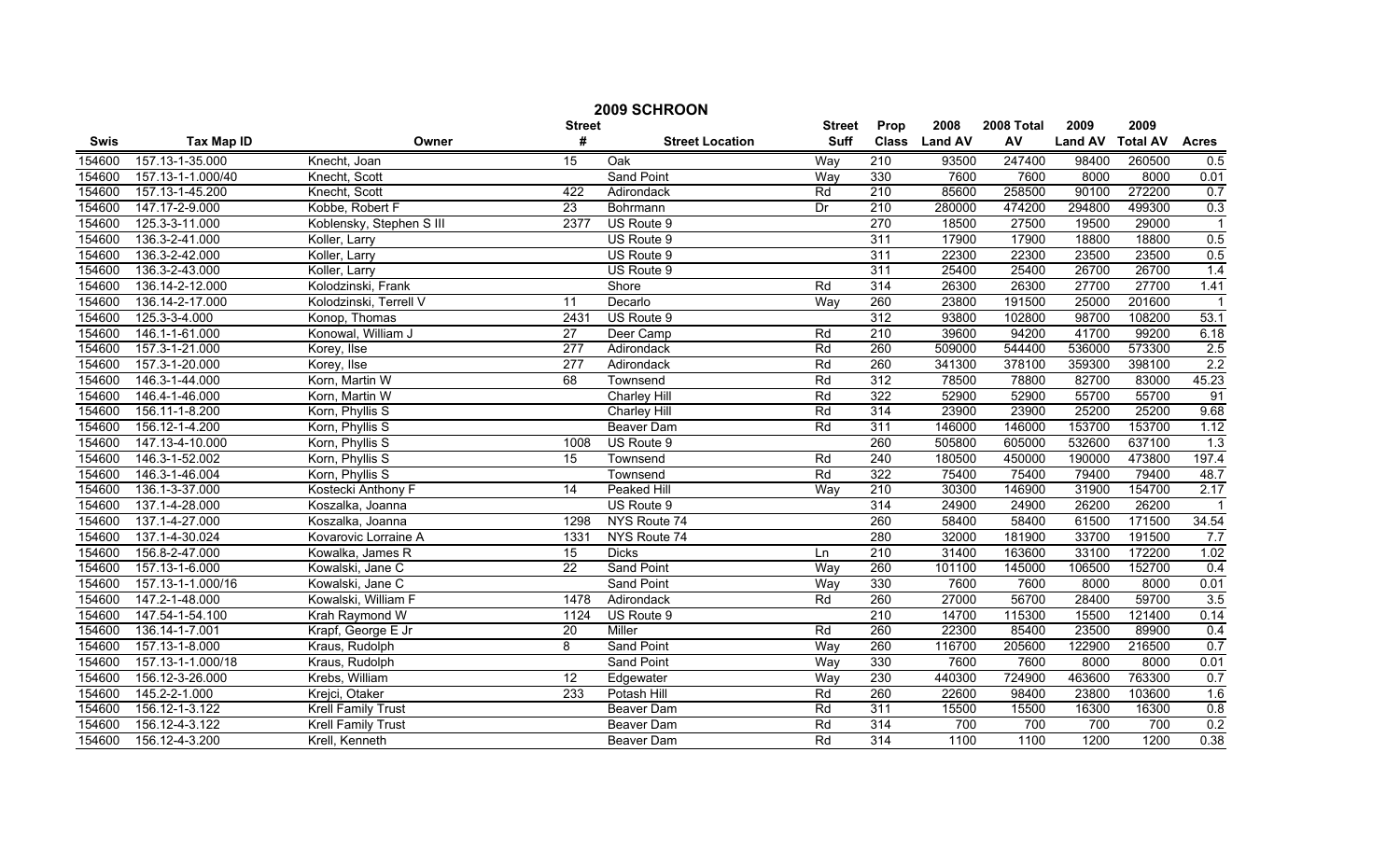|        | 2009 SCHROON      |                               |                 |                        |                 |                  |                |             |                |                 |                |  |
|--------|-------------------|-------------------------------|-----------------|------------------------|-----------------|------------------|----------------|-------------|----------------|-----------------|----------------|--|
|        |                   |                               | <b>Street</b>   |                        | <b>Street</b>   | Prop             | 2008           | 2008 Total  | 2009           | 2009            |                |  |
| Swis   | <b>Tax Map ID</b> | Owner                         | #               | <b>Street Location</b> | <b>Suff</b>     | <b>Class</b>     | <b>Land AV</b> | AV          | <b>Land AV</b> | <b>Total AV</b> | <b>Acres</b>   |  |
| 154600 | 156.12-1-3.200    | Krell, Kenneth                | 253             | Beaver Dam             | Rd              | 260              | 160700         | 196800      | 169100         | 207100          | 1.78           |  |
| 154600 | 156.-1-66.000     | Krigsman, Henry A Jr          |                 | Thilo                  | Rd              | 322              | 72000          | 72000       | 75800          | 75800           | 124.3          |  |
| 154600 | 147.1-1-23.000    | Krulan, Timothy R             | 32              | Marina                 | Rd              | 260              | 199400         | 296000      | 210000         | 311700          | 4.9            |  |
| 154600 | 146.3-1-11.000    | Krupski, Steven               | 1732            | Hoffman                | Rd              | 210              | 29700          | 144400      | 31300          | 152100          | $\overline{5}$ |  |
| 154600 | 147.45-1-31.120   | <b>KTD Enterprises Inc</b>    | 40              | Industrial             | Dr              | 441              | 10700          | 154100      | 11300          | 162300          | 0.55           |  |
| 154600 | 147.2-1-6.000     | Kuba, Michael S               | 392             | <b>Alder Meadow</b>    | Rd              | 260              | 49600          | 68000       | 52200          | 71600           | 61.3           |  |
| 154600 | 156.16-3-26.100   | Kugler, Dennis E              | 16              | Elirose                | Way             | 210              | 461900         | 1046200     | 486300         | 1101600         | 0.46           |  |
| 154600 | 136.60-1-8.000    | Kulwin, Clifford M            | $\overline{12}$ | Idlewild               | Way             | 260              | 128900         | 304900      | 141800         | 335400          | 0.3            |  |
| 154600 | 147.46-3-21.100   | Kuo, Ramsay L                 |                 | US Route 9             |                 | 311              | 37500          | 37500       | 39500          | 39500           | 0.63           |  |
| 154600 | 137.1-4-6.003     | Kuttler, David J              | 133             | Fraternaland           | Rd              | 260              | 438900         | 519000      | 462200         | 546500          | 23.69          |  |
| 154600 | 146.2-1-30.000    | Kuzmiak, Brenda J             | 2278            | Hoffman                | Rd              | $\overline{210}$ | 20800          | 175100      | 21900          | 184400          | 0.44           |  |
| 154600 | 146.2-1-31.120    | Kuzmiak, Brenda J             |                 | Hoffman                | Rd              | 311              | 3800           | 3800        | 4000           | 4000            | 1.53           |  |
| 154600 | 156.8-2-48.000    | Kuzmiak, Richard S            | 97              | Pine                   | Ln              | 210              | 31300          | 294500      | 33000          | 310000          | 1.22           |  |
| 154600 | 156.16-3-31.000   | Labar, Janet S                | 54              | Hayes                  | Rd              | 260              | 141400         | 195300      | 148900         | 205700          | 0.5            |  |
| 154600 | 157.5-2-10.500    | LaBarge Trevor A              | 6               | Spruce                 | Ln              | 260              | 421800         | 492900      | 444100         | 519000          | 0.52           |  |
| 154600 | 147.13-2-14.200   | LaBarge, Ernest R             | $\overline{11}$ | Game Club              | Rd              | $\overline{210}$ | 22200          | 203200      | 23400          | 213900          | 0.6            |  |
| 154600 | 136.4-2-6.300     | Labato, Joseph                | 29              | Summer Haven           | Way             | 260              | 341600         | 804200      | 317100         | 804200          | 2.86           |  |
| 154600 | 157.13-1-29.000   | LaBerge, Christine            |                 | Adirondack             | Rd              | 314              | 22900          | 22900       | 24100          | 24100           | 0.9            |  |
| 154600 | 157.13-1-19.000   | LaBerge, Christine A          | 18              | <b>Three Bears</b>     | Dr              | 260              | 541500         | 751900      | 570200         | 791800          | 0.8            |  |
| 154600 | 146.20-2-23.000   | LaCasse, Kenneth R            | 16              | First                  | Trl             | 270              | 17700          | 54200       | 18600          | 57000           | 0.32           |  |
| 154600 | 146.1-1-11.200    | LaCatena, Martin              | 34              | Lost Pond              | Trl             | $\overline{210}$ | 37100          | 322600      | 39100          | 339700          | 5.02           |  |
| 154600 | 156.-1-43.000     | LaCognata, Dale               | 367             | Hollow                 | Rd              | 312              | 40100          | 75800       | 42200          | 79800           | 14.7           |  |
| 154600 | 146.3-2-6.000     | Laffert, Roland R             |                 | Daveed                 | Rd              | 322              | 51200          | 51200       | 53900          | 53900           | 14.1           |  |
| 154600 | 156.15-1-4.000    | LaGrange, John E              |                 | Vanderwalker           | Rd              | 322              | 59000          | 59000       | 62100          | 62100           | 101.4          |  |
| 154600 | 156.15-2-5.000    | LaGrange, John E              | 167             | Charley Hill           | Rd              | $\overline{210}$ | 52500          | 237600      | 55300          | 250200          | 7.9            |  |
| 154600 | 156.12-3-2.001    | Lake View On Schroon LLC      | 448             | US Route 9             |                 | 421              | 306700         | 579200      | 323000         | 609900          | 1.4            |  |
| 154600 | 156.12-2-11.002   | Lake View On Schroon LLC      |                 | US Route 9             |                 | 314              | 13800          | 13800       | 14500          | 14500           | 4.09           |  |
| 154600 | 146.4-1-44.100    | Lake, Virginia N              | 887             | <b>Charley Hill</b>    | Rd              | 322              | 50000          | 50000       | 52600          | 52600           | 31.8           |  |
| 154600 | 146.3-1-73.002    | Lamb, Kathleen M              | 50              | <b>Beech Hill</b>      | Rd              | 210              | 39400          | 175800      | 41500          | 185100          | 5.85           |  |
| 154600 | 147.2-1-1.000     | Lambertsen, Marion            | 296             | Alder Meadow           | Rd              | 260              | 10500          | 50200       | 11100          | 52900           | 0.2            |  |
| 154600 | 147.46-1-1.000    | Lamphere, Oran L              | 1209            | US Route 9             |                 | 415              | 79300          | 165800      | 83500          | 174600          |                |  |
| 154600 | 146.20-9-1.000    | Landings Homeowners Assoc Inc | 5               | Landings               | $\overline{C}t$ | 311              | $\mathbf 0$    | $\mathbf 0$ | $\mathbf 0$    | $\Omega$        | 5.04           |  |
| 154600 | 146.1-1-20.400    | Landt, Charles W              | $\overline{7}$  | Texas                  | Trl             | 260              | 37300          | 175100      | 39300          | 184400          | $\overline{5}$ |  |
| 154600 | 137.30-2-6.000    | Lang Lillian T                | 240             | Fraternaland           | Rd              | $\overline{210}$ | 17400          | 84200       | 18400          | 88700           | 0.1            |  |
| 154600 | 157.3-1-12.100    | Lang, Gary A                  | 353             | Adirondack             | Rd              | $\overline{210}$ | 533300         | 961600      | 561600         | 962090          | 2.3            |  |
| 154600 | 137.30-1-34.000   | Lang, Lillian T               |                 | Fraternaland           | Rd              | 311              | 35900          | 35900       | 37800          | 37800           | 0.2            |  |
| 154600 | 147.17-2-19.000   | Langabeer, John R             | 11              | Easy                   | St              | 210              | 70000          | 229600      | 73700          | 241800          | 0.2            |  |
| 154600 | 136.10-1-10.200   | Langenbach, Harold            | 12              | French                 | Rd              | 260              | 35600          | 146300      | 37500          | 154100          | 0.71           |  |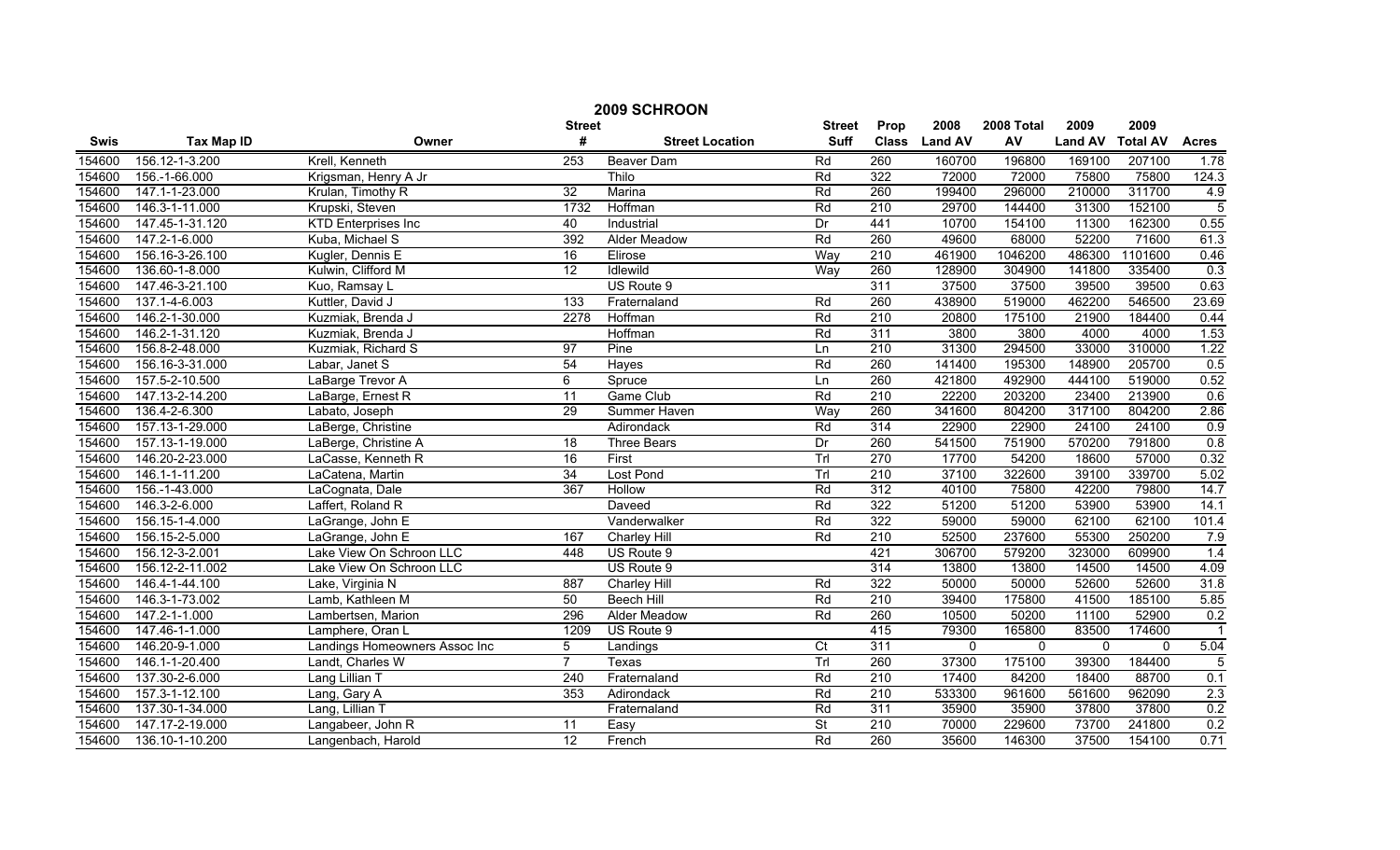|        | 2009 SCHROON      |                      |                 |                        |                          |                  |                |            |                |                 |                  |  |
|--------|-------------------|----------------------|-----------------|------------------------|--------------------------|------------------|----------------|------------|----------------|-----------------|------------------|--|
|        |                   |                      | <b>Street</b>   |                        | <b>Street</b>            | Prop             | 2008           | 2008 Total | 2009           | 2009            |                  |  |
| Swis   | <b>Tax Map ID</b> | Owner                | #               | <b>Street Location</b> | <b>Suff</b>              | <b>Class</b>     | <b>Land AV</b> | AV         | <b>Land AV</b> | <b>Total AV</b> | <b>Acres</b>     |  |
| 154600 | 156.8-2-83.000    | LaPerle, Jameson R   | 50              | Hemlock                | Dr                       | 210              | 26400          | 210200     | 27800          | 221200          | 0.94             |  |
| 154600 | 157.5-2-28.000    | LaPlante, Mark H     | 9               | Coles                  | Way                      | $\overline{210}$ | 74100          | 346100     | 78000          | 364400          | 1.05             |  |
| 154600 | 157.1-2-31.200    | LaPollo, Robert C Sr | 509             | Adirondack             | Rd                       | 260              | 321000         | 409700     | 338000         | 431400          | 3.95             |  |
| 154600 | 146.20-9-25.000   | Lark, Randall J      | 9               | Tavern                 | Way                      | 260              | 40200          | 70600      | 42300          | 74300           | 0.1              |  |
| 154600 | 145.2-1-31.000    | Larkin, James P      |                 | Youngs                 | Rd                       | 322              | 36200          | 36200      | 38100          | 38100           | 61.98            |  |
| 154600 | 137.1-4-35.000    | LaRock, Daniel L     | $\overline{14}$ | Fraternaland           | Rd                       | 312              | 33400          | 40100      | 35100          | 42200           | 8.3              |  |
| 154600 | 137.10-1-3.000    | LaRock, Daniel L     | 67              | Letsonville            | Rd                       | 210              | 20000          | 118700     | 21100          | 125000          |                  |  |
| 154600 | 136.18-1-4.000    | Lashway, Howard      | 16              | Tyrrell                | Rd                       | 240              | 47000          | 237400     | 49500          | 249900          | 11.7             |  |
| 154600 | 136.3-2-29.100    | Lashway, Howard H    |                 | Tyrrell                | Rd                       | 240              | 47000          | 54000      | 61100          | 68500           | 59.89            |  |
| 154600 | 136.3-2-29.200    | Lashway, Howard H    |                 | Severance              | Rd                       | 322              | 14900          | 14900      | 15700          | 15700           | 11.45            |  |
| 154600 | 146.20-9-3.000    | Lasnik, Stuart M     | 3               | Landings               | $\overline{C}t$          | $\overline{210}$ | 155600         | 342900     | 163900         | 361100          | 0.02             |  |
| 154600 | 146.4-1-50.210    | Lattimore, John      | 69              | Sams                   | Rd                       | 260              | 37800          | 115000     | 39800          | 121100          | 7.86             |  |
| 154600 | 145.4-1-50.000    | Lauer, Richard W     | 1524            | Hoffman                | Rd                       | 260              | 44500          | 126100     | 46900          | 132800          | 11.6             |  |
| 154600 | 147.45-1-11.000   | Lauer, Richard W     | $\overline{15}$ | Chain                  | St                       | 210              | 26000          | 73900      | 27400          | 77800           | 0.4              |  |
| 154600 | 157.13-1-1.000/8  | Lauricella, Paul P   |                 | <b>Sand Point</b>      | Way                      | 330              | 7600           | 7600       | 8000           | 8000            | 0.01             |  |
| 154600 | 157.13-1-52.000   | Lauricella, Paul P   | 11              | <b>Birch</b>           | Way                      | 210              | 93500          | 168300     | 98400          | 177200          | 0.6              |  |
| 154600 | 156.19-2-5.000    | Lavarnway, Kevin F   | 59              | Old Schroon            | Rd                       | 210              | 29200          | 177100     | 30700          | 186400          | 0.8              |  |
| 154600 | 147.46-3-28.000   | Lawless, Thomas J    | $\overline{7}$  | Olden                  | Dr                       | 210              | 32100          | 199700     | 33800          | 210300          | 0.44             |  |
| 154600 | 146.20-3-6.000    | Lawrence Edgar A     |                 | <b>Glen Reay</b>       | Way                      | 311              | 26800          | 26800      | 28200          | 28200           | 0.6              |  |
| 154600 | 147.53-2-4.000    | Lawrence, Alicia M   | 35              | <b>Brookfield</b>      | Ave                      | 210              | 56100          | 125800     | 59100          | 132500          | 1.1              |  |
| 154600 | 147.13-4-5.100    | Lawrence, Joyce M    | 978             | US Route 9             |                          | 210              | 462500         | 793000     | 487000         | 835000          | 1.19             |  |
| 154600 | 147.3-2-21.000    | Lawrie, Mark R       | 233             | Nesa                   | Rd                       | 210              | 735700         | 1051100    | 774700         | 1106800         | 3.74             |  |
| 154600 | 147.45-2-4.000    | Laymon, Robert G     | $\overline{38}$ | Cross                  | $\overline{\mathsf{St}}$ | 210              | 32400          | 127400     | 34200          | 134200          | 0.66             |  |
| 154600 | 147.54-1-34.000   | Layne, Dolores M     | 24              | Fowler                 | Ave                      | 210              | 12900          | 86500      | 13600          | 91100           | 0.2              |  |
| 154600 | 147.13-4-12.000   | Leah, Paul           | 1012            | US Route 9             |                          | 210              | 262000         | 380400     | 275900         | 400600          | 0.2              |  |
| 154600 | 147.46-3-16.000   | Leah, Paul M         | 8               | Whitney                | Ave                      | 210              | 24700          | 93600      | 26000          | 98600           | 0.2              |  |
| 154600 | 156.8-2-84.000    | Lease, Richard F     | 42              | Hemlock                | Dr                       | 210              | 25500          | 196700     | 26800          | 207000          | 1.06             |  |
| 154600 | 146.20-2-8.200    | Leatherman, Barry    | 1355            | <b>Charley Hill</b>    | Rd                       | 210              | 31800          | 124400     | 33400          | 130900          | 0.9              |  |
| 154600 | 156.8-2-85.000    | Lebel, Mark D        | 32              | <b>Hemlock</b>         | Dr                       | 210              | 32100          | 255200     | 33800          | 268600          | 1.23             |  |
| 154600 | 145.2-1-5.000     | LeBlanc, Arthur W    | 44              | Henry                  | Rd                       | 210              | 16000          | 125200     | 16800          | 131800          | 0.5              |  |
| 154600 | 147.53-1-42.000   | LeClair, Eric J      | 6               | Mousaw                 | Way                      | 210              | 16700          | 71700      | 17600          | 75500           | 0.2              |  |
| 154600 | 156.19-2-7.000    | Lee, Michel M        | $\overline{37}$ | Old Schroon            | Rd                       | 210              | 25800          | 181000     | 27200          | 190500          | 0.7              |  |
| 154600 | 146.20-2-24.000   | Lee, Thomas E        | 19              | <b>Forest Trails</b>   |                          | 270              | 18500          | 45600      | 19500          | 48000           | 0.41             |  |
| 154600 | 146.20-10-2.000   | Leeret, Stephen B    | 863             | US Route 9             |                          | 260              | 38600          | 88700      | 40700          | 93400           | $\overline{0.4}$ |  |
| 154600 | 145.2-1-4.000     | Leite, Peter G       | 40              | Henry                  | Rd                       | 240              | 50200          | 158600     | 52900          | 167000          | 10.4             |  |
| 154600 | 145.2-1-54.000    | Leite, Peter G       |                 | Loch Muller            | Rd                       | 910              | 92700          | 92700      | 97600          | 97600           | 97.21            |  |
| 154600 | 146.1-1-53.000    | Lemyre, Michael D    |                 | Hoffman                | Rd                       | 314              | 30300          | 30300      | 31900          | 31900           | 5.2              |  |
| 154600 | 156.-1-10.000     | Lennox, Richard W    | 100             | Thilo                  | Rd                       | 312              | 44700          | 56700      | 47100          | 59700           | 14.4             |  |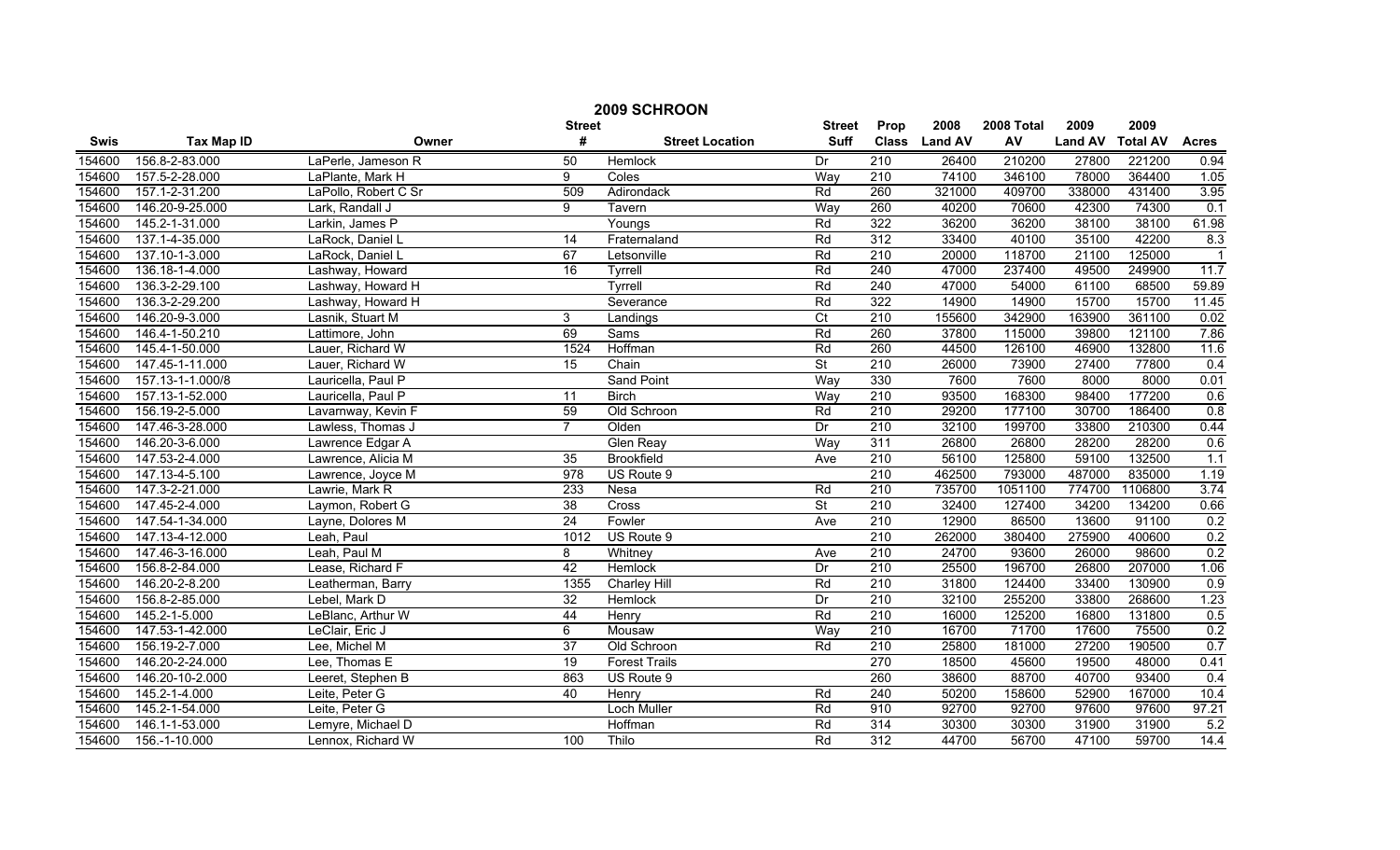| 2009 SCHROON |                   |                        |                  |                        |                 |                  |                |            |                |                 |                  |
|--------------|-------------------|------------------------|------------------|------------------------|-----------------|------------------|----------------|------------|----------------|-----------------|------------------|
|              |                   |                        | <b>Street</b>    |                        | <b>Street</b>   | Prop             | 2008           | 2008 Total | 2009           | 2009            |                  |
| <b>Swis</b>  | <b>Tax Map ID</b> | Owner                  | #                | <b>Street Location</b> | <b>Suff</b>     | <b>Class</b>     | <b>Land AV</b> | AV         | <b>Land AV</b> | <b>Total AV</b> | <b>Acres</b>     |
| 154600       | 156.12-3-25.120   | Lentini, Mark D        | $\overline{18}$  | Edgewater              | Way             | $\overline{210}$ | 469000         | 753100     | 450800         | 750000          | 0.54             |
| 154600       | 146.3-2-3.000     | Leone, Valerie J       |                  | <b>Daveed</b>          | Rd              | 311              | 53200          | 53200      | 56000          | 56000           | 7.48             |
| 154600       | 147.3-2-32.000    | Lerman, Leonard S      |                  | <b>Nesa</b>            | Rd              | 260              | 169800         | 217700     | 178800         | 229200          | 3.8              |
| 154600       | 146.3-2-8.000     | Lescault, Jean-Guy     | 61               | Ski Tow                | Rd              | 311              | 44300          | 44300      | 46600          | 46600           | 8.4              |
| 154600       | 146.3-1-64.000    | Lescault, Jean-Guy     |                  | Hoffman                | Rd              | 312              | 149200         | 158800     | 157100         | 167200          | 300.5            |
| 154600       | 146.3-1-41.200    | Letizia, Ronald        | 510              | Horseshoe Pond         | Rd              | 270              | 51700          | 62000      | 54500          | 65300           | 22.22            |
| 154600       | 136.3-2-34.200    | Letona, Marisol L      | 1482             | US Route 9             |                 | 210              | 29500          | 89400      | 31100          | 94100           | 0.65             |
| 154600       | 147.46-1-6.000    | Letson, Gertrude A     | 4                | Jordan                 | <b>St</b>       | 210              | 30800          | 115800     | 32400          | 121900          | 0.4              |
| 154600       | 156.-1-1.200      | Leveille, Robert R     | 1100             | <b>Trout Brook</b>     | Rd              | 240              | 56300          | 134000     | 59300          | 141100          | 46.5             |
| 154600       | 137.1-2-4.000     | Levey-France, Elinor L |                  | <b>Fleming Pond</b>    | Rd              | 314              | 19400          | 19400      | 20400          | 20400           | 0.6              |
| 154600       | 137.1-4-62.000    | Licari, Joseph         |                  | NYS Route 74           |                 | 311              | 263100         | 263100     | 277000         | 277000          | 1.14             |
| 154600       | 157.1-2-20.000    | Licari, Robert J       | $\overline{573}$ | Adirondack             | Rd              | 260              | 426800         | 615800     | 449400         | 648400          | 2.8              |
| 154600       | 136.18-1-42.000   | Lienhart, Suzanne      | 235              | <b>Alder Meadow</b>    | Rd              | 270              | 18900          | 40500      | 19900          | 42600           | 0.6              |
| 154600       | 136.18-1-43.000   | Lienhart, Suzanne N    |                  | Alder Meadow           | Rd              | 311              | 2600           | 2600       | 2700           | 2700            | 0.8              |
| 154600       | 136.18-1-46.000   | Lienhart, Tammy        | 279              | Alder Meadow           | Rd              | 210              | 21000          | 103400     | 22100          | 108800          | 0.5              |
| 154600       | 136.18-1-12.000   | Lienhart, Tammy        | 187              | Alder Meadow           | Rd              | $\overline{210}$ | 27100          | 90700      | 28600          | 95500           | 1.5              |
| 154600       | 156.11-1-10.000   | Lifford, Louise Nadeau |                  | Charley Hill           | Rd              | 314              | 32200          | 32200      | 33900          | 33900           | 10.49            |
| 154600       | 136.4-1-14.100    | Lindros, George E      | 25               | Fountain               | $\overline{Dr}$ | 210              | 472900         | 1122900    | 498000         | 1123400         | 2.03             |
| 154600       | 136.10-3-4.000    | Linehan, Paul          | 337              | River                  | Rd              | 260              | 46000          | 94000      | 48500          | 99000           | $\overline{4}$   |
| 154600       | 146.4-1-12.000    | Linendoll, George J    | 2404             | Hoffman                | Rd              | 210              | 27400          | 77100      | 28900          | 81200           | 1.86             |
| 154600       | 147.13-4-17.000   | Lipuma, James J        | 12               | Elm Tree               | $\overline{C}t$ | 260              | 85600          | 177000     | 90200          | 186400          | 0.16             |
| 154600       | 147.3-2-9.000     | Liu, Theresa           | 73               | Nesa                   | Rd              | 260              | 512900         | 719900     | 540100         | 758100          | $\overline{5}$   |
| 154600       | 146.1-1-22.000    | Livulpi, Catherine A   | 243              | <b>Sweenie Fields</b>  | Rd              | 210              | 29600          | 94300      | 31200          | 99300           | $\overline{5}$   |
| 154600       | 134.19-1-11.000   | Locascio, David        | 11               | Anderson               | Dr              | 260              | 28600          | 73200      | 30100          | 77100           | 2.55             |
| 154600       | 157.1-2-10.000    | Locascio, Emilio       | $\overline{14}$  | Hearn                  | Way             | 210              | 424400         | 742400     | 446800         | 781700          | 1.02             |
| 154600       | 146.20-9-26.000   | Locascio, Jane L       | 11               | Tavern                 | Way             | $\overline{210}$ | 47900          | 189200     | 50400          | 199200          | 0.1              |
| 154600       | 157.3-1-35.000    | Lockwood, Howard       | 187              | Adirondack             | Rd              | 260              | 618200         | 808300     | 650900         | 851100          | 4.4              |
| 154600       | 136.1-1-8.100     | Logan, David K         | 191              | <b>Tip Top</b>         | Rd              | 250              | 344700         | 516600     | 363000         | 544000          | 14.02            |
| 154600       | 156.16-3-13.000   | Lohrman, William E     | 47               | Dyckman                | Rd              | 210              | 34300          | 165500     | 36100          | 174200          | 0.6              |
| 154600       | 156.-1-54.001     | Lohrman, William E Jr  |                  | Thilo                  | Rd              | 322              | 29200          | 29200      | 30700          | 30700           | 50               |
| 154600       | 147.53-2-11.100   | Lohrman, William E Jr  | 1093             | US Route 9             |                 | 210              | 21600          | 74900      | 22700          | 78800           | 0.45             |
| 154600       | 156.16-3-55.111   | Lohrman, William III   |                  | US Route 9             |                 | 449              | 98400          | 129500     | 103700         | 136400          | 20.45            |
| 154600       | 156.16-3-4.100    | Lohrman, William III   | 226              | Old Schroon            | Rd              | 311              | 11200          | 11200      | 11800          | 11800           | 4.52             |
| 154600       | 156.16-4-10.000   | Long, Henry M          |                  | US Route 9             |                 | $\overline{311}$ | 435600         | 435600     | 458700         | 458700          | 0.45             |
| 154600       | 147.61-1-1.240    | Long, Kenneth          | 932              | US Route 9             |                 | 210              | 99600          | 222900     | 104900         | 234700          | 0.06             |
| 154600       | 157.3-1-32.000    | Long, Timothy J        | 213              | Adirondack             | Rd              | 260              | 385900         | 434500     | 406300         | 457500          | 4.7              |
| 154600       | 156.8-2-59.000    | Lough, Carol R         | $\overline{77}$  | Pine                   | Ln              | 210              | 35900          | 297400     | 37800          | 313000          | 3.04             |
| 154600       | 146.20-10-22.000  | Lough, Donald H Jr     | 1439             | <b>Charley Hill</b>    | Rd              | 220              | 31000          | 212700     | 32700          | 223900          | $\overline{1.4}$ |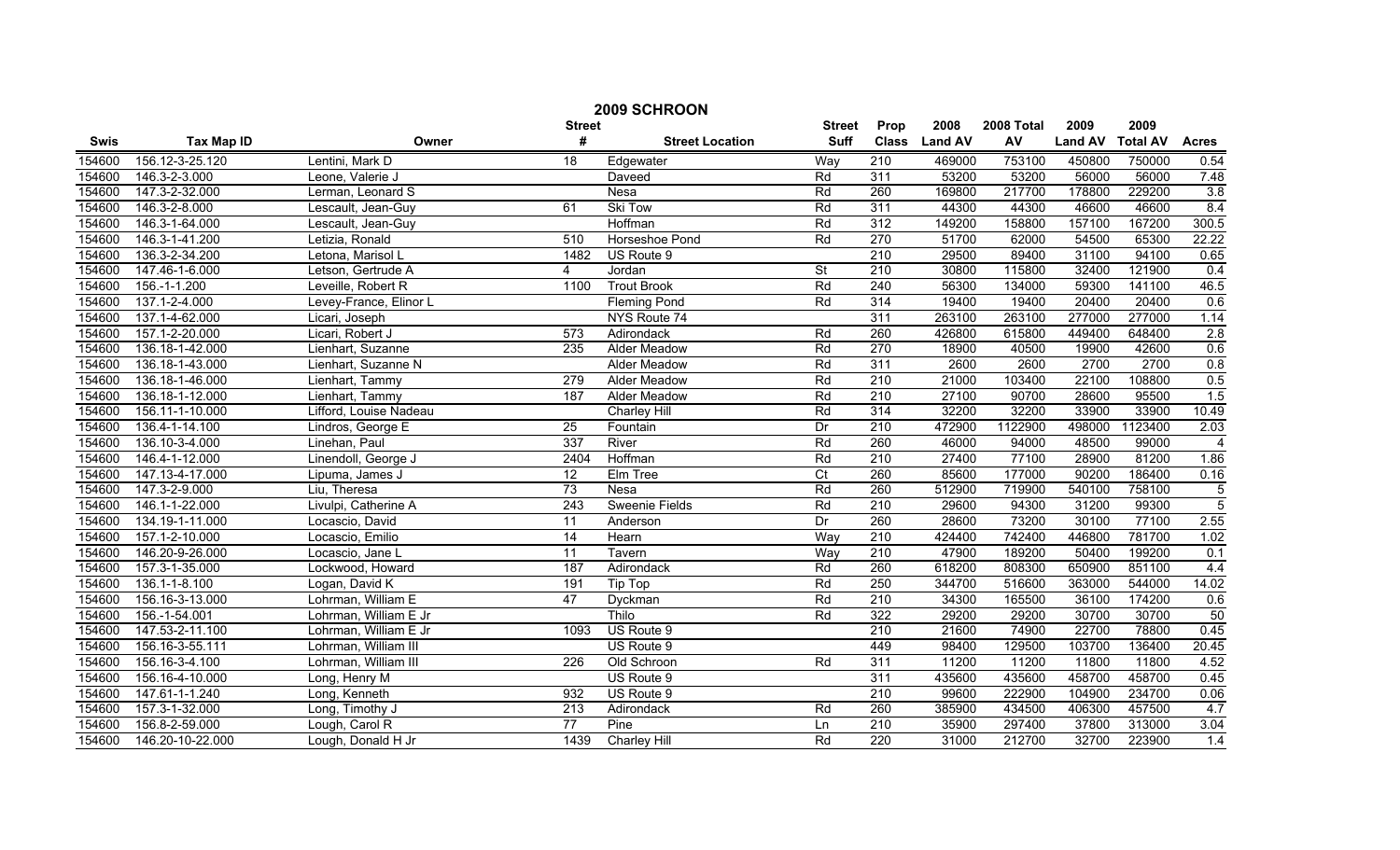|             | 2009 SCHROON      |                          |                  |                        |                |                  |               |            |                |                 |                |
|-------------|-------------------|--------------------------|------------------|------------------------|----------------|------------------|---------------|------------|----------------|-----------------|----------------|
|             |                   |                          | <b>Street</b>    |                        | <b>Street</b>  | Prop             | 2008          | 2008 Total | 2009           | 2009            |                |
| <b>Swis</b> | <b>Tax Map ID</b> | Owner                    | #                | <b>Street Location</b> | <b>Suff</b>    |                  | Class Land AV | AV         | <b>Land AV</b> | <b>Total AV</b> | <b>Acres</b>   |
| 154600      | 134.19-1-3.000    | Love, Ronald J           | 497              | Loch Muller            | Rd             | 260              | 29200         | 72500      | 30700          | 76300           | $\overline{c}$ |
| 154600      | 136.1-3-20.000    | Lowe, Arthur A Jr        |                  | River                  | Rd             | 322              | 7600          | 7600       | 8000           | 8000            | 5.68           |
| 154600      | 136.1-3-19.000    | Lowe, Arthur A Jr        |                  | River                  | Rd             | 322              | 15400         | 15400      | 16200          | 16200           | 16.59          |
| 154600      | 136.65-1-3.400    | Lowe, David L            | $\overline{347}$ | NYS Route 74           |                | 210              | 338600        | 751700     | 356500         | 791500          | 1.15           |
| 154600      | 147.2-1-31.000    | Lubrano Trust            |                  | Adirondack             | Rd             | 322              | 38600         | 38600      | 40600          | 40600           | 11.7           |
| 154600      | 156.8-2-23.100/8  | Luby, Donald E           | 18               | <b>Phoenix Tree</b>    | $\overline{C}$ | 210              | 79100         | 127600     | 83300          | 134400          | 0.01           |
| 154600      | 137.30-2-57.000/7 | Lucas, Louis C           |                  | <b>Glen Reay</b>       | Way            | 330              | 7100          | 7400       | 7500           | 7800            | 0.01           |
| 154600      | 137.30-2-23.003   | Lucas, Louis C           | 230              | Fraternaland           | Rd             | 260              | 83000         | 147800     | 87400          | 155600          | 0.16           |
| 154600      | 157.3-1-22.000    | Luis Anda Corp           | 269              | Adirondack             | Rd             | 280              | 578600        | 696500     | 609300         | 733400          | 5.3            |
| 154600      | 147.54-1-9.000    | Luzzi, Pamela A          | 13               | Fowler                 | Ave            | $\overline{210}$ | 25500         | 127900     | 26900          | 134700          | 0.2            |
| 154600      | 157.13-1-1.000/24 | Lynch, James P           |                  | Sand Point             | Way            | 330              | 7600          | 7600       | 8000           | 8000            | 0.01           |
| 154600      | 157.13-1-24.000   | Lynch, James P           | 11               | Garrison               | Way            | 260              | 85600         | 220500     | 90200          | 232200          | 0.51           |
| 154600      | 156.19-2-10.000   | Lynk, Kim M              | 21               | Charley Hill           | Rd             | 210              | 18700         | 33800      | 19700          | 35600           | 0.5            |
| 154600      | 147.54-1-21.000   | MacDonald, Dennis J      | 47               | Fowler                 | Ave            | 210              | 33300         | 182400     | 35100          | 192100          | 0.3            |
| 154600      | 147.61-1-1.215    | MacDougall, Robert L     | 5                | Tamarac                | Vlg            | 260              | 82200         | 203100     | 86600          | 213900          | 0.05           |
| 154600      | 136.1-3-30.100    | Macey, John J            |                  | US Route 9             |                | 311              | 33800         | 33800      | 35600          | 35600           | 3.6            |
| 154600      | 156.-1-18.000     | Machutas Robert L        | 776              | <b>Charley Hill</b>    | Rd             | $\overline{210}$ | 34200         | 152700     | 36000          | 160800          | 3.1            |
| 154600      | 157.13-1-10.000   | Mackintosh, Nancy J      | 31               | <b>Three Bears</b>     | Dr             | 260              | 101100        | 185200     | 106400         | 195000          | 0.5            |
| 154600      | 157.13-1-1.000/20 | Mackintosh, Nancy J      |                  | <b>Sand Point</b>      | Way            | 330              | 7600          | 7600       | 8000           | 8000            | 0.01           |
| 154600      | 157.13-1-11.000   | Mackintosh, Nancy J      |                  | Adirondack             | Rd             | 314              | 25400         | 25400      | 26700          | 26700           | 0.4            |
| 154600      | 157.13-1-1.000/21 | Mackintosh, Nancy J      |                  | Sand Point             | Way            | 330              | 7600          | 7600       | 8000           | 8000            | 0.01           |
| 154600      | 137.10-1-15.000   | MacLeod, Roderick J      | 1199             | NYS Route 74           |                | 260              | 27400         | 77300      | 28900          | 81400           | 3.3            |
| 154600      | 146.1-1-21.100    | Macur, Michael J         | 233              | <b>Sweenie Fields</b>  | Rd             | $\overline{210}$ | 42000         | 167200     | 44300          | 176100          | 5.62           |
| 154600      | 146.4-1-20.000    | Maddalla, John F         |                  | Horseshoe Pond         | Rd             | 314              | 12400         | 12400      | 13100          | 13100           | $\overline{5}$ |
| 154600      | 146.4-1-19.000    | Maddalla, John F         | 94               | Horseshoe Pond         | Rd             | $\overline{210}$ | 35000         | 142600     | 36900          | 150200          | 5.2            |
| 154600      | 137.30-1-15.005   | Madlon, Ruth E           | 282              | Fraternaland           | Rd             | 260              | 204800        | 279000     | 215700         | 293800          | 0.35           |
| 154600      | 146.3-1-58.100    | Magyar, Andy             |                  | Horseshoe Pond         | Rd             | 322              | 64900         | 64900      | 68300          | 68300           | 49.66          |
| 154600      | 147.45-1-28.100   | Mahler, Roger R          | 47               | Hillside               | Ave            | $\overline{210}$ | 52400         | 188600     | 55200          | 198600          | 1.2            |
| 154600      | 136.60-1-21.000   | Mahon, Barbara           |                  | NYS Route 74           |                | 314              | 36500         | 36500      | 38400          | 38400           | 0.67           |
| 154600      | 136.60-1-19.000   | Mahon, Brian R           | 828              | NYS Route 74           |                | 314              | 63900         | 63900      | 67300          | 67300           |                |
| 154600      | 136.60-1-25.000   | Mahon, Elizabeth         |                  | NYS Route 74           |                | 260              | 73700         | 165400     | 77600          | 174200          | 0.77           |
| 154600      | 136.60-1-32.000   | Mahon, Elizabeth         |                  | NYS Route 74           |                | 260              | 64600         | 72000      | 68000          | 75800           | 0.56           |
| 154600      | 136.60-1-34.000   | Mahon, James P           |                  | NYS Route 74           |                | 314              | 73100         | 73100      | 77000          | 77000           | 0.64           |
| 154600      | 136.60-1-23.000   | Mahon, Kenneth P         |                  | NYS Route 74           |                | 314              | 36500         | 36500      | 38400          | 38400           | 0.66           |
| 154600      | 136.60-1-20.000   | Mahon, Lawrence T        |                  | NYS Route 74           |                | 314              | 36500         | 36500      | 38400          | 38400           | 0.73           |
| 154600      | 136.60-1-24.000   | Mahon, Mary E            | 815              | NYS Route 74           |                | 260              | 73100         | 103200     | 77000          | 108700          | 0.7            |
| 154600      | 156.16-3-54.112   | Maisonville Family Trust | 213              | US Route 9             |                | 210              | 33200         | 208600     | 35000          | 219600          | 1.33           |
| 154600      | 147.1-1-25.000    | Malanoski Vivian L       | 32               | Marina                 | Rd             | 260              | 151800        | 203700     | 159800         | 214500          | 2.2            |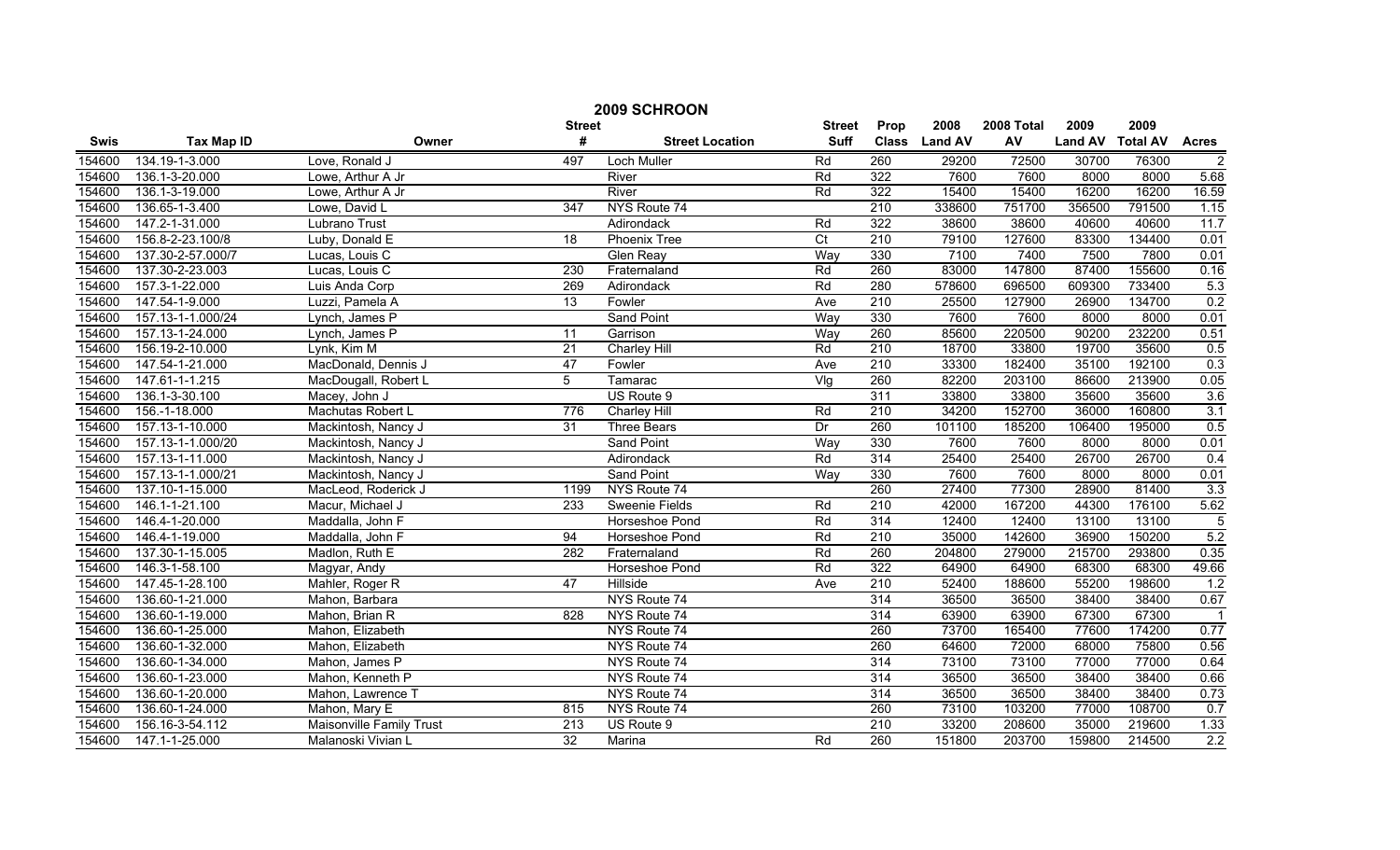|        | 2009 SCHROON       |                         |                 |                        |                  |                  |                |            |                |                 |              |  |
|--------|--------------------|-------------------------|-----------------|------------------------|------------------|------------------|----------------|------------|----------------|-----------------|--------------|--|
|        |                    |                         | <b>Street</b>   |                        | <b>Street</b>    | Prop             | 2008           | 2008 Total | 2009           | 2009            |              |  |
| Swis   | <b>Tax Map ID</b>  | Owner                   | #               | <b>Street Location</b> | <b>Suff</b>      | <b>Class</b>     | <b>Land AV</b> | AV         | <b>Land AV</b> | <b>Total AV</b> | <b>Acres</b> |  |
| 154600 | 136.4-1-2.212      | Malary, Wayne G         | $\overline{13}$ | Fountain               | Dr               | $\overline{210}$ | 383000         | 553800     | 403300         | 583200          | 1.53         |  |
| 154600 | 136.11-1-21.000    | Malmed, Richard         | 354             | Shore                  | Rd               | 260              | 257900         | 388000     | 271600         | 408600          | 3.5          |  |
| 154600 | 147.2-1-18.000     | Manganiello, Paul C     | 120             | Crane Pond             | Rd               | 240              | 47800          | 135100     | 50400          | 142300          | 16.1         |  |
| 154600 | 157.1-1-20.000     | Mangiardi, Patricia E   | 745             | Adirondack             | Rd               | 260              | 522300         | 645200     | 550000         | 679400          | 3.7          |  |
| 154600 | 156.-3-10.000      | Manley, Bette A         | 640             | <b>Charley Hill</b>    | Rd               | 210              | 41600          | 223000     | 43800          | 234800          | 9.11         |  |
| 154600 | 136.14-1-28.000    | Manley, John W          | 199             | NYS Route 74           |                  | 210              | 22100          | 128300     | 23300          | 135100          | 0.6          |  |
| 154600 | 146.2-1-28.100     | Manning, Paul C         |                 | Hoffman                | Rd               | 311              | 2600           | 2600       | 2700           | 2700            | 1.02         |  |
| 154600 | 146.2-1-28.200     | Manning, Paul C         | 2299            | Hoffman                | Rd               | 240              | 84900          | 227500     | 89400          | 239600          | 46.04        |  |
| 154600 | 156.16-4-25.000    | Mannino, Louis          | 59              | Pointe                 | Dr               | 210              | 204600         | 792800     | 215400         | 771500          | 0.45         |  |
| 154600 | 157.1-3-6.000      | Mannion, Michael T      | 649             | Adirondack             | Rd               | 260              | 565800         | 647400     | 595800         | 681700          | 4.8          |  |
| 154600 | 157.5-2-9.000      | Mannion, Robert J       | $\overline{20}$ | Skylark                | Ln               | 210              | 101100         | 294000     | 106500         | 309600          | 0.7          |  |
| 154600 | 157.5-1-1.000      | Manzo, Ferdinand        | 9               | Underhill              | $\overline{\ln}$ | 210              | 83800          | 232200     | 88200          | 244500          | 0.7          |  |
| 154600 | 157.3-1-47.200     | Marcell, Gretchen K     | $\overline{7}$  | Marcell                | Way              | 260              | 460300         | 673400     | 484700         | 709100          | 2.48         |  |
| 154600 | 146.20-9-7.000     | Marcella, John D        | 3               | Landings               | Ct               | 210              | 155600         | 342900     | 163900         | 361100          | 0.02         |  |
| 154600 | 157.3-1-44.000     | March, Stanley          | 51              | Essex                  | Dr               | $\overline{210}$ | 629600         | 967900     | 663000         | 1019200         | 4.8          |  |
| 154600 | 147.54-2-6.000     | March, Stanley          | 1098            | US Route 9             |                  | 460              | 21200          | 202400     | 22300          | 213100          | 0.12         |  |
| 154600 | 147.13-4-3.220     | Marchbank, Philip       | 962             | US Route 9             |                  | 417              | 276400         | 363500     | 291100         | 382800          | 0.76         |  |
| 154600 | 137.30-2-57.000/19 | Marcheschi, Richard     |                 | Glen Reay              | Way              | 330              | 7100           | 7400       | 7500           | 7800            | 0.01         |  |
| 154600 | 137.30-2-53.000    | Marcheschi, Richard     | 21              | View                   | Rd               | 260              | 92100          | 157400     | 96900          | 165700          | 0.2          |  |
| 154600 | 136.14-1-43.000    | Marchese, Michael D     | 53              | <b>Shingle Shanty</b>  | Way              | 260              | 34100          | 63500      | 35900          | 66900           | 1.1          |  |
| 154600 | 147.5-1-17.000     | Marello, Louis          | 1365            | US Route 9             |                  | 210              | 29700          | 175900     | 31200          | 185100          | 0.9          |  |
| 154600 | 156.20-1-10.114    | Maret, Gregory A        |                 | Platt                  | Dr               | 311              | 360200         | 360200     | 379300         | 379300          | 2.37         |  |
| 154600 | 134.19-1-13.000    | Maricich, Mirta         |                 | <b>Loch Muller</b>     | Rd               | 311              | 23500          | 23500      | 24700          | 24700           | 0.88         |  |
| 154600 | 136.3-1-11.000     | Markovic-Rollin, Lisa M | 1735            | US Route 9             |                  | 230              | 28100          | 117100     | 29500          | 123200          | 1.5          |  |
| 154600 | 156.16-3-54.200    | Marnell, Michael        | 34              | Bay                    | Rd               | $\overline{210}$ | 77800          | 404900     | 82000          | 426400          | 2.6          |  |
| 154600 | 146.20-10-1.000    | Mars, Peter             | 30              | <b>Berry Hill</b>      | Way              | $\overline{210}$ | 33100          | 223800     | 34800          | 235500          | 1.74         |  |
| 154600 | 147.17-2-16.000    | Marsceill, Marion E     | 20              | Pharaoh                | Dr               | 210              | 116700         | 427900     | 122900         | 450600          | 0.6          |  |
| 154600 | 157.5-2-10.300     | Marshall, Steven C      | $\overline{14}$ | Skylark                | $\overline{\ln}$ | 210              | 113600         | 286500     | 119600         | 301700          | 0.84         |  |
| 154600 | 157.5-2-10.400     | Marshall, Steven C      |                 | Skylark                | Ln               | 311              | 63500          | 63500      | 66900          | 66900           | 0.41         |  |
| 154600 | 147.17-2-58.100    | Martin, William C       | 94              | Skylark                | Ln               | 210              | 344800         | 573300     | 363100         | 603700          | 0.77         |  |
| 154600 | 136.14-3-7.000     | Martinovich, David      | 19              | Knox                   | Rd               | 260              | 123500         | 207000     | 130100         | 218000          | 0.5          |  |
| 154600 | 157.13-1-1.000/28  | Martucci, Gregory R     |                 | Sand Point             | Way              | 330              | 7600           | 7600       | 8000           | 8000            | 0.01         |  |
| 154600 | 157.13-1-33.000    | Martucci, Gregory R     | 5               | Oak                    | Way              | 260              | 93500          | 249000     | 98500          | 262200          | 0.3          |  |
| 154600 | 136.4-2-6.200      | Marvin, Claude          | 56              | Summer Haven           | Way              | 210              | 303500         | 689700     | 319600         | 726300          | 1.15         |  |
| 154600 | 156.20-1-16.001    | Marzialo, Michael       | $\overline{32}$ | Bay                    | Rd               | 311              | 452400         | 670900     | 476400         | 706500          | 9.69         |  |
| 154600 | 156.16-3-36.200    | Masenas, Charles J      | 67              | Hayes                  | Rd               | 260              | 354000         | 439000     | 372800         | 462300          | 0.8          |  |
| 154600 | 147.17-2-36.000    | Mason, Bruce E          | $\overline{31}$ | Kanasta                | Cv               | 210              | 336700         | 525300     | 354500         | 553100          | 0.2          |  |
| 154600 | 147.54-1-50.000    | Mason, Theresa A        | 1112            | US Route 9             |                  | 210              | 29000          | 122500     | 30500          | 129000          | 0.3          |  |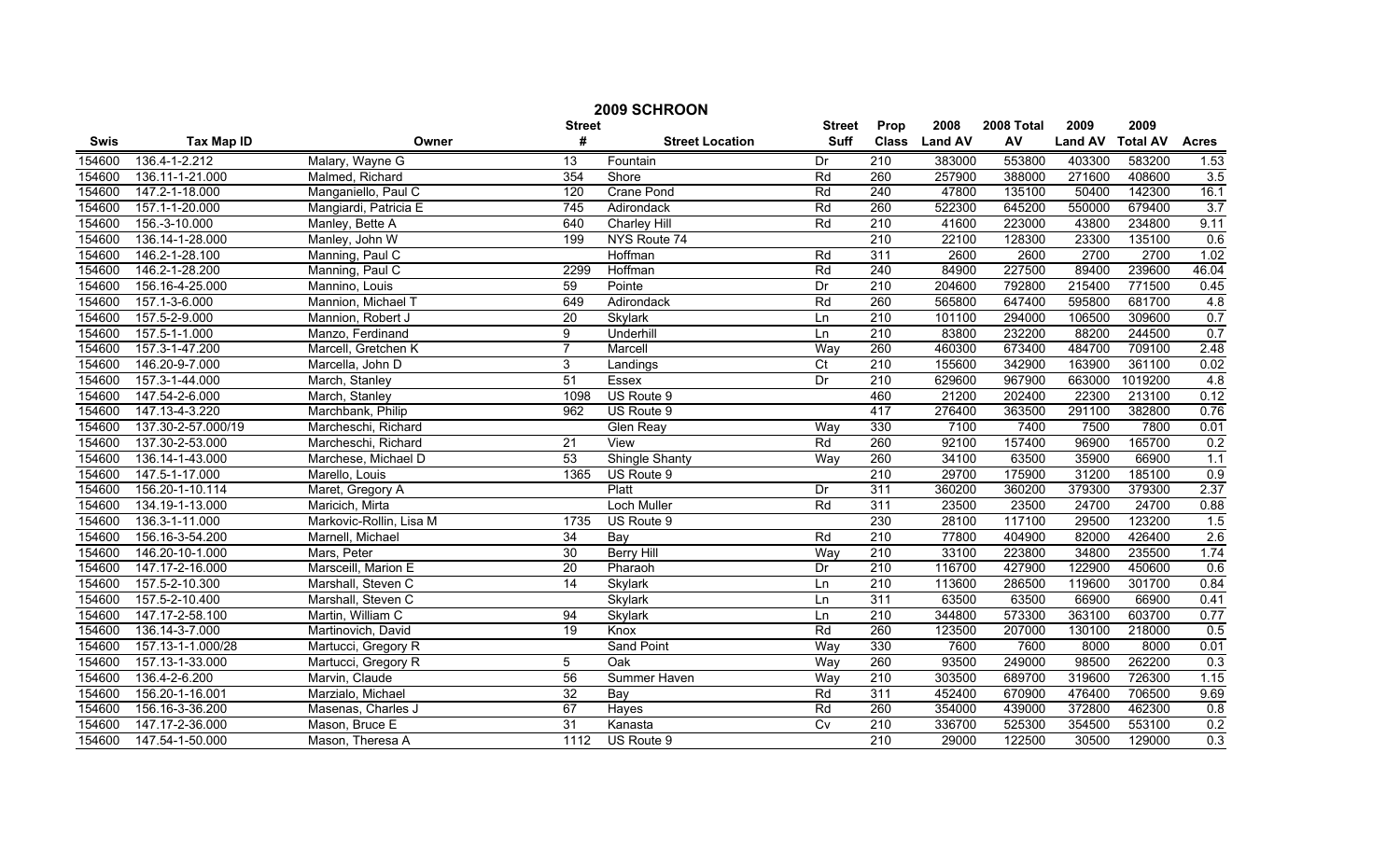|        | 2009 SCHROON      |                          |                 |                        |                          |                  |                |            |                |                 |                         |
|--------|-------------------|--------------------------|-----------------|------------------------|--------------------------|------------------|----------------|------------|----------------|-----------------|-------------------------|
|        |                   |                          | <b>Street</b>   |                        | <b>Street</b>            | Prop             | 2008           | 2008 Total | 2009           | 2009            |                         |
| Swis   | <b>Tax Map ID</b> | Owner                    | #               | <b>Street Location</b> | <b>Suff</b>              | <b>Class</b>     | <b>Land AV</b> | AV         | <b>Land AV</b> | <b>Total AV</b> | <b>Acres</b>            |
| 154600 | 147.13-4-3.120    | Massimo, Louis S         | 968             | US Route 9             |                          | $\overline{210}$ | 361700         | 543800     | 380800         | 572600          | 0.52                    |
| 154600 | 156.8-2-23.100/1  | Massimo, Louis S         | $\overline{20}$ | Phoenix Tree           | $\overline{C}$           | $\overline{210}$ | 85600          | 144400     | 90200          | 152100          | 0.01                    |
| 154600 | 137.1-4-76.000    | Mast, Vicki T            | $\overline{37}$ | Adams                  | Ln                       | 260              | 272000         | 329400     | 286500         | 346900          | $\overline{1.1}$        |
| 154600 | 136.4-2-6.600     | Mastrianni, Beverley J   | 44              | Summer Haven           | Way                      | 260              | 248600         | 320500     | 261800         | 337500          | 1.64                    |
| 154600 | 156.16-3-26.200   | Mastrianni, David M      | $\overline{20}$ | Elirose                | Way                      | 210              | 461900         | 1292300    | 486400         | 1360800         | 0.51                    |
| 154600 | 155.2-2-8.200     | Matchok, Brian G         | 982             | <b>Trout Brook</b>     | Rd                       | 322              | 50600          | 167800     | 53300          | 176700          | 10.14                   |
| 154600 | 157.1-2-21.000    | Matley, Tad A            | 565             | Adirondack             | Rd                       | 260              | 467500         | 514600     | 492300         | 541900          | 3                       |
| 154600 | 146.4-1-13.200    | Maxico LLC               |                 | Hoffman                | Rd                       | 311              | 42400          | 42400      | 44600          | 44600           | 8.1                     |
| 154600 | 156.16-4-9.000    | Maxon, Roger             | 62              | Pointe                 | Dr                       | 210              | 451900         | 1078100    | 475800         | 1078600         | 0.46                    |
| 154600 | 137.29-1-18.110   | Maxwell Development Corp | 332             | Fraternaland           | Rd                       | 280              | 616000         | 947300     | 648600         | 997500          | 9.17                    |
| 154600 | 137.1-1-6.000     | Maxwell Development Corp |                 | Paradox                | Rd                       | 322              | 8200           | 8200       | 8600           | 8600            | 6.4                     |
| 154600 | 136.3-1-28.000    | May, Albert              | 1513            | US Route 9             |                          | 210              | 30100          | 115100     | 31600          | 121100          | 1.8                     |
| 154600 | 146.2-1-39.000    | Mayle, Frank             | 2166            | Hoffman                | Rd                       | 280              | 238800         | 319000     | 262600         | 350900          | 3.3                     |
| 154600 | 147.9-2-6.000     | Maypine Marine Inc       | 31              | Marina                 | Rd                       | 570              | 367100         | 521700     | 386600         | 549400          | 5.99                    |
| 154600 | 147.45-1-44.000   | Mazurek Wayne            | $\overline{7}$  | Center                 | $\overline{\mathsf{St}}$ | $\overline{210}$ | 29800          | 158200     | 31400          | 166600          | 0.51                    |
| 154600 | 147.17-2-6.000    | McAlmond, Geoffrey       | 8               | Bohrmann               | Dr                       | 260              | 60200          | 106500     | 63300          | 112100          | 0.25                    |
| 154600 | 157.1-2-22.200    | McAuliffe, Stephen B     | 19              | Bernstein              | Way                      | 260              | 425500         | 478500     | 448100         | 503900          | 1.59                    |
| 154600 | 156.20-1-10.115   | McCann, Michael J        | 13              | Mountainside           | Ln                       | 210              | 38900          | 186400     | 41000          | 196200          | 4.02                    |
| 154600 | 156.-3-16.000     | McCann, Michael J        |                 | <b>Charley Hill</b>    | Rd                       | 322              | 41300          | 41300      | 43500          | 43500           | 12.66                   |
| 154600 | 147.5-1-9.100     | McCann, Paul             | 1327            | US Route 9             |                          | 210              | 23900          | 126500     | 25100          | 133100          | 0.57                    |
| 154600 | 147.5-1-10.200    | McCann, Paul             |                 | US Route 9             |                          | 312              | 34000          | 65500      | 35700          | 68900           | 4.02                    |
| 154600 | 146.20-10-13.300  | McCarthy, Timothy C      |                 | US Route 9             |                          | 311              |                |            | 21000          | 21000           | 0.38                    |
| 154600 | 146.20-10-13.200  | McCarthy, Timothy C      |                 | US Route 9             |                          | 311              |                |            | 21000          | 21000           | 0.38                    |
| 154600 | 146.20-10-13.100  | McCarthy, Timothy C      | 843             | US Route 9             |                          | 210              |                |            | 29000          | 81000           | 0.37                    |
| 154600 | 136.14-3-4.100    | McCausland, Marilyn      | 6               | River                  | Rd                       | $\overline{210}$ | 565300         | 756100     | 595300         | 849200          | 2.9                     |
| 154600 | 136.65-1-2.000    | McCormick, Thomas S      | 325             | NYS Route 74           |                          | $\overline{210}$ | 319700         | 519600     | 336600         | 547100          | 2.6                     |
| 154600 | 136.18-1-41.000   | McCoy, Curtis            | 225             | Alder Meadow           | Rd                       | $\overline{210}$ | 27100          | 101300     | 28500          | 106600          | 1.4                     |
| 154600 | 146.16-2-6.000    | McCoy, Lester            |                 | Hoffman                | Rd                       | 311              | 11200          | 11200      | 11800          | 11800           | 0.8                     |
| 154600 | 146.16-2-5.000    | McCoy, Lester Jr         | 38              | Club House             | Dr                       | 210              | 15000          | 80700      | 15800          | 85000           | 0.5                     |
| 154600 | 136.18-1-28.000   | McCray, Richard          | 215             | <b>Alder Meadow</b>    | Rd                       | 270              | 19000          | 29000      | 20000          | 30500           | 0.77                    |
| 154600 | 134.19-1-2.000    | McDiarmid, Margaret E    |                 | Loch Muller            | Rd                       | 311              | 2600           | 2600       | 2700           | 2700            | $\overline{\mathbf{1}}$ |
| 154600 | 146.20-10-29.000  | McDonald, Gerald         | 35              | <b>Berry Hill</b>      | Way                      | 210              | 35600          | 240200     | 37500          | 252800          | 1.98                    |
| 154600 | 137.30-1-17.000   | McDonald, Michele A      | 306             | Fraternaland           | Rd                       | 210              | 42000          | 165200     | 44300          | 174000          | 0.3                     |
| 154600 | 137.30-1-29.046   | McDonald. Michele A      |                 | Fraternaland           | Rd                       | 311              | 247700         | 247700     | 260800         | 260800          | 0.2                     |
| 154600 | 147.9-2-14.000    | McDonald, Teresa B       | 58              | Wolters                | Way                      | $\overline{210}$ | 183900         | 250200     | 193700         | 263500          | 0.5                     |
| 154600 | 157.5-3-9.000     | McElwee, David K         | 20              | Wax                    | Way                      | 260              | 418800         | 508900     | 441000         | 535900          | 3                       |
| 154600 | 146.3-1-79.000    | McGeown, Thomas J Jr     | 1868            | Hoffman                | Rd                       | 210              | 28900          | 83100      | 30400          | 87500           | 5.27                    |
| 154600 | 156.16-3-62.000   | McGinn-Burke, Susan      |                 | US Route 9             |                          | 311              | 30800          | 30800      | 32400          | 32400           | 2.66                    |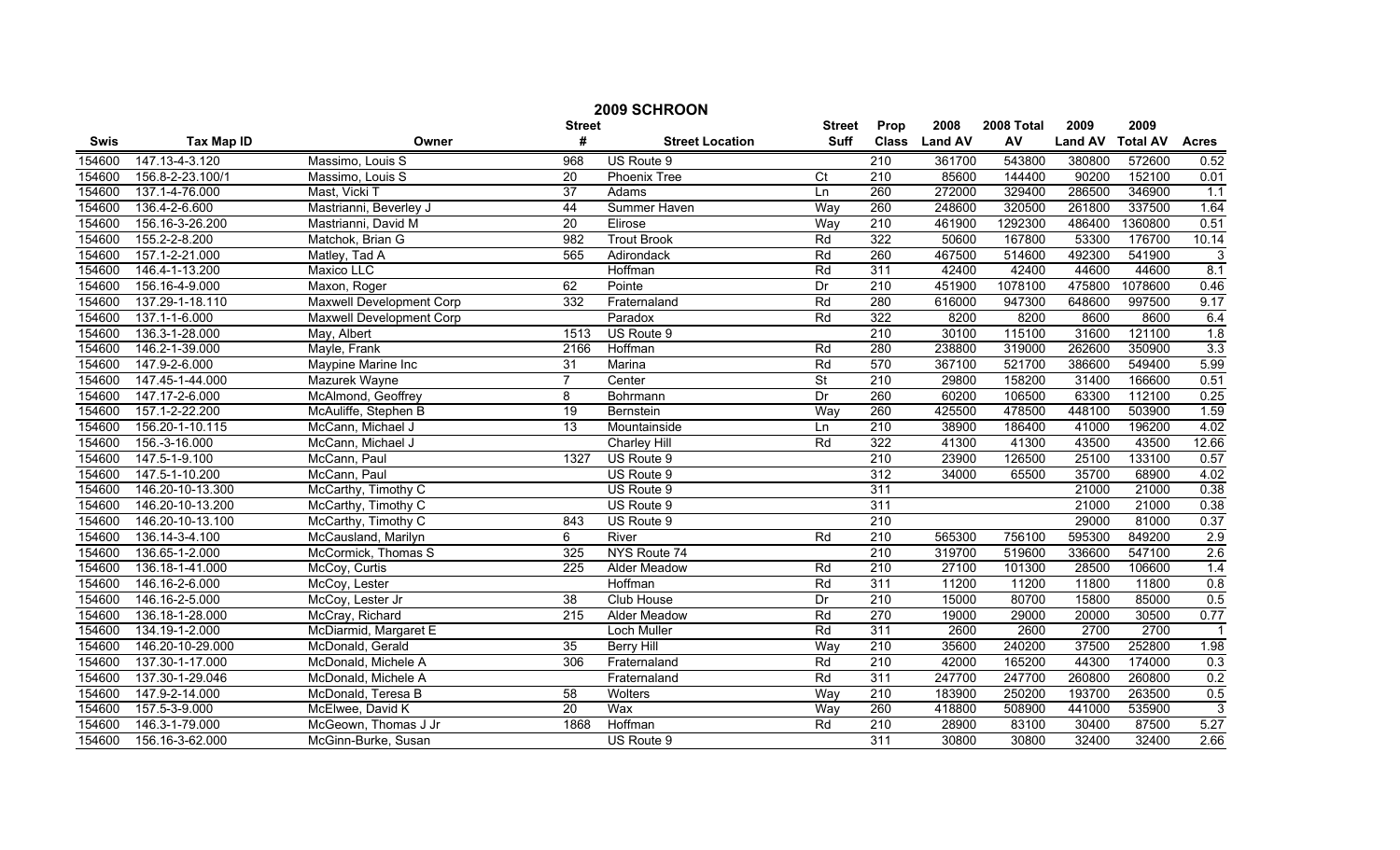|        | 2009 SCHROON      |                         |                 |                        |                          |                  |                |            |                |                 |                |  |
|--------|-------------------|-------------------------|-----------------|------------------------|--------------------------|------------------|----------------|------------|----------------|-----------------|----------------|--|
|        |                   |                         | <b>Street</b>   |                        | <b>Street</b>            | Prop             | 2008           | 2008 Total | 2009           | 2009            |                |  |
| Swis   | <b>Tax Map ID</b> | Owner                   | #               | <b>Street Location</b> | <b>Suff</b>              | <b>Class</b>     | <b>Land AV</b> | AV         | <b>Land AV</b> | <b>Total AV</b> | <b>Acres</b>   |  |
| 154600 | 156.16-3-56.000   | McGinn, Garry           | 316             | US Route 9             |                          | $\overline{210}$ | 36600          | 200900     | 38500          | 211500          | 4.8            |  |
| 154600 | 156.16-3-38.000   | McGinn, Gary W          |                 | US Route 9             |                          | $\overline{311}$ | 203200         | 203200     | 214000         | 214000          | 1.4            |  |
| 154600 | 146.2-1-33.000    | McGrath, Anne           | $\overline{51}$ | Wildwood               | Way                      | 260              | 189800         | 247900     | 208800         | 272700          | 1.7            |  |
| 154600 | 136.14-1-46.000   | McGrath, Francis        | 49              | <b>Shingle Shanty</b>  | Way                      | 270              | 33900          | 49500      | 35700          | 52100           | 1.4            |  |
| 154600 | 134.19-1-12.014   | <b>McGraw Mildred S</b> | $\overline{23}$ | Anderson               | Dr                       | 260              | 31100          | 63100      | 32700          | 66400           | 2.5            |  |
| 154600 | 137.10-1-11.000   | McGuinness, Eugene J    | 11              | Letsonville            | Rd                       | 260              | 31400          | 75900      | 33000          | 79900           | 1.6            |  |
| 154600 | 137.1-4-69.000    | McGuinness, Raymond R   | 103             | Fraternaland           | Rd                       | 260              | 105200         | 226000     | 110800         | 238000          | 11.77          |  |
| 154600 | 157.13-1-18.000   | McGuire, Joan M         | $\overline{22}$ | <b>Three Bears</b>     | Dr                       | 260              | 577100         | 700400     | 607700         | 737500          | 0.92           |  |
| 154600 | 157.13-1-30.000   | McGuire, Joan M         |                 | Adirondack             | Rd                       | 314              | 17200          | 17200      | 18100          | 18100           | 0.46           |  |
| 154600 | 147.2-1-37.000    | McIntyre, Eleanor P     | 412             | Alder Meadow           | Rd                       | 260              | 35800          | 54700      | 37700          | 57600           | 9.46           |  |
| 154600 | 146.3-1-3.000     | McKee, Michael          |                 | Hoffman                | Rd                       | 314              | 26500          | 26500      | 27900          | 27900           | 3.7            |  |
| 154600 | 146.1-1-42.000    | McKee, Michael          |                 | Hoffman                | Rd                       | 322              | 74600          | 74600      | 78600          | 78600           | 57             |  |
| 154600 | 146.1-1-40.000    | McKee, Michael          | 1597            | Hoffman                | Rd                       | 210              | 22600          | 53000      | 23800          | 55800           | 1.9            |  |
| 154600 | 146.3-1-23.000    | McKenna, Charles D      | 1787            | Hoffman                | Rd                       | 210              | 39500          | 276700     | 41600          | 291400          | $\overline{5}$ |  |
| 154600 | 146.3-1-26.000    | McKenna, Charles D      | 1835            | Hoffman                | Rd                       | $\overline{210}$ | 37100          | 204300     | 39000          | 215100          | $\overline{5}$ |  |
| 154600 | 146.3-1-18.000    | McKenna, Frank X        | 1786            | Hoffman                | Rd                       | 260              | 37300          | 141500     | 39300          | 149000          | $\overline{5}$ |  |
| 154600 | 147.46-3-6.000    | McKenzie, Brenda K      | 27              | Whitney                | Ave                      | 210              | 33400          | 133800     | 35200          | 140900          | 0.4            |  |
| 154600 | 136.14-1-33.000   | McKenzie, Daniel G      | 175             | NYS Route 74           |                          | 210              | 30200          | 125400     | 31800          | 132000          | 1.03           |  |
| 154600 | 136.14-1-31.000   | McKenzie, Daniel G      | 183             | NYS Route 74           |                          | 210              | 25000          | 149200     | 26300          | 157100          | 0.6            |  |
| 154600 | 147.54-1-47.000   | McKenzie, Judith W      | 15              | Fairfield              | Ave                      | 210              | 18600          | 53300      | 19600          | 56100           | 0.3            |  |
| 154600 | 146.3-1-62.001    | McKiernan, Thomas P     | 99              | <b>Beech Hill</b>      | Rd                       | 260              | 30700          | 98600      | 32300          | 103800          | 5.47           |  |
| 154600 | 147.45-1-10.000   | McKinstry, Rowena       | 13              | Chain                  | $\overline{\mathsf{St}}$ | 270              | 25400          | 39000      | 26800          | 41100           | 0.4            |  |
| 154600 | 157.1-2-13.000    | McLean, Delphine F      |                 | Adirondack             | Rd                       | 311              | 33600          | 33600      | 35400          | 35400           | 2.9            |  |
| 154600 | 157.1-2-12.000    | McLean, Delphine F      | 18              | Hearn                  | Way                      | 260              | 364200         | 481000     | 383500         | 506500          | 0.6            |  |
| 154600 | 147.54-2-10.000   | McLean, Gardner         | $\overline{11}$ | Leland                 | Ave                      | 483              | 29300          | 113300     | 30800          | 119300          | 0.14           |  |
| 154600 | 147.3-2-13.000    | McLoughlin, Mary T      | 127             | Nesa                   | Rd                       | 260              | 430000         | 430500     | 452800         | 453300          | 3.8            |  |
| 154600 | 156.12-3-14.000   | McManus, Richard        | 552             | US Route 9             |                          | 260              | 363000         | 450800     | 382200         | 474700          | 0.34           |  |
| 154600 | 156.8-2-1.000     | McMeekin Gary J         |                 | Pine                   | Ln                       | 311              | 39300          | 39300      | 41400          | 41400           | 1.06           |  |
| 154600 | 147.5-1-18.000    | McNamara, Laurence      | 1369            | US Route 9             |                          | 210              | 31500          | 164400     | 33100          | 173000          | 1.1            |  |
| 154600 | 147.54-2-4.000    | McNamara, Laurence H    | 1102            | US Route 9             |                          | 512              | 22400          | 120500     | 23600          | 126900          | 0.2            |  |
| 154600 | 157.13-1-1.000/38 | McNeill, Everett R      |                 | <b>Sand Point</b>      | Way                      | 330              | 7600           | 7600       | 8000           | 8000            | 0.01           |  |
| 154600 | 157.13-1-44.000   | McNeill, Everett R      | 442             | Adirondack             | Rd                       | 260              | 90400          | 303900     | 95200          | 320000          | 5.5            |  |
| 154600 | 156.8-2-35.000    | McNell, George W Jr     | 637             | US Route 9             |                          | 260              | 34900          | 122600     | 36700          | 129000          | 2.1            |  |
| 154600 | 136.18-1-40.000   | McPherson, Mary         |                 | Severance              | Rd                       | 210              | 10500          | 41600      | 11100          | 43800           | 0.2            |  |
| 154600 | 147.45-1-39.000   | McVoy, Gary             | $\overline{32}$ | Center                 | St                       | 311              | 54500          | 54500      | 57400          | 57400           | 1.16           |  |
| 154600 | 146.20-3-43.200   | McVoy, Gary R           | 6               | Pharaoh                | Dr                       | 210              | 73500          | 73500      | 90100          | 194800          | 0.35           |  |
| 154600 | 147.54-2-12.000   | Mead, Angela            | 7               | <b>Broad</b>           | $\overline{\mathsf{St}}$ | 230              | 22100          | 163100     | 22000          | 163100          | 0.19           |  |
| 154600 | 136.14-3-10.000   | Mead, Roger             | $\overline{29}$ | Knox                   | Rd                       | 312              | 78000          | 86100      | 82200          | 90700           | 0.4            |  |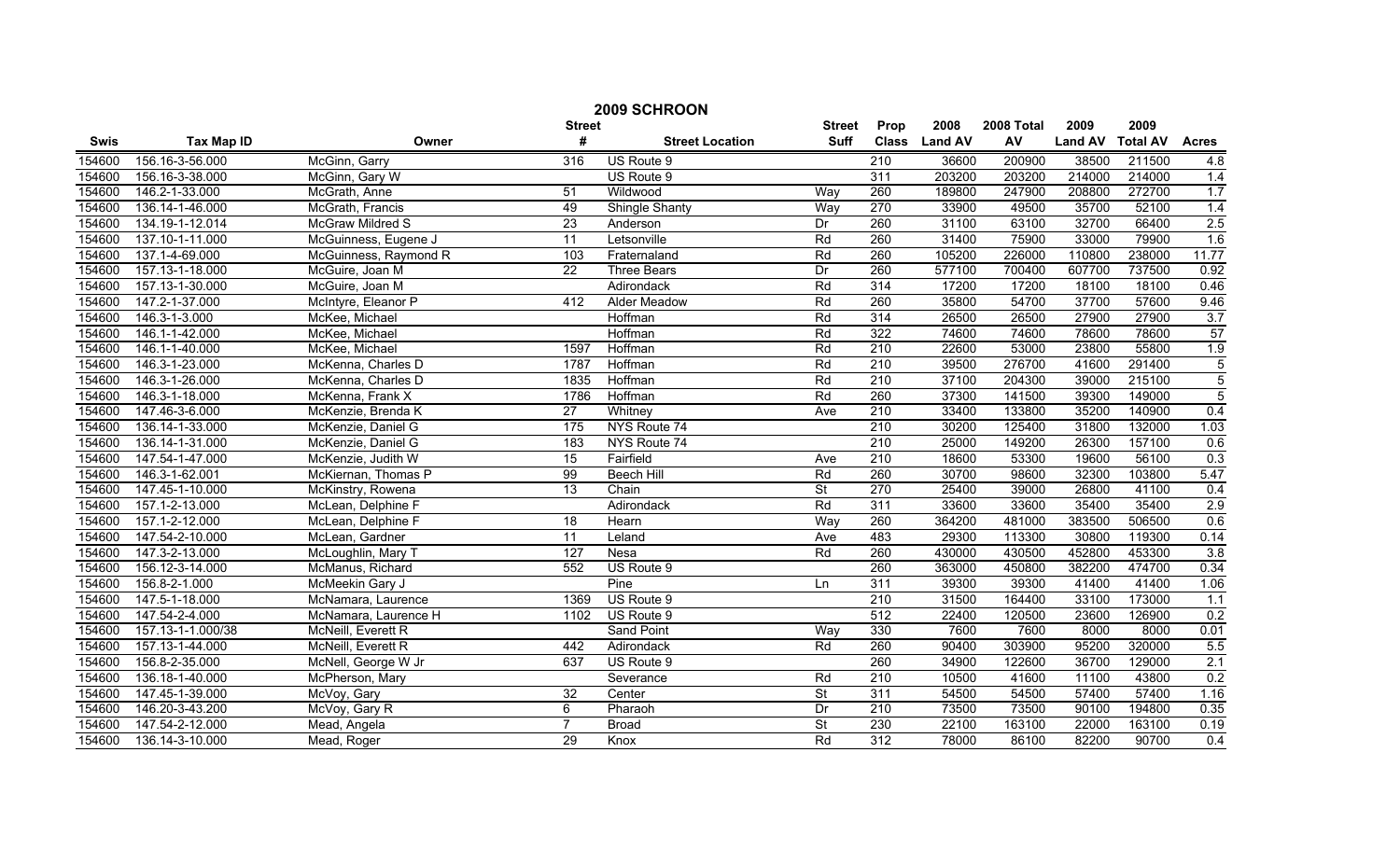|             | 2009 SCHROON      |                           |                 |                        |               |                  |                |            |                |                 |              |  |
|-------------|-------------------|---------------------------|-----------------|------------------------|---------------|------------------|----------------|------------|----------------|-----------------|--------------|--|
|             |                   |                           | <b>Street</b>   |                        | <b>Street</b> | Prop             | 2008           | 2008 Total | 2009           | 2009            |              |  |
| <b>Swis</b> | <b>Tax Map ID</b> | Owner                     | #               | <b>Street Location</b> | <b>Suff</b>   | <b>Class</b>     | <b>Land AV</b> | AV         | <b>Land AV</b> | <b>Total AV</b> | <b>Acres</b> |  |
| 154600      | 136.14-3-8.000    | Mead, Roger G             | $\overline{27}$ | Knox                   | Rd            | 210              | 165900         | 440600     | 174700         | 464000          | 0.5          |  |
| 154600      | 146.20-1-14.000   | Meddaugh, Paul J          | 60              | Horseshoe Pond         | Rd            | $\overline{210}$ | 40400          | 80500      | 42500          | 84700           | 5.1          |  |
| 154600      | 136.14-1-49.000   | Meehan, George            | $\overline{37}$ | <b>Shingle Shanty</b>  | Way           | 260              | 34100          | 102000     | 35900          | 107400          | 1.2          |  |
| 154600      | 147.53-2-13.000   | Mehm Robert J             | 1089            | US Route 9             |               | 482              | 48700          | 198300     | 51300          | 208800          | 0.41         |  |
| 154600      | 147.54-1-6.000    | Mehm, Robert J            | 1130            | US Route 9             |               | 220              | 17700          | 94600      | 18600          | 99600           | 0.3          |  |
| 154600      | 146.20-3-3.000    | Mehm, Robert J            | 893             | US Route 9             |               | 411              | 34400          | 246800     | 36200          | 259900          | 2.2          |  |
| 154600      | 147.53-1-43.000   | Mehm, Robert J            | 8               | Mousaw                 | Way           | 210              | 10900          | 39600      | 11500          | 41700           | 0.2          |  |
| 154600      | 146.20-8-5.000    | Melville, Micah T         |                 | <b>Maple</b>           | <b>Ln</b>     | 210              | 36600          | 180300     | 38600          | 189800          | 3.3          |  |
| 154600      | 157.13-1-9.000    | Menty, Rev Ronald A       | 16              | Oak                    | Way           | 260              | 101100         | 214800     | 106500         | 226200          | 0.5          |  |
| 154600      | 147.2-1-36.120    | Mergen, John J            | 1598            | Adirondack             | Rd            | $\overline{240}$ | 57800          | 186500     | 60900          | 196400          | 21.52        |  |
| 154600      | 146.12-1-1.000    | Mero, Kevin C             |                 | Hoffman                | Rd            | 312              | 10800          | 11200      | 11400          | 11800           | 0.3          |  |
| 154600      | 157.13-1-5.000    | Merrett, Elisabeth        | 29              | <b>Sand Point</b>      | Way           | 260              | 326200         | 391900     | 343500         | 412700          | 0.3          |  |
| 154600      | 146.3-1-68.000    | Merrill, Alice            | 1223            | <b>Trout Brook</b>     | Rd            | $\overline{210}$ | 24200          | 61800      | 25500          | 65100           | 2.6          |  |
| 154600      | 147.17-2-18.000   | Merrill, Jane V           | 21              | Pharaoh                | Dr            | 260              | 189800         | 272600     | 199800         | 287000          | 0.3          |  |
| 154600      | 146.3-1-55.300    | Merrill, Keith J          |                 | Townsend               | Rd            | 314              | 31700          | 31700      | 33400          | 33400           | 9.92         |  |
| 154600      | 146.3-1-55.110    | Merrill, Keith J          |                 | Hoffman                | Rd            | 322              | 37900          | 37900      | 39900          | 39900           | 35.67        |  |
| 154600      | 146.20-3-1.100    | Merrill, Keith J          | 11              | Francis                | Rd            | 220              | 20300          | 87800      | 21400          | 92400           | 1.03         |  |
| 154600      | 146.3-1-56.000    | Merrill, Keith J          | $\overline{87}$ | Townsend               | Rd            | 260              | 29200          | 76900      | 30800          | 81000           | 10           |  |
| 154600      | 146.20-3-1.200    | Merrill, Keith J          | 9               | Francis                | Rd            | 312              | 15200          | 43500      | 16000          | 45800           | 0.38         |  |
| 154600      | 146.3-1-57.000    | Merrill, Michael S        |                 | Horseshoe Pond         | Rd            | 322              | 23500          | 23500      | 24700          | 24700           | 10.5         |  |
| 154600      | 147.17-2-17.000   | Merrill, William          | 19              | Pharaoh                | Dr            | 210              | 189800         | 285500     | 199800         | 300600          | 0.3          |  |
| 154600      | 146.20-3-14.000   | Merrill, William B        | 11              | Longview               | Dr            | 210              | 70000          | 159100     | 73700          | 167500          | 0.2          |  |
| 154600      | 145.4-1-25.000    | Merritt, Gerald E         |                 | Hoffman                | Rd            | 314              | 23600          | 23600      | 24900          | 24900           | 2.5          |  |
| 154600      | 145.4-1-1.000     | Merritt, Gerald E         | 99              | Bigsby                 | Rd            | 210              | 62900          | 127100     | 66200          | 133800          | 7.1          |  |
| 154600      | 145.4-1-23.072    | Merritt, Gerald E         | 98              | Bigsby                 | Rd            | 260              | 138800         | 160300     | 146200         | 168800          | 15.4         |  |
| 154600      | 145.4-1-26.000    | Merritt, Gerald E         |                 | Hoffman                | Rd            | 314              | 23600          | 23600      | 24900          | 24900           | 2.5          |  |
| 154600      | 155.2-2-3.000     | Merritt, Hanford          | 824             | <b>Trout Brook</b>     | Rd            | 240              | 163100         | 233200     | 171800         | 245600          | 250          |  |
| 154600      | 136.14-1-21.000   | Merry, John C             |                 | US Route 9             |               | 314              | 20000          | 20000      | 21100          | 21100           | 0.39         |  |
| 154600      | 136.14-1-19.000   | Merry, John C             | 19              | Sawmill                | Rd            | 210              | 26300          | 120600     | 27700          | 127000          | 0.58         |  |
| 154600      | 147.1-1-18.200    | Messing, Ronald A         | 65              | <b>Burgey</b>          | Rd            | 210              | 40100          | 138000     | 42200          | 145200          | 3.42         |  |
| 154600      | 136.10-2-7.000    | Metcalfe, Ann B           |                 | Miller                 | Rd            | 311              | 29500          | 29500      | 31100          | 31100           | 1.7          |  |
| 154600      | 147.5-1-42.000    | Metthe, Robert            |                 | US Route 9             |               | 311              | 21400          | 21400      | 22500          | 22500           | 0.61         |  |
| 154600      | 147.5-1-41.000    | Metthe, Robert H          |                 | US Route 9             |               | 311              | 21400          | 21400      | 22500          | 22500           | 0.61         |  |
| 154600      | 147.1-1-33.300    | Metthe, Robert H Jr       | $\overline{36}$ | Continental            | Dr            | 323              | 45300          | 45300      | 47700          | 47700           | 170          |  |
| 154600      | 146.20-10-21.000  | Metthe, Robert H Jr       | 1443            | <b>Charley Hill</b>    | Rd            | 220              | 33700          | 191600     | 35500          | 201700          | 1.4          |  |
| 154600      | 156.20-1-2.112    | Metthe, Robert H Sr       |                 | US Route 9             |               | 620              | 43400          | 43400      | 45700          | 45700           | 1.48         |  |
| 154600      | 145.2-3-5.000     | <b>Meyer Family Trust</b> | 355             | Loch Muller            | Rd            | 260              | 25600          | 60700      | 26900          | 63900           |              |  |
| 154600      | 145.2-3-7.000     | Meyer, Joseph C           |                 | <b>Loch Muller</b>     | Rd            | 314              | 4200           | 4200       | 4400           | 4400            | 1.73         |  |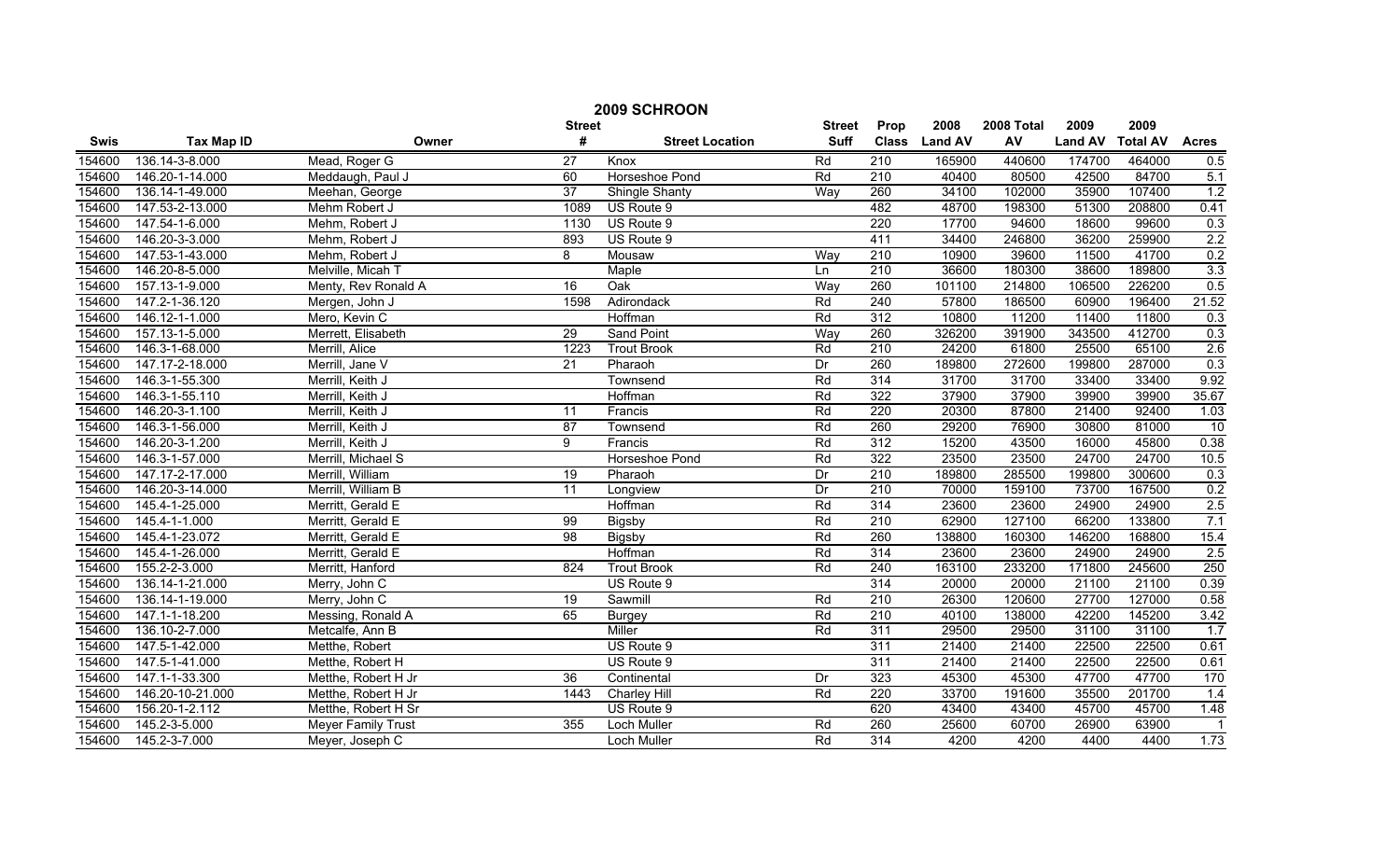| 2009 SCHROON |                   |                     |                 |                        |                |                  |               |            |                |                 |                |
|--------------|-------------------|---------------------|-----------------|------------------------|----------------|------------------|---------------|------------|----------------|-----------------|----------------|
|              |                   |                     | <b>Street</b>   |                        | <b>Street</b>  | Prop             | 2008          | 2008 Total | 2009           | 2009            |                |
| Swis         | <b>Tax Map ID</b> | Owner               | #               | <b>Street Location</b> | <b>Suff</b>    |                  | Class Land AV | AV         | <b>Land AV</b> | <b>Total AV</b> | <b>Acres</b>   |
| 154600       | 145.2-3-6.000     | Meyer, Joseph C     | 343             | Loch Muller            | Rd             | 260              | 31600         | 87500      | 33200          | 92100           | 1.06           |
| 154600       | 136.4-2-10.100    | Meyer, Robert L     | 651             | NYS Route 74           |                | 260              | 417300        | 750000     | 439500         | 789800          | 3.15           |
| 154600       | 147.3-2-30.000    | Mezoff, David A     |                 | Nesa                   | Rd             | 260              | 172800        | 215300     | 181900         | 226700          | $\overline{4}$ |
| 154600       | 145.2-1-27.000    | Miaski, Joseph P Sr | 36              | Evergreen              | Way            | 312              | 16800         | 21400      | 17700          | 22500           | 0.7            |
| 154600       | 155.2-2-8.120     | Michelsen, Alan     |                 | <b>Trout Brook</b>     | Rd             | 240              | 46900         | 149700     | 49400          | 157600          | 13.52          |
| 154600       | 137.1-4-17.000    | Micklas, Kevin G    | 124             | Letsonville            | Rd             | 260              | 34900         | 48000      | 36700          | 50500           | 8.3            |
| 154600       | 147.9-2-23.000    | Mieras, Douglas H   |                 | Linda                  | $\overline{C}$ | 311              | 29700         | 29700      | 31300          | 31300           | 0.5            |
| 154600       | 147.5-1-46.200    | Mieras, Douglas H   | 1322            | US Route 9             |                | 210              | 23700         | 179300     | 24900          | 188700          | 0.46           |
| 154600       | 146.3-1-47.000    | Mierop, Paul C      | 833             | <b>Charley Hill</b>    | Rd             | 260              | 41500         | 152600     | 43700          | 160700          | $\overline{6}$ |
| 154600       | 147.5-1-46.100    | Miller, Donald      |                 | US Route 9             |                | 312              | 100           | 11000      | 100            | 11600           | 0.22           |
| 154600       | 147.5-2-1.000     | Miller, Donald      | 1320            | US Route 9             |                | 449              | 53800         | 156100     | 56700          | 164400          | 9.98           |
| 154600       | 147.5-1-1.111     | Miller, Donald G    | 1455            | US Route 9             |                | 210              | 32700         | 225200     | 34400          | 225200          | 1.38           |
| 154600       | 147.13-4-16.000   | Miller, Duane M     | 9               | Elm Tree               | Ct             | 210              | 85600         | 128300     | 90100          | 135100          | 0.18           |
| 154600       | 147.17-2-56.000   | Miller, James       | 10              | Kanasta                | Cv             | 210              | 122000        | 416600     | 128500         | 438700          | 1.4            |
| 154600       | 147.17-2-55.000   | Miller, James F     |                 | US Route 9             |                | 311              | 61500         | 61500      | 64800          | 64800           |                |
| 154600       | 156.20-1-10.600   | Miller, Joanne F    | $\overline{20}$ | Platt                  | Dr             | $\overline{210}$ | 391400        | 715400     | 412100         | 753300          | 3.59           |
| 154600       | 147.13-5-5.000    | Miller, Lance S     | 3               | Tannery                | Ln             | 210              | 333900        | 448800     | 351600         | 472600          | 0.3            |
| 154600       | 145.2-1-8.000     | Miller, Robert B    | 411             | <b>Loch Muller</b>     | Rd             | 210              | 24400         | 186500     | 25700          | 196400          | 1.5            |
| 154600       | 145.2-1-26.000    | Miller, Robert E    | 32              | Evergreen              | Way            | 260              | 22100         | 55200      | 23200          | 58100           | 0.9            |
| 154600       | 145.2-1-25.000    | Miller, Robert E    |                 | <b>Loch Muller</b>     | Rd             | 314              | 32700         | 32700      | 34400          | 34400           | 4.1            |
| 154600       | 136.2-1-21.000    | Mills, Karl         |                 | Shore                  | Rd             | 210              | 200300        | 1467700    | 210900         | 1335500         | 0.3            |
| 154600       | 136.2-1-22.000    | Mills, Karl         | 376             | Shore                  | Rd             | 311              | 631300        | 631300     | 664800         | 664800          | 1.76           |
| 154600       | 136.2-1-20.200    | Mills, Karl         |                 | Shore                  | Rd             | 311              | 39600         | 39600      | 41700          | 41700           | 2.58           |
| 154600       | 136.2-1-9.000     | Mills, Karl         |                 | Paradox                | Rd             | 322              | 124500        | 124500     | 131100         | 131100          | 214.3          |
| 154600       | 136.2-1-20.110    | Mills, Karl         |                 | Paradox                | Rd             | 312              | 761600        | 803600     | 802000         | 846200          | 54.43          |
| 154600       | 136.2-1-15.000    | Mills, Karl         |                 | Paradox                | Rd             | 314              | 300           | 300        | 300            | 300             | 0.7            |
| 154600       | 136.2-1-7.000     | Mills, Karl         |                 | Paradox                | Rd             | 322              | 10600         | 10600      | 11200          | 11200           | 18.3           |
| 154600       | 136.2-1-6.000     | Mills, Karl         |                 | Paradox                | Rd             | 322              | 5100          | 5100       | 5400           | 5400            | 9.4            |
| 154600       | 136.2-1-16.000    | Mills, Karl         |                 | Paradox                | Rd             | 314              | 800           | 800        | 800            | 800             | 0.7            |
| 154600       | 136.2-1-17.000    | Mills, Karl         |                 | Paradox                | Rd             | 322              | 17400         | 17400      | 18300          | 18300           | 23.3           |
| 154600       | 136.2-1-14.000    | Mills, Karl         |                 | Paradox                | Rd             | 322              | 6800          | 6800       | 7200           | 7200            | 11.8           |
| 154600       | 156.12-3-10.000   | Milsom, John B      | 566             | US Route 9             |                | 210              | 316600        | 546800     | 333400         | 575800          | 0.34           |
| 154600       | 156.8-2-50.000    | Milsom, Robert T    | 57              | Pine                   | Ln             | 210              | 35400         | 156800     | 37200          | 165000          | 1.84           |
| 154600       | 157.1-1-11.000    | Minard, Robert W    | 799             | Adirondack             | Rd             | $\overline{210}$ | 468300        | 772800     | 493200         | 813800          | 2.24           |
| 154600       | 136.18-1-23.000   | Mingo, John         | 203             | Alder Meadow           | Rd             | $\overline{210}$ | 22100         | 136100     | 23200          | 143200          | 0.6            |
| 154600       | 136.18-1-26.000   | Mingo, John H       |                 | Alder Meadow           | Rd             | 311              | 14000         | 14000      | 14700          | 14700           | 0.2            |
| 154600       | 125.3-3-28.000    | Minotti, Melissa A  | $\overline{48}$ | Sugarbush              | Way            | 240              | 145500        | 145500     | 153200         | 204300          | 154            |
| 154600       | 125.3-3-23.000    | Minotti, Melissa A  | $\overline{20}$ | Sugarbush              | Way            | 312              | 25000         | 30000      | 26300          | 31600           | 1.23           |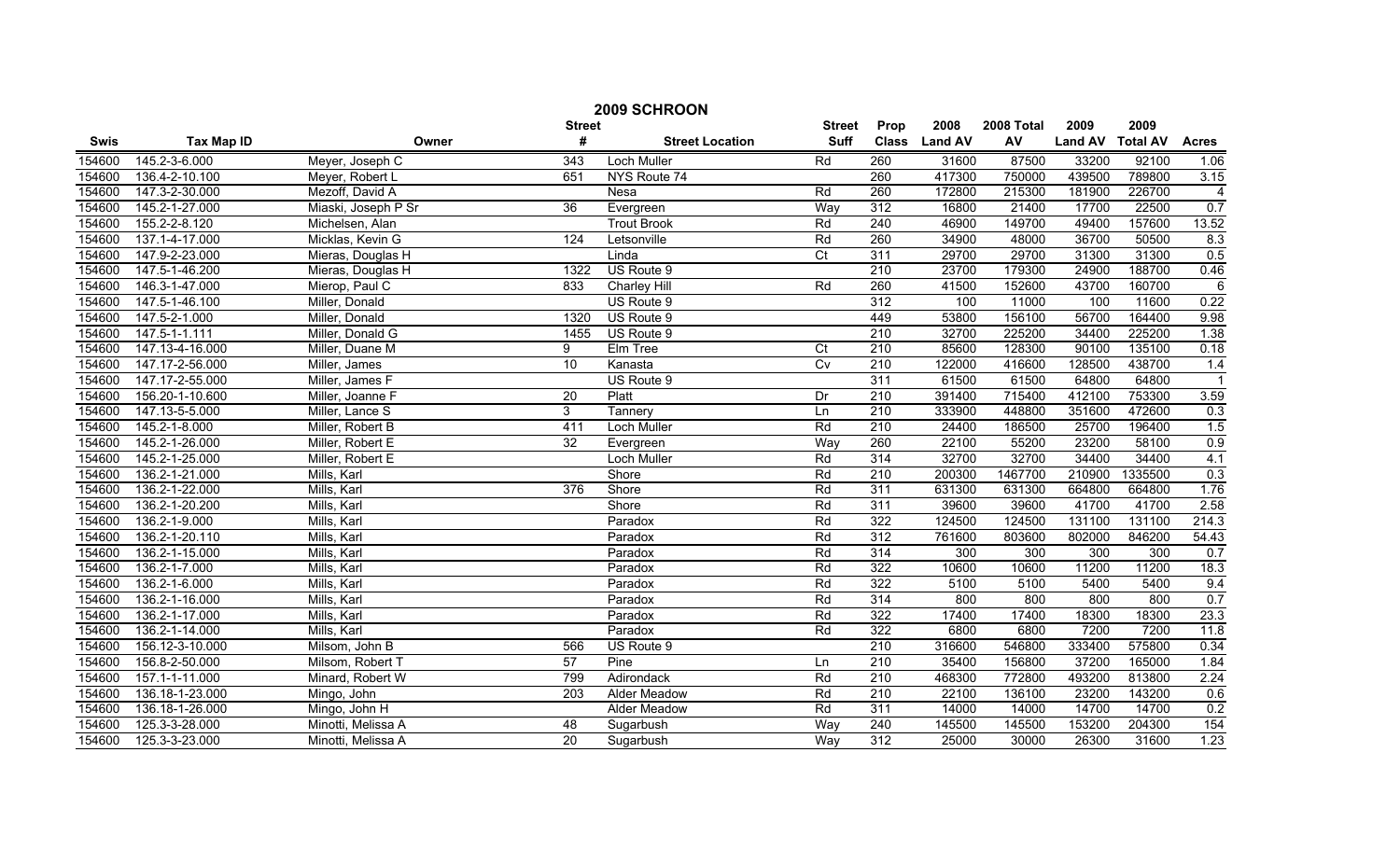| 2009 SCHROON |                   |                            |                 |                        |                          |                  |                  |            |                |                 |                |
|--------------|-------------------|----------------------------|-----------------|------------------------|--------------------------|------------------|------------------|------------|----------------|-----------------|----------------|
|              |                   |                            | <b>Street</b>   |                        | <b>Street</b>            | Prop             | 2008             | 2008 Total | 2009           | 2009            |                |
| Swis         | <b>Tax Map ID</b> | Owner                      | #               | <b>Street Location</b> | <b>Suff</b>              | <b>Class</b>     | <b>Land AV</b>   | AV         | <b>Land AV</b> | <b>Total AV</b> | <b>Acres</b>   |
| 154600       | 147.5-1-34.000    | Mironchuk, Andrew P        | 1384            | US Route 9             |                          | 322              | 78600            | 78600      | 82700          | 82700           | 19             |
| 154600       | 136.3-1-30.000    | Mirro, Claire              | 1479            | US Route 9             |                          | 280              | 31500            | 152500     | 33100          | 160500          | 1.1            |
| 154600       | 134.19-1-9.000    | Misha, John                |                 | Loch Muller            | Rd                       | $\overline{311}$ | 5000             | 5000       | 5300           | 5300            | 2.1            |
| 154600       | 146.20-2-7.000    | Misha, John                |                 | <b>Charley Hill</b>    | Rd                       | 314              | 700              | 700        | 700            | 700             | 0.4            |
| 154600       | 146.4-1-27.000    | Misha, John                | 1270            | <b>Charley Hill</b>    | Rd                       | 312              | 41700            | 44200      | 43900          | 46500           | 8.4            |
| 154600       | 156.16-3-9.000    | Misha, John                | 14              | Hayes                  | Rd                       | 210              | 27200            | 83000      | 28700          | 87400           | 0.9            |
| 154600       | 156.8-1-1.000     | Misha, John                |                 | Osprey                 | Way                      | 910              | 27700            | 27700      | 29200          | 29200           | 20             |
| 154600       | 146.20-2-5.000    | Misha, John                |                 | <b>Charley Hill</b>    | Rd                       | 322              | 9000             | 9000       | 9500           | 9500            | $\overline{7}$ |
| 154600       | 156.12-3-3.001    | Misha, John                | 436             | US Route 9             |                          | 417              | 281300           | 399600     | 296200         | 420800          | 0.75           |
| 154600       | 146.20-2-6.000    | Misha, John                | 1351            | Charley Hill           | Rd                       | 312              | 79900            | 82800      | 84000          | 87100           | 37.2           |
| 154600       | 134.19-1-10.000   | Misha, John                | 9               | Anderson               | Dr                       | 260              | 13000            | 44700      | 13700          | 47100           | 0.3            |
| 154600       | 135.-1-30.000     | Mitchell, Alan S Jr        |                 | US Route 9             |                          | 322              | 42500            | 42500      | 44800          | 44800           | 91             |
| 154600       | 145.2-2-35.110    | Mitchell, David J          | $\overline{19}$ | <b>Burbank Brook</b>   | Rd                       | 240              | 49400            | 158000     | 52000          | 166400          | 10.5           |
| 154600       | 156.11-1-8.300    | Mitchell, Robert A         |                 | Charley Hill           | Rd                       | 314              | 6000             | 6000       | 6300           | 6300            | 2.42           |
| 154600       | 156.12-1-5.000    | Mitchell, Robert A         |                 | <b>Beaver Dam</b>      | Rd                       | 311              | 9100             | 9100       | 9600           | 9600            | 2.79           |
| 154600       | 156.12-1-4.100    | Mitchell, Robert A         |                 | Beaver Dam             | Rd                       | 311              | 145200           | 145200     | 152800         | 152800          | 4.64           |
| 154600       | 146.3-1-74.000    | Mitchell, Robert J         | 53              | <b>Beech Hill</b>      | Rd                       | 260              | 33100            | 117200     | 34800          | 123400          | $\overline{5}$ |
| 154600       | 145.-2-13.000     | Mitchell, Timothy K        |                 | Hoffman                | Rd                       | 322              | 6300             | 6300       | 6600           | 6600            | 10.6           |
| 154600       | 145.-2-14.000     | Mitchell, Timothy K        |                 | Hoffman                | Rd                       | 322              | 7200             | 7200       | 7600           | 7600            | 12.5           |
| 154600       | 147.53-1-44.000   | Mitchell, Todd J           | 7               | Mousaw                 | Way                      | 210              | 27400            | 116700     | 28900          | 122900          | 0.3            |
| 154600       | 146.3-1-22.000    | Mitts, Ande                | 1769            | Hoffman                | Rd                       | $\overline{210}$ | 56600            | 195400     | 59600          | 205800          | 10             |
| 154600       | 146.3-1-21.000    | Mitts, Nancy M             |                 | Hoffman                | Rd                       | 314              | 30600            | 30600      | 32200          | 32200           | 6.8            |
| 154600       | 156.16-3-15.000   | Mituzas, James             | 54              | Dyckman                | Rd                       | 260              | 18000            | 44900      | 19000          | 47300           | 0.36           |
| 154600       | 126.-3-23.200     | <b>MJR Investments LLC</b> | 326             | Letsonville            | Rd                       | 240              | 92300            | 234600     | 97200          | 247000          | 34.28          |
| 154600       | 126.-3-24.100     | <b>MJR Investments LLC</b> |                 | Letsonville            | Rd                       | 322              | 28700            | 28700      | 30200          | 30200           | 31.15          |
| 154600       | 126.-3-23.100     | <b>MJR Investments LLC</b> |                 | Letsonville            | Rd                       | 322              | 91500            | 91500      | 96300          | 96300           | 144.86         |
| 154600       | 147.45-1-14.200   | Modder Elizabeth           |                 | Jordan                 | <b>St</b>                | 311              | $\overline{900}$ | 900        | 22300          | 22300           | 0.37           |
| 154600       | 147.45-1-14.100   | Moffat, David              | 5               | Chain                  | $\overline{\mathsf{St}}$ | 210              | 30000            | 113800     | 30000          | 113800          | 0.33           |
| 154600       | 157.3-1-27.000    | Mohrmann Family Trust      | 245             | Adirondack             | Rd                       | 210              | 316700           | 532900     | 333400         | 561100          | $\overline{2}$ |
| 154600       | 145.2-2-4.000     | Mokszycki, Steven          |                 | Potash Hill            | Rd                       | 314              | 2200             | 2200       | 2300           | 2300            | 0.8            |
| 154600       | 145.2-2-5.000     | Mokszycki, Steven          |                 | Potash Hill            | Rd                       | 311              | 800              | 800        | 800            | 800             | 0.3            |
| 154600       | 145.2-2-6.000     | Mokszycki, Steven          | 181             | Potash Hill            | Rd                       | 314              | 19800            | 19800      | 20800          | 20800           |                |
| 154600       | 157.5-3-6.000     | Moline, Douglas W          | 10              | Wax                    | Way                      | 210              | 240300           | 315600     | 253000         | 332300          | 0.9            |
| 154600       | 136.14-3-16.000   | Molloy, Robert E           | 40              | Knox                   | Rd                       | 210              | 119800           | 241700     | 126100         | 330029          | 0.5            |
| 154600       | 147.17-2-3.000    | Molnar, Gayle              | 15              | Tavern                 | Way                      | 210              | 188000           | 272900     | 198000         | 287400          | 0.2            |
| 154600       | 146.2-1-44.000    | Monroe, Victoria           | 2114            | Hoffman                | Rd                       | 260              | 121300           | 163500     | 133400         | 179900          | 1.4            |
| 154600       | 156.11-1-2.110    | Montegari, Daniel F        | 77              | Thurman Pond           | Rd                       | 240              | 51800            | 254800     | 54500          | 268300          | 19.8           |
| 154600       | 157.13-1-1.000/5  | Moore, Dennis              |                 | Sand Point             | Way                      | 330              | 7600             | 7600       | 8000           | 8000            | 0.01           |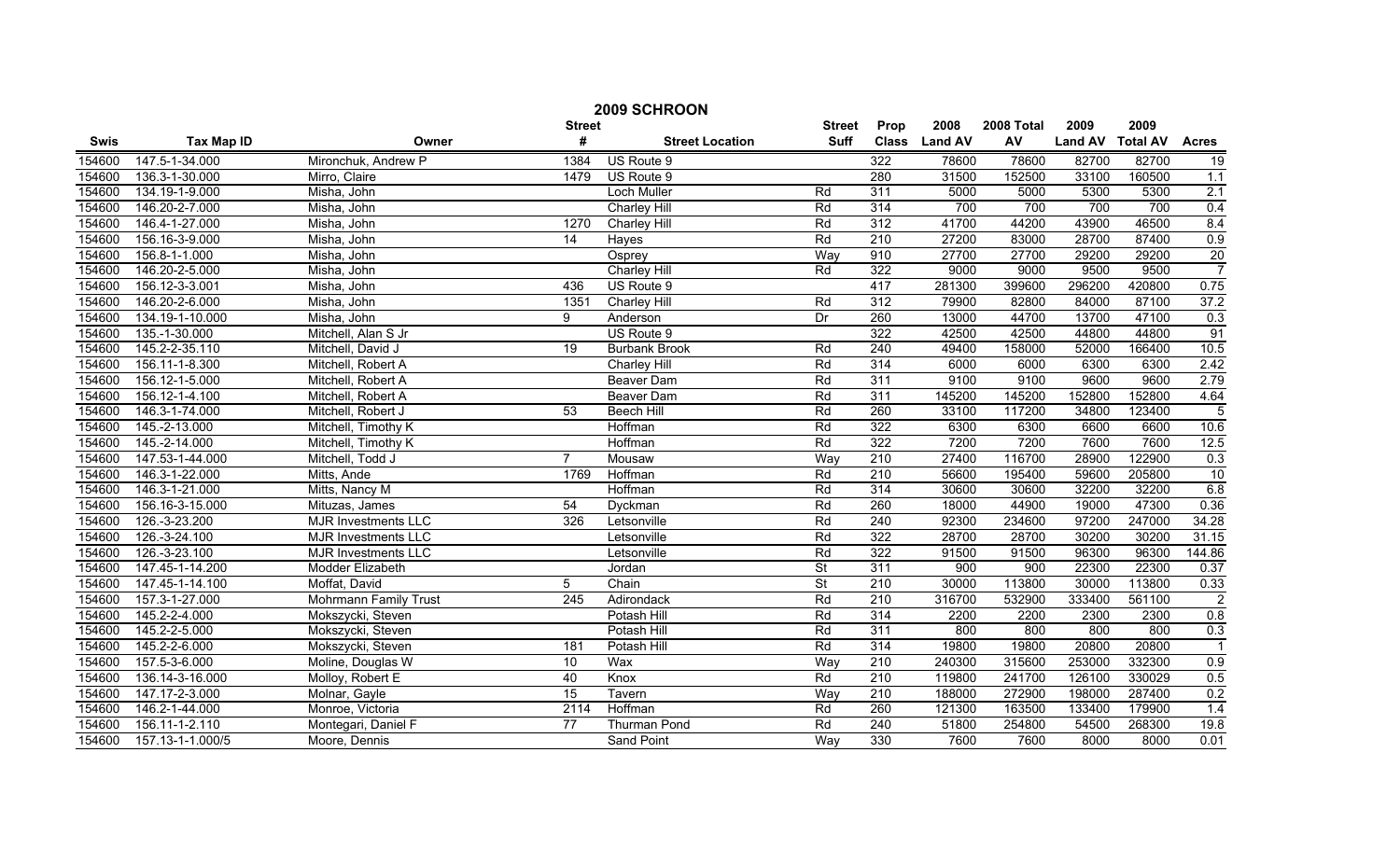|        | 2009 SCHROON      |                                |                      |                        |                |                  |               |            |                |                 |                |  |
|--------|-------------------|--------------------------------|----------------------|------------------------|----------------|------------------|---------------|------------|----------------|-----------------|----------------|--|
|        |                   |                                | <b>Street</b>        |                        | <b>Street</b>  | Prop             | 2008          | 2008 Total | 2009           | 2009            |                |  |
| Swis   | <b>Tax Map ID</b> | Owner                          | #                    | <b>Street Location</b> | <b>Suff</b>    |                  | Class Land AV | AV         | <b>Land AV</b> | <b>Total AV</b> | <b>Acres</b>   |  |
| 154600 | 157.13-1-50.100   | Moore, Dennis                  | 421                  | Adirondack             | Rd             | $\overline{210}$ | 85600         | 265400     | 90200          | 279500          | 0.45           |  |
| 154600 | 157.13-1-50.200   | Moore, Edward T                |                      | Adirondack             | Rd             | 311              | 17700         | 17700      | 18600          | 18600           | 0.37           |  |
| 154600 | 157.13-1-46.000   | Moore, Edward T                |                      | Adirondack             | Rd             | $\overline{312}$ | 46100         | 74400      | 48500          | 78300           | 0.8            |  |
| 154600 | 157.13-1-12.000   | Moore, Edward T                |                      | Adirondack             | Rd             | 314              | 47700         | 47700      | 50200          | 50200           | 0.8            |  |
| 154600 | 157.13-1-1.000/4  | Moore, Edward T                |                      | <b>Sand Point</b>      | Way            | 330              | 7600          | 7600       | 8000           | 8000            | 0.01           |  |
| 154600 | 157.13-1-1.000/1  | Moore, Edward T                |                      | <b>Sand Point</b>      | Way            | 330              | 7600          | 7600       | 8000           | 8000            | 0.01           |  |
| 154600 | 157.13-1-1.000/6  | Moore, Edward T                |                      | <b>Sand Point</b>      | Way            | 330              | 7600          | 7600       | 8000           | 8000            | 0.01           |  |
| 154600 | 157.13-1-49.000   | Moore, Edward T                | 407                  | Adirondack             | Rd             | 260              | 85600         | 242300     | 90100          | 255100          | 0.6            |  |
| 154600 | 157.13-1-1.000/22 | Moore, Edward T                |                      | Sand Point             | Way            | 330              | 7600          | 7600       | 8000           | 8000            | 0.01           |  |
| 154600 | 145.2-2-10.000    | Morgan, Ingrid                 | 151                  | Potash Hill            | Rd             | 260              | 24300         | 62400      | 25600          | 65700           | 1.4            |  |
| 154600 | 145.2-2-11.000    | Morgan, Ingrid                 |                      | Potash Hill            | Rd             | 314              | 5900          | 5900       | 6200           | 6200            | 2.3            |  |
| 154600 | 136.10-1-7.000    | Morlock, Frederick E           | $\overline{22}$      | French                 | Rd             | 260              | 33600         | 113400     | 35400          | 119400          | 0.6            |  |
| 154600 | 147.53-2-19.201   | Morningstar 1079 Main St Bistr | 1079                 | US Route 9             |                | 482              | 28900         | 150200     | 30500          | 158200          | 0.2            |  |
| 154600 | 147.17-2-23.000   | Morrell James H                | 10                   | Quinn                  | Way            | 260              | 45300         | 92000      | 47700          | 96900           | 0.1            |  |
| 154600 | 125.3-3-3.100     | Morris, Paul E                 |                      | US Route 9             |                | 322              | 43400         | 43400      | 45700          | 45700           | 19             |  |
| 154600 | 146.3-1-2.111     | Morse Construction Inc         |                      | Hoffman                | Rd             | 314              | 38700         | 38700      | 40800          | 40800           | $\overline{8}$ |  |
| 154600 | 146.3-1-2.112     | Morse Construction Inc         | 1656                 | Hoffman                | Rd             | 314              | 38700         | 38700      | 40800          | 40800           | $\overline{8}$ |  |
| 154600 | 147.9-1-5.000     | Morse, James                   | 1291                 | US Route 9             |                | 210              | 33200         | 350000     | 35000          | 368400          | 1.6            |  |
| 154600 | 146.3-1-41.100    | Morse, Neil                    |                      | Horseshoe Pond         | Rd             | 322              | 54300         | 54300      | 57200          | 57200           | 26.54          |  |
| 154600 | 147.53-2-22.000   | Morse, Vicki S                 | 1073                 | US Route 9             |                | 482              | 16000         | 143900     | 16800          | 151500          | 0.1            |  |
| 154600 | 146.2-1-49.000    | Morse, Vicki S                 | 73                   | Krissica               | Wav            | 210              | 149600        | 498000     | 164600         | 547800          | 3.2            |  |
| 154600 | 146.1-1-25.000    | Morton, Jacob                  |                      | Hoffman                | Rd             | 314              | 29700         | 29700      | 31300          | 31300           | 5              |  |
| 154600 | 146.1-1-21.200    | Morton, Thomas                 | $\overline{221}$     | <b>Sweenie Fields</b>  | Rd             | $\overline{210}$ | 37500         | 226300     | 39500          | 238300          | $\overline{5}$ |  |
| 154600 | 147.53-2-23.000   | Moryl, Joseph M                | 1071                 | US Route 9             |                | 482              | 15000         | 148000     | 15800          | 155800          | 0.1            |  |
| 154600 | 147.17-2-57.002   | Mosca, Andrew G                | $\overline{2}$       | Kanasta                | $\overline{C}$ | $\overline{210}$ | 100000        | 439000     | 105300         | 462300          | 0.5            |  |
| 154600 | 157.5-2-13.200    | Moscinski, Anne C              | 5                    | Sheridan               | Way            | 260              | 425800        | 486400     | 448400         | 512200          | 0.7            |  |
| 154600 | 146.20-2-29.002   | Moscinski, Michael T           | $\overline{12}$      | First                  | TrI            | 270              | 20500         | 52900      | 21600          | 55700           | 0.51           |  |
| 154600 | 157.13-1-1.000/7  | Moser, Robert                  |                      | <b>Sand Point</b>      | Way            | 330              | 7600          | 7600       | 8000           | 8000            | 0.01           |  |
| 154600 | 157.13-1-51.000   | Moser, Robert                  | 423                  | Adirondack             | Rd             | 260              | 77800         | 219300     | 81900          | 230900          | 0.5            |  |
| 154600 | 146.3-1-5.000     | Moses, Eugene Jr               | 1651                 | Hoffman                | Rd             | 210              | 25200         | 56500      | 26500          | 59500           | 1.6            |  |
| 154600 | 147.5-1-40.000    | Moses, Paul C                  | $\mathbf{2}^{\circ}$ | Continental            | Dr             | 210              | 24700         | 140400     | 26000          | 147800          | 0.5            |  |
| 154600 | 157.1-1-5.002     | Moss, John A                   | 849                  | Adirondack             | Rd             | 280              | 530300        | 608100     | 558400         | 640300          | 12.3           |  |
| 154600 | 137.30-2-57.000/6 | Mottl, Francis J               |                      | <b>Glen Reay</b>       | Way            | 330              | 7100          | 7400       | 7500           | 7800            | 0.01           |  |
| 154600 | 137.1-4-7.200     | Mottl, Francis J               |                      | Fraternaland           | Rd             | 322              | 4600          | 4600       | 4800           | 4800            | 7.97           |  |
| 154600 | 137.30-2-22.000   | Mottl, Francis J               | 236                  | Fraternaland           | Rd             | 260              | 83000         | 161400     | 87400          | 170000          | 0.1            |  |
| 154600 | 155.2-2-8.110     | Moulton, Henry                 | 953                  | <b>Trout Brook</b>     | Rd             | 322              | 45700         | 45700      | 48100          | 48100           | 10.11          |  |
| 154600 | 146.20-10-18.000  | Mountain Paradise LLC          | 823                  | US Route 9             |                | 411              | 47000         | 88200      | 49500          | 92900           | 0.53           |  |
| 154600 | 156.20-1-6.200    | Mountainside Bible Chapel      |                      | US Route 9             |                | 620              | 16000         | 16000      | 16800          | 16800           | 2.01           |  |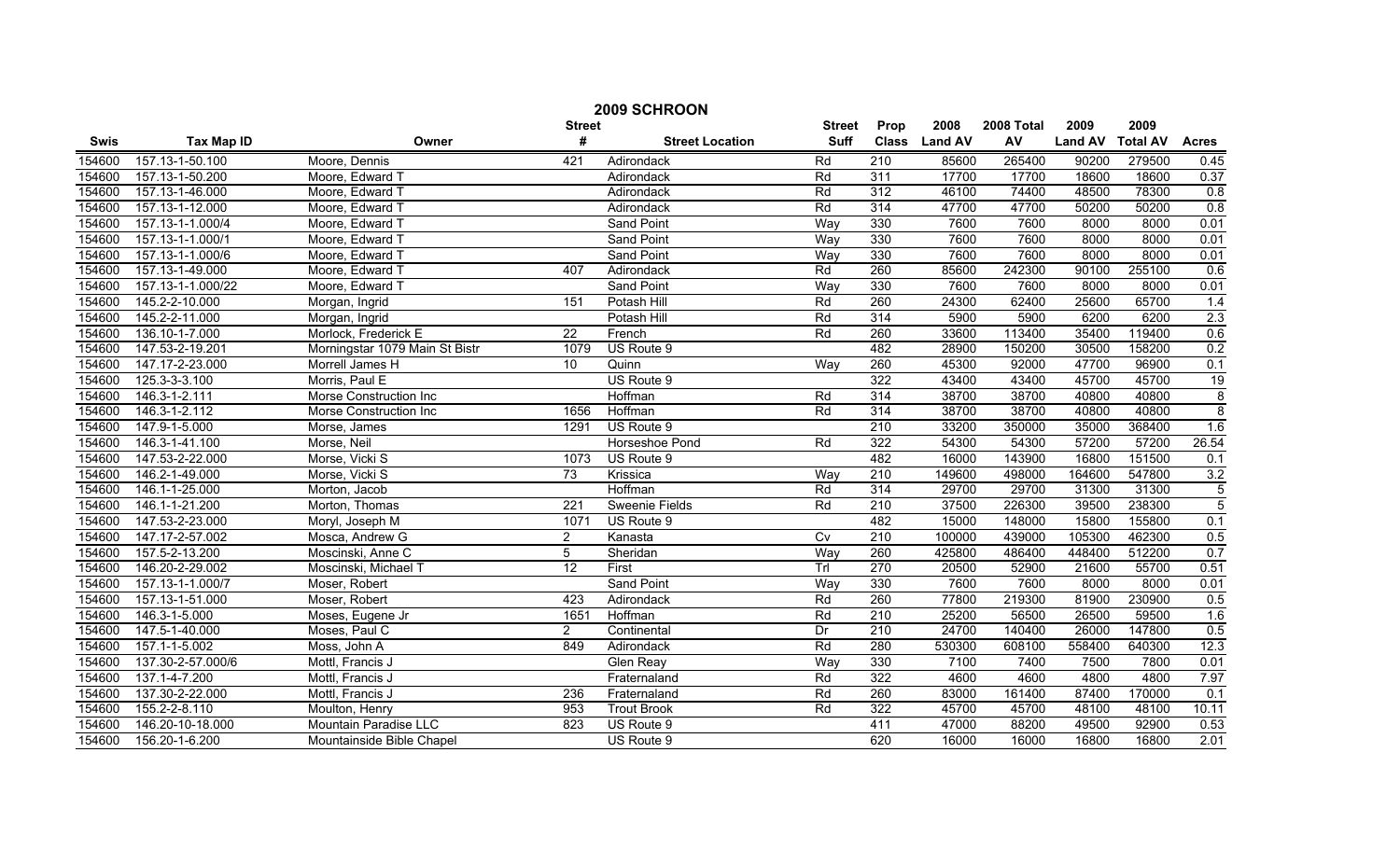| 2009 SCHROON |                   |                           |                 |                        |                |                  |                |            |                |                 |              |
|--------------|-------------------|---------------------------|-----------------|------------------------|----------------|------------------|----------------|------------|----------------|-----------------|--------------|
|              |                   |                           | <b>Street</b>   |                        | <b>Street</b>  | Prop             | 2008           | 2008 Total | 2009           | 2009            |              |
| <b>Swis</b>  | <b>Tax Map ID</b> | Owner                     | #               | <b>Street Location</b> | <b>Suff</b>    | <b>Class</b>     | <b>Land AV</b> | AV         | <b>Land AV</b> | <b>Total AV</b> | <b>Acres</b> |
| 154600       | 156.20-1-3.000    | Mountainside Bible Chapel |                 | US Route 9             |                | 620              | 55400          | 837900     | 58300          | 882300          | 0.7          |
| 154600       | 156.20-1-5.000    | Mountainside Bible Chapel | 30              | Old Schroon            | Rd             | 620              | 101400         | 844000     | 106700         | 888700          | 2.3          |
| 154600       | 156.19-2-8.000    | Mountainside Bible Chapel |                 | Old Schroon            | Rd             | 620              | 7900           | 9000       | 8300           | 9500            | 0.9          |
| 154600       | 156.20-1-4.000    | Mountainside Bible Chapel | 177             | US Route 9             |                | 620              | 38100          | 46100      | 40100          | 48500           | 0.6          |
| 154600       | 156.20-1-6.100    | Mountainside Bible Chapel | 147             | US Route 9             |                | 620              | 81500          | 720100     | 85900          | 758300          | 6.29         |
| 154600       | 156.20-1-2.200    | Mountainside Bible Chapel |                 | US Route 9             |                | 620              | 38100          | 38100      | 40100          | 40100           | 0.6          |
| 154600       | 147.53-1-38.000   | Mousaw John A             | 1115            | US Route 9             |                | 210              | 53000          | 189100     | 55800          | 199100          | 0.95         |
| 154600       | 147.45-1-38.000   | Moyer, John               |                 | Center                 | St             | 311              | 54500          | 54500      | 57400          | 57400           | 1.15         |
| 154600       | 146.20-3-8.000    | Moyer, John T             | $\overline{20}$ | Longview               | Dr             | 260              | 77800          | 157700     | 82000          | 166100          | 0.3          |
| 154600       | 156.12-2-20.000   | Moynihan, Kevin           | 249             | Old Schroon            | Rd             | 210              | 44900          | 160200     | 47200          | 168600          | 2.6          |
| 154600       | 137.1-4-26.600    | Mrocka, Paul A            | $\overline{38}$ | Dreams                 | Way            | 210              | 317100         | 671300     | 333900         | 706900          | 1.16         |
| 154600       | 147.5-1-50.000    | Mt Severance Prop LLC     | 1375            | US Route 9             |                | 484              | 103100         | 266300     | 108600         | 280400          | 2.33         |
| 154600       | 146.20-3-41.000   | Muia, Joseph Jr           | 878             | US Route 9             |                | 210              | 28000          | 121900     | 29500          | 128300          | 0.6          |
| 154600       | 146.20-3-42.200   | Muia, Joseph Jr           |                 | US Route 9             |                | 311              | 63500          | 63500      | 66900          | 66900           | 0.33         |
| 154600       | 145.2-2-8.200     | Mulcahy, Kevin J          |                 | Potash Hill            | Rd             | 311              | 18800          | 18800      | 19800          | 19800           | 0.9          |
| 154600       | 146.1-1-44.000    | Mulcahy, Steven M         |                 | Hoffman                | Rd             | 311              | 13000          | 13000      | 13700          | 13700           | 0.4          |
| 154600       | 157.1-2-24.000    | Mullady, Donald J         | $\overline{12}$ | <b>Blue Waters</b>     | Way            | 260              | 520900         | 567300     | 548500         | 597400          | 4.3          |
| 154600       | 147.54-2-24.000   | Mullan, Daniel M          | 35              | <b>Dock</b>            | <b>St</b>      | 210              | 89600          | 235800     | 94400          | 248300          | 0.2          |
| 154600       | 147.17-2-24.000   | Muller, Charles III       | $\overline{7}$  | Quinn                  | Way            | 210              | 45300          | 99700      | 47700          | 105000          | 0.1          |
| 154600       | 147.45-1-36.000   | Mullin, Raymond M         | $\overline{22}$ | Center                 | <b>St</b>      | 210              | 30300          | 178600     | 31900          | 176400          | 0.39         |
| 154600       | 156.-1-55.000     | Mullins, Denis L          | 426             | Hollow                 | Rd             | 260              | 38200          | 131000     | 40200          | 137900          | 6.5          |
| 154600       | 156.-1-56.000     | Mullins, Denis L          |                 | Hollow                 | Rd             | 314              | 6000           | 6000       | 6300           | 6300            | 2.9          |
| 154600       | 136.3-2-15.000    | Munroe, Mary D            |                 | Severance              | Rd             | 322              | 58100          | 58100      | 61200          | 61200           | 66.9         |
| 154600       | 157.3-1-16.000    | Munsinger, John           | 46              | <b>Guise Point</b>     | Way            | 260              | 491600         | 538400     | 517600         | 566900          | 4.5          |
| 154600       | 157.3-1-17.000    | Munsinger, John P         | $\overline{35}$ | <b>Guise Point</b>     | Way            | 260              | 510500         | 620400     | 537600         | 653300          | 5.7          |
| 154600       | 157.3-1-19.000    | Munsinger, John P         | $\overline{27}$ | Guise Point            | Way            | $\overline{210}$ | 614700         | 1020700    | 647300         | 1074800         | 5.3          |
| 154600       | 157.3-1-18.000    | Munsinger, John P         | 31              | <b>Guise Point</b>     | Way            | 280              | 638200         | 815100     | 672000         | 858300          | 5.2          |
| 154600       | 136.3-1-13.000    | Muraview, Irene           |                 | US Route 9             |                | $\overline{311}$ | 19000          | 19000      | 20000          | 20000           | 0.5          |
| 154600       | 136.3-1-12.000    | Muraview, Irene           |                 | US Route 9             |                | 311              | 1900           | 1900       | 2000           | 2000            | 0.6          |
| 154600       | 136.3-1-20.000    | Murdock, Bruce            |                 | US Route 9             |                | 311              | 1700           | 1700       | 1800           | 1800            | 0.5          |
| 154600       | 136.3-1-19.000    | Murdock, Bruce            |                 | US Route 9             |                | 311              | 21800          | 21800      | 22900          | 22900           | 0.3          |
| 154600       | 156.16-3-10.000   | Murdock, David H          | 50              | Dyckman                | Rd             | 210              | 40500          | 146000     | 42700          | 153700          | 3.31         |
| 154600       | 156.20-1-1.000    | Murdock, Virginia         | 74              | Old Schroon            | Rd             | 210              | 27200          | 111900     | 28700          | 117800          | 0.9          |
| 154600       | 156.16-3-20.000   | Murdock, Vivian B         | 392             | US Route 9             |                | 260              | 45400          | 120800     | 47700          | 127100          | 3.2          |
| 154600       | 156.16-3-21.200   | Murdock, Vivian B         |                 | US Route 9             |                | 311              | 32700          | 32700      | 34400          | 34400           | 2.8          |
| 154600       | 137.30-1-4.000    | Murphy Family Association | 318             | Fraternaland           | Rd             | 260              | 191500         | 227400     | 201700         | 239500          | 0.2          |
| 154600       | 147.17-2-38.000   | Murphy, George W          | $\overline{35}$ | Kanasta                | $\overline{C}$ | 210              | 303300         | 361800     | 319400         | 381000          | 0.3          |
| 154600       | 136.10-2-2.000    | Murphy, John J            | 104             | Miller                 | Rd             | 270              | 14900          | 51200      | 15700          | 53900           | 0.3          |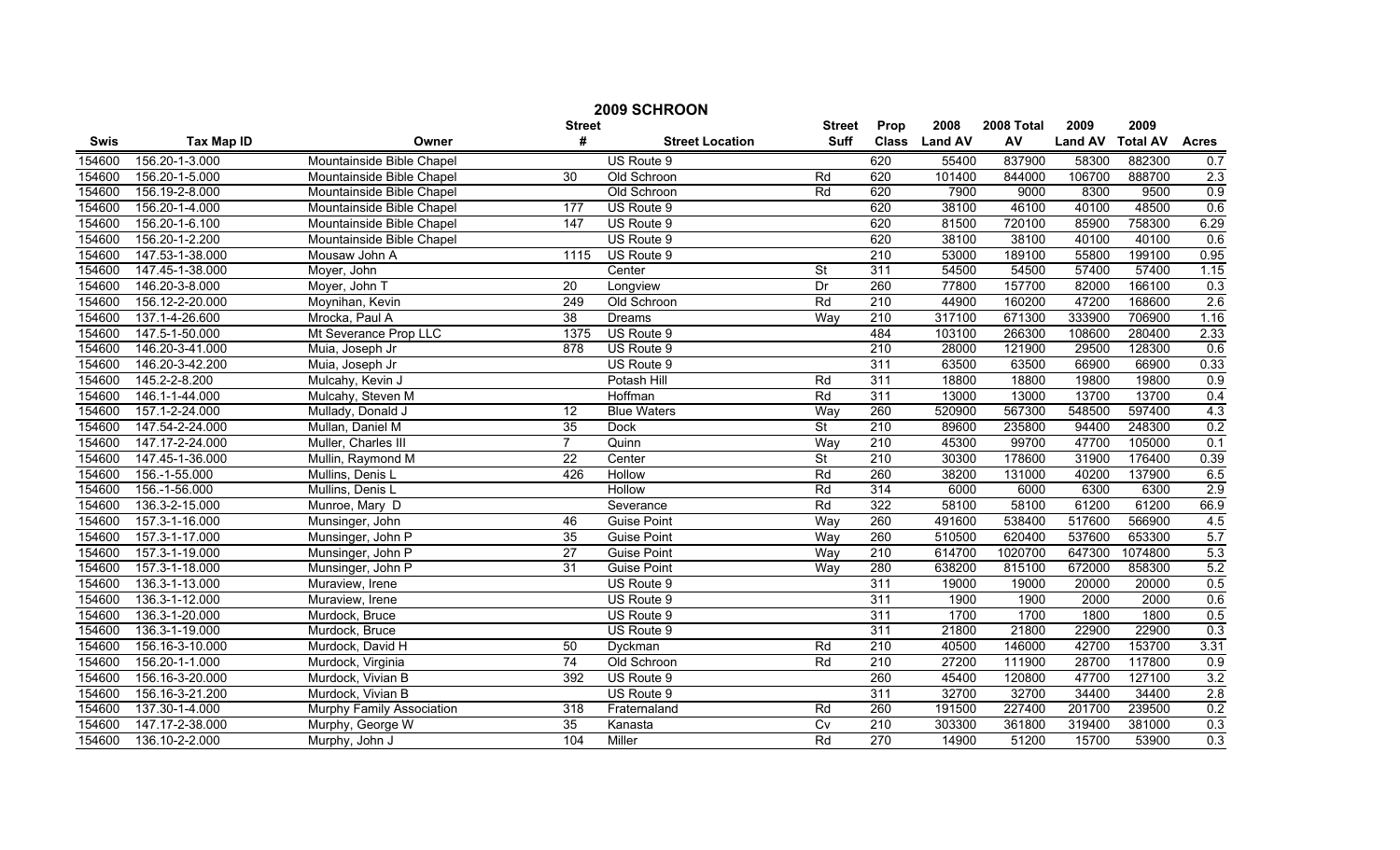|        | 2009 SCHROON           |                           |               |                            |                          |                  |                |            |                |                 |                  |  |
|--------|------------------------|---------------------------|---------------|----------------------------|--------------------------|------------------|----------------|------------|----------------|-----------------|------------------|--|
|        |                        |                           | <b>Street</b> |                            | <b>Street</b>            | Prop             | 2008           | 2008 Total | 2009           | 2009            |                  |  |
| Swis   | <b>Tax Map ID</b>      | Owner                     | #             | <b>Street Location</b>     | <b>Suff</b>              | <b>Class</b>     | <b>Land AV</b> | AV         | <b>Land AV</b> | <b>Total AV</b> | <b>Acres</b>     |  |
| 154600 | 156.16-3-45.000        | Murphy, Thomas R          | 59            | Bay                        | Rd                       | 210              | 361700         | 529900     | 380900         | 558000          | 0.5              |  |
| 154600 | 145.2-2-42.000         | Murray, Joseph J          |               | <b>Loch Muller</b>         | Rd                       | 314              | 4600           | 4600       | 4800           | 4800            | 1.8              |  |
| 154600 | 145.2-2-40.000         | Murray, Joseph J          | 146           | <b>Loch Muller</b>         | Rd                       | 271              | 26700          | 99100      | 28200          | 104400          | 3.9              |  |
| 154600 | 147.54-2-9.000         | Murtagh Sean M            | 9             | Leland                     | Ave                      | 210              | 24700          | 151600     | 26000          | 159600          | 0.3              |  |
| 154600 | 147.5-1-1.120          | Myers, Kenneth L          | 1445          | US Route 9                 |                          | 210              | 32800          | 200700     | 34500          | 211200          | 1.57             |  |
| 154600 | 156.16-3-11.000        | Myers, Margaret L         | 43            | Dyckman                    | Rd                       | 260              | 22300          | 114700     | 23400          | 120700          | 0.3              |  |
| 154600 | 157.1-1-17.000         | Myers, Martin             | 761           | Adirondack                 | Rd                       | 210              | 435500         | 722000     | 458600         | 760300          | $\overline{2}$   |  |
| 154600 | 147.53-1-36.000        | Myers, Susan J            | 1119          | US Route 9                 |                          | 210              | 10600          | 101300     | 11200          | 106700          | 0.1              |  |
| 154600 | 125.3-3-9.100          | Myrtle, Hugh              | 2405          | US Route 9                 |                          | 260              | 28400          | 79300      | 29900          | 83500           | 1.5              |  |
| 154600 | 157.3-1-33.000         | Namerow, Pearila          | 199           | Adirondack                 | Rd                       | 260              | 436700         | 643800     | 459800         | 677900          | 4.5              |  |
| 154600 | 147.5-1-6.000          | <b>National Grid</b>      |               | Glen Reay                  | Way                      | 380              | 20000          | 20000      | 20000          | 20000           | 3.1              |  |
| 154600 | 147.13-2-1.000         | National Grid             |               | US Route 9                 |                          | 872              | 59300          | 215500     | 59300          | 209325          | 18.9             |  |
| 154600 | 147.5-1-19.000         | National Grid             |               | US Route 9                 |                          | 380              | 26000          | 26000      | 26000          | 26000           | 6.1              |  |
| 154600 | 136.14-2-36.000        | <b>National Grid</b>      |               | River                      | Rd                       | 380              | 7400           | 7400       | 7400           | 7400            | $\overline{5}$   |  |
| 154600 | 646.-9999-132.350/1001 | <b>National Grid</b>      |               | Chestertown Schroon 3      |                          | 882              | $\Omega$       | 76700      | $\mathbf{0}$   | 438159          | $\overline{0}$   |  |
| 154600 | 147.53-1-1.000         | National Grid             |               | Industrial                 | Dr                       | 380              | 17100          | 17100      | 17100          | 17100           | $\overline{2.3}$ |  |
| 154600 | 147.53-2-1.100         | <b>National Grid</b>      | 47            | <b>Brookfield</b>          | Ave                      | 380              | 14900          | 14900      | 14900          | 14900           | 1.17             |  |
| 154600 | 156.-2-1.000           | <b>National Grid</b>      |               | <b>Charley Hill</b>        | Rd                       | 380              | 32900          | 32900      | 32900          | 32900           | 52.8             |  |
| 154600 | 136.14-2-7.000         | <b>National Grid</b>      |               | River                      | Rd                       | 380              | 2400           | 2400       | 2400           | 2400            | $\overline{2}$   |  |
| 154600 | 646.-9999-132.350/1881 | National Grid             |               | <b>Total Electric Dist</b> |                          | 884              | $\mathbf{0}$   | 1724400    | 0              | 1943472         | $\overline{0}$   |  |
| 154600 | 147.45-1-1.000         | <b>National Grid</b>      |               | Jordan                     | $\overline{\mathsf{St}}$ | 380              | 19600          | 19600      | 19600          | 19600           | 3.6              |  |
| 154600 | 136.14-1-35.000        | <b>National Grid</b>      |               | Stowell                    | Rd                       | 330              | 5100           | 5100       | 5100           | 5100            | 2.2              |  |
| 154600 | 136.2-1-8.000          | <b>National Grid</b>      |               | Paradox                    | Rd                       | 882              | 236700         | 236700     | 236700         | 236700          | 85.6             |  |
| 154600 | 136.3-2-13.000         | National Grid             |               | US Route 9                 |                          | 380              | 300            | 300        | 300            | 300             | 0.1              |  |
| 154600 | 136.3-2-12.000         | National Grid             |               | US Route 9                 |                          | 380              | 10000          | 10000      | 10000          | 10000           | 3.62             |  |
| 154600 | 136.1-4-2.000          | <b>National Grid</b>      |               | Shore                      | Rd                       | 910              | 800            | 800        | 800            | 800             | 0.86             |  |
| 154600 | 136.1-3-22.000         | <b>National Grid</b>      |               | River                      | Rd                       | 330              | 800            | 800        | 800            | 800             | 0.1              |  |
| 154600 | 136.14-1-5.200         | <b>National Grid</b>      |               | River                      | Rd                       | 884              | 15300          | 15300      | 15300          | 15300           | 0.83             |  |
| 154600 | 147.53-1-9.000         | <b>Natural Native LLC</b> | 36            | Cedar Hill                 | Dr                       | 270              | 30700          | 45300      | 32300          | 47700           | 0.6              |  |
| 154600 | 147.2-1-32.200         | Naumowicz, Tadeusz        |               | Adirondack                 | Rd                       | 314              | 23600          | 23600      | 24900          | 24900           | 6.8              |  |
| 154600 | 147.2-1-32.100         | Naumowicz, Taduesz        |               | Adirondack                 | Rd                       | 314              | 12800          | 12800      | 13500          | 13500           | $\mathbf{1}$     |  |
| 154600 | 136.4-2-19.120         | Nawita Bay Trust          | 84            | Nawita                     | Rd                       | 280              | 613800         | 988400     | 646300         | 1040800         | 19               |  |
| 154600 | 147.53-1-51.000        | Neander, Steven           | 42            | <b>Brookfield</b>          | Ave                      | 210              | 25100          | 84700      | 26400          | 106400          | 0.4              |  |
| 154600 | 136.11-1-38.031        | Nelson Evelyn M Fogg      | 255           | Shore                      | Rd                       | 260              | 338600         | 398600     | 356500         | 419700          | 5.19             |  |
| 154600 | 146.4-1-42.000         | Nelson, Elmer T           | 941           | Charley Hill               | Rd                       | 260              | 91200          | 156200     | 96100          | 164500          | 67.8             |  |
| 154600 | 137.29-1-10.000        | Nerenberg, Robert         | 352           | Fraternaland               | Rd                       | 260              | 175100         | 284900     | 184400         | 300000          | 0.2              |  |
| 154600 | 157.5-2-2.000          | Nestler, Carolyn          | 42            | Skylark                    | Ln                       | $\overline{210}$ | 413300         | 638000     | 435200         | 671800          | 0.5              |  |
| 154600 | 147.3-2-19.000         | Neuffer, Wolfgang O       | 223           | Nesa                       | Rd                       | 260              | 451900         | 619800     | 475800         | 652600          | 2.8              |  |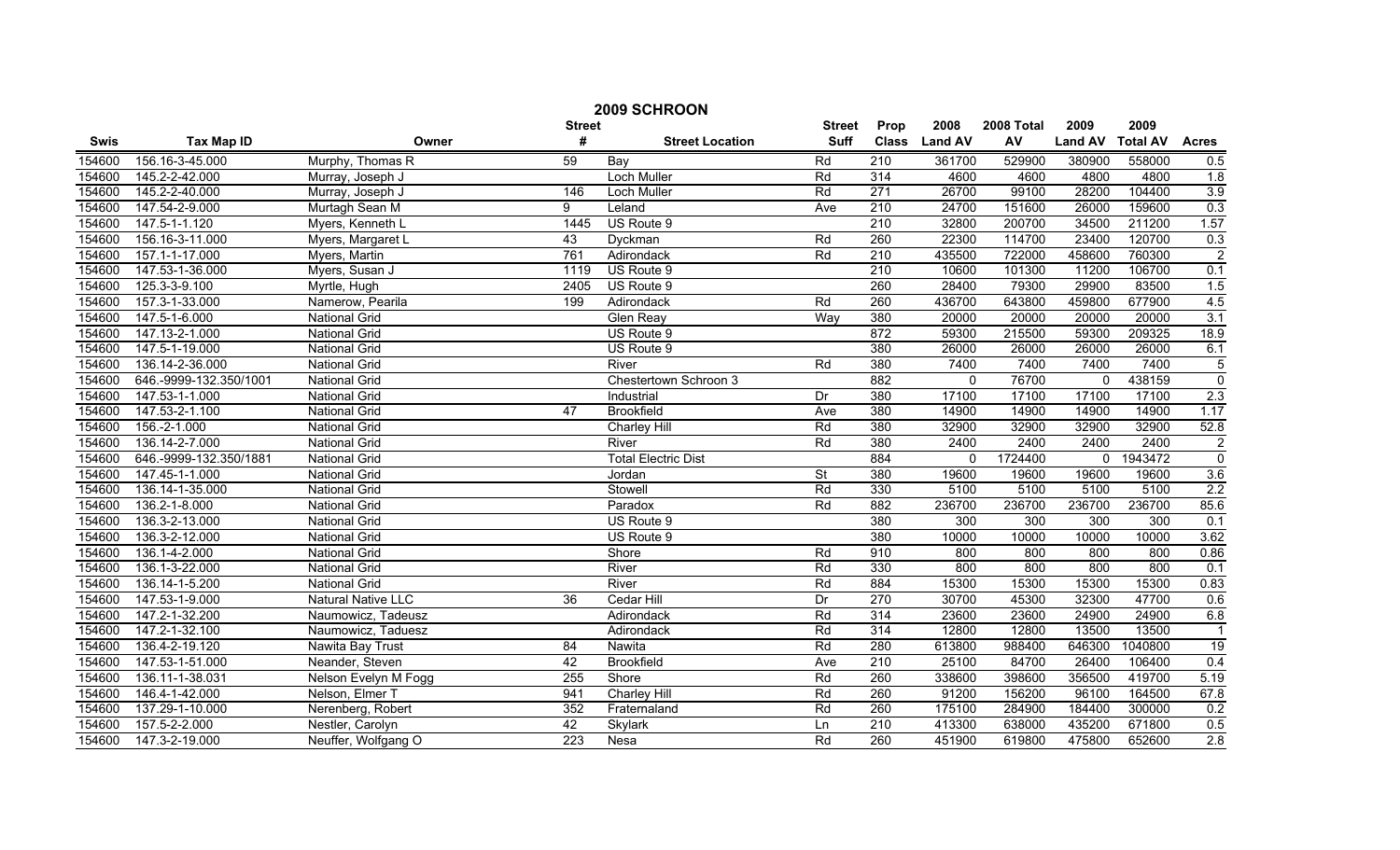|        | 2009 SCHROON      |                                |                 |                        |                  |                  |                |            |                |                 |                |  |
|--------|-------------------|--------------------------------|-----------------|------------------------|------------------|------------------|----------------|------------|----------------|-----------------|----------------|--|
|        |                   |                                | <b>Street</b>   |                        | <b>Street</b>    | Prop             | 2008           | 2008 Total | 2009           | 2009            |                |  |
| Swis   | <b>Tax Map ID</b> | Owner                          | #               | <b>Street Location</b> | <b>Suff</b>      | <b>Class</b>     | <b>Land AV</b> | AV         | <b>Land AV</b> | <b>Total AV</b> | <b>Acres</b>   |  |
| 154600 | 125.3-3-12.000    | Neville, Robert J              | 2365            | US Route 9             |                  | 314              | 17100          | 17100      | 18000          | 18000           | 0.7            |  |
| 154600 | 156.16-3-30.000   | Nevins, Gregory G              | 48              | Hayes                  | Rd               | $\overline{210}$ | 269900         | 461400     | 284300         | 485900          | 1.4            |  |
| 154600 | 147.53-1-12.000   | Newberry, Joan L               | $\overline{24}$ | Cedar Hill             | Dr               | $\overline{210}$ | 41200          | 186500     | 43400          | 196400          | 0.69           |  |
| 154600 | 147.3-2-38.000    | Newton, John E                 | 32              | Marina                 | Rd               | 312              | 172800         | 181700     | 181900         | 191300          | 5.6            |  |
| 154600 | 136.14-1-14.200   | Nichols, Lawrence              | 17              | River                  | Rd               | 260              | 103300         | 172000     | 108800         | 181100          | 0.83           |  |
| 154600 | 157.3-1-9.000     | Nickel, Paul A                 | 41              | Sugar Hill             | Way              | 260              | 336000         | 430300     | 353800         | 453100          | $\overline{2}$ |  |
| 154600 | 156.8-2-80.000    | Nielsen, Thomas                |                 | Hemlock                | Dr               | 311              | 26900          | 26900      | 28300          | 28300           | 1.14           |  |
| 154600 | 136.18-3-1.001    | Niemiec, Joseph                | 311             | <b>Alder Meadow</b>    | Rd               | 210              | 24000          | 68900      | 25200          | 72500           | 0.7            |  |
| 154600 | 157.3-1-26.000    | Nieradka, Donald               | 247             | Adirondack             | Rd               | 260              | 317400         | 382600     | 334200         | 402900          | 2.3            |  |
| 154600 | 136.11-1-28.110   | NL Industries Inc              |                 | Shore                  | Rd               | 322              | 4000           | 4000       | 4200           | 4200            | 1.26           |  |
| 154600 | 136.1-5-2.100     | NL Industries Inc              |                 | Shore                  | Rd               | 314              | 3600           | 3600       | 3800           | 3800            | 2.74           |  |
| 154600 | 137.3-2-3.000     | NL Industries Inc              |                 | NYS Route 74           |                  | 322              | 6300           | 6300       | 6600           | 6600            | 10.56          |  |
| 154600 | 137.1-4-24.100    | NL Industries Inc              |                 | Letsonville            | Rd               | 322              | 3000           | 3000       | 3200           | 3200            | 4.87           |  |
| 154600 | 126.-3-13.200     | NL Industries Inc              |                 | Letsonville            | Rd               | 322              | 2600           | 2600       | 2700           | 2700            | 3.44           |  |
| 154600 | 136.11-1-39.281   | Nolan, John C                  | 255             | Shore                  | Rd               | 260              | 264000         | 442600     | 278000         | 466100          | 0.93           |  |
| 154600 | 147.9-2-12.000    | Norris, Frank R                | 62              | Wolters                | Way              | $\overline{210}$ | 201500         | 278900     | 212200         | 293700          | 0.46           |  |
| 154600 | 136.4-1-2.220     | North, Connie E                | 35              | Fountain               | Dr               | 210              | 511200         | 662600     | 538300         | 697700          | 1.15           |  |
| 154600 | 147.54-1-40.000   | Northland Realty Ventures Inc  | 17              | Fairfield              | Ave              | 411              | 6900           | 115400     | 7200           | 121500          | 0.1            |  |
| 154600 | 156.16-3-22.000   | Nothdurft, Thomas              | 41              | <b>Hayes</b>           | Rd               | 210              | 65000          | 214900     | 68400          | 226200          | 0.5            |  |
| 154600 | 147.54-1-14.000   | Noxon, Charles W               | 31              | Fowler                 | Ave              | 210              | 19600          | 146100     | 20600          | 153800          | 0.2            |  |
| 154600 | 157.1-1-7.000     | Nussbickel, Robert L           | 829             | Adirondack             | Rd               | $\overline{210}$ | 384200         | 771700     | 404600         | 812600          | 0.49           |  |
| 154600 | 136.4-2-19.130    | Nutt, Benjamin W               | 99              | Nawita                 | Rd               | 280              | 627000         | 766400     | 660200         | 807000          | 13.9           |  |
| 154600 | 136.11-1-25.000   | Oakley, Christine K            | 338             | Shore                  | Rd               | 260              | 280100         | 363600     | 295000         | 382900          | 0.3            |  |
| 154600 | 136.11-1-3.200    | Oberdorf, Peter                |                 | Shore                  | Rd               | 311              | 15500          | 15500      | 16300          | 16300           | $\overline{5}$ |  |
| 154600 | 136.11-1-7.100    | Oberdorf, Peter S              |                 | Shore                  | Rd               | 311              | 336200         | 336200     | 354000         | 354000          | 2.59           |  |
| 154600 | 146.3-1-69.000    | OBrien, Thomas B               | 1252            | <b>Trout Brook</b>     | Rd               | 210              | 44100          | 235900     | 46400          | 248400          | 1.6            |  |
| 154600 | 146.4-1-14.000    | Occhipinti, Anthony            |                 | Hoffman                | Rd               | 322              | 37200          | 37200      | 39200          | 39200           | 14.2           |  |
| 154600 | 157.1-1-14.100    | Ocker, Ralph F                 | 781             | Adirondack             | Rd               | 260              | 444800         | 730300     | 468400         | 769000          | 3              |  |
| 154600 | 156.-1-17.000     | OConnor, John                  | 786             | <b>Charley Hill</b>    | Rd               | 260              | 31600          | 144300     | 33200          | 151900          | 2.3            |  |
| 154600 | 146.3-1-30.000    | Oettinger, James J             | 251             | <b>Sweenie Fields</b>  | Rd               | 210              | 38500          | 139900     | 40500          | 147300          | 5              |  |
| 154600 | 147.13-3-9.000    | OGrady, Denise                 | 13              | Elwood                 | Ave              | 220              | 18500          | 132800     | 19500          | 139800          | 0.2            |  |
| 154600 | 146.3-1-24.000    | OHara, Francis J               | 1805            | Hoffman                | Rd               | 260              | 38500          | 119300     | 40500          | 125600          | $\overline{5}$ |  |
| 154600 | 156.16-2-5.000    | OHara, William T               | 79              | Old Schroon            | Rd               | 210              | 39600          | 156600     | 41700          | 164800          | $\overline{3}$ |  |
| 154600 | 156.8-2-58.000    | Old Republic Natl Title Ins Co | 71              | Pine                   | $\overline{\ln}$ | 210              | 29200          | 289400     | 30700          | 304600          | 2.32           |  |
| 154600 | 146.3-1-71.000    | OLeary, Irene                  |                 | Hoffman                | Rd               | 322              | 87400          | 87400      | 92000          | 92000           | 55.7           |  |
| 154600 | 157.1-2-4.001     | OLeary, Robert P               | 471             | Adirondack             | Rd               | 260              | 387600         | 589800     | 408200         | 621100          | 2.38           |  |
| 154600 | 145.2-1-36.000    | Oliver, Peggy J                | 42              | Potash Hill            | Rd               | 260              | 23100          | 93700      | 24400          | 98700           | $\overline{2}$ |  |
| 154600 | 145.2-1-35.000    | Oliver, Peggy J                |                 | Youngs                 | Rd               | 322              | 53200          | 53200      | 56000          | 56000           | 27.56          |  |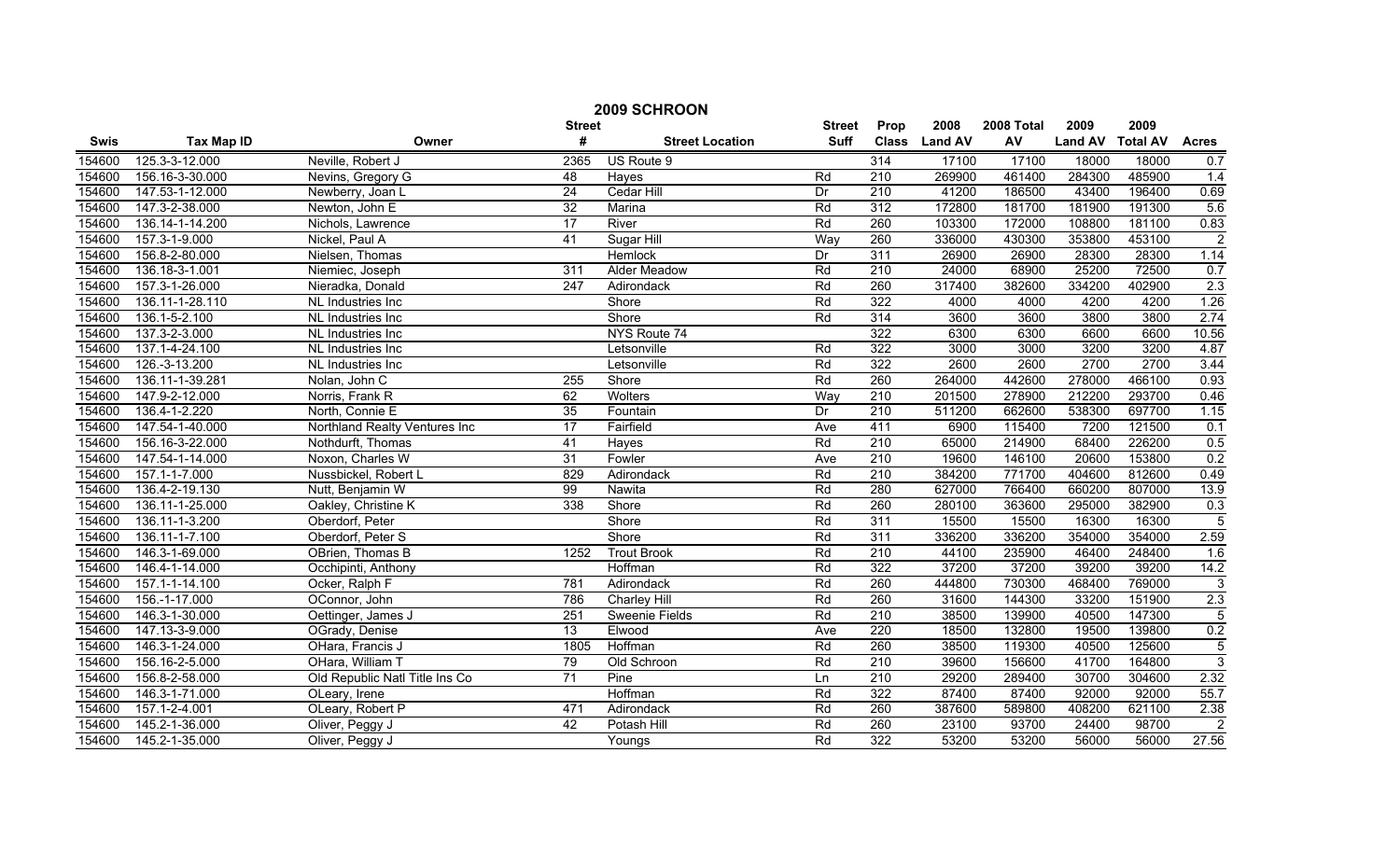|        | 2009 SCHROON       |                            |                 |                        |               |                  |                |            |                |                 |                  |
|--------|--------------------|----------------------------|-----------------|------------------------|---------------|------------------|----------------|------------|----------------|-----------------|------------------|
|        |                    |                            | <b>Street</b>   |                        | <b>Street</b> | Prop             | 2008           | 2008 Total | 2009           | 2009            |                  |
| Swis   | <b>Tax Map ID</b>  | Owner                      | #               | <b>Street Location</b> | <b>Suff</b>   | <b>Class</b>     | <b>Land AV</b> | AV         | <b>Land AV</b> | <b>Total AV</b> | <b>Acres</b>     |
| 154600 | 156.20-1-10.200    | Olsen, Cynthia             | $\overline{75}$ | Mountainside           | Ln            | $\overline{210}$ | 654000         | 1304800    | 620200         | 1249100         | $\overline{4}$   |
| 154600 | 156.20-1-13.000    | Olsen, Cynthia             |                 | US Route 9             |               | 311              | 41300          | 41300      | 43500          | 43500           | 4.79             |
| 154600 | 146.20-5-3.000     | Onufrak, Jean M            | 14              | Pine                   | Ln            | $\overline{210}$ | 33300          | 238100     | 35000          | 237500          | 1.3              |
| 154600 | 156.8-2-93.000     | Onufrak, Miroslav          |                 | <b>Hemlock</b>         | Dr            | 311              | 26900          | 26900      | 28300          | 28300           | 1.11             |
| 154600 | 146.1-1-34.000     | Open Space Conservancy Inc |                 | Hoffman                | Rd            | 314              | 10000          | 10000      | 10500          | 10500           | $\overline{4}$   |
| 154600 | 137.29-1-4.000     | OReilly, Bernadette E      | 376             | Fraternaland           | Rd            | 311              | 73700          | 73700      | 77600          | 77600           | 0.3              |
| 154600 | 156.8-2-13.000     | Organek, Betty L           | 8               | Davis                  | Rd            | 210              | 312800         | 414200     | 329400         | 436200          | 0.91             |
| 154600 | 147.5-1-11.100     | Orlando, James W           | 1341            | US Route 9             |               | 582              | 205600         | 285100     | 216500         | 300200          | 15.9             |
| 154600 | 147.5-1-10.100     | Orlando, James W           |                 | US Route 9             |               | 330              | 18100          | 18100      | 19100          | 19100           | 2.29             |
| 154600 | 156.8-2-24.000     | Ortiz, Mark S              | 11              | Mayersohn              | Way           | 260              | 388200         | 565700     | 408800         | 595700          | 0.5              |
| 154600 | 147.46-2-8.000     | Ortiz, Pedro J             | 1145            | US Route 9             |               | 210              | 33400          | 130600     | 35100          | 137500          | 0.4              |
| 154600 | 157.1-2-3.000      | Osborne, John R            | 479             | Adirondack             | Rd            | 210              | 316600         | 534900     | 333300         | 563200          | 2.15             |
| 154600 | 156.2-1-5.200      | Oscar Seagle Assoc Inc     | 16              | Seagle Colony          | Way           | 583              | 37200          | 128600     | 39200          | 135400          | 11.52            |
| 154600 | 156.2-1-4.000      | Oscar Seagle Assoc Inc     | $\overline{23}$ | Seagle Colony          | Way           | 260              | 24500          | 49400      | 25800          | 52000           | $\overline{2.2}$ |
| 154600 | 156.2-1-6.000      | Oscar Seagle Assoc Inc     | 1027            | Charley Hill           | Rd            | 260              | 21400          | 52500      | 22600          | 55300           | 0.8              |
| 154600 | 146.4-1-30.000     | Oscar Seagle Assoc Inc     | 1015            | Charley Hill           | Rd            | 210              | 36300          | 141000     | 38300          | 148500          | $\overline{7}$   |
| 154600 | 137.30-2-57.000/12 | Osika, Cynthia A           |                 | <b>Glen Reay</b>       | Way           | 330              | 7100           | 7400       | 7500           | 7800            | 0.01             |
| 154600 | 137.30-2-44.000    | Osika, Cynthia A           | 13              | <b>Glen Reay</b>       | Way           | 260              | 119800         | 185300     | 126100         | 195100          | 1.7              |
| 154600 | 146.20-7-3.000     | Osolin, John P             | 773             | US Route 9             |               | 210              | 36500          | 221200     | 38400          | 232800          | 1.2              |
| 154600 | 147.54-1-16.000    | Osterman, Raymond C        | 39              | Fowler                 | Ave           | 417              | 8500           | 76100      | 8900           | 80100           | 0.3              |
| 154600 | 146.1-1-55.000     | Ostrowsky, Edith           | 160             | <b>Sweenie Fields</b>  | Rd            | $\overline{210}$ | 38300          | 296700     | 40300          | 312400          | 5.2              |
| 154600 | 136.3-2-40.120     | Otto, William E            |                 | US Route 9             |               | 311              | 33100          | 33100      | 34800          | 34800           | 2.93             |
| 154600 | 147.17-2-45.000    | Otto, William E Jr         | 34              | Kanasta                | Cv            | 210              | 108900         | 239500     | 114700         | 252200          | 0.54             |
| 154600 | 147.54-1-51.000    | Our Lady Of Lourdes        | 1114            | US Route 9             |               | 620              | 75900          | 425400     | 79900          | 447900          | 0.9              |
| 154600 | 147.1-1-18.112     | Overholt, Glenn W          | 71              | <b>Burgey</b>          | Rd            | $\overline{210}$ | 32100          | 189000     | 33800          | 198900          | 3.19             |
| 154600 | 157.5-2-7.000      | Pachla, David              | 14              | Spruce                 | Ln            | $\overline{210}$ | 418800         | 682200     | 441000         | 718400          | 0.45             |
| 154600 | 147.53-1-25.000    | Padula, Florence           |                 | Cedar Hill             | Dr            | 311              | 26900          | 26900      | 28300          | 28300           | 0.3              |
| 154600 | 136.1-3-28.000     | Pagano, Suzanne            |                 | US Route 9             |               | 311              | 39200          | 39200      | 41300          | 41300           | 1.8              |
| 154600 | 136.14-3-14.000    | Page, Dennis C             | 34              | Knox                   | Rd            | 260              | 119800         | 194900     | 126100         | 205200          | 0.5              |
| 154600 | 157.1-1-16.000     | Page, Donna F              | 765             | Adirondack             | Rd            | 260              | 533700         | 556500     | 562000         | 586000          | 3.9              |
| 154600 | 147.17-2-63.500    | Page, Douglas              | 68              | <b>Skylark</b>         | Ln            | 210              | 376400         | 567300     | 396400         | 597400          | 0.7              |
| 154600 | 156.12-3-19.000    | Paggi, Lawrence J          | 18              | Alburnorm              | Way           | 210              | 384300         | 550100     | 404700         | 579300          | 0.4              |
| 154600 | 146.1-1-15.000     | Paglia, Arnold             | 1909            | Hoffman                | Rd            | 260              | 31700          | 94200      | 33400          | 99200           | 5.2              |
| 154600 | 156.8-2-57.000     | Pakrul, David W            | $\overline{72}$ | Pine                   | Ln            | $\overline{210}$ | 34500          | 267100     | 36300          | 281100          | 1.99             |
| 154600 | 147.45-1-21.000    | Palisano, Thomas G         | 42              | Hillside               | Ave           | $\overline{210}$ | 27700          | 111100     | 29200          | 117000          | 0.3              |
| 154600 | 147.54-2-3.000     | Palmatier, James           | 1104            | US Route 9             |               | 422              | 16300          | 50100      | 17200          | 52800           | 0.11             |
| 154600 | 157.13-1-57.000    | Palmer, James R            | 41              | <b>Birch</b>           | Way           | 260              | 93500          | 198300     | 98400          | 208800          | 0.5              |
| 154600 | 157.13-1-1.000/13  | Palmer, James R            |                 | <b>Sand Point</b>      | Way           | 330              | 7600           | 7600       | 8000           | 8000            | 0.01             |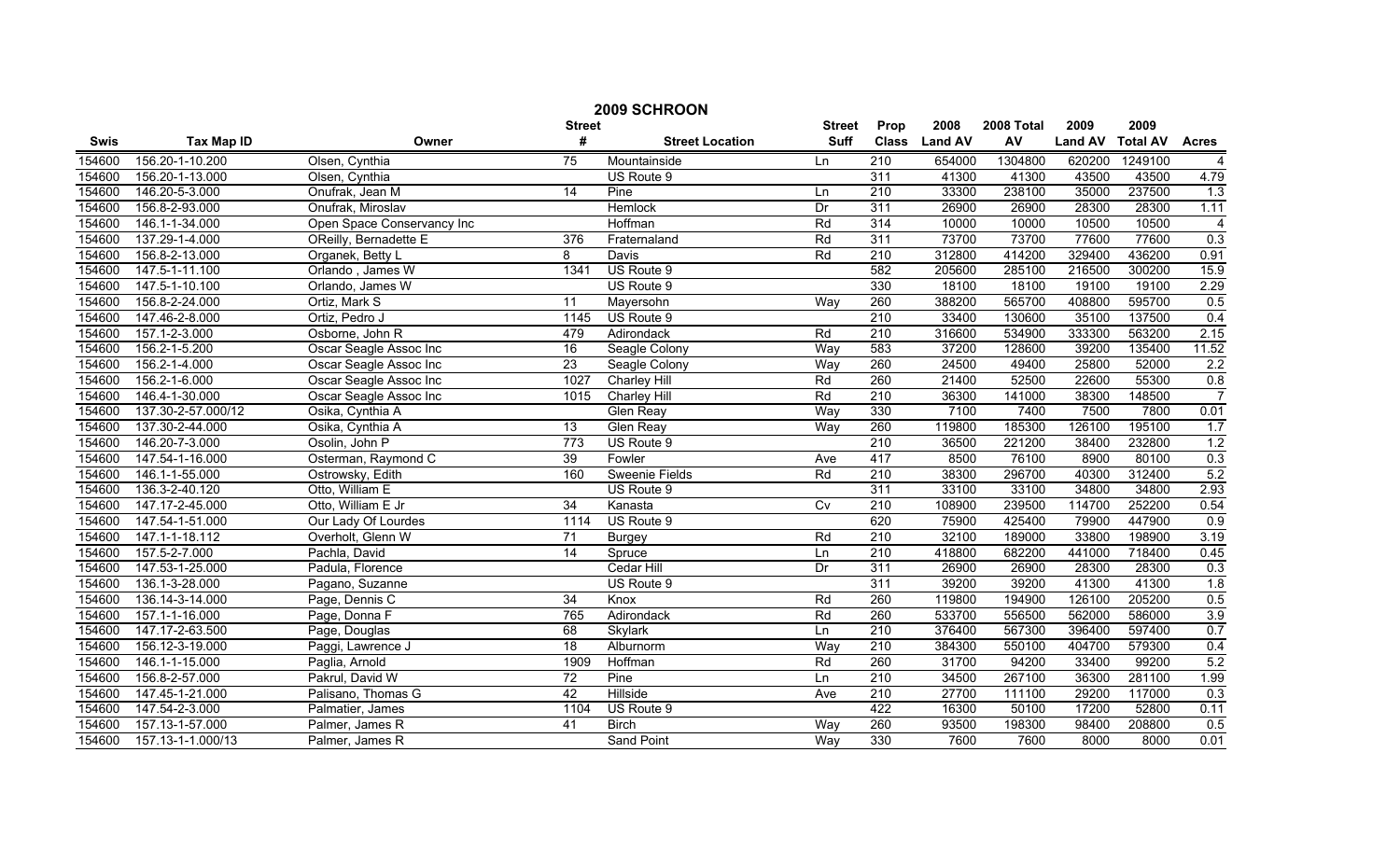|        | 2009 SCHROON      |                                 |                  |                        |                          |                  |               |            |                |                 |                |  |
|--------|-------------------|---------------------------------|------------------|------------------------|--------------------------|------------------|---------------|------------|----------------|-----------------|----------------|--|
|        |                   |                                 | <b>Street</b>    |                        | <b>Street</b>            | Prop             | 2008          | 2008 Total | 2009           | 2009            |                |  |
| Swis   | <b>Tax Map ID</b> | Owner                           | #                | <b>Street Location</b> | <b>Suff</b>              |                  | Class Land AV | AV         | <b>Land AV</b> | <b>Total AV</b> | <b>Acres</b>   |  |
| 154600 | 147.53-1-53.000   | Palmer, John                    | 48               | <b>Brookfield</b>      | Ave                      | $\overline{210}$ | 20000         | 46600      | 21100          | 49100           | 0.27           |  |
| 154600 | 146.20-8-4.000    | Palmer, Theresa C               | $\overline{20}$  | Maple                  | Ln                       | $\overline{210}$ | 35000         | 201400     | 36900          | 212000          | 2.5            |  |
| 154600 | 136.14-1-30.000   | Palmer, Walter C                | 187              | NYS Route 74           |                          | 210              | 23900         | 173600     | 25200          | 182800          | 0.6            |  |
| 154600 | 147.54-1-45.000   | Papa, Anthony F                 | 11               | Windsor                | $\overline{\mathsf{St}}$ | 312              | 22500         | 35300      | 23700          | 37200           | 0.35           |  |
| 154600 | 146.1-1-39.100    | Paradis, Christopher            | 1667             | Hoffman                | Rd                       | 240              | 52500         | 168400     | 55300          | 177300          | 14.46          |  |
| 154600 | 137.10-1-9.000    | <b>Paradox Community Center</b> | 33               | Letsonville            | Rd                       | 682              | 5000          | 28900      | 5200           | 30400           | 0.1            |  |
| 154600 | 147.53-2-18.000   | <b>Paradox Partners LLC</b>     | 1081             | US Route 9             |                          | 482              | 21300         | 197900     | 22400          | 208400          | 0.2            |  |
| 154600 | 157.5-1-7.000     | Parker, Randolph E              | 23               | Skylark                | Ln                       | $\overline{210}$ | 108900        | 404900     | 114700         | 426400          | 0.5            |  |
| 154600 | 147.54-1-4.142    | Parker, Randolph E              | 1134             | US Route 9             |                          | 280              | 72800         | 409700     | 76600          | 431400          | 2.28           |  |
| 154600 | 146.1-1-52.100    | Parks, Lorena                   | 44               | Deer Camp              | Rd                       | 260              | 33300         | 112800     | 35100          | 118800          | 5              |  |
| 154600 | 147.45-2-6.000    | Parsons, Benjamin D             | 32               | Cross                  | $\overline{\mathsf{St}}$ | $\overline{210}$ | 26100         | 117700     | 27400          | 123900          | 0.24           |  |
| 154600 | 147.45-2-5.000    | Parsons, Benjamin D             |                  | Jordan                 | $\overline{\mathsf{St}}$ | 311              | 13200         | 13200      | 13900          | 13900           | 0.39           |  |
| 154600 | 146.20-8-3.000    | Parsons, Ian F                  | 52               | Pine                   | Ln                       | $\overline{210}$ | 36800         | 151600     | 38800          | 159600          | 2.3            |  |
| 154600 | 157.1-2-2.001     | Pastizzo, Angelo C              | 467              | Adirondack             | Rd                       | 260              | 390000        | 434400     | 387800         | 434600          | 2.54           |  |
| 154600 | 147.2-1-36.110    | Pastore, Nora                   | 1626             | Adirondack             | Rd                       | $\overline{210}$ | 31200         | 290700     | 32800          | 290800          | 9.53           |  |
| 154600 | 156.12-2-4.400    | Paton, R Douglas                |                  | US Route 9             |                          | 311              | 25000         | 25000      | 25600          | 25600           | 1.44           |  |
| 154600 | 156.12-2-4.200    | Paton, R Douglas                |                  | US Route 9             |                          | 311              | 24500         | 24500      | 25500          | 25500           | 1.37           |  |
| 154600 | 156.12-3-6.001    | Patterson, Robert M             | 474              | US Route 9             |                          | 210              | 190800        | 388900     | 200900         | 409500          | 0.35           |  |
| 154600 | 147.1-1-35.200    | Patton, Catherine               | 127              | <b>Burgey</b>          | Rd                       | 210              | 37100         | 144300     | 39100          | 151900          | 4.33           |  |
| 154600 | 157.1-1-2.000     | Paul, Jason R                   | 882              | Adirondack             | Rd                       | 260              | 27700         | 133100     | 29200          | 140200          | 1.5            |  |
| 154600 | 156.-1-16.000     | Payne, Judson F                 |                  | Charley Hill           | Rd                       | 311              | 23200         | 23200      | 24400          | 24400           | 2.4            |  |
| 154600 | 156.20-1-10.112   | Payne, Raymond J                | 200              | US Route 9             |                          | $\overline{210}$ | 35400         | 229200     | 37200          | 241200          | 4.2            |  |
| 154600 | 136.3-2-21.000    | Peace, Roger L Jr               | $\overline{277}$ | NYS Route 74           |                          | 210              | 28100         | 88700      | 29600          | 93400           | 0.57           |  |
| 154600 | 157.3-1-6.000     | Pearl, David                    | 53               | Sugar Hill             | Way                      | 260              | 293800        | 470000     | 309400         | 494900          | 2.4            |  |
| 154600 | 156.-1-49.000     | Peck, Jay A                     | 332              | Hollow                 | Rd                       | 260              | 36000         | 126500     | 37900          | 133200          | $\overline{3}$ |  |
| 154600 | 156.-1-50.000     | Peck, Jay A                     | 334              | Hollow                 | Rd                       | 314              | 19600         | 19600      | 20600          | 20600           | 3.6            |  |
| 154600 | 136.3-2-34.100    | Pecor, Dale F                   |                  | US Route 9             |                          | 311              | 34000         | 34000      | 35800          | 35800           | 1.27           |  |
| 154600 | 156.16-3-12.000   | Pecor, Dale F                   | 35               | Dyckman                | Rd                       | $\overline{210}$ | 34100         | 138800     | 35900          | 146100          | 1.8            |  |
| 154600 | 156.12-4-5.000    | Pecor, Miles                    |                  | <b>Charley Hill</b>    | Rd                       | 314              | 4200          | 4200       | 4400           | 4400            | 1.3            |  |
| 154600 | 156.12-2-10.600   | Pecor, Richard L                |                  | Old Schroon Rd         |                          | 314              | 24900         | 24900      | 26200          | 26200           | 1.83           |  |
| 154600 | 147.54-2-31.000   | <b>PED Holdings LLC</b>         | 1068             | US Route 9             |                          | 486              | 64400         | 223400     | 67800          | 235200          | 0.4            |  |
| 154600 | 156.16-3-37.000   | Peddicord, Virginia V           | 75               | Hayes                  | Rd                       | 260              | 503100        | 678200     | 529700         | 714100          | 6.9            |  |
| 154600 | 136.10-2-1.000    | Peek, Gretchen                  | 108              | Miller                 | Rd                       | 210              | 15000         | 233800     | 15800          | 246200          | 0.2            |  |
| 154600 | 157.3-1-31.000    | Pellegrino, Nancy               | 220              | Adirondack             | Rd                       | 210              | 291500        | 466200     | 306900         | 490900          | 4.1            |  |
| 154600 | 136.1-3-12.000    | Pelligrino, Anthony             |                  | US Route 9             |                          | 322              | 29200         | 29200      | 30700          | 30700           | 50             |  |
| 154600 | 136.4-1-5.000     | Pelone, Peter F                 |                  | Paradox                | Rd                       | 311              | 77900         | 77900      | 82000          | 82000           | 0.55           |  |
| 154600 | 136.4-1-6.000     | Pelone, Peter F                 | 20               | Fox Run                | Way                      | 260              | 375800        | 427700     | 395700         | 450400          | 1.13           |  |
| 154600 | 146.3-2-9.000     | Peluso, James R                 | 60               | <b>Ski Tow</b>         | Rd                       | 240              | 119700        | 369200     | 126100         | 388800          | 69.1           |  |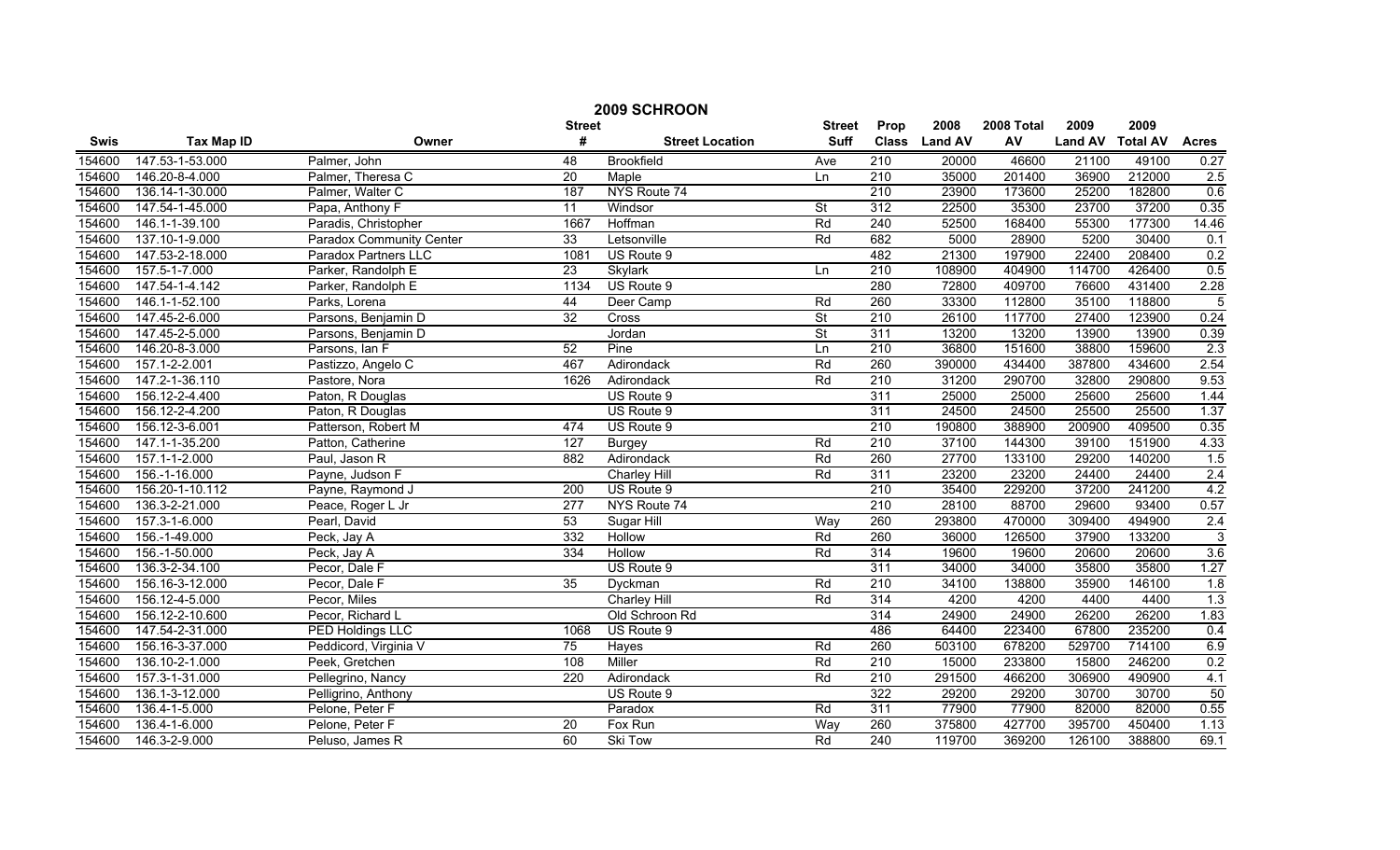|        | 2009 SCHROON      |                       |                 |                        |                          |                  |                |            |                |                 |              |  |
|--------|-------------------|-----------------------|-----------------|------------------------|--------------------------|------------------|----------------|------------|----------------|-----------------|--------------|--|
|        |                   |                       | <b>Street</b>   |                        | <b>Street</b>            | Prop             | 2008           | 2008 Total | 2009           | 2009            |              |  |
| Swis   | <b>Tax Map ID</b> | Owner                 | #               | <b>Street Location</b> | <b>Suff</b>              | <b>Class</b>     | <b>Land AV</b> | AV         | <b>Land AV</b> | <b>Total AV</b> | <b>Acres</b> |  |
| 154600 | 157.1-2-25.002    | Pena, Manny A         | $\overline{14}$ | <b>Blue Waters</b>     | Way                      | 260              | 592700         | 688500     | 624100         | 725000          | 3.9          |  |
| 154600 | 136.11-1-33.000   | Penland, Roger G      | 300             | Shore                  | Rd                       | $\overline{210}$ | 311600         | 497900     | 328100         | 524300          | 0.5          |  |
| 154600 | 136.11-1-13.000   | Penland, Roger G      |                 | Shore                  | Rd                       | 322              | 1400           | 1400       | 1500           | 1500            | 0.6          |  |
| 154600 | 156.16-3-48.000   | Pennock Richard       | $\overline{22}$ | Bay                    | Rd                       | 311              | 55000          | 55000      | 57900          | 57900           | 0.7          |  |
| 154600 | 137.10-1-17.000   | Perkins, John F       | 1187            | NYS Route 74           |                          | 260              | 21200          | 61200      | 22300          | 64400           | 1.09         |  |
| 154600 | 156.-1-53.000     | Perry, Vincent J Jr   | 368             | Hollow                 | Rd                       | 260              | 27400          | 70900      | 28900          | 74700           | 4.02         |  |
| 154600 | 156.-1-64.000     | Perry, Vincent J Jr   |                 | Hollow                 | Rd                       | 322              | 24800          | 24800      | 26100          | 26100           | 23.7         |  |
| 154600 | 146.20-9-21.000   | Perryman, Arthur      | 9               | Husted                 | Way                      | 230              | 87900          | 180100     | 92500          | 189600          | 0.4          |  |
| 154600 | 137.30-1-31.000   | Peru Development LLC  | 322             | Fraternaland           | Rd                       | 311              | 19600          | 19600      | 20600          | 20600           | 1.9          |  |
| 154600 | 137.30-1-21.000   | Peru Development LLC  |                 | Fraternaland           | Rd                       | 311              | 11200          | 11200      | 11800          | 11800           | 0.1          |  |
| 154600 | 156.20-1-14.200   | Perumal, Radharani    | 43              | Platt                  | Dr                       | $\overline{210}$ | 387100         | 572900     | 407700         | 603300          | 6.85         |  |
| 154600 | 147.53-1-29.058   | Petersen, Deborah L   | $\overline{72}$ | Cedar Hill             | Dr                       | 210              | 34900          | 171400     | 36800          | 180500          | 0.5          |  |
| 154600 | 147.5-1-54.300    | Peterson Dwight E     |                 | Continental            | Dr                       | 311              | 32800          | 32800      | 34500          | 34500           | 1.92         |  |
| 154600 | 156.8-2-88.000    | Peterson Joseph       | 17              | Hemlock                | Dr                       | 210              | 32000          | 257700     | 33700          | 271200          | 1.24         |  |
| 154600 | 147.5-1-54.200    | Peterson, Bruce       |                 | Continental            | Dr                       | 220              | 31400          | 266900     | 33000          | 304400          | 1.55         |  |
| 154600 | 147.13-4-4.110    | Peterson, Kenneth C   | 8               | Hopkins                | Way                      | 260              | 85600          | 125700     | 90200          | 132400          | 0.24         |  |
| 154600 | 147.46-3-31.000   | Peterson, Robert G    | 1152            | US Route 9             |                          | 210              | 28600          | 191500     | 30100          | 201600          | 0.4          |  |
| 154600 | 156.16-4-7.000    | Petrello, Kevin A     | 70              | Pointe                 | Dr                       | 210              | 462000         | 1201300    | 486500         | 1265000         | 0.54         |  |
| 154600 | 136.11-1-16.005   | Petrongolo, Anthony A | 322             | Shore                  | Rd                       | 260              | 32100          | 104000     | 33800          | 109500          | 16.92        |  |
| 154600 | 136.11-1-26.110   | Petrongolo, Anthony A |                 | Shore                  | Rd                       | 311              |                |            | 291200         | 291200          | 0.2          |  |
| 154600 | 136.3-1-38.000    | Pettit, Margaret      | 155             | Jensen                 | Rd                       | 260              | 22600          | 48000      | 23800          | 50500           | 1.83         |  |
| 154600 | 136.3-1-4.200     | Pettit, Margaret      |                 | Tip Top                | Rd                       | 322              | 49100          | 49100      | 51700          | 51700           | 18.21        |  |
| 154600 | 136.4-2-9.200     | Pfieffer, Julie       | 588             | NYS Route 74           |                          | 260              | 23000          | 56700      | 24200          | 59700           | 0.8          |  |
| 154600 | 147.17-2-15.000   | Pharaoh Acres Inc     |                 | US Route 9             |                          | 311              | 22200          | 22200      | 23400          | 23400           | 0.9          |  |
| 154600 | 146.20-3-18.000   | Pharaoh Acres Inc     |                 | Longview               | Dr                       | 330              | 1500           | 1500       | 1600           | 1600            | 0.5          |  |
| 154600 | 136.14-1-15.000   | Phelps, Kenneth R     | 3               | River                  | Rd                       | $\overline{210}$ | 81300          | 209600     | 85600          | 220700          | 0.3          |  |
| 154600 | 147.2-1-23.000    | Phibbs, James         |                 | Crane Pond             | Rd                       | 314              | 5000           | 5000       | 5300           | 5300            | 2.1          |  |
| 154600 | 147.2-1-20.000    | Phibbs, James V       | 102             | Crane Pond             | Rd                       | 240              | 55900          | 142300     | 58800          | 149800          | 22.6         |  |
| 154600 | 147.53-2-6.000    | Phibbs, James V       | 29              | <b>Brookfield</b>      | Ave                      | 210              | 44000          | 118200     | 46400          | 124500          | 0.8          |  |
| 154600 | 147.2-1-24.200    | Phibbs, James V       |                 | Crane Pond             | Rd                       | 322              | 9900           | 9900       | 10400          | 10400           | 20           |  |
| 154600 | 147.2-1-21.000    | Phibbs, James V Jr    |                 | <b>Crane Pond</b>      | Rd                       | 312              | 9900           | 17500      | 10400          | 18400           | 0.49         |  |
| 154600 | 146.20-5-10.000   | Phillips, Douglas E   | 807             | US Route 9             |                          | 210              | 33900          | 148500     | 35700          | 156300          | 1.31         |  |
| 154600 | 146.4-1-44.200    | Phillips, Lawrence P  |                 | <b>Charley Hill</b>    | Rd                       | 260              | 54800          | 123500     | 57700          | 130000          | 30           |  |
| 154600 | 147.45-1-41.000   | Phillips, Mary E      |                 | Center                 | $\overline{\mathsf{St}}$ | 311              | 36900          | 36900      | 38900          | 38900           | 0.59         |  |
| 154600 | 146.20-5-14.000   | Phillips, Meriam R    | 799             | US Route 9             |                          | $\overline{210}$ | 33800          | 157400     | 35600          | 165700          | 1.38         |  |
| 154600 | 147.5-2-2.000     | Phillips, Scott S     | 1316            | US Route 9             |                          | 714              | 34400          | 89300      | 36200          | 94000           | 2.07         |  |
| 154600 | 146.1-1-38.100    | Phillips, Scott S     | $\overline{22}$ | Covell                 | Rd                       | 210              | 41800          | 243200     | 44000          | 256100          | 9            |  |
| 154600 | 136.14-1-65.000   | Philp, Robert B       | 5               | Memory                 | Way                      | 260              | 28500          | 78800      | 31300          | 86600           | 0.6          |  |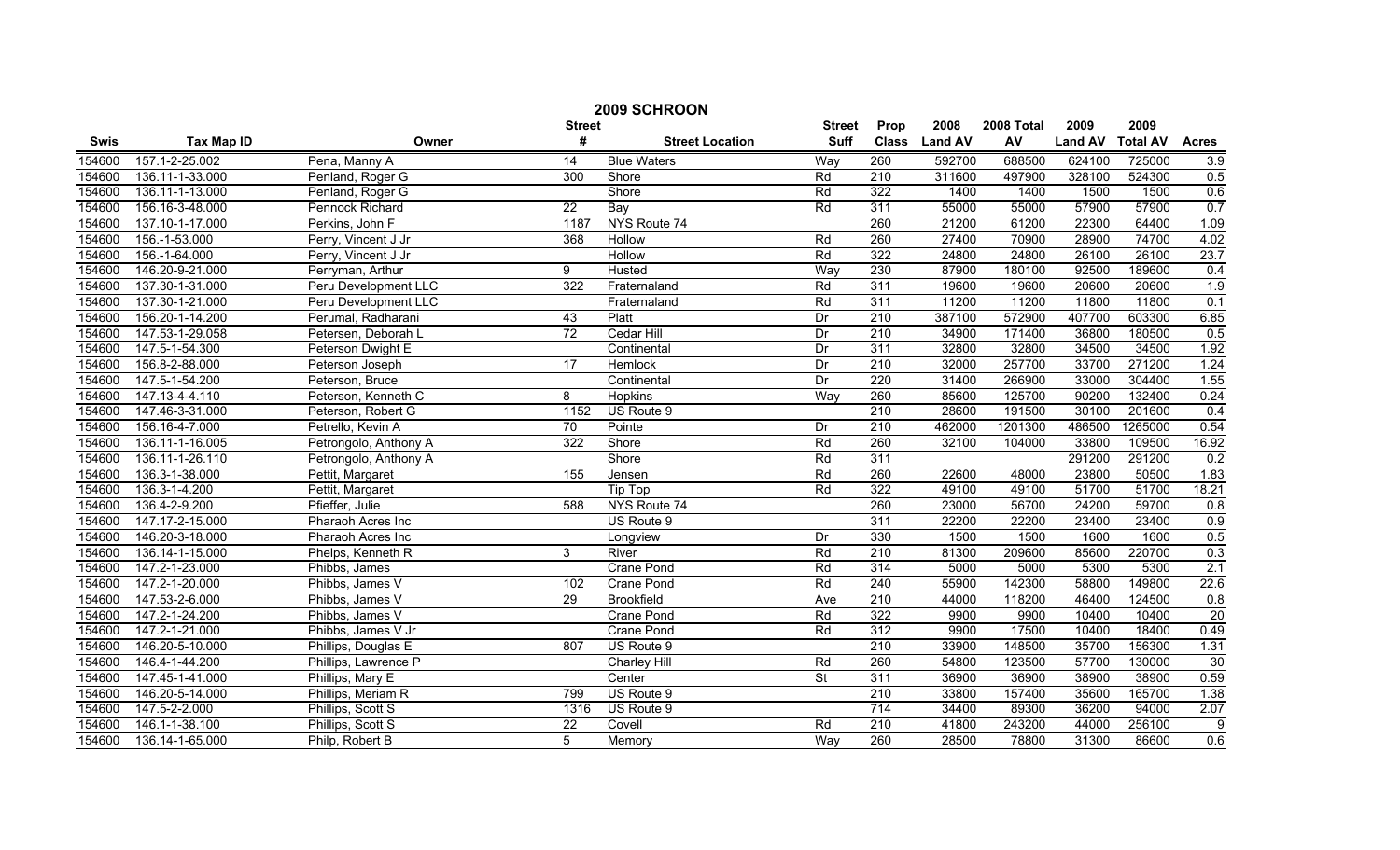|        | 2009 SCHROON      |                                  |                 |                        |                          |                  |               |            |                |                 |                |
|--------|-------------------|----------------------------------|-----------------|------------------------|--------------------------|------------------|---------------|------------|----------------|-----------------|----------------|
|        |                   |                                  | <b>Street</b>   |                        | <b>Street</b>            | Prop             | 2008          | 2008 Total | 2009           | 2009            |                |
| Swis   | <b>Tax Map ID</b> | Owner                            | #               | <b>Street Location</b> | <b>Suff</b>              |                  | Class Land AV | AV         | <b>Land AV</b> | <b>Total AV</b> | <b>Acres</b>   |
| 154600 | 156.8-2-23.300    | <b>Phoenix Tree Condominiums</b> |                 | US Route 9             |                          | 311              | 27800         | 27800      | 29300          | 29300           | 0.05           |
| 154600 | 156.8-2-23.100    | Phoenix Tree Corp Inc            |                 | US Route 9             |                          | $\overline{311}$ | 253700        | 253700     | 267100         | 267100          | 3.74           |
| 154600 | 136.4-2-6.100     | Pietromonaco, Robert D           | 57              | Summer Haven           | Way                      | 260              | 369800        | 560000     | 389400         | 589700          | 1.19           |
| 154600 | 156.8-2-30.000    | Pigford, Evanna                  | 615             | US Route 9             |                          | 210              | 31300         | 208200     | 32900          | 219100          | 1.1            |
| 154600 | 137.29-1-2.000    | Pike, William E                  | 392             | Fraternaland           | Rd                       | 260              | 73700         | 130800     | 77600          | 137700          | 0.3            |
| 154600 | 136.4-1-2.211     | Pilon, Vernon A                  | 19              | Fountain               | Dr                       | 210              | 412900        | 562600     | 434800         | 592400          | 1.71           |
| 154600 | 145.2-1-32.200    | Pimbley, Joseph M                | 65              | Youngs                 | Rd                       | 210              | 43600         | 288600     | 45900          | 303900          | 10             |
| 154600 | 146.2-1-17.200    | Pioneer Sportsmen Assoc          |                 | Hoffman                | Rd                       | 311              | 1400          | 1400       | 1500           | 1500            | 0.6            |
| 154600 | 146.2-1-18.000    | Pioneer Sportsmen Assoc          |                 | Hoffman                | Rd                       | $\overline{311}$ | 300           | 300        | 300            | 300             | 0.2            |
| 154600 | 146.2-1-19.000    | Pioneer Sportsmen Assoc          | 2498            | Hoffman                | Rd                       | 210              | 23700         | 89800      | 25000          | 94600           | 0.6            |
| 154600 | 146.3-1-8.000     | Piscatello, David A              | 19              | Sweenie Fields         | Rd                       | $\overline{210}$ | 36900         | 217700     | 38800          | 229200          | $\overline{5}$ |
| 154600 | 136.14-2-29.300   | Pitkin, Danny G                  | 29              | Riley                  | Dr                       | 210              | 29200         | 196100     | 30800          | 206500          | 1.4            |
| 154600 | 157.3-1-29.000    | Plain, Jack R                    | 231             | Adirondack             | Rd                       | 260              | 257000        | 339500     | 270600         | 357500          | 1.6            |
| 154600 | 156.20-1-10.300   | Platt, Donald                    | 49              | Platt                  | Dr                       | 260              | 440800        | 566300     | 464100         | 596300          | 7.2            |
| 154600 | 156.16-3-36.100   | Platt, Mildred H                 |                 | US Route 9             |                          | 311              | 1700          | 1700       | 1800           | 1800            | 0.6            |
| 154600 | 156.16-3-35.000   | Platt, Mildred H                 | 63              | Hayes                  | Rd                       | 260              | 440500        | 547200     | 463800         | 576200          | 1.5            |
| 154600 | 136.60-1-13.000   | Plic Association Inc             |                 | Clautice               | Way                      | 330              | 63000         | 63000      | 66300          | 66300           | 10.94          |
| 154600 | 145.2-1-14.000    | Ploss, Richard M                 |                 | <b>Loch Muller</b>     | Rd                       | 314              | 19800         | 19800      | 20800          | 20800           | $\overline{1}$ |
| 154600 | 156.16-4-22.000   | Poccia, Robert                   |                 | US Route 9             |                          | 311              | 159600        | 159600     | 168100         | 168100          | 0.61           |
| 154600 | 156.8-2-25.000    | Poccia, Robert J                 | 15              | Mayersohn              | Way                      | 210              | 388200        | 556300     | 408800         | 585800          | 0.5            |
| 154600 | 147.2-1-24.100    | Podnorszki, Stephen E            |                 | Crane Pond             | Rd                       | 910              | 39700         | 39700      | 41800          | 41800           | 70             |
| 154600 | 147.2-1-17.200    | Podnorszki, Stephen E            |                 | Crane Pond             | Rd                       | 312              | 29800         | 39500      | 31400          | 41600           | $\overline{5}$ |
| 154600 | 156.12-3-25.110   | Point At Schroon Lake Inc        | 502             | US Route 9             |                          | 280              | 636400        | 982700     | 670100         | 1034800         | 3.81           |
| 154600 | 156.12-3-25.200   | Point At Schroon Lake Inc        | 13              | Edgewater              | Wav                      | 220              | 516000        | 765300     | 543400         | 1050000         | 0.95           |
| 154600 | 157.5-2-23.000    | Poje, Frank Jr                   | $\overline{20}$ | Davis                  | Rd                       | $\overline{210}$ | 42300         | 169600     | 44600          | 178600          | 0.58           |
| 154600 | 147.9-2-25.000    | Poje, Sophie J                   | 4               | Linda                  | Ct                       | 210              | 26900         | 283500     | 28300          | 298400          | 0.6            |
| 154600 | 147.17-2-33.000   | Polhemus, Stanley J Jr           | $\overline{4}$  | Cornell                | $\overline{\mathsf{St}}$ | 210              | 383100        | 447400     | 403400         | 471100          | 0.57           |
| 154600 | 145.2-1-41.000    | Pomper, Bruce G                  |                 | <b>Loch Muller</b>     | Rd                       | 314              | 22300         | 22300      | 23500          | 23500           | $\overline{2}$ |
| 154600 | 137.10-2-1.100    | Poole, Paul                      | 3               | Paradox                | Rd                       | 210              | 26300         | 101100     | 27700          | 106500          | 0.77           |
| 154600 | 136.14-3-6.000    | Popek Richard J                  | 15              | Knox                   | Rd                       | 210              | 102300        | 314400     | 107800         | 331100          | 0.4            |
| 154600 | 156.-1-12.200     | Poppe, Arthur                    | 683             | <b>Charley Hill</b>    | Rd                       | 210              | 42700         | 164000     | 45000          | 172700          | 7.5            |
| 154600 | 136.3-1-9.041     | Porier, Jonathan                 |                 | US Route 9             |                          | 311              | 300           | 300        | 300            | 300             | 0.1            |
| 154600 | 136.3-1-17.000    | Porier, Jonathan                 | 1665            | US Route 9             |                          | 210              | 32100         | 121500     | 33800          | 127900          | 1.6            |
| 154600 | 145.4-1-64.000    | Porter, Gene H                   |                 | Hoffman                | Rd                       | 911              | 19600         | 19600      | 20600          | 20600           | 15             |
| 154600 | 145.4-1-40.000    | Porter, Gene H                   |                 | Hoffman                | Rd                       | 911              | 38600         | 38600      | 40600          | 40600           | 41             |
| 154600 | 145.4-1-11.000    | Porter, Geoffrey L               |                 | Bigsby                 | Rd                       | 311              | 26000         | 26000      | 27400          | 27400           | 0.1            |
| 154600 | 145.4-1-19.000    | Porter, Geoffrey L               |                 | Hoffman                | Rd                       | 314              | 12000         | 12000      | 12600          | 12600           | 4.8            |
| 154600 | 145.4-1-20.000    | Porter, Geoffrey L               |                 | Hoffman                | Rd                       | 314              | 2600          | 2600       | 2700           | 2700            | $\mathbf{1}$   |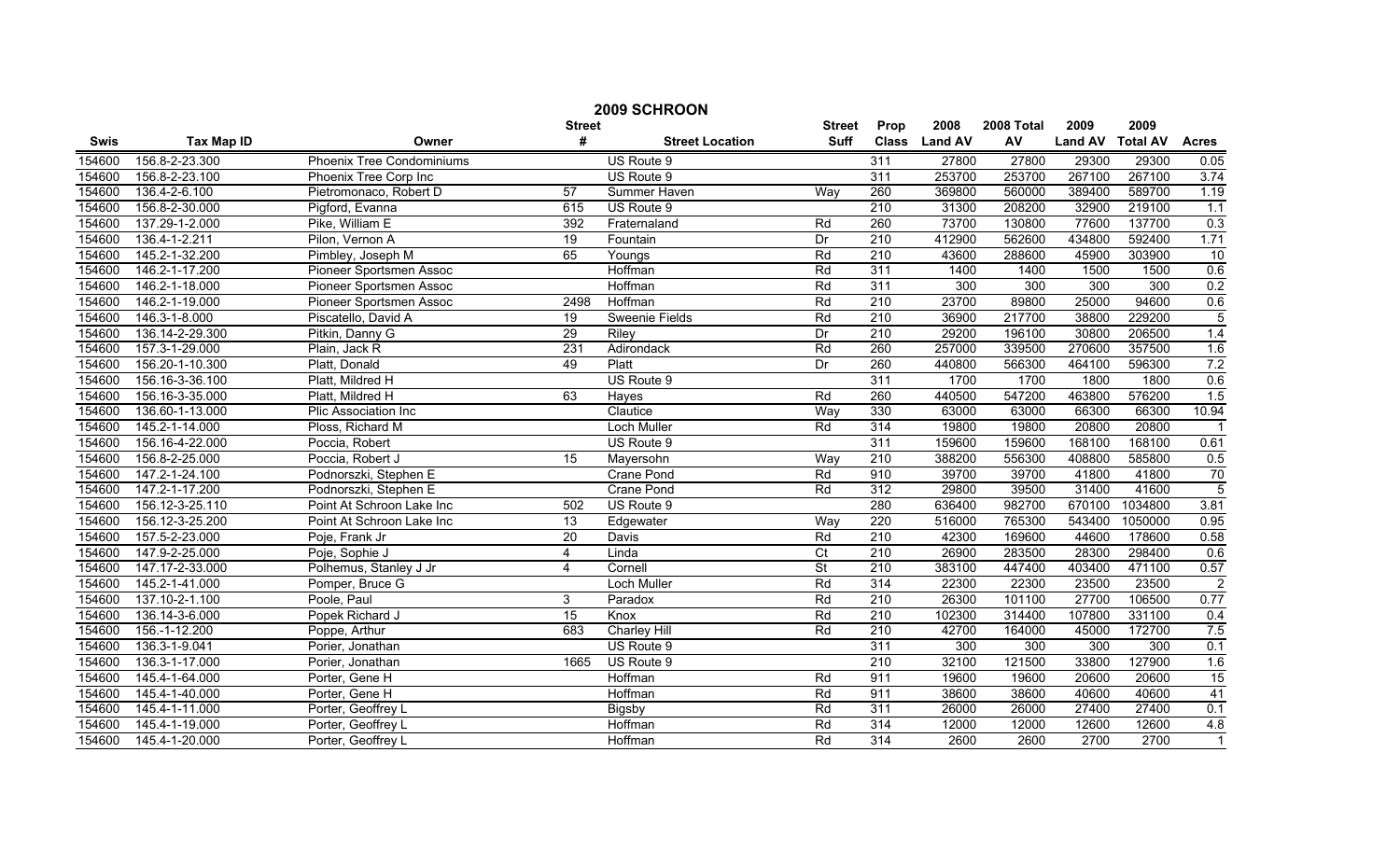|             | 2009 SCHROON      |                      |                  |                        |                 |                  |                |            |                |                 |                  |  |
|-------------|-------------------|----------------------|------------------|------------------------|-----------------|------------------|----------------|------------|----------------|-----------------|------------------|--|
|             |                   |                      | <b>Street</b>    |                        | <b>Street</b>   | Prop             | 2008           | 2008 Total | 2009           | 2009            |                  |  |
| <b>Swis</b> | <b>Tax Map ID</b> | Owner                | #                | <b>Street Location</b> | <b>Suff</b>     | <b>Class</b>     | <b>Land AV</b> | AV         | <b>Land AV</b> | <b>Total AV</b> | <b>Acres</b>     |  |
| 154600      | 145.4-1-21.000    | Porter, Geoffrey L   | 1157             | Hoffman                | Rd              | 210              | 26100          | 100500     | 27500          | 105800          | 0.9              |  |
| 154600      | 145.4-1-33.000    | Porter, Geoffrey L   |                  | Hoffman                | Rd              | 314              | 29200          | 29200      | 30700          | 30700           | 4.7              |  |
| 154600      | 156.-1-63.003     | Porter, John         | 400              | <b>Hollow</b>          | Rd              | 260              | 84000          | 156000     | 88500          | 164300          | 111.55           |  |
| 154600      | 147.53-1-16.000   | Pospisil, Marie C    | 1139             | US Route 9             |                 | 210              | 37900          | 207400     | 39900          | 222200          | 0.8              |  |
| 154600      | 147.13-2-4.000    | Pospisil, Thomas M   | 1021             | US Route 9             |                 | 260              | 130900         | 305800     | 137800         | 322000          | 0.4              |  |
| 154600      | 136.14-1-13.120   | Potter Kathleen M    | 10               | Laymond                | $\overline{C}$  | 260              | 59000          | 115000     | 62100          | 121100          | 0.46             |  |
| 154600      | 146.20-10-3.000   | Poulin, Duane        | 857              | US Route 9             |                 | 210              | 39700          | 104200     | 41800          | 109700          | 0.86             |  |
| 154600      | 147.1-1-13.000    | Powers, Marlene A    | 214              | <b>Alder Meadow</b>    | Rd              | 210              | 24500          | 114500     | 25800          | 120500          | 0.77             |  |
| 154600      | 147.1-1-17.200    | Powers, Marlene A    |                  | Alder Meadow           | Rd              | 311              | 9700           | 9700       | 10200          | 10200           | 2.9              |  |
| 154600      | 147.46-3-17.100   | Powers, Thomas G     | 1176             | US Route 9             |                 | 210              | 40800          | 179400     | 43000          | 188900          | 0.63             |  |
| 154600      | 137.1-4-42.000    | Prahl, Carlotta G    | 1053             | NYS Route 74           |                 | 280              | 354600         | 644200     | 373400         | 678300          | 4.97             |  |
| 154600      | 157.5-2-27.000    | Pratico, Thomas      | 10               | Davis                  | Rd              | 210              | 326800         | 466900     | 344100         | 491600          | $\overline{1}$   |  |
| 154600      | 157.5-2-25.100    | Pratico, Thomas J    | 14               | Coles                  | Way             | 210              | 21700          | 75300      | 22900          | 79300           | 0.42             |  |
| 154600      | 156.8-2-43.000    | Pratico, Thomas J Jr |                  | US Route 9             |                 | 311              | 27600          | 27600      | 29000          | 29000           | 1.3              |  |
| 154600      | 156.8-1-4.000     | Pratico, Thomas J Sr |                  | Osprey                 | Way             | 311              | 88600          | 88600      | 93300          | 93300           | 45.5             |  |
| 154600      | 156.8-2-4.000     | Pratico, Thomas J Sr | 741              | US Route 9             |                 | $\overline{312}$ | 28600          | 47900      | 30100          | 50400           | $\overline{1.9}$ |  |
| 154600      | 156.8-2-39.000    | Pratico, Thomas J Sr |                  | US Route 9             |                 | 322              | 9700           | 9700       | 10200          | 10200           | 16.44            |  |
| 154600      | 156.8-2-40.000    | Pratico, Thomas J Sr |                  | US Route 9             |                 | 910              | 10500          | 10500      | 11100          | 11100           | 18.5             |  |
| 154600      | 156.8-1-2.000     | Pratico, Thomas J Sr |                  | Osprey                 | Way             | 322              | 2200           | 2200       | 2300           | 2300            | 3.5              |  |
| 154600      | 156.8-2-38.000    | Pratico, Thomas J Sr |                  | US Route 9             |                 | 322              | 100            | 100        | 100            | 100             | 0.32             |  |
| 154600      | 146.2-1-48.000    | Prediger, Arthur J   | 2157             | Hoffman                | Rd              | 210              | 32200          | 192200     | 33900          | 202400          | 2.76             |  |
| 154600      | 157.3-1-24.000    | Prediletto, Francis  | 255              | Adirondack             | Rd              | 260              | 322100         | 432800     | 339100         | 455700          | 2.1              |  |
| 154600      | 157.3-1-23.000    | Prediletto, Frank    | 261              | Adirondack             | Rd              | 260              | 450100         | 498200     | 474000         | 524600          | 4.6              |  |
| 154600      | 147.3-2-23.000    | Press, Alan          | $\overline{247}$ | Nesa                   | Rd              | 210              | 675400         | 1280400    | 711200         | 1348300         | 5.4              |  |
| 154600      | 147.3-2-24.000    | Press, Hanna E       |                  | Nesa                   | Rd              | 311              | 86300          | 86300      | 90900          | 90900           | 4                |  |
| 154600      | 136.60-1-18.000   | Price, Paul          | 811              | NYS Route 74           |                 | 260              | 73700          | 121800     | 77700          | 128300          | 1.1              |  |
| 154600      | 146.3-1-20.000    | Proulx, Lois A       | 28               | Sweenie Fields         | Rd              | $\overline{210}$ | 37400          | 184200     | 39400          | 170500          | 5                |  |
| 154600      | 155.2-2-9.000     | Prouty, Chester      | 940              | <b>Trout Brook</b>     | Rd              | 322              | 87000          | 87000      | 91600          | 91600           | 76.6             |  |
| 154600      | 157.1-1-8.200     | Prouty, Reginald C   | 820              | Adirondack             | Rd              | 312              | 29800          | 34800      | 31300          | 36600           | $\overline{3}$   |  |
| 154600      | 165.2-2-4.000     | Provenzano, Robert   | 27               | US Route 9             |                 | 240              | 78000          | 143700     | 82100          | 151300          | 33.3             |  |
| 154600      | 136.3-2-7.000     | Provenzano, Robert   |                  | US Route 9             |                 | 311              | 35400          | 35400      | 37300          | 37300           | 3.7              |  |
| 154600      | 136.3-1-14.000    | Provenzano, Robert   | 1715             | US Route 9             |                 | 210              | 24700          | 108700     | 26000          | 150900          | 0.5              |  |
| 154600      | 136.3-2-1.200     | Provenzano, Robert   |                  | US Route 9             |                 | 314              | 11700          | 11700      | 12300          | 12300           | 1.7              |  |
| 154600      | 136.3-1-15.000    | Provenzano, Robert   |                  | US Route 9             |                 | 311              | 3000           | 3000       | 3200           | 3200            | 0.9              |  |
| 154600      | 147.45-1-20.200   | Provoncha, Heather M | 44               | Hillside               | Ave             | 210              | 28600          | 107000     | 30100          | 112700          | 0.29             |  |
| 154600      | 136.18-1-5.000    | Provoncha, Paul      | 151              | Alder Meadow           | Rd              | 210              | 19200          | 96400      | 20200          | 101500          | 0.3              |  |
| 154600      | 156.8-2-23.100/5  | Purcell, Elizabeth A | $\overline{28}$  | Phoenix Tree           | $\overline{C}t$ | $\overline{210}$ | 85600          | 195800     | 90200          | 206200          | 0.01             |  |
| 154600      | 156.8-2-23.200    | Purcell, James M     | 634              | US Route 9             |                 | $\overline{210}$ | 85600          | 215100     | 90100          | 226500          | 0.5              |  |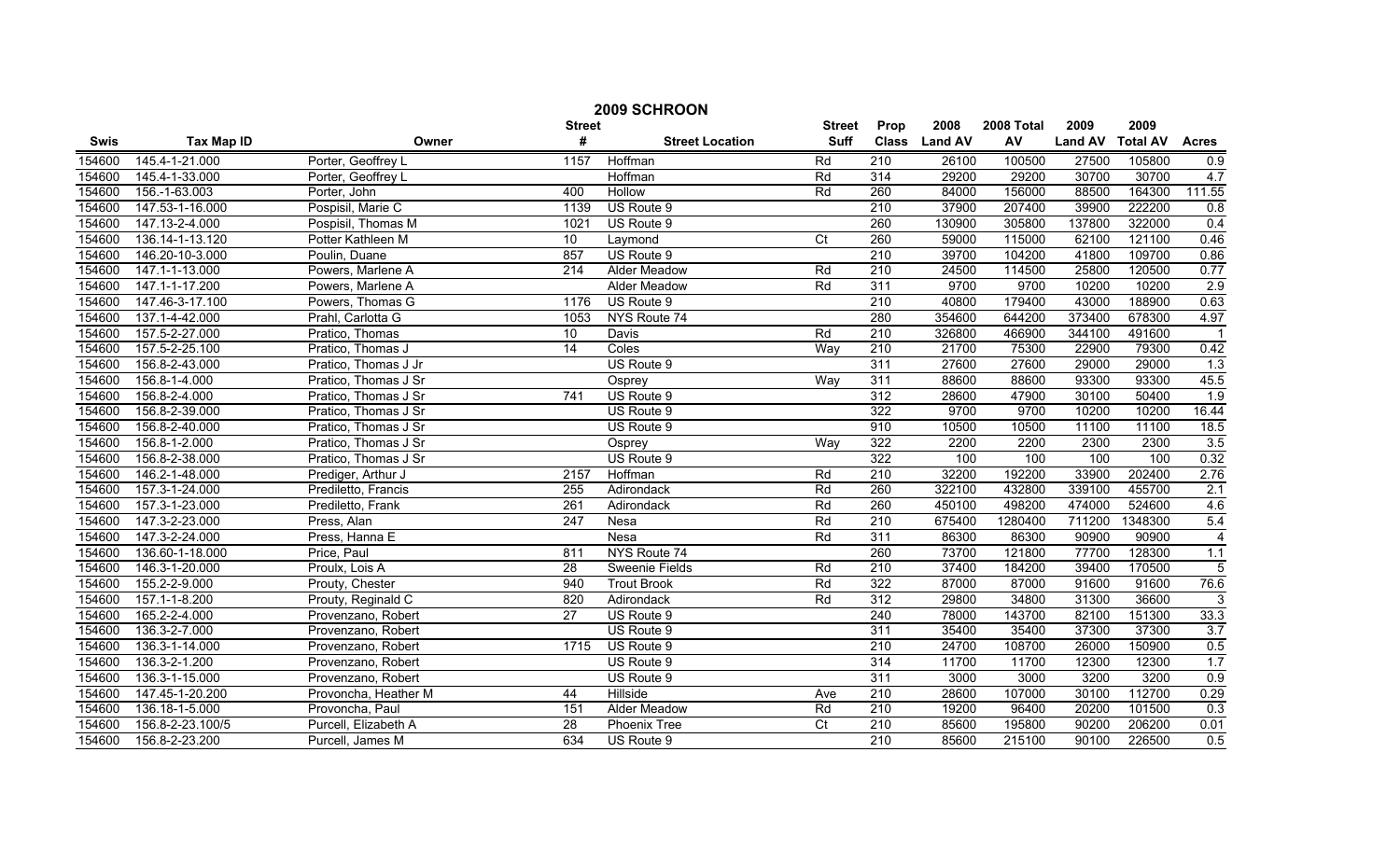|             | 2009 SCHROON      |                      |                 |                        |                          |                  |                |            |                |                 |                |  |
|-------------|-------------------|----------------------|-----------------|------------------------|--------------------------|------------------|----------------|------------|----------------|-----------------|----------------|--|
|             |                   |                      | <b>Street</b>   |                        | <b>Street</b>            | Prop             | 2008           | 2008 Total | 2009           | 2009            |                |  |
| <b>Swis</b> | <b>Tax Map ID</b> | Owner                | #               | <b>Street Location</b> | <b>Suff</b>              | <b>Class</b>     | <b>Land AV</b> | AV         | <b>Land AV</b> | <b>Total AV</b> | <b>Acres</b>   |  |
| 154600      | 147.13-4-2.000    | Pustay Mary T        | 950             | US Route 9             |                          | 417              | 335000         | 539100     | 352800         | 567700          | 1.3            |  |
| 154600      | 147.45-1-7.000    | Querns, Catherine    | 41              | Jordan                 | $\overline{\mathsf{St}}$ | $\overline{210}$ | 55900          | 144700     | 58900          | 152400          | 1.4            |  |
| 154600      | 125.3-3-24.000    | Quinn, Arthur P      |                 | US Route 9             |                          | 314              | 21000          | 21000      | 22100          | 22100           | 1.4            |  |
| 154600      | 147.45-1-9.000    | Quinn, David R       | 52              | Jordan                 | <b>St</b>                | 270              | 19300          | 28700      | 20300          | 30200           | 0.3            |  |
| 154600      | 146.20-3-40.000   | Raeside, Daniel      | 10              | Bohrmann               | Dr                       | 260              | 34300          | 53700      | 36100          | 56500           | 0.2            |  |
| 154600      | 146.3-1-13.000    | Raffloer, Peter      | 1754            | Hoffman                | Rd                       | 210              | 35600          | 173100     | 37500          | 182300          | $\overline{5}$ |  |
| 154600      | 156.8-2-23.100/9  | Rakaska, Roy         | 16              | <b>Phoenix Tree</b>    | $\overline{C}$ t         | 210              | 79100          | 119600     | 83300          | 125900          | 0.01           |  |
| 154600      | 147.1-1-30.000    | Ralls, Scott A       | 32              | Marina                 | Rd                       | 312              | 180300         | 181000     | 189900         | 190600          | 4.7            |  |
| 154600      | 125.3-3-20.000    | Ramalhete, Paul      | 2450            | US Route 9             |                          | 210              | 28900          | 130800     | 30400          | 137700          | 1.2            |  |
| 154600      | 157.5-2-10.100    | Ramirez, Tony W      | 88              | Davis                  | Rd                       | 210              | 23200          | 112800     | 24400          | 118700          | 0.59           |  |
| 154600      | 146.4-1-47.000    | Rang, Eric           | 1275            | <b>Charley Hill</b>    | Rd                       | 260              | 35300          | 150600     | 37200          | 158600          | $\overline{5}$ |  |
| 154600      | 146.20-1-12.000   | Rang, Eric C         |                 | Horseshoe Pond         | Rd                       | 314              | 53300          | 53300      | 56100          | 56100           | 10             |  |
| 154600      | 157.3-1-7.002     | Rapoport Family LP   | 49              | Sugar Hill             | Way                      | 210              | 440100         | 608900     | 463500         | 641200          | 3.12           |  |
| 154600      | 145.4-1-18.000    | Raquet, Edwin E      | 1145            | Hoffman                | Rd                       | 210              | 30500          | 334700     | 32100          | 352400          | 2.3            |  |
| 154600      | 145.4-1-36.000    | Raquet, Edwin E      |                 | Hoffman                | Rd                       | 314              | 16500          | 16500      | 17400          | 17400           | 6.7            |  |
| 154600      | 145.4-1-35.000    | Raquet, Edwin E      |                 | Hoffman                | Rd                       | 314              | 4900           | 4900       | 5200           | 5200            | $\overline{2}$ |  |
| 154600      | 147.46-1-5.000    | Ratchford, David W   | 1193            | US Route 9             |                          | 230              | 40200          | 213600     | 42300          | 224900          | 0.5            |  |
| 154600      | 156.12-1-1.300    | Ray, David A         | 13              | Osprey                 | Way                      | 311              | 121000         | 121000     | 127400         | 127400          | 1.53           |  |
| 154600      | 156.12-1-1.200    | Ray, David A         |                 | <b>Thurman Pond</b>    | Rd                       | 260              | 178600         | 253200     | 188000         | 266500          | 2.42           |  |
| 154600      | 156.12-4-1.300    | Ray, David A         |                 | Osprey                 | Way                      | 314              | 1400           | 1400       | 1500           | 1500            | 0.47           |  |
| 154600      | 156.12-4-1.200    | Ray, David A         |                 | Osprey                 | Wav                      | 314              | 2600           | 2600       | 2700           | 2700            | 0.76           |  |
| 154600      | 146.4-1-15.000    | Raymond, Gerald A    |                 | Hoffman                | Rd                       | 322              | 42800          | 42800      | 45100          | 45100           | 55             |  |
| 154600      | 147.53-1-34.000   | Raymond, Shelevajean | 9               | Schoolhouse            | Way                      | 210              | 28700          | 86200      | 30300          | 90800           | 0.4            |  |
| 154600      | 147.13-2-13.000   | Reardon, Mary E      | $\overline{13}$ | Cemetery               | Rd                       | 210              | 11000          | 73000      | 11500          | 76800           | 0.18           |  |
| 154600      | 136.14-2-18.000   | Rebhun, James E Sr   | $\overline{17}$ | Shore                  | Rd                       | 260              | 31600          | 72500      | 33200          | 76300           | 5.2            |  |
| 154600      | 136.14-2-11.009   | Rebhun, James E Sr   |                 | Shore                  | Rd                       | 322              | 5600           | 5600       | 5900           | 5900            | 4.35           |  |
| 154600      | 145.4-1-54.000    | Rec, John            | 1112            | <b>Trout Brook</b>     | Rd                       | 260              | 32700          | 68500      | 34400          | 72100           | 3.4            |  |
| 154600      | 147.53-2-1.200    | Redmond, Charles W   | 43              | <b>Brookfield</b>      | Ave                      | 449              | 22300          | 90200      | 23500          | 95000           | 1.17           |  |
| 154600      | 156.11-1-12.000   | Reese, Erwin L       |                 | <b>Charley Hill</b>    | Rd                       | 311              | 40600          | 40600      | 42800          | 42800           | 9.3            |  |
| 154600      | 136.4-1-2.240     | Regan, Thomas        | 31              | Fountain               | Dr                       | 260              | 364800         | 425000     | 384100         | 447500          | 1.15           |  |
| 154600      | 147.53-1-50.002   | Reichard, Donald S   | 38              | <b>Brookfield</b>      | Ave                      | 210              | 14600          | 120500     | 15400          | 126900          | 0.14           |  |
| 154600      | 146.20-10-12.000  | Reichmann Mary L     | 5               | <b>Berry Hill</b>      | Way                      | 210              | 85400          | 277700     | 89900          | 292300          | 1.26           |  |
| 154600      | 136.4-1-13.000    | Reid, Lawrence M     | 46              | Reid                   | Way                      | 210              | 44200          | 373100     | 46600          | 392900          | 3.1            |  |
| 154600      | 136.4-1-12.000    | Reid, Liselotte A    |                 | Paradox                | Rd                       | 311              | 233800         | 233800     | 246200         | 246200          | 0.5            |  |
| 154600      | 136.4-1-11.000    | Reid, Liselotte A    | 49              | Reid                   | Way                      | $\overline{210}$ | 365100         | 839000     | 384500         | 883500          | 0.7            |  |
| 154600      | 137.29-1-30.000   | Reid, Robert N       |                 | Paradox                | Rd                       | 311              | 114600         | 114600     | 120700         | 120700          | 0.9            |  |
| 154600      | 137.29-1-28.000   | Reid, Robert N       | 441             | Fraternaland           | Rd                       | 210              | 328800         | 451400     | 346200         | 475300          | 0.4            |  |
| 154600      | 146.20-1-8.000    | Reid, Thomas J       | $\overline{51}$ | Horseshoe Pond         | Rd                       | 210              | 41800          | 213800     | 44000          | 225000          | $\overline{5}$ |  |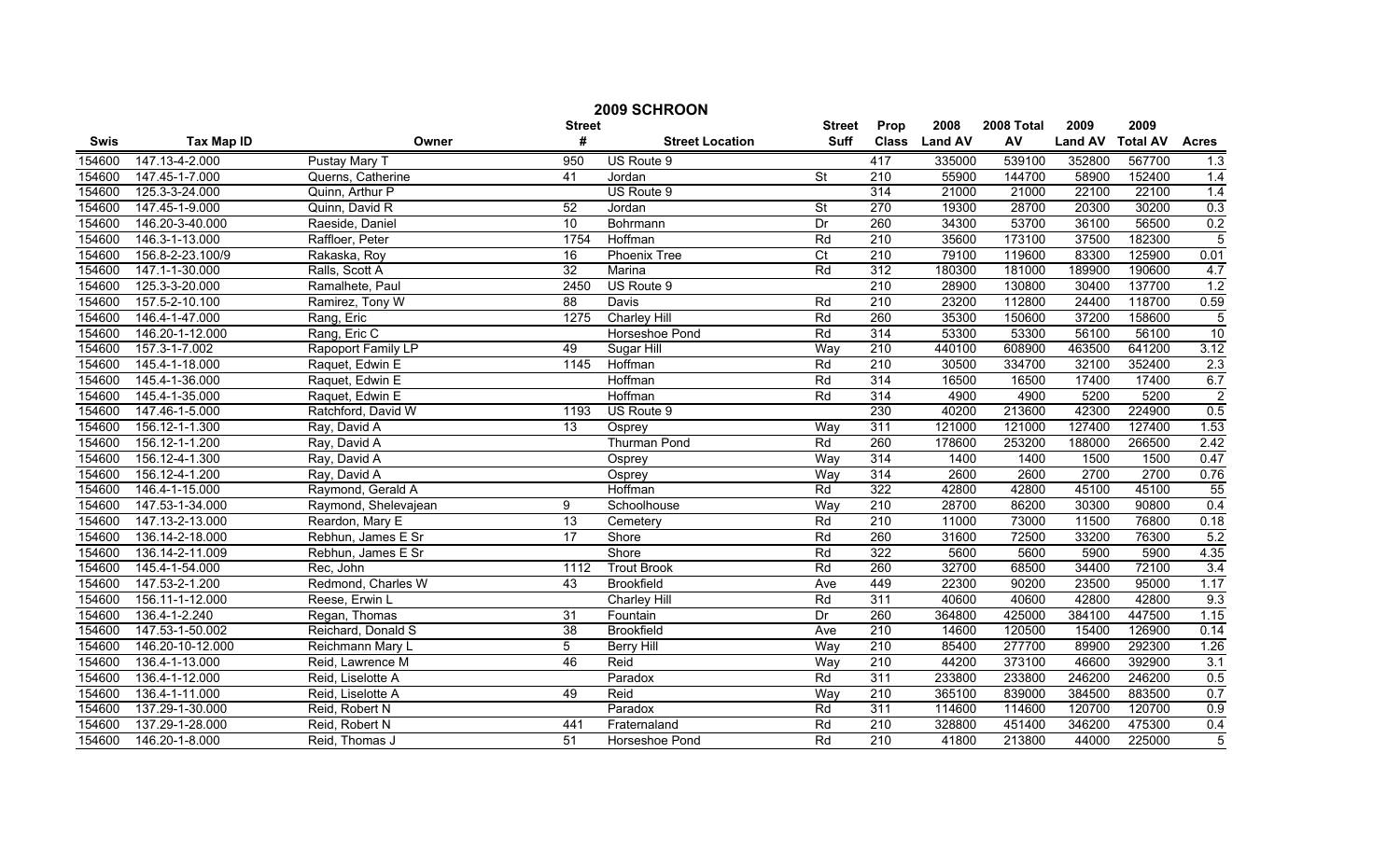|        | 2009 SCHROON      |                           |               |                        |                 |                  |                |             |                |                 |                |  |
|--------|-------------------|---------------------------|---------------|------------------------|-----------------|------------------|----------------|-------------|----------------|-----------------|----------------|--|
|        |                   |                           | <b>Street</b> |                        | <b>Street</b>   | Prop             | 2008           | 2008 Total  | 2009           | 2009            |                |  |
| Swis   | <b>Tax Map ID</b> | Owner                     | #             | <b>Street Location</b> | <b>Suff</b>     | <b>Class</b>     | <b>Land AV</b> | AV          | <b>Land AV</b> | <b>Total AV</b> | <b>Acres</b>   |  |
| 154600 | 157.5-2-8.000     | Reidel, Arthur H          | 10            | Spruce                 | Ln              | $\overline{210}$ | 425800         | 608200      | 448300         | 640400          | 0.5            |  |
| 154600 | 145.4-1-51.100    | Reidel, Arthur H          |               | Hoffman                | Rd              | 312              | 157300         | 163500      | 165700         | 172200          | 87.44          |  |
| 154600 | 156.8-2-78.000    | Reilly, Robert J          |               | <b>Hemlock</b>         | Dr              | 311              | 27700          | 27700       | 29200          | 29200           | 1.36           |  |
| 154600 | 145.2-1-45.120    | Rein, Geoffrey G          | 20            | Evergreen              | Way             | 240              | 73500          | 364700      | 77400          | 384000          | 46.72          |  |
| 154600 | 157.38-1-13.000   | Reiser, Donald            |               | Adirondack             | Rd              | 311              | $\mathbf 0$    | $\mathbf 0$ | $\mathbf{0}$   | $\mathbf{0}$    | 7.22           |  |
| 154600 | 157.13-1-43.000   | Reiser, Irma B            | 465           | Adirondack             | Rd              | 210              | 471100         | 689000      | 496100         | 725500          | $\overline{4}$ |  |
| 154600 | 146.20-1-15.000   | Remick, Tori              | 80            | Horseshoe Pond         | Rd              | 210              | 44900          | 234300      | 47300          | 246600          | $\overline{5}$ |  |
| 154600 | 147.17-2-28.000   | Repko, Glen W             | 17            | <b>Grove Point</b>     | Rd              | 260              | 77800          | 146400      | 82000          | 154200          | 0.4            |  |
| 154600 | 156.12-1-1.100    | Rexer, Lyle C             | 10            | Osprey                 | Way             | 260              | 153400         | 210200      | 161400         | 221200          | 1.91           |  |
| 154600 | 156.12-4-1.100    | Rexer, Lyle C             |               | Osprey                 | Way             | 314              | 2300           | 2300        | 2400           | 2400            | 0.67           |  |
| 154600 | 157.13-1-22.000   | <b>Rice Family Trust</b>  | 455           | Adirondack             | Rd              | 260              | 59500          | 114600      | 62700          | 120700          | 0.8            |  |
| 154600 | 157.13-1-21.000   | <b>Rice Family Trust</b>  | 455           | Adirondack             | Rd              | 260              | 624800         | 701600      | 657900         | 738800          | 1.3            |  |
| 154600 | 147.53-2-15.000   | Rice, Ernest R            | 1085          | US Route 9             |                 | 482              | 23700          | 206500      | 24900          | 217400          | 0.3            |  |
| 154600 | 136.3-2-38.100    | Rice, Ernest R            | 1504          | US Route 9             |                 | 311              | 41900          | 41900       | 44100          | 44100           | 4.72           |  |
| 154600 | 136.3-2-36.237    | Rice, Ernest R            | 1496          | US Route 9             |                 | 210              | 33600          | 215000      | 35400          | 226300          | 1.05           |  |
| 154600 | 147.53-2-16.000   | Rice, Ernest R            | 1083          | US Route 9             |                 | 220              | 3300           | 68300       | 3500           | 71900           | 0.1            |  |
| 154600 | 147.53-2-17.000   | Rice, Ernest R            |               | US Route 9             |                 | 330              | 9300           | 9300        | 9800           | 9800            | 0.1            |  |
| 154600 | 147.46-2-7.000    | Richards, John N          | 1153          | US Route 9             |                 | 210              | 57800          | 194100      | 60900          | 204400          | 2.5            |  |
| 154600 | 147.2-1-7.000     | Richards, Robert L        | 416           | <b>Alder Meadow</b>    | Rd              | 260              | 20500          | 57100       | 21600          | 60100           | 0.43           |  |
| 154600 | 137.30-1-2.100    | Richardson, Brad          | 322           | Fraternaland           | Rd              | 260              | 189800         | 284600      | 199900         | 299700          | 0.22           |  |
| 154600 | 137.30-1-2.300    | Richardson, Brad          |               | Fraternaland           | Rd              | 311              | 800            | 800         | 800            | 800             | 0.11           |  |
| 154600 | 137.30-1-2.220    | Richardson, Brad          |               | Fraternaland           | Rd              | 311              | 500            | 500         | 500            | 500             | 0.06           |  |
| 154600 | 136.4-1-14.200    | Richardson, Joan P        | 23            | Fountain               | Dr              | 210              | 391100         | 1000100     | 411800         | 1000600         | 1.65           |  |
| 154600 | 147.61-1-1.220    | Rickert, Douglas G        | 936           | US Route 9             |                 | 210              | 179300         | 351700      | 188800         | 370300          | 0.08           |  |
| 154600 | 136.18-1-17.000   | Rieben, Grace A           | 21            | Shufelt                | Way             | 270              | 17400          | 52200       | 18300          | 54900           | 0.4            |  |
| 154600 | 156.8-2-52.000    | Riggins, Daniel O         | 63            | Pine                   | Ln              | 210              | 35600          | 342400      | 37500          | 360400          | 1.94           |  |
| 154600 | 157.13-1-1.000/10 | Riley, Sheila             |               | <b>Sand Point</b>      | Way             | 330              | 7600           | 7600        | 8000           | 8000            | 0.01           |  |
| 154600 | 157.13-1-54.000   | Riley, Sheila             | 21            | <b>Birch</b>           | Way             | 260              | 85600          | 145500      | 90100          | 153200          | 0.5            |  |
| 154600 | 136.10-4-3.003    | Rinkus, Robert            | 356           | River                  | Rd              | 260              | 37400          | 125000      | 39400          | 131600          | 7.08           |  |
| 154600 | 136.18-1-24.000   | Ritson, James             |               | <b>Alder Meadow</b>    | Rd              | 311              | 800            | 800         | 800            | 800             | 0.3            |  |
| 154600 | 136.18-1-25.000   | Ritson, James             | 205           | <b>Alder Meadow</b>    | Rd              | 270              | 13100          | 23500       | 13800          | 24700           | 0.2            |  |
| 154600 | 146.4-1-7.000     | Ritz II Hunting Club, II  | 210           | Horseshoe Pond         | Rd              | 260              | 35300          | 84000       | 37200          | 88500           | 9.8            |  |
| 154600 | 147.53-1-30.000   | Rivera, George            |               | Cedar Hill             | $\overline{Dr}$ | 311              | 26700          | 26700       | 28100          | 28100           | 0.5            |  |
| 154600 | 147.53-1-31.000   | Rivera, George            | 59            | Cedar Hill             | Dr              | 270              | 37200          | 57600       | 39200          | 60700           | 0.9            |  |
| 154600 | 136.3-2-48.000    | Riverbend Investments LLC |               | Alder Meadow           | Rd              | 322              | 35400          | 35400       | 37300          | 37300           | 26.1           |  |
| 154600 | 147.3-2-10.000    | Robbins, Dean V III       | 91            | Nesa                   | Rd              | 210              | 508700         | 1343400     | 535700         | 1414600         | 4.6            |  |
| 154600 | 147.45-1-5.003    | Robbins, James A          | 57            | Jordan                 | <b>St</b>       | $\overline{210}$ | 46500          | 177800      | 48900          | 187200          | 1.22           |  |
| 154600 | 137.10-2-3.000    | Roberts Lorraine A        | 17            | Paradox                | Rd              | 260              | 26600          | 76400       | 28000          | 80400           | 1.1            |  |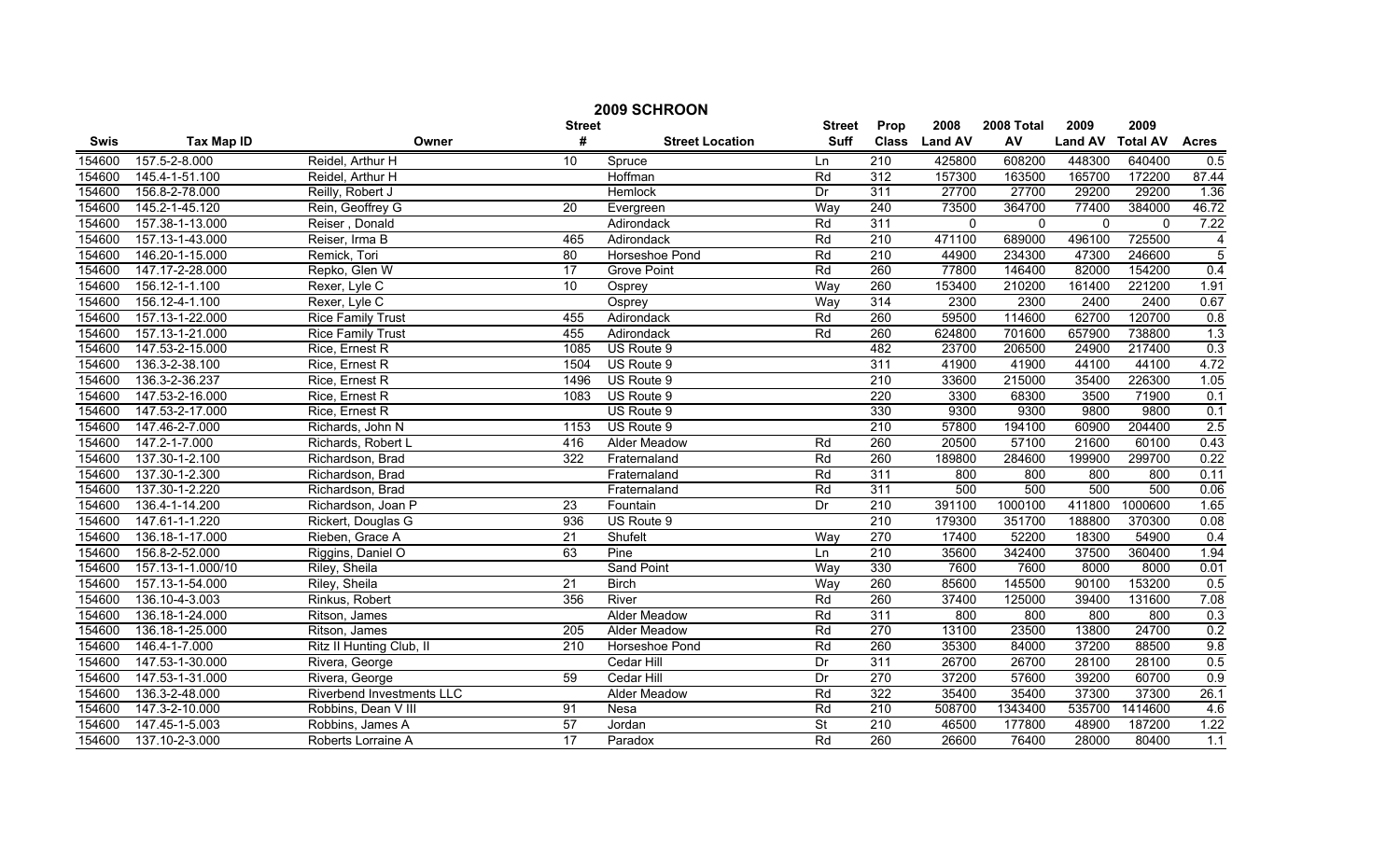|        | 2009 SCHROON      |                           |                  |                        |                 |                  |               |            |                |                 |                  |
|--------|-------------------|---------------------------|------------------|------------------------|-----------------|------------------|---------------|------------|----------------|-----------------|------------------|
|        |                   |                           | <b>Street</b>    |                        | <b>Street</b>   | Prop             | 2008          | 2008 Total | 2009           | 2009            |                  |
| Swis   | <b>Tax Map ID</b> | Owner                     | #                | <b>Street Location</b> | Suff            |                  | Class Land AV | AV         | <b>Land AV</b> | <b>Total AV</b> | <b>Acres</b>     |
| 154600 | 136.14-1-26.100   | Roberts, Florence E       | $\overline{215}$ | NYS Route 74           |                 | $\overline{210}$ | 27800         | 140000     | 29300          | 147400          | 0.82             |
| 154600 | 146.20-1-24.100   | Roberts, Timothy J        | 66               | Sumac                  | Rd              | 314              | 27600         | 27600      | 29000          | 39000           | 2.09             |
| 154600 | 136.4-1-3.000     | Robideau, Richard         | 52               | Ledge                  | Rd              | 210              | 313200        | 432800     | 329800         | 455700          | 0.58             |
| 154600 | 146.20-2-13.000   | Robilotta, Donald         |                  | <b>Charley Hill</b>    | Rd              | 314              | 22800         | 22800      | 24000          | 24000           | 0.4              |
| 154600 | 136.65-1-3.200    | Robinson, Brad E          | 337              | NYS Route 74           |                 | 260              | 285600        | 342400     | 300700         | 360500          | 1.15             |
| 154600 | 157.13-1-27.003   | Robinson, Diane           | 5                | Garrison               | Way             | 210              | 93500         | 188700     | 98500          | 198700          | 1.5              |
| 154600 | 157.13-1-1.000/26 | Robinson, Diane           |                  | <b>Sand Point</b>      | Way             | 330              | 7600          | 7600       | 8000           | 8000            | 0.01             |
| 154600 | 156.12-2-17.000   | Robinson, Geraldine       | 275              | Old Schroon            | Rd              | 260              | 20000         | 63800      | 21000          | 67100           | 0.5              |
| 154600 | 156.8-2-14.000    | Robinson, James H         | $\overline{4}$   | Davis                  | Rd              | 260              | 85600         | 197800     | 90200          | 208300          | 0.6              |
| 154600 | 147.9-2-8.000     | Robinson, Leah L          | 3                | Aubrey                 | Way             | 210              | 54900         | 289500     | 57800          | 304800          | 1.18             |
| 154600 | 156.12-2-5.200    | Robinson, Ruth A          | 503              | US Route 9             |                 | 260              | 23000         | 54000      | 24200          | 56800           | 0.9              |
| 154600 | 147.45-2-9.000    | Robinson, Shirley A       | 30               | Jordan                 | St              | 210              | 27700         | 101400     | 29200          | 106800          | 0.3              |
| 154600 | 136.14-1-47.002   | Roblee, Eve P             | 43               | Shingle Shanty         | Way             | 260              | 34300         | 85200      | 36100          | 89700           | 1.29             |
| 154600 | 156.12-2-19.000   | Roblee, James H           | 259              | Old Schroon            | Rd              | 210              | 35900         | 130800     | 37800          | 137700          | 0.9              |
| 154600 | 146.3-2-10.000    | Roblee, James H           |                  | Ski Tow                | Rd              | 314              | 34300         | 34300      | 36100          | 36100           | 5.7              |
| 154600 | 156.19-2-4.232    | Roblee, James H           | 63               | Old Schroon            | Rd              | 210              | 26400         | 121700     | 27800          | 128100          | 0.63             |
| 154600 | 146.3-1-75.200    | Roblee, James H           |                  | <b>Beech Hill</b>      | Rd              | 314              | 29700         | 29700      | 31300          | 31300           | 5.01             |
| 154600 | 156.12-3-15.000   | Robson, John A            | 30               | Alburnorm              | Way             | 260              | 315600        | 441200     | 332300         | 464600          | 0.4              |
| 154600 | 156.16-3-54.120   | Rock II Irrevocable Trust |                  | US Route 9             |                 | 311              | 12400         | 12400      | 13100          | 13100           | 0.7              |
| 154600 | 146.20-9-29.000   | Rockenstyre, Paul M       |                  | Landings               | $\overline{C}t$ | 210              | 111100        | 289500     | 111100         | 289500          | 0.02             |
| 154600 | 157.1-3-2.000     | Rockett, Jean M           | 693              | Adirondack             | Rd              | 260              | 609400        | 663900     | 641700         | 699100          | 11.2             |
| 154600 | 146.20-6-4.000    | Rocque, Clifford J        | 1450             | Charley Hill           | Rd              | 210              | 32100         | 234800     | 33800          | 247100          | 1.2              |
| 154600 | 137.30-2-21.000   | Roden, David M            | 234              | Fraternaland           | Rd              | 260              | 83000         | 146100     | 87400          | 153800          | 0.1              |
| 154600 | 137.30-2-57.000/5 | Roden, David M            |                  | <b>Glen Reay</b>       | Way             | 330              | 7100          | 7400       | 7500           | 7800            | 0.01             |
| 154600 | 156.16-3-7.000    | Rodick, Anthony P         | $\overline{347}$ | US Route 9             |                 | 431              | 5100          | 133800     | 5400           | 140900          | 0.9              |
| 154600 | 156.16-3-6.000    | Rodick, Anthony P Jr      | 341              | US Route 9             |                 | 210              | 33300         | 189100     | 35000          | 199000          | 1.3              |
| 154600 | 156.16-3-8.000    | Rodick, Anthony P Jr      |                  | US Route 9             |                 | 311              | 17100         | 17100      | 18000          | 18000           | 0.3              |
| 154600 | 157.3-1-15.002    | Roepe, Jonathon E         | 341              | Adirondack             | Rd              | $\overline{210}$ | 481300        | 619600     | 506800         | 652400          | 7.19             |
| 154600 | 146.20-10-17.000  | Rogers, Clifford          | 827              | US Route 9             |                 | 411              | 43900         | 150900     | 46200          | 158900          | 0.28             |
| 154600 | 136.1-1-10.000    | Rogers, Clifford R        |                  | Tip Top                | Rd              | 323              | 2200          | 2200       | 2300           | 2300            | 3.2              |
| 154600 | 136.1-3-34.036    | Rogers, Clifford R        | 2003             | US Route 9             |                 | 210              | 57400         | 500700     | 60400          | 527000          | 9.25             |
| 154600 | 147.13-5-6.000    | Rogers, R Clifford        | 1058             | US Route 9             |                 | 220              | 26100         | 66800      | 27400          | 70300           | 0.37             |
| 154600 | 156.8-2-44.000    | Rogowski, Louis           | 60               | Pine                   | Ln              | 210              | 35300         | 188200     | 37200          | 198100          | 2.06             |
| 154600 | 147.9-2-15.000    | Romanac, Constance M      | $\overline{54}$  | Wolters                | Way             | 260              | 205900        | 294500     | 216800         | 310100          | 0.4              |
| 154600 | 147.54-1-13.000   | Romanzo Mary B            | 29               | Fowler                 | Ave             | 210              | 29600         | 146900     | 31200          | 154700          | 0.3              |
| 154600 | 146.2-1-45.200    | Rooman, Curtis L          | 2081             | Hoffman                | Rd              | 260              | 39000         | 141300     | 41100          | 148800          | 6.26             |
| 154600 | 146.1-1-7.200     | Rooman, Curtis L          |                  | Hoffman                | Rd              | 322              | 36800         | 36800      | 38800          | 38800           | 13.88            |
| 154600 | 136.14-2-28.000   | Root, Debora              | $\overline{22}$  | Riley                  | Dr              | 210              | 23900         | 159100     | 25100          | 167500          | $\overline{0.7}$ |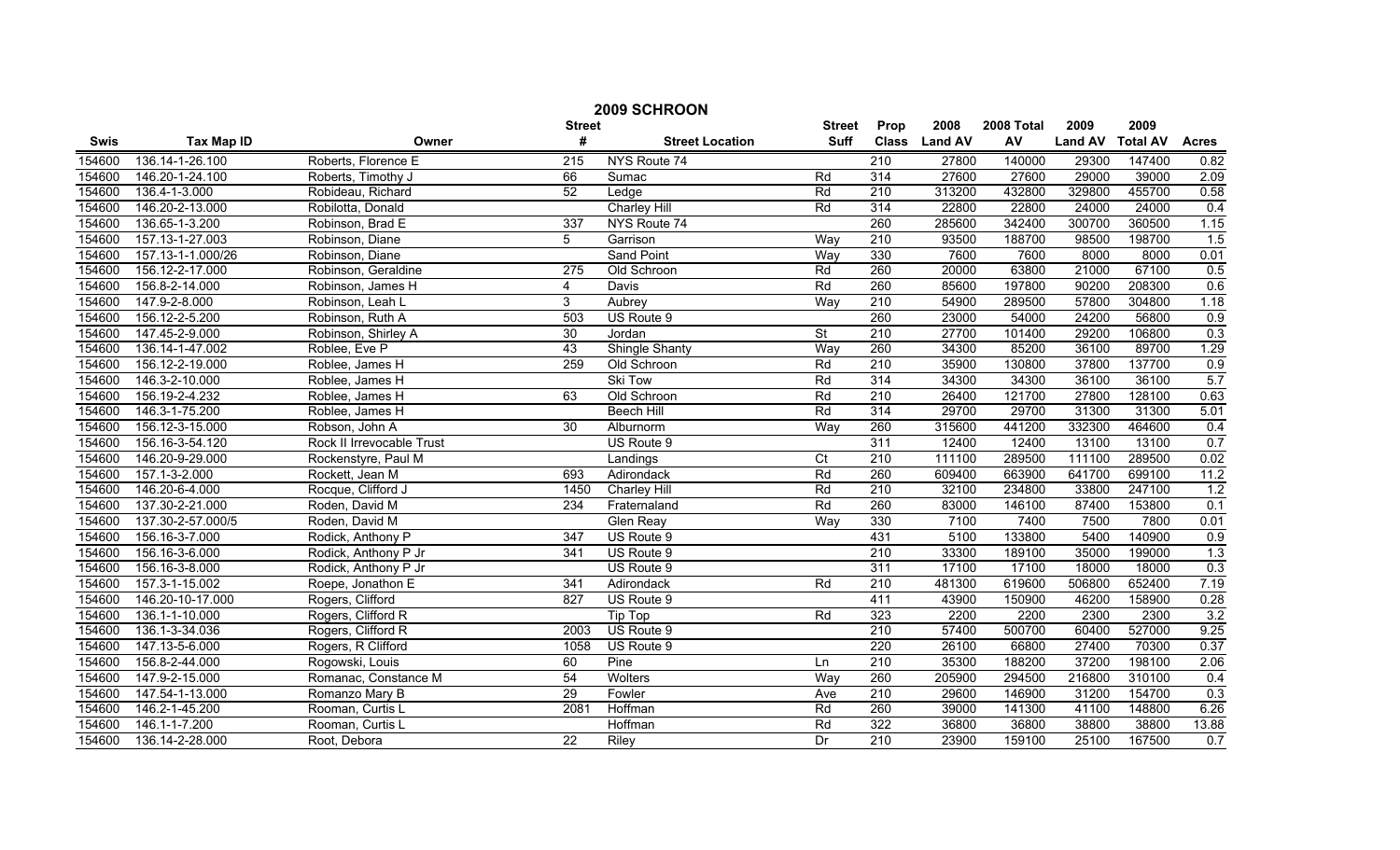|             | 2009 SCHROON      |                      |                 |                        |                          |                  |               |            |                |                 |                |  |
|-------------|-------------------|----------------------|-----------------|------------------------|--------------------------|------------------|---------------|------------|----------------|-----------------|----------------|--|
|             |                   |                      | <b>Street</b>   |                        | <b>Street</b>            | Prop             | 2008          | 2008 Total | 2009           | 2009            |                |  |
| <b>Swis</b> | <b>Tax Map ID</b> | Owner                | #               | <b>Street Location</b> | <b>Suff</b>              |                  | Class Land AV | AV         | <b>Land AV</b> | <b>Total AV</b> | <b>Acres</b>   |  |
| 154600      | 137.10-2-2.000    | Roper, Roberta R     | 11              | Paradox                | Rd                       | 210              | 28700         | 115600     | 30200          | 121700          | 1.7            |  |
| 154600      | 136.60-1-30.000   | Rosaschi, Patricia J |                 | NYS Route 74           |                          | 311              | 63900         | 63900      | 67300          | 67300           | 0.57           |  |
| 154600      | 136.4-2-4.220     | Rose, Anne B         | $\overline{24}$ | <b>Whits End</b>       | Way                      | 260              | 276500        | 528000     | 291200         | 556000          | 1.16           |  |
| 154600      | 136.4-2-4.320     | Rose, Anne B         |                 | NYS Route 74           |                          | 314              | 40500         | 40500      | 42600          | 42600           | 3.54           |  |
| 154600      | 136.4-2-4.230     | Rose, Frank S        |                 | NYS Route 74           |                          | 311              | 299700        | 299700     | 315600         | 315600          | 1.47           |  |
| 154600      | 146.2-1-45.112    | Rose, John R         | 2143            | Hoffman                | Rd                       | 210              | 36800         | 220000     | 38800          | 231700          | 2.75           |  |
| 154600      | 145.4-1-52.000    | Ross, Betsy A        | 1183            | <b>Trout Brook</b>     | Rd                       | 240              | 130900        | 245100     | 137800         | 258100          | 80.3           |  |
| 154600      | 146.3-1-67.100    | Ross, Betsy A        |                 | <b>Trout Brook</b>     | Rd                       | 322              | 182600        | 182600     | 192300         | 192300          | 189.6          |  |
| 154600      | 137.30-1-2.210    | Ross, Laura B        |                 | Fraternaland           | Rd                       | 311              | 100           | 100        | 100            | 100             | 0.06           |  |
| 154600      | 137.30-1-1.000    | Ross, Laura B        | 324             | Fraternaland           | Rd                       | 260              | 145500        | 198200     | 153200         | 208700          | 0.2            |  |
| 154600      | 147.9-1-14.000    | Rossi, Josephine T   |                 | US Route 9             |                          | 311              | 32800         | 32800      | 34500          | 34500           | 2.9            |  |
| 154600      | 156.8-2-3.200     | Roth, Lee S          |                 | US Route 9             |                          | 311              | 28600         | 28600      | 30100          | 30100           | 1.54           |  |
| 154600      | 156.12-3-1.001    | Roth, Ronald M       | 456             | US Route 9             |                          | 210              | 180000        | 365800     | 189600         | 385200          | 0.36           |  |
| 154600      | 137.1-4-63.000    | Rottschaefer, Susan  | 67              | Adams                  | Ln                       | 260              | 228500        | 315700     | 240600         | 332400          | 1.79           |  |
| 154600      | 157.38-1-11.000   | Rounds, Jon          | 16              | Cabin Colony           | $\overline{C}$           | 260              | 91800         | 134200     | 96700          | 152200          | 0.15           |  |
| 154600      | 157.38-1-13.000/3 | Rounds, Jon          |                 | Adirondack             | Rd                       | 330              | 25500         | 25500      | 26900          | 26900           | 0.01           |  |
| 154600      | 137.1-4-46.300    | Rousseau, Robert C   | 55              | Daniels                | Rd                       | 210              | 375800        | 621700     | 395800         | 654700          | 1.2            |  |
| 154600      | 147.13-3-16.500   | Rowe, Charlotte      | 955             | US Route 9             |                          | 210              | 20300         | 240000     | 21400          | 252600          | 0.3            |  |
| 154600      | 156.16-3-58.000   | Rowe, Charlotte W    |                 | US Route 9             |                          | 314              | 12000         | 12000      | 12600          | 12600           | 9.27           |  |
| 154600      | 156.16-3-39.100   | Rowe, David G        |                 | US Route 9             |                          | 311              | 204100        | 204100     | 214900         | 214900          | 1.13           |  |
| 154600      | 156.16-3-50.000   | Rowe, David G        |                 | US Route 9             |                          | 311              | 30900         | 30900      | 32500          | 32500           | 2.3            |  |
| 154600      | 156.16-3-51.000   | Rowe, David G        | 6               | Bay                    | Rd                       | 210              | 36000         | 220300     | 37900          | 231900          | 2.6            |  |
| 154600      | 146.2-1-35.100    | Rowe, Matthew J      | 24              | Wildwood               | Way                      | 210              | 200300        | 378700     | 220300         | 416600          | 6.1            |  |
| 154600      | 146.1-1-13.000    | Roy, Joseph O        | 1931            | Hoffman                | Rd                       | 210              | 39200         | 147100     | 41300          | 154900          | $\overline{5}$ |  |
| 154600      | 146.2-1-34.000    | Rubeiz, Karen J      | 42              | Wildwood               | Way                      | 260              | 159000        | 225800     | 174900         | 248300          | 1.2            |  |
| 154600      | 146.20-9-27.000   | Rubinstein, Arthur   |                 | Landings               | $\overline{C}$           | $\overline{210}$ | 111100        | 289500     | 111100         | 289500          | 0.02           |  |
| 154600      | 146.3-1-12.000    | Rudolf, B Erik       | 1734            | Hoffman                | Rd                       | $\overline{210}$ | 39600         | 141100     | 41700          | 148600          | 5.1            |  |
| 154600      | 147.54-2-35.000   | Ruggirello, Louis J  | 8               | Taylor                 | $\overline{\mathsf{St}}$ | 210              | 53900         | 89500      | 56700          | 94200           | 0.1            |  |
| 154600      | 125.3-3-5.000     | Rule, Jerry          | 2455            | US Route 9             |                          | 415              | 32400         | 241600     | 34100          | 264400          | 16.1           |  |
| 154600      | 157.5-2-17.000    | Ruplin Lois L        | 50              | <b>Davis</b>           | Rd                       | 260              | 350100        | 388700     | 368700         | 409300          | 1.93           |  |
| 154600      | 156.16-2-1.000    | Rushlow, Adam H      | 135             | Old Schroon            | Rd                       | 210              | 23900         | 80500      | 25100          | 84700           | 0.7            |  |
| 154600      | 137.1-4-71.000    | Russell, John M      |                 | NYS Route 74           |                          | 314              | 1400          | 1400       | 1500           | 1500            | 0.46           |  |
| 154600      | 137.1-4-70.000    | Russell, John M      | 35              | Adams                  | Ln                       | 210              | 347600        | 538900     | 366100         | 567500          | 1.02           |  |
| 154600      | 137.1-4-16.077    | Russell, John M      |                 | NYS Route 74           |                          | 314              | 10600         | 10600      | 11200          | 11200           | 3.43           |  |
| 154600      | 147.53-1-20.000   | Russell, Kimberly A  | 15              | Cedar Hill             | Dr                       | $\overline{210}$ | 25200         | 107700     | 26500          | 113400          | 0.2            |  |
| 154600      | 146.2-1-45.115    | Russo, Charles C     | 25              | Krissica               | Way                      | 210              | 229400        | 459100     | 252400         | 505000          | 6.21           |  |
| 154600      | 147.1-1-24.000    | Russo, Claire B      | 32              | Marina                 | Rd                       | 260              | 163300        | 221700     | 172000         | 233500          | 2.3            |  |
| 154600      | 157.1-2-14.000    | Ryan, Claire A       | 24              | Hearn                  | Way                      | 260              | 363500        | 455400     | 382700         | 479500          | 3.24           |  |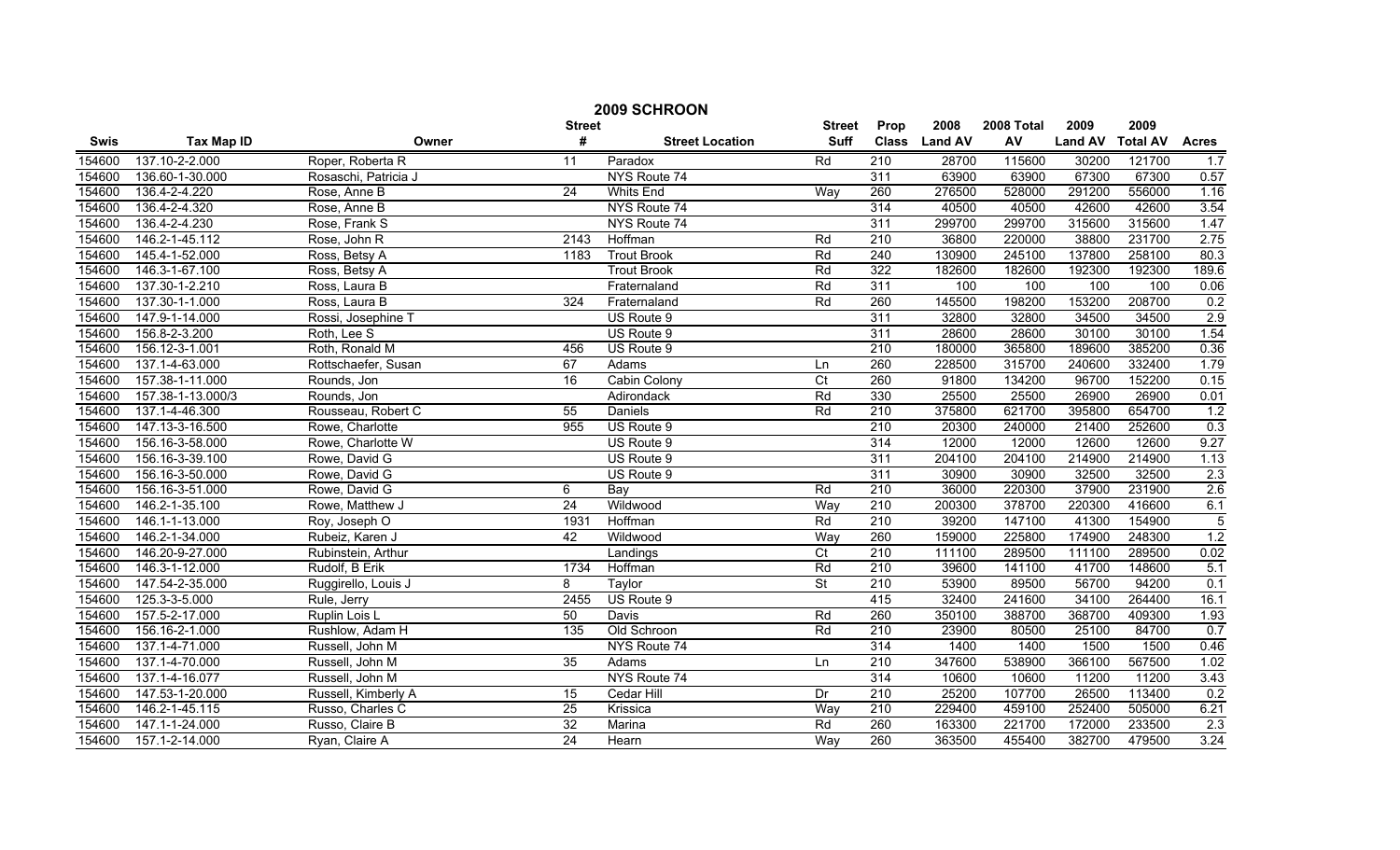|        | 2009 SCHROON      |                        |                  |                        |                          |                  |               |            |                |                 |                  |
|--------|-------------------|------------------------|------------------|------------------------|--------------------------|------------------|---------------|------------|----------------|-----------------|------------------|
|        |                   |                        | <b>Street</b>    |                        | <b>Street</b>            | Prop             | 2008          | 2008 Total | 2009           | 2009            |                  |
| Swis   | <b>Tax Map ID</b> | Owner                  | #                | <b>Street Location</b> | <b>Suff</b>              |                  | Class Land AV | AV         | <b>Land AV</b> | <b>Total AV</b> | <b>Acres</b>     |
| 154600 | 137.29-1-18.120   | Ryan, Douglas C        | 330              | Fraternaland           | Rd                       | 260              | 35400         | 62700      | 37300          | 66000           | 0.23             |
| 154600 | 156.11-1-1.100    | Ryan, George K         | $\overline{512}$ | Charley Hill           | Rd                       | 314              | 44900         | 44900      | 47300          | 130900          | 7.65             |
| 154600 | 136.14-1-50.000   | Ryan, Jason P          | 29               | Shingle Shanty         | Way                      | 210              | 25600         | 134900     | 26900          | 142000          | $\overline{0.8}$ |
| 154600 | 147.54-2-25.000   | Ryan, Mark T           | $\overline{22}$  | Leland                 | Ave                      | 210              | 97100         | 254500     | 102300         | 300100          | 0.3              |
| 154600 | 156.8-2-51.000    | Ryan, Mark T           |                  | Pine                   | Ln                       | 311              | 45000         | 45000      | 47400          | 47400           | 3.21             |
| 154600 | 157.5-2-6.000     | Ryan, Michael P        | 16               | Spruce                 | Ln                       | 311              | 396900        | 396900     | 417900         | 571500          | 0.5              |
| 154600 | 146.20-1-9.000    | Ryan, Timothy R        |                  | Horseshoe Pond         | Rd                       | 314              | 40300         | 40300      | 42400          | 42400           | 5.1              |
| 154600 | 146.20-2-21.000   | Rydberg, George C      | 3                | First                  | Trl                      | 270              | 18400         | 40100      | 19400          | 65200           | 0.39             |
| 154600 | 147.5-1-48.000    | Sabia, Anna M          | 1306             | US Route 9             |                          | 483              | 32400         | 208600     | 34200          | 219700          | 0.41             |
| 154600 | 147.45-2-2.000    | Sabia, John            | 8                | Oliver                 | $\overline{\mathsf{St}}$ | $\overline{210}$ | 29000         | 141900     | 30500          | 149400          | 0.3              |
| 154600 | 147.17-2-2.000    | Sabo Frank J           | $\overline{13}$  | Tavern                 | Way                      | $\overline{210}$ | 60400         | 122000     | 63600          | 128500          | 0.1              |
| 154600 | 147.54-1-3.000    | Sabota, Theresa W      | 1136             | US Route 9             |                          | 210              | 49600         | 141100     | 52300          | 148600          | 0.9              |
| 154600 | 136.1-3-32.003    | Sachleben, Roger W     | 167              | Miller                 | Rd                       | 240              | 53100         | 229400     | 56000          | 241600          | 11.28            |
| 154600 | 126.-3-16.000     | Sage, Donald C         |                  | Johnson Pond           | Rd                       | 322              | 49700         | 49700      | 52300          | 52300           | 19.67            |
| 154600 | 126.-3-17.000     | Sage, Donald C         |                  | Letsonville            | Rd                       | 322              | 35900         | 35900      | 37800          | 37800           | 14.25            |
| 154600 | 126.-3-20.000     | Sage, Donald C         | 410              | Letsonville            | Rd                       | $\overline{240}$ | 65400         | 152600     | 68900          | 160700          | 52.47            |
| 154600 | 156.16-4-11.000   | Sailer, Karl H Jr      | 60               | Pointe                 | Dr                       | 210              | 418200        | 793400     | 440400         | 835500          | 0.41             |
| 154600 | 136.60-1-31.000   | Salazar, Carol M       |                  | NYS Route 74           |                          | 312              | 63900         | 66600      | 67300          | 70100           | 0.54             |
| 154600 | 145.-2-7.000      | Salmon, Jay R          | 847              | Hoffman                | Rd                       | 260              | 54800         | 81700      | 57700          | 86000           | 37.5             |
| 154600 | 146.20-1-16.000   | Salon, Michael         |                  | Horseshoe Pond         | Rd                       | 314              | 40000         | 40000      | 42100          | 42100           | $\overline{5}$   |
| 154600 | 146.20-10-15.000  | Salvatto, Dona L       | 839              | US Route 9             |                          | 260              | 28800         | 69000      | 30300          | 72600           | 1.1              |
| 154600 | 157.1-1-14.200    | Sandefur, James D      | 781              | Adirondack             | Rd                       | 210              | 406900        | 685000     | 428500         | 721300          | 0.71             |
| 154600 | 156.19-2-14.000   | Sander, Peter          |                  | Old Schroon            | Rd                       | 322              | 46400         | 46400      | 48800          | 48800           | 16.3             |
| 154600 | 147.46-3-32.000   | Sanders, Peter         | 1146             | US Route 9             |                          | $\overline{210}$ | 42000         | 117700     | 44200          | 123900          | 0.7              |
| 154600 | 136.3-1-23.000    | Sandri Realty Inc      | 1567             | US Route 9             |                          | 432              | 74400         | 222700     | 78300          | 234500          | 0.93             |
| 154600 | 156.8-2-15.001    | Sapunarich, Thomas     | 11               | Kates                  | Wav                      | 210              | 372900        | 531300     | 392700         | 559500          | $\overline{0.4}$ |
| 154600 | 146.20-8-1.000    | Sargent, Charles       | 44               | Pine                   | Ln                       | $\overline{210}$ | 34300         | 267100     | 36100          | 281100          | 2.2              |
| 154600 | 146.4-1-8.000     | Sarutto, Larraine M    |                  | Horseshoe Pond         | Rd                       | 314              | 25900         | 25900      | 27300          | 27300           | 5.1              |
| 154600 | 147.9-2-9.000     | Saunders, Raymond E Jr | 70               | <b>Wolters</b>         | Way                      | 210              | 307700        | 382700     | 324000         | 403000          | 0.61             |
| 154600 | 157.1-2-11.000    | Sausville, Paul J      | 16               | Hearn                  | Way                      | 260              | 357800        | 442300     | 376700         | 465700          | -1               |
| 154600 | 136.14-2-22.000   | Savarie, Christopher   | 64               | River                  | Rd                       | 210              | 27300         | 154500     | 28800          | 162700          | 0.9              |
| 154600 | 147.46-3-10.000   | Sawyer Trust           |                  | Whitney                | Ave                      | 311              | 62000         | 62000      | 65300          | 65300           | 0.9              |
| 154600 | 147.9-2-22.000    | <b>Sawyer Trust</b>    | 1215             | US Route 9             |                          | 210              | 46200         | 178200     | 48700          | 187600          | $\overline{4}$   |
| 154600 | 137.10-1-18.000   | Sawyer, Kenneth A Jr   | 1179             | NYS Route 74           |                          | 260              | 20400         | 64300      | 21500          | 67700           | 1.2              |
| 154600 | 137.1-2-5.000     | Sawyer, Kenneth A Jr   |                  | <b>Fleming Pond</b>    | Rd                       | 314              | 14000         | 14000      | 14700          | 14700           | 0.1              |
| 154600 | 156.16-3-43.000   | Sawyers John R         | 53               | Bay                    | Rd                       | 210              | 419300        | 918900     | 407100         | 933200          | 0.67             |
| 154600 | 156.20-1-10.400   | Sbuttoni, Karen R      | 63               | Mountainside           | Ln                       | $\overline{210}$ | 386800        | 761600     | 407300         | 802000          | 3.03             |
| 154600 | 136.60-1-10.000   | Scalise, Fred L        | 759              | NYS Route 74           |                          | 483              | 16900         | 113600     | 17800          | 119600          | 0.52             |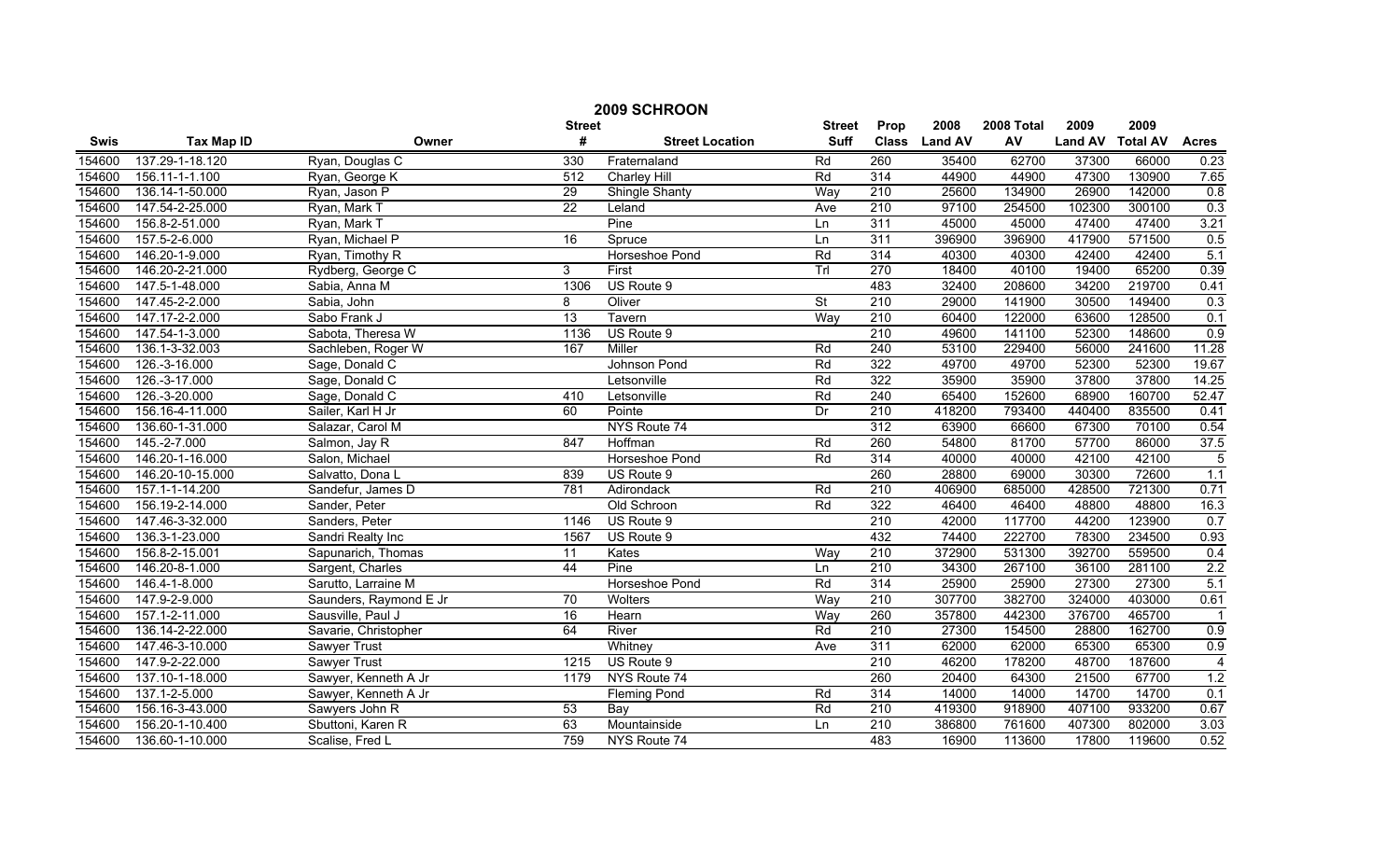| 2009 SCHROON |                   |                               |                  |                        |                          |                  |                  |              |                |                 |                  |
|--------------|-------------------|-------------------------------|------------------|------------------------|--------------------------|------------------|------------------|--------------|----------------|-----------------|------------------|
|              |                   |                               | <b>Street</b>    |                        | <b>Street</b>            | Prop             | 2008             | 2008 Total   | 2009           | 2009            |                  |
| <b>Swis</b>  | <b>Tax Map ID</b> | Owner                         | #                | <b>Street Location</b> | Suff                     | <b>Class</b>     | <b>Land AV</b>   | AV           | <b>Land AV</b> | <b>Total AV</b> | <b>Acres</b>     |
| 154600       | 136.4-2-4.311     | Scalise, Frederick L          |                  | NYS Route 74           |                          | 312              | 87800            | 89700        | 92500          | 94500           | 3.08             |
| 154600       | 137.1-4-75.000    | Scarpa, Steven C              |                  | NYS Route 74           |                          | 312              | 8300             | 8300         | 8700           | 8700            | 0.92             |
| 154600       | 137.1-4-51.000    | Scarpa, Steven C              | 8                | Moes                   | Ct                       | 260              | 266300           | 342800       | 280400         | 361000          | 1.4              |
| 154600       | 147.2-1-13.000    | Scarron Woods & Waters Inc    |                  | <b>Crane Pond</b>      | Rd                       | 312              | 6600             | 13100        | 7000           | 13800           | 6.9              |
| 154600       | 147.2-1-17.100    | Scarron Woods & Waters Inc    |                  | Crane Pond             | Rd                       | 910              | 88000            | 88000        | 92700          | 92700           | 157              |
| 154600       | 136.4-2-24.000    | Scarron Woods & Waters Inc    | $\overline{243}$ | <b>Crane Pond</b>      | Rd                       | 240              | 86400            | 308800       | 91000          | 325200          | 120              |
| 154600       | 147.17-2-31.000   | Scavera, Samuel M Jr          | 12               | Cornell                | $\overline{\mathsf{St}}$ | 210              | 367000           | 460100       | 386500         | 484500          | 0.34             |
| 154600       | 147.17-2-30.000   | Scavera, Samuel M Jr          |                  | <b>Grove Point</b>     | Rd                       | 311              | 98700            | 98700        | 103900         | 118900          | 0.59             |
| 154600       | 146.3-1-31.000    | Schamberg, William B          | 1887             | Hoffman                | Rd                       | 210              | 32800            | 131800       | 34600          | 138800          | $\sqrt{5}$       |
| 154600       | 147.2-1-42.000    | Scheeren, Ann B               |                  | Adirondack             | Rd                       | 314              | 46500            | 46500        | 49000          | 49000           | $\overline{8}$   |
| 154600       | 146.1-1-59.000    | Schembri, Anthony P           | $\overline{22}$  | Texas                  | Trl                      | 260              | 29900            | 193200       | 31400          | 203400          | 5.26             |
| 154600       | 157.3-1-42.200    | Scher, Geraldine              | $\overline{22}$  | Redwing                | Way                      | 260              | 911500           | 1065000      | 959800         | 1121400         | 8.1              |
| 154600       | 157.3-1-42.300    | Scher, Geraldine              |                  | Adirondack             | Rd                       | 314              | $\overline{200}$ | 6900         | 200            | 7300            | 0.1              |
| 154600       | 136.18-1-33.000   | Scheuer, Richard C            | 16               | Makanmor               | Dr                       | 270              | 19200            | 33600        | 20200          | 35400           | 0.8              |
| 154600       | 136.18-1-35.000   | Scheuer, Richard C            |                  | Severance              | Rd                       | 311              | 2600             | 2600         | 2700           | 2700            | 0.8              |
| 154600       | 136.18-1-34.000   | Scheuer, Richard C            | 12               | Makanmor               | Dr                       | $\overline{210}$ | 28400            | 138200       | 29900          | 145500          | 0.8              |
| 154600       | 156.12-3-11.000   | Schindel, Robert              | 564              | US Route 9             |                          | 210              | 304600           | 550400       | 320800         | 579600          | 0.32             |
| 154600       | 136.4-1-10.000    | Schleich, Ronald H            | 39               | Reid                   | Way                      | 260              | 154700           | 282100       | 162900         | 297100          | 0.22             |
| 154600       | 136.4-1-2.120     | Schleich, Ronald H            |                  | Shore                  | Rd                       | 311              | 23900            | 23900        | 25200          | 25200           | 6.36             |
| 154600       | 147.17-2-37.000   | Schmid, Peter                 | 33               | Kanasta                | Cv                       | 210              | 286200           | 397800       | 301400         | 551066          | 0.22             |
| 154600       | 156.11-1-3.212    | Schmidt, Bruce                | 42               | Thurman Pond           | Rd                       | $\overline{210}$ | 51000            | 215400       | 53700          | 226700          | 7.65             |
| 154600       | 136.4-1-7.000     | Schmidt, Carl                 | 8                | Fox Run                | Way                      | $\overline{210}$ | 375800           | 565300       | 395800         | 595300          | 1.13             |
| 154600       | 145.2-2-24.000    | Schneider, Joseph H           |                  | Youngs                 | Rd                       | 311              | 4000             | 4000         | 4200           | 4200            | 1.6              |
| 154600       | 145.2-2-25.000    | Schneider, Joseph H           |                  | Youngs                 | Rd                       | 311              | 4600             | 4600         | 4800           | 4800            | 1.8              |
| 154600       | 145.2-2-23.000    | Schneider, Joseph H           | 45               | Potash Hill            | Rd                       | 270              | 21800            | 27300        | 22900          | 28700           | $\overline{2}$   |
| 154600       | 136.10-1-11.013   | Schoch, Peter W               | $\overline{7}$   | French                 | Rd                       | 210              | 29800            | 138600       | 31300          | 145900          | 2.04             |
| 154600       | 136.1-3-31.200    | Schoch, Peter W               |                  | US Route 9             |                          | 322              | 21400            | 21400        | 22500          | 22500           | 19.61            |
| 154600       | 147.54-1-2.000    | Schoenstadt, Arthur L         | 1140             | US Route 9             |                          | 210              | 46500            | 197600       | 49000          | 208100          | 0.7              |
| 154600       | 146.3-1-39.000    | Schoonmaker, Harold           | 2004             | Hoffman                | Rd                       | 260              | 48300            | 173500       | 50900          | 182700          | 5.6              |
| 154600       | 146.20-3-4.200    | Schrader, Stephen J           | 889              | US Route 9             |                          | 220              | 31600            | 212000       | 33200          | 223100          | 1.1              |
| 154600       | 146.20-3-4.100    | Schrader, Stephen J           |                  | <b>Glen Reay</b>       | Way                      | 311              | 31400            | 31400        | 33000          | 33000           | 3.91             |
| 154600       | 147.53-1-32.000   | Schroon Lake Central School   |                  | US Route 9             |                          | 612              | 162200           | 238900       | 170800         | 251600          | 20.5             |
| 154600       | 147.53-1-33.000   | Schroon Lake Central School   | 1125             | US Route 9             |                          | 612              | 197900           | 3820100      | 208400         | 4022600         | 2.5              |
| 154600       | 147.13-4-22.000   | Schroon Lake Elm Tree HOA Inc |                  | US Route 9             |                          | 311              | $\mathbf{0}$     | $\mathbf{0}$ | $\mathbf{0}$   | $\mathbf{0}$    | 0.18             |
| 154600       | 147.13-2-15.000   | Schroon Lake Fish & Game Club | $\overline{25}$  | Game Club              | Rd                       | 534              | 27200            | 142900       | 28700          | 150500          | 4.52             |
| 154600       | 147.13-2-14.120   | Schroon Lake Fish & Game Club | 20               | Game Club              | Rd                       | 534              | 10900            | 10900        | 11500          | 11500           | 5.49             |
| 154600       | 156.8-2-42.000    | Schroon Lake HOA Inc          |                  | US Route 9             |                          | 330              | $\mathbf 0$      | $\mathbf{0}$ | $\mathbf 0$    | $\Omega$        | $\overline{1.2}$ |
| 154600       | 147.53-2-7.001    | Schroon Lake Laundromat Inc   | 1065             | US Route 9             |                          | 482              | 17300            | 113000       | 18200          | 119000          | 0.06             |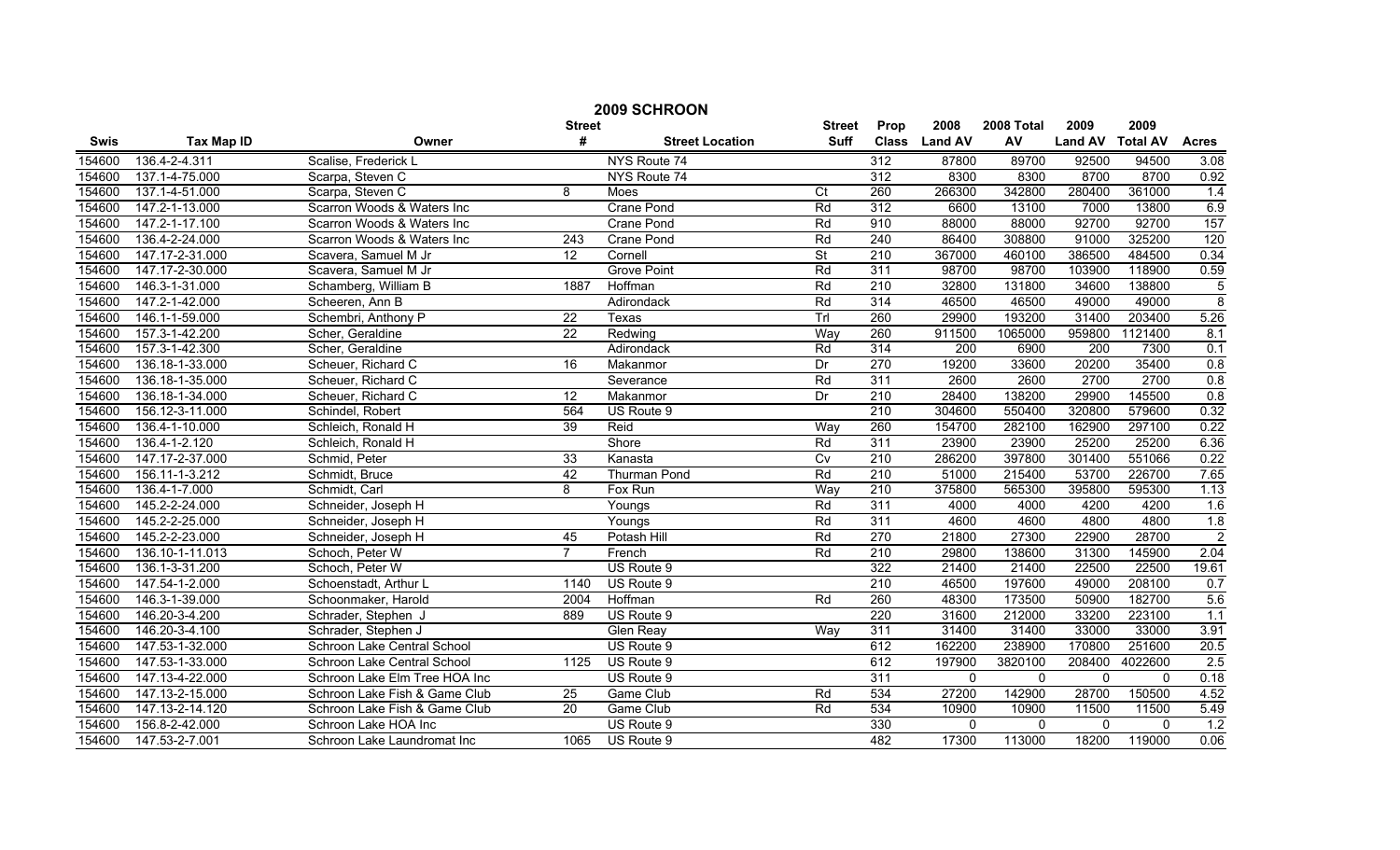|        | 2009 SCHROON                 |                                |                 |                        |               |                  |                |            |                |                 |                 |  |
|--------|------------------------------|--------------------------------|-----------------|------------------------|---------------|------------------|----------------|------------|----------------|-----------------|-----------------|--|
|        |                              |                                | <b>Street</b>   |                        | <b>Street</b> | Prop             | 2008           | 2008 Total | 2009           | 2009            |                 |  |
| Swis   | <b>Tax Map ID</b>            | Owner                          | #               | <b>Street Location</b> | <b>Suff</b>   | <b>Class</b>     | <b>Land AV</b> | AV         | <b>Land AV</b> | <b>Total AV</b> | <b>Acres</b>    |  |
| 154600 | 147.46-3-35.000              | Schroon Lake Ltd Prtnrship     | 16              | Olden                  | Dr            | 210              | 19400          | 190900     | 20400          | 201000          | 0.2             |  |
| 154600 | 147.54-1-23.000              | Schroon Lake Ltd Prtnrshp      | $\overline{58}$ | Fowler                 | Ave           | $\overline{210}$ | 567000         | 830900     | 597000         | 874900          | $\overline{7}$  |  |
| 154600 | 156.8-2-36.110               | Schroon Lake Self Storage LLC  | 647             | US Route 9             |               | 446              | 90900          | 315000     | 95700          | 331700          | 5.26            |  |
| 154600 | 147.54-2-1.000               | Schroon Lake Sr Citizens Club  | 1108            | US Route 9             |               | 682              | 33100          | 149900     | 34800          | 157800          | 0.3             |  |
| 154600 | 147.13-2-16.000              | Schroon Lake Village Cemetery  |                 | Hoffman                | Rd            | 695              | 5500           | 5500       | 5800           | 5800            | 0.6             |  |
| 154600 | 147.13-2-11.000              | Schroon Lake Village Cemetery  | 2685            | Hoffman                | Rd            | 695              | 20700          | 20700      | 21800          | 21800           | 2.6             |  |
| 154600 | 147.54-1-1.000               | Schroon-No Hudson Historic Soc | 1144            | US Route 9             |               | 681              | 36800          | 92900      | 38700          | 97800           | 0.7             |  |
| 154600 | 147.13-5-3.030/2             | Schuler, Robert C              | 1050            | US Route 9             |               | 210              | 100            | 196400     | 100            | 206800          | 0.01            |  |
| 154600 | 147.13-5-3.030/1             | Schuler, Robert C              | 1050            | US Route 9             |               | $\overline{210}$ | 100            | 253400     | 100            | 266800          | 0.01            |  |
| 154600 | 147.13-5-3.030               | Schuler, Robert C              |                 | US Route 9             |               | 210              | 199300         | 199300     | 209900         | 209900          | 0.25            |  |
| 154600 | 147.13-5-2.000               | Schuler, Scott C               | 1046            | US Route 9             |               | $\overline{210}$ | 219100         | 360200     | 230700         | 379300          | 0.2             |  |
| 154600 | 157.13-1-14.000              | Schultz, Theodore L            | 42              | <b>Three Bears</b>     | Dr            | 260              | 442100         | 634500     | 465500         | 668100          | 0.6             |  |
| 154600 | 146.1-1-48.000               | Schwarz, Albert M              | 15              | Deer Camp              | Rd            | 210              | 42000          | 161600     | 44300          | 170200          | 7.29            |  |
| 154600 | 147.54-2-37.200              | Scott, April                   |                 | Severance              | Rd            | 311              | 20500          | 20500      | 21600          | 21600           | 0.54            |  |
| 154600 | 157.13-1-38.000              | Scott, Duane                   |                 | Adirondack             | Rd            | 314              | 71400          | 71400      | 75200          | 75200           | 0.5             |  |
| 154600 | 157.13-1-34.000              | Scott, Duane                   | 9               | Oak                    | Way           | 260              | 93500          | 168100     | 98400          | 177000          | 0.3             |  |
| 154600 | 157.13-1-1.000/29            | Scott, Duane                   |                 | Sand Point             | Way           | 330              | 7600           | 7600       | 8000           | 8000            | 0.01            |  |
| 154600 | 157.13-1-1.000/32            | Scott, Duane                   |                 | Sand Point             | Way           | 330              | 7600           | 7600       | 8000           | 8000            | 0.01            |  |
| 154600 | 156.19-2-6.000               | Scott, Mary E                  | 45              | Old Schroon            | Rd            | 210              | 33300          | 146000     | 35100          | 153700          | 1.35            |  |
| 154600 | 136.3-2-35.200               | Scoville, Patrick              | 1492            | US Route 9             |               | 210              | 26900          | 129800     | 28300          | 136600          | 0.8             |  |
| 154600 | 136.3-2-37.002               | Scoville, Patrick J            | 1498            | US Route 9             |               | 210              | 24900          | 139900     | 26200          | 147200          | 0.68            |  |
| 154600 | $\overline{147.5}$ -1-30.000 | Scoville, Paul E               | 1448            | US Route 9             |               | 210              | 38700          | 104700     | 40700          | 110200          | 5.4             |  |
| 154600 | 147.17-2-49.000              | Scully, John                   | 16              | <b>Grove Point</b>     | Rd            | 260              | 77400          | 151900     | 37900          | 100000          | 0.6             |  |
| 154600 | 147.17-2-48.000              | Scully, John                   |                 | <b>Grove Point</b>     | Rd            | 311              | 55500          | 55500      | 58400          | 58400           | 0.4             |  |
| 154600 | 147.17-2-47.000              | Scully, John                   |                 | <b>Grove Point</b>     | Rd            | 311              | 55500          | 55500      | 58400          | 58400           | 0.4             |  |
| 154600 | 146.4-1-26.000               | Seagle Dorothy C               |                 | Horseshoe Pond         | Rd            | 322              | 60900          | 60900      | 64100          | 64100           | $\overline{80}$ |  |
| 154600 | 146.4-1-33.000               | Seagle, Dorothy C              |                 | Horseshoe Pond         | Rd            | 322              | 14700          | 14700      | 15500          | 15500           | 25.22           |  |
| 154600 | 156.2-1-5.100                | Seagle, Dorothy C              | 993             | Charley Hill           | Rd            | 280              | 599000         | 838600     | 630700         | 883000          | 454.65          |  |
| 154600 | 146.4-1-35.000               | Seagle, Dorothy C              |                 | Horseshoe Pond         | Rd            | 314              | 32800          | 32800      | 34500          | 34500           | $\overline{7}$  |  |
| 154600 | 146.4-1-34.000               | Seagle, Dorothy C              |                 | Horseshoe Pond         | Rd            | 322              | 116900         | 116900     | 123100         | 123100          | 101.08          |  |
| 154600 | 156.2-1-10.000               | Seagle, Dorothy C              |                 | Charley Hill           | Rd            | 322              | 63600          | 63600      | 67000          | 67000           | 52.3            |  |
| 154600 | 147.46-3-9.000               | Searles, Robert C              |                 | Whitney                | Ave           | 311              | 26500          | 26500      | 27900          | 27900           | 0.5             |  |
| 154600 | 156.11-1-2.200               | Secor, Kent D                  | $\overline{11}$ | <b>Thurman Pond</b>    | Rd            | 260              | 29600          | 48200      | 31200          | 50800           | 3.9             |  |
| 154600 | 146.16-1-6.000               | Secor, Lois A                  |                 | Hoffman                | Rd            | 314              | 17100          | 17100      | 18000          | 18000           | 6.7             |  |
| 154600 | 146.16-2-3.000               | Secor, Lois A                  |                 | Hoffman                | Rd            | 314              | 2300           | 2300       | 2400           | 2400            | 1.9             |  |
| 154600 | 147.3-2-27.000               | Secovnie, Donna                | 32              | Marina                 | Rd            | 260              | 164300         | 228000     | 173000         | 240100          | 2.1             |  |
| 154600 | 157.1-2-8.001                | Seegal, Richard F              | 487             | Adirondack             | Rd            | 260              | 293800         | 403100     | 309400         | 424500          | 2.04            |  |
| 154600 | 147.1-1-7.000                | Seeley, Anthony                | 164             | Alder Meadow           | Rd            | 210              | 18400          | 63500      | 19300          | 66800           | 0.5             |  |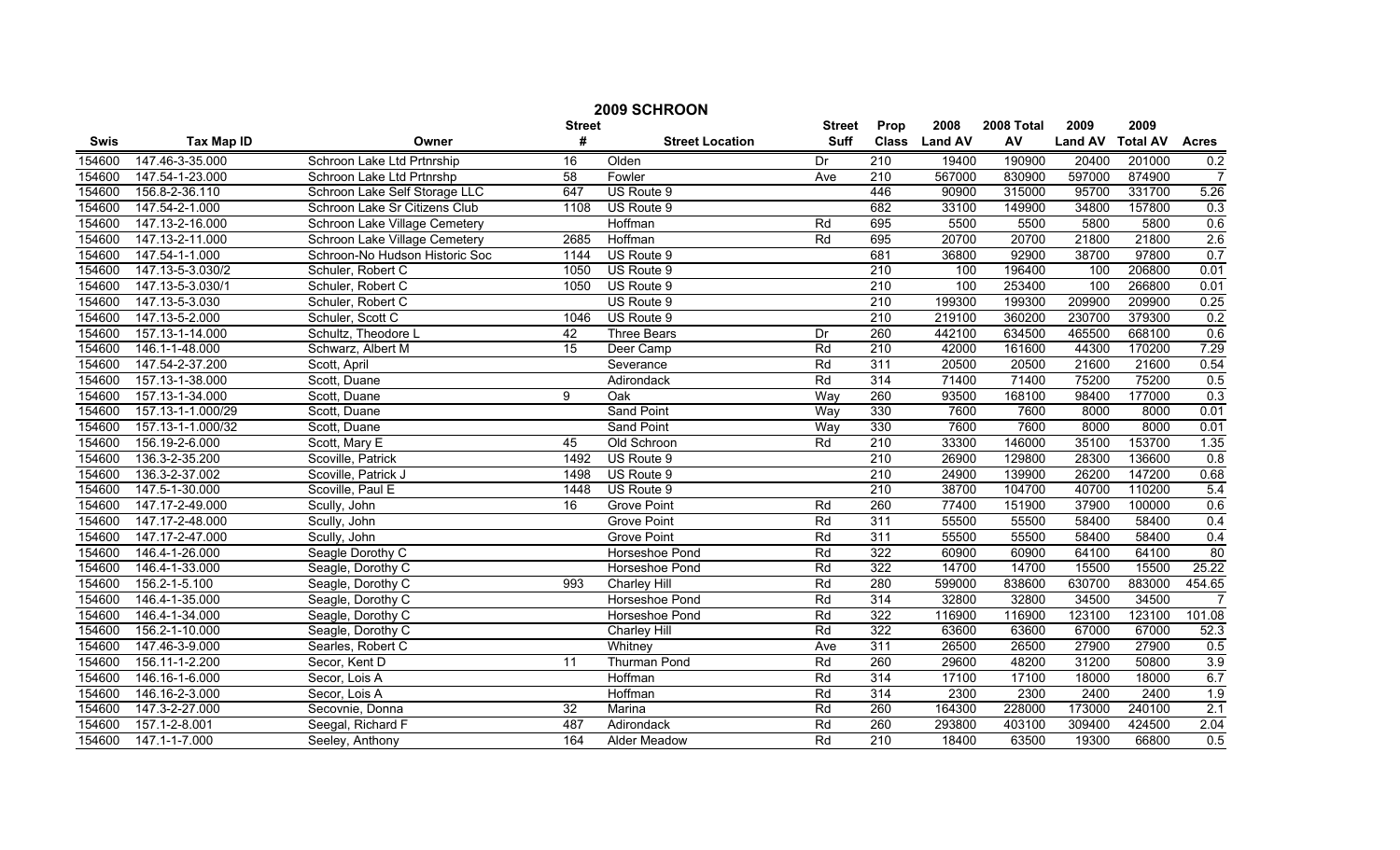|        | 2009 SCHROON      |                             |                  |                        |               |                  |                |            |                |                 |                |  |
|--------|-------------------|-----------------------------|------------------|------------------------|---------------|------------------|----------------|------------|----------------|-----------------|----------------|--|
|        |                   |                             | <b>Street</b>    |                        | <b>Street</b> | Prop             | 2008           | 2008 Total | 2009           | 2009            |                |  |
| Swis   | <b>Tax Map ID</b> | Owner                       | #                | <b>Street Location</b> | <b>Suff</b>   | <b>Class</b>     | <b>Land AV</b> | AV         | <b>Land AV</b> | <b>Total AV</b> | <b>Acres</b>   |  |
| 154600 | 147.1-1-6.000     | Seeley, Anthony W           | 162              | <b>Alder Meadow</b>    | Rd            | 270              | 25100          | 69700      | 26500          | 73400           | 1.1            |  |
| 154600 | 136.3-2-24.000    | Seeley, David               | $\overline{173}$ | Severance              | Rd            | 210              | 23300          | 136700     | 24500          | 143900          | 0.5            |  |
| 154600 | 136.3-2-18.120    | Seeley, David               |                  | Severance              | Rd            | 312              | 2700           | 2700       | 2800           | 2800            | 1.2            |  |
| 154600 | 146.12-1-4.000    | Seeley, Richard N Jr        | 2448             | Hoffman                | Rd            | 210              | 15100          | 176200     | 15900          | 185500          | 0.4            |  |
| 154600 | 146.12-1-3.000    | Seeley, Richard N Jr        |                  | Hoffman                | Rd            | 311              | 300            | 300        | 300            | 300             | 0.1            |  |
| 154600 | 147.53-1-27.289   | Seidel, Patrick C           | 47               | Cedar Hill             | Dr            | 210              | 55300          | 166400     | 58200          | 175200          | 1.12           |  |
| 154600 | 157.1-2-19.200    | Senecal, Jon                | 587              | Adirondack             | Rd            | 210              | 370800         | 445900     | 390400         | 469500          | 0.8            |  |
| 154600 | 147.1-1-16.036    | Senecal, Jon W              | 78               | <b>Burgey</b>          | Rd            | $\overline{117}$ | 55900          | 252200     | 58800          | 265400          | 28.66          |  |
| 154600 | 157.5-2-10.600    | Sessions, David J           |                  | US Route 9             |               | 311              | 20200          | 20200      | 21300          | 21300           | 0.13           |  |
| 154600 | 157.5-2-10.200    | Sessions, David J           | 12               | Skylark                | Ln            | 210              | 93500          | 322100     | 98500          | 339200          | 0.45           |  |
| 154600 | 136.14-3-3.000    | Severance Beach Assoc Inc   | $\overline{22}$  | River                  | Rd            | 560              | 119600         | 121600     | 125900         | 128000          | 1.09           |  |
| 154600 | 136.3-2-10.000    | Severance Cemetery          |                  | Stowell                | Rd            | 695              | 6400           | 6400       | 6700           | 6700            | 3.1            |  |
| 154600 | 136.3-2-49.002    | Severance Cemetery          |                  | US Route 9             |               | 695              | 14400          | 14400      | 15200          | 15200           | 14.1           |  |
| 154600 | 136.3-2-9.200     | <b>Severance Cemetery</b>   | 60               | Stowell                | Rd            | 695              | 5700           | 5700       | 6000           | 6000            | 2.8            |  |
| 154600 | 136.65-1-10.000   | Severance Lk Tennis Estates |                  | NYS Route 74           |               | 330              | 22100          | 22100      | 23300          | 23300           | 0.8            |  |
| 154600 | 136.65-1-14.000   | Severance Lk Tennis Estates |                  | NYS Route 74           |               | 330              | 199800         | 201700     | 210400         | 212400          | 10.05          |  |
| 154600 | 136.65-1-15.000   | Severance Lk Tennis Estates |                  | NYS Route 74           |               | 330              | 11600          | 11600      | 12200          | 12200           | 0.39           |  |
| 154600 | 156.8-2-82.000    | Sewall, Kenneth T           |                  | <b>Hemlock</b>         | Dr            | 210              | 29800          | 85400      | 31400          | 173700          | 0.92           |  |
| 154600 | 146.1-1-20.300    | Seyfried, Craig F           |                  | Hoffman                | Rd            | 314              | 24900          | 24900      | 26200          | 26200           | $\overline{5}$ |  |
| 154600 | 146.1-1-57.000    | Seyfried, Craig F           |                  | Hoffman                | Rd            | 314              | 30500          | 30500      | 32100          | 32100           | 5.27           |  |
| 154600 | 146.1-1-58.000    | Seyfried, Craig F           | 155              | Sweenie Fields         | Rd            | 210              | 37300          | 162000     | 39300          | 170600          | 5.13           |  |
| 154600 | 147.3-2-31.000    | <b>Shafer Family Trust</b>  |                  | Nesa                   | Rd            | 260              | 182000         | 219100     | 191600         | 230700          | 3.8            |  |
| 154600 | 146.2-1-17.112    | Shafer, Anthony M           |                  | Hoffman                | Rd            | 322              | 44200          | 44200      | 46500          | 46500           | 10.76          |  |
| 154600 | 146.2-1-42.000    | Sharlan, Donald J           | 2130             | Hoffman                | Rd            | 210              | 241500         | 349300     | 265700         | 384300          | 5.5            |  |
| 154600 | 157.5-1-3.000     | Sharpe, Irwin P             | 47               | Skylark                | Ln            | $\overline{210}$ | 108900         | 270100     | 114700         | 284400          | 0.5            |  |
| 154600 | 157.5-1-4.000     | Sharpe, Kenneth E           |                  | <b>Skylark</b>         | Ln            | 311              | 87400          | 87400      | 92000          | 92000           | 0.5            |  |
| 154600 | 156.11-1-3.220    | Shaughnessy, Dana           |                  | Charley Hill           | Rd            | 314              | 2700           | 2700       | 2800           | 2800            | 1.2            |  |
| 154600 | 156.11-1-2.120    | Shaughnessy, Dana           | $\overline{54}$  | <b>Thurman Pond</b>    | Rd            | 210              | 37300          | 180000     | 39200          | 189500          | 6.8            |  |
| 154600 | 136.14-1-27.000   | Shaughnessy, Esther K       | 203              | NYS Route 74           |               | 210              | 26100          | 111600     | 27500          | 117500          | 0.6            |  |
| 154600 | 136.1-3-26.000    | Shaughnessy, Esther K       |                  | River                  | Rd            | 311              | 32300          | 32300      | 34000          | 34000           | 9.85           |  |
| 154600 | 147.53-1-47.200   | Shaughnessy, Michael G Jr   |                  | <b>Brookfield</b>      | Ave           | 311              | 100            | 100        | 100            | 100             | 0.14           |  |
| 154600 | 147.45-1-23.000   | Shaughnessy, Michael G Jr   | 10               | Hillside               | Ave           | 210              | 36600          | 159500     | 38600          | 168000          | 0.49           |  |
| 154600 | 147.53-1-47.100   | Shaughnessy, Michael G Sr   | 32               | <b>Brookfield</b>      | Ave           | 210              | 27900          | 97300      | 29400          | 102500          | 0.14           |  |
| 154600 | 136.18-1-37.000   | Shaughnessy, Michael G Sr   | $\overline{21}$  | Makanmor               | Dr            | 270              | 23500          | 63200      | 24700          | 66500           | 0.96           |  |
| 154600 | 165.2-1-1.000     | Shaut, Richard S            | $\overline{24}$  | Vanderwalker           | Rd            | $\overline{240}$ | 73500          | 100000     | 77400          | 105300          | 79.2           |  |
| 154600 | 157.1-1-12.200    | Shaw, James H               | 793              | Adirondack             | Rd            | 260              | 522300         | 638500     | 549900         | 706900          | 2.73           |  |
| 154600 | 136.14-1-48.000   | Sheely, Kimberly A          | 39               | Shingle Shanty         | Way           | 260              | 33800          | 101500     | 35600          | 106900          | 1.3            |  |
| 154600 | 157.13-1-7.000    | Sheer, Norman               | 16               | <b>Sand Point</b>      | Way           | 260              | 101100         | 194600     | 106400         | 204900          | 0.3            |  |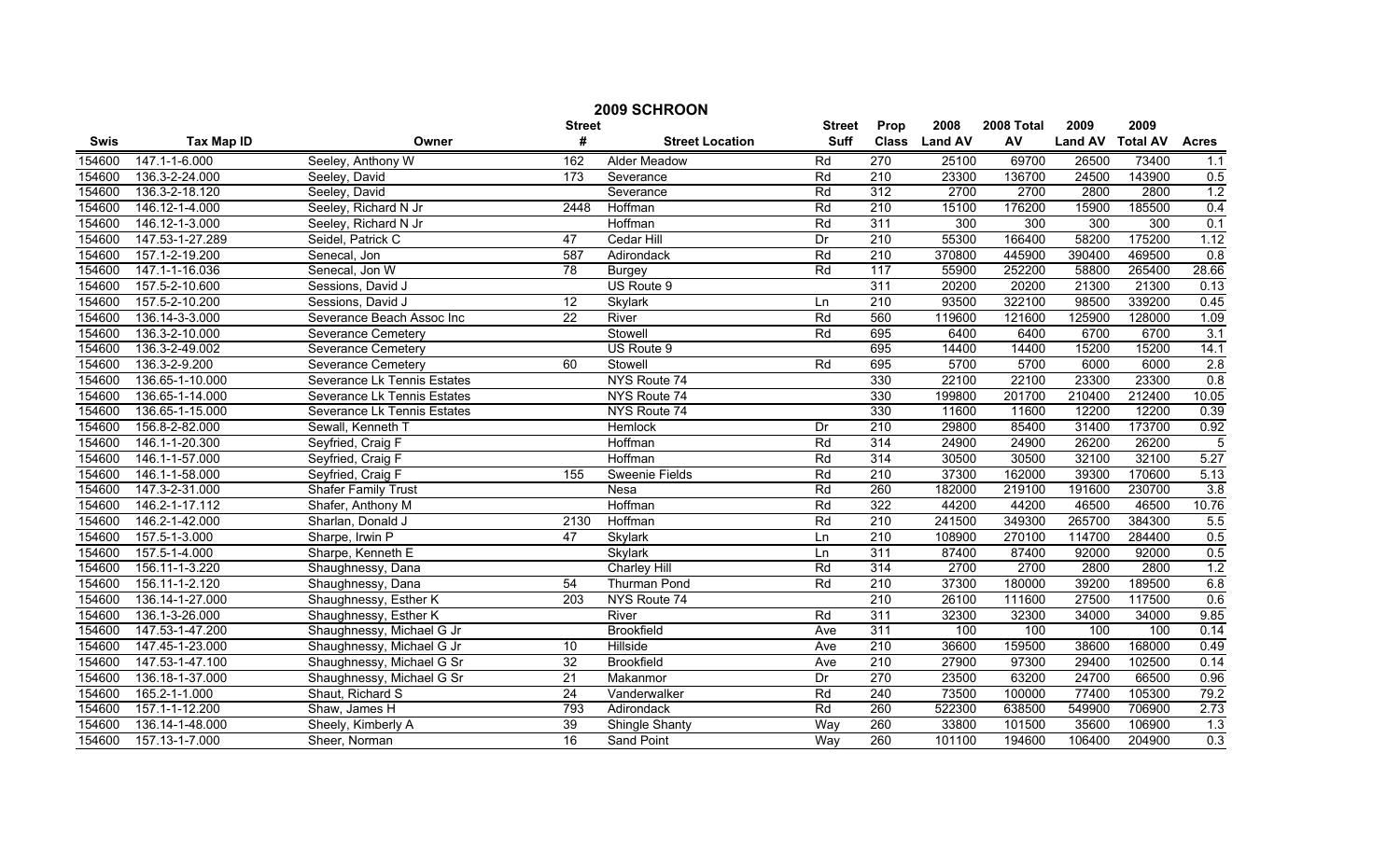|        | 2009 SCHROON       |                        |                 |                        |                 |                  |                |            |                |                 |                |  |
|--------|--------------------|------------------------|-----------------|------------------------|-----------------|------------------|----------------|------------|----------------|-----------------|----------------|--|
|        |                    |                        | <b>Street</b>   |                        | <b>Street</b>   | Prop             | 2008           | 2008 Total | 2009           | 2009            |                |  |
| Swis   | <b>Tax Map ID</b>  | Owner                  | #               | <b>Street Location</b> | <b>Suff</b>     | <b>Class</b>     | <b>Land AV</b> | AV         | <b>Land AV</b> | <b>Total AV</b> | <b>Acres</b>   |  |
| 154600 | 157.13-1-1.000/17  | Sheer, Norman          |                 | Sand Point             | Way             | 330              | 7600           | 7600       | 8000           | 8000            | 0.01           |  |
| 154600 | 136.14-2-21.100    | Sheets, Joann H        |                 | River                  | Rd              | 314              | 45900          | 45900      | 48300          | 48300           | 7.7            |  |
| 154600 | 137.30-1-9.002     | Shelden, Gilbert V     | 300             | Fraternaland           | Rd              | 260              | 257000         | 315900     | 270600         | 332600          | 0.5            |  |
| 154600 | 147.3-2-11.000     | <b>Sherburne Trust</b> | 97              | Nesa                   | Rd              | 260              | 472900         | 510200     | 497900         | 537200          | 4.1            |  |
| 154600 | 157.5-2-14.000     | Sheridan, Judy K       | $\overline{22}$ | Sheridan               | Way             | 280              | 536900         | 809000     | 565400         | 851900          | 2.2            |  |
| 154600 | 156.8-2-71.000     | Sheridan, Megan E      |                 | Conifer                | $\overline{C}$  | 311              | 26500          | 26500      | 31400          | 146800          | $\overline{1}$ |  |
| 154600 | 146.20-10-9.000    | Sheridan, Timothy M    |                 | <b>Berry Hill</b>      | Way             | 311              | 13300          | 13300      | 14000          | 14000           | 0.2            |  |
| 154600 | 146.20-10-10.000   | Sheridan, Timothy M    | 13              | <b>Berry Hill</b>      | Way             | 210              | 67700          | 125700     | 71300          | 132300          | 0.2            |  |
| 154600 | 137.30-2-55.007    | Sherman, Jeffrey       | 9               | View                   | Rd              | 210              | 380900         | 536400     | 401100         | 564800          | 9.9            |  |
| 154600 | 137.30-2-57.000/21 | Sherman, Jeffrey       |                 | <b>Glen Reay</b>       | Way             | 330              | 7100           | 7400       | 7500           | 7800            | 0.01           |  |
| 154600 | 137.29-1-31.000    | Sherman, Kathleen L    |                 | Paradox                | Rd              | 311              | 92900          | 92900      | 97800          | 97800           | 0.3            |  |
| 154600 | 137.29-1-32.000    | Sherman, Kathleen L    | 442             | Fraternaland           | Rd              | 260              | 92100          | 137300     | 97000          | 144600          | 0.3            |  |
| 154600 | 136.3-2-32.000     | Sherrin, Jeffrey J     | $\overline{22}$ | <b>Bridge</b>          | Rd              | 260              | 33900          | 91000      | 35700          | 95800           | 0.5            |  |
| 154600 | 136.10-3-6.000     | Sherry, Robert L       | 322             | River                  | Rd              | 260              | 36500          | 65400      | 38500          | 68900           | 1.5            |  |
| 154600 | 147.13-3-5.000     | Shields, Raymond F Jr  | 10 <sup>°</sup> | Elwood                 | Ave             | 210              | 19300          | 130600     | 20400          | 137500          | 0.3            |  |
| 154600 | 147.1-1-17.100     | Shiell, Kathy L        |                 | <b>Burgey</b>          | Rd              | 312              | 40100          | 44000      | 42200          | 46300           | 28.1           |  |
| 154600 | 136.3-2-28.100     | Shiell, Kathy L        |                 | <b>Alder Meadow</b>    | Rd              | 314              | 7700           | 7700       | 8100           | 8100            | 5.8            |  |
| 154600 | 136.18-1-45.000    | Shiell, Kathy L        |                 | Alder Meadow           | Rd              | 312              | 35500          | 70100      | 37400          | 73800           | 9.3            |  |
| 154600 | 147.2-1-9.111      | Shiell, Kathy L        | 252             | <b>Alder Meadow</b>    | Rd              | 240              | 93000          | 193300     | 97800          | 203400          | 63.37          |  |
| 154600 | 147.9-2-1.000      | Shiell, Larry          |                 | Linda                  | $\overline{C}t$ | 340              | 50200          | 50200      | 52800          | 52800           | 15.2           |  |
| 154600 | 147.45-1-2.000     | Shiell, Larry          |                 | Jordan                 | St              | 312              | 23200          | 25200      | 24400          | 26500           | 4.53           |  |
| 154600 | 156.16-3-4.200     | Shiell, Larry G        | 14              | Dyckman                | Rd              | 439              | 18600          | 62400      | 19600          | 65700           | 1.65           |  |
| 154600 | 136.60-1-1.100     | Shirley, John E        |                 | Idlewild               | Way             | 312              | 500            | 8200       | 500            | 8600            | 0.22           |  |
| 154600 | 136.60-1-7.000     | Shirley, John E        | $\overline{15}$ | Idlewild               | Way             | 260              | 119800         | 305800     | 126100         | 322000          | 0.4            |  |
| 154600 | 136.10-2-3.000     | <b>Shkursky Albert</b> | 100             | Miller                 | Rd              | $\overline{210}$ | 35100          | 152400     | 37000          | 160500          | 0.9            |  |
| 154600 | 157.3-1-3.000      | Shoglow, Lawrence R    | 387             | Adirondack             | Rd              | 260              | 382100         | 457000     | 402300         | 481200          | 2.4            |  |
| 154600 | 136.18-1-14.000    | Show, Curtis L         |                 | Alder Meadow           | Rd              | 311              | 1500           | 1500       | 1600           | 1600            | 0.5            |  |
| 154600 | 136.18-1-13.000    | Show, Curtis L         | 193             | Alder Meadow           | Rd              | 210              | 27600          | 101400     | 29000          | 106700          | 0.9            |  |
| 154600 | 136.18-2-1.000     | Shufelt, Gerald        | 293             | <b>Alder Meadow</b>    | Rd              | 210              | 23100          | 94600      | 24300          | 99600           | 0.5            |  |
| 154600 | 136.18-2-2.100     | Shufelt, Gerald        |                 | <b>Alder Meadow</b>    | Rd              | 314              | 17700          | 17700      | 18600          | 18600           | 0.36           |  |
| 154600 | 136.18-2-2.200     | Shufelt, Gerald        |                 | Alder Meadow           | Rd              | 314              | 300            | 300        | 300            | 300             | 0.1            |  |
| 154600 | 147.1-1-8.000      | Shufelt, Lisa          | 170             | Alder Meadow           | Rd              | 210              | 20800          | 70600      | 21900          | 74300           | 0.7            |  |
| 154600 | 136.18-1-44.000    | Shufelt, Lori          | $\overline{7}$  | Severance              | Rd              | 311              | 22300          | 22300      | 23500          | 23500           | 0.7            |  |
| 154600 | 147.1-1-9.000      | Shufelt, Lori L        | 176             | Alder Meadow           | Rd              | 210              | 27700          | 124100     | 29100          | 130600          | $\overline{1}$ |  |
| 154600 | 156.12-1-2.100     | Signorelli, Anthony T  |                 | <b>Thurman Pond</b>    | Rd              | 311              | 115200         | 115200     | 121200         | 121200          | 1.48           |  |
| 154600 | 156.12-1-3.111     | Signorelli, Anthony T  | 316             | Beaver Dam             | Rd              | 280              | 194200         | 336300     | 204400         | 354000          | 3.04           |  |
| 154600 | 156.12-4-3.111     | Signorelli, Anthony T  |                 | Osprey                 | Way             | 314              | 400            | 400        | 400            | 400             | 0.77           |  |
| 154600 | 156.12-4-2.100     | Signorelli, Anthony T  |                 | Osprey                 | Way             | 314              | 300            | 300        | 300            | 300             | 0.65           |  |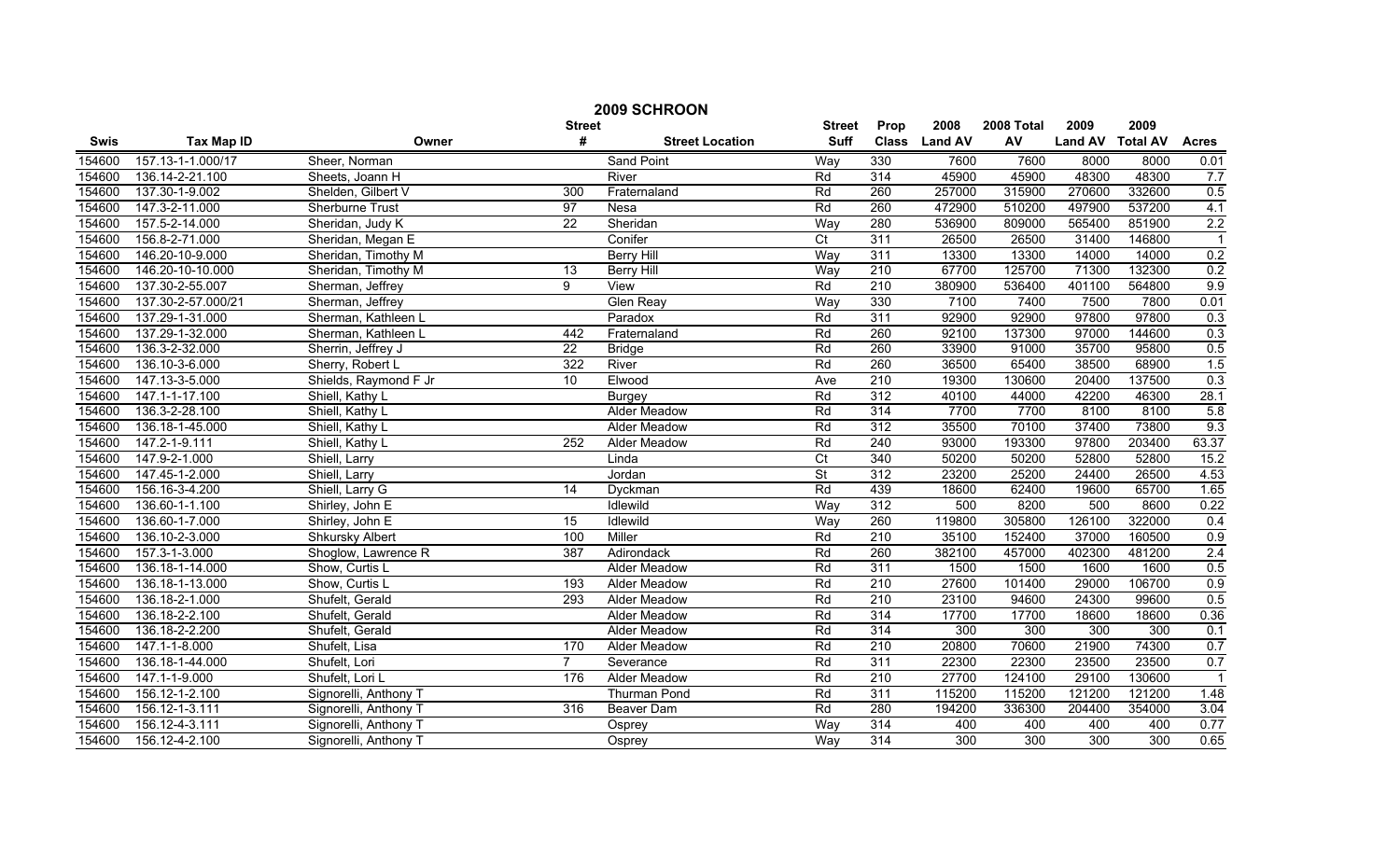| 2009 SCHROON |                   |                            |               |                        |               |                  |                |             |                |                 |                 |
|--------------|-------------------|----------------------------|---------------|------------------------|---------------|------------------|----------------|-------------|----------------|-----------------|-----------------|
|              |                   |                            | <b>Street</b> |                        | <b>Street</b> | Prop             | 2008           | 2008 Total  | 2009           | 2009            |                 |
| Swis         | <b>Tax Map ID</b> | Owner                      | #             | <b>Street Location</b> | <b>Suff</b>   | <b>Class</b>     | <b>Land AV</b> | AV          | <b>Land AV</b> | <b>Total AV</b> | <b>Acres</b>    |
| 154600       | 145.2-2-37.000    | Sigua, Karen G             | 116           | Loch Muller            | Rd            | $\overline{210}$ | 41400          | 154700      | 43600          | 162900          | $\overline{5}$  |
| 154600       | 156.16-4-6.000    | Silaika, Todd E            |               | US Route 9             |               | 311              | 438300         | 438300      | 461500         | 461500          | 0.54            |
| 154600       | 156.-3-7.000      | Silvestri, John M          | 672           | Charley Hill           | Rd            | $\overline{210}$ | 49900          | 379700      | 52500          | 399800          | 7.9             |
| 154600       | 146.2-1-38.000    | Simon, Herman              | 2174          | Hoffman                | Rd            | 260              | 166100         | 229400      | 182700         | 252400          | 3.5             |
| 154600       | 157.5-1-6.000     | Simpson, David S           |               | Skylark                | Ln            | 311              | 87400          | 87400       | 92000          | 92000           | 0.5             |
| 154600       | 147.46-3-30.100   | Simpson, Richard           | $\mathbf{2}$  | Olden                  | Dr            | 210              | 26000          | 144000      | 27300          | 151600          | 0.27            |
| 154600       | 146.3-1-2.114     | Singley, Robert J          | 1622          | Hoffman                | Rd            | 314              | 38700          | 38700       | 40800          | 40800           | $\overline{8}$  |
| 154600       | 146.3-1-2.113     | Singley, Theresa           | 1636          | Hoffman                | Rd            | 210              | 46500          | 379400      | 49000          | 399500          | $\overline{8}$  |
| 154600       | 146.4-1-39.000    | Sipe, James M              |               | Horseshoe Pond         | Rd            | 312              | 31800          | 41500       | 33500          | 43700           | $\overline{5}$  |
| 154600       | 146.4-1-38.000    | Sipe, James M              | 217           | Horseshoe Pond         | Rd            | 314              | 25900          | 25900       | 27300          | 27300           | $\overline{5}$  |
| 154600       | 146.20-2-22.000   | Sipe, Madeline A           | 1384          | Charley Hill           | Rd            | 270              | 18000          | 38300       | 18900          | 40300           | 0.34            |
| 154600       | 146.3-1-40.000    | Siple, John P              | 512           | Horseshoe Pond         | Rd            | 260              | 69800          | 126400      | 73500          | 133100          | 33.74           |
| 154600       | 146.2-1-31.200    | Sita, Paul S               |               | Hoffman                | Rd            | 322              | 17100          | 17100       | 18000          | 18000           | $\overline{14}$ |
| 154600       | 145.2-1-39.400    | Sitaram, Arkalgud R        |               | Loch Muller            | Rd            | 314              | 36800          | 36800       | 38800          | 38800           | 7.36            |
| 154600       | 134.-3-25.000     | Skye Notch LLC             |               | Loch Muller            | Rd            | 322              | 78900          | 78900       | 83100          | 83100           | 108.74          |
| 154600       | 134.-3-26.000     | Skye Notch LLC             | 490           | Loch Muller            | Rd            | 240              | 542300         | 2412600     | 571100         | 2540500         | 63.47           |
| 154600       | 147.17-2-63.100   | Skylark Beach Assoc Inc    | 52            | <b>Skylark</b>         | Ln            | 312              | $\mathbf 0$    | $\mathbf 0$ | $\mathbf 0$    | $\mathbf{0}$    | 1.2             |
| 154600       | 147.53-2-21.000   | SL Chamber of Commerce Inc | 1075          | US Route 9             |               | 482              | 13500          | 85400       | 14200          | 89900           | 0.1             |
| 154600       | 147.54-1-27.100   | SL Housing Redevlopment Co | 38            | Fowler                 | Ave           | 411              | 47700          | 1436800     | 47700          | 1513000         | 1.6             |
| 154600       | 147.1-1-22.000    | Slack, Glen A              | 75            | Boat Access@32 Marina  | Rd            | 260              | 176700         | 246800      | 186100         | 259900          | 4.6             |
| 154600       | 147.9-2-16.000    | <b>Slaterpryce Trust</b>   | 9             | Aubrey                 | Way           | 210              | 38900          | 156200      | 41000          | 164500          | 0.63            |
| 154600       | 147.9-2-7.100     | Slaterpryce, Allen         | 1241          | US Route 9             |               | 417              | 791100         | 1134700     | 833000         | 1194800         | 81.83           |
| 154600       | 147.9-2-2.000     | Slaterpryce, Allen         |               | US Route 9             |               | 311              | 33700          | 33700       | 35500          | 35500           | 3.16            |
| 154600       | 147.9-2-5.000     | Slaterpryce, Allen A       | 66            | Marina                 | Rd            | $\overline{210}$ | 361700         | 488500      | 380900         | 514400          | 0.46            |
| 154600       | 136.60-1-12.000   | Slattery, Donald J         |               | NYS Route 74           |               | 312              | 29000          | 29000       | 30500          | 30500           | 2.17            |
| 154600       | 136.3-1-3.000     | Sledzianowski, Leo         |               | US Route 9             |               | 322              | 22900          | 22900       | 24100          | 24100           | 30              |
| 154600       | 146.1-1-45.000    | Slezak, Frances            | 207           | Sweenie Fields         | Rd            | 314              | 29700          | 29700       | 31300          | 31300           | $\overline{5}$  |
| 154600       | 157.1-2-17.200    | Sloan, George              | 595           | Adirondack             | Rd            | 210              | 26300          | 107700      | 27700          | 177500          | 0.58            |
| 154600       | 156.8-2-56.000    | Slothower, Glenn A         | 18            | <b>Dicks</b>           | Ln            | 210              | 31800          | 248700      | 33500          | 261800          | 1.13            |
| 154600       | 147.53-2-5.000    | Smith Lawrence V           | 31            | <b>Brookfield</b>      | Ave           | 210              | 55900          | 144300      | 58800          | 151900          | 1.1             |
| 154600       | 136.4-1-2.110     | Smith, Brian D             | 29            | Ledge                  | Rd            | 240              | 459800         | 618200      | 484200         | 651000          | 11.53           |
| 154600       | 136.14-1-9.000    | Smith, Burt W              | 97            | River                  | Rd            | 210              | 26400          | 140400      | 27800          | 147800          | 0.78            |
| 154600       | 157.5-1-8.000     | Smith, Charles H           | 13            | Skylark                | Ln            | 210              | 108900         | 299800      | 114700         | 315700          | 0.7             |
| 154600       | 147.53-1-52.000   | Smith, Daniel P            | 44            | <b>Brookfield</b>      | Ave           | 312              | 15500          | 25800       | 16400          | 27200           | 0.27            |
| 154600       | 147.13-2-14.110   | Smith, Daniel P            | 2671          | Hoffman                | Rd            | 433              | 12600          | 17300       | 13300          | 18200           | 0.62            |
| 154600       | 147.5-1-1.112     | Smith, Daniel P            | 1457          | US Route 9             |               | $\overline{210}$ | 32700          | 177600      | 34400          | 186900          | 1.44            |
| 154600       | 157.5-2-29.000    | Smith, David L             |               | Coles                  | Way           | 311              | 41300          | 41300       | 43500          | 43500           | 0.59            |
| 154600       | 136.18-1-9.000    | Smith, Douglas P           |               | <b>Alder Meadow</b>    | Rd            | 311              | 17200          | 17200       | 18100          | 18100           | 4.6             |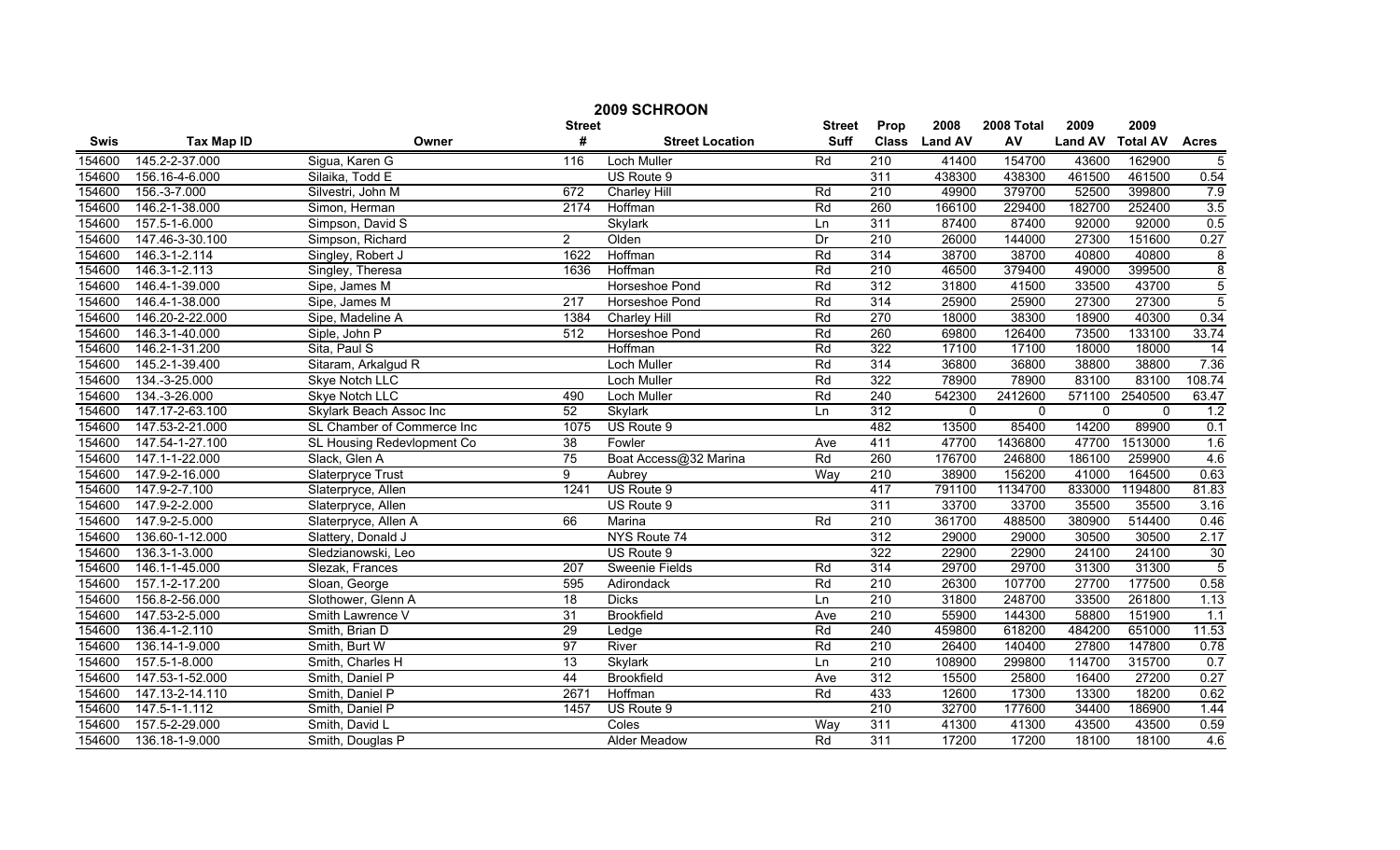|             | 2009 SCHROON      |                            |                 |                        |                 |                  |                |            |                |                 |              |
|-------------|-------------------|----------------------------|-----------------|------------------------|-----------------|------------------|----------------|------------|----------------|-----------------|--------------|
|             |                   |                            | <b>Street</b>   |                        | <b>Street</b>   | Prop             | 2008           | 2008 Total | 2009           | 2009            |              |
| <b>Swis</b> | <b>Tax Map ID</b> | Owner                      | #               | <b>Street Location</b> | <b>Suff</b>     | <b>Class</b>     | <b>Land AV</b> | AV         | <b>Land AV</b> | <b>Total AV</b> | <b>Acres</b> |
| 154600      | 136.18-1-18.000   | Smith, Douglas P           | $\overline{27}$ | Shufelt                | Way             | 210              | 21300          | 243400     | 22400          | 256200          | 0.9          |
| 154600      | 156.8-2-37.200    | Smith, Frank I             |                 | US Route 9             |                 | $\overline{312}$ | 2800           | 4100       | 2900           | 4300            | 1.1          |
| 154600      | 157.5-2-22.000    | Smith, Frank I             | 24              | <b>Davis</b>           | Rd              | 210              | 578700         | 699200     | 609400         | 736300          | 2.6          |
| 154600      | 156.16-3-27.100   | Smith, Frederick S         | $\overline{12}$ | Elirose                | Way             | 210              | 581200         | 725000     | 612000         | 763400          | 1.08         |
| 154600      | 156.16-3-27.200   | Smith, Frederick S         |                 | Elirose                | Way             | 311              | 451900         | 451900     | 475900         | 475900          | 0.5          |
| 154600      | 146.20-3-19.001   | Smith, Georgianna          | 860             | US Route 9             |                 | 210              | 58900          | 99100      | 62100          | 104400          | 0.3          |
| 154600      | 147.46-3-13.000   | Smith, Gerald J            | 24              | Whitney                | Ave             | 210              | 29400          | 180400     | 31000          | 190000          | 0.4          |
| 154600      | 145.4-1-56.000    | Smith, Hamilton            | 1104            | <b>Trout Brook</b>     | Rd              | 260              | 41700          | 95100      | 43900          | 100100          | 1.9          |
| 154600      | 145.2-2-36.000    | Smith, Jean K              |                 | Loch Muller            | Rd              | 322              | 40000          | 40000      | 42100          | 42100           | 15.37        |
| 154600      | 147.3-2-25.001    | Smith, Jeffrey M           | $\overline{32}$ | Marina                 | Rd              | 260              | 154700         | 193400     | 162900         | 203700          | 4.8          |
| 154600      | 136.3-2-4.200     | Smith, Joseph J            | 1670            | US Route 9             |                 | 415              | 23500          | 117700     | 24700          | 123900          | 3.34         |
| 154600      | 147.5-1-24.000    | Smith, Joseph W            | 12              | Lincoln                | Ln              | 210              | 28500          | 148100     | 30000          | 155900          | 0.73         |
| 154600      | 156.8-2-37.100    | Smith, Kenneth Jr          |                 | US Route 9             |                 | 311              | 86700          | 86700      | 91300          | 91300           | 46.9         |
| 154600      | 156.19-2-3.100    | Smith, Kevin C             | 69              | Old Schroon            | Rd              | 210              | 27400          | 107900     | 28900          | 113600          | 0.67         |
| 154600      | 145.2-1-7.000     | Smith, Michael A           |                 | <b>Loch Muller</b>     | Rd              | 314              | 19800          | 19800      | 20800          | 20800           |              |
| 154600      | 146.20-2-34.000   | Smith, Michael J           | 6               | <b>Forest Trails</b>   |                 | 270              | 28800          | 59200      | 30300          | 62300           | 2.12         |
| 154600      | 147.53-1-13.000   | Smith, Robert L            | 16              | Cedar Hill             | Dr              | 210              | 58200          | 197600     | 61300          | 208100          | 1.5          |
| 154600      | 157.5-2-25.200    | Smith, Stanley S           | $\overline{27}$ | Coles                  | Way             | 210              | 381200         | 575000     | 401400         | 605500          | 0.4          |
| 154600      | 147.5-1-3.000     | Smolka, William P          |                 | US Route 9             |                 | 322              | 15800          | 15800      | 16600          | 16600           | 27           |
| 154600      | 147.9-1-13.000    | Snook, Emily R             | 1280            | US Route 9             |                 | 210              | 33000          | 173600     | 34700          | 182700          | 1.4          |
| 154600      | 136.14-2-29.130   | Snyder, John               |                 | Riley                  | Dr              | 311              | 29400          | 29400      | 31000          | 31000           | 1.65         |
| 154600      | 136.14-2-29.120   | Snyder, John               |                 | Riley                  | Dr              | 311              | 29400          | 29400      | 31000          | 31000           | 1.3          |
| 154600      | 136.14-2-29.110   | Snyder, John               |                 | Riley                  | Dr              | 311              | 29400          | 29400      | 31000          | 31000           | 1.8          |
| 154600      | 156.12-2-2.004    | Sobek, Thomas W II         | 445             | US Route 9             |                 | 210              | 46100          | 175100     | 48500          | 184300          | 2.69         |
| 154600      | 145.2-1-45.112    | Solecki, Ralph             | 400             | <b>Loch Muller</b>     | Rd              | 240              | 41400          | 92900      | 43600          | 97800           | 10           |
| 154600      | 145.2-2-22.000    | Soler, Peter               | 51              | Potash Hill            | Rd              | $\overline{312}$ | 17700          | 29600      | 18700          | 31200           | 0.4          |
| 154600      | 146.20-1-21.000   | Soltys, Edward G           |                 | Horseshoe Pond         | Rd              | 314              | 48200          | 48200      | 50700          | 50700           | 7.5          |
| 154600      | 147.2-1-38.000    | Soltys, Michael J          | 1617            | Adirondack             | Rd              | 322              | 35600          | 35600      | 37500          | 37500           | 33.8         |
| 154600      | 156.12-3-31.000   | Soltys, Michael J          |                 | US Route 9             |                 | 311              | 40800          | 43700      | 42900          | 46000           | 0.06         |
| 154600      | 147.9-1-4.100     | Somerset Land Holdings LLC | 1299            | US Route 9             |                 | 421              | 47600          | 255200     | 50100          | 268700          | 0.51         |
| 154600      | 147.9-1-4.220     | Somerset Land Holdings LLC | 1297            | US Route 9             |                 | 415              | 69500          | 134500     | 73200          | 141600          | 2.11         |
| 154600      | 146.1-1-51.000    | Sommerstad, Alf            | 213             | Sweenie Fields         | Rd              | 314              | 31100          | 31100      | 32700          | 32700           | 5.5          |
| 154600      | 147.17-2-40.000   | Sommese, Margaret J        | 43              | Kanasta                | Cv              | 210              | 273800         | 391300     | 288300         | 412000          | 0.2          |
| 154600      | 147.17-2-43.000   | Sommese, Nicholas G        |                 | <b>Grove Point</b>     | Rd              | 312              | 37200          | 37200      | 39200          | 39200           | 0.2          |
| 154600      | 157.38-1-4.000    | Sonstrom, Kenneth A        | $\overline{32}$ | Cabin Colony           | $\overline{C}$  | 260              | 246200         | 293700     | 259300         | 309300          | 0.19         |
| 154600      | 157.38-1-13.000/7 | Sonstrom, Kenneth A        |                 | Adirondack             | Rd              | 330              | 2400           | 2400       | 2500           | 2500            | 0.01         |
| 154600      | 136.18-1-39.000   | Sorentino, David J         | 11              | Severance              | Rd              | 210              | 14700          | 63500      | 16200          | 69900           | 0.5          |
| 154600      | 157.38-1-5.000    | Sosis, Paul                | 34              | Cabin Colony           | $\overline{C}t$ | 260              | 240300         | 287100     | 253000         | 302300          | 0.22         |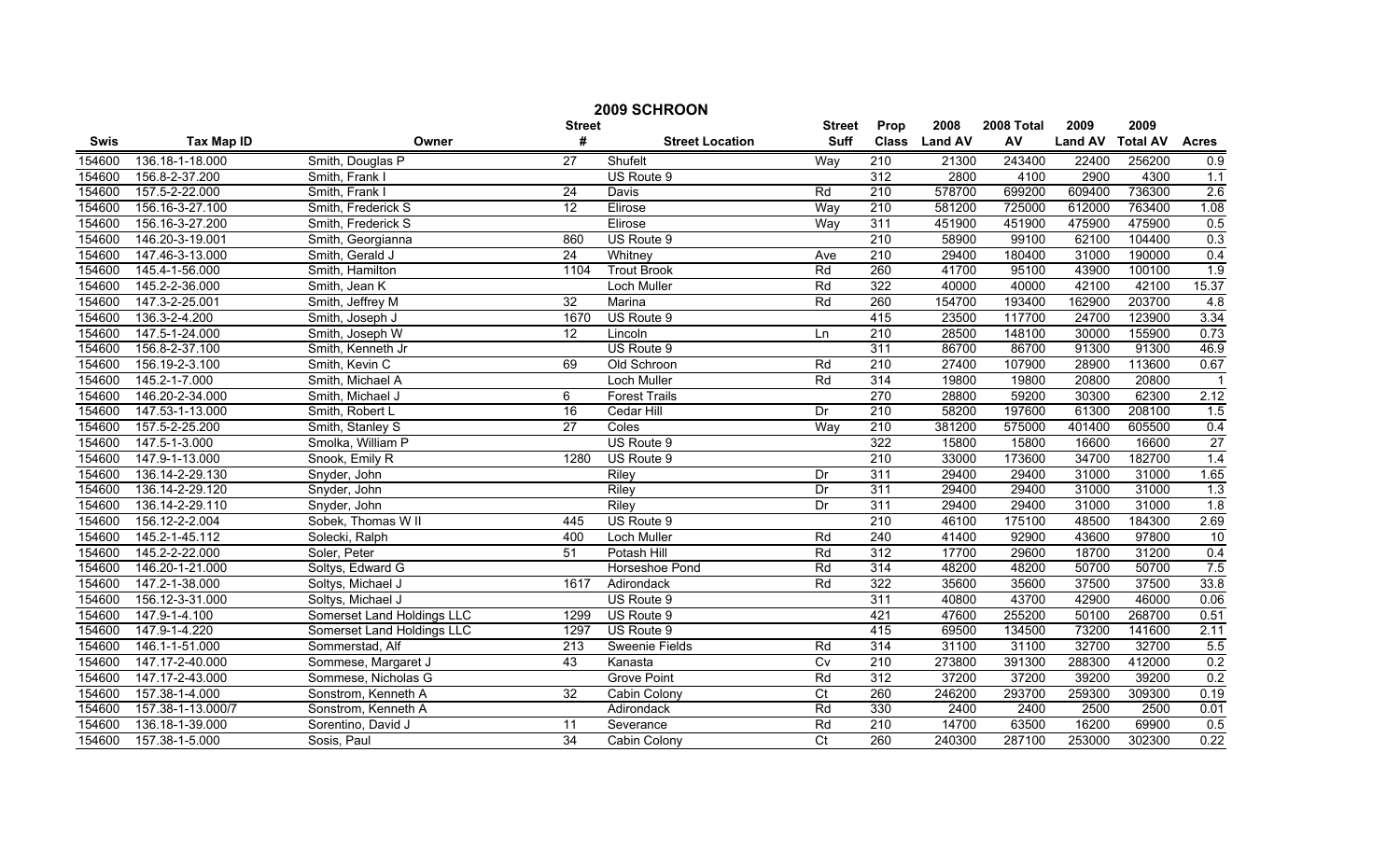|        | 2009 SCHROON      |                                   |                 |                        |                         |                  |                |            |                  |        |                |  |
|--------|-------------------|-----------------------------------|-----------------|------------------------|-------------------------|------------------|----------------|------------|------------------|--------|----------------|--|
|        |                   |                                   | <b>Street</b>   |                        | <b>Street</b>           | Prop             | 2008           | 2008 Total | 2009             | 2009   |                |  |
| Swis   | <b>Tax Map ID</b> | Owner                             | #               | <b>Street Location</b> | <b>Suff</b>             | <b>Class</b>     | <b>Land AV</b> | AV         | Land AV Total AV |        | <b>Acres</b>   |  |
| 154600 | 157.38-1-13.000/8 | Sosis, Paul                       |                 | US Route 9             |                         | 330              | 2400           | 2400       | 2500             | 2500   | 0.01           |  |
| 154600 | 146.2-1-23.000    | Soucy, Gary J                     | 2352            | Hoffman                | Rd                      | $\overline{210}$ | 40700          | 111300     | 42900            | 117200 | 6.5            |  |
| 154600 | 156.16-3-1.000    | South Schroon Cemetery            | 244             | Old Schroon            | Rd                      | 695              | 3600           | 3600       | 3800             | 3800   | 1.73           |  |
| 154600 | 136.14-1-64.000   | Southerland, Yvonne               | 9               | Memory                 | Way                     | 260              | 35700          | 73900      | 37600            | 77800  | 0.9            |  |
| 154600 | 146.4-1-13.100    | Souza, Claudio                    | 2434            | Hoffman                | Rd                      | 260              | 50300          | 115900     | 52900            | 122000 | 8.1            |  |
| 154600 | 147.45-1-28.200   | Spadaro, Thomas W                 | 11              | Evans                  | Ln                      | 210              | 31500          | 107500     | 33200            | 113200 | 1.09           |  |
| 154600 | 157.38-1-13.000/4 | Spaneas, Leslie D                 |                 | Adirondack             | Rd                      | 330              | 25500          | 25500      | 26900            | 26900  | 0.01           |  |
| 154600 | 157.38-1-12.000   | Spaneas, Leslie D                 | 11              | Cabin Colony           | $\overline{\text{C}}$ t | 260              | 96300          | 168100     | 101400           | 177000 | 0.32           |  |
| 154600 | 134.19-1-8.000    | Sparacino, Kenneth F              | 485             | Loch Muller            | Rd                      | $\overline{312}$ | 27200          | 44900      | 28700            | 47300  | 0.82           |  |
| 154600 | 134.19-1-7.000    | Sparacino, Kenneth F              |                 | Loch Muller            | Rd                      | 311              | 2600           | 2600       | 2700             | 2700   | 0.46           |  |
| 154600 | 147.2-1-25.000    | Spear, Joan                       | 1520            | Adirondack             | Rd                      | 260              | 118400         | 170800     | 124700           | 179900 | 115            |  |
| 154600 | 147.2-1-35.000    | Spear, Joan                       |                 | Adirondack             | Rd                      | 314              | 26900          | 26900      | 28300            | 28300  | 0.8            |  |
| 154600 | 136.14-3-1.000    | Speiser, Lester B                 | 52              | River                  | Rd                      | 210              | 50200          | 193800     | 52900            | 204100 | 2.5            |  |
| 154600 | 156.8-2-2.000     | Speiser, Veronica M               | $\overline{17}$ | Mayersohn              | Way                     | 210              | 370800         | 551600     | 390400           | 580800 | 0.5            |  |
| 154600 | 147.54-1-38.000   | Spetter, Arthur                   | 6               | Windsor                | St                      | 210              | 14900          | 86900      | 15700            | 91500  | 0.2            |  |
| 154600 | 146.20-5-1.000    | Spiegler, Madeline                |                 | <b>Charley Hill</b>    | Rd                      | 311              | 38200          | 38200      | 40200            | 40200  | 1.1            |  |
| 154600 | 146.2-1-16.200    | Spitzner, Charles M               |                 | Hoffman                | Rd                      | 314              | 10600          | 10600      | 11200            | 11200  | 5.65           |  |
| 154600 | 146.2-1-22.000    | Spitzner, Charles M               | 2363            | Hoffman                | Rd                      | 210              | 35000          | 159000     | 36800            | 167400 | 3.6            |  |
| 154600 | 137.1-4-7.100     | Spitzner, Charles M               |                 | Fraternaland           | Rd                      | 910              | 8700           | 8700       | 9200             | 9200   | 18.67          |  |
| 154600 | 137.1-4-12.300    | Spitzner, Charles M               |                 | Fraternaland           | Rd                      | 314              | 1400           | 1400       | 1500             | 1500   | 0.45           |  |
| 154600 | 137.1-4-12.100    | Spitzner, Charles M               |                 | Fraternaland           | Rd                      | 314              | 37700          | 37700      | 39700            | 39700  | 5.14           |  |
| 154600 | 137.1-1-10.000    | Spitzner, Charles M               |                 | Fraternaland           | Rd                      | 322              | 31600          | 31600      | 33300            | 33300  | 67.8           |  |
| 154600 | 137.1-4-11.100    | Spitzner, Charles M               |                 | Fraternaland           | Rd                      | 322              | 67800          | 67800      | 71400            | 71400  | 51.87          |  |
| 154600 | 146.2-1-16.300    | Spitzner, Lori                    |                 | Hoffman                | Rd                      | 322              | 5000           | 5000       | 5300             | 5300   | 3.89           |  |
| 154600 | 156.16-4-12.000   | Spoor, Doreen A                   | 58              | Pointe                 | Dr                      | $\overline{210}$ | 459100         | 817000     | 483400           | 860300 | 0.35           |  |
| 154600 | 156.16-2-4.000    | Sprague, David J                  | 107             | Old Schroon            | Rd                      | 210              | 33200          | 138200     | 35000            | 145500 | 1.1            |  |
| 154600 | 156.16-2-3.000    | Sprague, David J                  |                 | Old Schroon            | Rd                      | 311              | 3300           | 3300       | 3500             | 3500   | $\overline{1}$ |  |
| 154600 | 146.20-2-26.002   | Sprague, Paul                     | 6               | First                  | Trl                     | 271              | 20800          | 35000      | 21900            | 36800  | 0.51           |  |
| 154600 | 147.53-1-8.000    | Sprano, Mary                      | 40              | Cedar Hill             | Dr                      | 210              | 37700          | 151200     | 39700            | 159200 | 0.6            |  |
| 154600 | 137.10-1-19.000   | Spreen, William F                 | 1175            | NYS Route 74           |                         | 210              | 26300          | 147200     | 27700            | 155000 |                |  |
| 154600 | 137.10-1-20.000   | Spreen, William F                 | 1167            | NYS Route 74           |                         | 210              | 19200          | 100300     | 20200            | 105600 | 0.63           |  |
| 154600 | 137.10-1-21.000   | Spreen, William F                 |                 | NYS Route 74           |                         | 311              | 15800          | 15800      | 16600            | 16600  | 0.66           |  |
| 154600 | 136.14-1-13.200   | Spring, James W                   | 5               | Laymond                | $\overline{C}$ t        | 260              | 81300          | 146600     | 85600            | 154400 | 0.46           |  |
| 154600 | 147.2-1-43.000    | Springer, Jack F Jr               | 1437            | Adirondack             | Rd                      | 260              | 33900          | 65300      | 35700            | 68800  | 8              |  |
| 154600 | 125.3-3-1.200     | Squaw Mountain Resorts LLC        | 2335            | US Route 9             |                         | 417              | 105000         | 105000     | 110600           | 110600 | 61.84          |  |
| 154600 | 125.3-2-3.000     | <b>Squaw Mountain Resorts LLC</b> |                 | US Route 9             |                         | 322              | 20500          | 20500      | 21600            | 21600  | 34.6           |  |
| 154600 | 125.3-3-13.000    | Squaw Mountain Resorts LLC        |                 | US Route 9             |                         | 314              | 2600           | 2600       | 2700             | 2700   |                |  |
| 154600 | 156.-1-8.000      | <b>Squires Family Trust</b>       |                 | Thilo                  | Rd                      | 322              | 34200          | 34200      | 36000            | 36000  | 25.6           |  |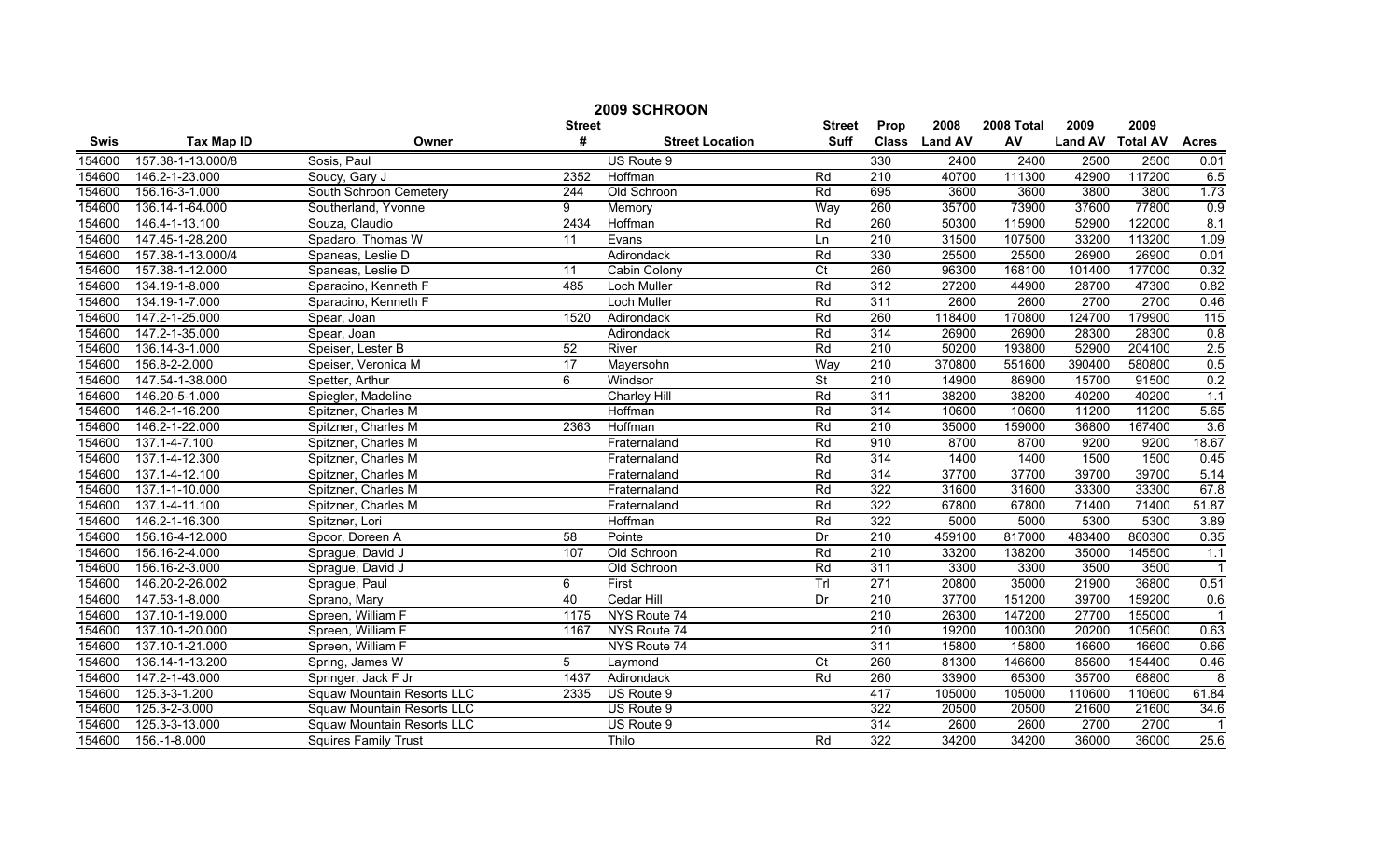|        | 2009 SCHROON                 |                             |                  |                        |               |                  |                |            |                |                 |                |  |
|--------|------------------------------|-----------------------------|------------------|------------------------|---------------|------------------|----------------|------------|----------------|-----------------|----------------|--|
|        |                              |                             | <b>Street</b>    |                        | <b>Street</b> | Prop             | 2008           | 2008 Total | 2009           | 2009            |                |  |
| Swis   | <b>Tax Map ID</b>            | Owner                       | #                | <b>Street Location</b> | <b>Suff</b>   | <b>Class</b>     | <b>Land AV</b> | AV         | <b>Land AV</b> | <b>Total AV</b> | <b>Acres</b>   |  |
| 154600 | 156.-1-9.000                 | <b>Squires Family Trust</b> |                  | Thilo                  | Rd            | 322              | 26900          | 26900      | 28300          | 28300           | 13.2           |  |
| 154600 | 147.13-2-9.000               | St Andrews Episcopal Church | 999              | US Route 9             |               | 620              | 43800          | 174300     | 46100          | 183500          | 0.5            |  |
| 154600 | 146.1-1-32.000               | St Claire, Randy A          |                  | Hoffman                | Rd            | 314              | 26900          | 26900      | 28300          | 28300           | 4.9            |  |
| 154600 | 156.15-1-5.000               | St Cyr, Real                | $\overline{247}$ | <b>Charley Hill</b>    | Rd            | 210              | 31800          | 133400     | 33500          | 140500          | 2.49           |  |
| 154600 | 147.2-1-11.000               | Staats, Marie S             | 69               | <b>Crane Pond</b>      | Rd            | 240              | 145200         | 187300     | 152900         | 197200          | 140            |  |
| 154600 | 136.18-1-19.000              | Staerker, Eugenia M         | 24               | Shufelt                | Way           | 210              | 22100          | 121700     | 23300          | 128100          | 0.9            |  |
| 154600 | 146.4-1-50.100               | Stanbro, Thomas D           | 31               | Sams                   | Rd            | 260              | 35400          | 55700      | 37300          | 58700           | 4.86           |  |
| 154600 | 156.12-4-8.000               | Stanley, Michael J          |                  | <b>Charley Hill</b>    | Rd            | 314              | 1900           | 1900       | 2000           | 2000            | 0.5            |  |
| 154600 | 147.1-1-36.000               | Stapley Lewis B             |                  | <b>Burgey</b>          | Rd            | 311              | 36300          | 36300      | 38200          | 38200           | 2.95           |  |
| 154600 | 147.1-1-18.111               | <b>Stapley Lewis B</b>      |                  | <b>Burgey</b>          | Rd            | 311              | 6300           | 6700       | 6700           | 7100            | 1.88           |  |
| 154600 | 147.5-1-21.000               | Stapley, John S             | 13               | Lincoln                | Ln            | $\overline{210}$ | 30800          | 155100     | 32400          | 163200          | 0.9            |  |
| 154600 | $\overline{147.1}$ -1-19.000 | Stapley, Lewis              | 97               | <b>Burgey</b>          | Rd            | 210              | 39400          | 279300     | 41500          | 294000          | 3.6            |  |
| 154600 | 136.14-2-25.000              | Stapley, Lewis B            |                  | River                  | Rd            | 314              | 300            | 300        | 300            | 300             | 0.16           |  |
| 154600 | 147.5-1-8.000                | Stapley, Lewis B            |                  | US Route 9             |               | 314              | 27700          | 27700      | 29200          | 29200           | 1.4            |  |
| 154600 | 147.9-1-2.200                | Stapley, Lewis B            |                  | US Route 9             |               | 322              | 49500          | 49500      | 52100          | 52100           | 40.5           |  |
| 154600 | 136.14-2-29.411              | Stapley, Lewis B            |                  | River                  | Rd            | 314              | 22900          | 22900      | 24100          | 24100           | 0.52           |  |
| 154600 | 147.1-1-37.000               | Stapley, Lewis B            |                  | <b>Burgey</b>          | Rd            | 311              | 37000          | 37000      | 38900          | 38900           | 3.15           |  |
| 154600 | 136.14-2-26.200              | Stapley, Lewis B            |                  | River                  | Rd            | 314              | 21500          | 21500      | 22600          | 22600           | 0.45           |  |
| 154600 | 165.2-2-6.000                | State Of New York           |                  | US Route 9             |               | 961              | 53900          | 53900      | 56800          | 56800           | 36.1           |  |
| 154600 | 165.2-2-7.000                | State Of New York           |                  | US Route 9             |               | 961              | 800            | 800        | 800            | 800             | 1.2            |  |
| 154600 | 147.1-1-32.000               | State Of New York           |                  | Severance              | Rd            | 931              | 114000         | 114000     | 120000         | 120000          | 77.7           |  |
| 154600 | 147.1-1-21.000               | State Of New York           |                  | Severance              | Rd            | 931              | 238500         | 238500     | 251100         | 251100          | 152.7          |  |
| 154600 | 136.3-2-8.000                | State Of New York           | 9                | NYS Route 74           |               | 651              | 150500         | 396600     | 158500         | 417600          | 7.3            |  |
| 154600 | 125.3-3-40.000               | State Of New York           |                  | US Route 9             |               | 961              | 3900           | 3900       | 4100           | 4100            | 0.2            |  |
| 154600 | 156.20-1-12.000              | State Of New York           |                  | US Route 9             |               | 961              | 2211400        | 2211400    | 2328600        | 2328600         | 63.5           |  |
| 154600 | 147.54-1-15.000              | Steen, David W              | 35               | Fowler                 | Ave           | 417              | 18100          | 161900     | 19100          | 170500          | 0.5            |  |
| 154600 | 146.2-1-51.000               | Steiniger, Joseph C         | 31               | Krissica               | Way           | 210              | 143700         | 402300     | 158100         | 518830          | 3.2            |  |
| 154600 | 156.12-3-22.000              | Stern, Roger                | 512              | US Route 9             |               | 210              | 717600         | 1147500    | 755600         | 1208300         | 1.9            |  |
| 154600 | 145.4-1-14.000               | Stevens, Thomas W           |                  | Hoffman                | Rd            | 260              | 159700         | 205000     | 168200         | 215900          | 12             |  |
| 154600 | 147.53-1-23.000              | Stewart, Daniel H           | 29               | Cedar Hill             | Dr            | 210              | 23500          | 102900     | 24800          | 108400          | 0.3            |  |
| 154600 | 146.4-1-37.000               | Stey, Daniel J              |                  | Horseshoe Pond         | Rd            | 314              | 25900          | 25900      | 27300          | 27300           | $\overline{5}$ |  |
| 154600 | 146.20-1-10.000              | Stey, Daniel J              | 41               | Horseshoe Pond         | Rd            | 210              | 41800          | 139200     | 44000          | 146500          | 4.8            |  |
| 154600 | 146.3-1-19.000               | Stibick, William E          | 1763             | Hoffman                | Rd            | 210              | 36200          | 172800     | 38200          | 182000          | $\overline{5}$ |  |
| 154600 | 157.3-1-45.000               | Stiehm William D            | 39               | Essex                  | Dr            | 210              | 662100         | 1104200    | 697200         | 1162700         | 5.3            |  |
| 154600 | 156.-1-25.000                | Stielau, Robert             |                  | Charley Hill           | Rd            | 322              | 44000          | 44000      | 46300          | 46300           | 19.3           |  |
| 154600 | 156.-1-30.000                | Stielau, Robert             |                  | Hollow                 | Rd            | 322              | 17400          | 17400      | 18300          | 18300           | 13.3           |  |
| 154600 | 156.-1-28.000                | Stielau, Robert W           | 55               | Hollow                 | Rd            | 270              | 56800          | 65500      | 59800          | 69000           | 39.8           |  |
| 154600 | 156.8-2-98.000               | Stock, Charles V            | 12               | Kates                  | Way           | 210              | 108900         | 266200     | 114700         | 280300          | 0.5            |  |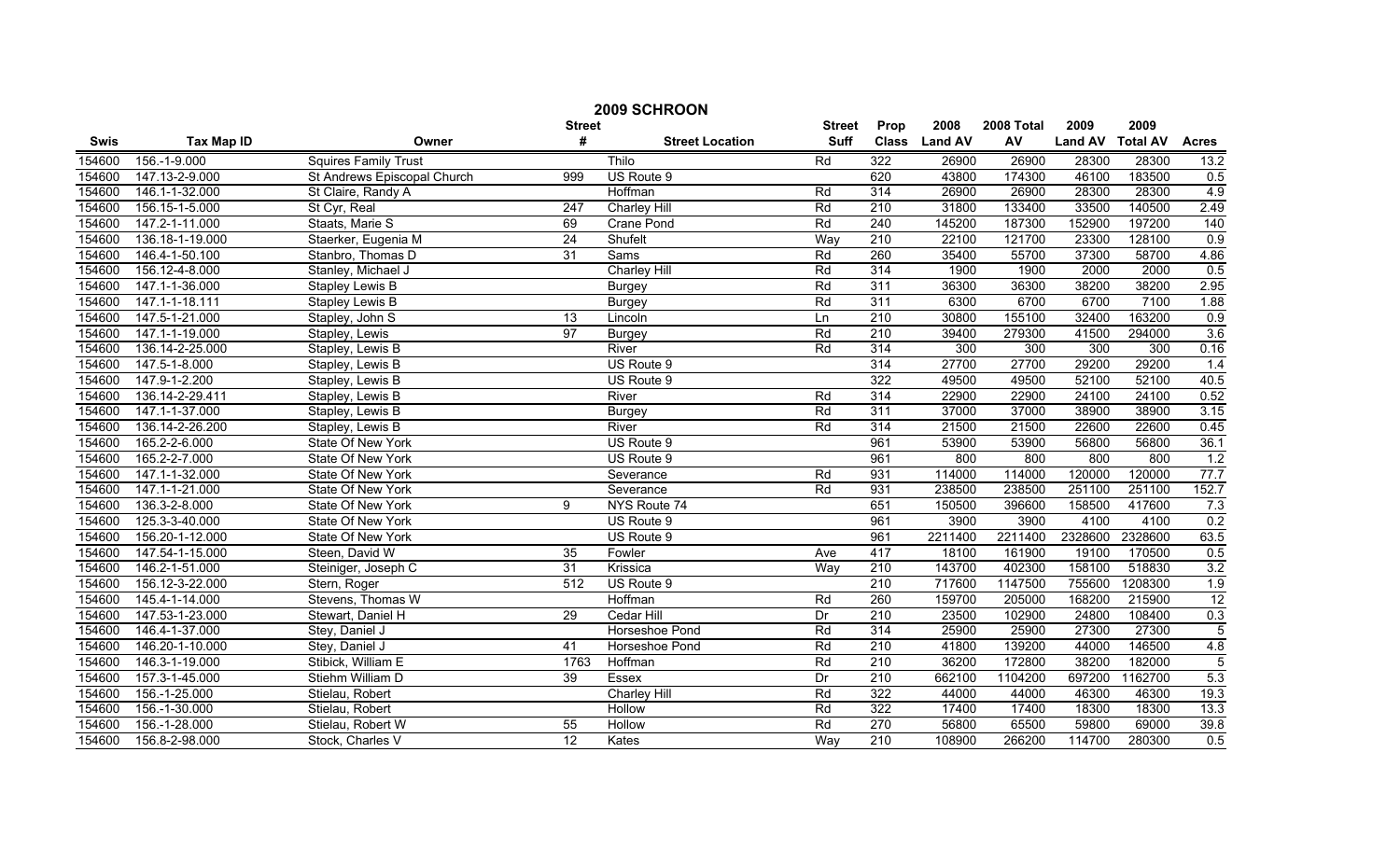|        | 2009 SCHROON      |                         |                 |                        |               |                  |                |            |                |                 |                |  |
|--------|-------------------|-------------------------|-----------------|------------------------|---------------|------------------|----------------|------------|----------------|-----------------|----------------|--|
|        |                   |                         | <b>Street</b>   |                        | <b>Street</b> | Prop             | 2008           | 2008 Total | 2009           | 2009            |                |  |
| Swis   | <b>Tax Map ID</b> | Owner                   | #               | <b>Street Location</b> | <b>Suff</b>   | <b>Class</b>     | <b>Land AV</b> | AV         | <b>Land AV</b> | <b>Total AV</b> | <b>Acres</b>   |  |
| 154600 | 136.14-2-10.009   | Stone, Gregory J        | 47              | <b>Riley</b>           | Dr            | 240              | 73900          | 276000     | 77800          | 290600          | 32.71          |  |
| 154600 | 156.8-2-6.000     | Stoneham, Dr Anne E     |                 | US Route 9             |               | 311              | 28100          | 28100      | 29600          | 29600           | 0.7            |  |
| 154600 | 157.5-2-5.000     | Storace, Barbara        | $\overline{28}$ | Skylark                | Ln            | $\overline{210}$ | 444700         | 643700     | 468300         | 677800          | 0.5            |  |
| 154600 | 147.53-1-24.000   | Storey, Joseph E        | 31              | <b>Cedar Hill</b>      | Dr            | 270              | 18800          | 46900      | 19800          | 49400           | 0.3            |  |
| 154600 | 156.16-3-53.000   | Stowell, Irwin          | 100             | Old Schroon            | Rd            | 210              | 27700          | 84400      | 29100          | 88800           | 1.1            |  |
| 154600 | 146.20-2-15.000   | Stowell, Michael R      |                 | <b>Charley Hill</b>    | Rd            | 314              | 29400          | 29400      | 30900          | 30900           | 0.8            |  |
| 154600 | 146.20-2-14.000   | Stowell, Michael R      | 1387            | <b>Charley Hill</b>    | Rd            | 210              | 22800          | 71400      | 23900          | 75100           | 0.4            |  |
| 154600 | 147.46-2-3.000    | Stowell, Roderick       | $\overline{2}$  | Hillside               | Ave           | 210              | 16800          | 62000      | 17700          | 65300           | 0.2            |  |
| 154600 | 147.5-1-33.000    | Stowell, Roderick S     | 1413            | US Route 9             |               | 210              | 24000          | 78800      | 25200          | 82900           | 1.1            |  |
| 154600 | 165.2-2-3.000     | Stowell, Terry          |                 | Vanderwalker           | Rd            | 322              | 42400          | 42400      | 44600          | 44600           | 50.8           |  |
| 154600 | 136.3-2-5.000     | Straney, James C        | $\overline{27}$ | Stowell                | Rd            | $\overline{210}$ | 30100          | 105900     | 31700          | 99800           | 1.37           |  |
| 154600 | 147.3-2-28.000    | Straus, Robert H        |                 | Nesa                   | Rd            | 260              | 148500         | 209000     | 156400         | 220100          | 2.4            |  |
| 154600 | 156.-3-4.000      | Strolin, Lynn A         | 700             | Charley Hill           | Rd            | 260              | 59400          | 199800     | 62600          | 210400          | 12.8           |  |
| 154600 | 136.14-1-40.000   | Strothenke, Frederick W | 45              | Stowell                | Rd            | 210              | 29800          | 311700     | 31400          | 328200          | 1.9            |  |
| 154600 | 145.4-1-45.000    | Strother, Joanmarie     | 56              | Loch Muller            | Rd            | 260              | 82100          | 183500     | 86400          | 193200          | 37             |  |
| 154600 | 156.19-2-1.111    | Stuart, Michael W       | 31              | Old Schroon            | Rd            | $\overline{210}$ | 41200          | 147900     | 43400          | 155700          | 4.05           |  |
| 154600 | 146.1-1-9.000     | Stuart, Robert A        |                 | Hoffman                | Rd            | 322              | 38600          | 38600      | 40600          | 40600           | 17             |  |
| 154600 | 136.1-3-39.000    | Stump, Graham D         | $\overline{37}$ | <b>Peaked Hill</b>     | Way           | 210              | 33300          | 275300     | 35100          | 289900          | 3.39           |  |
| 154600 | 136.1-1-5.000     | Stump, Graham D         |                 | US Route 9             |               | 314              | 3200           | 3200       | 3400           | 3400            | 5.43           |  |
| 154600 | 147.5-1-15.000    | Stumpf, Martha W        | 1357            | US Route 9             |               | 220              | 26700          | 189700     | 28100          | 199700          | 0.7            |  |
| 154600 | 136.60-1-11.000   | Subra, Jeffrey          | 768             | NYS Route 74           |               | 483              | 27800          | 165000     | 29200          | 173700          | 1.6            |  |
| 154600 | 136.3-2-18.113    | Suchanyc, Paul E Jr     | 156             | Severance              | Rd            | 314              | 47700          | 47700      | 50200          | 50200           | $\overline{8}$ |  |
| 154600 | 147.13-4-6.000    | Sullivan, Daniel J      | 980             | US Route 9             |               | 418              | 538300         | 776900     | 566900         | 818100          | 1.66           |  |
| 154600 | 137.30-1-14.001   | Sullivan, Kathleen G    | 283             | Fraternaland           | Rd            | 260              | 596200         | 640100     | 627800         | 674000          | 1.2            |  |
| 154600 | 137.29-1-15.000   | Sullivan, Mark          | 344             | Fraternaland           | Rd            | 260              | 175100         | 231300     | 184400         | 243600          | 0.1            |  |
| 154600 | 137.30-1-32.000   | Sunderland, William F   |                 | Fraternaland           | Rd            | 311              | 51300          | 51300      | 54000          | 54000           | 0.3            |  |
| 154600 | 137.30-1-33.000   | Sunderland, William F   | 248             | Fraternaland           | Rd            | 417              | 48700          | 75700      | 51300          | 79700           | 2.4            |  |
| 154600 | 137.30-1-11.001   | Sunderland, William F   | 269             | Fraternaland           | Rd            | 417              | 17400          | 136000     | 18300          | 143200          | 0.4            |  |
| 154600 | 137.30-1-12.001   | Sunderland, William F   |                 | Fraternaland           | Rd            | 417              | 453100         | 571400     | 477100         | 601700          | 1.5            |  |
| 154600 | 146.20-5-5.000    | Supley, Robert C        | 1426            | Charley Hill           | Rd            | 210              | 39600          | 242800     | 41600          | 255500          | 1.9            |  |
| 154600 | 147.46-2-2.000    | Sutfin, William         | 1169            | US Route 9             |               | 210              | 39500          | 109400     | 41600          | 115200          | 0.8            |  |
| 154600 | 147.46-2-4.000    | Sutfin, William         | 6               | Hillside               | Ave           | 210              | 11900          | 42100      | 12500          | 44300           | 0.2            |  |
| 154600 | 136.18-1-31.000   | Sutkas, Edward          |                 | Severance              | Rd            | 311              | 6500           | 6500       | 6800           | 6800            | 2.04           |  |
| 154600 | 136.18-1-32.000   | Sutkas, Nancy           |                 | Severance              | Rd            | 311              | 27600          | 27600      | 29000          | 29000           | 0.9            |  |
| 154600 | 146.3-1-36.110    | Sutter, John M          |                 | Horseshoe Pond         | Rd            | 314              | 27300          | 27300      | 28700          | 28700           | 5              |  |
| 154600 | 147.17-2-25.200   | Sutter, John M          | 5               | Quinn                  | Way           | 312              | 42800          | 51800      | 45000          | 54500           | 0.1            |  |
| 154600 | 156.19-1-9.000    | Swan, Elizabeth M       |                 | Vanderwalker           | Rd            | 314              | 500            | 500        | 500            | 500             |                |  |
| 154600 | 156.19-1-2.000    | Swan, Elizabeth M       |                 | Vanderwalker           | Rd            | 322              | 66900          | 66900      | 70400          | 70400           | 72.6           |  |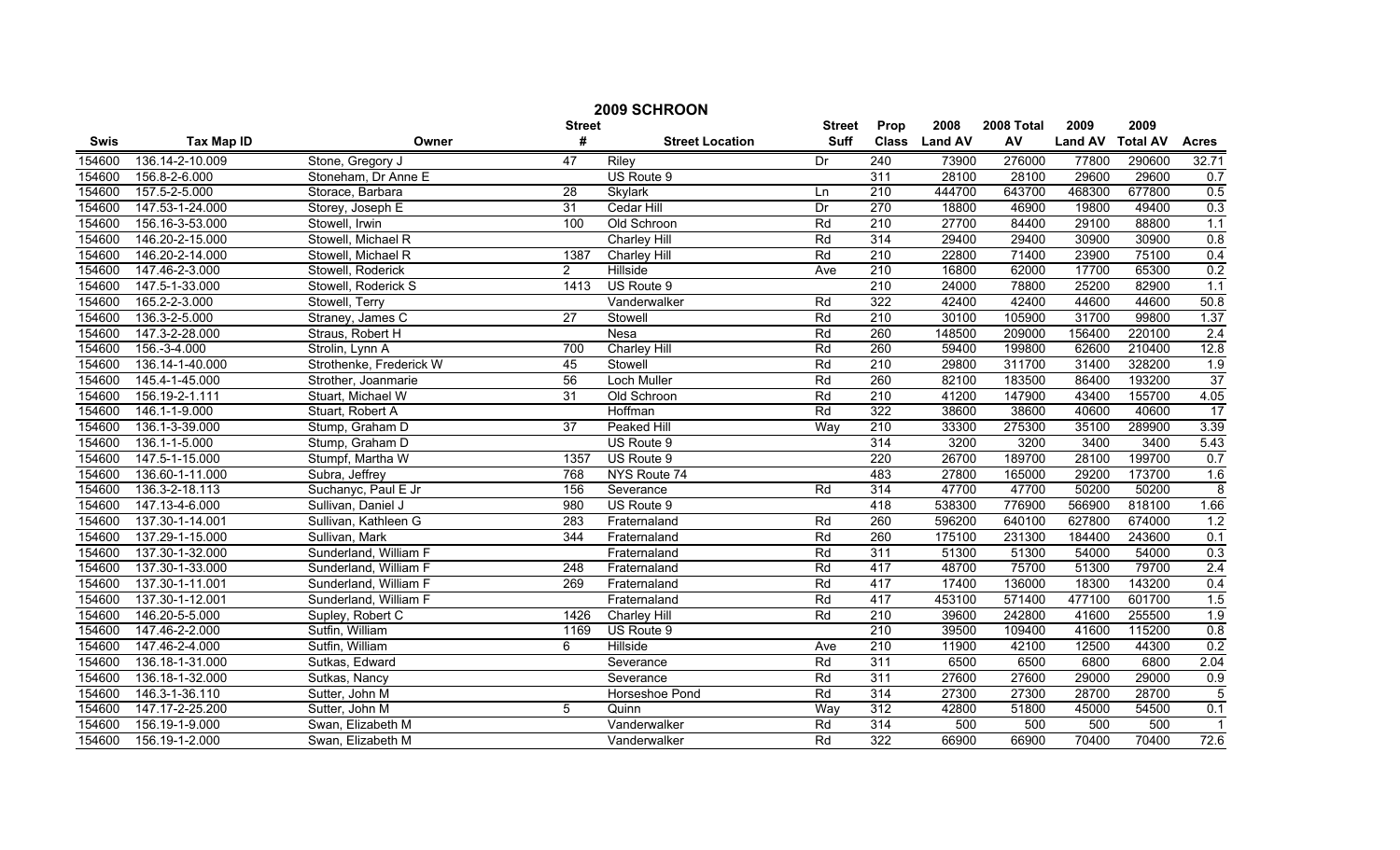| 2009 SCHROON |                                                                              |                                   |                   |                        |                |                  |                |         |                |                 |                         |
|--------------|------------------------------------------------------------------------------|-----------------------------------|-------------------|------------------------|----------------|------------------|----------------|---------|----------------|-----------------|-------------------------|
|              | 2008<br>2008 Total<br>2009<br><b>Street</b><br>Prop<br>2009<br><b>Street</b> |                                   |                   |                        |                |                  |                |         |                |                 |                         |
| <b>Swis</b>  | <b>Tax Map ID</b>                                                            | Owner                             | #                 | <b>Street Location</b> | <b>Suff</b>    | <b>Class</b>     | <b>Land AV</b> | AV      | <b>Land AV</b> | <b>Total AV</b> | <b>Acres</b>            |
| 154600       | 156.19-2-1.210                                                               | Swan, Elizabeth M                 |                   | Vanderwalker           | Rd             | 314              | 46000          | 46000   | 48400          | 48400           | 5.69                    |
| 154600       | 146.2-1-21.000                                                               | Swatling, Daniel W                |                   | Hoffman                | Rd             | 312              | 7000           | 13900   | 7300           | 14600           | 0.22                    |
| 154600       | 146.1-1-20.112                                                               | <b>Sweeney Fields Association</b> | 41                | Deer Camp              | Rd             | 260              | 26700          | 68600   | 28100          | 72200           | $\overline{13}$         |
| 154600       | 157.3-1-36.000                                                               | Swenson, Kenneth A                | 171               | Adirondack             | Rd             | 210              | 738300         | 858600  | 777400         | 904100          | 4.44                    |
| 154600       | 136.3-2-2.000                                                                | Swinton, Christine                | 1684              | US Route 9             |                | 210              | 37600          | 119600  | 39600          | 125900          | 2.7                     |
| 154600       | 156.16-1-2.100                                                               | Swinton, Christine R              | 233               | Old Schroon            | Rd             | 210              | 33700          | 64500   | 35500          | 67900           | 4.3                     |
| 154600       | 136.3-2-18.111                                                               | Swinton, Daria                    |                   | Severance              | Rd             | 322              | 89300          | 89300   | 94000          | 94000           | 44.28                   |
| 154600       | 136.3-2-17.000                                                               | Swinton, Daria                    |                   | US Route 9             |                | 322              | 27200          | 27200   | 28600          | 28600           | 28.9                    |
| 154600       | 165.2-1-2.000                                                                | Swinton, Paul                     |                   | Vanderwalker           | Rd             | 322              | 20900          | 25000   | 22000          | 26300           | 26                      |
| 154600       | 165.2-2-1.000                                                                | Swinton, Paul                     |                   | Vanderwalker           | Rd             | 314              | 800            | 800     | 800            | 800             | 0.9                     |
| 154600       | 136.3-1-31.000                                                               | Swinton, Randy G                  | $\overline{1473}$ | US Route 9             |                | 210              | 30000          | 146200  | 31600          | 153900          | 1.3                     |
| 154600       | 146.3-1-16.000                                                               | Sylvain, Dale D                   |                   | Hoffman                | Rd             | 312              | 32000          | 40100   | 33700          | 42200           | 5.4                     |
| 154600       | 145.-2-12.300                                                                | Syvarth, Edward                   |                   | Hoffman                | Rd             | 322              | 300            | 300     | 300            | 300             | 0.29                    |
| 154600       | 157.13-1-36.000                                                              | Tagley, James J                   | $\overline{21}$   | Oak                    | Way            | 210              | 93500          | 255900  | 98500          | 269500          | 0.47                    |
| 154600       | 157.13-1-1.000/30                                                            | Tagley, James J                   |                   | <b>Sand Point</b>      | Way            | 330              | 7600           | 7600    | 8000           | 8000            | 0.01                    |
| 154600       | 156.12-3-5.002                                                               | Taglieri, Joseph S                | 18                | Clearwater             | Way            | 260              | 489200         | 687600  | 515100         | 724000          | 0.59                    |
| 154600       | 146.3-1-37.000                                                               | Talham, Clark J                   | 1982              | Hoffman                | Rd             | 240              | 45600          | 164600  | 48000          | 173300          | 13.9                    |
| 154600       | 147.3-2-8.200                                                                | Taniguchi, Noriyoshi              | 73                | Nesa                   | Rd             | 260              | 472800         | 542900  | 497900         | 571700          | 3.88                    |
| 154600       | 126.-3-19.100                                                                | Tannen, Naomi P                   | 492               | Letsonville            | Rd             | 312              | 25800          | 52900   | 27200          | 55700           | 9.51                    |
| 154600       | 147.53-2-24.000                                                              | Tanner, Valen J                   | 1069              | US Route 9             |                | 482              | 14000          | 200900  | 14700          | 211500          | 0.1                     |
| 154600       | 146.20-8-2.000                                                               | Tarantino, David                  |                   | Maple                  | Ln             | 311              | 28700          | 28700   | 30200          | 30200           | 1.6                     |
| 154600       | 136.60-1-22.000                                                              | Tavelli, Mark F                   |                   | NYS Route 74           |                | 314              | 36500          | 36500   | 38400          | 38400           | 0.63                    |
| 154600       | 136.4-2-20.000                                                               | Taylor, Richard W Jr              | 8                 | Clautice               | Way            | 240              | 120300         | 353000  | 126700         | 371700          | 71.12                   |
| 154600       | 147.54-1-32.000                                                              | Taylor, William                   | 28                | Fowler                 | Ave            | 210              | 27400          | 115000  | 28900          | 121100          | 0.4                     |
| 154600       | 147.1-1-20.000                                                               | Taylor, William G                 | 115               | <b>Burgey</b>          | Rd             | 260              | 27900          | 113800  | 29400          | 119800          | $\overline{\mathbf{1}}$ |
| 154600       | 136.14-1-12.000                                                              | Teegarden, William J              | $\overline{25}$   | River                  | Rd             | 210              | 81300          | 158800  | 85600          | 167200          | 0.13                    |
| 154600       | 146.1-1-36.000                                                               | Tenda, Anthony                    | 64                | Covell                 | Rd             | 260              | 35000          | 118000  | 36900          | 124300          | $6\phantom{1}6$         |
| 154600       | 146.1-1-35.000                                                               | Tenda, Anthony L                  | 78                | Covell                 | Rd             | $\overline{312}$ | 32000          | 36900   | 33700          | 38900           | 5.38                    |
| 154600       | 147.46-3-1.000                                                               | Terra Alta Inc                    | 1196              | US Route 9             |                | 417              | 759800         | 1711400 | 800100         | 1802100         | 13.5                    |
| 154600       | 146.20-5-4.000                                                               | Testa Joseph W                    | $\overline{28}$   | Pine                   | Ln             | 210              | 33100          | 204300  | 34800          | 215000          | 1.2                     |
| 154600       | 156.15-2-6.200                                                               | Theis George E                    | 195               | <b>Charley Hill</b>    | Rd             | 210              | 33700          | 289400  | 35400          | 304700          | 3.55                    |
| 154600       | 137.1-4-56.000                                                               | <b>Theoharides Family Trust</b>   | 13                | Moes                   | $\overline{C}$ | 210              | 302200         | 518300  | 318200         | 545800          | 0.81                    |
| 154600       | 137.1-4-57.000                                                               | <b>Theoharides Family Trust</b>   | $\overline{12}$   | Moes                   | $\overline{C}$ | 260              | 292000         | 348800  | 307500         | 367300          | 0.68                    |
| 154600       | 137.1-4-59.000                                                               | <b>Theoharidies Family Trust</b>  |                   | NYS Route 74           |                | 314              | 6500           | 6500    | 6800           | 6800            | 0.63                    |
| 154600       | 146.20-9-4.000                                                               | Thibdeau, Michael L               | 3                 | Landings               | Ct             | 210              | 155600         | 342900  | 163900         | 361100          | 0.02                    |
| 154600       | 146.2-1-15.000                                                               | Thibert, Claudette                |                   | Hoffman                | Rd             | 322              | 13800          | 13800   | 14500          | 14500           | 23.69                   |
| 154600       | 125.3-3-15.000                                                               | Thomas, Dave R                    | 2388              | US Route 9             |                | 311              | 27700          | 27700   | 29200          | 29200           | 1.34                    |
| 154600       | 147.3-2-36.000                                                               | Thomas, Susan E                   |                   | <b>Nesa</b>            | Rd             | 260              | 137900         | 185200  | 145200         | 195000          | 3.9                     |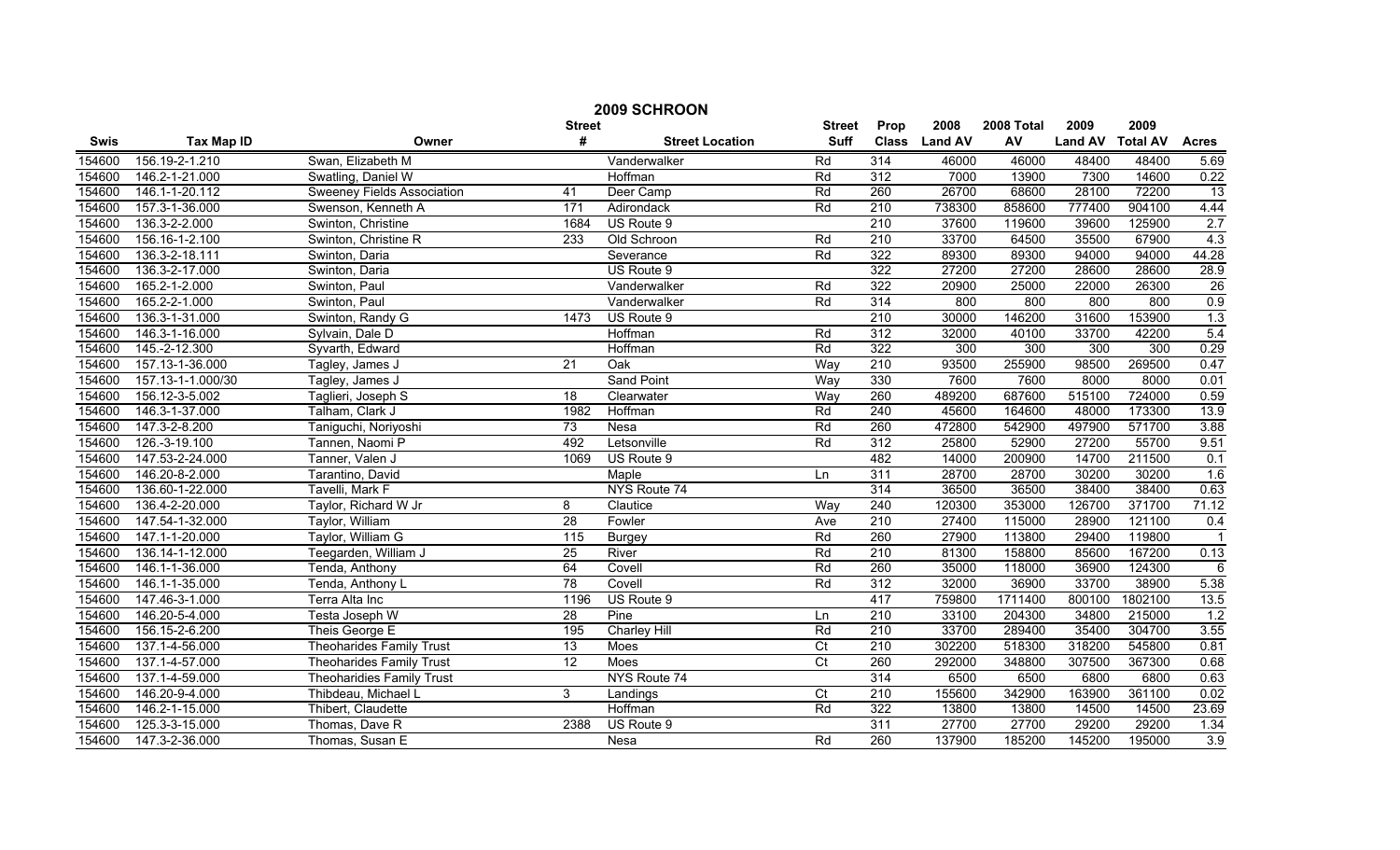|        | 2009 SCHROON       |                             |                 |                        |                          |                  |                |              |                |                 |                  |  |
|--------|--------------------|-----------------------------|-----------------|------------------------|--------------------------|------------------|----------------|--------------|----------------|-----------------|------------------|--|
|        |                    |                             | <b>Street</b>   |                        | <b>Street</b>            | Prop             | 2008           | 2008 Total   | 2009           | 2009            |                  |  |
| Swis   | <b>Tax Map ID</b>  | Owner                       | #               | <b>Street Location</b> | <b>Suff</b>              | <b>Class</b>     | <b>Land AV</b> | AV           | <b>Land AV</b> | <b>Total AV</b> | <b>Acres</b>     |  |
| 154600 | 157.38-1-8.000     | Thompson, Carolyn C         | $\overline{24}$ | Cabin Colony           | Ct                       | 260              | 91800          | 127700       | 96700          | 134500          | 0.17             |  |
| 154600 | 157.38-1-13.000/11 | Thompson, Carolyn C         |                 | Adirondack             | Rd                       | 330              | 25500          | 25500        | 26900          | 26900           | 0.01             |  |
| 154600 | 136.10-1-6.000     | Thompson, David A           | 24              | French                 | Rd                       | 260              | 37200          | 116200       | 39200          | 122400          | $\overline{1}$   |  |
| 154600 | 126.-3-14.000      | Thompson, Ethan M           | 315             | Letsonville            | Rd                       | 240              | 57000          | 265200       | 60100          | 279300          | 43.92            |  |
| 154600 | 126.-3-22.000      | Thompson, Judith A          | 348             | Letsonville            | Rd                       | 240              | 39800          | 189600       | 41900          | 199600          | 21.5             |  |
| 154600 | 146.3-1-72.000     | Thorne, Alicia J            | 28              | <b>Beech Hill</b>      | Rd                       | 210              | 37700          | 155600       | 39700          | 163800          | 5.3              |  |
| 154600 | 157.1-1-6.001      | Thornton, Edmund B          | 29              | <b>Star Glint</b>      | Way                      | 210              | 392000         | 619800       | 412700         | 652600          | 1.4              |  |
| 154600 | 157.13-1-1.000     | Three Bears Assn Inc        | 23              | <b>Sand Point</b>      | Way                      | 311              | $\mathbf{0}$   | $\mathbf{0}$ | $\mathbf{0}$   | $\Omega$        | 0.6              |  |
| 154600 | 125.-2-13.000      | Throckmorton, Katherine E   | 43              | Maniwaki               | Rd                       | 260              | 122700         | 209500       | 129200         | 220600          | 174.5            |  |
| 154600 | 156.12-4-2.200     | Thurman Pond Properties LLC |                 | Osprey                 | Way                      | 314              | 1400           | 1400         | 1500           | 1500            | 0.44             |  |
| 154600 | 156.12-1-2.200     | Thurman Pond Properties LLC | 300             | <b>Beaver Dam</b>      | Rd                       | 260              | 158500         | 310600       | 166800         | 326900          | 1.47             |  |
| 154600 | 156.12-3-21.000    | Tieman, Adrian              | 516             | US Route 9             |                          | 260              | 470500         | 548400       | 495500         | 577500          | 1.1              |  |
| 154600 | 136.14-1-5.300     | Tiemann, Robert R           |                 | River                  | Rd                       | 311              | 4900           | 4900         | 5200           | 5200            | 1.34             |  |
| 154600 | 136.14-1-5.100     | Tiemann, Robert R           |                 | River                  | Rd                       | 311              | 47400          | 47400        | 49900          | 49900           | $\overline{9}$   |  |
| 154600 | 157.1-1-18.000     | Tillotson, Susan A          | 757             | Adirondack             | Rd                       | 260              | 384200         | 485600       | 404500         | 511300          | $\overline{1.8}$ |  |
| 154600 | 157.1-1-19.000     | Tillotson, Susan A          |                 | Adirondack             | Rd                       | $\overline{312}$ | 524800         | 530500       | 552600         | 558600          | 4.2              |  |
| 154600 | 136.1-3-1.300      | Tilton, William             |                 | US Route 9             |                          | 312              | 39100          | 42300        | 41100          | 44500           | 8.1              |  |
| 154600 | 146.1-1-20.200     | Tomko, John                 |                 | Hoffman                | Rd                       | 314              | 24900          | 24900        | 26200          | 26200           | $\overline{5}$   |  |
| 154600 | 146.1-1-56.000     | Tomko, John                 | 175             | Sweenie Fields         | Rd                       | 312              | 29300          | 33600        | 30900          | 35400           | 5.76             |  |
| 154600 | 157.1-2-30.000     | Tonetti, Paul J             | 523             | Adirondack             | Rd                       | 260              | 534100         | 609900       | 562400         | 642200          | 4.5              |  |
| 154600 | 145.4-1-27.000     | Toomajian, Martin A Jr      | 9               | Bigsby                 | Rd                       | 260              | 27100          | 61400        | 28600          | 64700           | 1.5              |  |
| 154600 | 146.3-1-70.000     | Torborg, Michael A          | 1270            | <b>Trout Brook</b>     | Rd                       | 210              | 44700          | 90800        | 47100          | 95600           | 6.1              |  |
| 154600 | 125.3-3-21.000     | Torressen, Janet V          | 2472            | US Route 9             |                          | 417              | 41200          | 90300        | 43400          | 95100           | 9.2              |  |
| 154600 | 156.8-2-96.000     | Town Of Schroon             |                 | Hemlock                | Dr                       | 692              | 21000          | 21000        | 22100          | 22100           | 1.03             |  |
| 154600 | 147.13-5-7.000     | Town Of Schroon             | 46              | Leland                 | Ave                      | 560              | 268900         | 322500       | 283200         | 339600          | $\overline{1.8}$ |  |
| 154600 | 147.13-5-8.000     | Town Of Schroon             |                 | <b>Dock</b>            | $\overline{\mathsf{St}}$ | 560              | 128100         | 189100       | 134900         | 199100          | 0.4              |  |
| 154600 | 147.1-1-3.002      | Town Of Schroon             | 120             | Alder Meadow           | Rd                       | 852              | 31800          | 46400        | 33500          | 48900           | 155.3            |  |
| 154600 | 156.16-3-28.000    | Town Of Schroon             |                 | Hayes                  | Rd                       | 963              | 91600          | 91600        | 96500          | 96500           | 0.3              |  |
| 154600 | 146.20-5-11.000    | Town Of Schroon             |                 | Glen Reay              | Way                      | 692              | 21000          | 21000        | 22100          | 22100           | 1.3              |  |
| 154600 | 136.10-3-2.007     | Town Of Schroon             |                 | River                  | Rd                       | 852              | 6400           | 6400         | 6700           | 6700            | 3.1              |  |
| 154600 | 147.13-5-9.000     | Town Of Schroon             | 20              | Dock                   | St                       | 560              | 30700          | 32400        | 32300          | 34100           | 0.1              |  |
| 154600 | 147.54-1-19.000    | Town Of Schroon             | 49              | Fowler                 | Ave                      | 853              | 125800         | 5965800      | 132500         | 6282000         | 6.9              |  |
| 154600 | 147.54-1-20.000    | Town Of Schroon             |                 | Fowler                 | Ave                      | 853              | 2900           | 2900         | 3100           | 3100            | 1.3              |  |
| 154600 | 136.3-2-30.200     | Town Of Schroon             |                 | Alder Meadow           | Rd                       | 330              | 2100           | 2100         | 2200           | 2200            | 5.4              |  |
| 154600 | 147.54-1-36.000    | Town Of Schroon             | $\overline{27}$ | Fairfield              | Ave                      | 963              | 9100           | 41100        | 9600           | 43300           | 0.35             |  |
| 154600 | 146.20-1-22.000    | Town Of Schroon             |                 | Charley Hill           | Rd                       | 330              | 8700           | 8700         | 9200           | 9200            | 14.6             |  |
| 154600 | 146.16-2-8.000     | Town Of Schroon             | $\overline{36}$ | Club House             | Dr                       | 552              | 140700         | 791100       | 148100         | 833000          | 55.2             |  |
| 154600 | 146.16-2-7.200     | Town Of Schroon             |                 | Hoffman                | Rd                       | 330              | 13800          | 13800        | 14500          | 14500           | 5.8              |  |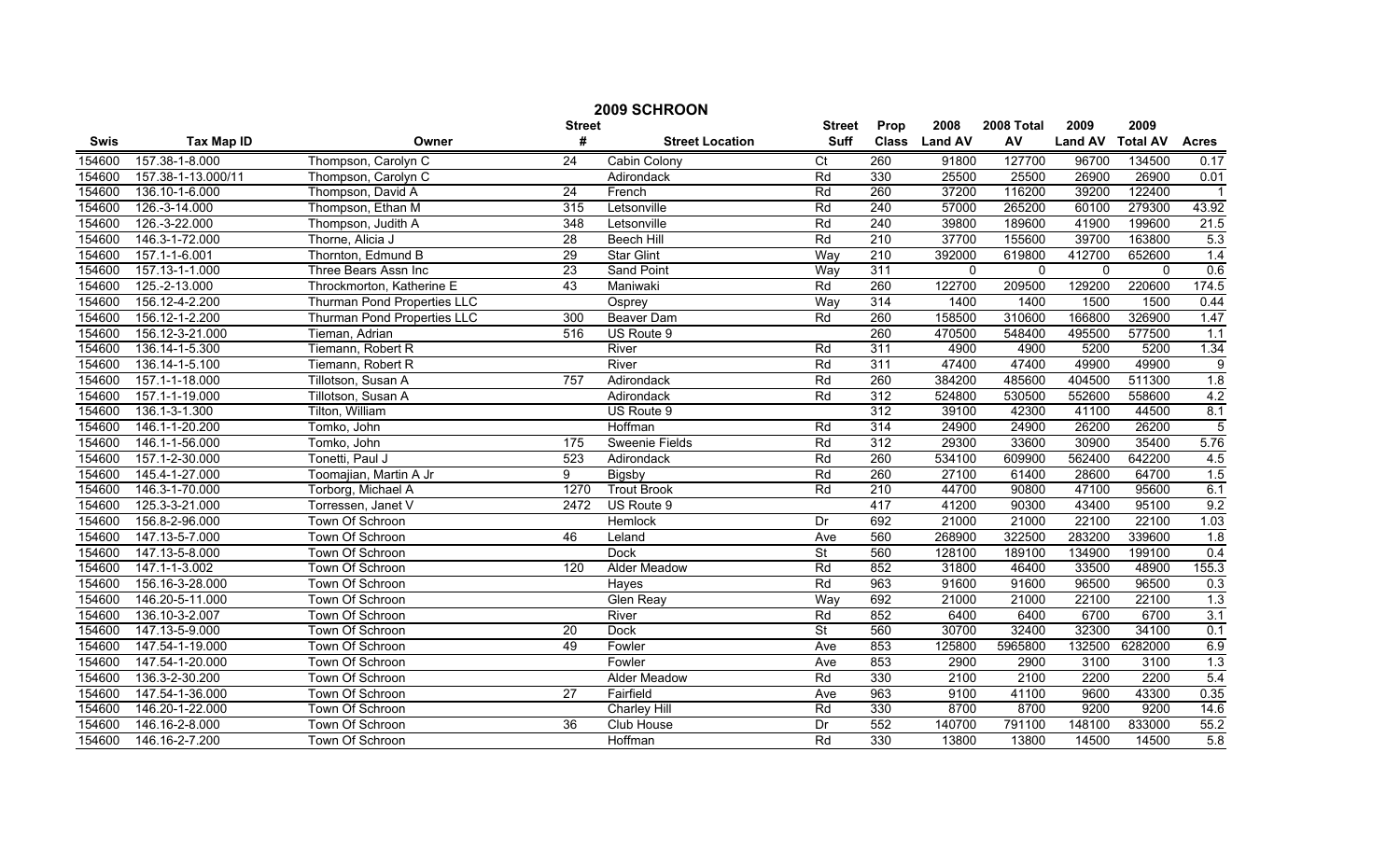|             | 2009 SCHROON      |                                 |                 |                        |                          |                  |                |            |                |                 |                 |
|-------------|-------------------|---------------------------------|-----------------|------------------------|--------------------------|------------------|----------------|------------|----------------|-----------------|-----------------|
|             |                   |                                 | <b>Street</b>   |                        | <b>Street</b>            | Prop             | 2008           | 2008 Total | 2009           | 2009            |                 |
| <b>Swis</b> | <b>Tax Map ID</b> | Owner                           | #               | <b>Street Location</b> | <b>Suff</b>              | <b>Class</b>     | <b>Land AV</b> | AV         | <b>Land AV</b> | <b>Total AV</b> | <b>Acres</b>    |
| 154600      | 147.5-1-12.000    | Town Of Schroon                 | 1347            | US Route 9             |                          | 845              | 8600           | 72600      | 9000           | 76400           | 0.26            |
| 154600      | 147.54-2-21.100   | Town Of Schroon                 | $\overline{32}$ | Fairfield              | Ave                      | 652              | 458500         | 933000     | 482800         | 982400          | 8.77            |
| 154600      | 147.54-2-21.200   | Town Of Schroon                 | $\overline{24}$ | Fairfield              | Ave                      | 642              | 39600          | 485000     | 41700          | 510700          | 0.33            |
| 154600      | 147.54-2-23.000   | Town Of Schroon                 |                 | <b>Dock</b>            | $\overline{\mathsf{St}}$ | 963              | 79200          | 79200      | 83400          | 83400           | $\overline{1}$  |
| 154600      | 146.16-2-4.000    | Town Of Schroon                 | 2640            | Hoffman                | Rd                       | 651              | 62200          | 853700     | 65500          | 898900          | 13.1            |
| 154600      | 146.4-1-16.000    | Town Of Schroon                 |                 | Hoffman                | Rd                       | 330              | 51500          | 51500      | 54200          | 54200           | 37.3            |
| 154600      | 147.54-2-39.000   | Town Of Schroon                 | 19              | Dock                   | <b>St</b>                | 853              | 13900          | 14900      | 14600          | 15700           | 0.1             |
| 154600      | 147.61-1-2.000    | Town Of Schroon                 |                 | US Route 9             |                          | 850              | 13900          | 13900      | 14600          | 14600           | 0.1             |
| 154600      | 146.20-2-20.000   | Town Of Schroon                 |                 | <b>Charley Hill</b>    | Rd                       | 692              | 2000           | 2000       | 2100           | 2100            |                 |
| 154600      | 136.3-2-11.200    | Town Of Schroon                 | 104             | NYS Route 74           |                          | 822              | 28200          | 91700      | 29700          | 96600           | 11.41           |
| 154600      | 146.4-1-23.000    | Town Of Schroon                 | 148             | Horseshoe Pond         | Rd                       | 822              | 19000          | 217900     | 20000          | 229400          | 5               |
| 154600      | 146.20-7-5.000    | Town Of Schroon                 |                 | US Route 9             |                          | 695              | 3800           | 3800       | 4000           | 4000            | 0.46            |
| 154600      | 147.46-3-29.000   | Town Of Schroon                 |                 | Olden                  | Dr                       | 330              | 120200         | 120200     | 126600         | 126600          | 8               |
| 154600      | 146.20-6-2.000    | Town Of Schroon                 | 1464            | Charley Hill           | Rd                       | 826              | 11900          | 61000      | 12500          | 64200           | 0.4             |
| 154600      | 147.13-4-18.000   | Towne-Conway, Marylee           | 13              | Elm Tree               | Ct                       | 260              | 93500          | 136400     | 98400          | 143600          | 0.18            |
| 154600      | 147.13-4-8.000    | Towne, David R                  | 3               | Elm Tree               | $\overline{C}t$          | $\overline{210}$ | 77800          | 154000     | 82000          | 162200          | 0.38            |
| 154600      | 147.13-4-19.000   | Towne, Stephen E                | 14              | Elm Tree               | $\overline{C}$           | 210              | 93500          | 227600     | 98500          | 239700          | 0.19            |
| 154600      | 146.4-1-32.000    | Trainer, John A                 | 975             | <b>Charley Hill</b>    | Rd                       | 260              | 36600          | 116400     | 38600          | 122600          | $\overline{4}$  |
| 154600      | 146.4-1-41.000    | Trainer, John A Jr              |                 | <b>Charley Hill</b>    | Rd                       | 322              | 20500          | 20500      | 21600          | 21600           | 35.5            |
| 154600      | 125.-2-5.000      | Trainor, Joseph                 | 688             | Johnson Pond           | Rd                       | 260              | 53800          | 74200      | 56600          | 78100           | 31              |
| 154600      | 156.12-4-4.000    | Treffs, Joanne                  |                 | Charley Hill           | Rd                       | 314              | 21300          | 21300      | 22400          | 22400           | 6.23            |
| 154600      | 156.11-1-8.107    | Treffs, Joanne                  | 155             | Beaver Dam             | Rd                       | 312              | 64500          | 134000     | 67900          | 141100          | 59.62           |
| 154600      | 156.11-1-6.100    | Treffs, Joanne                  |                 | Charley Hill           | Rd                       | 322              | 61300          | 61300      | 64500          | 64500           | 67.61           |
| 154600      | 156.-1-12.111     | Treffs, Joanne G                |                 | Thilo                  | Rd                       | 910              | 39100          | 39100      | 41200          | 41200           | 13.05           |
| 154600      | 156.-3-8.000      | Treffs, Joanne G                | 662             | <b>Charley Hill</b>    | Rd                       | $\overline{240}$ | 50800          | 285100     | 53500          | 300200          | 11.45           |
| 154600      | 156.-1-12.120     | Treffs, Joanne G                |                 | Thilo                  | Rd                       | 322              | 46400          | 46400      | 48900          | 48900           | $\overline{28}$ |
| 154600      | 156.-1-11.000     | Treffs, Joanne G                |                 | Thilo                  | Rd                       | 322              | 46800          | 46800      | 49300          | 49300           | 58.3            |
| 154600      | 157.38-1-13.000/5 | Treichler, Patricia K           |                 | Adirondack             | Rd                       | 330              | 2400           | 2400       | 2500           | 2500            | 0.01            |
| 154600      | 157.38-1-1.000    | Treichler, Patricia K           | 28              | Cabin Colony           | $\overline{C}t$          | 260              | 240300         | 286500     | 253100         | 301700          | 0.18            |
| 154600      | 147.53-1-19.182   | Tribley, Charles L              | 13              | Cedar Hill             | Dr                       | 210              | 28600          | 119600     | 30100          | 125900          | 0.4             |
| 154600      | 156.12-3-29.111   | Tribou, William H III           |                 | US Route 9             |                          | 312              | 40800          | 43700      | 42900          | 46000           | 0.06            |
| 154600      | 147.53-1-45.000   | Tribou, William H III           | 24              | <b>Brookfield</b>      | Ave                      | 210              | 24600          | 276400     | 25900          | 291000          | 0.3             |
| 154600      | 145.2-2-9.000     | Trombley, Edmond D              | $\overline{77}$ | <b>Burbank Brook</b>   | Rd                       | 260              | 34800          | 53100      | 36600          | 55900           | 3.6             |
| 154600      | 145.2-1-29.000    | <b>Trout Brook Partners LLC</b> | 73              | Hall                   | Rd                       | $\overline{312}$ | 119700         | 123400     | 126000         | 129900          | 84.5            |
| 154600      | 147.45-3-1.200    | Trudsoe, Wayne                  |                 | Industrial             | Dr                       | 311              | 36500          | 36500      | 38400          | 38400           | 4.5             |
| 154600      | 147.45-3-1.120    | Trudsoe, Wayne                  |                 | Industrial             | Dr                       | 330              | 21000          | 21000      | 22100          | 22100           | 13.67           |
| 154600      | 136.14-2-2.000    | Truland, Warren H               | 268             | River                  | Rd                       | 270              | 26300          | 42900      | 27700          | 56200           | 0.7             |
| 154600      | 136.10-4-4.056    | Truland, Warren H               |                 | River                  | Rd                       | 322              | 29200          | 29200      | 30700          | 30700           | 11.63           |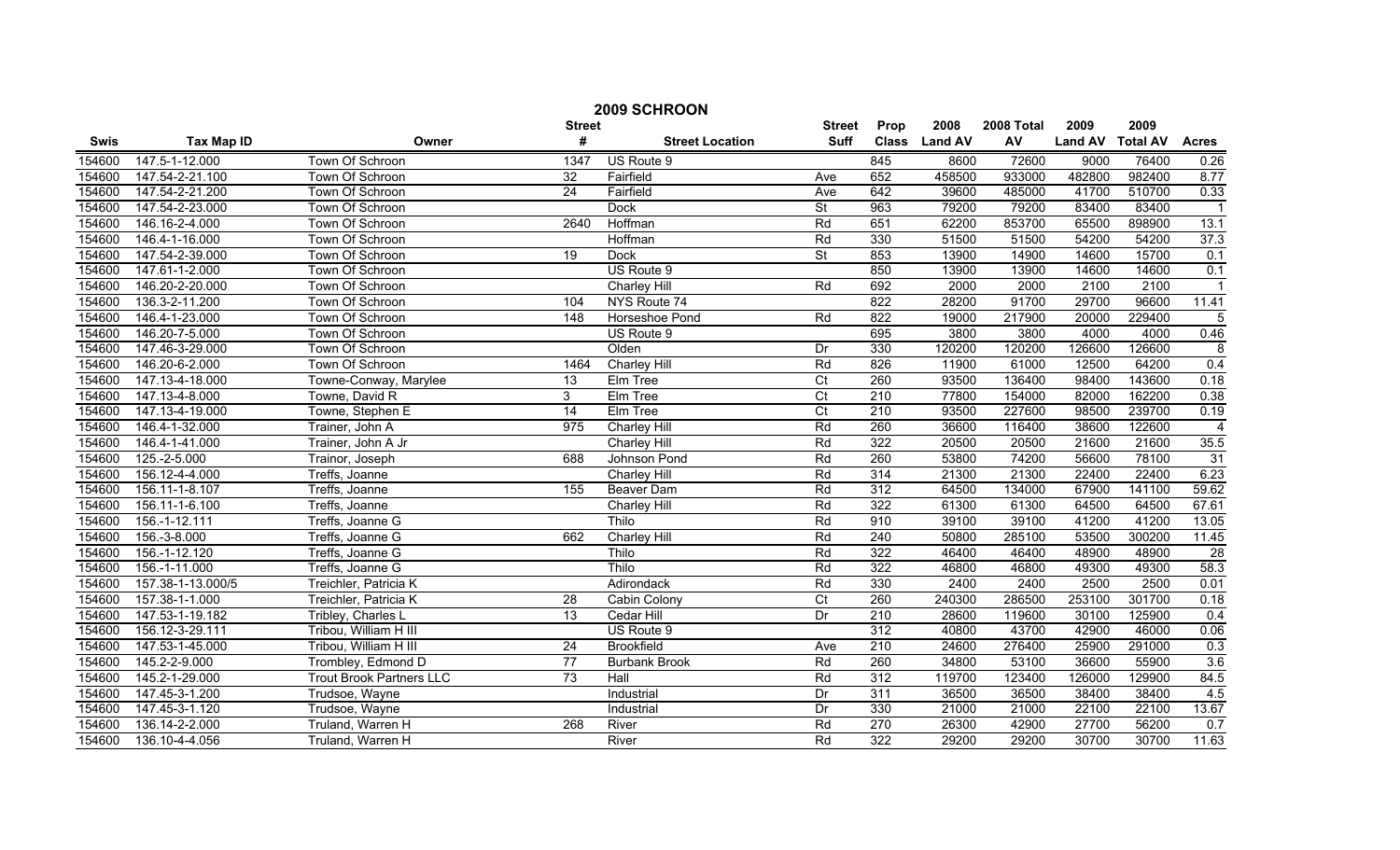|        | 2009 SCHROON      |                        |                  |                        |                |                  |                |            |                |                 |                |  |
|--------|-------------------|------------------------|------------------|------------------------|----------------|------------------|----------------|------------|----------------|-----------------|----------------|--|
|        |                   |                        | <b>Street</b>    |                        | <b>Street</b>  | Prop             | 2008           | 2008 Total | 2009           | 2009            |                |  |
| Swis   | <b>Tax Map ID</b> | Owner                  | #                | <b>Street Location</b> | <b>Suff</b>    | <b>Class</b>     | <b>Land AV</b> | AV         | <b>Land AV</b> | <b>Total AV</b> | <b>Acres</b>   |  |
| 154600 | 136.10-3-3.008    | Truland, Warren H      |                  | River                  | Rd             | 322              | 14000          | 14000      | 14700          | 14700           | 10.7           |  |
| 154600 | 146.3-1-34.000    | Tuffey, Thomas J       | 600              | Horseshoe Pond         | Rd             | 260              | 33100          | 61100      | 34800          | 64300           | 7.3            |  |
| 154600 | 147.1-1-14.000    | Tuller, Shawn          | $\overline{222}$ | <b>Alder Meadow</b>    | Rd             | 210              | 29700          | 93700      | 31200          | 98600           | 1.2            |  |
| 154600 | 146.1-1-31.000    | Tuohy, Maureen         | 101              | Sweenie Fields         | Rd             | 260              | 23700          | 70400      | 24900          | 74100           | 4.9            |  |
| 154600 | 125.3-3-14.000    | Turiel, Linda K        | 2370             | US Route 9             |                | 312              | 38500          | 40300      | 40500          | 42400           | 8.8            |  |
| 154600 | 137.30-1-36.000   | Turletes, Vincent      |                  | Fraternaland           | Rd             | 311              | 93000          | 93000      | 97900          | 97900           | 0.4            |  |
| 154600 | 137.30-1-37.000   | Turletes, Vincent      | 255              | Fraternaland           | Rd             | 260              | 199000         | 264300     | 209500         | 278300          | 0.1            |  |
| 154600 | 146.3-1-25.000    | Turner, James          |                  | Hoffman                | Rd             | 314              | 29700          | 29700      | 31300          | 31300           | $\overline{5}$ |  |
| 154600 | 156.8-2-23.100/12 | Tuttle, Joseph R       | 10               | Phoenix Tree           | $\overline{C}$ | 210              | 41400          | 77300      | 43600          | 81400           | 0.01           |  |
| 154600 | 136.14-1-22.000   | Tyrell, Gilbert        | 9                | Sawmill                | Rd             | $\overline{210}$ | 8700           | 37900      | 9200           | 39900           | 0.2            |  |
| 154600 | 136.1-3-18.000    | Tyrell, Michael A      |                  | Shore                  | Rd             | 322              | 49200          | 49200      | 51800          | 51800           | 69.77          |  |
| 154600 | 136.1-5-1.000     | Tyrell, Michael A      |                  | Shore                  | Rd             | 314              | 25400          | 25400      | 26700          | 26700           | 5.26           |  |
| 154600 | 136.1-6-1.000     | Tyrell, Michael A      |                  | Shore                  | Rd             | 314              | 100            | 100        | 100            | 100             | 0.01           |  |
| 154600 | 136.1-5-2.200     | Tyrell, Michael A      |                  | Shore                  | Rd             | 314              | 4000           | 4000       | 4200           | 4200            | 3.06           |  |
| 154600 | 136.1-4-1.000     | Tyrell, Michael A      |                  | Shore                  | Rd             | 322              | 64200          | 64200      | 67600          | 67600           | 49.22          |  |
| 154600 | 136.14-2-29.420   | Tyrell, Philip R       |                  | River                  | Rd             | 312              | 18000          | 31100      | 18900          | 32700           | 1.16           |  |
| 154600 | 136.14-2-9.003    | Tyrrell, Darren R      | 196              | River                  | Rd             | 210              | 28400          | 175700     | 29900          | 185000          | 1.3            |  |
| 154600 | 136.14-2-35.000   | Tyrrell, Dean R        | 162              | River                  | Rd             | 210              | 30300          | 173700     | 31900          | 182900          | 1.87           |  |
| 154600 | 136.14-2-30.000   | Tyrrell, Dwayne P      | 17               | Riley                  | Dr             | 210              | 28900          | 149000     | 30400          | 156900          | 1.16           |  |
| 154600 | 147.13-3-6.000    | Tyrrell, Edward H      | 12               | Elwood                 | Ave            | 260              | 7900           | 67700      | 8400           | 71300           | 0.1            |  |
| 154600 | 136.14-1-23.000   | Tyrrell, Gilbert L     |                  | US Route 9             |                | 314              | 4200           | 4200       | 4400           | 4400            | 0.13           |  |
| 154600 | 136.18-1-2.000    | Tyrrell, Michael       | 127              | Alder Meadow           | Rd             | 210              | 25500          | 74200      | 26800          | 78100           | 0.6            |  |
| 154600 | 136.18-1-1.000    | Tyrrell, Michael       |                  | Alder Meadow           | Rd             | 312              | 700            | 3300       | 800            | 3500            | 0.3            |  |
| 154600 | 136.14-2-31.000   | Tyrrell, Michael A     |                  | River                  | Rd             | 314              | 6800           | 6800       | 7200           | 7200            | 1.5            |  |
| 154600 | 136.14-2-32.000   | Tyrrell, Michael A     |                  | River                  | Rd             | $\overline{210}$ | 16500          | 130300     | 17400          | 137200          | 0.3            |  |
| 154600 | 136.14-2-29.412   | Tyrrell, Michael A     | 112              | River                  | Rd             | 314              | 1900           | 1900       | 2000           | 2000            | 0.69           |  |
| 154600 | 136.1-3-21.000    | Tyrrell, Philip        |                  | River                  | Rd             | 322              | 3800           | 3800       | 4000           | 4000            | 2.92           |  |
| 154600 | 136.14-2-6.009    | <b>Tyrrell, Philip</b> | $\overline{226}$ | River                  | Rd             | 210              | 32700          | 203700     | 34400          | 214500          | 7.56           |  |
| 154600 | 136.14-2-37.003   | Tyrrell, Philip        |                  | River                  | Rd             | 314              | 27200          | 27200      | 28600          | 28600           | 1.7            |  |
| 154600 | 136.14-2-8.009    | <b>Tyrrell, Philip</b> |                  | River                  | Rd             | 322              | 14700          | 14700      | 15500          | 15500           | 11.28          |  |
| 154600 | 136.14-2-5.300    | Tyrrell, Philip        |                  | River                  | Rd             | 322              | 1900           | 1900       | 2000           | 2000            | 0.6            |  |
| 154600 | 136.14-2-5.200    | <b>Tyrrell, Philip</b> |                  | River                  | Rd             | 314              | 16700          | 16700      | 17600          | 17600           | 2.4            |  |
| 154600 | 136.14-2-5.100    | Tyrrell, Philip        |                  | River                  | Rd             | 322              | 1900           | 1900       | 2000           | 2000            | 1.5            |  |
| 154600 | 156.8-2-66.000    | Tyska, Henry T         | $\overline{24}$  | <b>Dicks</b>           | Ln             | 210              | 31600          | 190100     | 33300          | 200100          | 1.13           |  |
| 154600 | 156.8-2-23.100/6  | Uhlmann, Ralph         | 30               | <b>Phoenix Tree</b>    | $\overline{C}$ | $\overline{210}$ | 85600          | 161200     | 90100          | 169700          | 0.01           |  |
| 154600 | 147.3-2-37.000    | Underwood, James A     |                  | Nesa                   | Rd             | 312              | 201500         | 207500     | 212200         | 218500          | 5.4            |  |
| 154600 | 165.-1-3.000      | Unknown Owner          |                  | Vanderwalker           | Rd             | 931              | 37500          | 37500      | 39500          | 39500           | 115.5          |  |
| 154600 | 136.10-1-4.000    | Vaillancourt, Therese  | $\overline{38}$  | French                 | Rd             | 260              | 34800          | 130400     | 36600          | 137300          | 1.2            |  |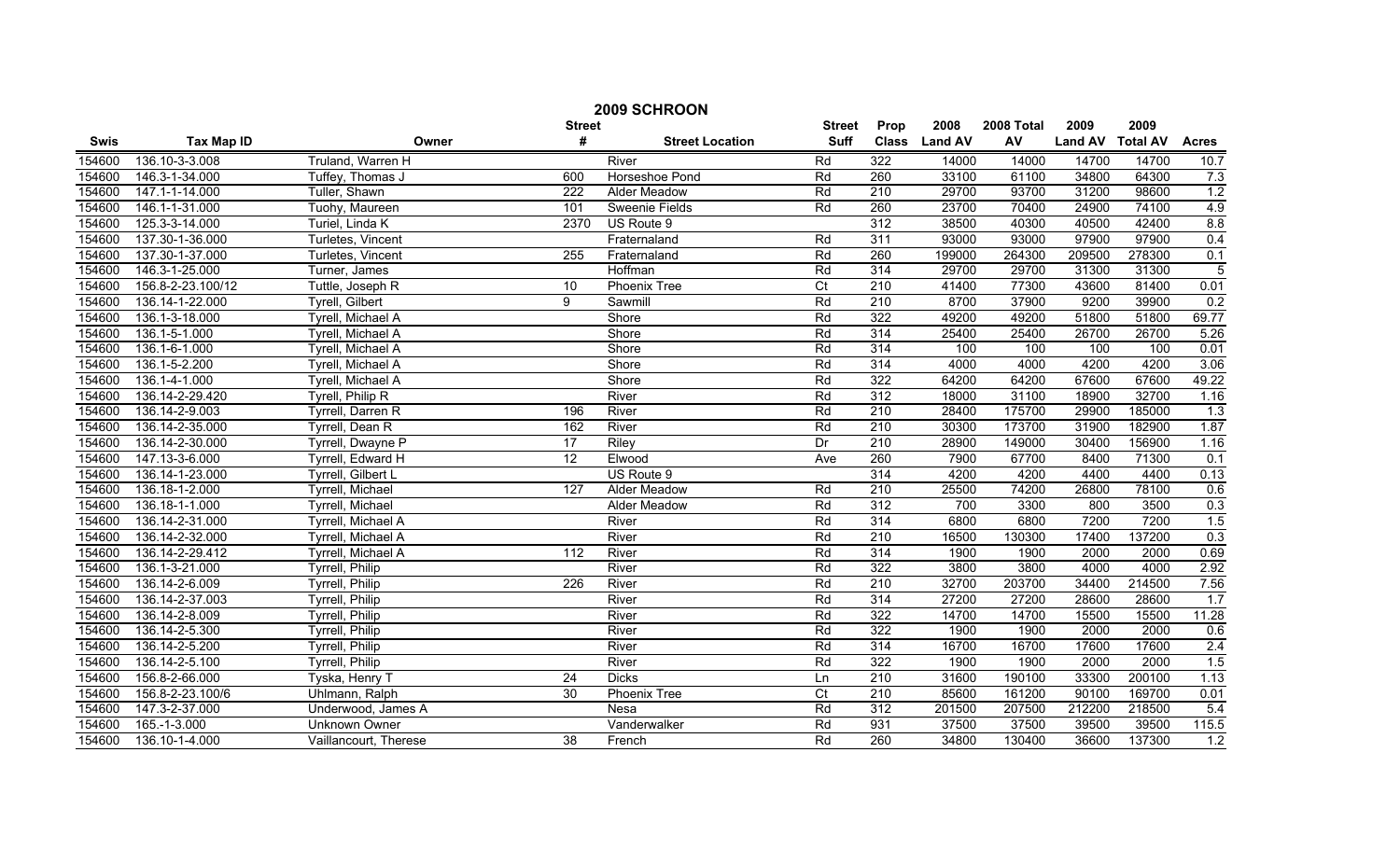|        | 2009 SCHROON      |                            |                 |                        |                          |                  |                |            |                |                 |                |  |
|--------|-------------------|----------------------------|-----------------|------------------------|--------------------------|------------------|----------------|------------|----------------|-----------------|----------------|--|
|        |                   |                            | <b>Street</b>   |                        | <b>Street</b>            | Prop             | 2008           | 2008 Total | 2009           | 2009            |                |  |
| Swis   | <b>Tax Map ID</b> | Owner                      | #               | <b>Street Location</b> | <b>Suff</b>              | <b>Class</b>     | <b>Land AV</b> | AV         | <b>Land AV</b> | <b>Total AV</b> | <b>Acres</b>   |  |
| 154600 | 147.54-2-37.100   | Valley, Emile M            | 6               | Leland                 | Ave                      | 418              | 36400          | 199200     | 38400          | 209800          | 0.4            |  |
| 154600 | 146.20-1-31.000   | Vallo, Jeffrey             | $\overline{22}$ | Sumac                  | Rd                       | $\overline{210}$ | 34700          | 186500     | 36500          | 196300          | 2.06           |  |
| 154600 | 137.29-1-27.120   | VanAppledorn, Kathleen M   |                 | Fraternaland           | Rd                       | 260              |                |            | 97000          | 160600          | 0.72           |  |
| 154600 | 137.29-1-27.110   | VanAppledorn, Kathleen M   | 435             | Fraternaland           | Rd                       | 210              |                |            | 354700         | 547500          | 0.84           |  |
| 154600 | 147.54-2-5.000    | VanDeMar, Deborah A        | 1100            | US Route 9             |                          | 482              | 25300          | 166300     | 26600          | 175100          | 0.2            |  |
| 154600 | 147.2-1-30.000    | VanDerburgh, Lawrence W    | 1418            | Adirondack             | Rd                       | 240              | 38600          | 179400     | 40600          | 188900          | 12.1           |  |
| 154600 | 147.46-3-26.000   | Vandercar, Edward          | 11              | Olden                  | Dr                       | 210              | 28600          | 114600     | 30100          | 114700          | 0.31           |  |
| 154600 | 136.14-1-63.000   | VanderWarker, Cory W       | 1758            | US Route 9             |                          | 210              | 18000          | 196400     | 18900          | 206800          | 1.1            |  |
| 154600 | 136.1-1-4.000     | VanderWeile, Keith A       |                 | US Route 9             |                          | 322              | 11800          | 11800      | 12400          | 12400           | 20.3           |  |
| 154600 | 147.45-3-3.000    | VanderWiele Bros Prtnrship | 25              | Industrial             | Dr                       | 441              | 15000          | 69100      | 15800          | 72800           | 1.1            |  |
| 154600 | 147.45-3-4.000    | VanderWiele Bros Prtnrship |                 | Industrial             | Dr                       | 311              | 20800          | 20800      | 21900          | 21900           | 1.16           |  |
| 154600 | 147.13-2-8.100    | VanderWiele Bros Prtnrshp  | 1009            | US Route 9             |                          | 432              | 82400          | 188400     | 86800          | 198400          | 1.43           |  |
| 154600 | 125.3-3-32.000    | VanderWiele, Darryl R      | 2130            | US Route 9             |                          | 240              | 45900          | 214400     | 48400          | 225800          | 15.2           |  |
| 154600 | 136.1-3-40.000    | VanderWiele, Keith A       | 44              | <b>Peaked Hill</b>     | Way                      | 280              | 50000          | 290500     | 52700          | 305900          | 9.8            |  |
| 154600 | 136.1-3-2.000     | VanderWiele, Keith A       | 29              | <b>Falls View</b>      | Rd                       | 210              | 30200          | 328000     | 31800          | 345400          | 2.37           |  |
| 154600 | 136.14-2-33.009   | VanderWiele, Kenneth J     | 124             | River                  | Rd                       | $\overline{210}$ | 36600          | 235700     | 38500          | 248200          | 6.03           |  |
| 154600 | 147.45-3-2.000    | VanderWiele, Kenneth J     | 39              | Industrial             | Dr                       | 441              | 39600          | 58500      | 31400          | 46400           | $\overline{1}$ |  |
| 154600 | 136.14-2-34.009   | VanderWiele, Kenneth J Jr  | 146             | River                  | Rd                       | 210              | 24700          | 181400     | 26000          | 191000          | 2.99           |  |
| 154600 | 146.20-10-24.000  | VanderWiele, Timothy E     | 1417            | <b>Charley Hill</b>    | Rd                       | 210              | 31800          | 281500     | 33500          | 296300          | 1.19           |  |
| 154600 | 136.4-1-4.000     | VanDuyn, R Mitchell        | 32              | Ledge                  | Rd                       | 260              | 375800         | 479600     | 395700         | 505000          | 1.29           |  |
| 154600 | 145.4-1-7.000     | VanGorp Carol              | 55              | Bigsby                 | Rd                       | 260              | 61200          | 102000     | 64400          | 107400          | 0.2            |  |
| 154600 | 145.2-2-34.200    | VanGorp Carol              | $\overline{70}$ | Loch Muller            | Rd                       | 210              | 38900          | 149500     | 40900          | 157400          | 5.5            |  |
| 154600 | 145.4-1-8.000     | VanGorp, Carol             |                 | Hoffman                | Rd                       | 314              | 3800           | 3800       | 4000           | 4000            | 1.5            |  |
| 154600 | 157.1-2-17.100    | VanNorden, L John          | 591             | Adirondack             | Rd                       | 260              | 491600         | 551500     | 517600         | 580700          | 3.59           |  |
| 154600 | 137.1-4-43.100    | VanPatten, Robert W Jr     | $\overline{7}$  | Gorman                 | Rd                       | $\overline{210}$ | 477100         | 801500     | 502400         | 896000          | 1.86           |  |
| 154600 | 147.17-2-61.002   | VanRiper, Gerritt          | 82              | Skylark                | Ln                       | 210              | 480800         | 591900     | 506300         | 623300          | 1.9            |  |
| 154600 | 156.16-4-21.000   | VanWinden, Michiel MA      |                 | US Route 9             |                          | 311              | 159600         | 159600     | 168100         | 168100          | 0.53           |  |
| 154600 | 145.2-1-9.000     | Vedder, Howard             | 427             | Loch Muller            | Rd                       | 260              | 24300          | 52800      | 25600          | 55600           | 1.09           |  |
| 154600 | 136.11-1-15.001   | Veigele, William           | 235             | Shore                  | Rd                       | 260              | 356200         | 517300     | 375100         | 544700          | 0.8            |  |
| 154600 | 136.11-1-5.040    | Veigele, William           |                 | Shore                  | Rd                       | 311              | 6300           | 6300       | 6600           | 6600            | $\overline{2}$ |  |
| 154600 | 147.54-1-28.200   | Veitch, Gregory J          | 39              | Fairfield              | Ave                      | 210              | 13400          | 77300      | 14100          | 81400           | 0.15           |  |
| 154600 | 147.9-2-3.000     | Veitch, James C            | 56              | Lockwood Bay           | Way                      | 260              | 183900         | 243600     | 193600         | 256500          | 0.2            |  |
| 154600 | 145.2-2-29.000    | Venner, Bernard            | 1523            | Hoffman                | Rd                       | 210              | 22200          | 58000      | 23400          | 61100           | $\overline{2}$ |  |
| 154600 | 147.45-1-15.000   | Venner, Frederick J        | $\overline{34}$ | Jordan                 | $\overline{\mathsf{St}}$ | $\overline{210}$ | 29200          | 125400     | 30700          | 132000          | 0.35           |  |
| 154600 | 147.5-1-25.000    | Venner, Richard S          | 16              | Lincoln                | Ln                       | 210              | 26100          | 177500     | 27500          | 186800          | 0.6            |  |
| 154600 | 146.20-10-14.000  | Ventura, William F         | 839             | US Route 9             |                          | 260              | 35000          | 77300      | 36900          | 81400           | 1.5            |  |
| 154600 | 146.20-10-30.120  | Vergoni, Paul R            |                 | <b>Berry Hill</b>      | Way                      | 311              | 24700          | 24700      | 26000          | 26000           | 0.55           |  |
| 154600 | 147.53-1-22.000   | Verizon New York Inc       | 21              | Cedar Hill             | Dr                       | 831              | 17100          | 99300      | 17100          | 99300           | 0.5            |  |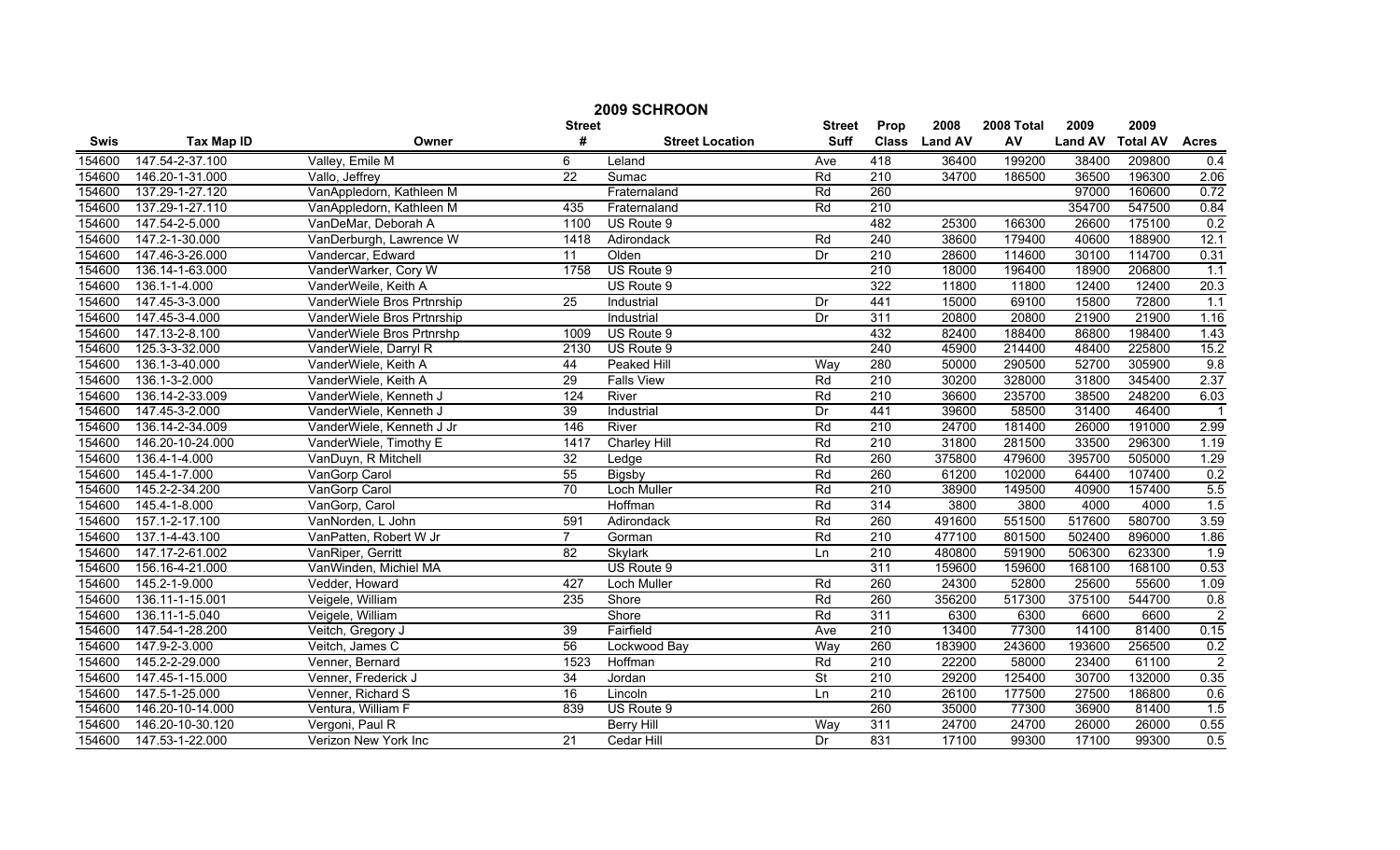|        | 2009 SCHROON           |                            |                 |                        |                 |                  |                |            |                |                 |                   |
|--------|------------------------|----------------------------|-----------------|------------------------|-----------------|------------------|----------------|------------|----------------|-----------------|-------------------|
|        |                        |                            | <b>Street</b>   |                        | <b>Street</b>   | Prop             | 2008           | 2008 Total | 2009           | 2009            |                   |
| Swis   | <b>Tax Map ID</b>      | Owner                      | #               | <b>Street Location</b> | <b>Suff</b>     | <b>Class</b>     | <b>Land AV</b> | AV         | <b>Land AV</b> | <b>Total AV</b> | <b>Acres</b>      |
| 154600 | 646.-9999-631.900/1881 | Verizon New York Inc       |                 | <b>Outside Plant</b>   |                 | 836              | 0              | 444000     | $\Omega$       | 394615          | 0                 |
| 154600 | 156.12-3-27.000        | Veverka, Peter J           | 8               | Edgewater              | Way             | $\overline{210}$ | 428100         | 772100     | 450800         | 772100          | 0.74              |
| 154600 | 147.5-1-53.000         | Vickery, Christopher J     | 30              | Continental            | Dr              | $\overline{210}$ | 29200          | 149700     | 30800          | 157600          | 0.82              |
| 154600 | 156.16-1-4.000         | Vinciguerra, Ruth          |                 | Old Schroon            | Rd              | 314              | 29400          | 29400      | 30900          | 30900           | 1.8               |
| 154600 | 156.16-1-5.000         | Vinciguerra, Steven        | 199             | Old Schroon            | Rd              | 312              | 19000          | 51600      | 20000          | 54300           | 0.5               |
| 154600 | 156.16-1-6.200         | Vinciquerra, Steven        |                 | Old Schroon            | Rd              | 311              | 17100          | 17100      | 18000          | 18000           | 0.5               |
| 154600 | 146.3-1-58.200         | Vito, Frank A              | 571             | Horseshoe Pond         | Rd              | 270              | 34900          | 35800      | 36800          | 37700           | 10                |
| 154600 | 146.20-1-18.002        | Vondrak, Catharine         | 75              | Wood Thrush            | Way             | 240              | 37800          | 103600     | 39700          | 109000          | 13.4              |
| 154600 | 147.1-1-35.100         | VonRosk Laura              | 128             | <b>Burgey</b>          | Rd              | 210              | 38300          | 158400     | 40300          | 166800          | 6.86              |
| 154600 | 147.53-1-14.000        | Vullo, Louis S             | 14              | Cedar Hill             | Dr              | 270              | 19800          | 48700      | 20900          | 51300           | 0.3               |
| 154600 | 147.5-1-39.000         | Wagner, Bruce H            | 21              | Continental            | Dr              | $\overline{210}$ | 23500          | 117800     | 24700          | 124000          | 0.5               |
| 154600 | 147.46-3-11.000        | Walker, Sean OM            | 32              | Whitney                | Ave             | 210              | 31200          | 249200     | 32800          | 198000          | 0.4               |
| 154600 | 147.53-1-15.000        | Wallace, Deborah L         | 10              | Cedar Hill             | Dr              | $\overline{210}$ | 27300          | 97300      | 28800          | 102500          | 0.2               |
| 154600 | 147.1-1-4.120          | Wallace, Sandra J          | $\overline{15}$ | <b>Breezy Meadow</b>   | Way             | 270              | 24400          | 34000      | 25700          | 35800           | 1.8               |
| 154600 | 157.5-3-7.000          | Wallace, William           | 14              | Wax                    | Way             | 260              | 216200         | 353500     | 227600         | 372200          | $\overline{1}$    |
| 154600 | 157.5-3-8.000          | Wallace, William           |                 | Adirondack             | Rd              | $\overline{311}$ | 700            | 700        | 700            | 700             | 0.3               |
| 154600 | 157.5-3-13.000         | Wallace, William           |                 | Adirondack             | Rd              | 311              | 182000         | 182000     | 191600         | 191600          | 0.7               |
| 154600 | 146.3-1-9.000          | Walshe, Weldon W           | 1727            | Hoffman                | Rd              | 210              | 48700          | 165500     | 51300          | 174300          | 10                |
| 154600 | 147.3-2-20.000         | Walthers, Russell E        | 227             | Nesa                   | Rd              | 260              | 349100         | 444300     | 367600         | 467800          | 1.6               |
| 154600 | 136.65-1-11.112        | Ward, Melinda K            | $\overline{21}$ | Robinson               | Dr              | 260              | 79000          | 84500      | 83200          | 89000           | 0.46              |
| 154600 | 147.46-3-8.000         | Warner, Craig W            | 35              | Whitney                | Ave             | 210              | 86800          | 228300     | 91400          | 240400          | $\overline{1}$    |
| 154600 | 147.3-2-18.000         | Warner, Ronald N           | 217             | Nesa                   | Rd              | 280              | 441400         | 486100     | 464800         | 764998          | 3.1               |
| 154600 | 146.20-9-12.000        | Warnick, Spencer K         | $\overline{23}$ | Landings               | $\overline{C}t$ | 210              | 111100         | 289500     | 111100         | 289500          | 0.02              |
| 154600 | 136.14-3-4.200         | Warnot, James R Jr         |                 | River                  | Rd              | 210              | 210000         | 444900     | 221200         | 468500          | 1.6               |
| 154600 | 157.38-1-13.000/9      | <b>Warran Family Trust</b> |                 | Adirondack             | Rd              | 330              | 25500          | 25500      | 26900          | 26900           | 0.01              |
| 154600 | 157.38-1-2.000         | <b>Warran Family Trust</b> |                 | Adirondack             | Rd              | $\overline{312}$ | 2600           | 12200      | 2700           | 12800           | 0.02              |
| 154600 | 157.38-1-6.000         | <b>Warran Family Trust</b> | 36              | Cabin Colony           | $\overline{C}$  | 260              | 515000         | 584100     | 542300         | 615100          | 0.79              |
| 154600 | 147.45-1-20.100        | Warren, E Howard           |                 | Hillside               | Ave             | 311              | 21400          | 21400      | 22500          | 22500           | 0.53              |
| 154600 | 147.54-2-26.100        | Warren, Howard E           | 18              | Leland                 | Ave             | 418              | 94500          | 300600     | 99500          | 316500          | 0.44              |
| 154600 | 156.15-1-1.000         | Warren, Jack K             |                 | <b>Charley Hill</b>    | Rd              | 322              | 252200         | 252200     | 265600         | 265600          | 248.15            |
| 154600 | 156.15-2-1.000         | Warren, Mabel              |                 | Vanderwalker           | Rd              | 314              | 35500          | 35500      | 37400          | 37400           | 7.3               |
| 154600 | 156.15-1-3.000         | Warren, Mabel              |                 | Vanderwalker           | Rd              | 322              | 69500          | 69500      | 73200          | 73200           | 78.31             |
| 154600 | 147.61-1-1.211         | Warren, William W          |                 | US Route 9             |                 | 311              | 339700         | 339700     | 357700         | 357700          | 2.04              |
| 154600 | 147.53-2-11.200        | Waryha, Charles V III      | 1095            | US Route 9             |                 | 482              | 18100          | 92900      | 19000          | 97800           | $\overline{0.07}$ |
| 154600 | 156.16-4-13.000        | Waterman, Barbara          | 56              | Pointe                 | Dr              | $\overline{210}$ | 558100         | 1394400    | 587700         | 1468300         | 0.36              |
| 154600 | 147.54-1-17.000        | Waters, Leonard            | 43              | Fowler                 | Ave             | 210              | 23200          | 106100     | 24400          | 111700          | 0.2               |
| 154600 | 146.3-1-60.000         | Watson, William J          | 603             | Horseshoe Pond         | Rd              | 312              | 25400          | 29700      | 26800          | 31300           | $\overline{5}$    |
| 154600 | 145.4-1-32.000         | Weaver, Marion O           | 1165            | Hoffman                | Rd              | 210              | 52500          | 212500     | 55300          | 223800          | 6.5               |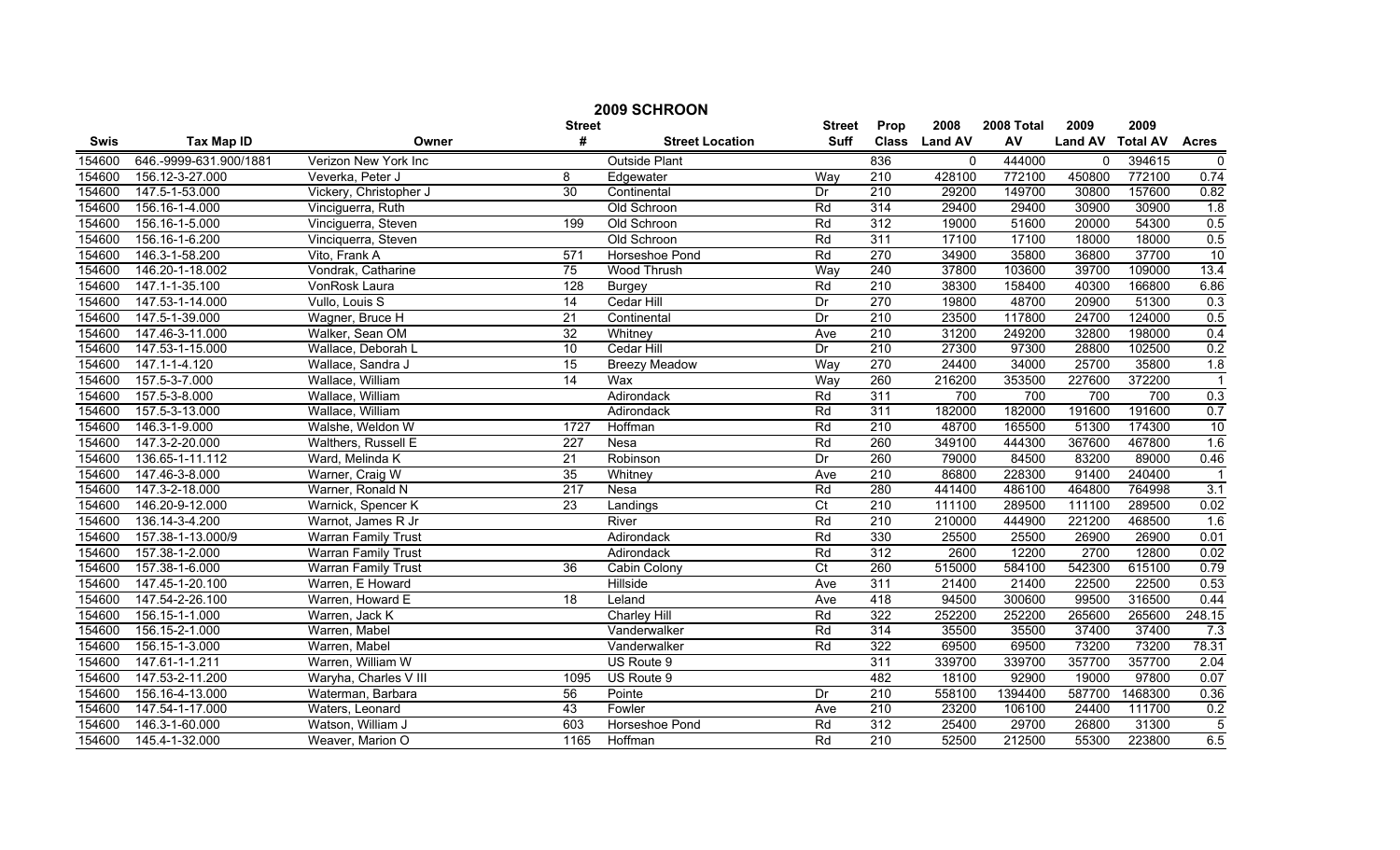|        | 2009 SCHROON       |                       |                  |                        |               |                  |                |            |                |                 |                  |  |
|--------|--------------------|-----------------------|------------------|------------------------|---------------|------------------|----------------|------------|----------------|-----------------|------------------|--|
|        |                    |                       | <b>Street</b>    |                        | <b>Street</b> | Prop             | 2008           | 2008 Total | 2009           | 2009            |                  |  |
| Swis   | <b>Tax Map ID</b>  | Owner                 | #                | <b>Street Location</b> | <b>Suff</b>   | <b>Class</b>     | <b>Land AV</b> | AV         | <b>Land AV</b> | <b>Total AV</b> | <b>Acres</b>     |  |
| 154600 | 147.2-1-4.000      | Weaver, Violet E      |                  | <b>Alder Meadow</b>    | Rd            | 312              | 24300          | 24500      | 25600          | 25800           | 0.6              |  |
| 154600 | 137.30-1-10.003    | Webber, Michael B     | $\overline{278}$ | Fraternaland           | Rd            | $\overline{210}$ | 267000         | 428400     | 281100         | 451100          | 1.05             |  |
| 154600 | 156.-3-9.000       | Weber, Calvin         | 644              | Charley Hill           | Rd            | 260              | 64100          | 165800     | 67500          | 174600          | 7.89             |  |
| 154600 | 147.17-2-10.000    | Weber, Frank          | 25               | Bohrmann               | Dr            | 260              | 280000         | 351600     | 294800         | 370200          | 0.2              |  |
| 154600 | 136.18-1-7.000     | <b>Weglarz Thomas</b> |                  | <b>Alder Meadow</b>    | Rd            | 311              | 800            | 800        | 800            | 800             | 0.05             |  |
| 154600 | 136.18-1-6.000     | <b>Weglarz Thomas</b> | 163              | <b>Alder Meadow</b>    | Rd            | 210              | 18500          | 81900      | 19500          | 86200           | 0.2              |  |
| 154600 | 147.46-2-1.000     | Wehnau, Dorothy       | 1179             | US Route 9             |               | 210              | 33500          | 125100     | 35200          | 131700          | 0.5              |  |
| 154600 | 156.8-2-61.000     | Weigel, Bruce E       | 4                | <b>Dicks</b>           | Ln            | 210              | 37500          | 187000     | 39500          | 196800          | 1.22             |  |
| 154600 | 157.5-3-17.016     | Weiler, David         |                  | Adirondack             | Rd            | 311              | 91400          | 91400      | 96200          | 96200           | 0.95             |  |
| 154600 | 126.-3-25.000      | Wein, Gerald B        |                  | Letsonville            | Rd            | 322              | 47400          | 47400      | 49900          | 49900           | 81.6             |  |
| 154600 | 126.-3-24.213      | Wein, Gerald B        | 317              | Letsonville            | Rd            | $\overline{240}$ | 73000          | 280600     | 76900          | 295500          | 48.78            |  |
| 154600 | 126.-3-15.121      | Wein, Gerald B        |                  | Johnson Pond           | Rd            | 322              | 32800          | 32800      | 34500          | 34500           | 56.3             |  |
| 154600 | 156.16-4-18.000    | Wein, Paul W          | 41               | Pointe                 | Dr            | $\overline{210}$ | 200600         | 450000     | 200600         | 477900          | 0.57             |  |
| 154600 | 156.8-2-8.000      | Weiner, Albert S      | 729              | US Route 9             |               | 260              | 34300          | 195600     | 36100          | 205900          | 1.74             |  |
| 154600 | 156.-3-12.000      | Weiner, James J       | 580              | Charley Hill           | Rd            | $\overline{210}$ | 40600          | 237100     | 42800          | 249700          | 8.23             |  |
| 154600 | 145.4-1-58.200     | Weiss, John H Jr      | 1123             | <b>Trout Brook</b>     | Rd            | 260              | 29200          | 61300      | 30700          | 64500           | 3.7              |  |
| 154600 | 156.11-1-5.000     | Weiss, Virginia A     | 448              | <b>Charley Hill</b>    | Rd            | 240              | 104000         | 170800     | 109600         | 179900          | 55.5             |  |
| 154600 | 137.30-2-43.000    | Weissenberg, Clair    | 207              | Fraternaland           | Rd            | 210              | 92100          | 228300     | 97000          | 240400          | 0.4              |  |
| 154600 | 137.30-2-45.000    | Weissenberg, Claire V |                  | Fraternaland           | Rd            | 311              | 11400          | 11400      | 12000          | 12000           | 0.9              |  |
| 154600 | 137.30-2-57.000/11 | Weissenberg, Claire V |                  | Glen Reay              | Way           | 330              | 7100           | 7400       | 7500           | 7800            | 0.01             |  |
| 154600 | 147.46-3-24.000    | Weissleder David      |                  | Olden                  | Dr            | 311              | 8500           | 8500       | 9000           | 9000            | 0.1              |  |
| 154600 | 147.46-3-25.000    | Weissleder David      | $\overline{19}$  | Olden                  | Dr            | 260              | 28100          | 86500      | 29600          | 91100           | 0.4              |  |
| 154600 | 136.18-1-3.100     | Weissman, Judy R      | $\overline{7}$   | Tyrrell                | Rd            | 210              | 32800          | 165800     | 34500          | 174500          | 1.18             |  |
| 154600 | 147.1-1-4.110      | Welch, Elizabeth J    | 180              | Alder Meadow           | Rd            | 240              | 43800          | 86200      | 46100          | 90700           | 16.2             |  |
| 154600 | 147.5-1-7.000      | Welch, Eric J         | 1321             | US Route 9             |               | $\overline{210}$ | 66600          | 170600     | 70100          | 179600          | 8.5              |  |
| 154600 | 156.20-1-2.120     | Welch, John A         | 203              | US Route 9             |               | 443              | 83300          | 114900     | 87700          | 121000          | 1.5              |  |
| 154600 | 147.1-1-5.100      | Welch, John P         | 16               | <b>Breezy Meadow</b>   | Wav           | $\overline{210}$ | 44400          | 152000     | 46800          | 160000          | 8.95             |  |
| 154600 | 147.1-1-1.000      | Welch, Marty C        | 34               | Alder Meadow           | Rd            | 240              | 110300         | 110300     | 116100         | 116100          | 56.8             |  |
| 154600 | 147.1-1-2.100      | Welch, Marty C        |                  | <b>Alder Meadow</b>    | Rd            | 322              | 24900          | 24900      | 26200          | 26200           | 22.8             |  |
| 154600 | 147.5-1-44.200     | Welch, Randy W        | 1332             | US Route 9             |               | 417              | 33000          | 173600     | 34700          | 182800          | 1.73             |  |
| 154600 | 147.1-1-5.200      | Welch, Rebecca L      | 26               | <b>Breezy Meadow</b>   | Wav           | 210              | 30300          | 97900      | 31900          | 103000          |                  |  |
| 154600 | 156.19-2-13.200    | Welker, Danny         |                  | US Route 9             |               | 311              | 36200          | 36200      | 38100          | 38100           | 2.93             |  |
| 154600 | 156.19-2-13.100    | Welker, Danny         |                  | US Route 9             |               | 311              | 44500          | 44500      | 46800          | 46800           | 5.1              |  |
| 154600 | 157.3-1-1.000      | Wells, Byron H        | 397              | Adirondack             | Rd            | 260              | 522500         | 576900     | 550200         | 607500          | 4.7              |  |
| 154600 | 146.16-1-7.000     | Wemett, Marjorie      |                  | Hoffman                | Rd            | 314              | 300            | 300        | 300            | 300             | 0.2              |  |
| 154600 | 146.16-2-2.000     | Wemett, Marjorie H    | 17               | Emerson                | Rd            | 210              | 33700          | 146800     | 35500          | 154600          | $\overline{3.4}$ |  |
| 154600 | 156.12-2-10.700    | Wemett, Ruth Mary P   |                  | Old Schroon Rd         |               | 314              | 27300          | 27300      | 28700          | 28700           | 3.95             |  |
| 154600 | 136.14-1-56.000    | Wendell, James        |                  | US Route 9             |               | 314              | 2300           | 2300       | 2400           | 2400            | 0.7              |  |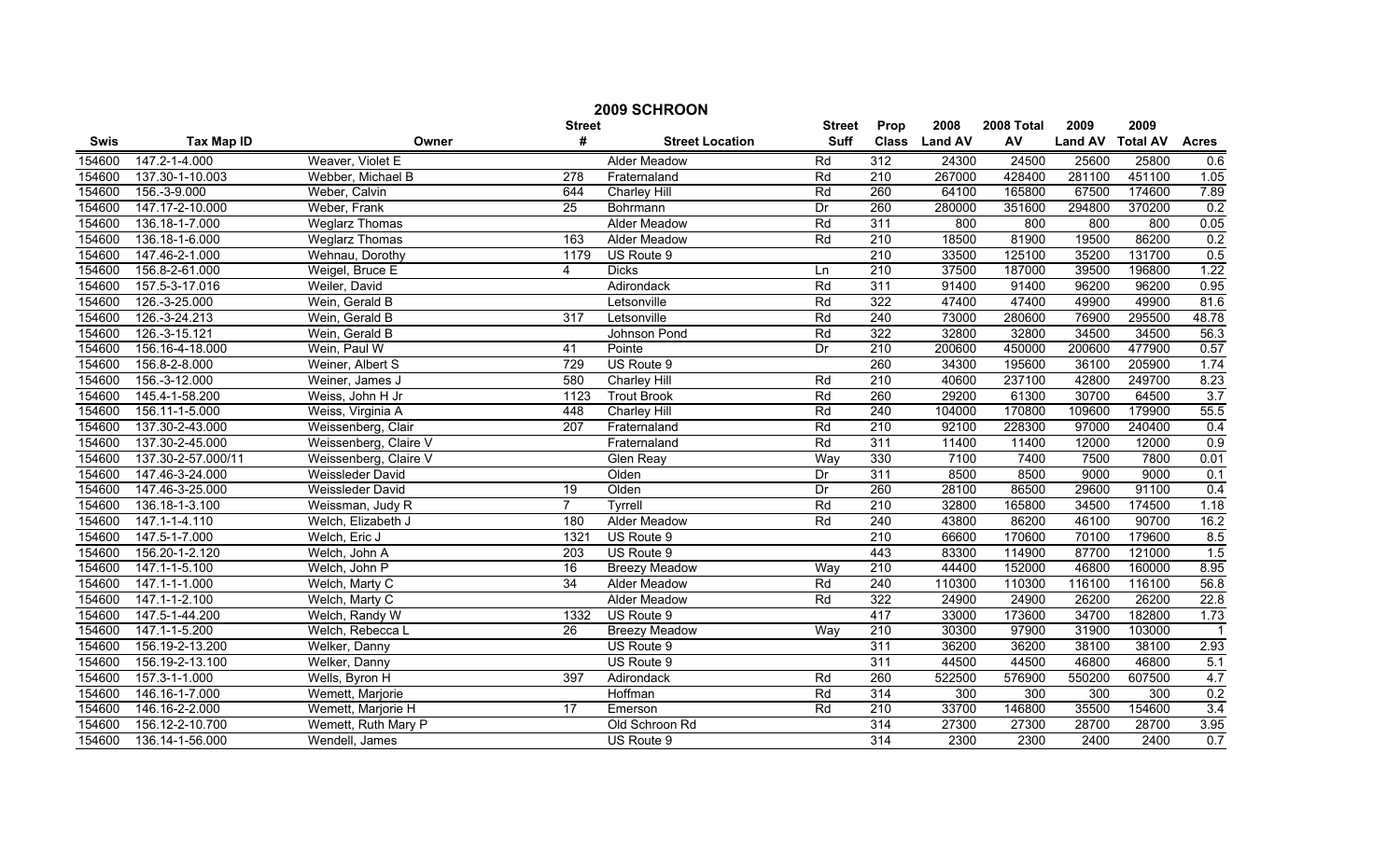|        | 2009 SCHROON      |                      |                 |                        |                          |                  |               |            |                |                 |                  |
|--------|-------------------|----------------------|-----------------|------------------------|--------------------------|------------------|---------------|------------|----------------|-----------------|------------------|
|        |                   |                      | <b>Street</b>   |                        | <b>Street</b>            | Prop             | 2008          | 2008 Total | 2009           | 2009            |                  |
| Swis   | <b>Tax Map ID</b> | Owner                | #               | <b>Street Location</b> | Suff                     |                  | Class Land AV | AV         | <b>Land AV</b> | <b>Total AV</b> | <b>Acres</b>     |
| 154600 | 136.14-1-53.000   | Wendell, James H     |                 | US Route 9             |                          | 311              | 31100         | 31100      | 32700          | 32700           |                  |
| 154600 | 136.14-1-57.000   | Wendell, James H     |                 | US Route 9             |                          | 311              | 700           | 700        | 700            | 700             | 0.8              |
| 154600 | 136.14-1-59.000   | Wendell, James H     |                 | US Route 9             |                          | 311              | 8700          | 8700       | 9200           | 9200            | 0.5              |
| 154600 | 136.14-1-60.000   | Wendell, James H     |                 | US Route 9             |                          | 314              | 300           | 300        | 300            | 300             | 0.6              |
| 154600 | 136.14-1-61.000   | Wendell, James H     |                 | US Route 9             |                          | 311              | 15400         | 15400      | 16200          | 16200           | 0.5              |
| 154600 | 136.14-1-58.000   | Wendell, James H     |                 | US Route 9             |                          | 312              | 9700          | 10500      | 10300          | 11100           | 0.6              |
| 154600 | 136.14-1-55.000   | Wendell, James H     | 17              | Memory                 | Way                      | 210              | 27500         | 155500     | 28900          | 163700          | 0.5              |
| 154600 | 147.2-1-8.000     | Wescott, Charles J   | 446             | <b>Alder Meadow</b>    | Rd                       | 260              | 8200          | 20600      | 8600           | 21700           | 0.2              |
| 154600 | 145.2-2-17.000    | Wescott, Philip D    |                 | Youngs                 | Rd                       | $\overline{312}$ | 21300         | 22600      | 22400          | 23800           | 1.2              |
| 154600 | 145.2-2-26.000    | Wescott, Philip D    | 1547            | Hoffman                | Rd                       | 312              | 35700         | 36800      | 37600          | 38800           | 6.4              |
| 154600 | 136.14-1-14.110   | Westhead, James W    | 241             | NYS Route 74           |                          | 260              | 66500         | 105500     | 70000          | 111100          | 0.46             |
| 154600 | 147.54-1-52.000   | Weston, Glenn A      | 1120            | US Route 9             |                          | 210              | 36500         | 148700     | 38500          | 156600          | 0.5              |
| 154600 | 137.1-4-18.000    | Westphal, Robert G   | 114             | Letsonville            | Rd                       | 260              | 25200         | 57200      | 26500          | 60200           | 1.72             |
| 154600 | 157.1-2-32.000    | Whalen, Joanne M     | 503             | Adirondack             | Rd                       | 260              | 316600        | 388800     | 333400         | 409400          | 2.1              |
| 154600 | 145.2-2-21.000    | Whalen, Thomas       |                 | Youngs                 | Rd                       | 311              | 25300         | 25300      | 26600          | 26600           | 2.1              |
| 154600 | 145.2-2-30.000    | Whalen, Thomas       |                 | Hoffman                | Rd                       | 314              | 14700         | 14700      | 15500          | 15500           | 5.88             |
| 154600 | 145.2-2-28.000    | Whalen, Thomas       |                 | Hoffman                | Rd                       | 311              | 1400          | 1400       | 1500           | 1500            | 0.6              |
| 154600 | 147.17-2-29.000   | Whaley, Diane B      | 23              | <b>Grove Point</b>     | Rd                       | 210              | 116700        | 350100     | 122900         | 368700          | 0.6              |
| 154600 | 147.13-4-1.112    | Whaley, Keith        | 942             | US Route 9             |                          | 260              | 119900        | 143100     | 126300         | 150700          | 0.09             |
| 154600 | 147.13-3-17.000   | Wheeler, Darren      | 941             | US Route 9             |                          | 210              | 19800         | 77600      | 20900          | 81700           | 0.4              |
| 154600 | 146.20-3-9.000    | Wheeler, Michael     | 16              | Longview               | Dr                       | 260              | 70000         | 183300     | 73700          | 193000          | 0.2              |
| 154600 | 146.16-1-4.000    | Whipple, Charles C   | 2556            | Hoffman                | Rd                       | 270              | 14300         | 60900      | 15000          | 64100           | 0.6              |
| 154600 | 156.8-2-36.200    | Whipple, Jeremy L    | 641             | US Route 9             |                          | 210              | 21500         | 124500     | 22600          | 131000          | 0.53             |
| 154600 | 146.20-1-2.000    | White, Harry O       | 105             | Horseshoe Pond         | Rd                       | 260              | 40300         | 119200     | 42500          | 125500          | $\overline{5}$   |
| 154600 | 147.46-3-34.000   | Whitehead, Leon G    | 10              | Olden                  | Dr                       | $\overline{210}$ | 34500         | 107300     | 36300          | 113000          | 0.52             |
| 154600 | 146.20-9-9.000    | Whitehead, Marlene J | $\overline{23}$ | Landings               | $\overline{C}$           | 210              | 111100        | 289500     | 111100         | 289500          | 0.02             |
| 154600 | 146.20-9-15.000   | Whitehouse, Randy D  | $\overline{15}$ | Landings               | $\overline{C}t$          | 210              | 111100        | 289500     | 111100         | 289500          | 0.02             |
| 154600 | 147.54-2-30.000   | Whitney, Mark C      | $\overline{7}$  | <b>Dock</b>            | $\overline{\mathsf{St}}$ | 210              | 119400        | 256900     | 125700         | 270500          | $\overline{0.3}$ |
| 154600 | 156.16-3-63.000   | Whitney, Mary        |                 | US Route 9             |                          | 311              | 27000         | 27000      | 28400          | 28400           | 1.5              |
| 154600 | 156.16-3-54.111   | Whitney, Mary        |                 | US Route 9             |                          | 322              | 61100         | 61100      | 64300          | 64300           | 27.88            |
| 154600 | 156.16-3-52.000   | Whittemore, Ruth A   | 88              | Old Schroon            | Rd                       | 210              | 30900         | 162400     | 32500          | 186694          | 0.9              |
| 154600 | 136.3-2-19.000    | Whitty, David M      |                 | US Route 9             |                          | 311              | 5600          | 5600       | 5900           | 5900            | 1.68             |
| 154600 | 136.3-2-18.200    | Whitty, David M      |                 | NYS Route 74           |                          | 311              | 1400          | 1400       | 1500           | 1500            | 0.46             |
| 154600 | 136.3-2-20.000    | Whitty, David M      | 273             | NYS Route 74           |                          | 483              | 9500          | 152800     | 10000          | 160900          | 0.5              |
| 154600 | 125.3-3-41.000    | Whitty, Donald       |                 | US Route 9             |                          | 314              | 35200         | 35200      | 37100          | 37100           | 11.2             |
| 154600 | 125.3-2-8.200     | Whitty, Donald       |                 | US Route 9             |                          | 314              | 6700          | 6700       | 7100           | 7100            | 2.4              |
| 154600 | 125.3-2-5.014     | Whitty, Donald A     |                 | US Route 9             |                          | 322              | 22600         | 22600      | 23800          | 23800           | 48.6             |
| 154600 | 125.3-3-42.000    | Whitty, Donald A     |                 | US Route 9             |                          | 314              | 26400         | 26400      | 27800          | 27800           | 3.6              |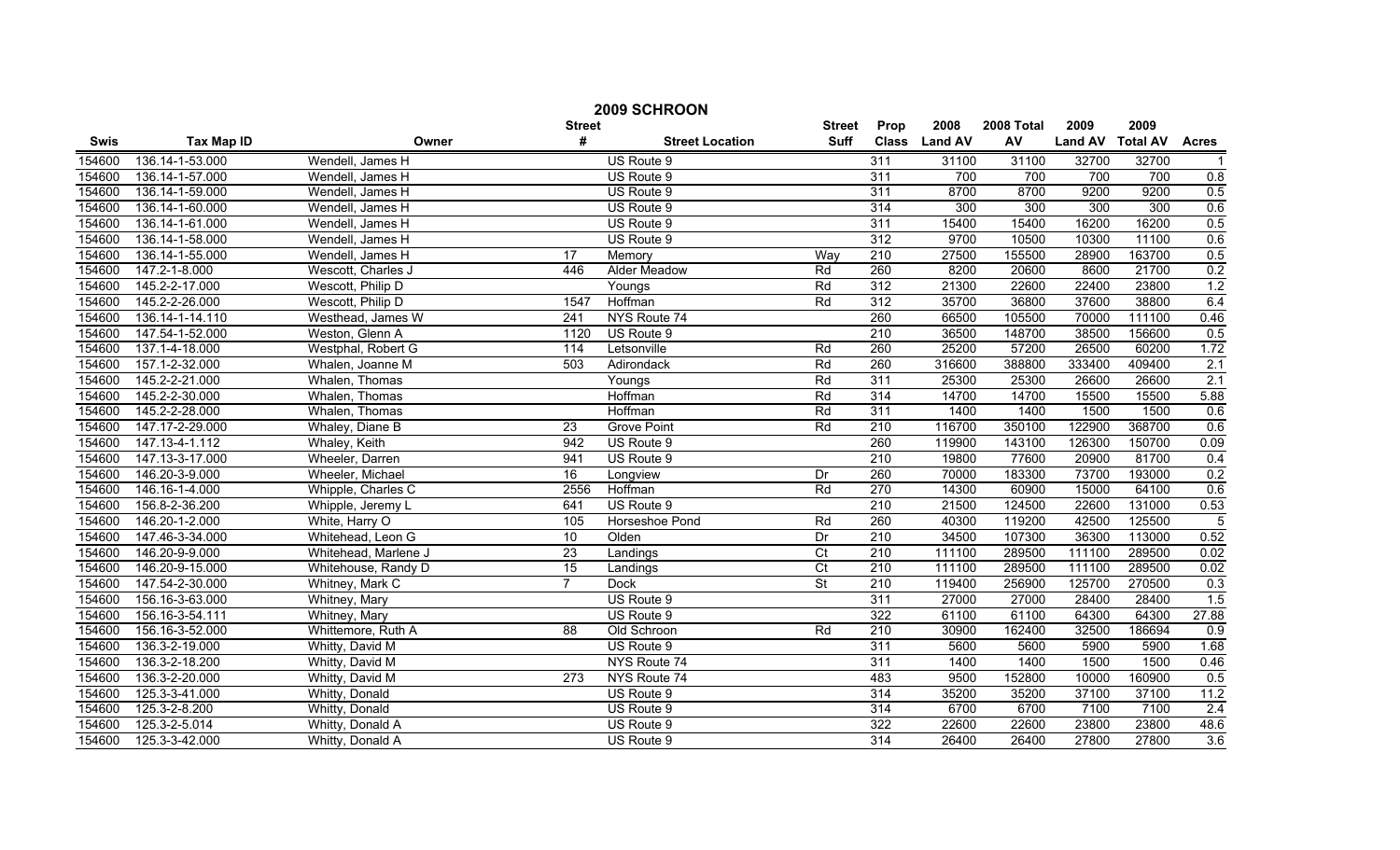|             | 2009 SCHROON      |                              |                 |                        |               |                  |               |            |                |                 |                  |  |
|-------------|-------------------|------------------------------|-----------------|------------------------|---------------|------------------|---------------|------------|----------------|-----------------|------------------|--|
|             |                   |                              | <b>Street</b>   |                        | <b>Street</b> | Prop             | 2008          | 2008 Total | 2009           | 2009            |                  |  |
| <b>Swis</b> | <b>Tax Map ID</b> | Owner                        | #               | <b>Street Location</b> | <b>Suff</b>   |                  | Class Land AV | AV         | <b>Land AV</b> | <b>Total AV</b> | <b>Acres</b>     |  |
| 154600      | 125.3-3-36.200    | Whitty, Donald A             |                 | US Route 9             |               | 322              | 42300         | 42300      | 44500          | 44500           | 18               |  |
| 154600      | 125.3-3-36.110    | Whitty, Donald A             |                 | US Route 9             |               | 314              | 25400         | 25400      | 26700          | 26700           | 3.2              |  |
| 154600      | 125.3-2-8.100     | Whitty, Donald A             |                 | US Route 9             |               | 314              | 6700          | 6700       | 7100           | 7100            | 2.4              |  |
| 154600      | 125.3-3-43.000    | Whitty, Gary                 |                 | US Route 9             |               | 314              | 21900         | 21900      | 23100          | 23100           | $\mathbf 1$      |  |
| 154600      | 125.3-3-33.000    | Whitty, Gary M               |                 | US Route 9             |               | 312              | 33100         | 34100      | 34800          | 35900           | 8                |  |
| 154600      | 147.13-3-11.000   | Whitty, Mary B               | 973             | US Route 9             |               | 210              | 22400         | 84000      | 23600          | 88400           | 0.7              |  |
| 154600      | 147.9-1-10.000    | Whitty, Mary J               | 1261            | US Route 9             |               | 210              | 21700         | 169600     | 22800          | 178500          | 0.4              |  |
| 154600      | 136.3-2-3.000     | Whitty, Raymond              | 1674            | US Route 9             |               | 210              | 33200         | 134900     | 35000          | 142000          | 0.92             |  |
| 154600      | 125.3-3-35.000    | Whitty, Raymond              |                 | US Route 9             |               | 322              | 100200        | 100200     | 105500         | 105500          | 109.9            |  |
| 154600      | 136.3-1-16.000    | Whitty, Raymond              |                 | US Route 9             |               | 311              | 25500         | 25500      | 26800          | 26800           | 1.4              |  |
| 154600      | 136.14-1-41.000   | Whitty, Raymond C            |                 | US Route 9             |               | 322              | 9000          | 9000       | 9500           | 9500            | 8.4              |  |
| 154600      | 147.45-1-25.000   | Whitty, Raymond C            |                 | Hillside               | Ave           | 312              | 22500         | 26500      | 23700          | 27900           |                  |  |
| 154600      | 125.3-3-34.000    | Whitty, Raymond C            |                 | US Route 9             |               | 322              | 52700         | 52700      | 55500          | 55500           | 80.7             |  |
| 154600      | 147.17-2-25.100   | Whitty, Robert L             | 13              | <b>Grove Point</b>     | Rd            | 210              | 62600         | 132600     | 65900          | 139600          | $\overline{0.2}$ |  |
| 154600      | 146.20-1-26.000   | Widenmann, James H           | 58              | Sumac                  | Rd            | 210              | 35100         | 295700     | 36900          | 311200          | 2.18             |  |
| 154600      | 147.53-1-49.001   | Wiedeman, Frank J Jr         | 50              | <b>Brookfield</b>      | Ave           | $\overline{210}$ | 28700         | 74600      | 30300          | 78600           | 0.4              |  |
| 154600      | 136.14-1-10.000   | Wilber, Patricia C           | 93              | River                  | Rd            | 210              | 27000         | 135200     | 28500          | 142400          | 0.8              |  |
| 154600      | 147.3-2-26.002    | Wilcox, Gary P               | 32              | Marina                 | Rd            | 260              | 211400        | 259600     | 222600         | 273400          | 10.3             |  |
| 154600      | 157.5-2-12.200    | Wilderness Capital Group Ltd | 726             | US Route 9             |               | 415              | 121500        | 374600     | 128000         | 394500          | 4.38             |  |
| 154600      | 157.5-2-12.120    | Wilderness Capital Group Ltd |                 | US Route 9             |               | 417              | 399800        | 767400     | 421000         | 808100          | 6.07             |  |
| 154600      | 136.14-2-24.000   | Wildman Trust                | 78              | River                  | Rd            | 210              | 16700         | 92400      | 17600          | 97300           | 0.3              |  |
| 154600      | 136.1-3-15.000    | Wildman Trust                |                 | River                  | Rd            | 322              | 43400         | 43400      | 45700          | 45700           | 74.7             |  |
| 154600      | 136.4-2-14.000    | Wildman Trust                |                 | Paradox                | Rd            | 311              | 30600         | 30600      | 32200          | 32200           | 0.9              |  |
| 154600      | 136.14-1-16.000   | <b>Wildman Trust</b>         | $\overline{32}$ | Sawmill                | Rd            | $\overline{210}$ | 34100         | 256200     | 35900          | 269800          | 3.99             |  |
| 154600      | 136.2-1-23.000    | <b>Wildman Trust</b>         |                 | Paradox                | Rd            | 322              | 40000         | 40000      | 42100          | 42100           | 68.4             |  |
| 154600      | 136.4-1-1.200     | <b>Wildman Trust</b>         |                 | Shore                  | Rd            | 311              | 4500          | 4500       | 4700           | 4700            | 1.8              |  |
| 154600      | 136.1-3-17.000    | <b>Wildman Trust</b>         |                 | River                  | Rd            | 322              | 33700         | 33700      | 35500          | 35500           | 58.1             |  |
| 154600      | 136.14-1-20.000   | Wildman Trust                | 229             | NYS Route 74           |               | 483              | 19700         | 117300     | 20700          | 123500          | 0.8              |  |
| 154600      | 136.4-2-15.000    | <b>Wildman Trust</b>         |                 | Paradox                | Rd            | 311              | 88400         | 88400      | 93100          | 93100           | 6                |  |
| 154600      | 136.11-1-1.000    | Wildman Trust                |                 | Shore                  | Rd            | 322              | 21300         | 21300      | 22400          | 22400           | 22.5             |  |
| 154600      | 136.1-3-16.000    | <b>Wildman Trust</b>         |                 | River                  | Rd            | 322              | 8700          | 8700       | 9200           | 9200            | 15               |  |
| 154600      | 136.14-1-11.200   | <b>Wildman Trust</b>         | $\overline{27}$ | River                  | Rd            | 417              | 414800        | 625800     | 436800         | 659000          | 19.18            |  |
| 154600      | 136.14-3-2.200    | <b>Wildman Trust</b>         | 32              | River                  | Rd            | 417              | 204400        | 310800     | 215300         | 327300          | 6.32             |  |
| 154600      | 136.2-1-11.000    | Wildman Trust                |                 | Paradox                | Rd            | 322              | 46400         | 46400      | 48900          | 48900           | $\overline{80}$  |  |
| 154600      | 136.11-1-31.346   | <b>Wildman Trust</b>         |                 | Shore                  | Rd            | 311              | 1900          | 1900       | 2000           | 2000            | 0.62             |  |
| 154600      | 136.11-1-31.246   | Wildman Trust                |                 | Shore                  | Rd            | 311              | 1100          | 1100       | 1200           | 1200            | 0.35             |  |
| 154600      | 136.2-1-12.000    | Wildman Trust                |                 | Paradox                | Rd            | 322              | 10000         | 10000      | 10500          | 10500           | 17.1             |  |
| 154600      | 136.11-1-20.001   | Wildman, Helen D             |                 | Shore                  | Rd            | 311              | 8700          | 8700       | 9200           | 9200            | 3.17             |  |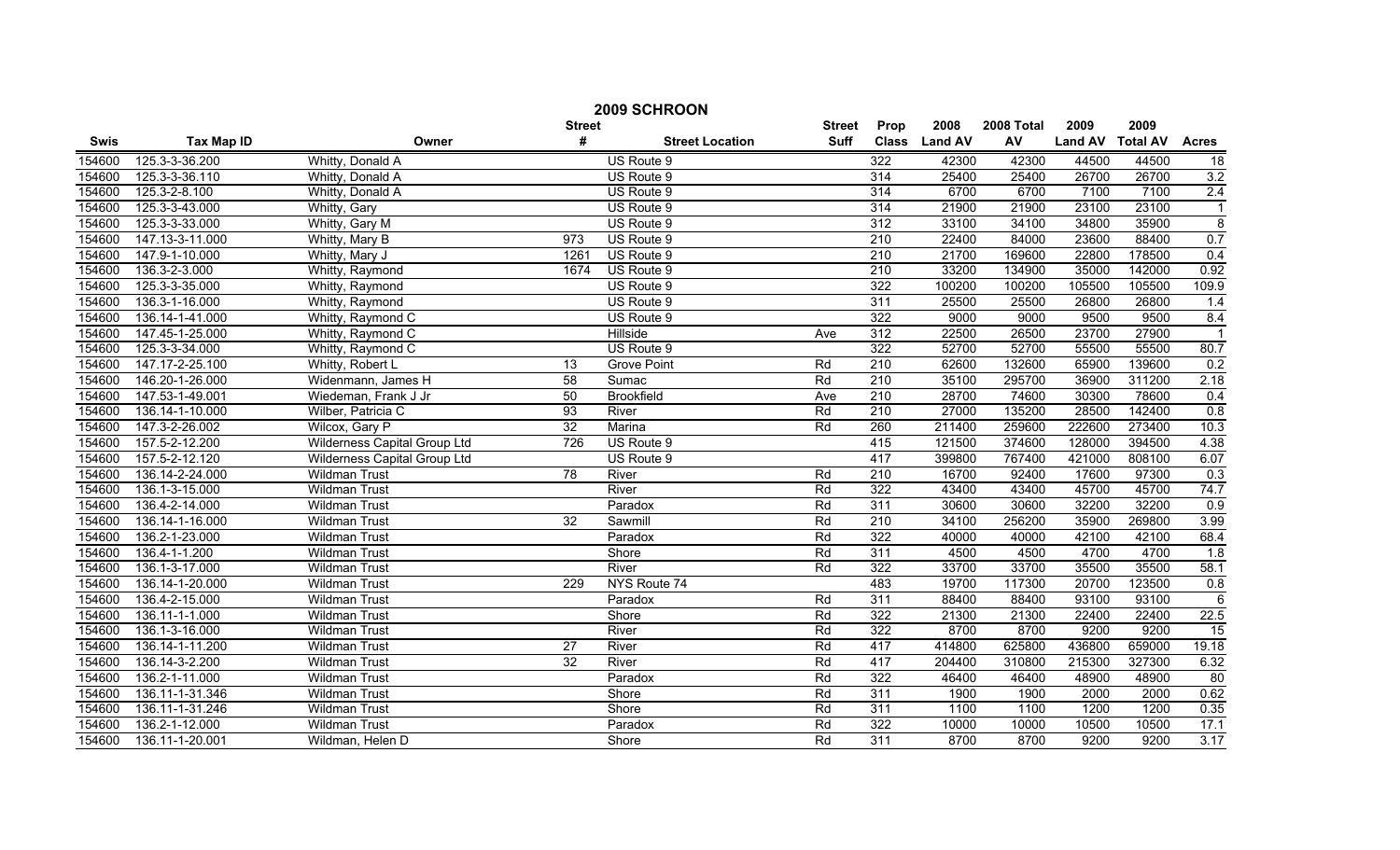| 2009 SCHROON |                   |                                       |                 |                        |               |                  |               |                  |                |                 |                  |
|--------------|-------------------|---------------------------------------|-----------------|------------------------|---------------|------------------|---------------|------------------|----------------|-----------------|------------------|
|              |                   |                                       | <b>Street</b>   |                        | <b>Street</b> | Prop             | 2008          | 2008 Total       | 2009           | 2009            |                  |
| Swis         | <b>Tax Map ID</b> | Owner                                 | #               | <b>Street Location</b> | <b>Suff</b>   |                  | Class Land AV | AV               | <b>Land AV</b> | <b>Total AV</b> | <b>Acres</b>     |
| 154600       | 147.5-1-37.000    | Williams Wayne M                      | 11              | Continental            | Dr            | 220              | 20000         | 180800           | 21100          | 180800          | 0.5              |
| 154600       | 137.1-4-60.000    | Williams, Carville                    | 43              | Adams                  | Ln            | 260              | 285600        | 415600           | 300700         | 437600          | 1.17             |
| 154600       | 147.54-1-30.000   | Williams, David H                     | 33              | Fairfield              | Ave           | 280              | 48900         | 216600           | 51500          | 228100          | $\overline{0.8}$ |
| 154600       | 156.19-2-13.520   | Williams, Guy                         |                 | Pottersville           | Rd            | 314              | 72300         | 72300            | 76100          | 76100           | 8.92             |
| 154600       | 156.19-2-13.510   | Williams, Guy                         |                 | Pottersville           | Rd            | 210              | 62300         | 62300            | 65600          | 65600           | 6.69             |
| 154600       | 156.19-2-13.700   | Williams, Guy                         | 41              | US Route 9             |               | 311              | 45200         | 45200            | 47600          | 47600           | 7.21             |
| 154600       | 156.19-2-13.600   | Williams, Guy                         |                 | US Route 9             |               | 311              | 45200         | 45200            | 47600          | 47600           | 5.26             |
| 154600       | 156.19-2-13.300   | Williams, Guy                         | 35              | Pottersville           | Rd            | $\overline{210}$ | 74100         | 362400           | 78000          | 465000          | $\overline{5}$   |
| 154600       | 136.3-2-18.112    | Williams, Guy                         | 64              | Severance              | Rd            | 314              | 47700         | 47700            | 50200          | 50200           | $\overline{8}$   |
| 154600       | 156.8-2-74.000    | Williams, Guy                         | 121             | Pine                   | Ln            | 210              | 30500         | 350000           | 30500          | 350000          | 0.94             |
| 154600       | 136.3-2-23.000    | Williams, Robert E                    | 177             | Severance              | Rd            | $\overline{210}$ | 27500         | 155500           | 29000          | 163700          | 0.68             |
| 154600       | 145.2-1-30.000    | Williams, Thomas                      |                 | Youngs                 | Rd            | 322              | 31100         | 31100            | 32700          | 32700           | 5.5              |
| 154600       | 137.10-2-1.200    | Williams, Thomas E                    |                 | Letsonville            | Rd            | 311              | 2700          | 2700             | 2800           | 2800            | 0.9              |
| 154600       | 137.1-4-32.000    | Williams, Thomas E                    | $\overline{48}$ | Letsonville            | Rd            | $\overline{210}$ | 38000         | 186900           | 40000          | 196800          | $\overline{7}$   |
| 154600       | 147.9-1-8.000     | Williford, Edmund R Jr                | 1271            | US Route 9             |               | 260              | 33300         | 102300           | 35100          | 107700          | 1.2              |
| 154600       | 157.5-2-18.000    | Williford, Garrett J                  | $\overline{48}$ | Davis                  | Rd            | 280              | 306400        | 474400           | 322600         | 499500          | 1.55             |
| 154600       | 156.8-2-10.100    | Williford, Garrett J                  | 47              | Davis                  | Rd            | 260              | 24600         | 147700           | 25900          | 155500          | 0.61             |
| 154600       | 146.1-1-8.000     | Williford, Robert J                   | 2007            | Hoffman                | Rd            | 240              | 57500         | 168700           | 60500          | 177600          | 16.9             |
| 154600       | 156.8-2-34.000    | Williford, Thomas                     | 631             | US Route 9             |               | 210              | 23300         | 106800           | 24500          | 112400          | 0.5              |
| 154600       | 147.45-1-4.001    | <b>Willsboro Point Properties LLC</b> | 3               | Center                 | St            | 311              | 26400         | 26400            | 27800          | 27800           | 0.48             |
| 154600       | 136.65-1-11.120   | Wilms, Jeffrey S                      | 17              | Robinson               | Dr            | 210              | 83000         | 127200           | 87400          | 133900          | 0.48             |
| 154600       | 136.3-2-33.100    | Wilson, Barry J                       | 1476            | US Route 9             |               | 210              | 28700         | 110700           | 30200          | 116500          | 0.67             |
| 154600       | 147.45-1-16.000   | Wilson, Elizabeth A                   | $\overline{35}$ | Jordan                 | St            | $\overline{210}$ | 39800         | 155000           | 41900          | 163200          | 0.62             |
| 154600       | 136.1-3-41.000    | Wilson, James R                       |                 | US Route 9             |               | 322              | 43200         | 43200            | 45500          | 45500           | 20.15            |
| 154600       | 136.1-1-3.000     | Wilson, James R                       |                 | US Route 9             |               | 314              | 100           | 100              | 100            | 100             | 0.23             |
| 154600       | 147.45-1-32.000   | Wilusz, Francis J                     |                 | Jordan                 | <b>St</b>     | 311              | 28400         | 28400            | 29900          | 29900           | 0.44             |
| 154600       | 157.1-1-13.200    | Wingerd, Harold W                     | 787             | Adirondack             | Rd            | 260              | 398000        | 459000           | 419100         | 483300          | 1.92             |
| 154600       | 165.2-2-5.120     | Winters, Herbert A Jr                 | 3               | US Route 9             |               | $\overline{210}$ | 36800         | 213200           | 38800          | 224500          | 3.08             |
| 154600       | 147.45-1-34.000   | Winters, Vincent                      | 8               | Center                 | St            | 210              | 23100         | 152800           | 24300          | 160900          | 0.25             |
| 154600       | 147.9-2-4.000     | Witz, Frederick R                     | 60              | Lockwood Bay           | Way           | 260              | 257100        | 339900           | 270700         | 357900          | 0.4              |
| 154600       | 146.1-1-11.100    | Woelfert, Neil                        | $\overline{22}$ | Lost Pond              | TrI           | 210              | 37100         | 456900           | 39100          | 481100          | 5.01             |
| 154600       | 146.1-1-12.000    | Woelfert, Neil                        | 19              | <b>Lost Pond</b>       | Trl           | 210              | 33200         | 194600           | 34900          | 204900          | $\overline{5}$   |
| 154600       | 146.1-1-17.110    | Woelfert, Neil                        |                 | Hoffman                | Rd            | 314              | 37600         | 37600            | 39600          | 39600           | 8.1              |
| 154600       | 146.1-1-17.200    | Woelfert, Neil                        | 45              | <b>Lost Pond</b>       | Trl           | 312              | 39700         | 43200            | 41800          | 45500           | 8.4              |
| 154600       | 146.1-1-18.000    | Woelfert, Neil                        | 76              | Lost Pond              | Trl           | 260              | 38600         | 97100            | 40600          | 102200          | 5.9              |
| 154600       | 146.1-1-19.000    | Woelfert, Neil                        |                 | Hoffman                | Rd            | 314              | 29700         | 29700            | 31300          | 31300           | $\overline{5}$   |
| 154600       | 146.2-1-46.000    | Woelfert, Neil                        |                 | Hoffman                | Rd            | 322              | 103300        | 103300           | 108800         | 108800          | 89.68            |
| 154600       | 156.16-3-24.000   | Wohl, Bernard                         |                 | Hayes                  | Rd            | 311              | 900           | $\overline{900}$ | 900            | 900             | 0.32             |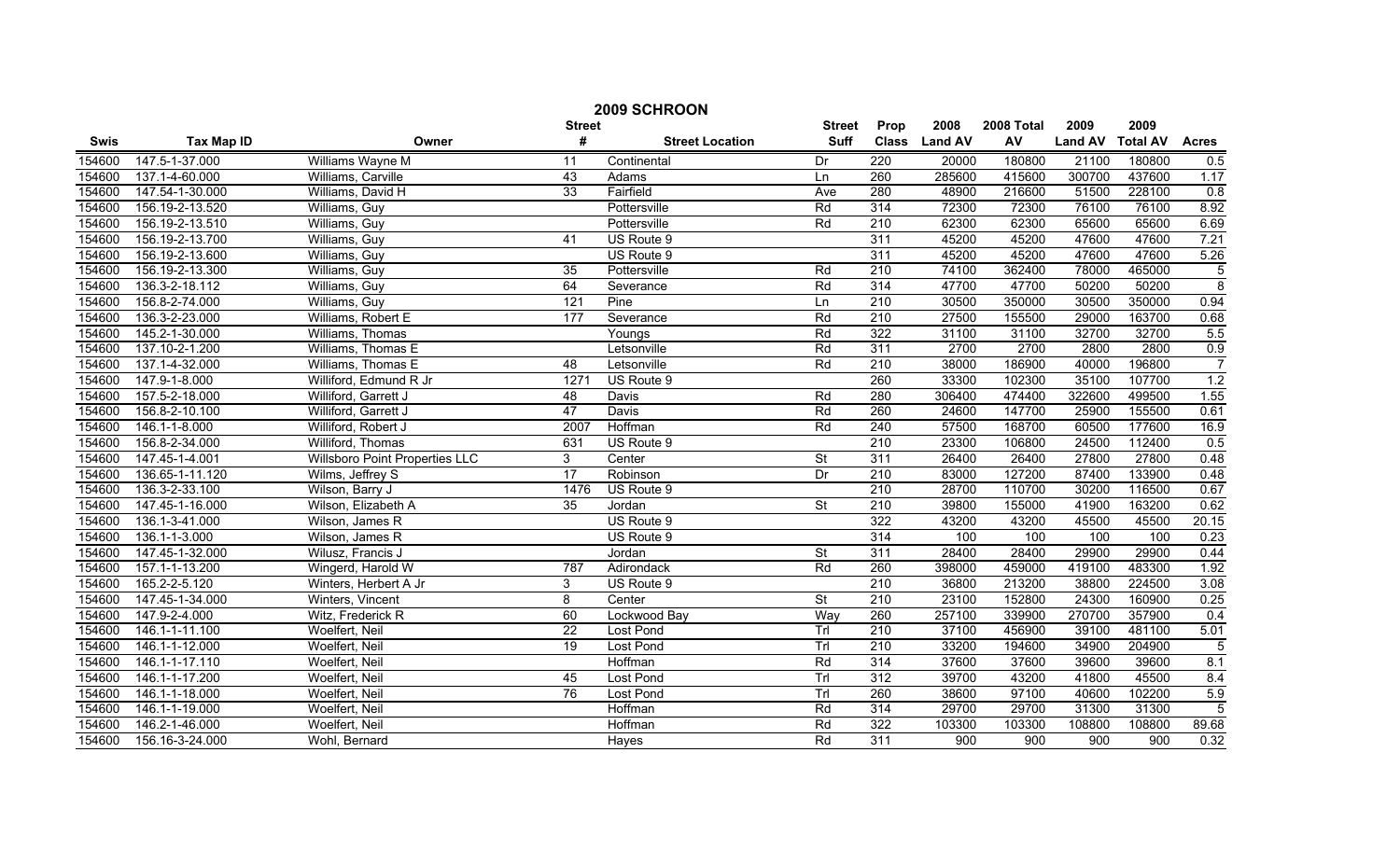| 2009 SCHROON |                   |                             |                  |                        |                 |                  |               |            |                |                 |                  |
|--------------|-------------------|-----------------------------|------------------|------------------------|-----------------|------------------|---------------|------------|----------------|-----------------|------------------|
|              |                   |                             | <b>Street</b>    |                        | <b>Street</b>   | Prop             | 2008          | 2008 Total | 2009           | 2009            |                  |
| Swis         | <b>Tax Map ID</b> | Owner                       | #                | <b>Street Location</b> | <b>Suff</b>     |                  | Class Land AV | AV         | <b>Land AV</b> | <b>Total AV</b> | <b>Acres</b>     |
| 154600       | 156.16-3-19.000   | Wohl, Bernard               |                  | Hayes                  | Rd              | 311              | 24300         | 24300      | 25600          | 25600           | 0.83             |
| 154600       | 156.16-3-25.000   | Wohl, Bernard               | 37               | Odyssey                | Way             | 280              | 714400        | 950800     | 752300         | 1001200         | 1.5              |
| 154600       | 156.12-3-24.000   | Wolter, William H           | $\overline{7}$   | Edgewater              | Way             | 260              | 521500        | 755600     | 549100         | 795600          | $\overline{1.1}$ |
| 154600       | 145.2-1-47.000    | Wood, Peter                 | $\overline{77}$  | Loch Muller            | Rd              | 240              | 58200         | 191200     | 61300          | 201300          | 20               |
| 154600       | 136.3-2-30.100    | Wood, Peter                 |                  | Alder Meadow           | Rd              | 322              | 28800         | 28800      | 30300          | 30300           | 22.1             |
| 154600       | 147.54-2-7.000    | Wood, Peter R               | 1094             | US Route 9             |                 | 464              | 28800         | 253100     | 30300          | 266500          | 0.1              |
| 154600       | 156.15-2-3.000    | Wood, Raymond M             | 200              | Charley Hill           | Rd              | 210              | 35400         | 119200     | 37300          | 125500          | 0.8              |
| 154600       | 147.9-2-21.100    | Word Of God Inc             | 14               | Linda                  | $\overline{C}$  | 210              | 31300         | 203700     | 32900          | 214400          | 0.5              |
| 154600       | 147.54-2-32.000   | Word Of God Inc             | 1072             | US Route 9             |                 | 464              | 17000         | 180100     | 17900          | 189600          | 0.11             |
| 154600       | 147.54-2-32.000/1 | Word Of God Inc             |                  | US Route 9             |                 | 620              | 100           | 128100     | 100            | 134900          | 0.01             |
| 154600       | 147.3-1-1.000     | Word Of Life Fellowship     |                  | Adirondack             | Rd              | 620              | 335800        | 1667500    | 353600         | 1755900         | 52.6             |
| 154600       | 147.13-4-9.000/1  | Word Of Life Fellowship     |                  | Skylark                | Ln              | 418              | 229600        | 229600     | 241800         | 241800          | 0.01             |
| 154600       | 147.13-2-2.000/1  | Word Of Life Fellowship     |                  | Registration           | Way             | 620              | 100           | 788100     | 100            | 829900          | 0.01             |
| 154600       | 147.13-2-2.000    | Word Of Life Fellowship     | $\overline{210}$ | Registration           | Way             | 418              | 327200        | 6417000    | 344500         | 6757100         | 34.7             |
| 154600       | 147.13-4-9.000    | Word Of Life Fellowship     | 11               | <b>Island Access</b>   | Rd              | 418              | 77500         | 248200     | 81700          | 261400          | 2.7              |
| 154600       | 147.13-5-1.000    | Word Of Life Fellowship Inc | 1030             | US Route 9             |                 | 311              | 161100        | 161100     | 169600         | 169600          | 0.8              |
| 154600       | 147.13-2-7.000    | Word Of Life Fellowship Inc |                  | US Route 9             |                 | 210              | 14700         | 76300      | 15500          | 80300           | 0.2              |
| 154600       | 146.1-1-43.000    | Wozniak, Frank S            |                  | Hoffman                | Rd              | 322              | 50800         | 50800      | 53500          | 53500           | 62.5             |
| 154600       | 136.14-1-4.000    | WP Real Estate Mgmnt LLC    | 231              | River                  | Rd              | 582              | 154400        | 238900     | 162600         | 251600          | 20               |
| 154600       | 146.20-6-1.000    | Wright, Diane               | 1454             | <b>Charley Hill</b>    | Rd              | 210              | 32200         | 239400     | 33900          | 252000          | 1.3              |
| 154600       | 137.29-1-1.100    | Wrigley, Clark S            | 428              | Fraternaland           | Rd              | 210              | 713300        | 775800     | 751100         | 1150300         | 9.61             |
| 154600       | 137.1-1-3.000     | Wrigley, Clark S            |                  | Paradox                | Rd              | 322              | 12800         | 12800      | 13500          | 13500           | 4.1              |
| 154600       | 137.29-1-34.000   | Wrigley, Clark S            |                  | Paradox                | Rd              | 311              | 69300         | 69300      | 73000          | 73000           | 0.3              |
| 154600       | 137.1-3-2.000     | Wrigley, Clark S            |                  | Paradox                | Rd              | $\overline{314}$ | 2600          | 2600       | 2700           | 2700            | 4.4              |
| 154600       | 157.3-1-48.000    | Wulpern, George             | -1               | Essex                  | Dr              | $\overline{210}$ | 663500        | 902100     | 698700         | 949900          | 4.5              |
| 154600       | 147.17-2-35.000   | Wyld, Robert A              | 29               | Kanasta                | Cv              | 260              | 280000        | 360200     | 294800         | 379300          | 0.39             |
| 154600       | 147.13-4-15.000   | Wyman, Timothy A            | 8                | Elm Tree               | $\overline{C}t$ | $\overline{210}$ | 85600         | 193200     | 90100          | 203400          | 0.21             |
| 154600       | 165.2-2-5.112     | Wyrtzen, Joan L             |                  | US Route 9             |                 | 311              | 4000          | 4000       | 4200           | 4200            | 1.6              |
| 154600       | 137.10-2-9.000    | Yacovone, Michael           | 1166             | NYS Route 74           |                 | 210              | 25800         | 64600      | 28400          | 71000           | 1.46             |
| 154600       | 146.20-1-17.001   | Yanko, John                 | 7                | Sumac                  | Rd              | 210              | 33100         | 282800     | 34800          | 268700          | 1.92             |
| 154600       | 146.20-1-30.000   | Yanko, John                 |                  | <b>Charley Hill</b>    | Rd              | 314              | 31700         | 31700      | 33400          | 33400           | 2.57             |
| 154600       | 146.20-9-18.000   | Yerkes, Leslie S            | 23               | Landings               | $\overline{C}$  | 210              | 111100        | 289500     | 111100         | 289500          | 0.02             |
| 154600       | 156.15-2-6.100    | Yoeckel, Robert E           | 177              | <b>Charley Hill</b>    | Rd              | 210              | 36500         | 175600     | 38400          | 184900          | $\overline{4}$   |
| 154600       | 146.4-1-36.000    | Youker, Harvey              | 213              | Horseshoe Pond         | Rd              | $\overline{314}$ | 27300         | 27300      | 28700          | 28700           | 5.6              |
| 154600       | 147.13-4-7.000    | Young, Amy                  | 6                | Elm Tree               | $\overline{C}$  | 210              | 77800         | 196900     | 81900          | 207300          | 0.34             |
| 154600       | 147.9-1-3.000     | Young, Marylyn              | 1311             | US Route 9             |                 | 210              | 25200         | 100700     | 26500          | 106000          | 0.65             |
| 154600       | 136.11-1-9.281    | Zahnleuter, Roy             |                  | Shore                  | Rd              | 322              | 3600          | 3600       | 3800           | 3800            | 1.28             |
| 154600       | 136.11-1-37.000   | Zahnleuter, Roy             | 278              | Shore                  | Rd              | 260              | 182700        | 238500     | 192300         | 251100          | 0.2              |